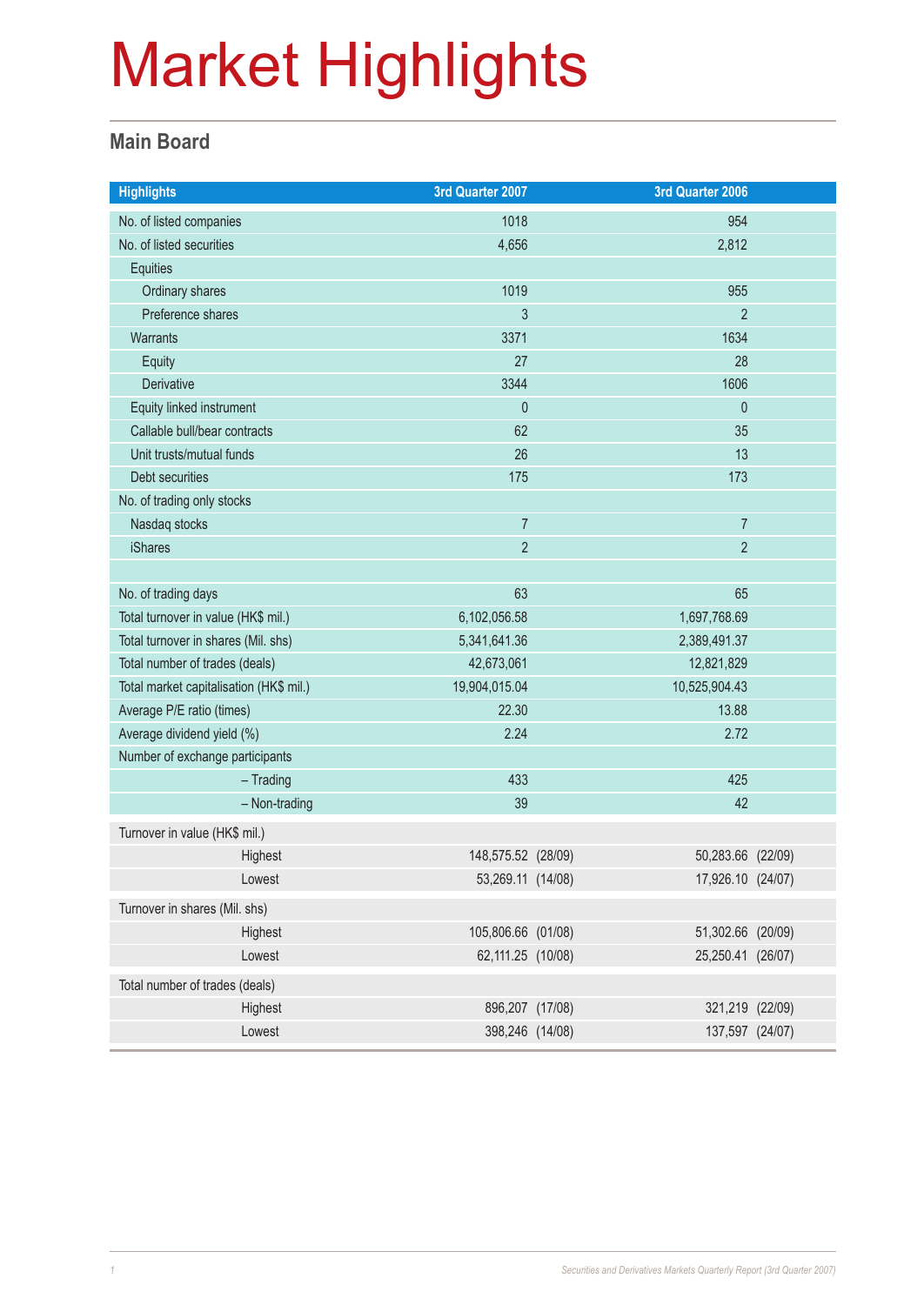### **Growth Enterprise Market (GEM)**

| <b>Highlights</b>                       |         | 3rd Quarter 2007 |                | 3rd Quarter 2006 |                |
|-----------------------------------------|---------|------------------|----------------|------------------|----------------|
| No. of listed companies                 |         | 192              |                | 198              |                |
| No. of listed securities                |         | 195              |                | 198              |                |
| Equities                                |         | 192              |                | 198              |                |
| Warrants                                |         | 3                |                | $\mathbf 0$      |                |
|                                         |         |                  |                |                  |                |
| No. of trading days                     |         | 63               |                | 65               |                |
| Total turnover in value (HK\$ mil.)     |         | 54,559.24        |                | 8,747.10         |                |
| Total turnover in shares (Mil. shs)     |         | 82,203.85        |                | 11,928.68        |                |
| Total number of trades (deals)          |         | 1,108,134        |                | 234,288          |                |
| Total market capitalisation (HK\$ mil.) |         | 150,850.17       |                | 77,829.34        |                |
| Average P/E ratio (times)               |         | 42.69            |                | 19.32            |                |
| Average dividend yield (%)              |         | 0.73             |                | 2.43             |                |
| Turnover in value (HK\$ mil.)           |         |                  |                |                  |                |
|                                         | Highest | 1,770.81 (12/07) |                |                  | 757.30 (25/09) |
|                                         | Lowest  |                  | 376.99 (06/09) |                  | 69.15 (29/08)  |
| Turnover in shares (Mil. shs)           |         |                  |                |                  |                |
|                                         | Highest | 2,119.10 (11/07) |                |                  | 682.12 (06/09) |
|                                         | Lowest  |                  | 619.27 (06/09) |                  | 85.70 (08/08)  |
| Total number of trades (deals)          |         |                  |                |                  |                |
|                                         | Highest |                  | 29,594 (10/07) |                  | 24,070 (25/09) |
|                                         | Lowest  |                  | 9,628 (06/09)  |                  | 2,026 (14/07)  |
|                                         |         |                  |                |                  |                |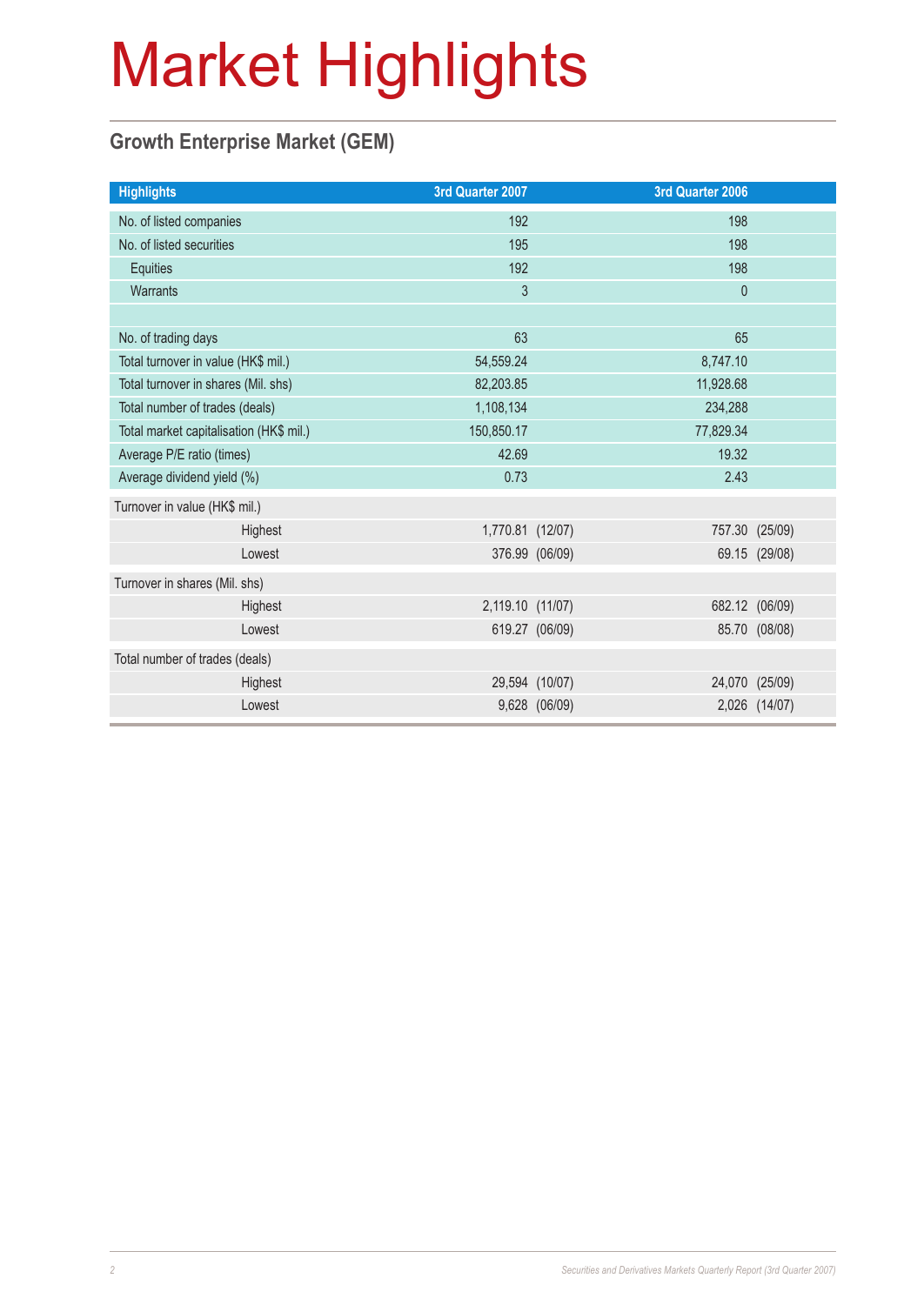### **Derivatives Market Highlights**

| <b>Highlights</b>                                          | 3rd Quarter 2007 | 3rd Quarter 2006 |
|------------------------------------------------------------|------------------|------------------|
| All futures and options products (excluding stock options) |                  |                  |
| No. of trading days                                        | 63.0             | 65.0             |
| Total contract volume                                      | 12,466,076       | 6,234,239        |
| Equity index products                                      | 12,375,973       | 6,195,437        |
| Equity products                                            | 84,580           | 35,930           |
| Interest rates products                                    | 5,523            | 2,872            |
| Average daily contract volume                              | 197,874          | 95,911           |
| Total open interest as at the quarter end (contracts)      | 682,665          | 442,823          |
| Equity index products                                      | 668,092          | 438,541          |
| Equity products                                            | 8,596            | 3,163            |
| Interest rates products                                    | 5,977            | 1,119            |
| <b>Stock options</b>                                       |                  |                  |
| No. of newly introduced stock options classes              | 3                | $\mathbf{1}$     |
| No. of stock options as at the quarter end                 |                  |                  |
| <b>Class</b>                                               | 47               | 42               |
| <b>Series</b>                                              | 5,276            | 3,208            |
| Total premium (HK\$ mil.)                                  | 29,463.30        | 4,248.66         |
| Call                                                       | 16,771.87        | 2,300.43         |
| Put                                                        | 12,691.44        | 1,948.22         |
| Average daily premium (HK\$ mil.)                          | 467.67           | 65.36            |
| Total contract volume                                      | 15,128,231       | 4,344,327        |
| Call                                                       | 7,408,764        | 1,850,338        |
| Put                                                        | 7,719,467        | 2,493,989        |
| Average daily contract volume                              | 240,131          | 66,836           |
| Total open interest as at the quarter end (contracts)      | 5,435,153        | 1,675,179        |
| Call                                                       | 2,337,035        | 771,138          |
| Put                                                        | 3,098,118        | 904,041          |
| Total number of trades                                     | 339,530          | 94,741           |
| Average daily number of trades                             | 5,389            | 1,458            |
| Total contracts exercised                                  | 1,852,965        | 630,904          |
| Average premium per contract (HK\$)                        | 1,948            | 978              |
| Average contract per trade (contracts)                     | 45               | 46               |
| Put volume/call volume                                     | 1.04             | 1.35             |
| Average daily contract volume/open interest                | 4.4%             | 4.0%             |
| All futures and options products                           |                  |                  |
| Total contract volume                                      | 27,594,307       | 10,578,566       |
| Total open interest as at the quarter end (contracts)      | 6,117,818        | 2,118,002        |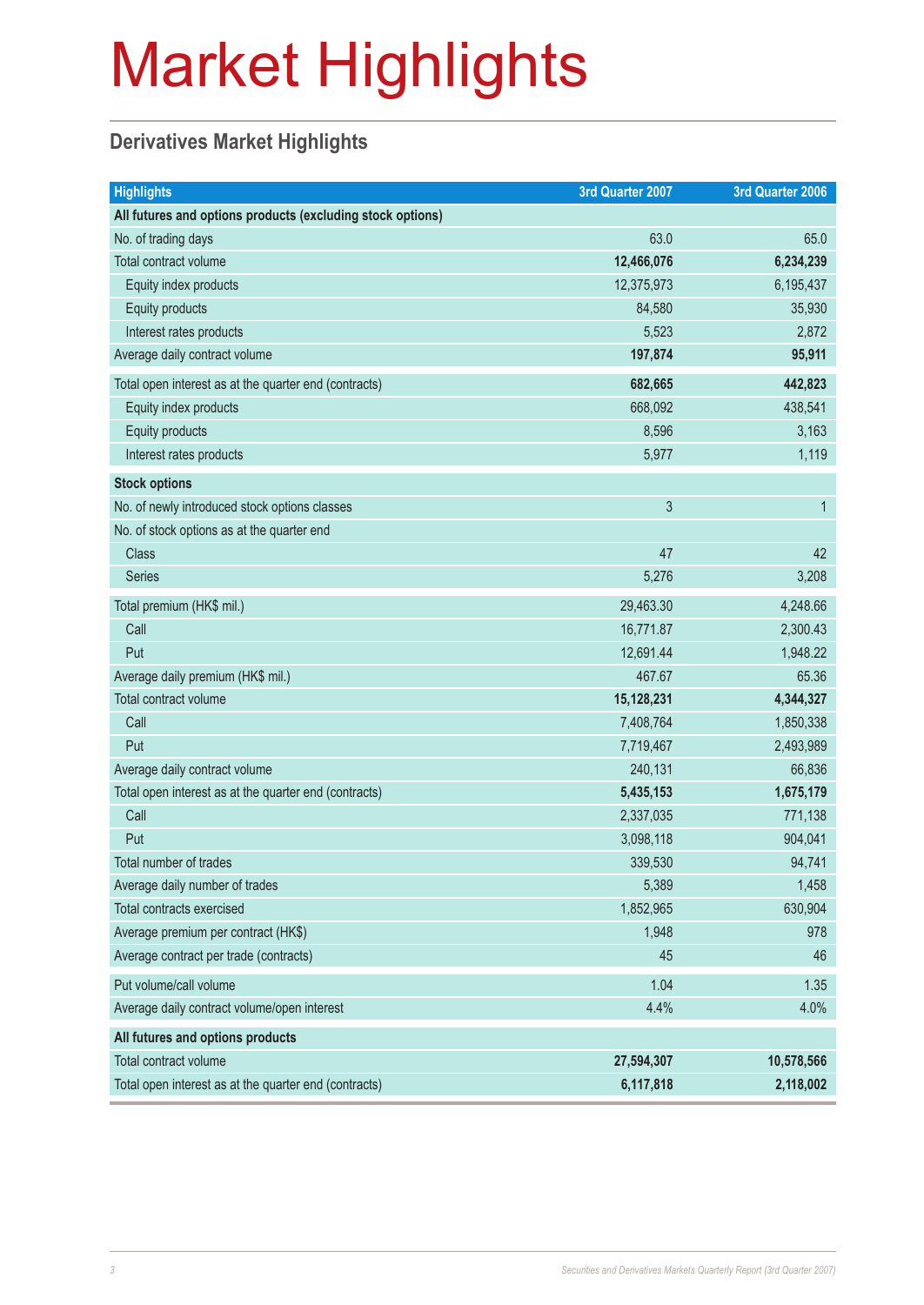#### **Clearing and Settlement Statistics**

| <b>Securities Market</b>                                                                                                                                                                                                                                   | 3rd Quarter 2007                                  | 3rd Quarter 2006                                  |
|------------------------------------------------------------------------------------------------------------------------------------------------------------------------------------------------------------------------------------------------------------|---------------------------------------------------|---------------------------------------------------|
| Average Daily Exchange Trades Handled by CCASS<br>- Number of trades<br>- Value of trades (HK\$bil.)<br>- Share quantity Involved (bil shares)                                                                                                             | 694,934<br>97.7<br>86.1                           | 200,860<br>26.3<br>36.9                           |
| Average Daily Settlement Instructions ("SIs") Settled by CCASS<br>- Number of SIs<br>- Value of SIs (HK\$bil.)<br>- Share quantity involved (bil. Shares)                                                                                                  | 72,843<br>212.4<br>51.6                           | 31,422<br>65.1<br>17.1                            |
| Average Daily Investor SIs ("ISIs") Settled by CCASS<br>- Number of ISIs<br>- Value of ISIs (HK\$mil.)<br>- Share quantity involved (mil. shares)                                                                                                          | 1,033<br>452.3<br>129.2                           | 531<br>171.8<br>67.1                              |
| Average Daily Settlement Efficiency of CNS Stock Positions on Due Day (T+2) (%)                                                                                                                                                                            | 99.61                                             | 99.81                                             |
| Average Daily Settlement Efficiency of CNS Stock Positions on the<br>Day following the Due Day (T+3) (%)                                                                                                                                                   | 99.97                                             | 99.98                                             |
| Average Daily Buy-ins Executed on T+3<br>- Number of brokers involved<br>- Number of buy-ins<br>- Value of buy-ins (HK\$mil)                                                                                                                               | 22<br>26<br>21.6                                  | 8<br>8<br>2.5                                     |
| Shares Deposited in the CCASS Depository<br>- Number of shares (bil shares)<br>- Percentage of total issued shares of the admitted securities<br>- Value of shares (HK\$bil)<br>- Percentage of the total market capitalisation of the admitted securities | 2,564.0<br>69.00<br>10,006.5<br>45.96             | 1,478.2<br>57.00<br>4,100.3<br>36.46              |
| <b>Derivatives Market</b>                                                                                                                                                                                                                                  | 3rd Quarter 2007                                  | 3rd Quarter 2006                                  |
| Open Interest<br>- Equity Index Futures<br>- Stock Futures<br>- Interest Rates Futures<br>- Equity Index Options<br>- Stock Options                                                                                                                        | 218,652<br>8,596<br>5,977<br>449,440<br>5,435,153 | 184,606<br>3,163<br>1,119<br>253,935<br>1,675,179 |
| <b>Cumulative Stock Options Exercised</b><br>- Share quantity involved (mil. shs)<br>- Value of shares (HK\$bil.)                                                                                                                                          | 1,622<br>54                                       | 542<br>18                                         |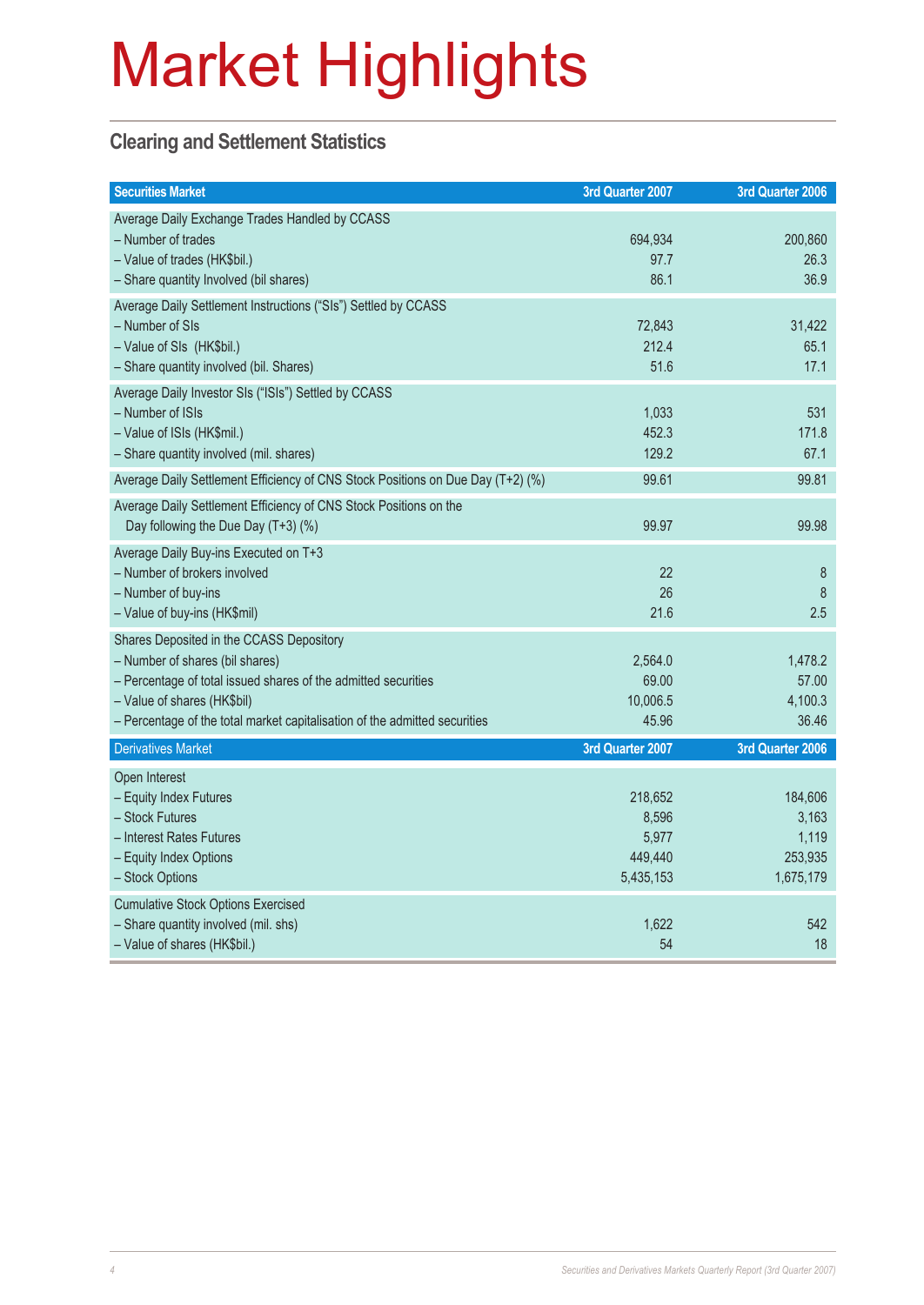#### **Equity Turnover**

|      |                | <b>Share</b> | <b>Value</b> |              |
|------|----------------|--------------|--------------|--------------|
|      |                | (Mil. shs)   | (HK\$ mil.)  | No. of deals |
| 2006 | Q3             | 287, 112.52  | 1,232,024.38 | 8,440,107    |
|      | Q4             | 519,564.53   | 2,083,567.32 | 14,887,863   |
| 2007 | Q <sub>1</sub> | 935,083.58   | 2,537,962.63 | 20,382,757   |
|      | Q2             | 1,577,785.42 | 3,097,018.37 | 26,195,005   |
|      | Q3             | 1,058,315.84 | 4,831,375.67 | 33,825,488   |

### **Equity Trading Statistics**

|      |                | No. of<br>trading days | <b>Average daily</b><br>turnover (HK\$ mil.) | Average<br>value per deal |
|------|----------------|------------------------|----------------------------------------------|---------------------------|
| 2006 | Q <sub>3</sub> | 65                     | 18,954.22                                    | 145,973                   |
|      | Q4             | 61                     | 34,156.84                                    | 139,951                   |
| 2007 | Q <sub>1</sub> | 62                     | 40,934.88                                    | 124,515                   |
|      | Q <sub>2</sub> | 59                     | 52,491.84                                    | 118,229                   |
|      | Q <sub>3</sub> | 63                     | 76,688.50                                    | 142,832                   |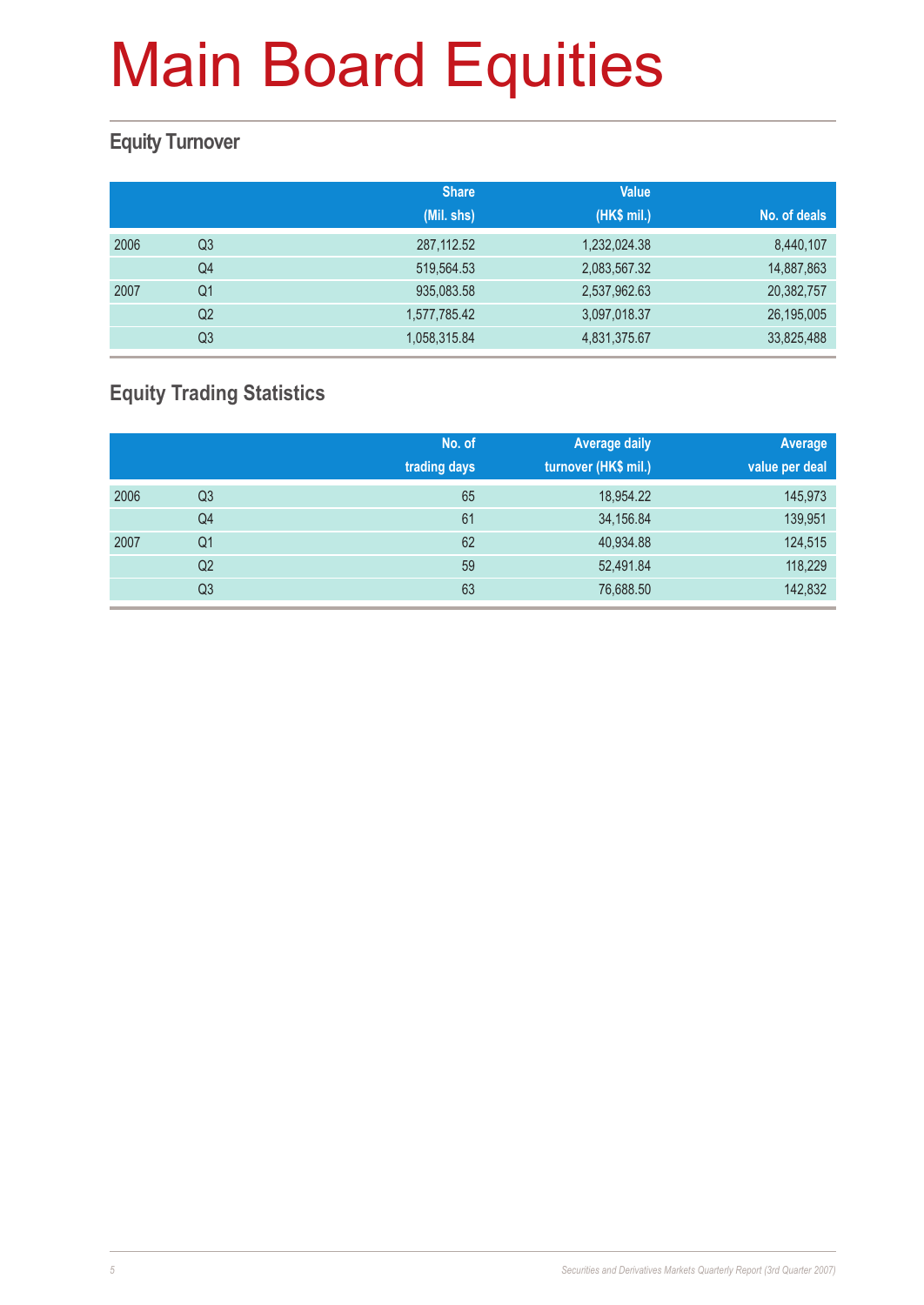#### **20 Most Advanced Stocks**

for 3rd quarter 2007

|                |       |                        | <b>Closing price</b> |                         |                  |
|----------------|-------|------------------------|----------------------|-------------------------|------------------|
| Rank           | Code  | <b>Stock</b>           | End of Sep 2007      | End of Jun 2007         | $\frac{9}{6}$ up |
| $\mathbf{1}$   | 00476 | <b>CHINA ELEGANCE</b>  | 2.780                | 0.440                   | 531.82           |
| $\overline{2}$ | 01217 | SINO TECHNOLOGY        | 1.740                | 0.310                   | 461.29           |
| 3              | 00726 | SOUTH EAST GP          | 1.260                | 0.280                   | 350.00           |
| 4              | 02326 | <b>BEP INT'L HOLD</b>  | 6.000                | 1.680                   | 257.14           |
| 5              | 00055 | <b>CHUNG TAI PRINT</b> | 4.300                | 1.290                   | 233.33           |
| 6              | 00745 | <b>WING HONG</b>       | 2.700                | 0.830                   | 225.30           |
| 7              | 00108 | <b>BUILDMORE INT'L</b> | 9.700                | 3.350                   | 189.55           |
| 8              | 00115 | <b>GRAND FIELD GP</b>  | 0.375                | 0.130                   | 188.46           |
| 9              | 00093 | <b>TERMBRAY IND</b>    | 2.480                | 0.890                   | 178.65           |
| 10             | 00056 | ALLIED PPT (HK)        | 2.590                | $\overline{A}$<br>0.976 | 165.37           |
| 11             | 02899 | <b>ZIJIN MINING</b>    | 12.080               | 4.600                   | 162.61           |
| 12             | 00348 | <b>LUNG CHEONG</b>     | 0.940                | 0.363<br>$\overline{A}$ | 158.95           |
| 13             | 00143 | <b>GLOBAL TECH</b>     | 0.126                | 0.050                   | 152.00           |
| 14             | 00731 | <b>SAMSON PAPER</b>    | 1.880                | 0.750                   | 150.67           |
| 15             | 00406 | YAU LEE HOLD           | 1.740                | 0.710                   | 145.07           |
| 16             | 02328 | PICC P&C               | 15.120               | 6.370                   | 137.36           |
| 17             | 01055 | <b>CHINA SOUTH AIR</b> | 12.080               | 5.260                   | 129.66           |
| 18             | 01140 | <b>CONCEPTA INV</b>    | 1.900                | 0.830                   | 128.92           |
| 19             | 02883 | CHINA OILFIELD         | 17.900               | 7.890                   | 126.87           |
| 20             | 00218 | <b>SHENYIN WANGUO</b>  | 15.980               | 7.060                   | 126.35           |

A Adjusted

#### **20 Most Declined Stocks**

for 3rd quarter 2007

|                |       |                        | <b>Closing price</b> |                         |          |
|----------------|-------|------------------------|----------------------|-------------------------|----------|
| Rank           | Code  | <b>Stock</b>           | End of Sep 2007      | End of Jun 2007         | % down   |
| 1              | 00616 | <b>EASYKNIT ENT</b>    | 0.142                | 2.800                   | $-94.93$ |
| $\overline{2}$ | 00048 | <b>EGANAGOLDPFEIL</b>  | 0.660                | 6.830                   | $-90.34$ |
| 3              | 00703 | <b>INNOVO</b>          | 0.510                | 2.590                   | $-80.31$ |
| 4              | 00546 | <b>FUFENG GROUP</b>    | 0.700                | 1.920                   | $-63.54$ |
| 5              | 00166 | <b>NEW TIMES GROUP</b> | 0.710                | 1.900                   | $-62.63$ |
| 6              | 01179 | <b>MIRABELL INT'L</b>  | 5.200                | 13.680                  | $-61.99$ |
| $\overline{7}$ | 00335 | <b>UPBEST GROUP</b>    | 0.900                | 2.330                   | $-61.37$ |
| 8              | 00356 | <b>INCUTECH INVEST</b> | 0.710                | 1.830                   | $-61.20$ |
| 9              | 00318 | <b>VONGROUP</b>        | 0.530                | 1.340                   | $-60.45$ |
| 10             | 01222 | <b>WANG ON GROUP</b>   | 0.207                | 0.510                   | $-59.41$ |
| 11             | 00901 | RADFORD CAPITAL        | 0.231                | $\overline{A}$<br>0.535 | $-56.82$ |
| 12             | 00110 | <b>FORTUNE TELECOM</b> | 1.000                | 2.300                   | $-56.52$ |
| 13             | 00412 | <b>HERITAGE INT'L</b>  | 0.096                | $\overline{A}$<br>0.220 | $-56.36$ |
| 14             | 00897 | <b>WAI YUEN TONG</b>   | 0.242                | 0.550                   | $-56.00$ |
| 15             | 00637 | <b>LEE KEE</b>         | 1.400                | 3.180                   | $-55.97$ |
| 16             | 00491 | <b>SEE CORPORATION</b> | 0.178                | 0.390                   | $-54.36$ |
| 17             | 02322 | <b>SAM WOO</b>         | 3.800                | 8.000                   | $-52.50$ |
| 18             | 00768 | <b>UBA INVESTMENTS</b> | 0.150                | 0.315                   | $-52.38$ |
| 19             | 00329 | <b>GOLDEN DRAGON</b>   | 0.690                | 1.440                   | $-52.08$ |
| 20             | 00822 | <b>KA SHUI INT'L</b>   | 0.610                | 1.250                   | $-51.20$ |

A Adjusted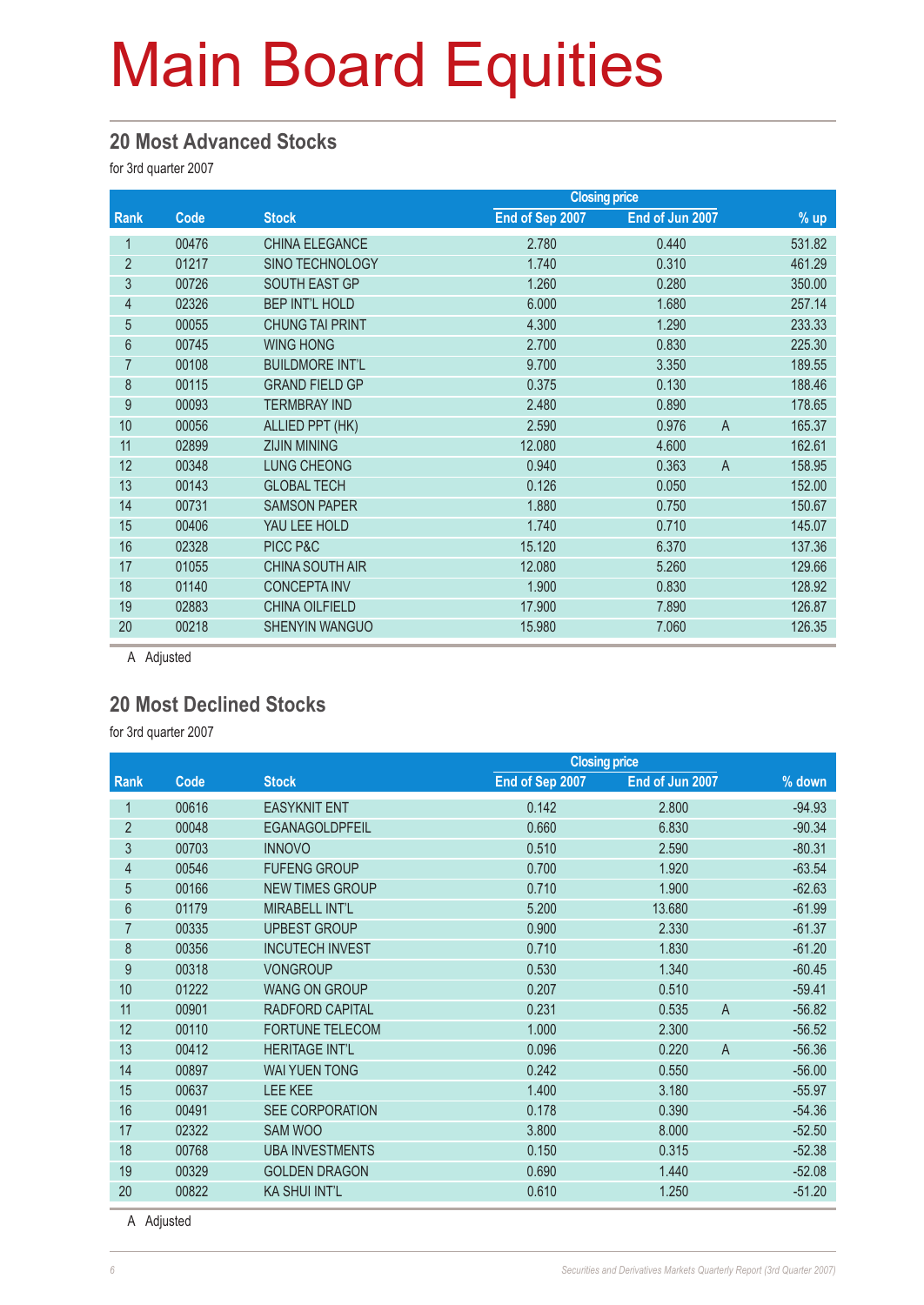#### **20 Most Active Stocks by Value**

for 3rd quarter 2007

| Rank             | Code  | <b>Stock</b>         | Turnover (HK\$ mil.) | % of total |
|------------------|-------|----------------------|----------------------|------------|
| 1                | 02628 | <b>CHINA LIFE</b>    | 282, 112.79          | 5.84       |
| $\overline{2}$   | 00941 | <b>CHINA MOBILE</b>  | 233,397.75           | 4.83       |
| 3                | 00005 | <b>HSBC HOLDINGS</b> | 212,459.70           | 4.40       |
| $\overline{4}$   | 00857 | <b>PETROCHINA</b>    | 171,487.35           | 3.55       |
| 5                | 01398 | <b>ICBC</b>          | 166,415.34           | 3.44       |
| $6\,$            | 00939 | <b>CCB</b>           | 145,496.87           | 3.01       |
| $\overline{7}$   | 00388 | <b>HKEX</b>          | 137,314.66           | 2.84       |
| $\,8\,$          | 03988 | <b>BANK OF CHINA</b> | 134,802.09           | 2.79       |
| $\boldsymbol{9}$ | 00386 | SINOPEC CORP         | 108,598.43           | 2.25       |
| 10               | 02600 | <b>CHALCO</b>        | 99,008.72            | 2.05       |
| 11               | 00883 | <b>CNOOC</b>         | 86,513.33            | 1.79       |
| 12               | 01800 | CHINA COMM CONS      | 85,056.45            | 1.76       |
| 13               | 02318 | <b>PING AN</b>       | 73,105.47            | 1.51       |
| 14               | 00013 | <b>HUTCHISON</b>     | 71,049.12            | 1.47       |
| 15               | 00016 | SHK PPT              | 66,534.74            | 1.38       |
| 16               | 03328 | <b>BANKCOMM</b>      | 63,755.72            | 1.32       |
| 17               | 02328 | PICC P&C             | 62,867.27            | 1.30       |
| 18               | 00728 | <b>CHINA TELECOM</b> | 61,357.33            | 1.27       |
| 19               | 01088 | <b>CHINA SHENHUA</b> | 61,125.27            | 1.27       |
| 20               | 00001 | <b>CHEUNG KONG</b>   | 59,862.49            | 1.24       |
| <b>Total</b>     |       |                      | 2,382,320.90         | 49.31      |

### **20 Most Active Stock by Shares**

for 3rd quarter 2007

| Rank           | Code  | <b>Stock</b>           | <b>Turnover (Mil. shs)</b> | % of total |
|----------------|-------|------------------------|----------------------------|------------|
| 1              | 00261 | <b>CCT TECH INT'L</b>  | 56,222.31                  | 5.31       |
| $\overline{2}$ | 01398 | <b>ICBC</b>            | 34,210.09                  | 3.23       |
| 3              | 03988 | <b>BANK OF CHINA</b>   | 33,826.56                  | 3.20       |
| $\overline{4}$ | 00193 | <b>CAPITAL ESTATE</b>  | 27,284.63                  | 2.58       |
| 5              | 00273 | <b>WILLIE INT'L</b>    | 24,267.67                  | 2.29       |
| 6              | 00939 | <b>CCB</b>             | 23,869.08                  | 2.26       |
| $\overline{7}$ | 00412 | <b>HERITAGE INT'L</b>  | 16,854.54                  | 1.59       |
| 8              | 00419 | <b>ASIAN UNION</b>     | 15,703.57                  | 1.48       |
| 9              | 00680 | <b>NAN HAI CORP</b>    | 15,172.67                  | 1.43       |
| 10             | 00857 | <b>PETROCHINA</b>      | 14,447.09                  | 1.37       |
| 11             | 00728 | <b>CHINA TELECOM</b>   | 13,168.02                  | 1.24       |
| 12             | 00269 | <b>CHINA TIMBER</b>    | 12,965.17                  | 1.23       |
| 13             | 00386 | SINOPEC CORP           | 12,943.08                  | 1.22       |
| 14             | 00152 | SHENZHEN INT'L         | 12,617.37                  | 1.19       |
| 15             | 00985 | <b>CHINA SCI-TECH</b>  | 12,218.06                  | 1.15       |
| 16             | 00355 | <b>CENTURY C INT'L</b> | 12,032.71                  | 1.14       |
| 17             | 00651 | <b>WONSON INT'L</b>    | 10,867.42                  | 1.03       |
| 18             | 01041 | <b>FULBOND HOLDING</b> | 10,693.53                  | 1.01       |
| 19             | 00202 | <b>INTERCHINA HOLD</b> | 10,189.45                  | 0.96       |
| 20             | 00279 | <b>FREEMAN CORP</b>    | 10,090.69                  | 0.95       |
| <b>Total</b>   |       |                        | 379,643.70                 | 35.87      |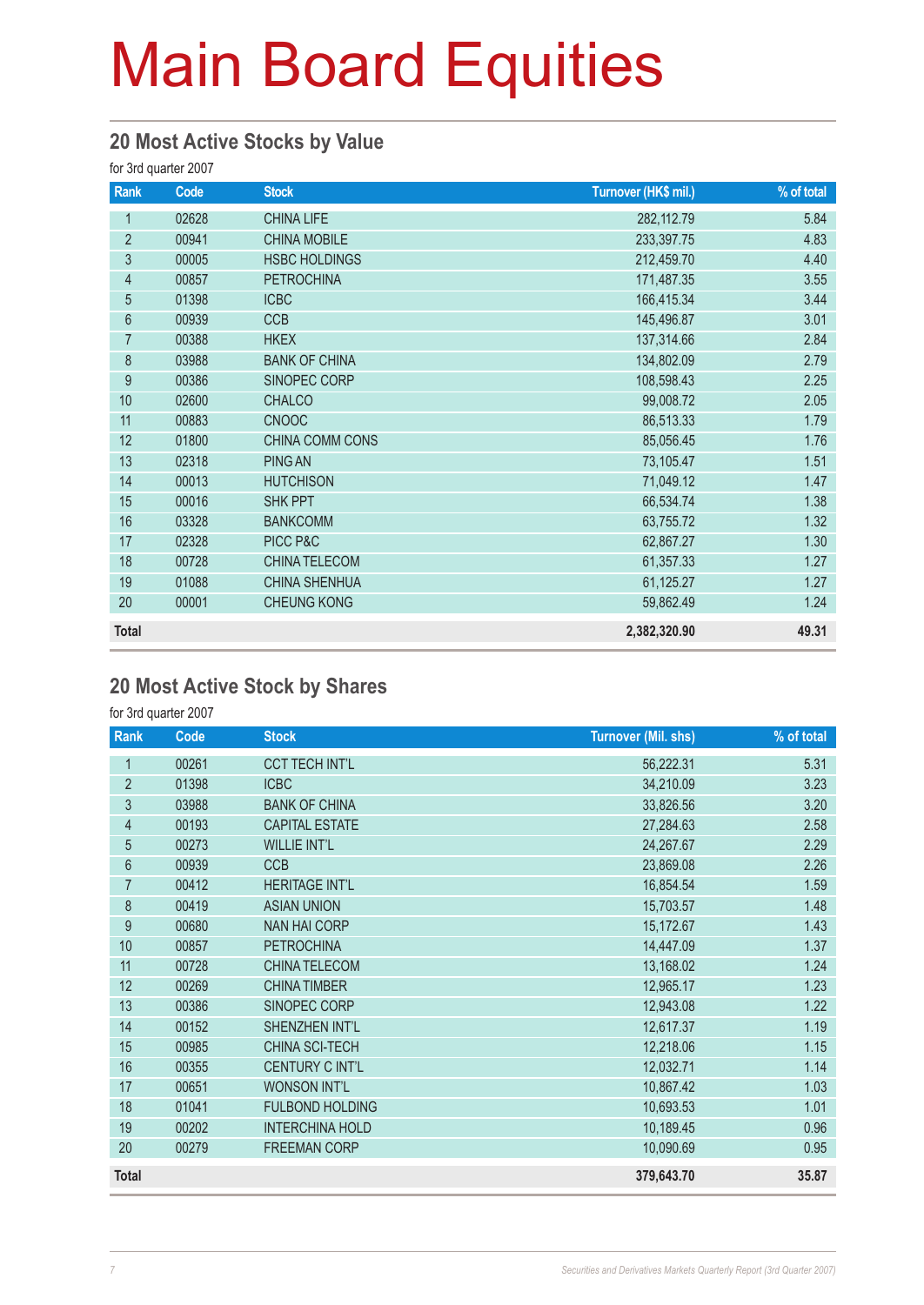#### **Market Capitalisation of listed companies for Main Board**

|      |                | HK\$ mil.     |
|------|----------------|---------------|
| 2006 | Q3             | 10,525,904.43 |
|      | Q4             | 13,248,820.50 |
| 2007 | Q1             | 13,442,185.92 |
|      | Q <sub>2</sub> | 15,704,493.89 |
|      | Q3             | 19,904,015.04 |

### **Market Capitalisation by Classifications**

Quarter-end figures

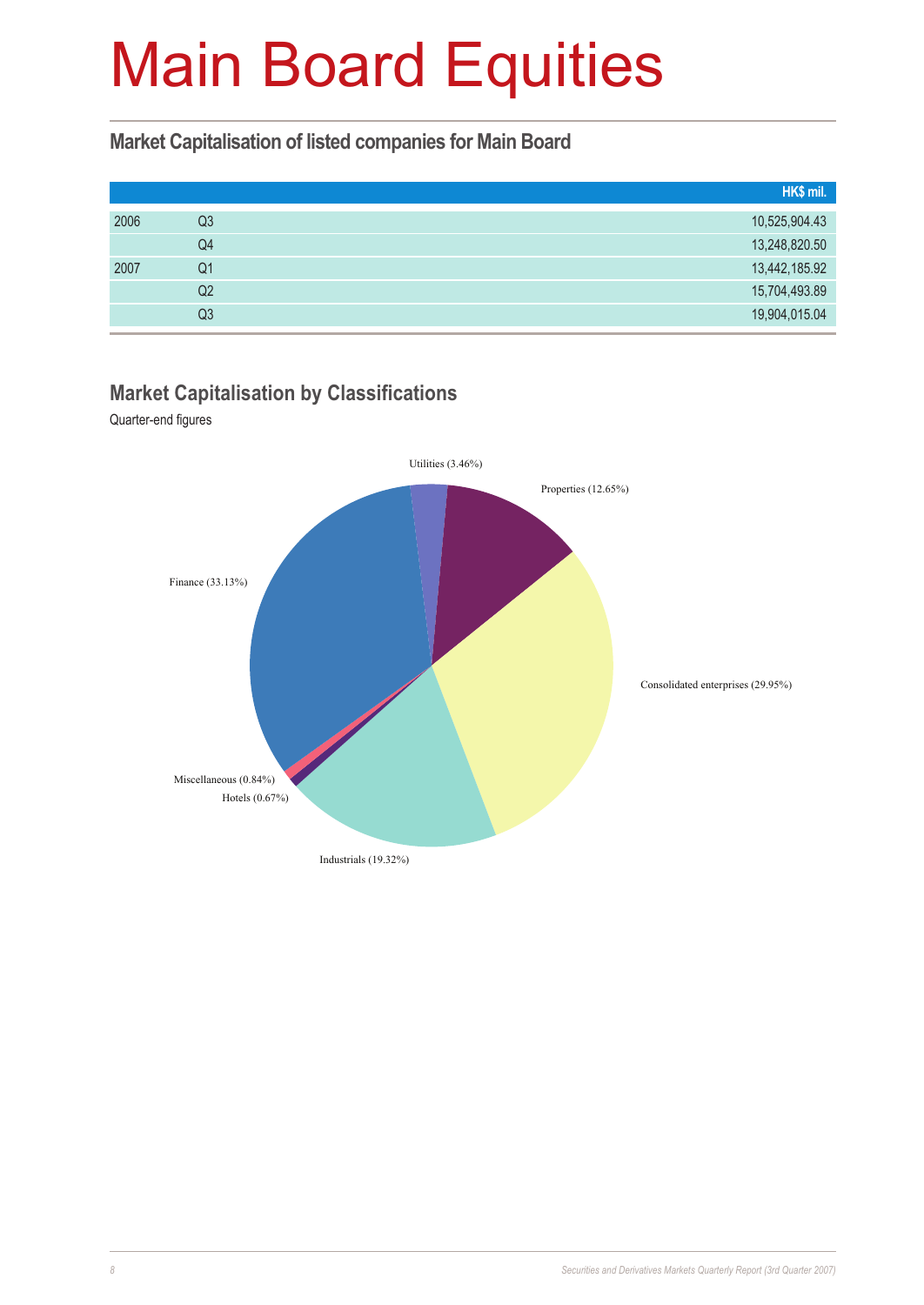#### **50 Leading Companies by Market Capitalisation**

as at the 3rd quarter end 2007

| Rank                | Code  | <b>Company</b>                                          | <b>Market capitalisation (HK\$ mil.)</b> | % of market total |
|---------------------|-------|---------------------------------------------------------|------------------------------------------|-------------------|
| 1                   | 00941 | China Mobile Ltd.                                       | 2,547,625.49                             | 12.80             |
| $\overline{2}$      | 00005 | <b>HSBC Holdings plc</b>                                | 1,673,975.56                             | 8.41              |
| 3                   | 00939 | China Construction Bank Corporation - H Shares          | 1,593,045.61                             | 8.00              |
| $\overline{4}$      | 00883 | CNOOC Ltd.                                              | 568,093.03                               | 2.85              |
| 5                   | 01398 | Industrial and Commercial Bank of China Ltd. - H Shares | 452,657.94                               | 2.27              |
| $6\phantom{a}$      | 02888 | <b>Standard Chartered PLC</b>                           | 354,898.49                               | 1.78              |
| $\overline{7}$      | 00013 | Hutchison Whampoa Ltd.                                  | 354,499.28                               | 1.78              |
| $\bf 8$             | 02628 | China Life Insurance Co. Ltd. - H Shares                | 332,248.46                               | 1.67              |
| $\overline{9}$      | 00016 | Sun Hung Kai Properties Ltd.                            | 326,430.17                               | 1.64              |
| 10                  | 03988 | Bank of China Ltd. - H Shares                           | 316,244.25                               | 1.59              |
| 11                  | 00857 | PetroChina Co. Ltd. - H Shares                          | 310,997.79                               | 1.56              |
| 12                  | 00001 | Cheung Kong (Holdings) Ltd.                             | 296,932.27                               | 1.49              |
| 13                  | 02318 | Ping An Insurance (Group) Co. of China Ltd. - H Shares  | 275,310.06                               | 1.38              |
| 14                  | 00011 | Hang Seng Bank Ltd.                                     | 264,025.48                               | 1.33              |
| 15                  | 00388 | Hong Kong Exchanges and Clearing Ltd.                   | 254,046.28                               | 1.28              |
| 16                  | 00762 | China Unicom Ltd.                                       | 218,956.03                               | 1.10              |
| 17                  | 03328 | Bank of Communications Co., Ltd. - H Shares             | 216,344.71                               | 1.09              |
| 18                  | 02007 | Country Garden Holdings Co. Ltd.                        | 216,279.20                               | 1.09              |
| 19                  | 02388 | BOC Hong Kong (Holdings) Ltd.                           | 208,283.77                               | 1.05              |
| 20                  | 00386 | China Petroleum & Chemical Corporation - H Shares       | 162,938.54                               | 0.82              |
| 21                  | 01088 | China Shenhua Energy Co. Ltd. - H Shares                | 158,713.80                               | 0.80              |
| 22                  | 00330 | Esprit Holdings Ltd.                                    | 152,143.41                               | 0.76              |
| 23                  | 02038 | Foxconn International Holdings Ltd.                     | 149,737.65                               | 0.75              |
| 24                  | 00101 | Hang Lung Properties Ltd.                               | 144, 177. 26                             | 0.72              |
| 25                  | 00019 | Swire Pacific Ltd.                                      | 142,276.94                               | 0.71              |
| 26                  | 00906 | China Netcom Group Corporation (Hong Kong) Ltd.         | 138,492.08                               | 0.70              |
| 27                  | 00688 | China Overseas Land & Investment Ltd.                   | 130,924.80                               | 0.66              |
| 28                  | 00002 | CLP Holdings Ltd.                                       | 129,563.63                               | 0.65              |
| 29                  | 00066 | MTR Corporation Ltd.                                    | 129,378.58                               | 0.65              |
| 30                  | 00012 | Henderson Land Development Co. Ltd.                     | 119,760.06                               | 0.60              |
| 31                  | 00144 | China Merchants Holdings (International) Co. Ltd.       | 115,855.26                               | 0.58              |
| 32                  | 00494 | Li & Fung Ltd.                                          | 113,107.78                               | 0.57              |
| 33                  | 00003 | Hong Kong and China Gas Co. Ltd., The                   | 109,679.41                               | 0.55              |
| 34                  | 00267 | CITIC Pacific Ltd.                                      | 109,675.73                               | 0.55              |
| 35                  | 02689 | Nine Dragons Paper (Holdings) Ltd.                      | 104,345.05                               | 0.52              |
| 36                  | 01898 | China Coal Energy Co. Ltd. - H Shares                   | 94,863.92                                | 0.48              |
| 37                  | 00836 | China Resources Power Holdings Co. Ltd.                 | 94,174.31                                | 0.47              |
| 38                  | 00004 | Wharf (Holdings) Ltd., The                              | 93,508.89                                | 0.47              |
| 39                  | 03968 | China Merchants Bank Co., Ltd. - H Shares               | 90,907.30                                | 0.46              |
| 40                  | 00700 | Tencent Holdings Ltd.                                   | 89,458.84                                | 0.45              |
| 41                  | 00083 | Sino Land Co. Ltd.                                      | 89,037.62                                | 0.45              |
| 42                  | 02600 | Aluminum Corporation of China Ltd. - H Shares           | 88,147.64                                | 0.44              |
| 43                  | 01880 | Belle International Holdings Ltd.                       | 86,270.42                                | 0.43              |
| 44                  | 00006 | Hongkong Electric Holdings Ltd.                         | 86,224.17                                | 0.43              |
| 45                  | 00293 | Cathay Pacific Airways Ltd.                             | 83,712.73                                | 0.42              |
| 46                  | 01800 | China Communications Construction Co. Ltd. - H Shares   | 81,820.20                                | 0.41              |
| 47                  | 00728 | China Telecom Corporation Ltd. - H Shares               | 81,321.62                                | 0.41              |
| 48                  | 00683 | Kerry Properties Ltd.                                   | 80,062.62                                | 0.40              |
| 49                  | 00017 | New World Development Co. Ltd.                          | 79,827.85                                | 0.40              |
| 50                  | 00656 | Fosun International Ltd.                                | 79,310.00                                | 0.40              |
| <b>Total</b>        |       |                                                         | 14,190,311.96                            | 71.29             |
| <b>Market Total</b> |       |                                                         | 19,904,015.04                            | 100.00            |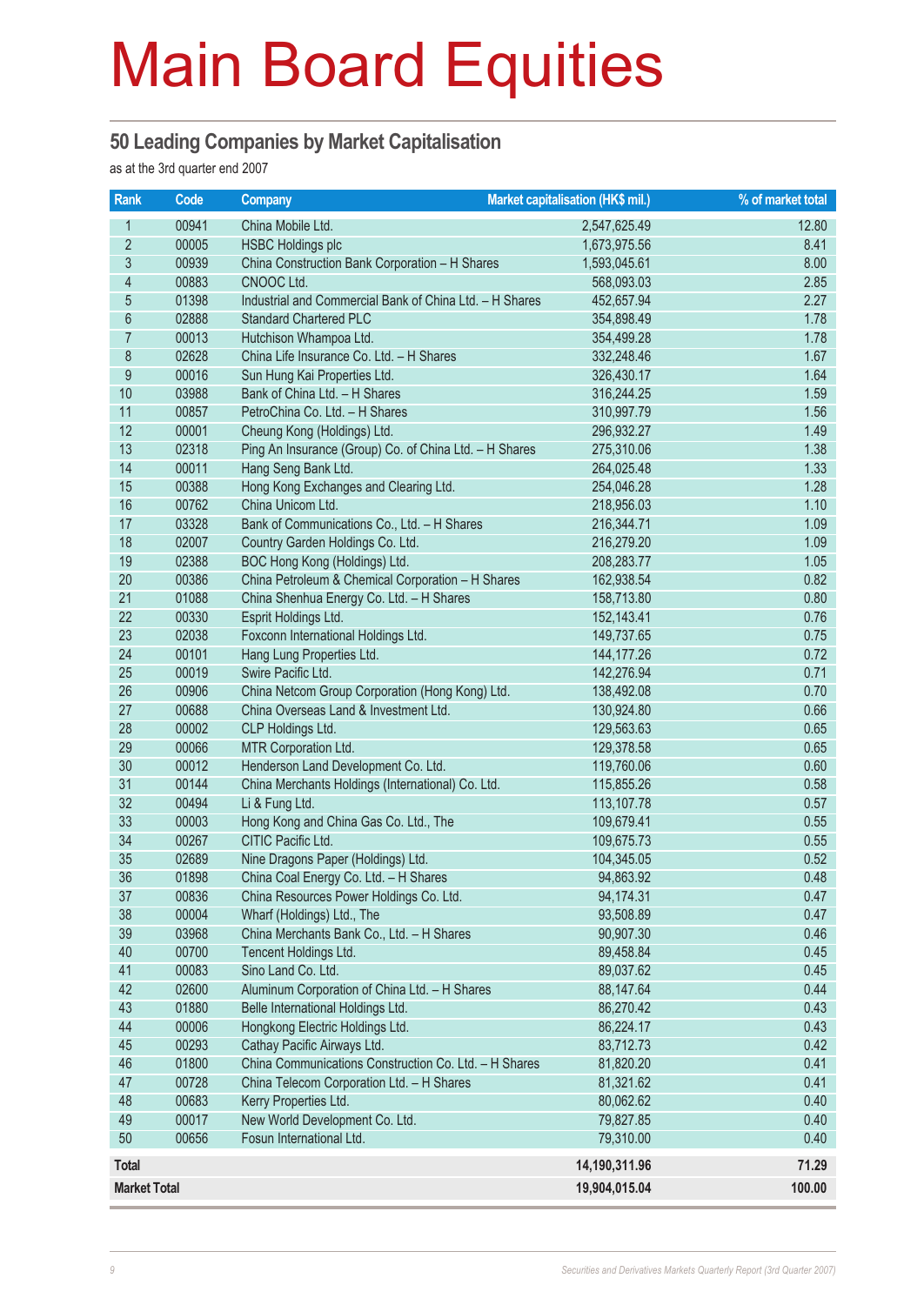### **Short Selling (value)**

|      |    | Short selling turnover (HK\$ mil.) | Equity turnover (HK\$ mil.)* | % of equity total |
|------|----|------------------------------------|------------------------------|-------------------|
| 2006 | Q3 | 86.732.08                          | 1,240,771.48                 | 6.99              |
|      | Q4 | 117,111.80                         | 2,094,360.46                 | 5.59              |
| 2007 | Q1 | 173,109.51                         | 2,557,016.51                 | 6.77              |
|      | Q2 | 181,661.61                         | 3,149,502.82                 | 5.77              |
|      | Q3 | 385,530.24                         | 4,885,927.33                 | 7.89              |

\* include Main Board and GEM figures

### **Short Selling (share)**

|      |    | <b>Short selling turnover (Mil. shs)</b> | Equity turnover (Mil. shs)* | % of equity total |
|------|----|------------------------------------------|-----------------------------|-------------------|
| 2006 | Q3 | 8.812.81                                 | 299,041.19                  | 2.95              |
|      | Q4 | 11.242.28                                | 532,840.17                  | 2.11              |
| 2007 | Q1 | 15,217.70                                | 968,810.35                  | 1.57              |
|      | Q2 | 16,158.38                                | 1,655,012.40                | 0.98              |
|      | Q3 | 27,629.120                               | 1,140,498.01                | 2.42              |

include Main Board and GEM figures

#### **New Listing Companies Statistics**

|      |                | No. of newly listed companies | Funds raised (HK\$ mil.) |
|------|----------------|-------------------------------|--------------------------|
| 2006 | Q3             | 10                            | 32,326.98                |
|      | Q4             | 24                            | 194,465.98               |
| 2007 | Q1             | 13                            | 20,003.97                |
|      | Q <sub>2</sub> | 19                            | 78,065.11                |
|      | Q3             | 20                            | 60,775.99                |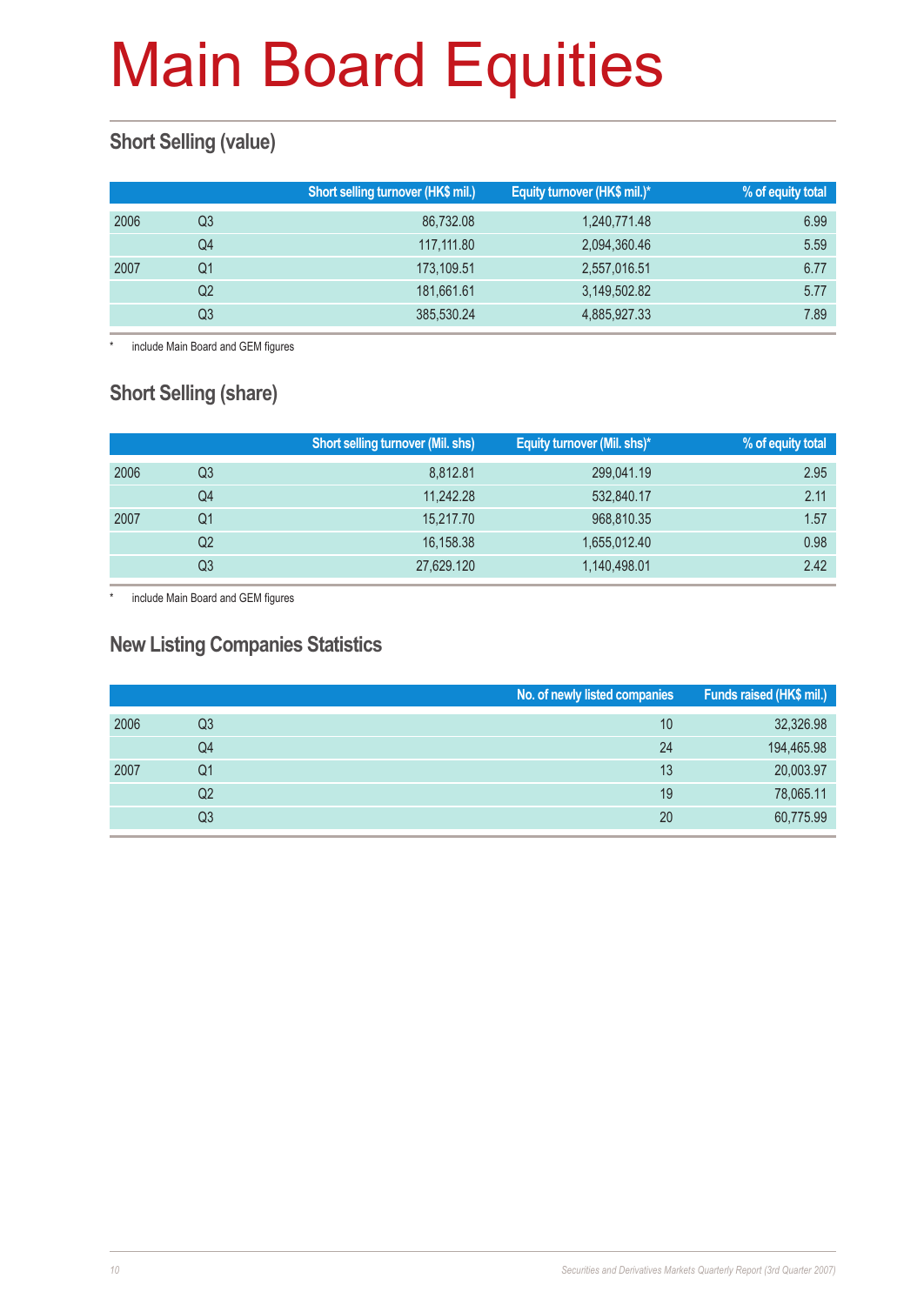### **Newly Listed Companies**

for 3rd quarter 2007

| Code         | <b>Company name</b>                                     | <b>Listing date</b> | No. of issued shares | Funds raised (HK\$ mil.) |
|--------------|---------------------------------------------------------|---------------------|----------------------|--------------------------|
| 01813        | KWG Property Holding Ltd.                               | 2007/07/03          | 2,593,750,000        | 5,232.50                 |
| 00658        | China High Speed Transmission Equipment Group Co., Ltd. | 2007/07/04          | 1,245,000,000        | 2,442.60                 |
| 01155        | Centron Telecom International Holding Ltd.              | 2007/07/05          | 700,000,000          | 971.64                   |
| 00722        | Delta Networks, Inc.                                    | 2007/07/06          | 1,196,800,000        | 1,622.88                 |
| 01836        | Stella International Holdings Ltd.                      | 2007/07/06          | 809,250,000          | 3,475.88                 |
| 02020        | ANTA Sports Products Ltd.                               | 2007/07/10          | 2,490,000,000        | 3,643.20                 |
| 01997        | Regent Manner International Holdings Ltd.               | 2007/07/10          | 1,000,000,000        | 420.00                   |
| 03331        | Vinda International Holdings Ltd.                       | 2007/07/10          | 903,841,686          | 1,272.01                 |
| 00569        | China Automation Group Ltd.                             | 2007/07/12          | 830,000,000          | 351.90                   |
| 00825        | New World Department Store China Ltd.                   | 2007/07/12          | 1,686,145,000        | 2,710.02                 |
| 00656        | Fosun International Ltd.                                | 2007/07/16          | 6,437,500,000        | 13,268.13                |
| 01832        | Times Ltd.                                              | 2007/07/16          | 873,990,000          | 1,012.35                 |
| 00550        | Recruit Holdings Ltd.                                   | 2007/07/23          | 277,716,000          |                          |
| 00826        | Tiangong International Co. Ltd.                         | 2007/07/26          | 419,500,000          | 950.82                   |
| 00817        | Franshion Properties (China) Ltd.                       | 2007/08/17          | 4,915,264,000        | 3,813.50                 |
| 03823        | Tech Pro Technology Development Ltd.                    | 2007/09/06          | 600,000,000          | 195.00                   |
| 03889        | Global Sweeteners Holdings Ltd.                         | 2007/09/20          | 1,000,000,000        | 612.00                   |
| 01393        | Hidili Industry International Development Ltd.          | 2007/09/21          | 2,060,000,000        | 4,712.70                 |
| 03838        | China Starch Holdings Ltd.                              | 2007/09/27          | 500,000,000          | 333.00                   |
| 03377        | Sino-Ocean Land Holdings Ltd.                           | 2007/09/28          | 4,475,540,000        | 13,735.88                |
| <b>Total</b> |                                                         |                     |                      | 60,775.99                |

#### **Withdrawal of Listed Companies**

for 3rd quarter 2007

| <b>Code</b> | <b>Company name</b>                     | <b>Last trading date</b> | <b>Delisted date</b> |
|-------------|-----------------------------------------|--------------------------|----------------------|
| 00389       | Moulin Global Eyecare Holdings Ltd.     | 2005/04/15               | 2007/07/09           |
| 00312       | Ezcom Holdings Ltd.                     | 2005/05/13               | 2007/07/27           |
| 00649       | Shimao International Holdings Ltd.      | 2007/07/17               | 2007/07/27           |
| 00065       | Pacific Century Insurance Holdings Ltd. | 2007/06/11               | 2007/08/15           |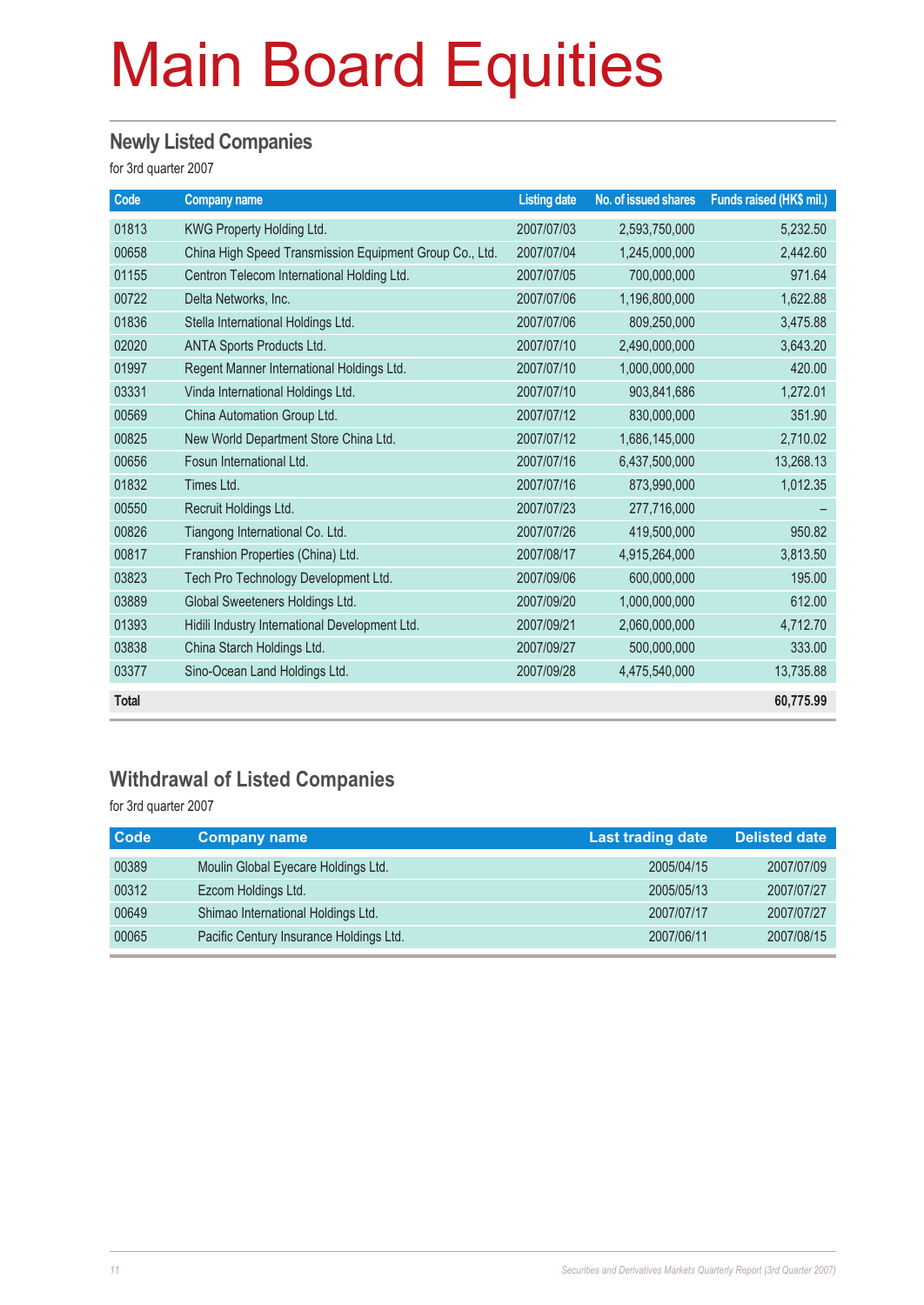#### **Company Name Changes**

for 3rd quarter 2007

| Code  | Old name                                                | New name                                              | <b>Effective date</b> | <b>Adoption date</b> |
|-------|---------------------------------------------------------|-------------------------------------------------------|-----------------------|----------------------|
| 00366 | Luks Industrial (Group) Ltd.                            | Luks Group (Vietnam Holdings) Co., Ltd.               | 2007/06/18            | 2007/07/05           |
| 00735 | Oriental Investment Corporation Ltd.                    | China Power New Energy Development Co. Ltd.           | 2007/06/04            | 2007/07/09           |
| 00070 | Massive Resources International Corporation Ltd.        | Neptune Group Ltd.                                    | 2007/06/20            | 2007/07/17           |
| 00395 | Asia Zirconium Ltd.                                     | China Zirconium Ltd.                                  | 2007/05/17            | 2007/07/23           |
| 02889 | China Special Steel Holdings Co. Ltd.                   | China Nickel Resources Holdings Co. Ltd.              | 2007/06/13            | 2007/07/26           |
| 00921 | Guangdong Kelon Electrical Holdings Co. Ltd. - H Shares | Hisense Kelon Electrical Holdings Co. Ltd. - H Shares | 2007/06/20            | 2007/07/26           |
| 00648 | Softbank Investment International (Strategic) Ltd.      | China Renji Medical Group Ltd.                        | 2007/07/31            | 2007/08/03           |
| 00810 | China Treasure (Greater China) Investments Ltd.         | Opes Asia Development Ltd.                            | 2007/06/15            | 2007/08/06           |
| 00362 | Daqing Petroleum and Chemical Group Ltd.                | China Zenith Chemical Group Ltd.                      | 2007/06/28            | 2007/08/06           |
| 00885 | Forefront International Holdings Ltd.                   | Forefront Group Ltd.                                  | 2007/06/29            | 2007/08/07           |
| 00402 | Ming Hing Holdings Ltd.                                 | Ming Hing Waterworks Holdings Ltd.                    | 2007/06/12            | 2007/08/08           |
| 00559 | Hua Yi Copper Holdings Ltd. #                           | Hua Yi Copper Holdings Ltd.                           | 2007/08/03            | 2007/08/09           |
| 00835 | Nubrands Group Holdings Ltd. #                          | Nubrands Group Holdings Ltd.                          | 2007/07/19            | 2007/08/10           |
| 01227 | China Financial Industry Investment Fund Ltd.           | National Investments Fund Ltd.                        | 2007/07/05            | 2007/08/20           |
| 00628 | Teem Foundation Group Ltd.                              | Dore Holdings Ltd.                                    | 2007/08/01            | 2007/09/03           |
| 00413 | South China Industries Ltd.                             | South China (China) Ltd.                              | 2007/08/21            | 2007/09/05           |
| 00182 | Hong Kong Pharmaceutical Holdings Ltd.                  | China WindPower Group Ltd.                            | 2007/08/15            | 2007/09/14           |
| 00161 | CATIC Shenzhen Holdings Ltd. - H Shares #               | CATIC Shenzhen Holdings Ltd. - H Shares               | 2007/08/08            | 2007/09/21           |
| 00305 | Dragon Hill Holdings Ltd.                               | Dragon Hill Wuling Autombile Holdings Ltd.            | 2007/08/31            | 2007/09/25           |

\* Change of English name only

# Change of Chinese name only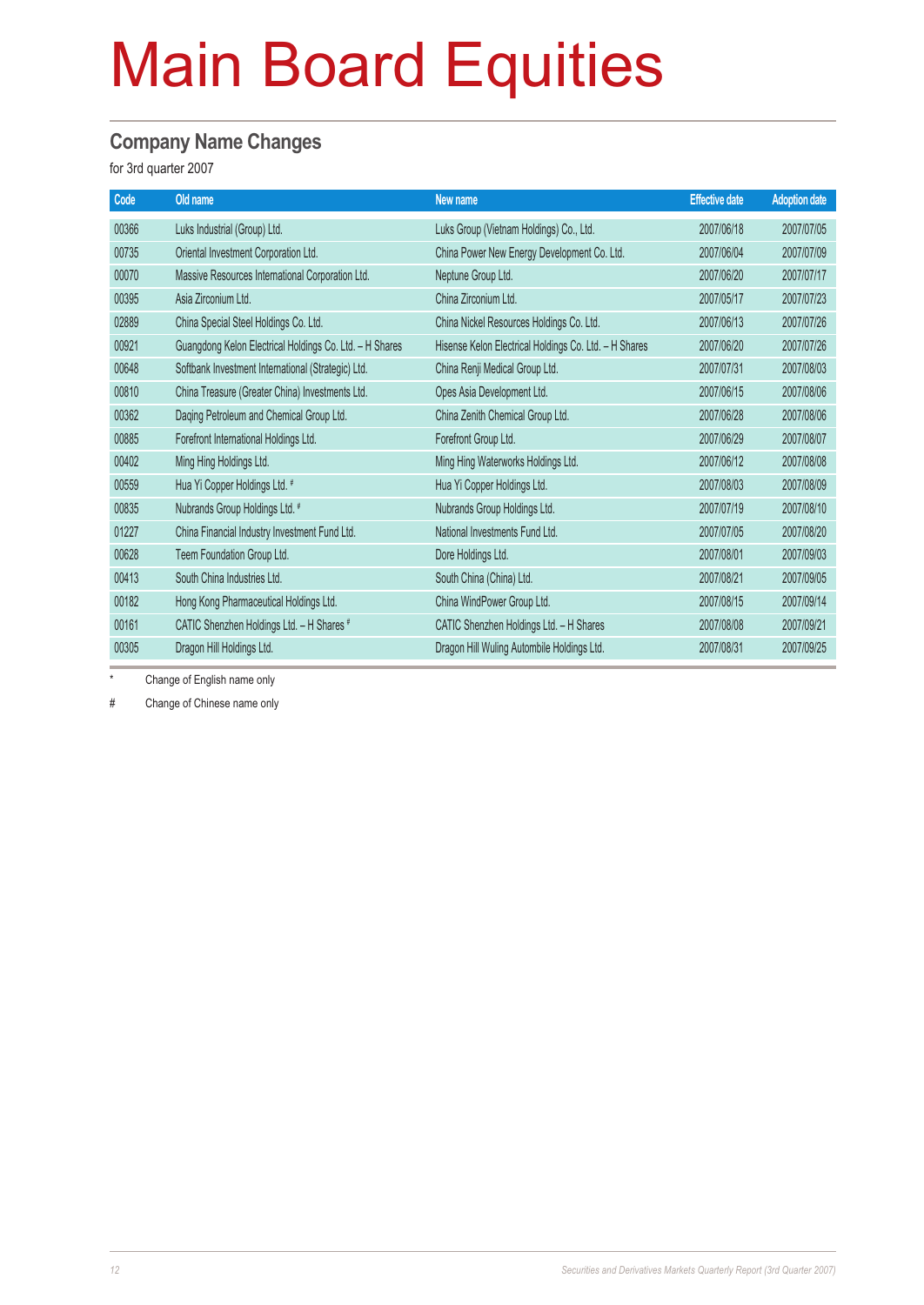#### **Bonus Issues / Bonus Warrants**

for 3rd quarter 2007

| Code  | <b>Company</b>                                             | <b>Particulars</b>               | Ex-date    |
|-------|------------------------------------------------------------|----------------------------------|------------|
| 00991 | Datang International Power Generation Co., Ltd. - H Shares | 10 for 10                        | 2007/07/17 |
| 00812 | Tanrich Financial Holdings Ltd.                            | 1 for $1$                        | 2007/07/27 |
| 02312 | Golden 21 Investment Holdings Ltd.                         | 1 for $1$                        | 2007/07/30 |
| 01160 | Grand Investment International Ltd.                        | 1 for $1$                        | 2007/07/31 |
| 00727 | VXL Capital Ltd.                                           | 1 2009 wt for 5 subdivided share | 2007/07/31 |
| 00952 | Quam Ltd.                                                  | 1 for $5$                        | 2007/08/06 |
| 00688 | China Overseas Land & Investment Ltd.                      | 1 2008 wt for 12                 | 2007/08/14 |
| 01226 | Garron International Ltd.                                  | $3$ for $2$                      | 2007/08/16 |
| 02327 | Jiwa Bio-Pharm Holdings Ltd.                               | $2$ for $1$                      | 2007/08/22 |
| 00309 | Lo's Enviro-Pro Holdings Ltd.                              | 1 for $1$                        | 2007/08/22 |
| 00348 | Lung Cheong International Holdings Ltd.                    | $2$ for $1$                      | 2007/08/22 |
| 00690 | Uni-Bio Science Group Ltd.                                 | 6 for 1                          | 2007/08/22 |
| 00413 | South China (China) Ltd.                                   | 1 2010 wt for 5                  | 2007/08/23 |
| 00214 | Asia Orient Holdings Ltd.                                  | 1 2008 wt for 5                  | 2007/08/27 |
| 00292 | Asia Standard Hotel Group Ltd.                             | 1 2010 wt for 5                  | 2007/08/27 |
| 00129 | Asia Standard International Group Ltd.                     | 1 2008 wt for 5                  | 2007/08/27 |
| 02866 | China Shipping Container Lines Co. Ltd. - H Shares         | 5.5 for 10                       | 2007/08/29 |
| 00109 | Wonderful World Holdings Ltd.                              | 8 for 1                          | 2007/09/03 |
| 00275 | Hanny Holdings Ltd.                                        | 1 for $5$                        | 2007/09/05 |
| 02369 | China Wireless Technologies Ltd.                           | 1 for $1$                        | 2007/09/28 |

#### **Share Split / Consolidation**

for 3rd quarter 2007

| Code  | Company                                               | <b>Particulars</b>     | <b>Effective date</b> |
|-------|-------------------------------------------------------|------------------------|-----------------------|
| 00651 | Wonson International Holdings Ltd.                    | Split 1 into 10        | 2007/07/03            |
| 00234 | New Century Group Hong Kong Ltd.                      | Split 1 into 4         | 2007/07/13            |
| 00412 | Heritage International Holdings Ltd.                  | Consolidation 5 into 1 | 2007/07/27            |
| 00901 | Radford Capital Investment Ltd.                       | Consolidation 5 into 1 | 2007/07/30            |
| 00727 | VXL Capital Ltd.                                      | Split 1 into 20        | 2007/08/07            |
| 02312 | Golden 21 Investment Holdings Ltd.                    | Split 1 into 10        | 2007/08/17            |
| 00056 | Allied Properties (HK) Ltd.                           | Split 1 into 10        | 2007/08/21            |
| 00413 | South China (China) Ltd.                              | Split 1 into 5         | 2007/08/22            |
| 02005 | Lijun International Pharmaceutical (Holding) Co. Ltd. | Split 1 into 5         | 2007/08/29            |
| 00952 | Quam Ltd.                                             | Split 2 into 3         | 2007/08/30            |
| 00380 | World Trade Bun Kee Ltd.                              | Split 1 into 50        | 2007/09/03            |
| 01212 | Lifestyle International Holdings Ltd.                 | Split 1 into 2         | 2007/09/27            |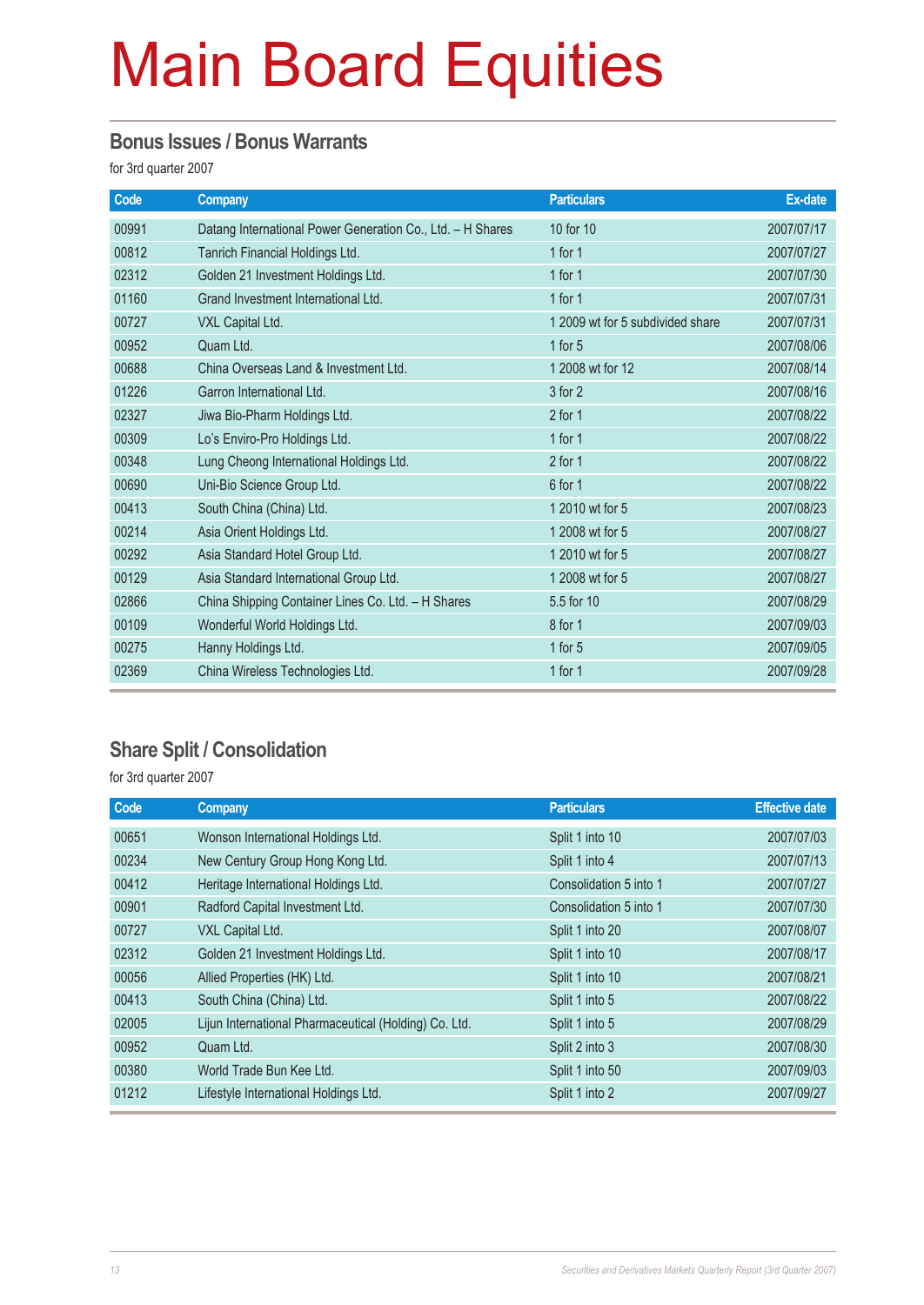#### **Rights Issues & Open Offers**

for 3rd quarter 2007

| <b>Month</b> | Code  | <b>Company</b>                                       | <b>Ratio</b>                     | Funds raised (HK\$ mil.) |
|--------------|-------|------------------------------------------------------|----------------------------------|--------------------------|
| Jul          | 01196 | Cheong Ming Investments Ltd.                         | Rts 1 for 4 @\$0.35              | 42.64                    |
|              | 00310 | Prosperity Investment Holdings Ltd.                  | Open offer 1 for 2 @\$0.135      | 29.16                    |
|              | 01070 | TCL Multimedia Technology Holdings Ltd.              | Rts 1 for 2 @\$0.40              | 780.59                   |
|              | 00031 | China Aerospace International Holdings Ltd.          | Open offer 1 for 5 @\$0.90       | 385.64                   |
|              | 00530 | Fortuna International Holdings Ltd.                  | Open offer 2 for 1 @\$0.18       | 73.45                    |
|              | 02324 | Sino Katalytics Investment Corporation               | Rts 1 for 2 @\$0.18              | 54.39                    |
|              | 00620 | <b>UDL Holdings Ltd.</b>                             | Rts 1 for 2 @\$0.09              | 151.35                   |
|              | 00214 | Asia Orient Holdings Ltd.                            | Rts 1 for 2 @\$1.30              | 250.72                   |
|              | 00612 | China Investment Fund Co. Ltd.                       | Open offer 1 for 2 @\$0.05       | 12.00                    |
| Aug          | 00223 | Kenfair International (Holdings) Ltd.                | Open offer 1 for 2 @\$0.10       | 11.77                    |
|              | 01227 | National Investments Fund Ltd.                       | Rts 12 for 1 @\$0.05             | 50.40                    |
|              | 01052 | GZI Transport Ltd.                                   | Open offer 1 for 2 @\$3.93       | 2,191.84                 |
|              | 00283 | Matsunichi Communication Holdings Ltd.               | Rts 1 for 2 @\$4.50              | 1,786.58                 |
|              |       |                                                      | (with 3 2010 wts for 10 rts shs) |                          |
|              | 00988 | Sun's Group Ltd., The                                | Rts 1 for 2 @\$1.00              | 112.04                   |
|              | 01063 | SunCorp Technologies Ltd.                            | Rts 3 for 10 @\$0.38             | 70.07                    |
|              | 00990 | Theme International Holdings Ltd.                    | Open offer 1 for 2 @\$0.06       | 179.29                   |
|              | 00079 | Century Legend (Holdings) Ltd.                       | Rts 1 for 2 @\$0.35              | 34.73                    |
|              | 03311 | China State Construction International Holdings Ltd. | Open offer 1 for 5 @\$10         | 999.67                   |
| Sep          | 00009 | Mandarin Entertainment (Holdings) Ltd.               | Open offer 1 for 2 @\$0.50       | 90.00                    |
|              | 00736 | Northern International Holdings Ltd.                 | Open offer 3 for 1 @\$0.17       | 213.89                   |
|              | 00104 | Asia Commercial Holdings Ltd.                        | Open offer 4 for 5 @\$0.40       | 106.79                   |
|              | 00095 | New Heritage Holdings Ltd.                           | Rts 3 for 8 @\$0.52              | 160.01                   |
| <b>Total</b> |       |                                                      |                                  | 7,787.02                 |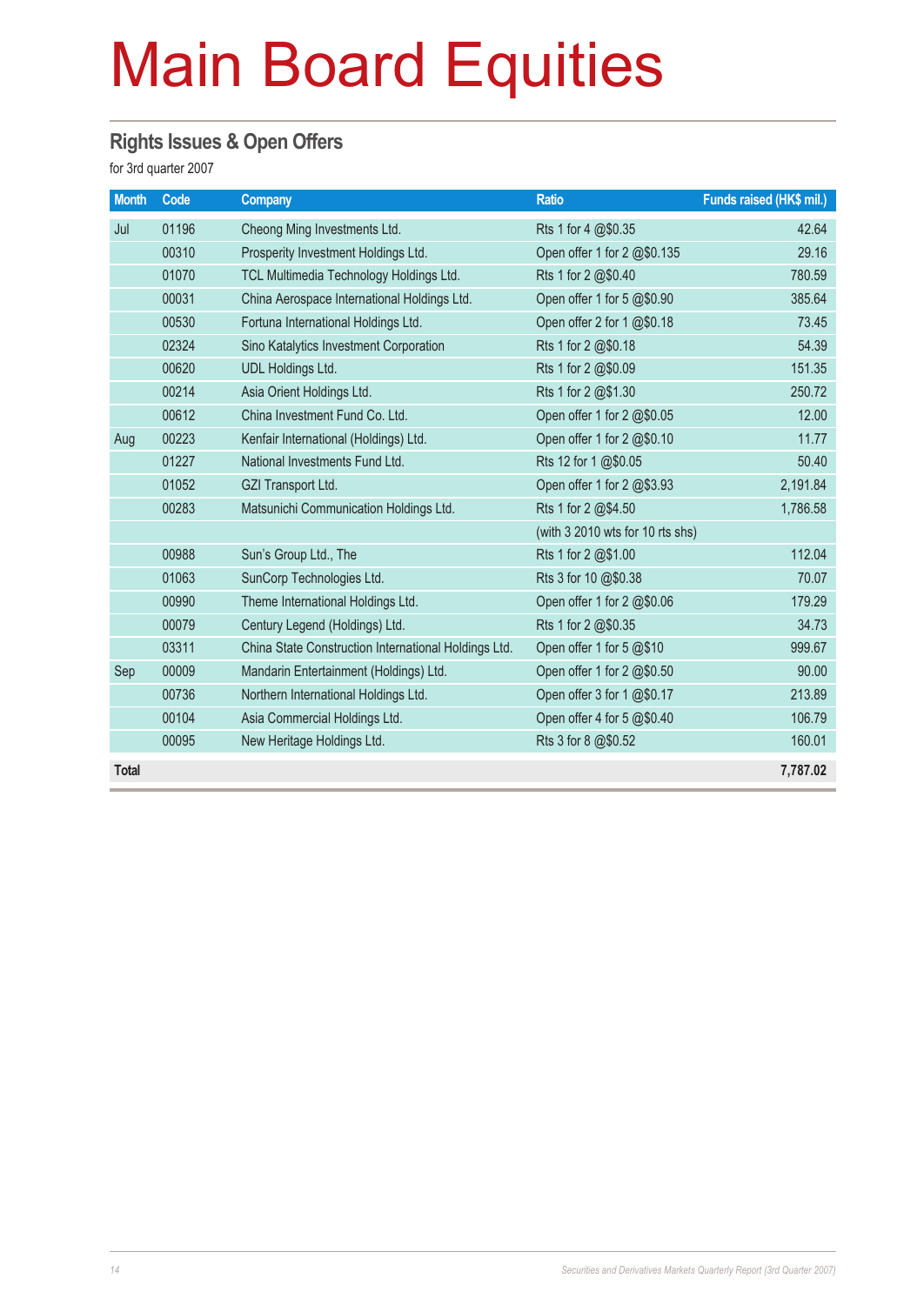#### **Placing\***

|              |       |                            | No. of new    | <b>Placing price</b> | <b>Funds raised</b> |
|--------------|-------|----------------------------|---------------|----------------------|---------------------|
| <b>Month</b> | Code  | Company                    | shares placed | (HK\$)               | (HK\$ mil.)         |
| 2007         |       |                            |               |                      |                     |
| May **       | 03900 | <b>GREENTOWN CHINA</b>     | 141,500,000   | 16.350               | 2,313.53            |
| Jun **       | 00353 | <b>AURORA GLOBAL</b>       | 135,000,000   | 0.500                | 67.50               |
|              | 00154 | <b>BEIJING DEV(HK)</b>     | 50,000,000    | 4.300                | 215.00              |
|              | 01130 | <b>BENEFUN INT'L</b>       | 85,000,000    | 0.157                | 13.35               |
|              | 00024 | <b>BURWILL</b>             | 80,000,000    | 1.500                | 120.00              |
|              | 00355 | CENTURY C INT'L            | 1,600,000,000 | 0.325                | 520.00              |
|              | 03300 | <b>CHINA GLASS</b>         | 14,000,000    | 2.750                | 38.50               |
|              | 00340 | <b>CHINA MINING</b>        | 1,305,872,000 | 1.880                | 2,455.04            |
|              | 00603 | <b>CHINA OIL &amp; GAS</b> | 550,000,000   | 1.200                | 660.00              |
|              | 00985 | CHINA SCI-TECH             | 436,000,000   | 0.450                | 196.20              |
|              | 00326 | <b>CHINA STAR ENT</b>      | 165,905,000   | 0.400                | 66.36               |
|              | 00269 | <b>CHINA TIMBER</b>        | 1,250,000,000 | 0.290                | 362.50              |
|              | 00943 | <b>EFORCE HOLDINGS</b>     | 360,000,000   | 0.330                | 118.80              |
|              | 00689 | EPI (HOLDINGS)             | 573,540,000   | 0.810                | 464.57              |
|              | 00706 | <b>FINTRONICS</b>          | 264,860,000   | 0.650                | 172.16              |
|              | 00227 | <b>FIRST SHANGHAI</b>      | 95,000,000    | 2.050                | 194.75              |
|              | 00885 | FOREFRONT GROUP            | 191,548,000   | 0.260                | 49.80               |
|              | 00110 | FORTUNE TELECOM            | 40,000,000    | 1.350                | 54.00               |
|              | 00064 | <b>GET NICE</b>            | 328,987,000   | 0.750                | 246.74              |
|              | 00397 | HK HEALTH CHECK            | 560,000,000   | 0.190                | 106.40              |
|              | 00372 | <b>ITC CORPORATION</b>     | 300,000,000   | 0.740                | 222.00              |
|              | 00970 | <b>JADE DYNASTY</b>        | 100,000,000   | 0.760                | 76.00               |
|              | 03303 | <b>JUTAL OIL SER</b>       | 83,000,000    | 2.980                | 247.34              |
|              | 00605 | <b>KPI COMPANY</b>         | 130,000,000   | 0.380                | 49.40               |
|              | 00366 | LUKS GROUP (VN)            | 60,000,000    | 12.800               | 768.00              |
|              | 00348 | <b>LUNG CHEONG</b>         | 96,000,000    | 0.580                | 55.68               |
|              | 00199 | <b>MACAU PRIME PPT</b>     | 300,000,000   | 0.560                | 168.00              |
|              | 00201 | <b>MAGNIFICENT</b>         | 500,000,000   | 0.278                | 139.00              |
|              | 00009 | <b>MANDARIN ENT</b>        | 30,000,000    | 1.330                | 39.90               |
|              | 00136 | <b>MASCOTTE HOLD</b>       | 64,800,000    | 0.450                | 29.16               |
|              | 00402 | <b>MING HING WATER</b>     | 64,000,000    | 0.800                | 51.20               |
|              | 00402 | <b>MING HING WATER</b>     | 128,000,000   | 1.530                | 195.84              |
|              | 01227 | <b>NATIONAL INV</b>        | 12,000,000    | 0.600                | 7.20                |
|              | 00234 | NEW CENTURY GP             | 120,000,000   | 1.150                | 138.00              |
|              | 00095 | <b>NEW HERITAGE</b>        | 13,380,657    | 0.641                | 8.57                |
|              | 00835 | <b>NUBRANDS GROUP</b>      | 30,380,000    | 0.335                | 10.18               |
|              | 00094 | <b>OMNICORP</b>            | 30,000,000    | 0.900                | 27.00               |
|              | 00721 | PRIME INVEST               | 347, 151, 037 | 0.220                | 76.37               |
|              | 02366 | <b>QJY MEDIA</b>           | 66,000,000    | 3.650                | 240.90              |
|              | 00901 | RADFORD CAPITAL            | 284,078,810   | 0.120                | 34.09               |
|              | 00106 | SHENZHEN HI-TEC            | 110,000,000   | 0.620                | 68.20               |
|              | 00697 | <b>SHOUGANG INT'L</b>      | 200,000,000   | 1.000                | 200.00              |
|              | 00993 | SIMSEN INT'L               | 120,000,000   | 0.420                | 50.40               |
|              | 00260 | <b>SINOGAS</b>             | 242,000,000   | 0.510                | 123.42              |
|              | 02700 | SMART UNION GP             | 32,400,000    | 1.330                | 43.09               |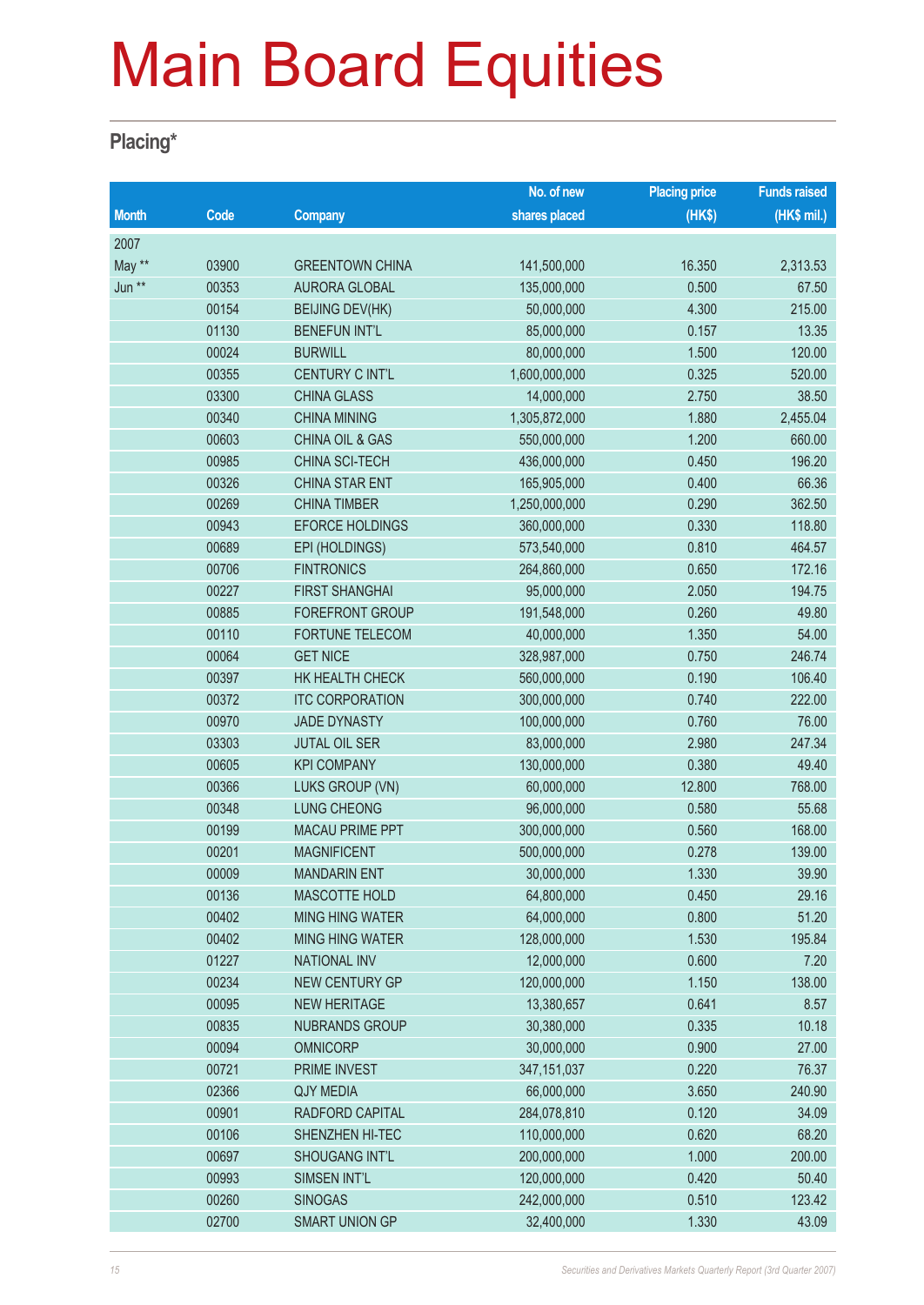|              |       |                        | No. of new    | <b>Placing price</b> | <b>Funds raised</b> |
|--------------|-------|------------------------|---------------|----------------------|---------------------|
| <b>Month</b> | Code  | <b>Company</b>         | shares placed | (HKS)                | $(HK$$ mil.)        |
|              | 00572 | SPREADPROSPECTS        | 60,000,000    | 1.498                | 89.88               |
|              | 00913 | <b>UNITY INV HOLD</b>  | 262,898,055   | 0.269                | 70.72               |
|              | 00627 | <b>U-RIGHT INT'L</b>   | 400,000,000   | 0.360                | 144.00              |
|              | 00061 | <b>VENTURE INV</b>     | 160,000,000   | 0.720                | 115.20              |
|              | 00897 | <b>WAI YUEN TONG</b>   | 279,000,000   | 0.460                | 128.34              |
|              | 00039 | <b>WEALTHMARK INTL</b> | 58,000,000    | 1.620                | 93.96               |
|              | 00273 | <b>WILLIE INT'L</b>    | 1,946,218,000 | 0.126                | 245.22              |
|              | 00909 | ZHONGDA INT'L          | 30,000,000    | 2.130                | 63.90               |
| Jul          | 00139 | 139 HOLDINGS           | 271,900,000   | 0.210                | 57.10               |
|              | 00723 | <b>ANEX INT'L</b>      | 307,000,000   | 0.500                | 153.50              |
|              | 01104 | <b>APAC RESOURCES</b>  | 665,000,000   | 1.290                | 857.85              |
|              | 01049 | <b>CELESTIAL ASIA</b>  | 100,000,000   | 0.520                | 52.00               |
|              | 03318 | <b>CHINA FLAVORS</b>   | 37,334,000    | 5.200                | 194.14              |
|              | 00648 | <b>CHINA RENJI</b>     | 2,000,000,000 | 0.125                | 250.00              |
|              | 00149 | CHINA VELOCITY         | 300,000,000   | 2.050                | 615.00              |
|              | 00182 | <b>CHINA WINDPOWER</b> | 800,000,000   | 0.500                | 400.00              |
|              | 00692 | <b>CHING HING</b>      | 64,000,000    | 0.360                | 23.04               |
|              | 01205 | <b>CITIC RESOURCES</b> | 101,000,000   | 4.460                | 450.46              |
|              | 00439 | <b>CLIMAX INT'L</b>    | 136,800,000   | 0.260                | 35.57               |
|              | 00439 | <b>CLIMAX INT'L</b>    | 136,800,000   | 0.230                | 31.46               |
|              | 01188 | <b>COMPASS PACIFIC</b> | 241,860,000   | 0.258                | 62.40               |
|              | 00343 | <b>CULTURECOM HOLD</b> | 800,000,000   | 0.220                | 176.00              |
|              | 00628 | DORE HOLDINGS          | 161,280,000   | 2.650                | 427.39              |
|              | 00885 | FOREFRONT GROUP        | 229,856,000   | 0.380                | 87.35               |
|              | 00279 | <b>FREEMAN CORP</b>    | 1,086,552,000 | 0.182                | 197.75              |
|              | 00064 | <b>GET NICE</b>        | 422,585,000   | 0.750                | 316.94              |
|              | 00329 | <b>GOLDEN DRAGON</b>   | 105,000,000   | 1.380                | 144.90              |
|              | 02309 | <b>GRANDTOP INT'L</b>  | 115,200,000   | 0.570                | 65.66               |
|              | 03989 | <b>HEMBLY INT'L</b>    | 23,800,000    | 4.290                | 102.10              |
|              | 00197 | <b>HENG TAI</b>        | 142,500,000   | 1.780                | 253.65              |
|              | 00412 | <b>HERITAGE INT'L</b>  | 468,000,000   | 0.075                | 35.10               |
|              | 02626 | <b>HNC</b>             | 272,118,000   | 4.930                | 1,341.54            |
|              | 00559 | <b>HUA YI COPPER</b>   | 30,000,000    | 1.200                | 36.00               |
|              | 00309 | LO'S ENVIRO-PRO        | 25,000,000    | 4.000                | 100.00              |
|              | 00851 | <b>MAE HOLDINGS</b>    | 70,000,000    | 0.120                | 8.40                |
|              | 00938 | <b>MAN SANG INT'L</b>  | 200,000,000   | 1.480                | 296.00              |
|              | 00136 | MASCOTTE HOLD          | 104,960,000   | 0.450                | 47.23               |
|              | 00425 | <b>MINTH GROUP</b>     | 124,500,000   | 12.500               | 1,556.25            |
|              | 00761 | PEKING APPAREL         | 63,000,000    | 0.680                | 42.84               |
|              | 00379 | <b>PME</b>             | 229,000,000   | 2.490                | 570.21              |
|              | 00263 | POLY INV HOLD          | 29,000,000    | 2.300                | 66.70               |
|              | 02330 | <b>QUAYPOINT CORP</b>  | 70,000,000    | 0.300                | 21.00               |
|              | 00764 | RICHE M-MEDIA          | 162,100,000   | 0.500                | 81.05               |
|              | 00451 | SAME TIME HOLD         | 9,480,000     | 2.180                | 20.67               |
|              | 00363 | SHANGHAI IND H         | 96,900,000    | 31.200               | 3,023.28            |
|              | 00106 | SHENZHEN HI-TEC        | 96,600,000    | 0.530                | 51.20               |
|              | 00297 | <b>SINOFERT</b>        | 400,000,000   | 5.900                | 2,360.00            |
|              | 01051 | <b>SMART RICH</b>      | 81,800,000    | 0.630                | 51.53               |
|              |       |                        |               |                      |                     |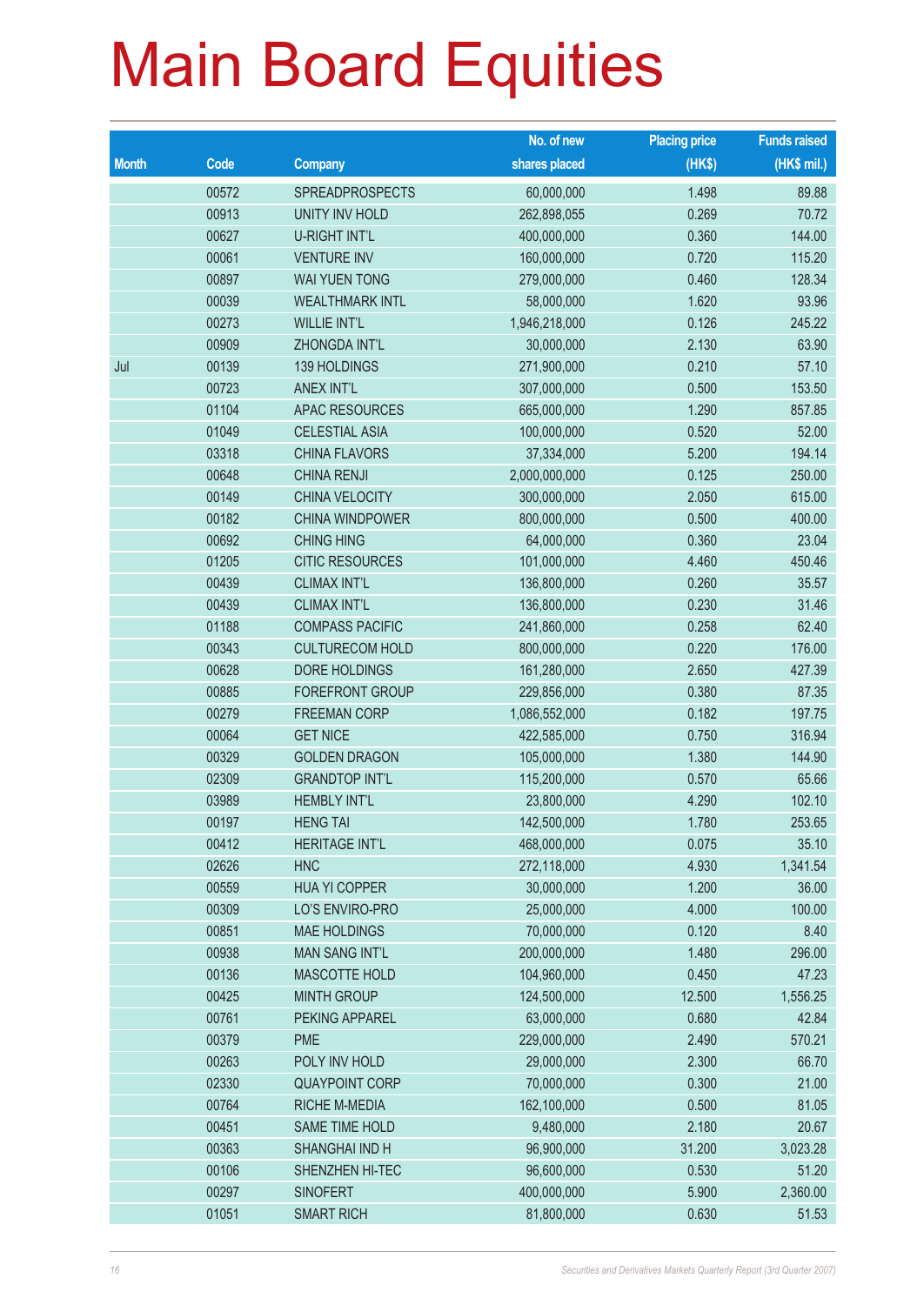|              |                          |                        | No. of new    | <b>Placing price</b> | <b>Funds raised</b> |
|--------------|--------------------------|------------------------|---------------|----------------------|---------------------|
| <b>Month</b> | $\overline{\text{Code}}$ | <b>Company</b>         | shares placed | (HKS)                | $(HK$$ mil.)        |
|              | 01094                    | <b>SUNNY GLOBAL</b>    | 469,000,000   | 0.235                | 110.22              |
|              | 00126                    | <b>TAK SING ALLI</b>   | 133,000,000   | 3.050                | 405.65              |
|              | 02618                    | <b>TCL COMM</b>        | 1,215,430,000 | 0.221                | 268.09              |
|              | 00913                    | <b>UNITY INV HOLD</b>  | 341,765,666   | 0.200                | 68.35               |
|              | 00318                    | <b>VONGROUP</b>        | 276,575,000   | 1.141                | 315.57              |
|              | 00039                    | <b>WEALTHMARK INTL</b> | 176,000,000   | 1.250                | 220.00              |
|              | 00273                    | <b>WILLIE INT'L</b>    | 2,335,000,000 | 0.111                | 259.19              |
|              | 01064                    | ZHONG HUA INT'L        | 120,000,000   | 0.300                | 36.00               |
| Aug          | 00353                    | <b>AURORA GLOBAL</b>   | 135,000,000   | 0.690                | 93.15               |
|              | 01149                    | <b>BROAD INTELL</b>    | 21,899,000    | 0.970                | 21.24               |
|              | 01224                    | C C LAND               | 360,000,000   | 8.100                | 2,916.00            |
|              | 01049                    | <b>CELESTIAL ASIA</b>  | 130,300,000   | 2.020                | 263.21              |
|              | 00298                    | <b>CHUANG'S CHINA</b>  | 220,000,000   | 1.450                | 319.00              |
|              | 03323                    | <b>CNBM</b>            | 149,749,187   | 17.800               | 2,665.54            |
|              | 00163                    | <b>EMPEROR IHL</b>     | 79,200,000    | 2.150                | 170.28              |
|              | 01003                    | <b>GFT HOLDINGS</b>    | 70,000,000    | 0.128                | 8.96                |
|              | 00172                    | <b>GOLDBOND GROUP</b>  | 268,000,000   | 1.180                | 316.24              |
|              | 00859                    | <b>HENRY GROUP</b>     | 44,960,000    | 1.200                | 53.95               |
|              | 00412                    | <b>HERITAGE INT'L</b>  | 744,530,000   | 0.180                | 134.02              |
|              | 00190                    | <b>HKC (HOLDINGS)</b>  | 450,000,000   | 2.800                | 1,260.00            |
|              | 02320                    | <b>HOP FUNG GROUP</b>  | 42,400,000    | 3.550                | 150.52              |
|              | 00969                    | HUA LIEN INT'L         | 137,280,000   | 0.262                | 35.97               |
|              | 00499                    | <b>HYCOMM WIRELESS</b> | 320,000,000   | 0.126                | 40.32               |
|              | 00605                    | <b>KPI COMPANY</b>     | 86,000,000    | 0.405                | 34.83               |
|              | 00221                    | <b>LEROI HOLDINGS</b>  | 161,900,000   | 0.265                | 42.90               |
|              | 00462                    | <b>LINFAIR</b>         | 50,000,000    | 2.000                | 100.00              |
|              | 01116                    | <b>MAYER HOLDINGS</b>  | 96,000,000    | 0.600                | 57.60               |
|              | 00095                    | <b>NEW HERITAGE</b>    | 76,636,553    | 0.641                | 49.09               |
|              | 00398                    | <b>ORIENTAL WATCH</b>  | 39,000,000    | 3.800                | 148.20              |
|              | 00925                    | PEAKTOP INT'L          | 63,000,000    | 0.860                | 54.18               |
|              | 00764                    | RICHE M-MEDIA          | 173,000,000   | 0.830                | 143.59              |
|              | 01184                    | S.A.S. DRAGON          | 16,950,000    | 1.180                | 20.00               |
|              | 00604                    | SHENZHEN INVEST        | 200,000,000   | 6.560                | 1,312.00            |
|              | 00697                    | SHOUGANG INT'L         | 800,000,000   | 2.260                | 1,808.00            |
|              | 02362                    | <b>SIGNAL MEDIA</b>    | 876,000,000   | 0.180                | 157.68              |
|              | 01166                    | <b>SOLARTECH INT'L</b> | 97,000,000    | 0.680                | 65.96               |
|              | 00547                    | <b>SUN INNOVATION</b>  | 10,000,000    | 1.450                | 14.50               |
|              | 00812                    | <b>TANRICH</b>         | 27,000,000    | 1.400                | 37.80               |
|              | 02389                    | <b>WANG SING INT'L</b> | 74,000,000    | 0.700                | 51.80               |
|              | 01189                    | <b>WING ON TRAVEL</b>  | 330,000,000   | 0.800                | 264.00              |
|              | 00666                    | YU MING INV            | 338,000,000   | 0.660                | 223.08              |
| <b>Total</b> |                          |                        |               |                      | 41,835.29           |

\* Due to the reporting time-lag, placing figures for the quarter are provisional.<br>\*\* Supplementary information undate for previous quarters

Supplementary information update for previous quarters.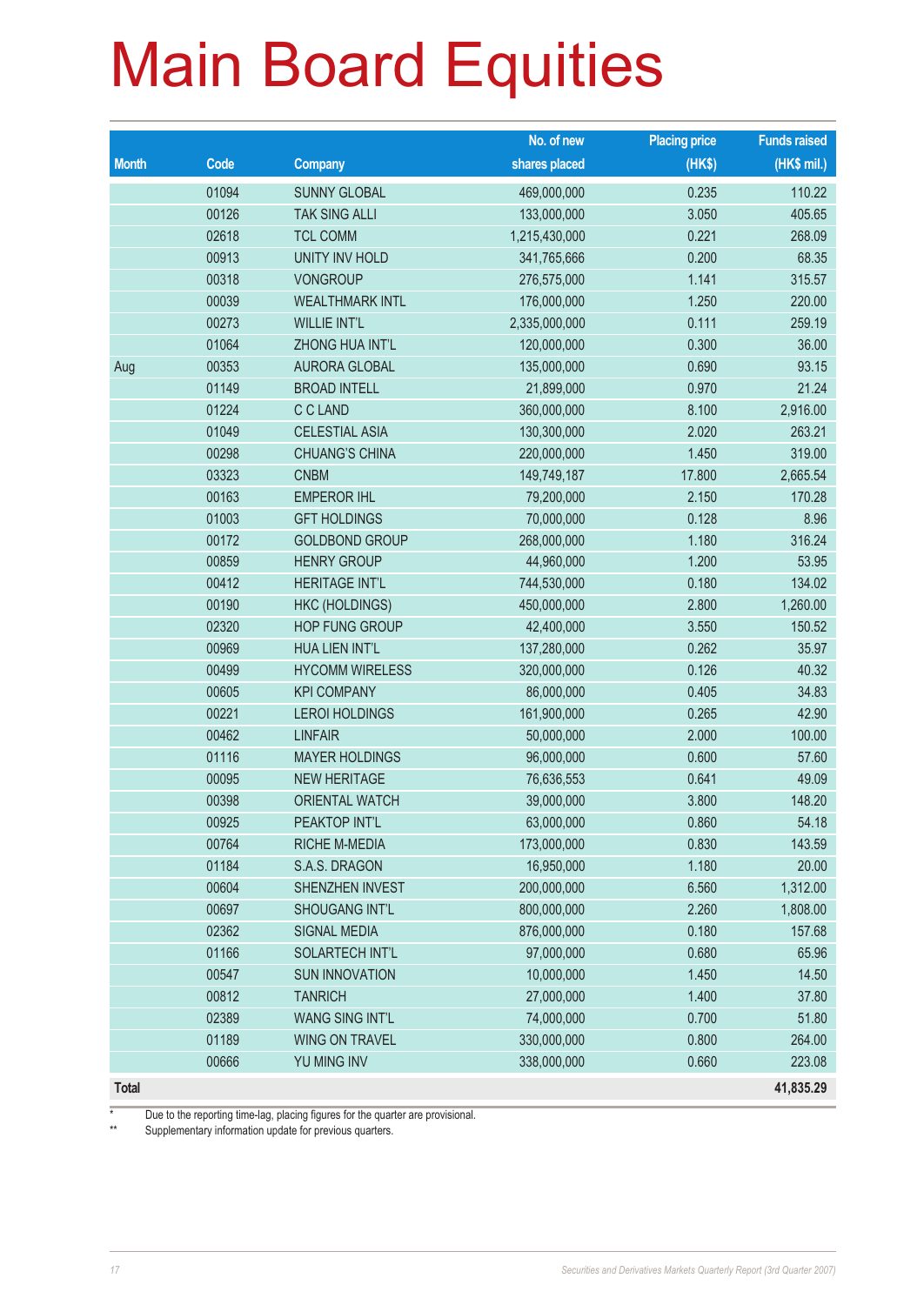#### **Warrant Trading Statistics**

|      |                | <b>Equity wts</b><br>(HK\$ mil.) | <b>Derivative wts</b><br>(HK\$ mil.) | <b>Total</b><br>(HK\$ mil.) |
|------|----------------|----------------------------------|--------------------------------------|-----------------------------|
| 2006 | Q3             | 1.091.78                         | 439,291.20                           | 440,382.98                  |
|      | Q <sub>4</sub> | 723.21                           | 598,904.13                           | 599,627.34                  |
| 2007 | Q <sub>1</sub> | 606.37                           | 671,882.53                           | 672,488.89                  |
|      | Q <sub>2</sub> | 1,280.41                         | 688,071.82                           | 689,352.23                  |
|      | Q3             | 1,593.61                         | 1,185,059.06                         | 1,186,652.67                |

#### **Warrant Market Value**

|      |                |               | <b>Equity wts</b> |               | <b>Derivative wts</b> |           | <b>Total</b> |
|------|----------------|---------------|-------------------|---------------|-----------------------|-----------|--------------|
|      |                | <b>Number</b> | (HK\$ mil.)       | <b>Number</b> | (HK\$ mil.)           | Total no. | (HK\$ mil.)  |
| 2006 | Q3             | 28            | 2.779.41          | 1.606         | 137,208.61            | 1.634     | 139,988.02   |
|      | Q4             | 27            | 3.991.91          | 1.959         | 456.071.92            | 1.986     | 460,063.84   |
| 2007 | Q <sub>1</sub> | 27            | 3.689.16          | 2.396         | 253,156.66            | 2.423     | 256,845.82   |
|      | Q2             | 28            | 4.204.08          | 2,681         | 330,479.53            | 2,709     | 334,683.61   |
|      | Q <sub>3</sub> | 27            | 9,402.57          | 3.344         | 914,592.42            | 3.371     | 923,994.99   |

#### **New Listing Statistics – Warrants**

|      |                | No. of newly listed<br>equity wts | No. of newly listed<br>derivative wts | <b>Amount raised</b><br>(HK\$ mil.) |
|------|----------------|-----------------------------------|---------------------------------------|-------------------------------------|
| 2006 | Q3             | 3                                 | 716                                   | 62,659.06                           |
|      | Q4             |                                   | 995                                   | 91,669.37                           |
| 2007 | Q1             | 4                                 | 1,107                                 | 105,701.98                          |
|      | Q <sub>2</sub> | 4                                 | 1,198                                 | 105,479.84                          |
|      | Q3             | 3                                 | 1,743                                 | 210,451.83                          |

#### **Newly Listed Equity Warrants**

for 3rd quarter 2007

|              |                                                     | <b>Initial issued</b> |              |               | <b>Amount raised</b> |
|--------------|-----------------------------------------------------|-----------------------|--------------|---------------|----------------------|
| Code         | <b>Equity warrants</b>                              | amount (HK\$)         | Listing date | <b>Expiry</b> | (HK\$ mil.)          |
| 00831        | VXL Capital Ltd. Warrants 2009                      | 290,320,000           | 2007/08/10   | 2009/08/07    |                      |
| 00415        | China Overseas Land & Investment Ltd. Warrants 2008 | 7,682,355,288         | 2007/08/28   | 2008/08/27    |                      |
| 00807        | South China (China) Ltd. Warrants 2010              | 212,133,896           | 2007/09/07   | 2010/09/06    |                      |
| <b>Total</b> |                                                     |                       |              |               |                      |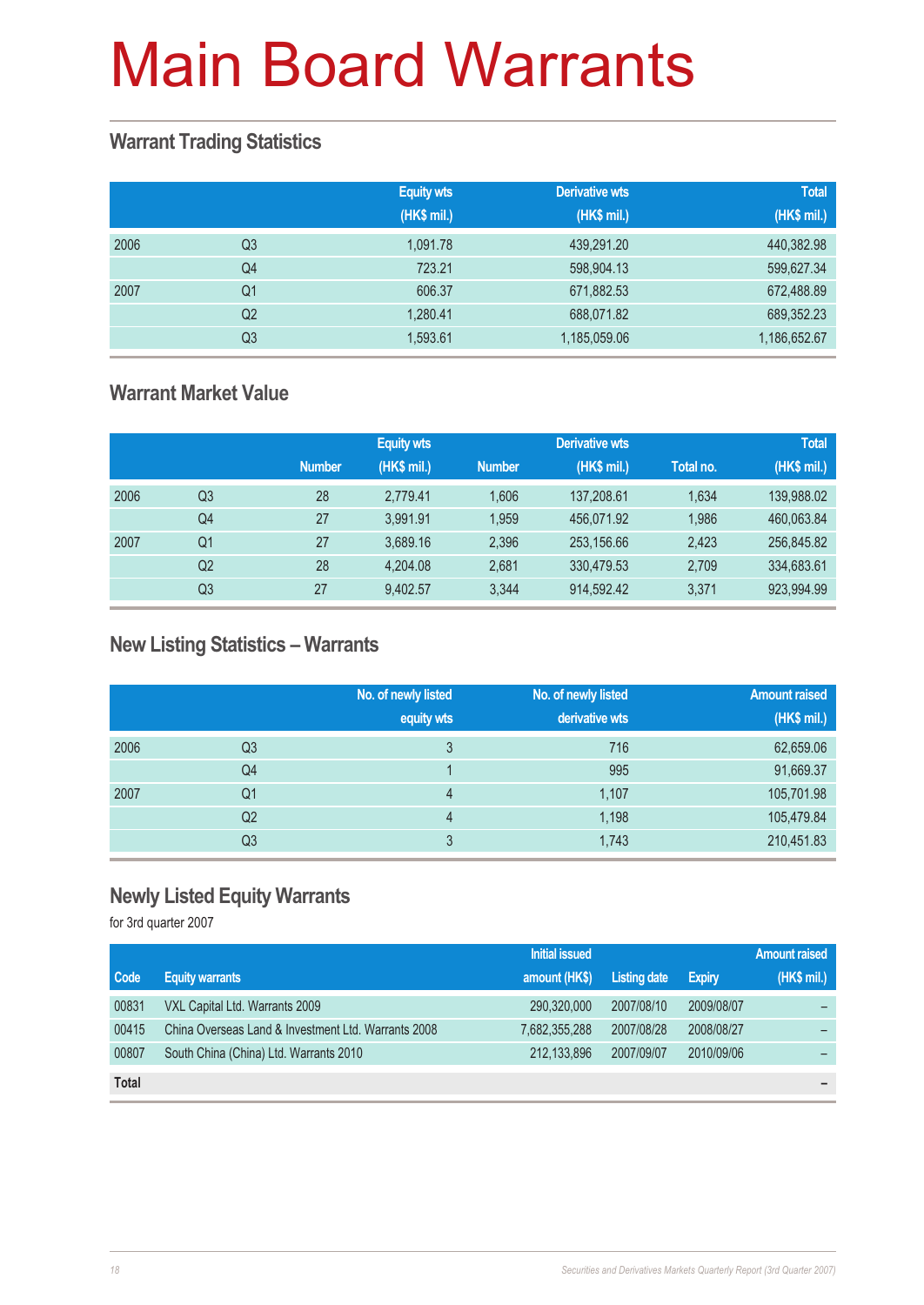#### **Newly Listed Derivative Warrants**

for 3rd quarter 2007

|       |                                                                      |               |                       |                       | <b>Amount</b> |
|-------|----------------------------------------------------------------------|---------------|-----------------------|-----------------------|---------------|
|       |                                                                      | No. of        |                       |                       | raised        |
| Code  | <b>Derivative warrants</b>                                           | issue (units) | <b>Listing date</b>   | <b>Expiry</b>         | (HK\$ mil.)   |
| 02479 | ABN AMRO Bank N.V. - Ch Comm Cons European Wts Jan 2008 C            | 488,000,000   |                       | 2007/07/03 2008/01/07 | 131.76        |
| 02480 | ABN AMRO Bank N.V. - Ch Comm Cons European Wts Feb 2008 A            | 488,000,000   | 2007/07/03 2008/02/11 |                       | 126.88        |
| 02484 | ABN AMRO Bank N.V. - China Life European Warrants Jan 2008 B         | 248,000,000   |                       | 2007/07/03 2008/01/14 | 71.92         |
| 02485 | ABN AMRO Bank N.V. - China Life European Warrants Feb 2008           | 248,000,000   | 2007/07/03 2008/02/11 |                       | 91.76         |
| 02488 | ABN AMRO Bank N.V. - China Life European Put Wts Jan 2008            | 248,000,000   |                       | 2007/07/03 2008/01/07 | 81.84         |
| 09881 | Deutsche Bank AG - Ch Comm Cons European Warrants Dec 2007 B         | 200,000,000   | 2007/07/03 2007/12/24 |                       | 32.00         |
| 02491 | Deutsche Bank AG - CM Bank European Warrants Mar 2008 A              | 200,000,000   |                       | 2007/07/03 2008/03/10 | 68.00         |
| 02493 | Deutsche Bank AG - China Telecom European Warrants Jan 2008          | 200,000,000   | 2007/07/03 2008/01/28 |                       | 126.00        |
| 02454 | Deutsche Bank AG - China Mobile European Warrants Jan 2008 B         | 200,000,000   |                       | 2007/07/03 2008/01/14 | 138.00        |
| 02456 | Deutsche Bank AG - China Mobile European Warrants Jan 2008 C         | 200,000,000   | 2007/07/03 2008/01/21 |                       | 118.00        |
| 02457 | Deutsche Bank AG - HKEx European Warrants Mar 2008 A                 | 200,000,000   |                       | 2007/07/03 2008/03/17 | 50.00         |
| 02458 | Deutsche Bank AG - Ping An European Warrants Jan 2008                | 200,000,000   | 2007/07/03 2008/01/21 |                       | 164.00        |
| 02459 | Deutsche Bank AG - SHK Ppt European Warrants Jan 2008                | 200,000,000   |                       | 2007/07/03 2008/01/21 | 114.00        |
| 02489 | Goldman Sachs SP (Asia) - CNOOC European Warrants Jan 2008           | 72,000,000    | 2007/07/03 2008/01/07 |                       | 48.96         |
| 02490 | Goldman Sachs SP (Asia) - CM Bank European Wts Jan 2008 A            | 200,000,000   |                       | 2007/07/03 2008/01/07 | 50.00         |
| 02494 | CC Rabobank B.A. - CC Bank European Warrants Feb 2008 A              | 180,000,000   | 2007/07/03 2008/02/18 |                       | 86.40         |
| 02495 | CC Rabobank B.A. - China Life European Warrants Apr 2008 A           | 180,000,000   |                       | 2007/07/03 2008/04/14 | 70.20         |
| 02496 | CC Rabobank B.A. - China Tel European Warrants Jan 2008              | 180,000,000   | 2007/07/03 2008/01/21 |                       | 109.80        |
| 02497 | CC Rabobank B.A. - Foxconn European Warrants Feb 2008                | 180,000,000   |                       | 2007/07/03 2008/02/18 | 57.60         |
| 02499 | CC Rabobank B.A. - Hutchison European Warrants Feb 2008              | 180,000,000   | 2007/07/03 2008/02/18 |                       | 93.60         |
| 02475 | SGA Societe Generale Acceptance N.V. - HKEx Eur Wts Sep 2008         | 300,000,000   |                       | 2007/07/03 2008/09/26 | 75.00         |
| 02474 | SGA Societe Generale Acceptance N.V. - HSCEI Eur Wt Jan 08 B         | 200,000,000   | 2007/07/03 2008/01/30 |                       | 52.00         |
| 02472 | SGA Societe Generale Acceptance N.V. - HSCEI Eur Wt Jan 08 A         | 200,000,000   |                       | 2007/07/03 2008/01/30 | 54.00         |
| 02477 | SGA Societe Generale Acceptance N.V. - HSCEI Eu Put Wt Jan08D        | 200,000,000   | 2007/07/03 2008/01/30 |                       | 50.00         |
| 02476 | SGA Societe Generale Acceptance N.V. - HSCEI Eu Put Wt Jan08C        | 200,000,000   |                       | 2007/07/03 2008/01/30 | 50.00         |
| 09872 | SGA Societe Generale Acceptance N.V. - HSI Eur Wt Nov 2007 F         | 500,000,000   | 2007/07/03 2007/11/29 |                       | 105.00        |
| 09873 | SGA Societe Generale Acceptance N.V. - HSI Eu Put Wt Dec 07E         | 500,000,000   | 2007/07/03 2007/12/28 |                       | 85.00         |
| 02468 | UBS AG - China Mobile European Warrants Mar 2008                     | 300,000,000   | 2007/07/03 2008/03/31 |                       | 174.00        |
| 02469 | UBS AG - China Life European Put Warrants Mar 2008 G                 | 300,000,000   | 2007/07/03 2008/03/31 |                       | 75.00         |
| 02470 | UBS AG - HKEx European Warrants Mar 2008                             | 300,000,000   | 2007/07/03 2008/03/31 |                       | 168.00        |
| 02471 | UBS AG - China Mobile European Put Warrants Mar 2008                 | 300,000,000   |                       | 2007/07/03 2008/03/31 | 174.00        |
|       | 07662 # ABN AMRO Bank N.V. - China Mobile European Wts Sep 2007 A    | 100,000,000   | 2007/07/03 2007/09/24 |                       | 42.50         |
|       | 09089 # ABN AMRO Bank N.V. - PetroChina European Warrants Dec 2007 A | 500,000,000   |                       | 2007/07/03 2007/12/27 | 44.00         |
|       | 03784 # Deutsche Bank AG - BankComm European Warrants Nov 2007       | 200,000,000   | 2007/07/03 2007/11/05 |                       | 12.00         |
|       | 03764 # Deutsche Bank AG - China Life European Warrants Sep 2007 B   | 400,000,000   |                       | 2007/07/03 2007/09/27 | 44.80         |
|       | 01703 # KBC Fin Products Int'l Ltd. - Ch Comm Cons Eur Wt Jan 2008 A | 475,000,000   | 2007/07/03 2008/01/15 |                       | 99.75         |
| 05917 | ABN AMRO Bank N.V. - HKEx European Warrants Aug 2008 B               | 688,000,000   |                       | 2007/07/04 2008/08/25 | 172.00        |
| 05901 | Calyon Fin P (G) Ltd. - Ch Comm Cons European Wts Feb 2008 A         | 200,000,000   | 2007/07/04 2008/02/04 |                       | 51.60         |
| 05902 | Calyon Fin P (G) Ltd. - CITIC Bank European Wts Feb 2008             | 100,000,000   |                       | 2007/07/04 2008/02/04 | 57.00         |
| 05913 | Citigroup Global Mkt H Inc. - China Life Euro Wts Jan 2008           | 290,000,000   | 2007/07/04 2008/01/09 |                       | 74.82         |
| 05914 | Citigroup Global Mkt H Inc. - CITIC Pacific Eur Wts Jan 2008         | 220,000,000   |                       | 2007/07/04 2008/01/09 | 63.80         |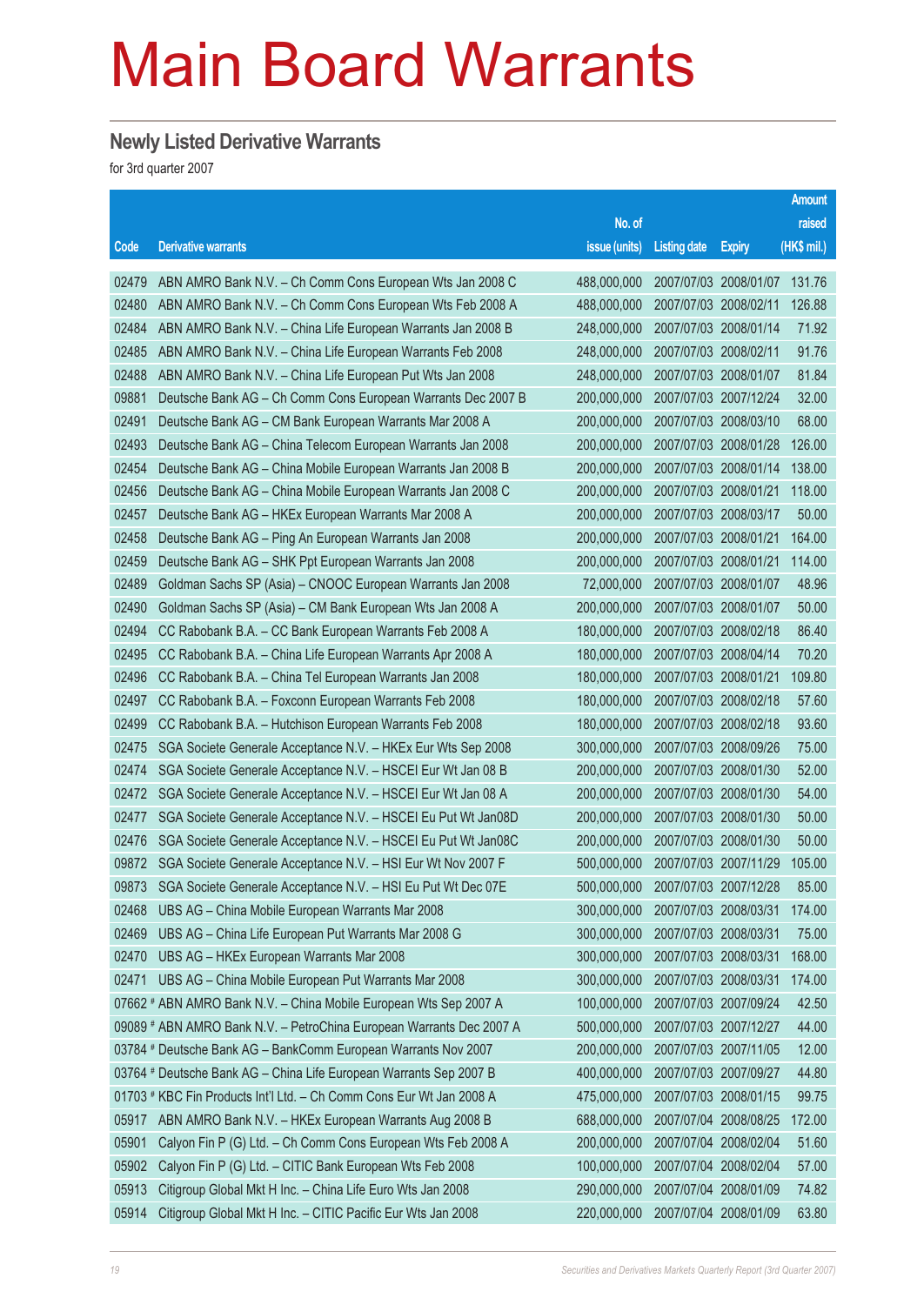|       |                                                                      |                                   |                       |                       | <b>Amount</b> |
|-------|----------------------------------------------------------------------|-----------------------------------|-----------------------|-----------------------|---------------|
|       |                                                                      | No. of                            |                       |                       | raised        |
| Code  | <b>Derivative warrants</b>                                           | issue (units)                     | <b>Listing date</b>   | <b>Expiry</b>         | (HK\$ mil.)   |
| 05911 | HK Bank - China Life European Warrants Jan 2008 B                    | 280,000,000                       |                       | 2007/07/04 2008/01/18 | 70.00         |
| 05915 | HK Bank – China Life European Put Warrants Jan 2008                  | 200,000,000                       |                       | 2007/07/04 2008/01/18 | 50.00         |
| 05916 | KBC Fin Products Int'l Ltd. - SHK Ppt European Wts Jan 2008          | 238,000,000                       |                       | 2007/07/04 2008/01/04 | 97.58         |
| 05908 | Macquarie Bank Ltd. - China Mobile European Wts Jan 2008             | 300,000,000                       | 2007/07/04 2008/01/30 |                       | 181.20        |
| 05909 | Macquarie Bank Ltd. - China Mobile European Wts Mar 2008             | 300,000,000                       |                       | 2007/07/04 2008/03/28 | 126.30        |
| 05910 | Macquarie Bank Ltd. - PICC P&C European Warrants Dec 2008 A          | 388,000,000                       |                       | 2007/07/04 2008/12/30 | 98.94         |
| 05912 | Macquarie Bank Ltd. - China Mobile European Put Wts Jan 2008         | 200,000,000                       |                       | 2007/07/04 2008/01/30 | 99.60         |
| 09909 | SGA Societe Generale Acceptance N.V. - CCCCL Eur Wt Dec 07 C         | 200,000,000                       | 2007/07/04 2007/12/31 |                       | 40.40         |
| 05903 | UBS AG - Ch Comm Cons European Warrants Jan 2008 B                   | 300,000,000                       | 2007/07/04 2008/01/21 |                       | 75.00         |
| 05906 | UBS AG - Hutchison European Warrants Jan 2008 A                      | 300,000,000                       | 2007/07/04 2008/01/21 |                       | 90.00         |
| 05907 | UBS AG - Hutchison European Warrants Jan 2008 B                      | 300,000,000                       | 2007/07/04 2008/01/21 |                       | 75.00         |
| 05904 | UBS AG - China Life European Warrants Mar 2008 D                     | 300,000,000                       | 2007/07/04 2008/03/31 |                       | 75.00         |
| 05905 | UBS AG - China Life European Warrants Aug 2008 C                     | 300,000,000                       |                       | 2007/07/04 2008/08/28 | 75.00         |
| 09898 | UBS AG - HSI European Warrants Oct 2007                              | 300,000,000                       |                       | 2007/07/04 2007/10/30 | 67.20         |
|       | 01749 # Deutsche Bank AG - Ch Comm Cons European Warrants Mar 2008 B | 400,000,000                       |                       | 2007/07/04 2008/03/17 | 84.00         |
| 05918 | Credit Suisse - R&F Ppt European Warrants Jan 2008 A                 | 100,000,000                       | 2007/07/05 2008/01/07 |                       | 41.00         |
| 05919 | Credit Suisse - R&F Ppt European Warrants Jan 2008 B                 | 100,000,000                       |                       | 2007/07/05 2008/01/28 | 34.00         |
| 09912 | KBC Fin Products Int'l Ltd. - China Life Eur Put Wt Dec 07 E         | 518,000,000                       |                       | 2007/07/05 2007/12/10 | 98.42         |
| 05920 | KBC Fin Products Int'l Ltd. - CC Bank Euro Wts Jan 2008 A            | 268,000,000                       |                       | 2007/07/05 2008/01/07 | 96.48         |
| 05921 | KBC Fin Products Int'l Ltd. - Hutchison Eur Put Wts Feb 2008         | 158,000,000                       | 2007/07/05 2008/02/15 |                       | 99.54         |
| 05922 | KBC Fin Products Int'l Ltd. - ICBC European Wts Jan 2008 A           | 400,000,000                       |                       | 2007/07/05 2008/01/15 | 100.00        |
| 05923 | KBC Fin Products Int'l Ltd. - SHK Ppt Euro Put Wts Mar 2008          | 118,000,000                       |                       | 2007/07/05 2008/03/03 | 95.58         |
|       | 01748 # Macquarie Bank Ltd. - Ch Comm Cons European Wts Jan 2008 B   | 800,000,000                       |                       | 2007/07/05 2008/01/30 | 112.80        |
| 05929 | ABN AMRO Bank N.V. - Cheung Kong European Warrants Jan 2008          | 68,000,000                        | 2007/07/06 2008/01/09 |                       | 48.96         |
| 05930 | ABN AMRO Bank N.V. - CITIC Bank European Warrants Jan 2008           | 128,000,000                       | 2007/07/06 2008/01/21 |                       | 51.20         |
| 05931 | ABN AMRO Bank N.V. - CC Bank European Warrants Jan 2008 A            | 138,000,000                       | 2007/07/06 2008/01/09 |                       | 62.10         |
| 05932 | ABN AMRO Bank N.V. - CC Bank European Warrants Jan 2008 B            | 138,000,000 2007/07/06 2008/01/21 |                       |                       | 56.58         |
| 05934 | ABN AMRO Bank N.V. - SHK Ppt European Warrants Jan 2008              | 80,000,000                        | 2007/07/06 2008/01/09 |                       | 51.20         |
| 05928 | Citigroup Global Mkt H Inc. - China Netcom Euro Wts Jan 2008         | 230,000,000                       | 2007/07/06 2008/01/21 |                       | 60.49         |
| 05925 | Fortis Bank S.A./N.V. - Ch Comm Cons European Wts Dec 2008           | 320,000,000                       | 2007/07/06 2008/12/31 |                       | 81.60         |
| 05926 | Fortis Bank S.A./N.V. - CITIC Pacific European Wts Aug 2008          | 110,000,000                       |                       | 2007/07/06 2008/08/29 | 40.92         |
| 05927 | Fortis Bank S.A./N.V. - Esprit European Warrants Mar 2008            | 45,000,000                        |                       | 2007/07/06 2008/03/03 | 32.45         |
| 05924 | UBS AG - Swire Pac A European Warrants Jan 2008                      | 300,000,000                       |                       | 2007/07/06 2008/01/28 | 165.00        |
|       | 01357 # BNP Paribas Arbit Issu B.V. - HSI European Put Wts Dec 2007  | 500,000,000                       | 2007/07/06 2007/12/28 |                       | 85.50         |
|       | 03766 # Deutsche Bank AG - China Life European Warrants Oct 2007 A   | 200,000,000                       |                       | 2007/07/06 2007/10/15 | 14.60         |
| 05951 | ABN AMRO Bank N.V. - HKEx European Warrants Mar 2008 B               | 688,000,000                       |                       | 2007/07/09 2008/03/03 | 172.00        |
| 05952 | ABN AMRO Bank N.V. - HKEx European Warrants Mar 2008 C               | 688,000,000                       |                       | 2007/07/09 2008/03/28 | 172.00        |
| 05946 | BNP Paribas Arbit Issu B.V. - Ch Comm Cons Eur Wt Jan 2008 C         | 200,000,000                       | 2007/07/09 2008/01/28 |                       | 50.00         |
| 05947 | BNP Paribas Arbit Issu B.V. - Ch Comm Cons Eur Wt Mar 2008 B         | 200,000,000                       |                       | 2007/07/09 2008/03/13 | 50.00         |
| 05943 | BNP Paribas Arbit Issu B.V. - HSI Euro Put Wts Jan 2008 A            | 400,000,000                       |                       | 2007/07/09 2008/01/30 | 104.00        |
| 05944 | BNP Paribas Arbit Issu B.V. - HSI Euro Put Wts Jan 2008 B            | 400,000,000                       |                       | 2007/07/09 2008/01/30 | 112.00        |
| 05945 | BNP Paribas Arbit Issu B.V. - HSI Euro Put Wts Jan 2008 C            | 400,000,000                       | 2007/07/09 2008/01/30 |                       | 132.00        |
| 05948 | BNP Paribas Arbit Issu B.V. - HSI European Wts Jan 2008 D            | 300,000,000                       |                       | 2007/07/09 2008/01/30 | 75.00         |
| 05949 | Calyon Fin P (G) Ltd. - CNOOC European Warrants Jan 2008             | 120,000,000                       | 2007/07/09 2008/01/09 |                       | 75.60         |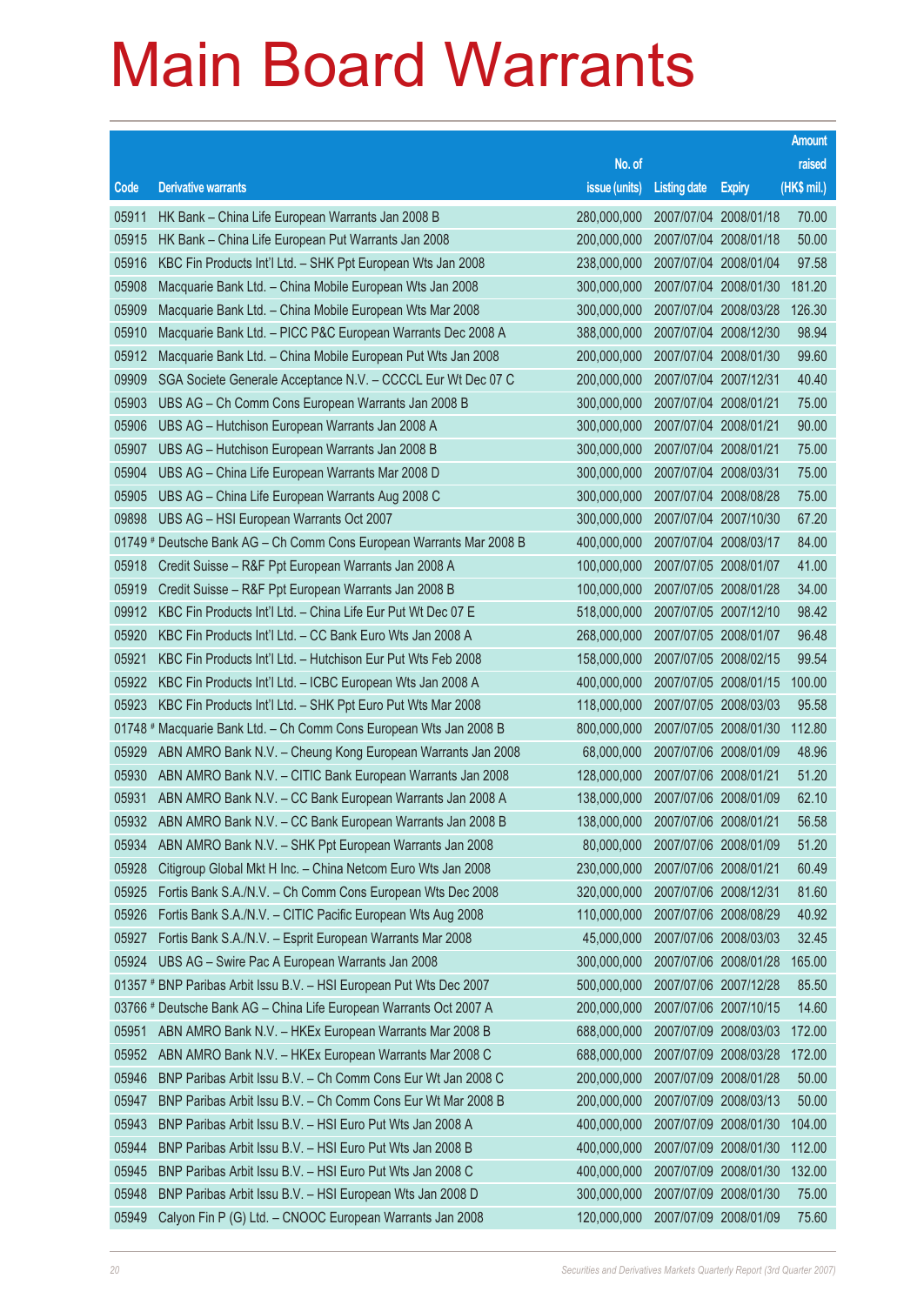|           |                                                                    |                                   |                     |                              | <b>Amount</b> |
|-----------|--------------------------------------------------------------------|-----------------------------------|---------------------|------------------------------|---------------|
|           |                                                                    | No. of                            |                     |                              | raised        |
| Code      | <b>Derivative warrants</b>                                         | issue (units)                     | <b>Listing date</b> | <b>Expiry</b>                | (HK\$ mil.)   |
| 09915     | Deutsche Bank AG - HSI European Warrants Dec 2007 G                | 400,000,000                       |                     | 2007/07/09 2007/12/28        | 64.00         |
| 09928     | Deutsche Bank AG - HSI European Put Warrants Dec 2007 H            | 400,000,000                       |                     | 2007/07/09 2007/12/28        | 60.00         |
| 05939     | Fortis Bank S.A./N.V. - PetroChina European Wts Aug 2010           | 430,000,000                       |                     | 2007/07/09 2010/08/02        | 119.97        |
| 05940     | Fortis Bank S.A./N.V. - PICC P&C European Warrants Dec 2010        | 618,000,000                       |                     | 2007/07/09 2010/12/30        | 163.15        |
| 05950     | CC Rabobank B.A. - BEA European Warrants Apr 2008                  | 180,000,000                       |                     | 2007/07/09 2008/04/14        | 104.40        |
| 09929     | SGA Societe Generale Acceptance N.V. - CCB Eur Wt Nov 2007 C       | 200,000,000                       |                     | 2007/07/09 2007/11/01        | 90.00         |
| 05941     | SGA Societe Generale Acceptance N.V. - CCCCL Eur Wt Mar 08 C       | 200,000,000                       |                     | 2007/07/09 2008/03/03        | 50.00         |
| 05942     | SGA Societe Generale Acceptance N.V. - CLife Eur Wt Jan 08 A       | 500,000,000                       |                     | 2007/07/09 2008/01/14        | 142.50        |
| 05933     | UBS AG - China Netcom European Warrants Feb 2008                   | 300,000,000                       |                     | 2007/07/09 2008/02/18        | 75.00         |
| 05935     | UBS AG - China Tel European Warrants Feb 2008 C                    | 300,000,000                       |                     | 2007/07/09 2008/02/18        | 201.00        |
| 05936     | UBS AG - China Tel European Warrants Feb 2008 D                    | 300,000,000                       |                     | 2007/07/09 2008/02/18        | 150.00        |
| 05937     | UBS AG - China Tel European Warrants Feb 2008 E                    | 300,000,000                       |                     | 2007/07/09 2008/02/18        | 93.00         |
| 05938     | UBS AG - China Tel European Warrants Jun 2008                      | 300,000,000                       |                     | 2007/07/09 2008/06/23        | 75.00         |
|           | 09603 # KBC Fin Products Int'l Ltd. - ICBC European Wts Oct 2007 D | 500,000,000                       |                     | 2007/07/09 2007/10/25        | 150.00        |
| $01234$ # | CC Rabobank B.A. - PetroChina European Warrants Jul 2008 A         | 800,000,000                       |                     | 2007/07/09 2008/07/28        | 146.40        |
| 05962     | ABN AMRO Bank N.V. - CM Bank European Warrants Jan 2008 A          | 288,000,000                       |                     | 2007/07/10 2008/01/14        | 72.00         |
| 05963     | ABN AMRO Bank N.V. - CM Bank European Warrants Jan 2008 B          | 288,000,000                       |                     | 2007/07/10 2008/01/28        | 86.40         |
| 05964     | ABN AMRO Bank N.V. - CNOOC European Warrants Jan 2008              | 78,000,000                        |                     | 2007/07/10 2008/01/14        | 88.14         |
| 05965     | ABN AMRO Bank N.V. - CNOOC European Warrants Dec 2008 A            | 780,000,000                       |                     | 2007/07/10 2008/12/29        | 195.00        |
| 05955     | BNP Paribas Arbit Issu B.V. - Ch Mobile Eu Put Wt Jan 2008 C       | 200,000,000                       |                     | 2007/07/10 2008/01/28        | 138.00        |
| 05960     | BNP Paribas Arbit Issu B.V. - CM Bank European Wts Sep 2008        | 100,000,000                       |                     | 2007/07/10 2008/09/29        | 29.00         |
| 05961     | BNP Paribas Arbit Issu B.V. - Ch Mobile Euro Wts Jan 2008 A        | 200,000,000                       |                     | 2007/07/10 2008/01/28        | 100.00        |
| 05956     | BNP Paribas Arbit Issu B.V. - China Life Euro Wts Feb 2008 B       | 300,000,000                       |                     | 2007/07/10 2008/02/04        | 102.00        |
| 05958     | BNP Paribas Arbit Issu B.V. - China Life Euro Wts Apr 2008 A       | 300,000,000                       |                     | 2007/07/10 2008/04/28        | 81.00         |
| 05959     | BNP Paribas Arbit Issu B.V. - China Life Euro Wts Jul 2008         | 300,000,000                       |                     | 2007/07/10 2008/07/28        | 75.00         |
| 04566     | Credit Suisse - Zijin Mining European Warrants Jan 2008            | 50,000,000                        |                     | 2007/07/10 2008/01/11        | 19.00         |
| 05969     | Deutsche Bank AG - Ch Comm Cons European Warrants Jan 2008 B       | 400,000,000 2007/07/10 2008/01/10 |                     |                              | 100.00        |
| 05970     | Deutsche Bank AG - Ch Comm Cons European Warrants Jan 2008 C       | 400,000,000                       |                     | 2007/07/10 2008/01/21        | 100.00        |
| 09862     | Deutsche Bank AG - PetroChina European Warrants Nov 2007 B         | 200,000,000                       |                     | 2007/07/10 2007/11/12        | 132.00        |
| 09953     | Deutsche Bank AG - PetroChina European Warrants Nov 2007 A         | 200,000,000                       |                     | 2007/07/10 2007/11/05 230.00 |               |
| 09954     | Deutsche Bank AG - PetroChina European Warrants Dec 2007 A         | 200,000,000                       |                     | 2007/07/10 2007/12/17        | 188.00        |
| 09325     | Deutsche Bank AG - PetroChina European Warrants Dec 2007 B         | 200,000,000                       |                     | 2007/07/10 2007/12/24        | 146.00        |
| 09560     | Deutsche Bank AG - PetroChina European Put Warrants Nov 2007       | 200,000,000                       |                     | 2007/07/10 2007/11/05        | 68.00         |
| 05968     | KBC Fin Products Int'l Ltd. - PetroChina Euro Wts Aug 2008         | 400,000,000                       |                     | 2007/07/10 2008/08/08        | 100.00        |
| 05966     | KBC Fin Products Int'l Ltd. - Ch Comm Cons Eur Wt Jan 2008 B       | 400,000,000                       |                     | 2007/07/10 2008/01/10        | 100.00        |
| 05967     | KBC Fin Products Int'l Ltd. - Ch Mobile Eu Put Wt Jan 2008 C       | 200,000,000                       |                     | 2007/07/10 2008/01/10        | 98.00         |
| 09758     | KBC Fin Products Int'l Ltd. - PetroChina Euro Wts Dec 2007 B       | 238,000,000                       |                     | 2007/07/10 2007/12/20        | 97.58         |
| 09573     | KBC Fin Products Int'l Ltd. - Sinopec Corp Eur Wt Dec 2007 B       | 168,000,000                       |                     | 2007/07/10 2007/12/19        | 99.12         |
| 05953     | UBS AG - CC Bank European Warrants Feb 2008 A                      | 300,000,000                       |                     | 2007/07/10 2008/02/18        | 114.00        |
| 05954     | UBS AG - CC Bank European Warrants Feb 2008 B                      | 300,000,000                       |                     | 2007/07/10 2008/02/18        | 93.00         |
| 05957     | UBS AG - CC Bank European Put Warrants Feb 2008                    | 300,000,000                       |                     | 2007/07/10 2008/02/18        | 180.00        |
|           | 07555 # ABN AMRO Bank N.V. - BankComm European Warrants Dec 2007 B | 500,000,000                       |                     | 2007/07/10 2007/12/17        | 29.50         |
|           | 07666 # ABN AMRO Bank N.V. - China Mobile Euro Put Wts Sep 2007 D  | 100,000,000                       |                     | 2007/07/10 2007/09/27        | 20.60         |
|           | 09577 # Deutsche Bank AG - CC Bank European Warrants Oct 2007 B    | 200,000,000                       |                     | 2007/07/10 2007/10/03        | 126.00        |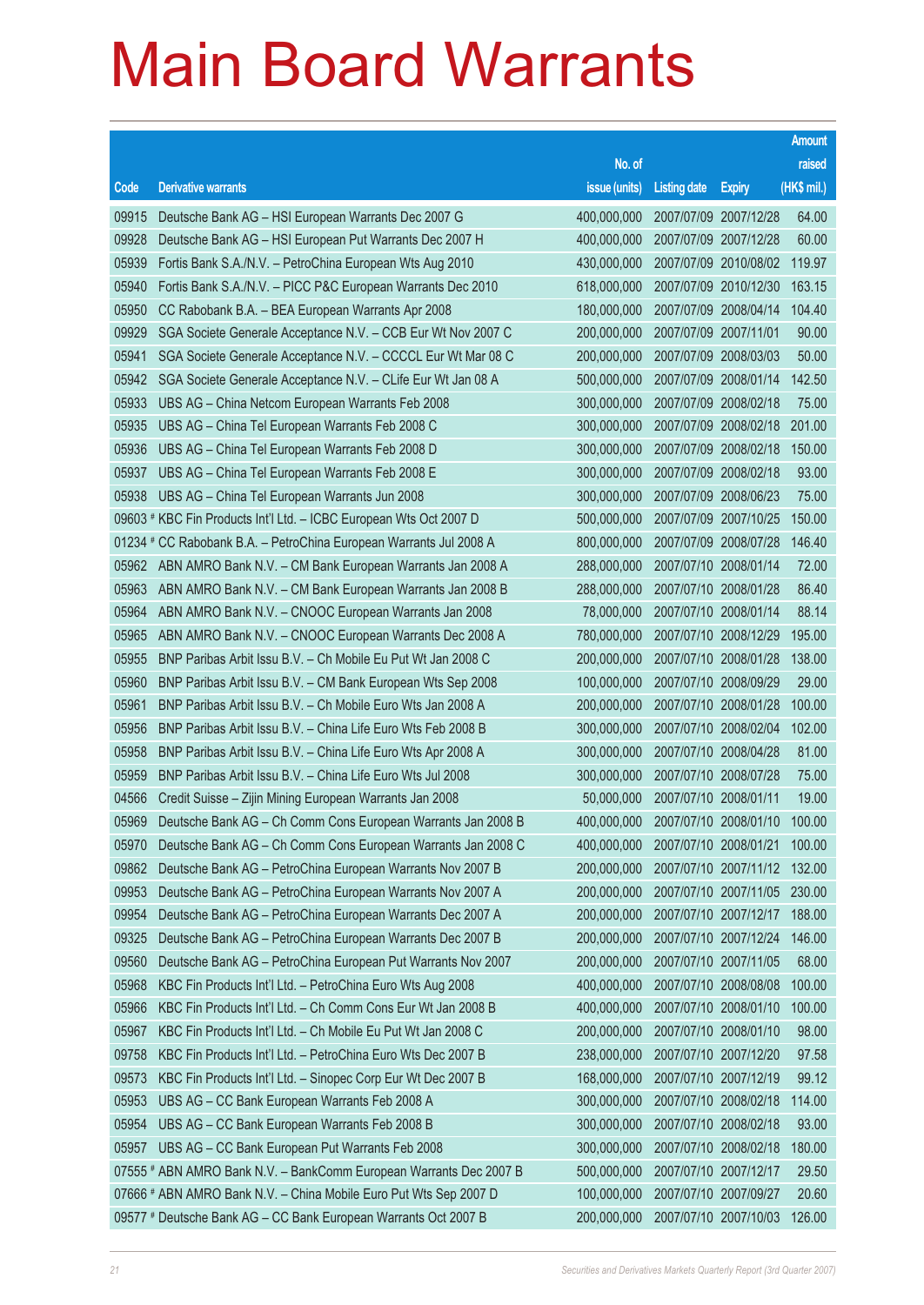|       |                                                                      |                                   |                       |                       | Amount      |
|-------|----------------------------------------------------------------------|-----------------------------------|-----------------------|-----------------------|-------------|
|       |                                                                      | No. of                            |                       |                       | raised      |
| Code  | <b>Derivative warrants</b>                                           | issue (units)                     | <b>Listing date</b>   | <b>Expiry</b>         | (HK\$ mil.) |
|       | 04889 # Deutsche Bank AG - ICBC European Warrants Nov 2007           | 300,000,000                       |                       | 2007/07/10 2007/11/29 | 79.50       |
|       | 09098 # Goldman Sachs SP (Asia) – Ch Comm Cons Euro Wts Dec 2007 C   | 200,000,000                       | 2007/07/10 2007/12/31 |                       | 29.00       |
|       | 03735 # KBC Fin Products Int'l Ltd. - Ch Mobile Eu Put Wt Jun 2008 B | 1,000,000,000                     |                       | 2007/07/10 2007/07/30 | 27.00       |
|       | 09585 # SGA Societe Generale Acceptance N.V. - CTel Eu Wt Nov 2007 B | 70,000,000                        | 2007/07/10 2007/11/26 |                       | 46.90       |
|       | 09210 # SGA Societe Generale Acceptance N.V. - ICBC Eu Wt Oct 2007 B | 200,000,000                       |                       | 2007/07/10 2007/10/08 | 51.00       |
| 05977 | Bank of China - BankComm European Warrants Feb 2008                  | 60,000,000                        | 2007/07/11 2008/02/04 |                       | 57.60       |
| 05978 | Bank of China – CC Bank European Warrants Feb 2008                   | 80,000,000                        |                       | 2007/07/11 2008/02/04 | 67.20       |
| 05979 | Bank of China – China Life European Warrants Feb 2008                | 150,000,000                       | 2007/07/11 2008/02/04 |                       | 57.00       |
| 05980 | Bank of China - Sinopec Corp European Warrants Feb 2008              | 60,000,000                        |                       | 2007/07/11 2008/02/04 | 66.00       |
| 05981 | Bank of China - HSBC European Warrants Feb 2008                      | 60,000,000                        | 2007/07/11 2008/02/04 |                       | 57.00       |
| 05994 | Goldman Sachs SP (Asia) - BankComm European Wts Jan 2008 A           | 72,000,000                        |                       | 2007/07/11 2008/01/14 | 49.68       |
| 05995 | Goldman Sachs SP (Asia) – CLP European Warrants Feb 2008             | 200,000,000                       | 2007/07/11 2008/02/11 |                       | 50.00       |
| 05998 | Goldman Sachs SP (Asia) - PICC European Warrants Jan 2008            | 50,000,000                        |                       | 2007/07/11 2008/01/14 | 50.00       |
| 05996 | Goldman Sachs SP (Asia) - China Life Euro Put Wts Jan 2008           | 180,000,000                       | 2007/07/11 2008/01/14 |                       | 48.60       |
| 05997 | Goldman Sachs SP (Asia) – China Mobile Euro Put Wts Jan 2008         | 66,000,000                        |                       | 2007/07/11 2008/01/14 | 49.50       |
| 03429 | Goldman Sachs SP (Asia) – Maanshan Iron Euro Wts Jul 2008            | 40,800,000                        | 2007/07/11 2008/07/07 |                       | 49.78       |
| 03431 | Goldman Sachs SP (Asia) – Yanzhou Coal European Wts Jul 2008         | 200,000,000                       |                       | 2007/07/11 2008/07/07 | 50.00       |
| 05987 | HK Bank - CITIC Bank European Warrants Feb 2008                      | 288,000,000                       | 2007/07/11 2008/02/15 |                       | 92.16       |
| 05988 | HK Bank – China Coal European Warrants Mar 2008 A                    | 288,000,000                       |                       | 2007/07/11 2008/03/14 | 72.00       |
| 05989 | HK Bank – Ch Comm Cons European Warrants Mar 2008                    | 288,000,000                       | 2007/07/11 2008/03/14 |                       | 72.00       |
| 05990 | HK Bank - Ch Overseas European Warrants Mar 2008 A                   | 288,000,000                       |                       | 2007/07/11 2008/03/14 | 72.00       |
| 05991 | HK Bank - China Tel European Warrants Feb 2008                       | 288,000,000                       |                       | 2007/07/11 2008/02/15 | 164.16      |
| 05992 | HK Bank – CNOOC European Warrants Feb 2008 B                         | 188,000,000                       |                       | 2007/07/11 2008/02/15 | 118.44      |
| 05993 | HK Bank - HKEx European Warrants Feb 2008                            | 188,000,000                       |                       | 2007/07/11 2008/02/15 | 120.32      |
| 03428 | KBC Fin Products Int'l Ltd. - CNOOC European Wts Dec 2008 A          | 400,000,000                       |                       | 2007/07/11 2008/12/29 | 100.00      |
| 09903 | KBC Fin Products Int'l Ltd. - CNOOC European Wts Dec 2007 C          | 208,000,000                       | 2007/07/11 2007/12/28 |                       | 96.72       |
|       | 03427 KBC Fin Products Int'l Ltd. - CC Bank Euro Wts Jan 2008 B      | 328,000,000 2007/07/11 2008/01/11 |                       |                       | 98.40       |
| 09902 | KBC Fin Products Int'l Ltd. - HSBC European Wts Dec 2007 B           | 258,000,000                       | 2007/07/11 2007/12/21 |                       | 96.75       |
| 09892 | KBC Fin Products Int'l Ltd. - HSBC European Wts Dec 2007 A           | 198,000,000                       |                       | 2007/07/11 2007/12/06 | 97.02       |
| 05982 | Macquarie Bank Ltd. - PetroChina European Wts Jan 2008 A             | 200,000,000                       |                       | 2007/07/11 2008/01/30 | 131.60      |
| 05983 | Macquarie Bank Ltd. - CNOOC European Warrants Jan 2008 B             | 200,000,000                       |                       | 2007/07/11 2008/01/30 | 97.60       |
| 05984 | Macquarie Bank Ltd. - Denway Motors European Wts Jan 2008            | 200,000,000                       |                       | 2007/07/11 2008/01/30 | 65.00       |
| 05985 | Macquarie Bank Ltd. - Esprit European Warrants Jun 2008 B            | 388,000,000                       |                       | 2007/07/11 2008/06/27 | 98.16       |
| 05986 | Macquarie Bank Ltd. - PetroChina European Put Wts Jan 2008           | 200,000,000                       |                       | 2007/07/11 2008/01/30 | 201.00      |
| 05999 | Macquarie Bank Ltd. - HKEx European Warrants Jan 2008 A              | 150,000,000                       |                       | 2007/07/11 2008/01/30 | 162.90      |
| 03407 | Macquarie Bank Ltd. - HKEx European Warrants Jan 2008 B              | 150,000,000                       |                       | 2007/07/11 2008/01/30 | 112.35      |
| 03418 | Macquarie Bank Ltd. - HKEx European Put Warrants Jan 2008            | 150,000,000                       |                       | 2007/07/11 2008/01/30 | 169.95      |
| 05974 | SGA Societe Generale Acceptance N.V. - CCCCL Eur Wt Feb 08 B         | 200,000,000                       | 2007/07/11 2008/02/11 |                       | 50.00       |
| 05975 | SGA Societe Generale Acceptance N.V. - CCCCL Eur Wt Mar 08 D         | 200,000,000                       |                       | 2007/07/11 2008/03/03 | 50.00       |
| 05976 | SGA Societe Generale Acceptance N.V. - Ch Mob Eu Wt Feb 08 A         | 300,000,000                       | 2007/07/11            | 2008/02/04            | 213.00      |
| 05971 | SGA Societe Generale Acceptance N.V. - HSCEI Eur Wt Feb 08 A         | 200,000,000                       |                       | 2007/07/11 2008/02/28 | 50.00       |
| 05972 | SGA Societe Generale Acceptance N.V. - HSCEI Eur Wt Feb 08 B         | 200,000,000                       |                       | 2007/07/11 2008/02/28 | 50.00       |
| 05973 | SGA Societe Generale Acceptance N.V. - HSCEI Eur Wt Feb 08 C         | 200,000,000                       |                       | 2007/07/11 2008/02/28 | 50.00       |
|       | 09199 # Deutsche Bank AG - BOCL European Warrants Sep 2007           | 200,000,000                       | 2007/07/11 2007/09/14 |                       | 30.40       |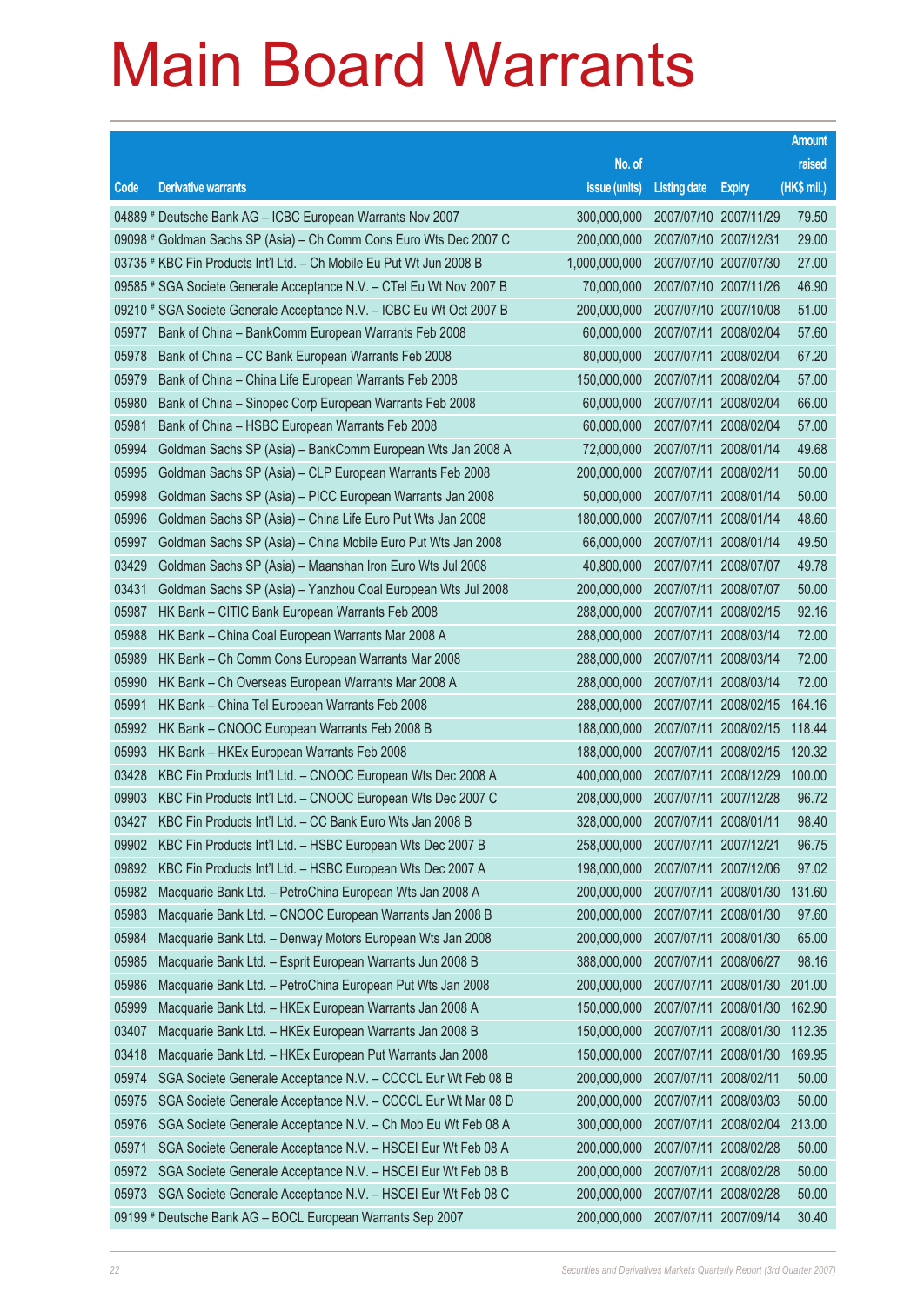|       |                                                                      |                                          |                       |                       | <b>Amount</b> |
|-------|----------------------------------------------------------------------|------------------------------------------|-----------------------|-----------------------|---------------|
|       |                                                                      | No. of                                   |                       |                       | raised        |
| Code  | <b>Derivative warrants</b>                                           | issue (units)                            | <b>Listing date</b>   | <b>Expiry</b>         | $(HK$$ mil.)  |
|       | 09881 # Deutsche Bank AG – Ch Comm Cons European Warrants Dec 2007 B | 400,000,000                              |                       | 2007/07/11 2007/12/24 | 88.40         |
| 04659 | ABN AMRO Bank N.V. - BankComm European Warrants Jan 2008 A           | 88,000,000                               |                       | 2007/07/12 2008/01/14 | 44.88         |
| 04676 | ABN AMRO Bank N.V. - BankComm European Warrants Feb 2008 A           | 88,000,000                               | 2007/07/12 2008/02/11 |                       | 40.48         |
| 04680 | ABN AMRO Bank N.V. - CC Bank European Warrants Jan 2008 C            | 128,000,000                              |                       | 2007/07/12 2008/01/14 | 44.80         |
| 01287 | ABN AMRO Bank N.V. - ICBC European Warrants Jan 2008 B               | 128,000,000                              |                       | 2007/07/12 2008/01/14 | 53.76         |
| 01290 | ABN AMRO Bank N.V. - ICBC European Warrants Jan 2008 C               | 128,000,000                              |                       | 2007/07/12 2008/01/28 | 40.96         |
| 04787 | ABN AMRO Bank N.V. - China Mobile European Wts Jan 2008 C            | 88,000,000                               |                       | 2007/07/12 2008/01/28 | 39.60         |
| 04791 | ABN AMRO Bank N.V. - China Mobile European Put Wts Jan 2008          | 88,000,000                               | 2007/07/12 2008/01/21 |                       | 54.56         |
| 06117 | ABN AMRO Bank N.V. - HKEx European Warrants Jan 2008 C               | 488,000,000                              |                       | 2007/07/12 2008/01/21 | 126.88        |
| 06196 | ABN AMRO Bank N.V. - HKEx European Warrants Feb 2008 A               | 488,000,000                              |                       | 2007/07/12 2008/02/14 | 126.88        |
| 01276 | ABN AMRO Bank N.V. - HKEx European Put Warrants Feb 2008             | 488,000,000                              |                       | 2007/07/12 2008/02/11 | 122.00        |
| 04679 | ABN AMRO Bank N.V. - Ch Comm Cons European Wts Jan 2008 D            | 488,000,000                              |                       | 2007/07/12 2008/01/14 | 141.52        |
| 04795 | ABN AMRO Bank N.V. - Sinopec Corp European Warrants Jan 2008         | 80,000,000                               |                       | 2007/07/12 2008/01/14 | 41.60         |
| 06016 | ABN AMRO Bank N.V. - China Travel European Wts Feb 2008 B            | 128,000,000                              | 2007/07/12 2008/02/11 |                       | 75.52         |
| 04496 | BNP Paribas Arbit Issu B.V. - CC Bank European Wts Feb 2008          | 200,000,000                              |                       | 2007/07/12 2008/02/11 | 88.00         |
| 04529 | BNP Paribas Arbit Issu B.V. - PetroChina Euro Wts Feb 2008           | 150,000,000                              |                       | 2007/07/12 2008/02/04 | 79.50         |
| 09955 | BNP Paribas Arbit Issu B.V. - CC Bank Euro Wts Dec 2007 C            | 200,000,000                              |                       | 2007/07/12 2007/12/19 | 94.00         |
| 09956 | BNP Paribas Arbit Issu B.V. - PetroChina Euro Wts Dec 2007 B         | 300,000,000                              |                       | 2007/07/12 2007/12/18 | 45.00         |
| 03434 | Citigroup Global Mkt H Inc. - CC Bank European Wts Jan 2008          | 180,000,000                              |                       | 2007/07/12 2008/01/21 | 64.80         |
| 03439 | Citigroup Global Mkt H Inc. - CNOOC European Wts Jan 2008            | 110,000,000                              |                       | 2007/07/12 2008/01/28 | 71.50         |
| 03441 | Citigroup Global Mkt H Inc. - PetroChina Euro Wts Feb 2008           | 100,000,000                              |                       | 2007/07/12 2008/02/18 | 90.00         |
| 04448 | Credit Suisse - CC Bank European Warrants Jan 2008 C                 | 100,000,000                              |                       | 2007/07/12 2008/01/18 | 42.00         |
| 04449 | Credit Suisse - CC Bank European Warrants Feb 2008                   | 100,000,000                              |                       | 2007/07/12 2008/02/15 | 39.00         |
| 04455 | Credit Suisse – Ch Comm Cons European Warrants Jan 2008 C            | 50,000,000                               |                       | 2007/07/12 2008/01/30 | 54.50         |
| 03525 | Deutsche Bank AG - CNOOC European Warrants Jan 2008 A                | 200,000,000                              |                       | 2007/07/12 2008/01/14 | 214.00        |
| 03526 | Deutsche Bank AG - CNOOC European Warrants Jan 2008 B                | 200,000,000                              |                       | 2007/07/12 2008/01/28 | 182.00        |
| 03576 | Deutsche Bank AG – Sinopec Corp European Warrants Jan 2008           | 200,000,000 2007/07/12 2008/01/28 236.00 |                       |                       |               |
| 04476 | Deutsche Bank AG - CC Bank European Warrants Feb 2008 C              | 200,000,000                              |                       | 2007/07/12 2008/02/11 | 118.00        |
| 04479 | Deutsche Bank AG - HKEx European Warrants Jan 2008 B                 | 200,000,000                              |                       | 2007/07/12 2008/01/28 | 52.00         |
| 03683 | Deutsche Bank AG - HSI European Warrants Jan 2008 A                  | 400,000,000                              |                       | 2007/07/12 2008/01/30 | 100.00        |
| 04568 | Goldman Sachs SP (Asia) - Ch Comm Cons European Wts Feb 2008         | 200,000,000                              |                       | 2007/07/12 2008/02/11 | 50.00         |
| 04588 | Goldman Sachs SP (Asia) - Ch Comm Cons European Wts Jun 2008         | 200,000,000                              |                       | 2007/07/12 2008/06/10 | 50.00         |
| 04646 | Goldman Sachs SP (Asia) - China Shenhua Euro Wts Feb 2008            | 128,000,000                              |                       | 2007/07/12 2008/02/25 | 48.64         |
| 03433 | HK Bank - Zijin Mining European Warrants Feb 2008 A                  | 288,000,000                              |                       | 2007/07/12 2008/02/15 | 167.04        |
| 04656 | KBC Fin Products Int'l Ltd. - BOC HK European Wts May 2008           | 400,000,000                              |                       | 2007/07/12 2008/05/02 | 100.00        |
| 04657 | KBC Fin Products Int'l Ltd. - Ch Comm Cons Eur Wt Jan 2008 C         | 400,000,000                              |                       | 2007/07/12 2008/01/14 | 100.00        |
| 04538 | Macquarie Bank Ltd. - Ch Comm Cons European Wts Jan 2008 C           | 388,000,000                              |                       | 2007/07/12 2008/01/30 | 113.30        |
| 04554 | Macquarie Bank Ltd. - Ch Comm Cons European Put Wts Feb 2008         | 388,000,000                              |                       | 2007/07/12 2008/02/28 | 97.00         |
| 04430 | SGA Societe Generale Acceptance N.V. - CK(H) Eur Wt Feb 08 A         | 150,000,000                              |                       | 2007/07/12 2008/02/29 | 151.50        |
| 04432 | SGA Societe Generale Acceptance N.V. - CCB Euro Wts Feb 2008         | 200,000,000                              |                       | 2007/07/12 2008/02/18 | 112.00        |
| 04445 | SGA Societe Generale Acceptance N.V. - SHK P Eur Wt Feb 2008         | 150,000,000                              |                       | 2007/07/12 2008/02/29 | 94.50         |
| 09926 | SGA Societe Generale Acceptance N.V. - CLife Eur Wt Dec 07 D         | 300,000,000                              |                       | 2007/07/12 2007/12/31 | 105.00        |
| 04433 | SGA Societe Generale Acceptance N.V. - CLife Eur Wt Jan 08 B         | 300,000,000                              |                       | 2007/07/12 2008/01/18 | 87.00         |
| 04436 | SGA Societe Generale Acceptance N.V. - CLife Eur Wt Jan 08 C         | 300,000,000                              |                       | 2007/07/12 2008/01/28 | 111.00        |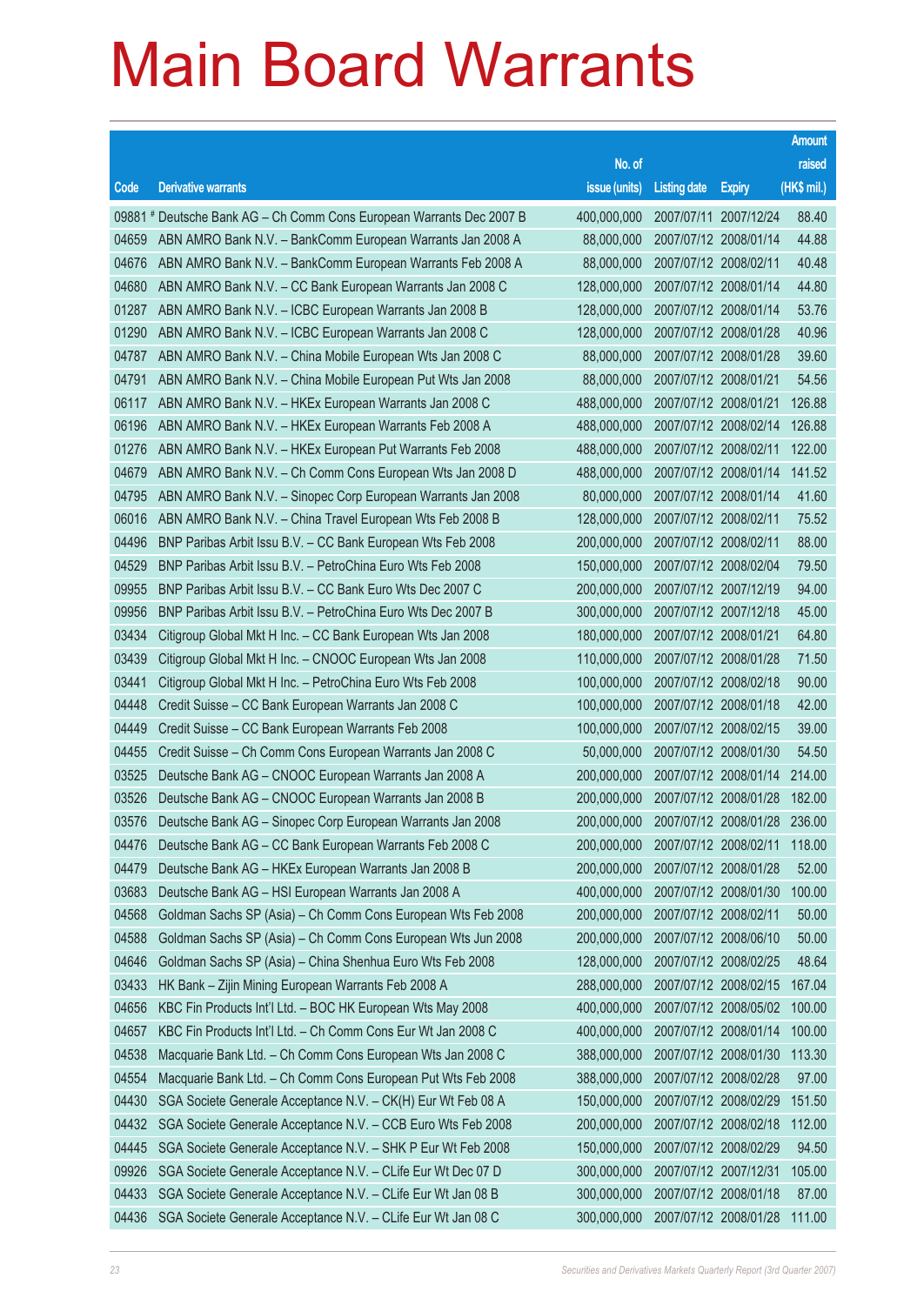|       |                                                                    |                                   |                       |                       | <b>Amount</b> |
|-------|--------------------------------------------------------------------|-----------------------------------|-----------------------|-----------------------|---------------|
|       |                                                                    | No. of                            |                       |                       | raised        |
| Code  | <b>Derivative warrants</b>                                         | issue (units)                     | <b>Listing date</b>   | <b>Expiry</b>         | $(HK$$ mil.)  |
| 04438 | SGA Societe Generale Acceptance N.V. - CLife Euro Wts Feb 08       | 300,000,000                       | 2007/07/12 2008/02/18 |                       | 90.00         |
| 04440 | SGA Societe Generale Acceptance N.V. - Ch Life Eu Wt Mar 08A       | 300,000,000                       |                       | 2007/07/12 2008/03/31 | 123.00        |
|       | 07389 # UBS AG - China Life European Put Warrants Sep 2007         | 700,000,000                       | 2007/07/12 2007/09/10 |                       | 10.50         |
| 02262 | ABN AMRO Bank N.V. - Ch Comm Cons European Wts Jan 2008 E          | 388,000,000                       | 2007/07/13 2008/01/14 |                       | 108.64        |
| 02279 | ABN AMRO Bank N.V. - PetroChina European Warrants Nov 2008 C       | 588,000,000                       |                       | 2007/07/13 2008/11/24 | 147.00        |
| 01355 | BNP Paribas Arbit Issu B.V. - Ch Comm Cons Eur Wt Jan 2008 D       | 200,000,000                       | 2007/07/13 2008/01/14 |                       | 52.00         |
| 01358 | BNP Paribas Arbit Issu B.V. - Ch Comm Cons Eur Wt Feb 2008 D       | 200,000,000                       |                       | 2007/07/13 2008/02/21 | 50.00         |
| 01367 | BNP Paribas Arbit Issu B.V. - China Life Eur Put Wt Mar 08 C       | 150,000,000                       | 2007/07/13 2008/03/03 |                       | 60.00         |
| 01368 | BNP Paribas Arbit Issu B.V. - China Tel Euro Wts Feb 2008 B        | 150,000,000                       | 2007/07/13 2008/02/11 |                       | 54.00         |
| 06902 | Calyon Fin P (G) Ltd. - China Mobile European Wts Jan 2008         | 150,000,000                       | 2007/07/13 2008/01/14 |                       | 82.35         |
| 06903 | Calyon Fin P (G) Ltd. - HSBC European Warrants Mar 2008 A          | 200,000,000                       | 2007/07/13 2008/03/03 |                       | 123.20        |
| 02284 | Calyon Fin P (G) Ltd. - China Coal European Wts Mar 2008 A         | 200,000,000                       | 2007/07/13 2008/03/17 |                       | 51.60         |
| 02295 | Calyon Fin P (G) Ltd. - Ch Comm Cons European Wts Jan 2008         | 200,000,000                       | 2007/07/13 2008/01/14 |                       | 50.20         |
| 06901 | Calyon Fin P (G) Ltd. - CC Bank European Warrants Feb 2008 B       | 100,000,000                       | 2007/07/13 2008/02/04 |                       | 53.00         |
| 01369 | Deutsche Bank AG - China Coal European Warrants Feb 2008           | 200,000,000                       | 2007/07/13 2008/02/11 |                       | 52.00         |
| 01371 | Deutsche Bank AG - Ch Comm Cons European Warrants Jan 2008 D       | 400,000,000                       | 2007/07/13 2008/01/28 |                       | 100.00        |
| 01372 | Deutsche Bank AG - Ch Comm Cons European Warrants Feb 2008 B       | 400,000,000                       | 2007/07/13 2008/02/04 |                       | 100.00        |
| 01307 | HK Bank – China Shenhua European Warrants Feb 2008                 | 288,000,000                       | 2007/07/13 2008/02/15 |                       | 77.76         |
| 06906 | KBC Fin Products Int'l Ltd. - CITIC Bank Euro Wts Feb 2008         | 160,000,000                       | 2007/07/13 2008/02/06 |                       | 99.20         |
| 06904 | KBC Fin Products Int'l Ltd. - BOCL European Wts Jan 2008 B         | 400,000,000                       | 2007/07/13 2008/01/15 |                       | 100.00        |
| 06905 | KBC Fin Products Int'l Ltd. - BOCL European Wts Jan 2008 C         | 400,000,000                       |                       | 2007/07/13 2008/01/15 | 100.00        |
| 09964 | KBC Fin Products Int'l Ltd. - Hutchison Euro Wts Dec 2007 B        | 278,000,000                       | 2007/07/13 2007/12/21 |                       | 97.30         |
| 06907 | KBC Fin Products Int'l Ltd. - HSI Euro Put Wts Jan 2008 C          | 400,000,000                       | 2007/07/13 2008/01/30 |                       | 100.00        |
| 01310 | Macquarie Bank Ltd. - CC Bank European Warrants Jan 2008 A         | 200,000,000                       | 2007/07/13 2008/01/30 |                       | 50.20         |
| 02195 | Macquarie Bank Ltd. - Ch Comm Cons European Wts Feb 2008 A         | 388,000,000                       | 2007/07/13 2008/02/28 |                       | 100.49        |
| 01354 | Macquarie Bank Ltd. - CC Bank European Put Warrants Jan 2008       | 200,000,000                       | 2007/07/13 2008/01/30 |                       | 53.60         |
| 01327 | Macquarie Bank Ltd. - CNOOC European Warrants Mar 2008             | 200,000,000 2007/07/13 2008/03/28 |                       |                       | 59.80         |
| 01324 | Macquarie Bank Ltd. - Sinopec Corp European Wts Jan 2008           | 200,000,000                       | 2007/07/13 2008/01/30 |                       | 51.80         |
| 01329 | Macquarie Bank Ltd. - PetroChina European Wts Jan 2008 B           | 200,000,000                       | 2007/07/13 2008/01/30 |                       | 102.00        |
| 01334 | Macquarie Bank Ltd. - PetroChina European Wts Jan 2008 C           | 200,000,000                       | 2007/07/13 2008/01/30 |                       | 62.80         |
| 06908 | CC Rabobank B.A. - Beijing Airport European Wts Mar 2008 B         | 180,000,000                       | 2007/07/13 2008/03/10 |                       | 48.60         |
| 06909 | CC Rabobank B.A. - Hunan Nonferrous European Wts Dec 2009          | 180,000,000                       | 2007/07/13 2009/12/21 |                       | 45.90         |
| 01292 | UBS AG - Ch Comm Cons European Warrants Feb 2008 A                 | 300,000,000                       |                       | 2007/07/13 2008/02/18 | 82.50         |
| 01303 | UBS AG - Ch Comm Cons European Warrants Feb 2008 B                 | 300,000,000                       | 2007/07/13 2008/02/18 |                       | 75.00         |
| 01304 | UBS AG - CC Bank European Warrants Feb 2008 C                      | 300,000,000                       | 2007/07/13 2008/02/18 |                       | 111.00        |
| 02196 | UBS AG - Ch Comm Cons European Warrants Feb 2008 C                 | 300,000,000                       | 2007/07/13 2008/02/18 |                       | 78.00         |
| 02197 | UBS AG - Ch Comm Cons European Warrants Aug 2008 C                 | 300,000,000                       |                       | 2007/07/13 2008/08/28 | 75.00         |
|       | 03769 # ABN AMRO Bank N.V. - Bank of Comm European Wts Nov 2007 A  | 300,000,000                       | 2007/07/13 2007/11/30 |                       | 18.60         |
|       | 07555 # ABN AMRO Bank N.V. - BankComm European Warrants Dec 2007 B | 500,000,000                       |                       | 2007/07/13 2007/12/17 | 47.00         |
|       | 02282 # Credit Suisse - China Life European Warrants Feb 2008 B    | 200,000,000                       | 2007/07/13 2008/02/04 |                       | 64.00         |
|       | 03784 # Deutsche Bank AG - BankComm European Warrants Nov 2007     | 400,000,000                       |                       | 2007/07/13 2007/11/05 | 34.80         |
|       | 09032 # Deutsche Bank AG - China Life European Warrants Dec 2007 B | 400,000,000                       | 2007/07/13 2007/12/28 |                       | 172.00        |
|       | 09056 # Deutsche Bank AG - China Life European Put Wts Dec 2007 C  | 400,000,000                       |                       | 2007/07/13 2007/12/17 | 51.20         |
|       | 07476 # Deutsche Bank AG - HSBC European Warrants Nov 2007         | 200,000,000                       | 2007/07/13 2007/11/08 |                       | 81.00         |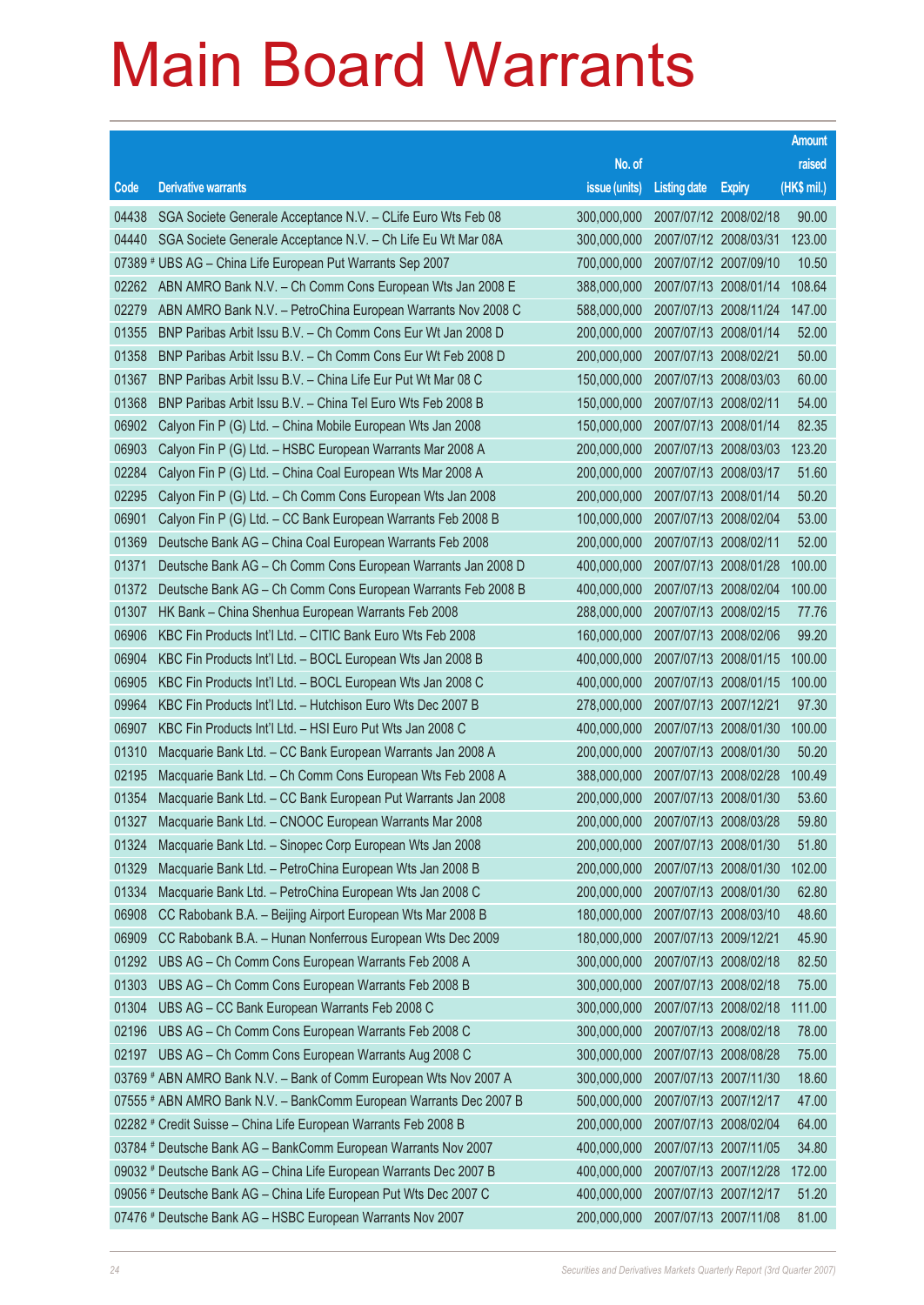|       |                                                                    |               |                                  |                       | <b>Amount</b> |
|-------|--------------------------------------------------------------------|---------------|----------------------------------|-----------------------|---------------|
|       |                                                                    | No. of        |                                  |                       | raised        |
| Code  | <b>Derivative warrants</b>                                         | issue (units) | <b>Listing date</b>              | <b>Expiry</b>         | (HK\$ mil.)   |
|       | 09344 # KBC Fin Products Int'l Ltd. - HSBC European Wts Oct 2007 D | 242,000,000   |                                  | 2007/07/13 2007/10/17 | 98.01         |
|       | 07783 # Macquarie Bank Ltd. - BOC HK European Warrants Oct 2007    | 688,000,000   |                                  | 2007/07/13 2007/10/30 | 90.82         |
|       | 03754 # Macquarie Bank Ltd. - PCCW European Warrants Dec 2007      | 200,000,000   |                                  | 2007/07/13 2007/12/28 | 75.00         |
|       | 07739 # CC Rabobank B.A. - Bank of EA European Warrants Nov 2007   | 180,000,000   |                                  | 2007/07/13 2007/11/19 | 42.30         |
|       | 01332 # CC Rabobank B.A. - ICBC European Warrants Feb 2008         | 380,000,000   |                                  | 2007/07/13 2008/02/18 | 188.10        |
|       | 02128 # CC Rabobank B.A. - MTRC European Warrants Dec 2007         | 180,000,000   |                                  | 2007/07/13 2007/12/12 | 34.20         |
|       | 07984 # UBS AG - BOC HK European Warrants Feb 2008                 | 500,000,000   |                                  | 2007/07/13 2008/02/11 | 30.50         |
|       | 09725 # UBS AG - BOCL European Warrants Nov 2007 B                 | 800,000,000   |                                  | 2007/07/13 2007/11/26 | 204.00        |
|       | 03747 # UBS AG - MTRC European Warrants Dec 2007                   | 400,000,000   |                                  | 2007/07/13 2007/12/10 | 18.80         |
| 06932 | ABN AMRO Bank N.V. - BOC HK European Warrants Nov 2008             | 388,000,000   |                                  | 2007/07/16 2008/11/07 | 100.88        |
| 06933 | ABN AMRO Bank N.V. - Hutchison European Warrants Jan 2008 B        | 88,000,000    |                                  | 2007/07/16 2008/01/21 | 40.48         |
| 06934 | ABN AMRO Bank N.V. - HKEx European Warrants Jan 2008 D             | 488,000,000   |                                  | 2007/07/16 2008/01/28 | 122.00        |
| 06935 | ABN AMRO Bank N.V. - HKEx European Warrants Feb 2008 B             | 488,000,000   |                                  | 2007/07/16 2008/02/18 | 122.00        |
| 06928 | ABN AMRO Bank N.V. - BankComm European Warrants Jan 2008 B         | 88,000,000    |                                  | 2007/07/16 2008/01/30 | 43.12         |
| 06929 | ABN AMRO Bank N.V. - China Life European Warrants Jan 2008 C       | 188,000,000   |                                  | 2007/07/16 2008/01/30 | 62.04         |
| 06930 | ABN AMRO Bank N.V. - Ch Comm Cons European Wts Jan 2008 F          | 388,000,000   |                                  | 2007/07/16 2008/01/30 | 100.88        |
| 06931 | ABN AMRO Bank N.V. - Jiangxi Copper European Wts Feb 2008          | 488,000,000   |                                  | 2007/07/16 2008/02/05 | 126.88        |
| 06919 | Credit Suisse - Ch Comm Cons European Warrants Feb 2008            | 100,000,000   |                                  | 2007/07/16 2008/02/18 | 168.00        |
| 06920 | Credit Suisse - China Life European Warrants Jan 2008 C            | 100,000,000   |                                  | 2007/07/16 2008/01/21 | 25.00         |
| 06921 | Credit Suisse - China Life European Warrants Feb 2008 C            | 100,000,000   |                                  | 2007/07/16 2008/02/18 | 25.00         |
| 06925 | Deutsche Bank AG - HSI European Warrants Jan 2008 B                | 400,000,000   |                                  | 2007/07/16 2008/01/30 | 100.00        |
| 06926 | Deutsche Bank AG - HSI European Put Warrants Jan 2008 D            | 400,000,000   |                                  | 2007/07/16 2008/01/30 | 100.00        |
| 06927 | Deutsche Bank AG - HSI European Put Warrants Jan 2008 E            | 400,000,000   |                                  | 2007/07/16 2008/01/30 | 104.00        |
| 06918 | Deutsche Bank AG - HSI European Put Warrants Jan 2008 C            | 400,000,000   |                                  | 2007/07/16 2008/01/30 | 100.00        |
| 06915 | Fortis Bank S.A./N.V. - China Netcom European Wts Mar 2008         | 236,000,000   |                                  | 2007/07/16 2008/03/31 | 92.75         |
| 06916 | Fortis Bank S.A./N.V. - China Netcom European Wts Aug 2008         | 198,000,000   |                                  | 2007/07/16 2008/08/29 | 70.69         |
| 06917 | Fortis Bank S.A./N.V. - HKEx European Warrants Feb 2008            |               | 33,000,000 2007/07/16 2008/02/06 |                       | 30.26         |
| 06922 | KBC Fin Products Int'l Ltd. - China Life Euro Wts Jan 2008 D       | 258,000,000   |                                  | 2007/07/16 2008/01/16 | 98.04         |
| 06923 | KBC Fin Products Int'l Ltd. - HSCEI Euro Put Wts Jan 2008          | 400,000,000   |                                  | 2007/07/16 2008/01/30 | 100.00        |
| 06924 | KBC Fin Products Int'l Ltd. - HSI European Wts Jan 2008 A          | 400,000,000   |                                  | 2007/07/16 2008/01/30 | 100.00        |
| 06911 | UBS AG - Cheung Kong European Warrants Feb 2008                    | 300,000,000   |                                  | 2007/07/16 2008/02/11 | 141.00        |
| 06912 | UBS AG - SHK Ppt European Warrants Feb 2008                        | 300,000,000   |                                  | 2007/07/16 2008/02/11 | 90.00         |
| 06910 | UBS AG - HSI European Put Warrants Jan 2008 D                      | 300,000,000   |                                  | 2007/07/16 2008/01/30 | 75.00         |
| 06913 | UBS AG - HSI European Warrants Jan 2008 A                          | 300,000,000   |                                  | 2007/07/16 2008/01/30 | 81.00         |
| 06914 | UBS AG - HSI European Warrants Jan 2008 B                          | 300,000,000   |                                  | 2007/07/16 2008/01/30 | 75.00         |
|       | 01710 # Deutsche Bank AG - Ch Comm Cons European Put Wts Nov 2007  | 500,000,000   |                                  | 2007/06/18 2007/11/29 | 10.50         |
| 06985 | ABN AMRO Bank N.V. - BOCL European Warrants Jan 2008 B             | 148,000,000   |                                  | 2007/07/17 2008/01/21 | 94.72         |
| 06986 | ABN AMRO Bank N.V. - BOCL European Warrants Feb 2008 A             | 148,000,000   |                                  | 2007/07/17 2008/02/21 | 87.32         |
| 06990 | ABN AMRO Bank N.V. - CM Bank European Warrants Jan 2008 C          | 238,000,000   |                                  | 2007/07/17 2008/01/28 | 88.06         |
| 06991 | ABN AMRO Bank N.V. - ICBC European Warrants Feb 2008               | 128,000,000   |                                  | 2007/07/17 2008/02/11 | 35.84         |
| 06987 | ABN AMRO Bank N.V. - BankComm European Warrants Jan 2008 C         | 78,000,000    |                                  | 2007/07/17 2008/01/23 | 92.82         |
| 06989 | ABN AMRO Bank N.V. - BankComm European Warrants Nov 2008 A         | 688,000,000   |                                  | 2007/07/17 2008/11/21 | 172.00        |
| 06988 | ABN AMRO Bank N.V. - BankComm European Warrants Aug 2008           | 688,000,000   |                                  | 2007/07/17 2008/08/28 | 178.88        |
| 06992 | Deutsche Bank AG - BankComm European Warrants Feb 2008             | 200,000,000   |                                  | 2007/07/17 2008/02/25 | 182.00        |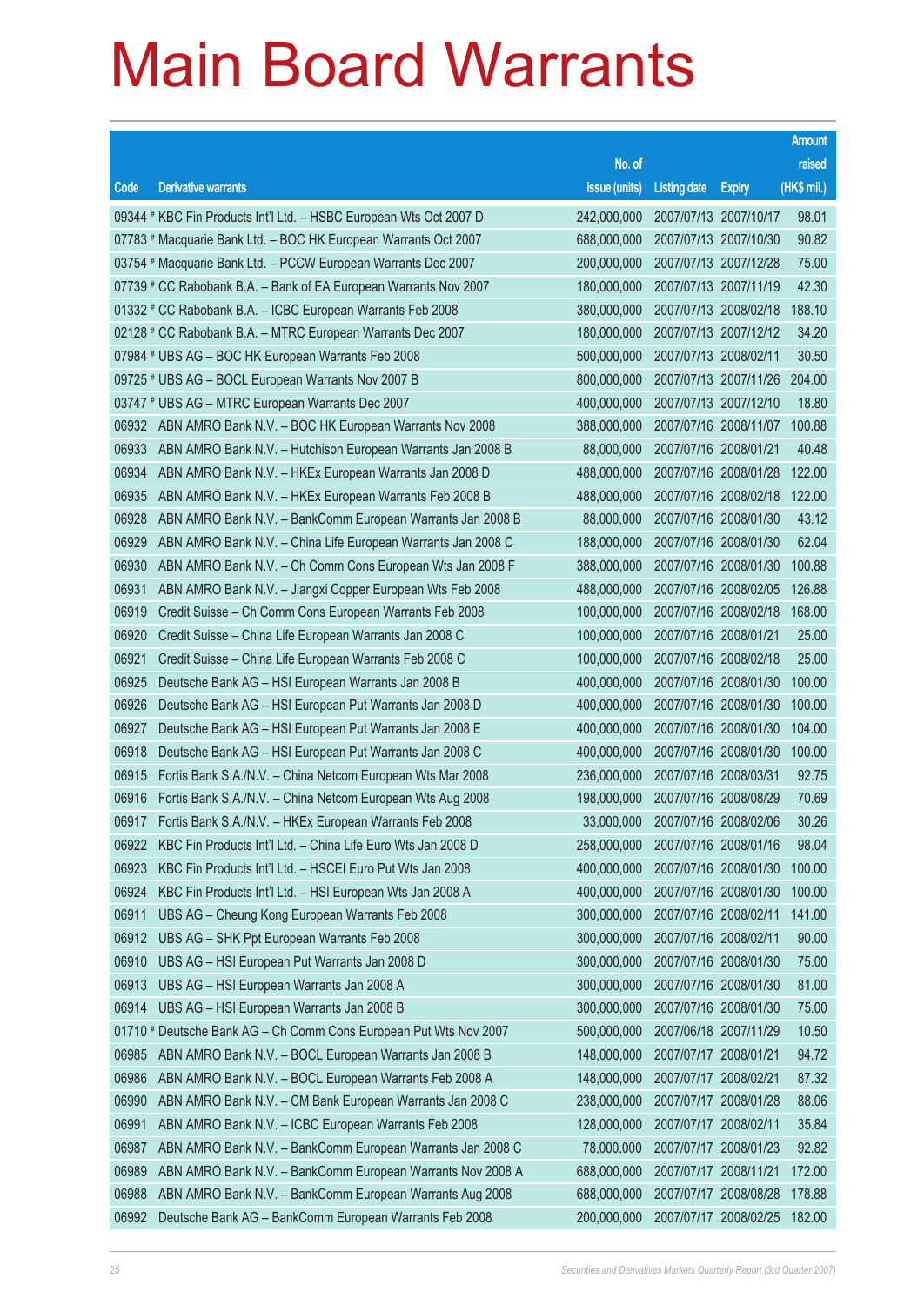|       |                                                              |               |                       |                       | <b>Amount</b> |
|-------|--------------------------------------------------------------|---------------|-----------------------|-----------------------|---------------|
|       |                                                              | No. of        |                       |                       | raised        |
| Code  | <b>Derivative warrants</b>                                   | issue (units) | <b>Listing date</b>   | <b>Expiry</b>         | (HK\$ mil.)   |
| 06993 | Deutsche Bank AG - CM Bank European Warrants Feb 2008 B      | 200,000,000   | 2007/07/17 2008/02/25 |                       | 80.00         |
| 06994 | Deutsche Bank AG - BOCL European Warrants Feb 2008 A         | 200.000.000   | 2007/07/17 2008/02/25 |                       | 68.00         |
| 09036 | Deutsche Bank AG - Hutchison European Warrants Dec 2007 B    | 300,000,000   |                       | 2007/07/17 2007/12/10 | 180.00        |
| 06937 | Deutsche Bank AG - Cheung Kong European Warrants Feb 2008 A  | 300,000,000   |                       | 2007/07/17 2008/02/18 | 273.00        |
| 06938 | Deutsche Bank AG - China Life European Warrants Mar 2008 A   | 400,000,000   | 2007/07/17 2008/03/03 |                       | 168.00        |
| 06939 | Deutsche Bank AG - ICBC European Warrants Feb 2008 B         | 300,000,000   | 2007/07/17 2008/02/18 |                       | 105.00        |
| 06940 | Deutsche Bank AG - Hutchison European Put Wts Jan 2008 B     | 200,000,000   | 2007/07/17 2008/01/28 |                       | 82.00         |
| 05504 | Goldman Sachs SP (Asia) – BOCL European Warrants Mar 2008    | 198,000,000   | 2007/07/17 2008/03/31 |                       | 55.44         |
| 05507 | Goldman Sachs SP (Asia) – Hutchison European Wts Jan 2008    | 120,000,000   | 2007/07/17 2008/01/21 |                       | 50.40         |
| 05503 | Goldman Sachs SP (Asia) – BankComm European Wts Jan 2008 B   | 88,000,000    | 2007/07/17 2008/01/21 |                       | 49.28         |
| 05506 | Goldman Sachs SP (Asia) - CM Bank European Wts Jan 2008 B    | 200.000.000   | 2007/07/17 2008/01/21 |                       | 50.00         |
| 05505 | Goldman Sachs SP (Asia) - BOCL European Warrants Jan 2008    | 152,000,000   | 2007/07/17 2008/01/21 |                       | 48.64         |
| 09405 | Goldman Sachs SP (Asia) – HSI European Warrants Dec 2007     | 228,000,000   | 2007/07/17 2007/12/28 |                       | 50.16         |
| 06995 | Goldman Sachs SP (Asia) - HSI European Warrants Jan 2008     | 200,000,000   | 2007/07/17 2008/01/30 |                       | 50.00         |
| 09463 | Goldman Sachs SP (Asia) - HSI European Put Warrants Dec 2007 | 330,000,000   | 2007/07/17 2007/12/28 |                       | 49.50         |
| 06996 | Goldman Sachs SP (Asia) – HSI European Put Warrants Jan 2008 | 200,000,000   | 2007/07/17 2008/01/30 |                       | 50.00         |
| 06936 | HK Bank – China Unicom European Warrants Mar 2008            | 288,000,000   | 2007/07/17 2008/03/19 |                       | 72.00         |
| 06997 | KBC Fin Products Int'l Ltd. - BOCL European Wts Jan 2008 D   | 400,000,000   | 2007/07/17 2008/01/17 |                       | 100.00        |
| 05502 | KBC Fin Products Int'l Ltd. - ICBC European Wts Jan 2008 C   | 288,000,000   | 2007/07/17 2008/01/17 |                       | 97.92         |
| 05501 | KBC Fin Products Int'l Ltd. - ICBC European Wts Jan 2008 B   | 168,000,000   | 2007/07/17 2008/01/07 |                       | 99.12         |
| 06998 | KBC Fin Products Int'l Ltd. - CC Bank Euro Wts Jan 2008 C    | 140,000,000   | 2007/07/17 2008/01/09 |                       | 96.60         |
| 06999 | KBC Fin Products Int'l Ltd. - Hutchison Euro Wts Feb 2008 A  | 228,000,000   | 2007/07/17 2008/02/04 |                       | 95.76         |
| 06951 | Macquarie Bank Ltd. - ICBC European Warrants Jan 2008        | 300,000,000   | 2007/07/17 2008/01/30 |                       | 76.20         |
| 06952 | Macquarie Bank Ltd. - CC Bank European Warrants Jan 2008 B   | 200,000,000   | 2007/07/17 2008/01/30 |                       | 50.20         |
| 06953 | Macquarie Bank Ltd. - SHK Ppt European Warrants Jan 2008     | 200,000,000   | 2007/07/17 2008/01/30 |                       | 81.60         |
| 06954 | Macquarie Bank Ltd. - Swire Pac A European Warrants Mar 2008 | 200,000,000   | 2007/07/17 2008/03/28 |                       | 71.00         |
| 06955 | Macquarie Bank Ltd. - ICBC European Put Warrants Jan 2008    | 250,000,000   | 2007/07/17 2008/01/30 |                       | 86.75         |
| 06961 | Macquarie Bank Ltd. - CITIC Pacific European Wts Jan 2008    | 200,000,000   | 2007/07/17 2008/01/30 |                       | 51.20         |
| 06962 | Macquarie Bank Ltd. - BOCL European Warrants Jan 2008        | 300,000,000   | 2007/07/17 2008/01/30 |                       | 76.80         |
| 06963 | Macquarie Bank Ltd. - CM Bank European Warrants Jan 2008 B   | 388,000,000   | 2007/07/17 2008/01/30 |                       | 97.78         |
| 06964 | Macquarie Bank Ltd. - BOCL European Put Warrants Jan 2008    | 250,000,000   | 2007/07/17 2008/01/30 |                       | 91.00         |
| 06965 | Macquarie Bank Ltd. - CM Bank European Put Warrants Jan 2008 | 388,000,000   | 2007/07/17 2008/01/30 |                       | 118.34        |
| 06956 | Macquarie Bank Ltd. - Cheung Kong European Wts Jan 2008 A    | 200,000,000   | 2007/07/17 2008/01/30 |                       | 152.80        |
| 06957 | Macquarie Bank Ltd. - Cheung Kong European Wts Jan 2008 B    | 200,000,000   | 2007/07/17 2008/01/30 |                       | 114.40        |
| 06958 | Macquarie Bank Ltd. - Henderson Land Dev Euro Wts Jan 2008   | 200,000,000   | 2007/07/17 2008/01/30 |                       | 52.40         |
| 06959 | Macquarie Bank Ltd. - Hutchison European Warrants Jan 2008 A | 200,000,000   | 2007/07/17 2008/01/30 |                       | 101.60        |
| 06960 | Macquarie Bank Ltd. - Hutchison European Warrants Jan 2008 B | 200,000,000   | 2007/07/17 2008/01/30 |                       | 66.80         |
| 06947 | Macquarie Bank Ltd. - China Life European Wts Jan 2008 C     | 300,000,000   | 2007/07/17 2008/01/30 |                       | 78.60         |
| 06948 | Macquarie Bank Ltd. - Ping An European Warrants Jan 2008     | 250,000,000   | 2007/07/17 2008/01/30 |                       | 93.50         |
| 06949 | Macquarie Bank Ltd. - China Life European Put Wts Jan 2008 D | 250,000,000   | 2007/07/17 2008/01/30 |                       | 73.50         |
| 06950 | Macquarie Bank Ltd. - Ping An European Put Warrants Jan 2008 | 250,000,000   | 2007/07/17 2008/01/30 |                       | 102.25        |
| 06966 | Macquarie Bank Ltd. - HSCEI European Warrants Jan 2008 C     | 388,000,000   | 2007/07/17 2008/01/30 |                       | 97.39         |
| 06970 | Macquarie Bank Ltd. - HSCEI European Put Warrants Jan 2008 A | 288,000,000   | 2007/07/17 2008/01/30 |                       | 72.00         |
| 06967 | Macquarie Bank Ltd. - HSI European Warrants Jan 2008 A       | 388,000,000   | 2007/07/17 2008/01/30 |                       | 97.39         |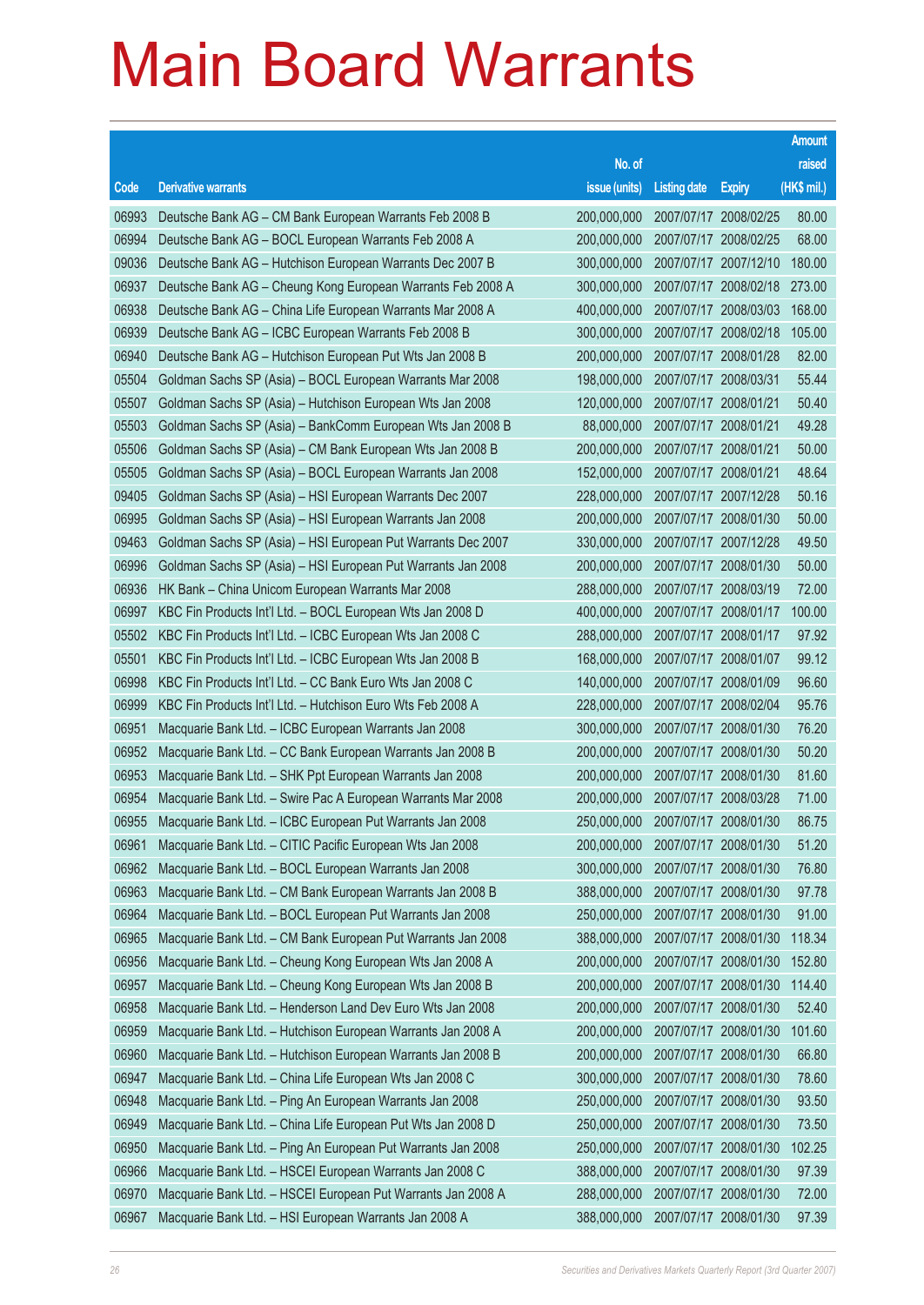|                |                                                                                        |                                   |                       |                       | <b>Amount</b>  |
|----------------|----------------------------------------------------------------------------------------|-----------------------------------|-----------------------|-----------------------|----------------|
|                |                                                                                        | No. of                            |                       |                       | raised         |
| Code           | <b>Derivative warrants</b>                                                             | issue (units)                     | <b>Listing date</b>   | <b>Expiry</b>         | (HK\$ mil.)    |
| 06968          | Macquarie Bank Ltd. - HSI European Warrants Jan 2008 B                                 | 388,000,000                       |                       | 2007/07/17 2008/01/30 | 97.00          |
| 06969          | Macquarie Bank Ltd. - HSI European Put Warrants Jan 2008 C                             | 388,000,000                       | 2007/07/17 2008/01/30 |                       | 97.78          |
| 06973          | SGA Societe Generale Acceptance N.V. - BOCL Eu Wt Jan 2008 A                           | 200,000,000                       |                       | 2007/07/17 2008/01/30 | 62.00          |
| 06974          | SGA Societe Generale Acceptance N.V. - BOCL Eu Wt Feb 2008 A                           | 200,000,000                       | 2007/07/17 2008/02/28 |                       | 54.00          |
| 06975          | SGA Societe Generale Acceptance N.V. - ICBC Eu Wt Jan 2008 C                           | 200,000,000                       |                       | 2007/07/17 2008/01/30 | 76.00          |
| 06976          | SGA Societe Generale Acceptance N.V. - JIANC Eur Wt Mar 08 B                           | 100,000,000                       | 2007/07/17 2008/03/31 |                       | 38.00          |
| 09146          | SGA Societe Generale Acceptance N.V. - HSI Eur Wt Dec 2007 C                           | 500,000,000                       |                       | 2007/07/17 2007/12/28 | 110.00         |
| 09329          | SGA Societe Generale Acceptance N.V. - HSI Eur Wt Dec 2007 D                           | 500,000,000                       |                       | 2007/07/17 2007/12/28 | 110.00         |
| 06977          | SGA Societe Generale Acceptance N.V. - HSI Eur Wt Jan 2008 A                           | 500,000,000                       |                       | 2007/07/17 2008/01/30 | 125.00         |
| 06978          | SGA Societe Generale Acceptance N.V. - HSI Eur Wt Jan 2008 B                           | 500,000,000                       |                       | 2007/07/17 2008/01/30 | 125.00         |
| 06979          | SGA Societe Generale Acceptance N.V. - HSI Eur Wt Jan 2008 C                           | 500,000,000                       |                       | 2007/07/17 2008/01/30 | 125.00         |
| 06980          | SGA Societe Generale Acceptance N.V. - HSI Eur Wt Jan 2008 D                           | 500,000,000                       |                       | 2007/07/17 2008/01/30 | 125.00         |
| 09339          | SGA Societe Generale Acceptance N.V. - HSI Eu Put Wt Dec 07F                           | 500,000,000                       |                       | 2007/07/17 2007/12/28 | 75.00          |
| 06981          | SGA Societe Generale Acceptance N.V. - HSI Eu Put Wt Jan 08E                           | 500,000,000                       |                       | 2007/07/17 2008/01/30 | 125.00         |
| 06982          | SGA Societe Generale Acceptance N.V. - HSI Eu Put Wt Jan 08F                           | 500,000,000                       |                       | 2007/07/17 2008/01/30 | 110.00         |
| 06983          | SGA Societe Generale Acceptance N.V. - HSI Eu Put Wt Jan 08G                           | 500,000,000                       |                       | 2007/07/17 2008/01/30 | 125.00         |
| 06984          | SGA Societe Generale Acceptance N.V. - HSI Eu Put Wt Jan 08H                           | 500,000,000                       |                       | 2007/07/17 2008/01/30 | 125.00         |
| 06944          | UBS AG – CM Bank European Warrants Aug 2008 C                                          | 300,000,000                       | 2007/07/17 2008/08/08 |                       | 78.00          |
| 06945          | UBS AG - HKEx European Warrants Jun 2008                                               | 300,000,000                       | 2007/07/17 2008/06/16 | 2007/07/17 2008/06/16 | 75.00          |
| 06946<br>06972 | UBS AG - MTRC European Warrants Jun 2008<br>UBS AG - ICBC European Warrants Mar 2008 D | 300,000,000<br>300,000,000        |                       | 2007/07/17 2008/03/25 | 75.00<br>75.00 |
| 06971          | UBS AG - ICBC European Warrants Mar 2008 C                                             | 300,000,000                       | 2007/07/17 2008/03/25 |                       | 93.00          |
| 06941          | UBS AG - HKEx European Put Warrants Jun 2008                                           | 300,000,000                       |                       | 2007/07/17 2008/06/16 | 75.00          |
| 06942          | UBS AG - Bank of EA European Warrants Apr 2008                                         | 300,000,000                       | 2007/07/17 2008/04/07 |                       | 75.00          |
| 06943          | UBS AG - BOC HK European Warrants Jun 2008 A                                           | 300,000,000                       |                       | 2007/07/17 2008/06/16 | 75.00          |
|                | 09544 # ABN AMRO Bank N.V. - BankComm European Warrants Oct 2007 B                     | 50,000,000                        | 2007/07/17 2007/10/30 |                       | 44.00          |
|                | 09012 # ABN AMRO Bank N.V. - BankComm European Warrants Dec 2007 A                     | 500,000,000 2007/07/17 2007/12/17 |                       |                       | 51.00          |
|                | 07436 # ABN AMRO Bank N.V. - CITIC Bank European Warrants Aug 2008                     | 500,000,000                       | 2007/07/17 2008/08/28 |                       | 43.00          |
|                | 09601 # ABN AMRO Bank N.V. - Jiangxi Copper European Wts Nov 2007 B                    | 200,000,000                       |                       | 2007/07/17 2007/11/05 | 58.00          |
|                | 09099 # KBC Fin Products Int'l Ltd. - BOCL European Wts Dec 2007 B                     | 430,000,000                       |                       | 2007/07/17 2007/12/24 | 197.80         |
|                | 03402 # SGA Societe Generale Acceptance N.V. - HSI Eu Put Wt Nov 07C                   | 500,000,000                       |                       | 2007/07/17 2007/11/29 | 47.50          |
|                | 09559 # SGA Societe Generale Acceptance N.V. - HSI Eu Put Wt Nov 07E                   | 500,000,000                       |                       | 2007/07/17 2007/11/29 | 36.50          |
| 05550          | ABN AMRO Bank N.V. - BankComm European Warrants Sep 2008 A                             | 688,000,000                       |                       | 2007/07/18 2008/09/08 | 178.88         |
| 05551          | ABN AMRO Bank N.V. - China Mobile European Wts Jan 2008 D                              | 88,000,000                        |                       | 2007/07/18 2008/01/28 | 101.20         |
| 05508          | Calyon Fin P (G) Ltd. - BOCL European Warrants Jan 2008                                | 200,000,000                       | 2007/07/18 2008/01/21 |                       | 56.00          |
| 05509          | Calyon Fin P (G) Ltd. - Hutchison European Warrants Jan 2008                           | 150,000,000                       | 2007/07/18 2008/01/21 |                       | 67.95          |
| 05510          | Calyon Fin P (G) Ltd. - ICBC European Warrants Mar 2008 A                              | 200,000,000                       |                       | 2007/07/18 2008/03/17 | 58.00          |
| 05511          | Calyon Fin P (G) Ltd. - SHK Ppt European Warrants Jan 2008                             | 150,000,000                       | 2007/07/18 2008/01/21 |                       | 73.35          |
| 05539          | Deutsche Bank AG - BOCL European Warrants Mar 2008 A                                   | 400,000,000                       |                       | 2007/07/18 2008/03/10 | 124.00         |
| 05540          | Deutsche Bank AG - BankComm European Warrants Sep 2008                                 | 400,000,000                       | 2007/07/18 2008/09/01 |                       | 100.00         |
| 05541          | Deutsche Bank AG - CC Bank European Warrants Mar 2008 A                                | 400,000,000                       |                       | 2007/07/18 2008/03/17 | 248.00         |
| 05542          | Deutsche Bank AG - China Life European Put Wts Feb 2008 C                              | 400,000,000                       |                       | 2007/07/18 2008/02/25 | 160.00         |
| 05543          | Deutsche Bank AG - CM Bank European Warrants Mar 2008 B                                | 400,000,000                       | 2007/07/18 2008/03/31 |                       | 132.00         |
| 05544          | Deutsche Bank AG - HKEx European Warrants Feb 2008 A                                   | 400,000,000                       |                       | 2007/07/18 2008/02/25 | 100.00         |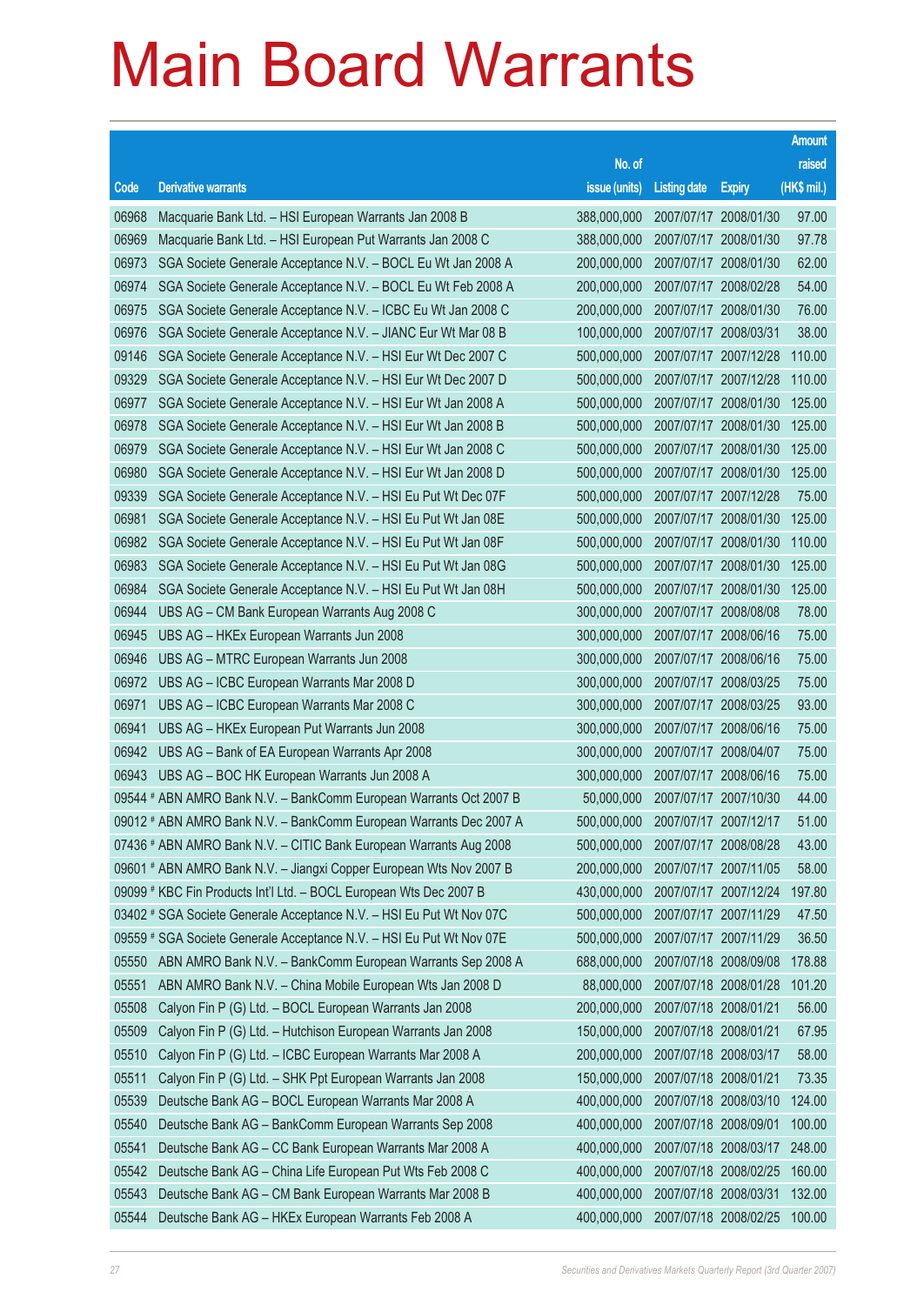|                |                                                                                                                 |                                   |                                                |                       | <b>Amount</b>   |
|----------------|-----------------------------------------------------------------------------------------------------------------|-----------------------------------|------------------------------------------------|-----------------------|-----------------|
|                |                                                                                                                 | No. of                            |                                                |                       | raised          |
| Code           | <b>Derivative warrants</b>                                                                                      | issue (units)                     | <b>Listing date</b>                            | <b>Expiry</b>         | (HK\$ mil.)     |
| 05545          | Deutsche Bank AG - ICBC European Warrants Mar 2008                                                              | 400,000,000                       |                                                | 2007/07/18 2008/03/10 | 172.00          |
| 09612          | Deutsche Bank AG - China Life European Put Wts Dec 2007 D                                                       | 400,000,000                       | 2007/07/18 2007/12/28                          |                       | 104.00          |
| 05546          | KBC Fin Products Int'l Ltd. - HSBC European Wts Jan 2008                                                        | 408,000,000                       | 2007/07/18 2008/01/14                          |                       | 99.96           |
| 09646          | KBC Fin Products Int'l Ltd. - HSBC European Wts Dec 2007 C                                                      | 238,000,000                       | 2007/07/18 2007/12/17                          |                       | 99.96           |
| 05547          | KBC Fin Products Int'l Ltd. - HSI European Wts Jan 2008 B                                                       | 400,000,000                       |                                                | 2007/07/18 2008/01/30 | 100.00          |
| 05548          | KBC Fin Products Int'l Ltd. - HSI Euro Put Wts Jan 2008 D                                                       | 400,000,000                       | 2007/07/18 2008/01/30                          |                       | 100.00          |
| 05549          | KBC Fin Products Int'l Ltd. - HSI Euro Put Wts Jan 2008 E                                                       | 400,000,000                       | 2007/07/18 2008/01/30                          |                       | 100.00          |
| 05536          | Lehman Brothers Holdings Inc. - Hutchison Eur Wts Mar 2008 A                                                    | 200,000,000                       | 2007/07/18 2008/03/31                          |                       | 75.60           |
| 05538          | Lehman Brothers Holdings Inc. - SHK Ppt Euro Wts Mar 2008                                                       | 200,000,000                       | 2007/07/18 2008/03/31                          |                       | 79.80           |
| 05531          | Lehman Brothers Holdings Inc. - BEA European Wts Mar 2008                                                       | 120,000,000                       | 2007/07/18 2008/03/31                          |                       | 36.84           |
| 05535          | Lehman Brothers Holdings Inc. - CITIC Pac Euro Wts Mar 2008                                                     | 250,000,000                       | 2007/07/18 2008/03/31                          |                       | 76.50           |
| 05534          | Lehman Brothers Holdings Inc. - Sinopec Corp Eur Wt Mar 08 A                                                    | 150,000,000                       | 2007/07/18 2008/03/31                          |                       | 124.80          |
| 05533          | Lehman Brothers Holdings Inc. - Ch Overseas Eu Wt Mar 2008 A                                                    | 100,000,000                       | 2007/07/18 2008/03/31                          |                       | 153.80          |
| 05537          | Lehman Brothers Holdings Inc. - PetroChina Eur Wt Mar 2008 A                                                    | 150,000,000                       | 2007/07/18 2008/03/31                          |                       | 96.45           |
| 05532          | Lehman Brothers Holdings Inc. - China Coal Eur Wt Mar 2008 A                                                    | 400,000,000                       | 2007/07/18 2008/03/31                          |                       | 101.20          |
| 05529          | Macquarie Bank Ltd. - BankComm European Warrants Jan 2008 B                                                     | 300,000,000                       | 2007/07/18 2008/01/30                          |                       | 124.20          |
| 05530          | Macquarie Bank Ltd. - China Telecom European Wts Jan 2008                                                       | 300,000,000                       |                                                | 2007/07/18 2008/01/30 | 106.20          |
| 05515          | CC Rabobank B.A. - Ch Comm Cons European Warrants Mar 2008 B                                                    | 180,000,000                       | 2007/07/18 2008/03/17                          |                       | 45.00           |
| 05516          | CC Rabobank B.A. - CC Bank European Warrants Feb 2008 B                                                         | 180,000,000                       |                                                | 2007/07/18 2008/02/04 | 126.00          |
| 05517          | CC Rabobank B.A. - CC Bank European Warrants Jun 2008                                                           | 180,000,000                       | 2007/07/18 2008/06/17                          |                       | 135.00          |
| 05518          | CC Rabobank B.A. - Sinopec Corp European Warrants Aug 2009                                                      | 180,000,000                       | 2007/07/18 2009/08/17                          |                       | 45.00           |
| 05519<br>05520 | CC Rabobank B.A. - HKEx European Warrants Feb 2008<br>CC Rabobank B.A. - Hutchison European Warrants Jan 2008 B | 180,000,000                       | 2007/07/18 2008/02/25<br>2007/07/18 2008/01/21 |                       | 45.00<br>100.80 |
| 05521          | CC Rabobank B.A. - PetroChina European Warrants Jan 2009                                                        | 180,000,000<br>180,000,000        | 2007/07/18 2009/01/09                          |                       | 48.60           |
| 05522          | CC Rabobank B.A. - PetroChina European Put Wts May 2009                                                         | 180,000,000                       | 2007/07/18 2009/05/04                          |                       | 45.00           |
| 05523          | SGA Societe Generale Acceptance N.V. - BOCom Eur Wt Jan 2008                                                    | 50,000,000                        | 2007/07/18 2008/01/30                          |                       | 41.00           |
| 05524          | SGA Societe Generale Acceptance N.V. - CCB Eur Wt Mar 2008 A                                                    | 150,000,000 2007/07/18 2008/03/03 |                                                |                       | 105.00          |
| 05525          | SGA Societe Generale Acceptance N.V. - CCB Eur Wt Apr 2008 B                                                    | 150,000,000                       | 2007/07/18 2008/04/07                          |                       | 99.00           |
| 05526          | SGA Societe Generale Acceptance N.V. - HWL Euro Wts Feb 2008                                                    | 200,000,000                       | 2007/07/18 2008/02/11                          |                       | 118.00          |
| 09550          | SGA Societe Generale Acceptance N.V. - ICBC Eu Wt Nov 2007 C                                                    | 200,000,000                       | 2007/07/18 2007/11/19                          |                       | 53.00           |
| 05527          | SGA Societe Generale Acceptance N.V. - ICBC Eu Wt Jan 2008 D                                                    | 200,000,000                       | 2007/07/18 2008/01/30                          |                       | 76.00           |
| 05528          | SGA Societe Generale Acceptance N.V. - SHK P Eur Wt Jan 2008                                                    | 150,000,000                       |                                                | 2007/07/18 2008/01/30 | 114.00          |
| 05512          | UBS AG - BOCL European Warrants Mar 2008 C                                                                      | 300,000,000                       | 2007/07/18 2008/03/31                          |                       | 75.00           |
| 05513          | UBS AG - BOCL European Warrants Aug 2008 C                                                                      | 300,000,000                       | 2007/07/18 2008/08/28                          |                       | 78.00           |
| 05514          | UBS AG - BOCL European Put Warrants Mar 2008                                                                    | 300,000,000                       | 2007/07/18 2008/03/31                          |                       | 76.50           |
|                | 07748 # Citigroup Global Mkt H Inc. - BOC HK European Wts Dec 2007                                              | 388,000,000                       | 2007/07/18 2007/12/10                          |                       | 34.53           |
|                | 07488 # Deutsche Bank AG - CITIC Bank European Warrants Aug 2008                                                | 400,000,000                       | 2007/07/18 2008/08/28                          |                       | 41.20           |
|                | 09597 # Macquarie Bank Ltd. - HSI European Put Warrants Dec 2007 D                                              | 1,300,000,000                     | 2007/07/18 2007/12/28                          |                       | 157.30          |
| 05556          | BNP Paribas Arbit Issu B.V. - HSI European Wts Jan 2008 E                                                       | 400,000,000                       |                                                | 2007/07/19 2008/01/30 | 110.00          |
| 05557          | BNP Paribas Arbit Issu B.V. - HSI European Wts Jan 2008 F                                                       | 400,000,000                       | 2007/07/19 2008/01/30                          |                       | 112.00          |
| 05558          | BNP Paribas Arbit Issu B.V. - HSI European Wts Jan 2008 G                                                       | 400,000,000                       |                                                | 2007/07/19 2008/01/30 | 101.60          |
| 05552          | UBS AG - BankComm European Warrants Aug 2009 B                                                                  | 300,000,000                       | 2007/07/19 2009/08/28                          |                       | 78.00           |
| 05553          | UBS AG - BankComm European Warrants Aug 2009 C                                                                  | 300,000,000                       | 2007/07/19 2009/08/28                          |                       | 75.00           |
| 05554          | UBS AG - CLP European Warrants Feb 2008 B                                                                       | 300,000,000                       | 2007/07/19 2008/02/11                          |                       | 78.00           |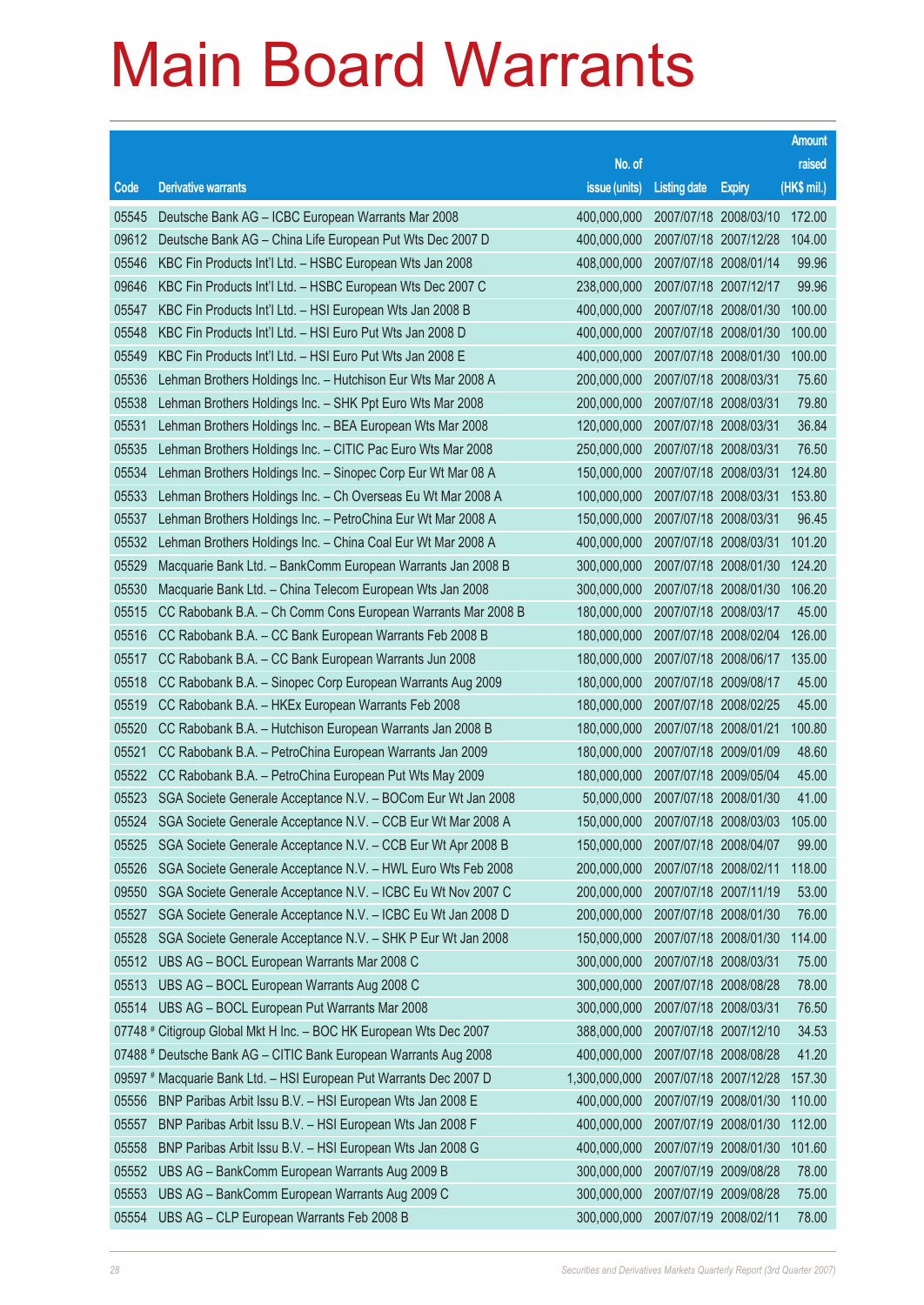|           |                                                                   |                                          |                       |                       | <b>Amount</b> |
|-----------|-------------------------------------------------------------------|------------------------------------------|-----------------------|-----------------------|---------------|
|           |                                                                   | No. of                                   |                       |                       | raised        |
| Code      | <b>Derivative warrants</b>                                        | issue (units)                            | <b>Listing date</b>   | <b>Expiry</b>         | (HK\$ mil.)   |
| 05555     | UBS AG - HK Gas European Warrants Sep 2008                        | 300,000,000                              |                       | 2007/07/19 2008/09/22 | 75.00         |
|           | 07662 # ABN AMRO Bank N.V. - China Mobile European Wts Sep 2007 A | 100,000,000                              |                       | 2007/07/19 2007/09/24 | 62.00         |
| 05574     | ABN AMRO Bank N.V. - China Mobile European Wts Feb 2008           | 80,000,000                               | 2007/07/20 2008/02/11 |                       | 66.40         |
| 05567     | BNP Paribas Arbit Issu B.V. - Ch Mobile Euro Wts Jan 2008 B       | 200,000,000                              | 2007/07/20 2008/01/21 |                       | 98.00         |
| 05568     | BNP Paribas Arbit Issu B.V. - Ch Mobile Euro Wts Feb 2008         | 200,000,000                              |                       | 2007/07/20 2008/02/04 | 78.00         |
| 05571     | BNP Paribas Arbit Issu B.V. - Ch Mobile Eur Put Wts Jan 08 D      | 200,000,000                              |                       | 2007/07/20 2008/01/21 | 160.00        |
| 05561     | Citigroup Global Mkt H Inc. - BOCL European Wts Feb 2008          | 230,000,000                              |                       | 2007/07/20 2008/02/06 | 64.40         |
| 05562     | Citigroup Global Mkt H Inc. - Sinopec Corp Euro Wts Feb 2008      | 100,000,000                              |                       | 2007/07/20 2008/02/25 | 65.00         |
| 05564     | Citigroup Global Mkt H Inc. - Huaneng Power Euro Wt Jan 2008      | 85,000,000                               |                       | 2007/07/20 2008/01/21 | 63.75         |
| 05565     | Citigroup Global Mkt H Inc. - ICBC European Wts Jan 2008          | 200,000,000                              | 2007/07/20 2008/01/21 |                       | 66.00         |
| 05566     | Citigroup Global Mkt H Inc. - Ping An European Wts Jan 2008       | 130,000,000                              | 2007/07/20 2008/01/21 |                       | 65.00         |
| 05572     | Deutsche Bank AG - Ch Comm Cons Euro Put Warrants Feb 2008        | 400,000,000                              |                       | 2007/07/20 2008/02/28 | 60.00         |
| 05573     | Deutsche Bank AG - China Mobile European Put Wts Jan 2008 E       | 400,000,000                              |                       | 2007/07/20 2008/01/21 | 264.00        |
| 05575     | Goldman Sachs SP (Asia) – China Mobile European Wts Jan 2008      | 56,000,000                               | 2007/07/20 2008/01/28 |                       | 49.28         |
| 05569     | Macquarie Bank Ltd. - China Unicom European Wts Jun 2008 B        | 388,000,000                              |                       | 2007/07/20 2008/06/27 | 97.39         |
| 05570     | Macquarie Bank Ltd. - Huaneng Power European Wts Jan 2008         | 100,000,000                              |                       | 2007/07/20 2008/01/30 | 69.50         |
| 05559     | UBS AG - China Mobile European Warrants Feb 2008 A                | 300,000,000                              |                       | 2007/07/20 2008/02/25 | 117.00        |
| 05560     | UBS AG - China Mobile European Warrants Feb 2008 B                | 300,000,000                              |                       | 2007/07/20 2008/02/25 | 81.00         |
| 05563     | UBS AG - China Mobile European Put Warrants Feb 2008              | 300,000,000                              |                       | 2007/07/20 2008/02/25 | 153.00        |
| $04538$ # | Macquarie Bank Ltd. - Ch Comm Cons European Wts Jan 2008 C        | 1,000,000,000                            |                       | 2007/07/20 2008/01/30 | 275.00        |
| 05585     | BNP Paribas Arbit Issu B.V. - Cheung Kong Euro Wts Feb 2008       | 100,000,000                              | 2007/07/23 2008/02/11 |                       | 40.00         |
| 05586     | BNP Paribas Arbit Issu B.V. - HKEx European Wts Mar 2008          | 200,000,000                              |                       | 2007/07/23 2008/03/03 | 50.00         |
| 05587     | BNP Paribas Arbit Issu B.V. - Ping An European Wts Feb 2008       | 150,000,000                              |                       | 2007/07/23 2008/02/25 | 70.50         |
| 05588     | BNP Paribas Arbit Issu B.V. - SHK Ppt European Wts Jan 2008       | 100,000,000                              |                       | 2007/07/23 2008/01/28 | 33.00         |
| 05591     | Citigroup Global Mkt H Inc. - HK Gas European Wts Jan 2008        | 120,000,000                              | 2007/07/23 2008/01/21 |                       | 66.00         |
| 05594     | Deutsche Bank AG - HSI European Warrants Jan 2008 F               | 400,000,000                              |                       | 2007/07/23 2008/01/30 | 100.00        |
| 05598     | Deutsche Bank AG - HSI European Put Warrants Jan 2008 G           | 400,000,000 2007/07/23 2008/01/30 104.00 |                       |                       |               |
| 05595     | Deutsche Bank AG - MTRC European Warrants Feb 2008                | 200,000,000                              |                       | 2007/07/23 2008/02/25 | 50.00         |
| 05590     | Goldman Sachs SP (Asia) - China Mobile European Wts Jan 2009      | 200,000,000                              |                       | 2007/07/23 2009/01/12 | 50.00         |
| 05582     | HK Bank - BOCL European Warrants Mar 2008 A                       | 288,000,000                              | 2007/07/23 2008/03/14 |                       | 95.04         |
| 05583     | HK Bank - BOCL European Warrants Mar 2008 B                       | 288,000,000                              |                       | 2007/07/23 2008/03/14 | 77.76         |
| 05584     | HK Bank - Esprit European Warrants Mar 2008                       | 188,000,000                              |                       | 2007/07/23 2008/03/14 | 82.72         |
| 09688     | KBC Fin Products Int'l Ltd. - Ch Mobile Euro Wts Dec 2007         | 118,000,000                              |                       | 2007/07/23 2007/12/20 | 99.12         |
| 05592     | KBC Fin Products Int'l Ltd. - Ch Mobile Euro Wts Jan 2008 B       | 138,000,000                              |                       | 2007/07/23 2008/01/23 | 97.98         |
| 05596     | KBC Fin Products Int'l Ltd. - Ch Mobile Eu Put Wt Jan 2008 D      | 148,000,000                              |                       | 2007/07/23 2008/01/23 | 99.16         |
| 05576     | SGA Societe Generale Acceptance N.V. - HSCEI Eur Wt Feb 08 D      | 200,000,000                              |                       | 2007/07/23 2008/02/28 | 50.00         |
| 05581     | SGA Societe Generale Acceptance N.V. - HSCEI Eu Put Wt Feb08F     | 200,000,000                              |                       | 2007/07/23 2008/02/28 | 50.00         |
| 05580     | SGA Societe Generale Acceptance N.V. - HSCEI Eu Put Wt Feb08E     | 200,000,000                              |                       | 2007/07/23 2008/02/28 | 50.00         |
| 05579     | SGA Societe Generale Acceptance N.V. - HSI Eur Wt Feb 2008 C      | 500,000,000                              |                       | 2007/07/23 2008/02/28 | 125.00        |
| 05578     | SGA Societe Generale Acceptance N.V. - HSI Eur Wt Feb 2008 B      | 500,000,000                              |                       | 2007/07/23 2008/02/28 | 125.00        |
| 05577     | SGA Societe Generale Acceptance N.V. - HSI Eur Wt Feb 2008 A      | 500,000,000                              |                       | 2007/07/23 2008/02/28 | 125.00        |
| 05589     | UBS AG - HSCEI European Warrants Jan 2008 B                       | 300,000,000                              |                       | 2007/07/23 2008/01/30 | 75.00         |
| 05593     | UBS AG - HSCEI European Put Warrants Jan 2008 D                   | 300,000,000                              |                       | 2007/07/23 2008/01/30 | 75.00         |
|           | 03769 # ABN AMRO Bank N.V. - Bank of Comm European Wts Nov 2007 A | 500,000,000                              |                       | 2007/07/23 2007/11/30 | 42.00         |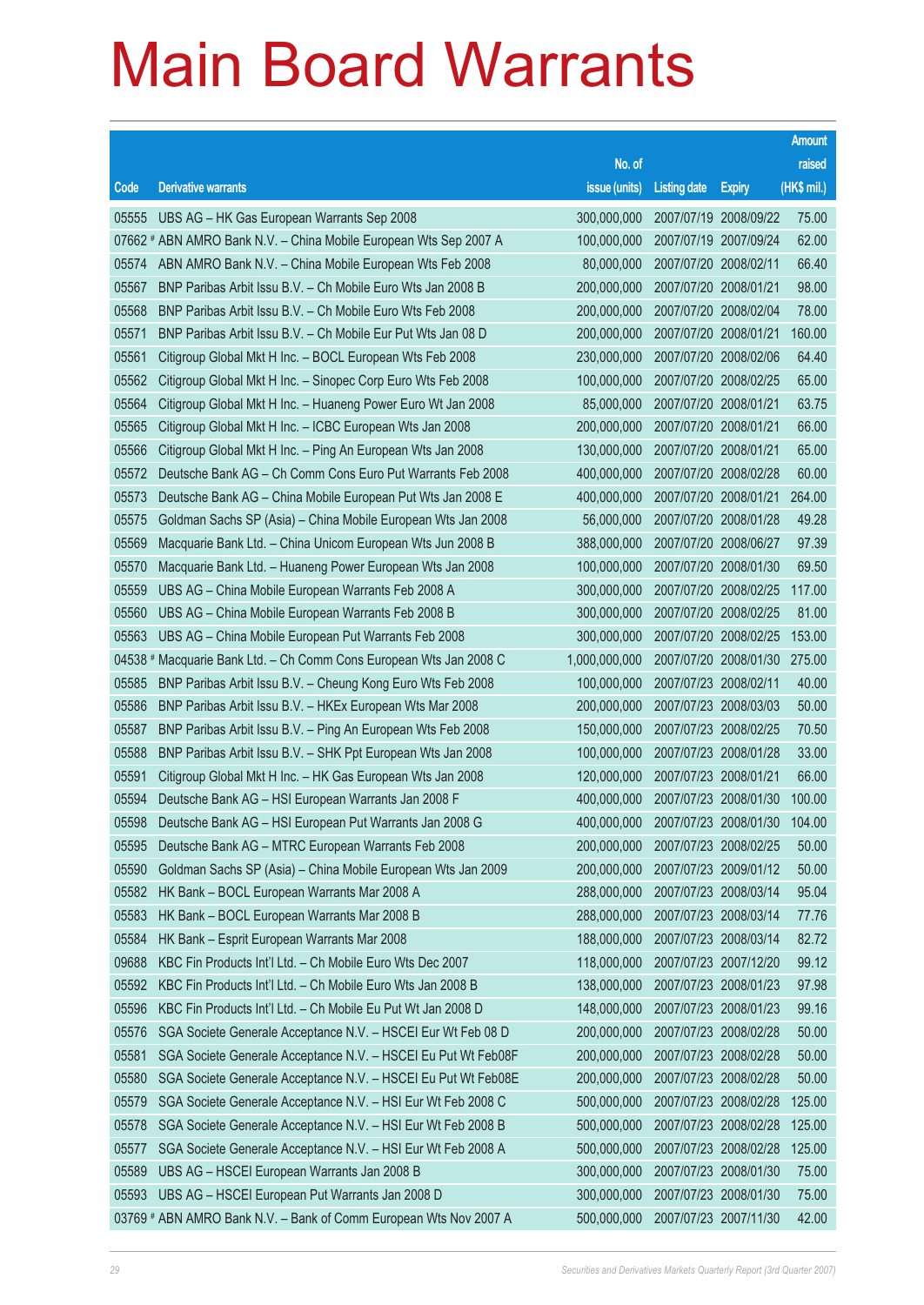|       |                                                                      |               |                       |                       | <b>Amount</b> |
|-------|----------------------------------------------------------------------|---------------|-----------------------|-----------------------|---------------|
|       |                                                                      | No. of        |                       |                       | raised        |
| Code  | <b>Derivative warrants</b>                                           | issue (units) | <b>Listing date</b>   | <b>Expiry</b>         | (HK\$ mil.)   |
|       | 07489 # KBC Fin Products Int'l Ltd. - HSBC European Wts Feb 2010     | 668,000,000   | 2007/07/23 2010/02/22 |                       | 98.20         |
|       | 02195 # Macquarie Bank Ltd. - Ch Comm Cons European Wts Feb 2008 A   | 1,000,000,000 | 2007/07/23 2008/02/28 |                       | 199.00        |
| 05608 | ABN AMRO Bank N.V. - CNOOC European Warrants Feb 2008 A              | 80,000,000    | 2007/07/24 2008/02/11 |                       | 70.40         |
| 05609 | ABN AMRO Bank N.V. - CNOOC European Warrants Feb 2008 B              | 80,000,000    | 2007/07/24 2008/02/04 |                       | 52.80         |
| 05610 | ABN AMRO Bank N.V. - Ch Comm Cons European Wts Feb 2008 B            | 380,000,000   |                       | 2007/07/24 2008/02/04 | 106.40        |
| 05612 | ABN AMRO Bank N.V. - Ch Comm Cons European Wts Feb 2008 C            | 380,000,000   | 2007/07/24 2008/02/11 |                       | 95.00         |
| 05613 | ABN AMRO Bank N.V. - Foxconn European Warrants Jan 2008 B            | 280,000,000   | 2007/07/24 2008/01/28 |                       | 70.00         |
| 05602 | BNP Paribas Arbit Issu B.V. - Ch Comm Cons Eur Wt Mar 2008 C         | 300,000,000   | 2007/07/24 2008/03/13 |                       | 87.00         |
| 05603 | BNP Paribas Arbit Issu B.V. - Ch Comm Cons Euro Wts Apr 2008         | 300,000,000   | 2007/07/24 2008/04/07 |                       | 84.00         |
| 05604 | BNP Paribas Arbit Issu B.V. - ICBC European Wts Jan 2008 B           | 200,000,000   | 2007/07/24 2008/01/28 |                       | 80.00         |
| 05605 | BNP Paribas Arbit Issu B.V. - ICBC European Wts Feb 2008 A           | 200,000,000   | 2007/07/24 2008/02/18 |                       | 52.00         |
| 05606 | BNP Paribas Arbit Issu B.V. - JX Copper Euro Wts Jan 2008            | 200,000,000   | 2007/07/24 2008/01/28 |                       | 58.00         |
| 05597 | Deutsche Bank AG - BankComm European Warrants Nov 2008               | 400,000,000   |                       | 2007/07/24 2008/11/24 | 100.00        |
| 05599 | Deutsche Bank AG - PetroChina European Warrants Nov 2008 A           | 400,000,000   | 2007/07/24 2008/11/10 |                       | 76.00         |
| 05600 | Deutsche Bank AG - PetroChina European Warrants Nov 2008 B           | 400,000,000   | 2007/07/24 2008/11/24 |                       | 72.00         |
| 05601 | Deutsche Bank AG - Zijin Mining European Warrants Feb 2008           | 200,000,000   | 2007/07/24 2008/02/28 |                       | 182.00        |
| 05607 | Deutsche Bank AG - Ch Comm Cons European Warrants Mar 2008 C         | 400,000,000   | 2007/07/24 2008/03/31 |                       | 100.00        |
| 05611 | Deutsche Bank AG - Ch Comm Cons European Put Wts Mar 2008            | 400,000,000   | 2007/07/24 2008/03/31 |                       | 100.00        |
|       | 07657 # BOCI Asia Ltd. - Johnson Elect European Warrants Sep 2007    | 120,000,000   | 2007/07/24 2007/09/12 |                       | 10.20         |
|       | 01355 # BNP Paribas Arbit Issu B.V. - Ch Comm Cons Eur Wt Jan 2008 D | 300,000,000   | 2007/07/24 2008/01/14 |                       | 72.90         |
|       | 07960 # BNP Paribas Arbit Issu B.V. - China Life Euro Wts Dec 2007 A | 400,000,000   |                       | 2007/07/24 2007/12/17 | 176.00        |
|       | 09155 # Calyon Fin P (G) Ltd. - Foxconn European Warrants Dec 2007 A | 200,000,000   | 2007/07/24 2007/12/24 |                       | 40.40         |
|       | 01371 # Deutsche Bank AG - Ch Comm Cons European Warrants Jan 2008 D | 400,000,000   | 2007/07/24 2008/01/28 |                       | 93.60         |
|       | 09056 # Deutsche Bank AG - China Life European Put Wts Dec 2007 C    | 400,000,000   | 2007/07/13 2007/12/17 |                       | 61.20         |
| 05637 | ABN AMRO Bank N.V. - Sinopec Corp European Warrants Feb 2008         | 88,000,000    | 2007/07/25 2008/02/04 |                       | 85.36         |
| 05619 | BOCI Asia Ltd. - Ch Comm Cons European Warrants Mar 2008             | 100,000,000   | 2007/07/25 2008/03/17 |                       | 30.00         |
| 05620 | BOCI Asia Ltd. - China Life European Warrants Feb 2008               | 500,000,000   |                       | 2007/07/25 2008/02/20 | 232.50        |
| 05621 | BOCI Asia Ltd. - Nine Dragons European Warrants Jan 2008             | 500,000,000   |                       | 2007/07/25 2008/01/30 | 275.00        |
| 05622 | BOCI Asia Ltd. - CM Bank European Warrants Jan 2008                  | 200,000,000   | 2007/07/25 2008/01/30 |                       | 60.00         |
| 05623 | BOCI Asia Ltd. - BOCL European Warrants Mar 2008                     | 200,000,000   | 2007/07/25 2008/03/17 |                       | 52.00         |
| 05624 | BOCI Asia Ltd. - Sinopec Corp European Warrants Jan 2008             | 100,000,000   | 2007/07/25 2008/01/31 |                       | 105.00        |
| 05625 | BOCI Asia Ltd. - Tencent Holdings European Warrants Feb 2008         | 200,000,000   |                       | 2007/07/25 2008/02/13 | 120.00        |
| 05626 | BOCI Asia Ltd. - PetroChina European Warrants Jul 2008               | 200,000,000   | 2007/07/25 2008/07/07 |                       | 50.00         |
| 05627 | BOCI Asia Ltd. - China Mobile European Warrants Jan 2008             | 200,000,000   | 2007/07/25 2008/01/30 |                       | 190.00        |
| 05628 | BOCI Asia Ltd. - China Shenhua Euro Wts Mar 2008                     | 100,000,000   | 2007/07/25 2008/03/19 |                       | 50.00         |
| 05614 | HK Bank - BOC HK European Warrants Mar 2008                          | 288,000,000   | 2007/07/25 2008/03/14 |                       | 72.00         |
| 05615 | HK Bank - China Coal European Warrants Mar 2008 B                    | 288,000,000   | 2007/07/25 2008/03/14 |                       | 86.40         |
| 05616 | HK Bank - China Coal European Warrants Mar 2008 C                    | 288,000,000   | 2007/07/25 2008/03/14 |                       | 72.00         |
| 05617 | HK Bank - Foxconn European Warrants Mar 2008 A                       | 288,000,000   | 2007/07/25 2008/03/14 |                       | 92.16         |
| 05618 | HK Bank - Foxconn European Warrants Mar 2008 B                       | 288,000,000   | 2007/07/25 2008/03/14 |                       | 72.00         |
| 05629 | Macquarie Bank Ltd. - Agile Ppt European Warrants Jul 2008           | 188,000,000   | 2007/07/25 2008/07/30 |                       | 47.00         |
| 05630 | Macquarie Bank Ltd. - China Mengniu European Wts Jan 2008            | 188,000,000   | 2007/07/25 2008/01/30 |                       | 47.19         |
| 05631 | Macquarie Bank Ltd. - HK Gas Euro Warrants Dec 2008                  | 200,000,000   | 2007/07/25 2008/12/30 |                       | 50.80         |
| 05632 | Macquarie Bank Ltd. - Nine Dragons European Wts Apr 2008             | 188,000,000   | 2007/07/25 2008/04/29 |                       | 48.88         |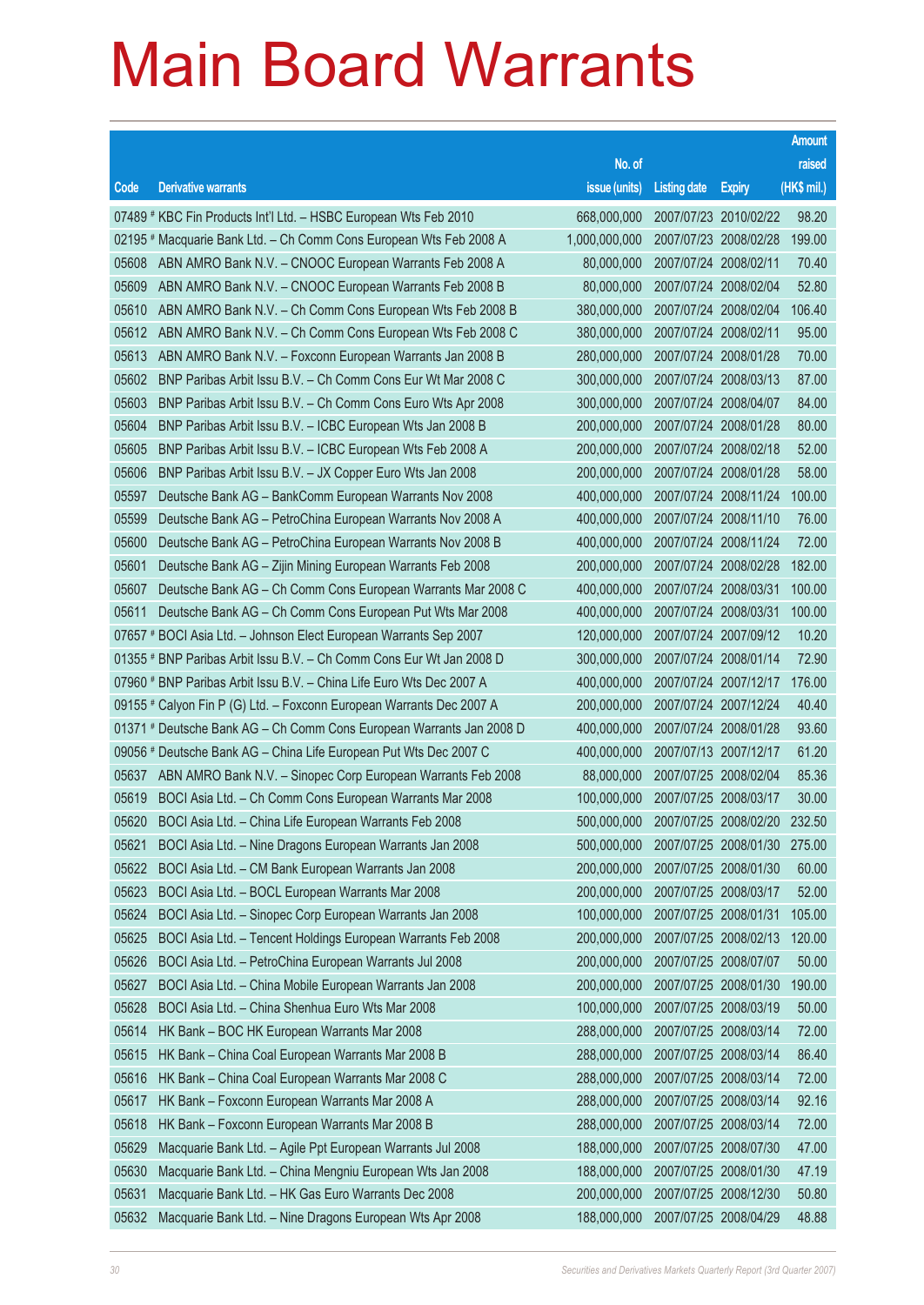|       |                                                                      |                                   |                       |                       | <b>Amount</b> |
|-------|----------------------------------------------------------------------|-----------------------------------|-----------------------|-----------------------|---------------|
|       |                                                                      | No. of                            |                       |                       | raised        |
| Code  | <b>Derivative warrants</b>                                           | issue (units)                     | <b>Listing date</b>   | <b>Expiry</b>         | $(HK$$ mil.)  |
| 05634 | Macquarie Bank Ltd. - China Shenhua European Wts Jan 2008 C          | 188,000,000                       | 2007/07/25 2008/01/30 |                       | 47.38         |
| 05635 | Macquarie Bank Ltd. - Yanzhou Coal European Wts Jun 2008 B           | 188,000,000                       | 2007/07/25 2008/06/27 |                       | 49.44         |
| 05636 | Macquarie Bank Ltd. - Datang European Warrants Jan 2008              | 88,000,000                        |                       | 2007/07/25 2008/01/30 | 42.59         |
| 05638 | Macquarie Bank Ltd. - Ch Comm Cons European Wts Feb 2008 B           | 688,000,000                       | 2007/07/25 2008/02/28 |                       | 172.69        |
| 05639 | Macquarie Bank Ltd. - Ch Comm Cons European Put Wts Jan 2008         | 388,000,000                       |                       | 2007/07/25 2008/01/30 | 98.16         |
| 05633 | Macquarie Bank Ltd. - A50 China European Warrants Jan 2008           | 388,000,000                       | 2007/07/25 2008/01/30 |                       | 97.00         |
|       | 03766 # Deutsche Bank AG - China Life European Warrants Oct 2007 A   | 200,000,000                       |                       | 2007/07/25 2007/10/15 | 21.00         |
|       | 07476 # Deutsche Bank AG - HSBC European Warrants Nov 2007           | 500,000,000                       | 2007/07/25 2007/11/08 |                       | 222.50        |
|       | 09580 # KBC Fin Products Int'l Ltd. - HSI Euro Put Wts Dec 2007 F    | 600,000,000                       |                       | 2007/07/25 2007/12/28 | 70.20         |
|       | 07524 # Macquarie Bank Ltd. - Hang Seng Bank European Wts Oct 2007   | 200,000,000                       | 2007/07/25 2007/10/30 |                       | 102.00        |
|       | 07534 # UBS AG - HS Bank European Warrants Nov 2007                  | 400,000,000                       |                       | 2007/07/25 2007/11/19 | 77.60         |
| 05647 | Calyon Fin P (G) Ltd. - China Netcom European Wts May 2008           | 200,000,000                       | 2007/07/26 2008/05/09 |                       | 55.20         |
| 05648 | Calyon Fin P (G) Ltd. - HS Bank European Warrants Jan 2008           | 150,000,000                       |                       | 2007/07/26 2008/01/28 | 90.60         |
| 05649 | Calyon Fin P (G) Ltd. - HKEx European Warrants Apr 2008              | 500,000,000                       |                       | 2007/07/26 2008/04/01 | 127.00        |
| 05650 | Calyon Fin P (G) Ltd. - MTRC European Warrants Mar 2008              | 200,000,000                       |                       | 2007/07/26 2008/03/28 | 51.20         |
| 05653 | KBC Fin Products Int'l Ltd. - China Life Eur Put Wt Jan 2008         | 268,000,000                       | 2007/07/26 2008/01/28 |                       | 99.16         |
| 05652 | KBC Fin Products Int'l Ltd. - China Life Euro Wts Sep 2009 B         | 268,000,000                       |                       | 2007/07/26 2009/09/29 | 198.32        |
| 05651 | KBC Fin Products Int'l Ltd. - BOCL European Wts Jan 2008 E           | 400,000,000                       | 2007/07/26 2008/01/28 |                       | 100.00        |
| 05655 | KBC Fin Products Int'l Ltd. - ICBC European Wts Feb 2008 A           | 400,000,000                       |                       | 2007/07/26 2008/02/01 | 100.00        |
| 05654 | KBC Fin Products Int'l Ltd. - HSBC European Wts Apr 2008 A           | 228,000,000                       | 2007/07/26 2008/04/01 |                       | 95.76         |
| 05641 | SGA Societe Generale Acceptance N.V. - CCCCL Eur Wt Jan 08 B         | 200,000,000                       |                       | 2007/07/26 2008/01/14 | 54.00         |
| 05642 | SGA Societe Generale Acceptance N.V. - CCCCL Eur Wt Feb 08 C         | 200,000,000                       | 2007/07/26 2008/02/04 |                       | 50.00         |
| 05640 | SGA Societe Generale Acceptance N.V. - Ch Mob Eu Wt Feb 08 B         | 300,000,000                       |                       | 2007/07/26 2008/02/04 | 387.00        |
| 05644 | SGA Societe Generale Acceptance N.V. - CMob Eu Put Wt Feb 08         | 300,000,000                       | 2007/07/26 2008/02/04 |                       | 234.00        |
| 05643 | SGA Societe Generale Acceptance N.V. - CMob Eu Put Wt Jan08B         | 300,000,000                       |                       | 2007/07/26 2008/01/28 | 282.00        |
| 05645 | UBS AG - A50 China European Warrants Aug 2008 B                      | 300,000,000                       | 2007/07/26 2008/08/08 |                       | 75.00         |
|       | 05646 UBS AG - Yanzhou Coal European Wts Jul 2008                    | 300,000,000 2007/07/26 2008/07/07 |                       |                       | 75.00         |
|       | 09541 # ABN AMRO Bank N.V. - BOCL European Warrants Dec 2007 A       | 100,000,000                       | 2007/07/26 2007/12/03 |                       | 24.70         |
|       | 09926 # SGA Societe Generale Acceptance N.V. - CLife Eur Wt Dec 07 D | 300,000,000                       |                       | 2007/07/26 2007/12/31 | 114.00        |
|       | 02444 # SGA Societe Generale Acceptance N.V. - HWL Eur Wt Nov 2007 C | 100,000,000                       | 2007/07/26 2007/11/19 |                       | 51.00         |
| 05670 | ABN AMRO Bank N.V. - Ping An European Warrants Oct 2008 A            | 888,000,000                       |                       | 2007/07/27 2008/10/20 | 222.00        |
| 05671 | ABN AMRO Bank N.V. - Ping An European Warrants Jan 2008 B            | 88,000,000                        |                       | 2007/07/27 2008/01/28 | 104.72        |
| 05672 | ABN AMRO Bank N.V. - PetroChina European Warrants Jan 2008 B         | 60,000,000                        |                       | 2007/07/27 2008/01/30 | 61.20         |
| 09703 | Deutsche Bank AG - CC Bank European Put Warrants Dec 2007 B          | 200,000,000                       | 2007/07/27 2007/12/28 |                       | 50.00         |
| 05668 | Deutsche Bank AG - ICBC European Put Warrants Jan 2008               | 200,000,000                       |                       | 2007/07/27 2008/01/28 | 54.00         |
| 05669 | Deutsche Bank AG - Hutchison European Warrants Feb 2008              | 200,000,000                       | 2007/07/27 2008/02/25 |                       | 116.00        |
| 05676 | KBC Fin Products Int'l Ltd. - ICBC European Wts Jan 2008 D           | 400,000,000                       |                       | 2007/07/27 2008/01/28 | 100.00        |
| 05674 | KBC Fin Products Int'l Ltd. - China Life Euro Wts Jan 2008 E         | 400,000,000                       | 2007/07/27 2008/01/28 |                       | 100.00        |
| 05673 | KBC Fin Products Int'l Ltd. - CC Bank Euro Wts Feb 2008              | 328,000,000                       | 2007/07/27 2008/02/01 |                       | 98.40         |
| 05675 | KBC Fin Products Int'l Ltd. - Ch Mobile Euro Wts Feb 2008            | 178,000,000                       | 2007/07/27 2008/02/01 |                       | 99.68         |
| 05656 | Macquarie Bank Ltd. - HKEx European Warrants Jan 2008 C              | 388,000,000                       | 2007/07/27 2008/01/21 |                       | 62.08         |
| 05657 | Macquarie Bank Ltd. - China Coal European Warrants Mar 2008          | 188,000,000                       | 2007/07/27 2008/03/28 |                       | 47.38         |
| 05658 | CC Rabobank B.A. - BOCL European Warrants Feb 2008 B                 | 180,000,000                       |                       | 2007/07/27 2008/02/25 | 59.40         |
| 05659 | CC Rabobank B.A. - CC Bank European Put Warrants Feb 2008            | 180,000,000                       | 2007/07/27 2008/02/25 |                       | 72.00         |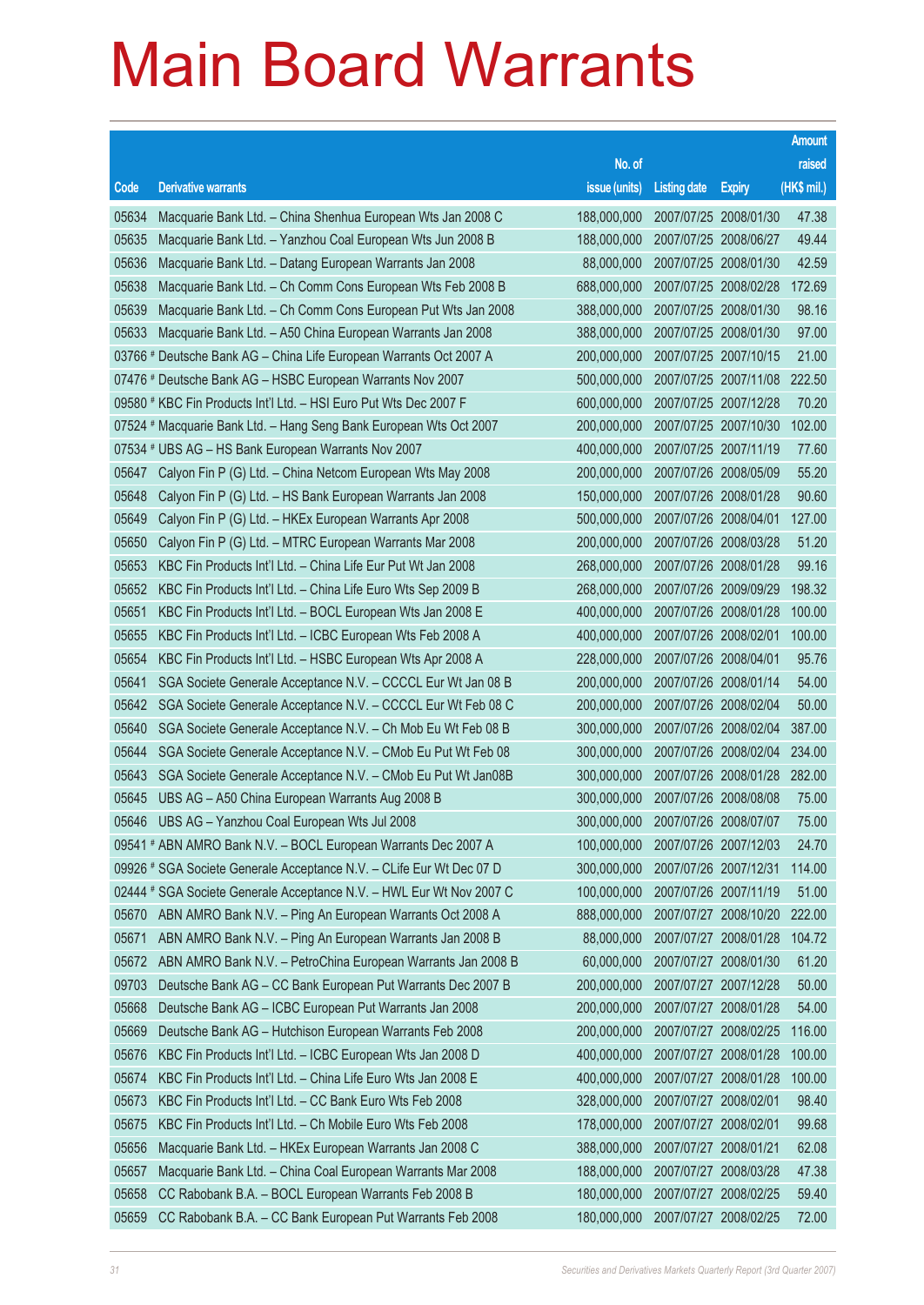|       |                                                                     |                                   |                       |                       | <b>Amount</b> |
|-------|---------------------------------------------------------------------|-----------------------------------|-----------------------|-----------------------|---------------|
|       |                                                                     | No. of                            |                       |                       | raised        |
| Code  | <b>Derivative warrants</b>                                          | issue (units)                     | <b>Listing date</b>   | <b>Expiry</b>         | (HK\$ mil.)   |
| 05660 | CC Rabobank B.A. - China Life European Warrants Feb 2008            | 180,000,000                       |                       | 2007/07/27 2008/02/04 | 54.00         |
| 05661 | CC Rabobank B.A. - China Life European Put Warrants Jan 2008        | 180,000,000                       |                       | 2007/07/27 2008/01/28 | 52.20         |
| 05662 | CC Rabobank B.A. - ICBC European Put Warrants Mar 2008              | 180,000,000                       |                       | 2007/07/27 2008/03/03 | 50.40         |
| 05663 | CC Rabobank B.A. - Ch Mobile European Warrants Jan 2008             | 120,000,000                       | 2007/07/27 2008/01/28 |                       | 100.80        |
| 05664 | CC Rabobank B.A. - Ch Mobile European Warrants Apr 2008             | 120,000,000                       |                       | 2007/07/27 2008/04/01 | 100.80        |
| 05665 | CC Rabobank B.A. - HSBC European Warrants Feb 2008                  | 180,000,000                       | 2007/07/27 2008/02/25 |                       | 126.00        |
| 05666 | CC Rabobank B.A. - HSBC European Warrants Jun 2008 A                | 180,000,000                       |                       | 2007/07/27 2008/06/02 | 93.60         |
| 05667 | CC Rabobank B.A. - ICBC European Warrants Mar 2008                  | 180,000,000                       | 2007/07/27 2008/03/03 |                       | 72.00         |
|       | 09589 # ABN AMRO Bank N.V. - CC Bank European Warrants Dec 2007 A   | 100,000,000                       |                       | 2007/07/27 2007/12/10 | 66.00         |
|       | 01796 # Deutsche Bank AG - ICBC European Warrants Feb 2008 A        | 200,000,000                       |                       | 2007/06/27 2008/02/04 | 102.00        |
|       | 03438 # Fortis Bank S.A./N.V. - BankComm European Warrants Jul 2008 | 48,000,000                        |                       | 2007/07/27 2008/07/07 | 36.48         |
|       | 07974 # CC Rabobank B.A. - MTRC European Warrants Oct 2007          | 200,000,000                       | 2007/07/27 2007/10/10 |                       | 10.00         |
| 05690 | Fortis Bank S.A./N.V. - CC Bank European Warrants Sep 2008          | 75,000,000                        |                       | 2007/07/30 2008/09/08 | 58.50         |
| 05691 | Fortis Bank S.A./N.V. - China Shenhua European Wts Jun 2008         | 160,000,000                       |                       | 2007/07/30 2008/06/30 | 105.76        |
| 05692 | Fortis Bank S.A./N.V. - ICBC European Warrants Sep 2008             | 90,000,000                        |                       | 2007/07/30 2008/09/08 | 49.59         |
| 05693 | Fortis Bank S.A./N.V. - MTRC European Warrants Jun 2008             | 220,000,000                       | 2007/07/30 2008/06/30 |                       | 55.22         |
| 09724 | KBC Fin Products Int'l Ltd. - N225 Idx Euro Wts Dec 2007            | 400,000,000                       |                       | 2007/07/30 2007/12/14 | 66.40         |
| 09728 | KBC Fin Products Int'l Ltd. - N225 Idx Euro Put Wts Dec 07          | 400,000,000                       |                       | 2007/07/30 2007/12/14 | 83.60         |
| 09711 | SGA Societe Generale Acceptance N.V. - BOCL Eu Wt Nov 2007 D        | 200,000,000                       |                       | 2007/07/30 2007/11/29 | 52.00         |
| 05685 | SGA Societe Generale Acceptance N.V. - BOCL Eu Wt Jan 2008 B        | 200,000,000                       | 2007/07/30 2008/01/15 |                       | 58.00         |
| 05686 | SGA Societe Generale Acceptance N.V. - CITBK Eur Wt Jan 2008        | 100,000,000                       |                       | 2007/07/30 2008/01/30 | 61.00         |
| 09713 | SGA Societe Generale Acceptance N.V. - CCB Euro Wt Dec 2007         | 150,000,000                       |                       | 2007/07/30 2007/12/19 | 96.00         |
| 05689 | SGA Societe Generale Acceptance N.V. - CCB Eur Wt Jan 2008 B        | 150,000,000                       |                       | 2007/07/30 2008/01/30 | 90.00         |
| 05687 | SGA Societe Generale Acceptance N.V. - CCCCL Eur Wt Jan 08 C        | 200,000,000                       | 2007/07/30 2008/01/30 |                       | 53.00         |
| 05688 | SGA Societe Generale Acceptance N.V. - CCCCL Eur Wt Feb 08 D        | 200,000,000                       |                       | 2007/07/30 2008/02/18 | 50.00         |
| 05678 | UBS AG - Air China European Warrants Dec 2008                       | 300,000,000                       | 2007/07/30 2008/12/08 |                       | 75.00         |
| 05679 | UBS AG - Angang Steel European Warrants Dec 2008                    | 300,000,000 2007/07/30 2008/12/08 |                       |                       | 102.00        |
| 05680 | UBS AG - Ch Merchants European Warrants Dec 2008                    | 300,000,000                       | 2007/07/30 2008/12/08 |                       | 210.00        |
| 05681 | UBS AG - Hunan Nonferrous European Warrants Dec 2008 A              | 300,000,000                       |                       | 2007/07/30 2008/12/08 | 75.00         |
| 05682 | UBS AG - Maanshan Iron European Warrants Dec 2008                   | 300,000,000                       | 2007/07/30 2008/12/08 |                       | 75.00         |
| 05683 | UBS AG - Shui On Land European Warrants Dec 2008                    | 300,000,000                       |                       | 2007/07/30 2008/12/08 | 75.00         |
| 05677 | UBS AG - HSI European Warrants Jan 2008 C                           | 300,000,000                       |                       | 2007/07/30 2008/01/30 | 75.00         |
| 05684 | UBS AG - HSI European Warrants Put Jan 2008 E                       | 300,000,000                       |                       | 2007/07/30 2008/01/30 | 75.00         |
|       | 09931 # Deutsche Bank AG - HSBC European Warrants Dec 2007          | 300,000,000                       | 2007/07/30 2007/12/10 |                       | 112.50        |
|       | 09782 # Deutsche Bank AG - HSI European Put Warrants Dec 2007 F     | 400,000,000                       |                       | 2007/07/30 2007/12/28 | 28.00         |
|       | 09928 # Deutsche Bank AG - HSI European Put Warrants Dec 2007 H     | 400,000,000                       |                       | 2007/07/30 2007/12/28 | 25.60         |
|       | 09520 # CC Rabobank B.A. - BankComm European Warrants Oct 2007      | 300,000,000                       |                       | 2007/07/30 2007/10/30 | 201.00        |
|       | 01777 # CC Rabobank B.A. - HSBC European Warrants Apr 2008 A        | 180,000,000                       |                       | 2007/07/30 2008/04/14 | 115.20        |
| 05721 | ABN AMRO Bank N.V. - Ping An European Warrants Oct 2008 B           | 988,000,000                       |                       | 2007/07/31 2008/10/27 | 247.00        |
| 05722 | ABN AMRO Bank N.V. - Ping An European Warrants Mar 2008             | 108,000,000                       |                       | 2007/07/31 2008/03/03 | 170.64        |
| 05704 | Deutsche Bank AG - SHK Ppt European Warrants Feb 2008               | 200,000,000                       |                       | 2007/07/31 2008/02/18 | 126.00        |
| 05708 | Deutsche Bank AG - SHK Ppt European Put Warrants Feb 2008           | 200,000,000                       |                       | 2007/07/31 2008/02/18 | 160.00        |
| 05699 | HK Bank - Air China European Warrants Feb 2008 A                    | 288,000,000                       |                       | 2007/07/31 2008/02/20 | 204.48        |
| 05700 | HK Bank - Air China European Warrants Feb 2008 B                    | 288,000,000                       |                       | 2007/07/31 2008/02/20 | 161.28        |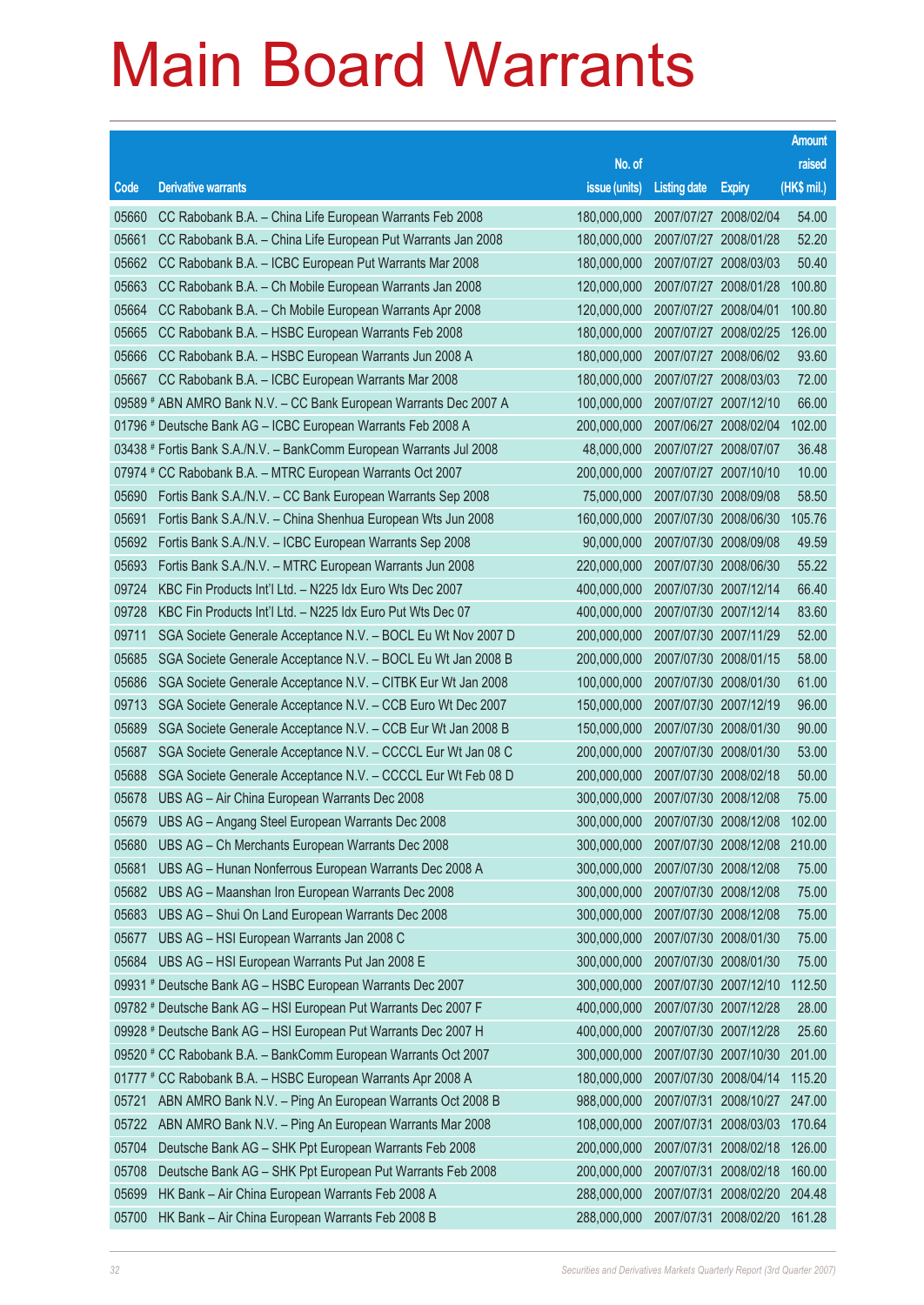|       |                                                                      |                                   |                     |                       | <b>Amount</b> |
|-------|----------------------------------------------------------------------|-----------------------------------|---------------------|-----------------------|---------------|
|       |                                                                      | No. of                            |                     |                       | raised        |
| Code  | <b>Derivative warrants</b>                                           | issue (units)                     | <b>Listing date</b> | <b>Expiry</b>         | (HK\$ mil.)   |
| 05701 | HK Bank - Ch Overseas European Warrants Mar 2008 B                   | 288,000,000                       |                     | 2007/07/31 2008/03/25 | 89.28         |
| 05702 | HK Bank - Ch Overseas European Warrants Mar 2008 C                   | 288,000,000                       |                     | 2007/07/31 2008/03/25 | 72.00         |
| 05703 | HK Bank - Zijin Mining European Warrants Feb 2008 B                  | 288,000,000                       |                     | 2007/07/31 2008/02/01 | 244.80        |
| 05694 | Macquarie Bank Ltd. - Ping An European Warrants Feb 2008             | 300,000,000                       |                     | 2007/07/31 2008/02/28 | 146.40        |
| 05695 | Macquarie Bank Ltd. - Hang Seng Bank European Wts Jan 2008           | 200,000,000                       |                     | 2007/07/31 2008/01/30 | 52.60         |
| 05696 | Macquarie Bank Ltd. - Hunan Nonferrous European Wts Jun 2009         | 388,000,000                       |                     | 2007/07/31 2009/06/29 | 97.39         |
| 05697 | Macquarie Bank Ltd. - PICC P&C European Warrants Oct 2008            | 388,000,000                       |                     | 2007/07/31 2008/10/30 | 97.78         |
| 05698 | Macquarie Bank Ltd. - Ping An European Put Warrants Feb 2008         | 250,000,000                       |                     | 2007/07/31 2008/02/28 | 110.75        |
| 05723 | Macquarie Bank Ltd. - HSI European Warrants Jan 2008 E               | 688,000,000                       |                     | 2007/07/31 2008/01/30 | 174.06        |
| 05719 | Macquarie Bank Ltd. - HSI European Put Warrants Jan 2008 D           | 688,000,000                       |                     | 2007/07/31 2008/01/30 | 173.38        |
| 05724 | Macquarie Bank Ltd. - HSCEI European Warrants Jan 2008 D             | 388,000,000                       |                     | 2007/07/31 2008/01/30 | 97.39         |
| 05720 | Macquarie Bank Ltd. - HSCEI European Put Warrants Jan 2008 B         | 388,000,000                       |                     | 2007/07/31 2008/01/30 | 98.94         |
| 05705 | SGA Societe Generale Acceptance N.V. - BOCL Eur Wts Dec 2008         | 200,000,000                       |                     | 2007/07/31 2008/12/31 | 80.00         |
| 05706 | SGA Societe Generale Acceptance N.V. - BOCL Eur Wts Sep 2009         | 200,000,000                       |                     | 2007/07/31 2009/09/29 | 122.00        |
| 05707 | SGA Societe Generale Acceptance N.V. - BOCom Eur Wt Mar 2008         | 200,000,000                       |                     | 2007/07/31 2008/03/10 | 176.00        |
| 05709 | SGA Societe Generale Acceptance N.V. - BOCom Eur Wt Dec 2008         | 500,000,000                       |                     | 2007/07/31 2008/12/22 | 125.00        |
| 05710 | SGA Societe Generale Acceptance N.V. - BOCom Eur Wt Oct 2009         | 500,000,000                       |                     | 2007/07/31 2009/10/29 | 125.00        |
| 05711 | SGA Societe Generale Acceptance N.V. - CCCCL Eur Wt Oct 2008         | 500,000,000                       |                     | 2007/07/31 2008/10/27 | 220.00        |
| 05712 | SGA Societe Generale Acceptance N.V. - CCCCL Eur Wt Sep 2009         | 500,000,000                       |                     | 2007/07/31 2009/09/30 | 290.00        |
| 05713 | SGA Societe Generale Acceptance N.V. - CLife Eur Wt Nov 2008         | 300,000,000                       |                     | 2007/07/31 2008/11/03 | 159.00        |
| 05714 | SGA Societe Generale Acceptance N.V. - CLife Eur Wt Oct 2009         | 300,000,000                       |                     | 2007/07/31 2009/10/06 | 189.00        |
| 05715 | SGA Societe Generale Acceptance N.V. - CP&CC Eur Wt Nov 2008         | 100,000,000                       |                     | 2007/07/31 2008/11/03 | 122.00        |
| 05716 | SGA Societe Generale Acceptance N.V. - CP&CC Eur Wt Dec 2009         | 300,000,000                       |                     | 2007/07/31 2009/12/07 | 75.00         |
| 05717 | SGA Societe Generale Acceptance N.V. - Petch Eur Wt Dec 08 A         | 300,000,000                       |                     | 2007/07/31 2008/12/31 | 75.00         |
| 05718 | SGA Societe Generale Acceptance N.V. - Petch Eur Wt Oct 2009         | 300,000,000                       |                     | 2007/07/31 2009/10/28 | 90.00         |
|       | 02262 # ABN AMRO Bank N.V. - Ch Comm Cons European Wts Jan 2008 E    | 300,000,000                       |                     | 2007/07/31 2008/01/14 | 59.10         |
|       | 01317 # BNP Paribas Arbit Issu B.V. - Sinopec Corp Euro Wts Dec 2008 | 800,000,000 2007/07/31 2008/12/22 |                     |                       | 123.20        |
|       | 07414 # Deutsche Bank AG - BOCL European Warrants Jan 2008 A         | 200,000,000                       |                     | 2007/07/31 2008/01/15 | 62.00         |
|       | 02210 # Deutsche Bank AG - China Life European Warrants Feb 2008 A   | 400,000,000                       |                     | 2007/07/31 2008/02/18 | 198.00        |
|       | 09029 # Goldman Sachs SP (Asia) - HSBC European Warrants Dec 2007    | 120,000,000                       |                     | 2007/07/31 2007/12/10 | 28.08         |
|       | 09074 # KBC Fin Products Int'l Ltd. - China Life Euro Wts Dec 2007 B | 342,000,000                       |                     | 2007/07/31 2007/12/03 | 171.00        |
|       | 01246 # CC Rabobank B.A. - PetroChina European Warrants Nov 2008 B   | 800,000,000                       |                     | 2007/07/31 2008/11/03 | 144.00        |
| 05725 | Calyon Fin P (G) Ltd. - China Life European Wts Apr 2008 A           | 200,000,000                       |                     | 2007/08/01 2008/04/01 | 72.00         |
| 05726 | Calyon Fin P (G) Ltd. - PetroChina European Wts Mar 2008             | 100,000,000                       |                     | 2007/08/01 2008/03/10 | 73.00         |
| 05735 | Citigroup Global Mkt H Inc. - Angang Steel Euro Wts Feb 2008         | 160,000,000                       |                     | 2007/08/01 2008/02/06 | 63.20         |
| 05727 | Deutsche Bank AG - China Life European Warrants Feb 2008 B           | 200,000,000                       |                     | 2007/08/01 2008/02/04 | 68.00         |
| 05728 | Deutsche Bank AG - China Life European Warrants Mar 2008 B           | 200,000,000                       |                     | 2007/08/01 2008/03/28 | 60.00         |
| 05730 | Deutsche Bank AG - HSBC European Warrants Feb 2008 A                 | 200,000,000                       |                     | 2007/08/01 2008/02/11 | 228.00        |
| 05731 | Deutsche Bank AG - Ping An European Warrants Feb 2008                | 200,000,000                       |                     | 2007/08/01 2008/02/25 | 178.00        |
| 05732 | Deutsche Bank AG - China Life European Put Warrants Mar 2008         | 200,000,000                       |                     | 2007/08/01 2008/03/28 | 100.00        |
| 05729 | Deutsche Bank AG - HSI European Warrants Feb 2008 A                  | 400,000,000                       |                     | 2007/08/01 2008/02/28 | 100.00        |
| 05733 | Deutsche Bank AG - HSI European Put Warrants Jan 2008 H              | 400,000,000                       |                     | 2007/08/01 2008/01/30 | 80.00         |
| 05745 | KBC Fin Products Int'l Ltd. - China Life Euro Wts Sep 2009 C         | 208,000,000                       |                     | 2007/08/01 2009/09/29 | 97.76         |
| 05744 | KBC Fin Products Int'l Ltd. - BOCL European Wts Sep 2009 C           | 238,000,000                       |                     | 2007/08/01 2009/09/09 | 97.58         |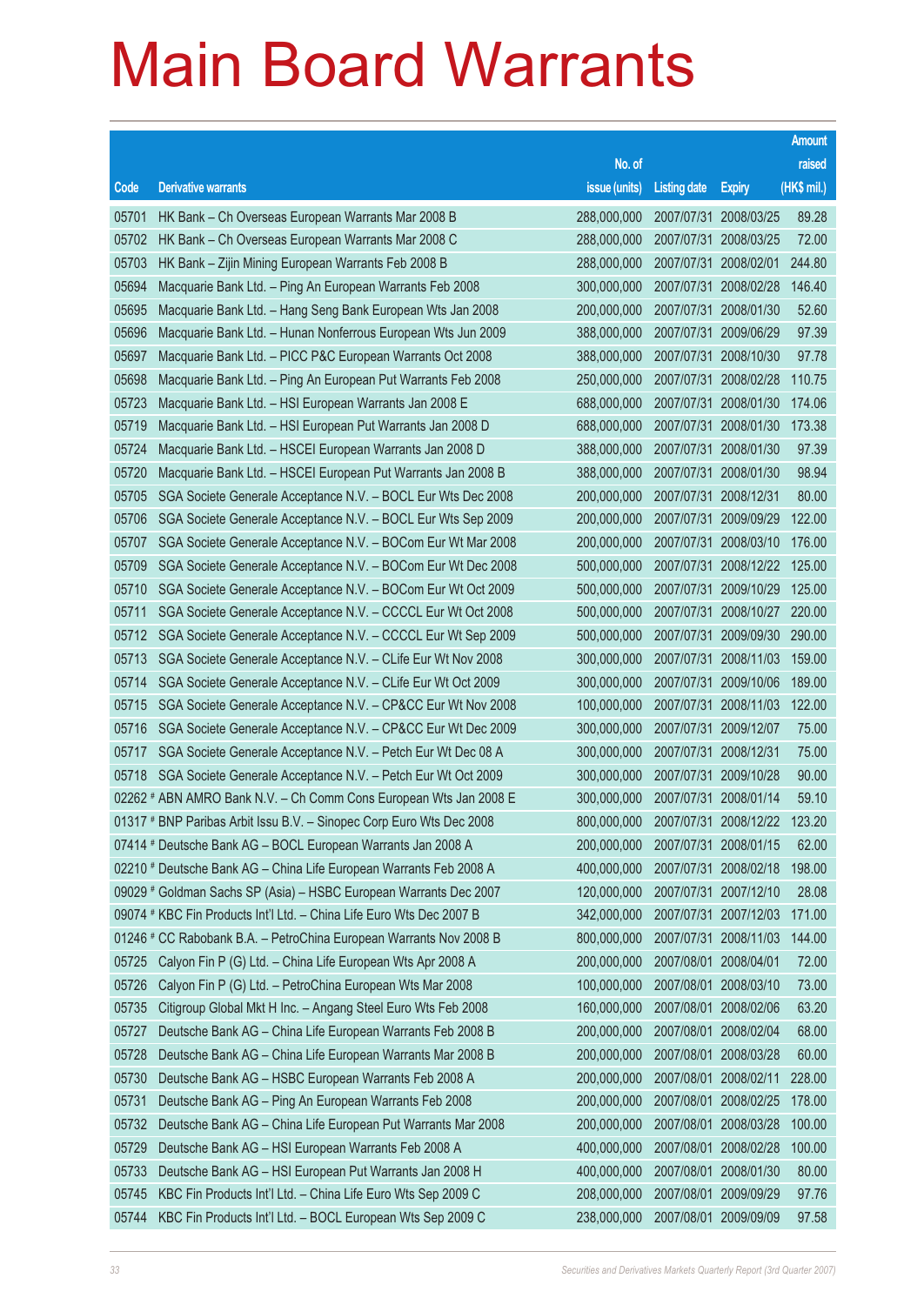|       |                                                                      |                                          |                     |                       | <b>Amount</b> |
|-------|----------------------------------------------------------------------|------------------------------------------|---------------------|-----------------------|---------------|
|       |                                                                      | No. of                                   |                     |                       | raised        |
| Code  | <b>Derivative warrants</b>                                           | issue (units)                            | <b>Listing date</b> | <b>Expiry</b>         | (HK\$ mil.)   |
| 05746 | KBC Fin Products Int'l Ltd. - HSBC European Wts Jan 2010             | 400,000,000                              |                     | 2007/08/01 2010/01/20 | 100.00        |
| 05741 | Lehman Brothers Holdings Inc. - Ch Overseas Eu Wt Mar 2008 B         | 300,000,000                              |                     | 2007/08/01 2008/03/31 | 75.30         |
| 05737 | Lehman Brothers Holdings Inc. - CC Bank Euro Wts Mar 2008 A          | 150,000,000                              |                     | 2007/08/01 2008/03/31 | 71.40         |
| 05740 | Lehman Brothers Holdings Inc. - Ch Mobile Eur Wts Mar 2008 A         | 125,000,000                              |                     | 2007/08/01 2008/03/31 | 78.75         |
| 05742 | Lehman Brothers Holdings Inc. - ICBC European Wts Mar 2008 A         | 250,000,000                              |                     | 2007/08/01 2008/03/31 | 73.75         |
| 05738 | Lehman Brothers Holdings Inc. - Ch Comm Cons Eur Wt Mar 08 A         | 300,000,000                              |                     | 2007/08/01 2008/03/31 | 75.30         |
| 05736 | Lehman Brothers Holdings Inc. - China Coal Eur Wt Mar 2008 B         | 300,000,000                              |                     | 2007/08/01 2008/03/31 | 78.30         |
| 05743 | Lehman Brothers Holdings Inc. - PICC European Wts Mar 2008 A         | 70,000,000                               |                     | 2007/08/01 2008/03/31 | 81.34         |
| 05739 | Lehman Brothers Holdings Inc. - China Life Eur Wt Mar 2008 A         | 200,000,000                              |                     | 2007/08/01 2008/03/31 | 66.80         |
| 05734 | Macquarie Bank Ltd. - Zijin Mining European Wts Jun 2009             | 288,000,000                              |                     | 2007/08/01 2009/06/29 | 72.58         |
|       | 05519 # CC Rabobank B.A. - HKEx European Warrants Feb 2008           | 820,000,000                              |                     | 2007/08/01 2008/02/25 | 120.54        |
|       | 07506 # UBS AG - Bank of EA European Warrants Sep 2007               | 400,000,000                              |                     | 2007/08/01 2007/09/24 | 77.20         |
| 05765 | ABN AMRO Bank N.V. - China Life European Warrants Feb 2008 A         | 228,000,000                              |                     | 2007/08/02 2008/02/25 | 104.88        |
| 05766 | ABN AMRO Bank N.V. - China Life European Warrants Feb 2008 B         | 228,000,000                              |                     | 2007/08/02 2008/02/18 | 88.92         |
| 05772 | Goldman Sachs SP (Asia) - China Life European Wts Mar 2008           | 200,000,000                              |                     | 2007/08/02 2008/03/31 | 50.00         |
| 05747 | HK Bank - Angang Steel European Warrants Mar 2008                    | 288,000,000                              |                     | 2007/08/02 2008/03/27 | 100.80        |
| 05748 | HK Bank - Datang Power European Warrants Feb 2008                    | 288,000,000                              |                     | 2007/08/02 2008/02/29 | 227.52        |
| 05771 | KBC Fin Products Int'l Ltd. - Ch Comm Cons Eur Wt Feb 2008 B         | 400,000,000                              |                     | 2007/08/02 2008/02/04 | 100.00        |
| 05749 | Macquarie Bank Ltd. - China Life European Warrants Feb 2008          | 388,000,000                              |                     | 2007/08/02 2008/02/28 | 103.60        |
| 05753 | Macquarie Bank Ltd. - China Life European Put Wts Feb 2008           | 388,000,000                              |                     | 2007/08/02 2008/02/28 | 123.00        |
| 05767 | Macquarie Bank Ltd. - SHK Ppt European Warrants Feb 2008             | 200,000,000                              |                     | 2007/08/02 2008/02/28 | 67.60         |
| 05754 | SGA Societe Generale Acceptance N.V. - CMob Eu Wt Mar 2008 A         | 300,000,000                              |                     | 2007/08/02 2008/03/03 | 225.00        |
| 05750 | SGA Societe Generale Acceptance N.V. - CCoal Eur Wt Mar 2008         | 100,000,000                              |                     | 2007/08/02 2008/03/03 | 29.00         |
| 05768 | SGA Societe Generale Acceptance N.V. - Ch Life Eu Wt Jan 08D         | 500,000,000                              |                     | 2007/08/02 2008/01/14 | 187.50        |
| 05769 | SGA Societe Generale Acceptance N.V. - Ch Life Eu Wt Mar 08B         | 500,000,000                              |                     | 2007/08/02 2008/03/03 | 245.00        |
| 05770 | SGA Societe Generale Acceptance N.V. - Ch Life Eu Wt Mar 08C         | 500,000,000                              |                     | 2007/08/02 2008/03/10 | 240.00        |
| 05751 | SGA Societe Generale Acceptance N.V. - Ch Mob Eu Wt Feb 08 C         | 300,000,000 2007/08/02 2008/02/25 291.00 |                     |                       |               |
| 05752 | SGA Societe Generale Acceptance N.V. - Ch Mob Eu Wt Feb 08 D         | 300,000,000                              |                     | 2007/08/02 2008/02/04 | 240.00        |
| 05755 | SGA Societe Generale Acceptance N.V. - HSBC Eu Wt Dec 2008           | 500,000,000                              |                     | 2007/08/02 2008/12/08 | 435.00        |
| 05756 | SGA Societe Generale Acceptance N.V. - HSBC Eu Wt Dec 2009           | 300,000,000                              |                     | 2007/08/02 2009/12/07 | 330.00        |
| 05757 | SGA Societe Generale Acceptance N.V. - JIANC Eur Wt Mar 08 C         | 100,000,000                              |                     | 2007/08/02 2008/03/03 | 29.00         |
| 05758 | SGA Societe Generale Acceptance N.V. - Petch Eur Wt Feb 08 B         | 100,000,000                              |                     | 2007/08/02 2008/02/26 | 104.00        |
| 05759 | UBS AG - China Life European Warrants Mar 2008 E                     | 300,000,000                              |                     | 2007/08/02 2008/03/17 | 78.00         |
| 05760 | UBS AG - China Life European Warrants Mar 2008 F                     | 300,000,000                              |                     | 2007/08/02 2008/03/17 | 75.00         |
| 05764 | UBS AG - China Life European Put Warrants Mar 2008 H                 | 300,000,000                              |                     | 2007/08/02 2008/03/17 | 150.00        |
| 05761 | UBS AG - HKEx European Warrants Feb 2008                             | 300,000,000                              |                     | 2007/08/02 2008/02/11 | 225.00        |
| 05762 | UBS AG - PICC European Warrants Dec 2008 A                           | 300,000,000                              |                     | 2007/08/02 2008/12/08 | 75.00         |
| 05763 | UBS AG - Ping An European Warrants Feb 2008                          | 300,000,000                              |                     | 2007/08/02 2008/02/11 | 216.00        |
|       | 07555 # ABN AMRO Bank N.V. - BankComm European Warrants Dec 2007 B   | 500,000,000                              |                     | 2007/08/02 2007/12/17 | 39.50         |
|       | 01365 # Calyon Fin P (G) Ltd. - China Tel European Warrants Dec 2007 | 200,000,000                              |                     | 2007/08/02 2007/12/24 | 93.00         |
|       | 02255 # Calyon Fin P (G) Ltd. - CC Bank European Warrants Feb 2008 A | 200,000,000                              |                     | 2007/08/02 2008/02/04 | 112.00        |
|       | 02295 # Calyon Fin P (G) Ltd. - Ch Comm Cons European Wts Jan 2008   | 300,000,000                              |                     | 2007/08/02 2008/01/14 | 51.60         |
|       | 01297 # Deutsche Bank AG - China Tel European Warrants Dec 2007      | 300,000,000                              |                     | 2007/08/02 2007/12/17 | 106.50        |
|       | 09056 # Deutsche Bank AG - China Life European Put Wts Dec 2007 C    | 500,000,000                              |                     | 2007/08/02 2007/12/17 | 48.00         |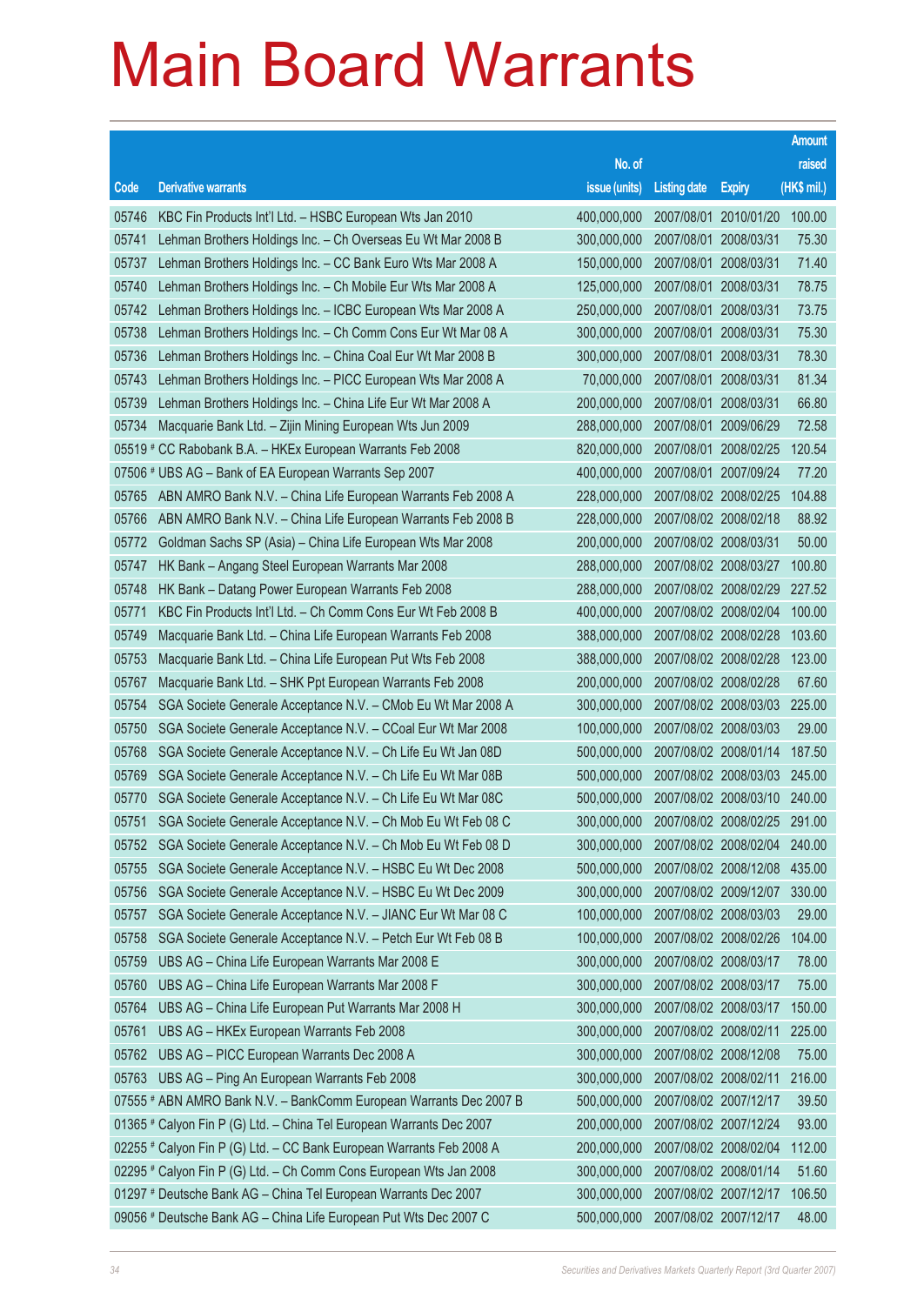|       |                                                                      |                                   |                       |               | <b>Amount</b> |
|-------|----------------------------------------------------------------------|-----------------------------------|-----------------------|---------------|---------------|
|       |                                                                      | No. of                            |                       |               | raised        |
| Code  | <b>Derivative warrants</b>                                           | issue (units)                     | <b>Listing date</b>   | <b>Expiry</b> | $(HK$$ mil.)  |
|       | 03750 # KBC Fin Products Int'l Ltd. - BOCL European Wts Nov 2007 A   | 640,000,000                       | 2007/08/02 2007/11/01 |               | 98.56         |
|       | 06922 # KBC Fin Products Int'l Ltd. - China Life Euro Wts Jan 2008 D | 742,000,000                       | 2007/08/02 2008/01/16 |               | 348.74        |
| 05788 | ABN AMRO Bank N.V. - BankComm European Warrants Mar 2008             | 88,000,000                        | 2007/08/03 2008/03/18 |               | 91.52         |
| 05789 | ABN AMRO Bank N.V. - HSBC European Warrants Feb 2008 A               | 60,000,000                        | 2007/08/03 2008/02/29 |               | 47.40         |
| 05790 | ABN AMRO Bank N.V. - HSBC European Warrants Feb 2008 B               | 60,000,000                        | 2007/08/03 2008/02/22 |               | 32.40         |
| 05775 | Deutsche Bank AG - BankComm European Warrants Oct 2008               | 200,000,000                       | 2007/08/03 2008/10/20 |               | 50.00         |
| 05787 | Goldman Sachs SP (Asia) - Ping An European Warrants Mar 2008         | 70,000,000                        | 2007/08/03 2008/03/10 |               | 49.00         |
| 05786 | Goldman Sachs SP (Asia) - PICC European Warrants Jan 2009            | 200,000,000                       | 2007/08/03 2009/01/05 |               | 50.00         |
| 05776 | CC Rabobank B.A. - Air China European Warrants Dec 2008 B            | 300,000,000                       | 2007/08/03 2008/12/22 |               | 75.00         |
| 05777 | CC Rabobank B.A. - Cheung Kong European Warrants Dec 2008            | 500,000,000                       | 2007/08/03 2008/12/22 |               | 125.00        |
| 05778 | CC Rabobank B.A. - China Life European Warrants Apr 2008 B           | 300,000,000                       | 2007/08/03 2008/04/14 |               | 141.00        |
| 05779 | CC Rabobank B.A. - China Life European Put Wts Apr 2008              | 300,000,000                       | 2007/08/03 2008/04/14 |               | 120.00        |
| 05780 | CC Rabobank B.A. - China Netcom European Warrants Jun 2008           | 300,000,000                       | 2007/08/03 2008/06/17 |               | 81.00         |
| 05781 | CC Rabobank B.A. - China Shenhua European Warrants Jun 2008          | 300,000,000                       | 2007/08/03 2008/06/17 |               | 126.00        |
| 05782 | CC Rabobank B.A. - Foxconn European Warrants Apr 2008                | 300,000,000                       | 2007/08/03 2008/04/01 |               | 114.00        |
| 05783 | CC Rabobank B.A. - Maanshan Iron European Warrants Nov 2008          | 500,000,000                       | 2007/08/03 2008/11/03 |               | 125.00        |
| 05784 | CC Rabobank B.A. - MTRC European Warrants Apr 2008 A                 | 300,000,000                       | 2007/08/03 2008/04/21 |               | 75.00         |
| 05785 | CC Rabobank B.A. - Ping An European Warrants Jun 2009                | 800,000,000                       | 2007/08/03 2009/06/08 |               | 200.00        |
| 05773 | SGA Societe Generale Acceptance N.V. - CK(H) Eur Wt Feb 08 B         | 200,000,000                       | 2007/08/03 2008/02/28 |               | 222.00        |
| 05774 | SGA Societe Generale Acceptance N.V. - CP&CC Eur Wt Feb 08 A         | 100,000,000                       | 2007/08/03 2008/02/11 |               | 85.00         |
|       | 09600 # ABN AMRO Bank N.V. - ICBC European Warrants Dec 2007 A       | 100,000,000                       | 2007/08/03 2007/12/10 |               | 33.00         |
| 05791 | Fortis Bank S.A./N.V. - CHALCO European Warrants Aug 2008            | 320,000,000                       | 2007/08/06 2008/08/08 |               | 119.04        |
| 05800 | Goldman Sachs SP (Asia) - CNPC European Warrants Apr 2008            | 78,000,000                        | 2007/08/06 2008/04/07 |               | 50.70         |
| 05799 | Goldman Sachs SP (Asia) - China Coal European Wts Apr 2008           | 200,000,000                       | 2007/08/06 2008/04/28 |               | 50.00         |
| 05792 | Macquarie Bank Ltd. - R&F Ppt European Warrants Feb 2008             | 100,000,000                       | 2007/08/06 2008/02/28 |               | 26.00         |
| 05793 | Macquarie Bank Ltd. - Shimao Ppt European Warrants Feb 2008          | 100,000,000                       | 2007/08/06 2008/02/28 |               | 25.30         |
|       | 05794 UBS AG - CHALCO European Warrants Dec 2008                     | 300,000,000 2007/08/06 2008/12/08 |                       |               | 81.00         |
| 05795 | UBS AG - China Comm Serv European Warrants Sep 2008                  | 300,000,000                       | 2007/08/06 2008/09/08 |               | 210.00        |
| 05796 | UBS AG - Huiyuan Juice European Warrants Dec 2008                    | 300,000,000                       | 2007/08/06 2008/12/08 |               | 75.00         |
| 05797 | UBS AG - China National Building European Warrants Dec 2008          | 300,000,000                       | 2007/08/06 2008/12/08 |               | 90.00         |
| 05798 | UBS AG - Zhuzhou CSR European Warrants Dec 2008                      | 300,000,000                       | 2007/08/06 2008/12/08 |               | 75.00         |
|       | 04479 # Deutsche Bank AG - HKEx European Warrants Jan 2008 B         | 400,000,000                       | 2007/08/06 2008/01/28 |               | 61.60         |
|       | 05641 # SGA Societe Generale Acceptance N.V. - CCCCL Eur Wt Jan 08 B | 200,000,000                       | 2007/08/06 2008/01/14 |               | 45.60         |
| 05816 | BNP Paribas Arbit Issu B.V. - Angang Steel Euro Wts Jul 2008         | 150,000,000                       | 2007/08/07 2008/07/28 |               | 75.00         |
| 05815 | BNP Paribas Arbit Issu B.V. - Air China Euro Wts Dec 2008            | 300,000,000                       | 2007/08/07 2008/12/29 |               | 75.00         |
| 05817 | BNP Paribas Arbit Issu B.V. - BOCL European Wts Feb 2008             | 300,000,000                       | 2007/08/07 2008/02/18 |               | 102.00        |
| 05818 | BNP Paribas Arbit Issu B.V. - CC Bank Euro Wts Mar 2008 A            | 300,000,000                       | 2007/08/07 2008/03/10 |               | 180.00        |
| 05819 | BNP Paribas Arbit Issu B.V. - China Life Euro Wts Oct 2008           | 300,000,000                       | 2007/08/07 2008/10/29 |               | 156.00        |
| 05820 | BNP Paribas Arbit Issu B.V. - Sinopec Corp Euro Wts May 2009         | 500,000,000                       | 2007/08/07 2009/05/25 |               | 125.00        |
| 05821 | BNP Paribas Arbit Issu B.V. - CNOOC European Wts Jul 2009            | 300,000,000                       | 2007/08/07 2009/07/27 |               | 75.00         |
| 05822 | BNP Paribas Arbit Issu B.V. - ICBC European Wts Feb 2008 B           | 300,000,000                       | 2007/08/07 2008/02/18 |               | 165.00        |
| 05823 | BNP Paribas Arbit Issu B.V. - PetroChina Euro Wts Oct 2008           | 300,000,000                       | 2007/08/07 2008/10/27 |               | 75.00         |
| 05803 | Calyon Fin P (G) Ltd. - Ch Comm Cons European Wts Apr 2008 B         | 300,000,000                       | 2007/08/07 2008/04/01 |               | 80.10         |
| 05804 | Calyon Fin P (G) Ltd. - China Tel European Wts Apr 2008 A            | 200,000,000                       | 2007/08/07 2008/04/28 |               | 90.00         |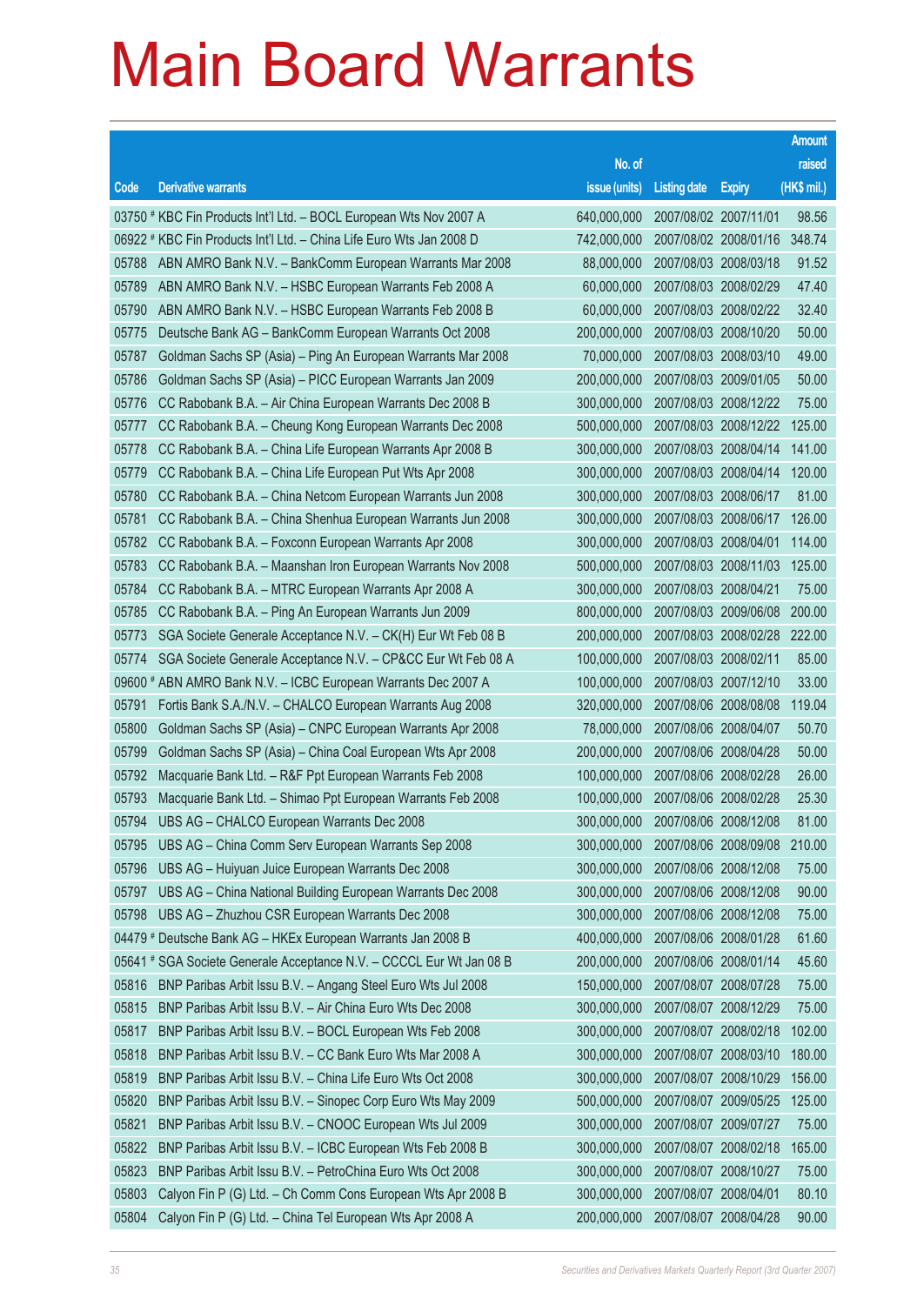|       |                                                                      |               |                       |               | <b>Amount</b> |
|-------|----------------------------------------------------------------------|---------------|-----------------------|---------------|---------------|
|       |                                                                      | No. of        |                       |               | raised        |
| Code  | <b>Derivative warrants</b>                                           | issue (units) | <b>Listing date</b>   | <b>Expiry</b> | $(HK$$ mil.)  |
| 09900 | Lehman Brothers Holdings Inc. - Ch Mobile Eu Put Wt Mar 08 C         | 200,000,000   | 2007/08/07 2008/03/31 |               | 189.80        |
| 09813 | Lehman Brothers Holdings Inc. - Ping An Euro Wts Mar 2008 A          | 120,000,000   | 2007/08/07 2008/03/31 |               | 112.44        |
| 09814 | Lehman Brothers Holdings Inc. - China Life Eur Wt Mar 2008 B         | 300,000,000   | 2007/08/07 2008/03/31 |               | 152.10        |
| 09819 | Lehman Brothers Holdings Inc. - China Life Eur Put Wt Mar 08         | 200,000,000   | 2007/08/07 2008/03/31 |               | 82.40         |
| 05826 | Lehman Brothers Holdings Inc. - Sinopec Corp Eur Wt Mar 08 B         | 75,000,000    | 2007/08/07 2008/03/31 |               | 81.98         |
| 09925 | Lehman Brothers Holdings Inc. - PetroChina Eur Wt Mar 2008 B         | 150,000,000   | 2007/08/07 2008/03/31 |               | 128.10        |
| 09973 | Lehman Brothers Holdings Inc. - PetroChina Eur Put Wt Mar 08         | 120,000,000   | 2007/08/07 2008/03/31 |               | 135.96        |
| 09865 | Lehman Brothers Holdings Inc. - Ch Mobile Eur Wts Mar 2008 B         | 200,000,000   | 2007/08/07 2008/03/31 |               | 152.20        |
| 05801 | Macquarie Bank Ltd. - HSBC European Warrants Feb 2008 A              | 388,000,000   | 2007/08/07 2008/02/28 |               | 180.03        |
| 05802 | Macquarie Bank Ltd. - HSBC European Warrants Feb 2008 B              | 388,000,000   | 2007/08/07 2008/02/28 |               | 126.10        |
| 05824 | Macquarie Bank Ltd. - CHALCO European Warrants Feb 2008              | 388,000,000   | 2007/08/07 2008/02/28 |               | 97.78         |
| 05825 | Macquarie Bank Ltd. - CHALCO European Put Warrants Jun 2008          | 288,000,000   | 2007/08/07 2008/06/27 |               | 73.44         |
| 05805 | Merrill Lynch Int'l & Co. C.V. - HSBC European Wts Aug 2008          | 118,000,000   | 2007/08/07 2008/08/11 |               | 84.96         |
| 05806 | Merrill Lynch Int'l & Co. C.V. - PetroChina Eur Wts Nov 2008         | 118,000,000   | 2007/08/07 2008/11/10 |               | 29.50         |
| 05807 | SGA Societe Generale Acceptance N.V. - HKEx Eur Wts Feb 2008         | 200,000,000   | 2007/08/07 2008/02/29 |               | 58.00         |
| 05812 | SGA Societe Generale Acceptance N.V. - HSBC Eu Put Wt Feb 08         | 300,000,000   | 2007/08/07 2008/02/11 |               | 213.00        |
| 05813 | SGA Societe Generale Acceptance N.V. - HWL Eur Put Wt Feb 08         | 150,000,000   | 2007/08/07 2008/02/29 |               | 81.00         |
| 05814 | SGA Societe Generale Acceptance N.V. - ICBC Eu Put Wt Feb 08         | 200,000,000   | 2007/08/07 2008/02/29 |               | 80.00         |
| 09812 | SGA Societe Generale Acceptance N.V. - HSBC Eur Wts Dec 2007         | 300,000,000   | 2007/08/07 2007/12/28 |               | 81.00         |
| 05808 | SGA Societe Generale Acceptance N.V. - HSBC Eur Wts Jan 2008         | 300,000,000   | 2007/08/07 2008/01/08 |               | 117.00        |
| 05809 | SGA Societe Generale Acceptance N.V. - HSBC Eu Wt Feb 2008 A         | 300,000,000   | 2007/08/07 2008/02/11 |               | 246.00        |
| 05810 | SGA Societe Generale Acceptance N.V. - HSBC Eu Wt Feb 2008 B         | 300,000,000   | 2007/08/07 2008/02/11 |               | 204.00        |
| 05811 | SGA Societe Generale Acceptance N.V. - HSBC Eu Wt Feb 2008 C         | 300,000,000   | 2007/08/07 2008/02/11 |               | 171.00        |
| 05827 | UBS AG - Bank of EA European Warrants Oct 2008                       | 300,000,000   | 2007/08/07 2008/10/13 |               | 117.00        |
| 05828 | UBS AG - HS Bank European Warrants Oct 2008                          | 300,000,000   | 2007/08/07 2008/10/13 |               | 192.00        |
| 05829 | UBS AG - PICC European Warrants Oct 2008                             | 300,000,000   | 2007/08/07 2008/10/13 |               | 75.00         |
|       | 07574 # ABN AMRO Bank N.V. - Bank of Comm European Wts Nov 2007 B    | 200,000,000   | 2007/08/07 2007/11/30 |               | 20.80         |
|       | 07714 # Citigroup Global Mkt H Inc. - Bank of EA Euro Wts Sep 2007   | 188,000,000   | 2007/08/07 2007/09/17 |               | 21.81         |
|       | 07528 # Macquarie Bank Ltd. - Bank of EA European Warrants Sep 2007  | 200,000,000   | 2007/08/07 2007/09/27 |               | 64.00         |
|       | 02467 # Macquarie Bank Ltd. - Hunan Nonferrous European Wts Dec 2009 | 300,000,000   | 2007/08/07 2009/12/31 |               | 96.00         |
| 05846 | ABN AMRO Bank N.V. - BOCL European Warrants Feb 2008 B               | 198,000,000   | 2007/08/08 2008/02/18 |               | 73.26         |
| 05847 | ABN AMRO Bank N.V. - CC Bank European Warrants Feb 2008 A            | 128,000,000   | 2007/08/08 2008/02/11 |               | 101.12        |
| 05848 | ABN AMRO Bank N.V. - CC Bank European Warrants Feb 2008 B            | 128,000,000   | 2007/08/08 2008/02/18 |               | 96.00         |
| 05849 | ABN AMRO Bank N.V. - PetroChina European Warrants Aug 2008 A         | 688,000,000   | 2007/08/08 2008/08/18 |               | 172.00        |
| 05850 | ABN AMRO Bank N.V. - PetroChina European Warrants Feb 2008 B         | 68,000,000    | 2007/08/08 2008/02/25 |               | 76.16         |
| 05851 | ABN AMRO Bank N.V. - Sinopec Corp European Warrants Nov 2008         | 688,000,000   | 2007/08/08 2008/11/10 |               | 172.00        |
| 05852 | KBC Fin Products Int'l Ltd. - BOCL European Wts Feb 2008 A           | 248,000,000   | 2007/08/08 2008/02/18 |               | 99.20         |
| 05856 | KBC Fin Products Int'l Ltd. - ICBC European Wts Feb 2008 B           | 268,000,000   | 2007/08/08 2008/02/18 |               | 123.28        |
| 05855 | KBC Fin Products Int'l Ltd. - Ch Mobile Euro Wts Jan 2008 G          | 128,000,000   | 2007/08/08 2008/01/14 |               | 99.84         |
| 05854 | KBC Fin Products Int'l Ltd. - Ch Mobile Euro Wts Jan 2008 F          | 100,000,000   | 2007/08/08 2008/01/21 |               | 100.00        |
| 05853 | KBC Fin Products Int'l Ltd. - Ch Mobile Euro Wts Jan 2008 E          | 85,000,000    | 2007/08/08 2008/01/14 |               | 99.45         |
| 05844 | KBC Fin Products Int'l Ltd. - HSBC European Wts Feb 2008 D           | 228,000,000   | 2007/08/08 2008/02/11 |               | 98.04         |
| 05843 | KBC Fin Products Int'l Ltd. - HSBC European Wts Feb 2008 C           | 168,000,000   | 2007/08/08 2008/02/11 |               | 99.12         |
| 05842 | KBC Fin Products Int'l Ltd. - HSBC European Wts Feb 2008 B           | 145,000,000   | 2007/08/08 2008/02/11 |               | 98.60         |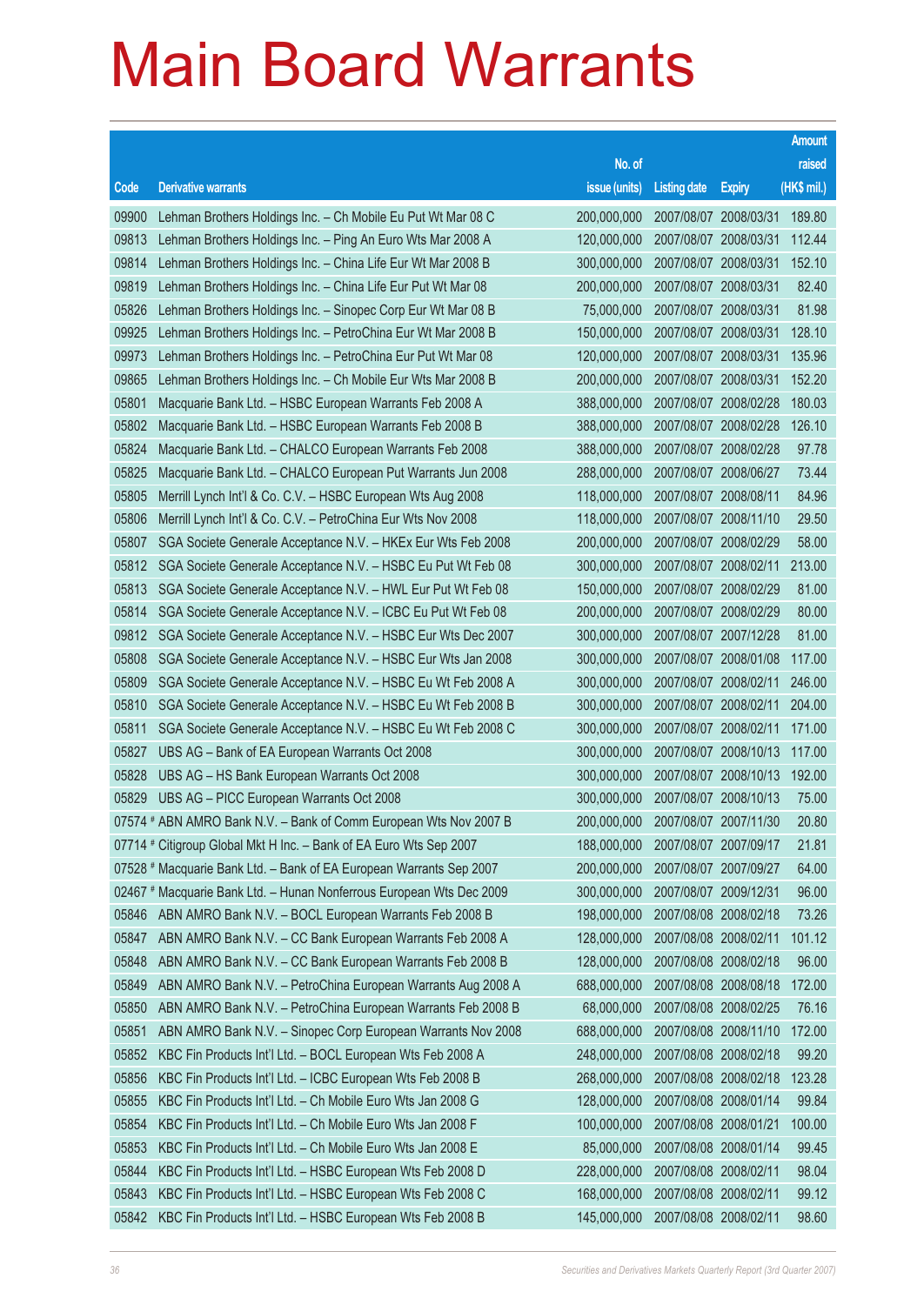|         |                                                                      |                                          |                       |                       | <b>Amount</b> |
|---------|----------------------------------------------------------------------|------------------------------------------|-----------------------|-----------------------|---------------|
|         |                                                                      | No. of                                   |                       |                       | raised        |
| Code    | <b>Derivative warrants</b>                                           | issue (units)                            | <b>Listing date</b>   | <b>Expiry</b>         | (HK\$ mil.)   |
| 05841   | KBC Fin Products Int'l Ltd. - HSBC European Wts Feb 2008 A           | 118,000,000                              |                       | 2007/08/08 2008/02/11 | 99.12         |
| 05845   | KBC Fin Products Int'l Ltd. - HSBC European Put Wts Feb 2008         | 268,000,000                              |                       | 2007/08/08 2008/02/20 | 99.16         |
| 05830   | Macquarie Bank Ltd. - PICC P&C European Warrants Jul 2008            | 388,000,000                              |                       | 2007/08/08 2008/07/30 | 101.27        |
| 05831   | SGA Societe Generale Acceptance N.V. - CLife Eur Wt Jan 08 E         | 500.000.000                              | 2007/08/08 2008/01/14 |                       | 212.50        |
| 05832   | SGA Societe Generale Acceptance N.V. - CMob Eu Wt Dec 2008 A         | 300,000,000                              |                       | 2007/08/08 2008/12/08 | 426.00        |
| 05833   | SGA Societe Generale Acceptance N.V. - CMob Eur Wts Dec 2009         | 300,000,000                              |                       | 2007/08/08 2009/12/28 | 75.00         |
| 05834   | SGA Societe Generale Acceptance N.V. - HWL Euro Wts Nov 2008         | 200,000,000                              |                       | 2007/08/08 2008/11/28 | 216.00        |
| 05835   | SGA Societe Generale Acceptance N.V. - HWL Euro Wts Oct 2009         | 200,000,000                              | 2007/08/08 2009/10/30 |                       | 236,00        |
| 05836   | SGA Societe Generale Acceptance N.V. - ICBC Eur Wts Nov 2008         | 200,000,000                              |                       | 2007/08/08 2008/11/28 | 168.00        |
| 05837   | SGA Societe Generale Acceptance N.V. - ICBC Eur Wts Nov 2009         | 200,000,000                              |                       | 2007/08/08 2009/11/27 | 224.00        |
| 05838   | SGA Societe Generale Acceptance N.V. - Petch Eur Wt Nov 2008         | 800,000,000                              |                       | 2007/08/08 2008/11/10 | 120.00        |
| 05839   | SGA Societe Generale Acceptance N.V. - SH PC Eur Wt Feb 2008         | 30,000,000                               | 2007/08/08 2008/02/25 |                       | 24.60         |
| 05840   | SGA Societe Generale Acceptance N.V. - SH PC Eur Wt Sep 2008         | 30,000,000                               |                       | 2007/08/08 2008/09/29 | 37.80         |
|         | 09633 # Citigroup Global Mkt H Inc. - BOCL European Wts Nov 2007     | 388,000,000                              |                       | 2007/08/08 2007/11/29 | 46.17         |
|         | 02451 # Citigroup Global Mkt H Inc. - PetroChina Euro Wts Aug 2008   | 308,000,000                              |                       | 2007/08/08 2008/08/25 | 46.51         |
|         | 03784 # Deutsche Bank AG - BankComm European Warrants Nov 2007       | 200,000,000                              | 2007/08/08 2007/11/05 |                       | 11.60         |
|         | 04438 # SGA Societe Generale Acceptance N.V. - CLife Euro Wts Feb 08 | 300,000,000                              |                       | 2007/08/08 2008/02/18 | 120.00        |
| 05865   | ABN AMRO Bank N.V. - Ch Comm Cons European Wts Mar 2008 A            | 488,000,000                              |                       | 2007/08/09 2008/03/26 | 136.64        |
| 05866   | ABN AMRO Bank N.V. - PICC P&C European Warrants Mar 2008 A           | 688,000,000                              |                       | 2007/08/09 2008/03/31 | 172.00        |
| 05858   | Calyon Fin P (G) Ltd. - BOC HK European Warrants Apr 2008            | 300,000,000                              | 2007/08/09 2008/04/14 |                       | 75.30         |
| 05864   | Deutsche Bank AG - HSI European Put Warrants Dec 2007 I              | 400,000,000                              |                       | 2007/08/09 2007/12/28 | 64.00         |
| 05860   | KBC Fin Products Int'l Ltd. - China Tel Euro Wts Mar 2008 A          | 168,000,000                              |                       | 2007/08/09 2008/03/03 | 97.44         |
| 05859   | KBC Fin Products Int'l Ltd. - China Tel Euro Wts Feb 2008            | 268,000,000                              |                       | 2007/08/09 2008/02/15 | 187.60        |
| 05863   | KBC Fin Products Int'l Ltd. - PetroChina Euro Wts Oct 2008           | 400,000,000                              | 2007/08/09 2008/10/02 |                       | 100.00        |
| 05862   | KBC Fin Products Int'l Ltd. - PetroChina Euro Wts Feb 2008           | 118,000,000                              |                       | 2007/08/09 2008/02/18 | 192.34        |
| 05861   | KBC Fin Products Int'l Ltd. - PetroChina Euro Wts Jun 2008 A         | 400,000,000                              |                       | 2007/08/09 2008/06/10 | 100.00        |
|         | 05870 KBC Fin Products Int'l Ltd. - Sinopec European Wts Nov 2008    | 400,000,000 2007/08/09 2008/11/05 100.00 |                       |                       |               |
| 05868   | KBC Fin Products Int'l Ltd. - Sinopec European Wts Feb 2008          | 128,000,000                              | 2007/08/09 2008/02/18 |                       | 188.16        |
| 05869   | KBC Fin Products Int'l Ltd. - Sinopec European Wts Mar 2008          | 400,000,000                              |                       | 2007/08/09 2008/03/03 | 524.00        |
| 05872   | KBC Fin Products Int'l Ltd. - ICBC European Wts Feb 2008 C           | 338,000,000                              |                       | 2007/08/09 2008/02/18 | 192.66        |
| 05871   | KBC Fin Products Int'l Ltd. - CNOOC European Wts Dec 2008 B          | 400,000,000                              |                       | 2007/08/09 2008/12/10 | 100.00        |
| 05857   | Macquarie Bank Ltd. - HSBC European Warrants Feb 2008 C              | 388,000,000                              |                       | 2007/08/09 2008/02/28 | 98.94         |
| 07718 # | Citigroup Global Mkt H Inc. - Swire Pac A Euro Wts Oct 2007          | 188,000,000                              |                       | 2007/08/09 2007/10/15 | 20.68         |
|         | 02490 # Goldman Sachs SP (Asia) – CM Bank European Wts Jan 2008 A    | 200,000,000                              |                       | 2007/08/09 2008/01/07 | 86.00         |
| 05891   | ABN AMRO Bank N.V. - CM Bank European Warrants Mar 2008              | 268,000,000                              |                       | 2007/08/10 2008/03/28 | 83.08         |
| 05892   | ABN AMRO Bank N.V. - China Overseas European Wts Mar 2008            | 468,000,000                              | 2007/08/10 2008/03/31 |                       | 182.52        |
| 05873   | BOCI Asia Ltd. - BankComm European Warrants Mar 2008                 | 200,000,000                              |                       | 2007/08/10 2008/03/03 | 190.00        |
| 05874   | BOCI Asia Ltd. - HSBC European Warrants Apr 2008                     | 200,000,000                              |                       | 2007/08/10 2008/04/10 | 160.00        |
| 05888   | BNP Paribas Arbit Issu B.V. - BOC HK European Wts Mar 2008           | 150,000,000                              |                       | 2007/08/10 2008/03/03 | 37.50         |
| 05889   | BNP Paribas Arbit Issu B.V. - China Life Euro Wts Jun 2008           | 500,000,000                              |                       | 2007/08/10 2008/06/02 | 230.00        |
| 05890   | BNP Paribas Arbit Issu B.V. - Ping An European Wts Nov 2008          | 300,000,000                              |                       | 2007/08/10 2008/11/03 | 48.00         |
| 05867   | Calyon Fin P (G) Ltd. - Hutchison European Warrants Feb 2008         | 200,000,000                              |                       | 2007/08/10 2008/02/11 | 103.60        |
| 05883   | Citigroup Global Mkt H Inc. - Li & Fung Euro Wts Feb 2008            | 240,000,000                              |                       | 2007/08/10 2008/02/25 | 62.16         |
| 05884   | Citigroup Global Mkt H Inc. - Ch Overseas Euro Wts Jun 2008          | 250,000,000                              |                       | 2007/08/10 2008/06/23 | 63.00         |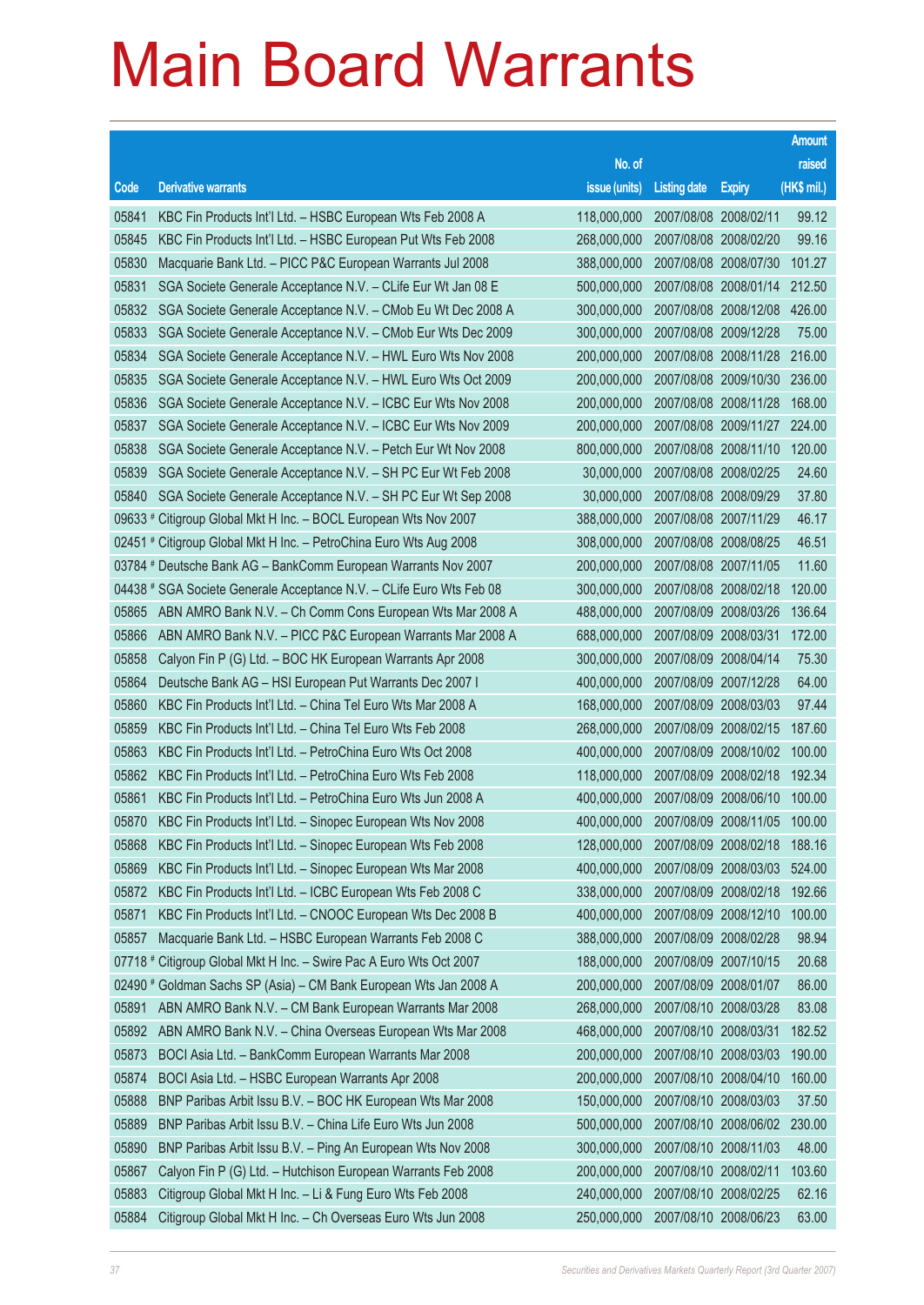|           |                                                                   |               |                            |                              | <b>Amount</b> |
|-----------|-------------------------------------------------------------------|---------------|----------------------------|------------------------------|---------------|
|           |                                                                   | No. of        |                            |                              | raised        |
| Code      | <b>Derivative warrants</b>                                        | issue (units) | <b>Listing date Expiry</b> |                              | $(HK$$ mil.)  |
| 05885     | Citigroup Global Mkt H Inc. - HKEx European Wts Sep 2008          | 250,000,000   | 2007/08/10 2008/09/23      |                              | 64.00         |
| 05886     | Citigroup Global Mkt H Inc. - ICBC European Wts Mar 2008          | 250,000,000   | 2007/08/10 2008/03/17      |                              | 66.00         |
| 05887     | Citigroup Global Mkt H Inc. - Yanzhou Coal Euro Wts May 2008      | 260,000,000   | 2007/08/10 2008/05/23      |                              | 65.00         |
| 05875     | Macquarie Bank Ltd. - China Overseas European Wts Feb 2008        | 388,000,000   | 2007/08/10 2008/02/28      |                              | 97.39         |
| 05876     | SGA Societe Generale Acceptance N.V. - BOCL Eu Wt Feb 2008 B      | 200,000,000   | 2007/08/10 2008/02/18      |                              | 76.00         |
| 05877     | SGA Societe Generale Acceptance N.V. - CCCCL Eur Wt Feb 08 E      | 500,000,000   | 2007/08/10 2008/02/18      |                              | 125.00        |
| 05878     | SGA Societe Generale Acceptance N.V. - CP&CC Eur Wt Feb 08 B      | 100,000,000   | 2007/08/10 2008/02/18      |                              | 88.00         |
| 05879     | SGA Societe Generale Acceptance N.V. - CTel Eur Wts Feb 2008      | 100,000,000   | 2007/08/10 2008/02/18      |                              | 51.00         |
| 05880     | SGA Societe Generale Acceptance N.V. - CNOOC Eur Wt Feb 2008      | 70,000,000    | 2007/08/10 2008/02/18      |                              | 63.00         |
| 05881     | SGA Societe Generale Acceptance N.V. - ICBC Eur Wts Feb 2008      | 200,000,000   | 2007/08/10 2008/02/18      |                              | 92.00         |
| 05882     | SGA Societe Generale Acceptance N.V. - Petch Eur Wt Feb 08 C      | 100,000,000   | 2007/08/10 2008/02/18      |                              | 99.50         |
|           | 09589 # ABN AMRO Bank N.V. - CC Bank European Warrants Dec 2007 A | 150,000,000   | 2007/08/10 2007/12/10      |                              | 51.75         |
| $01234$ # | CC Rabobank B.A. - PetroChina European Warrants Jul 2008 A        | 800,000,000   |                            | 2007/08/10 2008/07/28        | 100.80        |
| 06508     | ABN AMRO Bank N.V. - Gold European Warrants Mar 2008              | 250,000,000   | 2007/08/13 2008/03/17      |                              | 62.50         |
| 06507     | ABN AMRO Bank N.V. - Oil Futures European Warrants Feb 2008       | 50,000,000    | 2007/08/13 2008/02/20      |                              | 13.00         |
| 06511     | ABN AMRO Bank N.V. - Oil Futures European Put Wts Feb 2008        | 50,000,000    | 2007/08/13 2008/02/20      |                              | 12.50         |
| 06505     | Deutsche Bank AG - HSI European Put Warrants Feb 2008 B           | 400,000,000   |                            | 2007/08/13 2008/02/28        | 100.00        |
| 06509     | KBC Fin Products Int'l Ltd. - BOCL European Wts Feb 2008 B        | 400,000,000   | 2007/08/13 2008/02/13      |                              | 100.00        |
| 06510     | KBC Fin Products Int'l Ltd. - ICBC European Wts Feb 2008 D        | 368,000,000   | 2007/08/13 2008/02/13      |                              | 99.36         |
| 06506     | Macquarie Bank Ltd. - CM Bank European Warrants Mar 2008 B        | 388,000,000   | 2007/08/13 2008/03/28      |                              | 98.16         |
| 05898     | CC Rabobank B.A. - BankComm European Warrants Dec 2008            | 700,000,000   | 2007/08/13 2008/12/01      |                              | 175.00        |
| 05899     | CC Rabobank B.A. - China Life European Warrants Jun 2008 A        | 180,000,000   | 2007/08/13 2008/06/02      |                              | 100.80        |
| 05900     | CC Rabobank B.A. - China Life European Warrants Sep 2008          | 180,000,000   | 2007/08/13 2008/09/10      |                              | 102.60        |
| 06500     | CC Rabobank B.A. - Sinopec Corp European Warrants Jun 2009        | 700,000,000   | 2007/08/13 2009/06/22      |                              | 175.00        |
| 06501     | CC Rabobank B.A. - HSBC European Warrants Jun 2008 B              | 200,000,000   |                            | 2007/08/13 2008/06/02        | 150.00        |
| 06502     | CC Rabobank B.A. - Hutchison European Warrants Mar 2008           | 120,000,000   | 2007/08/13 2008/03/10      |                              | 111.60        |
|           | 06503 CC Rabobank B.A. - Hutchison European Warrants Jun 2008 A   | 180,000,000   |                            | 2007/08/13 2008/06/02 131.40 |               |
| 06504     | CC Rabobank B.A. - PetroChina European Warrants Oct 2008          | 600,000,000   |                            | 2007/08/13 2008/10/27        | 150.00        |
| 05893     | UBS AG - BOC HK European Warrants Jun 2008 B                      | 300,000,000   | 2007/08/13 2008/06/16      |                              | 75.00         |
| 05894     | UBS AG - CM Bank European Warrants Aug 2008 D                     | 300,000,000   | 2007/08/13 2008/08/08      |                              | 90.00         |
| 05895     | UBS AG - CM Bank European Warrants Aug 2008 E                     | 300,000,000   | 2007/08/13 2008/08/08      |                              | 78.00         |
| 05897     | UBS AG - Hunan Nonferrous European Warrants Dec 2009 A            | 300,000,000   | 2007/08/13 2009/12/21      |                              | 75.00         |
| 05896     | UBS AG - A50 China European Warrants Aug 2008 C                   | 300,000,000   | 2007/08/13 2008/08/08      |                              | 75.00         |
| 06535     | ABN AMRO Bank N.V. - CNOOC European Warrants Feb 2008 C           | 88,000,000    | 2007/08/14 2008/02/18      |                              | 110.88        |
| 06536     | ABN AMRO Bank N.V. - CNOOC European Warrants Oct 2008             | 888,000,000   |                            | 2007/08/14 2008/10/20        | 222.00        |
| 06519     | Calyon Fin P (G) Ltd. - HKEx European Warrants Mar 2008 A         | 500,000,000   |                            | 2007/08/14 2008/03/26        | 125.50        |
| 06520     | Calyon Fin P (G) Ltd. - China Life European Put Wts Feb 2008      | 300,000,000   | 2007/08/14 2008/02/18      |                              | 80.10         |
| 06522     | Calyon Fin P (G) Ltd. - China Mobile Euro Put Wts Feb 2008        | 200,000,000   | 2007/08/14 2008/02/18      |                              | 77.60         |
| 06523     | Deutsche Bank AG - HSI European Warrants Feb 2008 C               | 400,000,000   | 2007/08/14 2008/02/28      |                              | 104.00        |
| 06524     | Deutsche Bank AG - HSI European Warrants Feb 2008 D               | 400,000,000   | 2007/08/14 2008/02/28      |                              | 104.00        |
| 06527     | Deutsche Bank AG - HSI European Put Warrants Feb 2008 E           | 400,000,000   | 2007/08/14 2008/02/28      |                              | 104.00        |
| 06512     | HK Bank - CHALCO European Warrants Apr 2008 A                     | 288,000,000   | 2007/08/14 2008/04/16      |                              | 83.52         |
| 06521     | HK Bank - CHALCO European Warrants Apr 2008 B                     | 288,000,000   | 2007/08/14 2008/04/16      |                              | 72.00         |
| 06531     | KBC Fin Products Int'l Ltd. - CC Bank Euro Put Wts Feb 2008       | 238,000,000   | 2007/08/14 2008/02/14      |                              | 99.96         |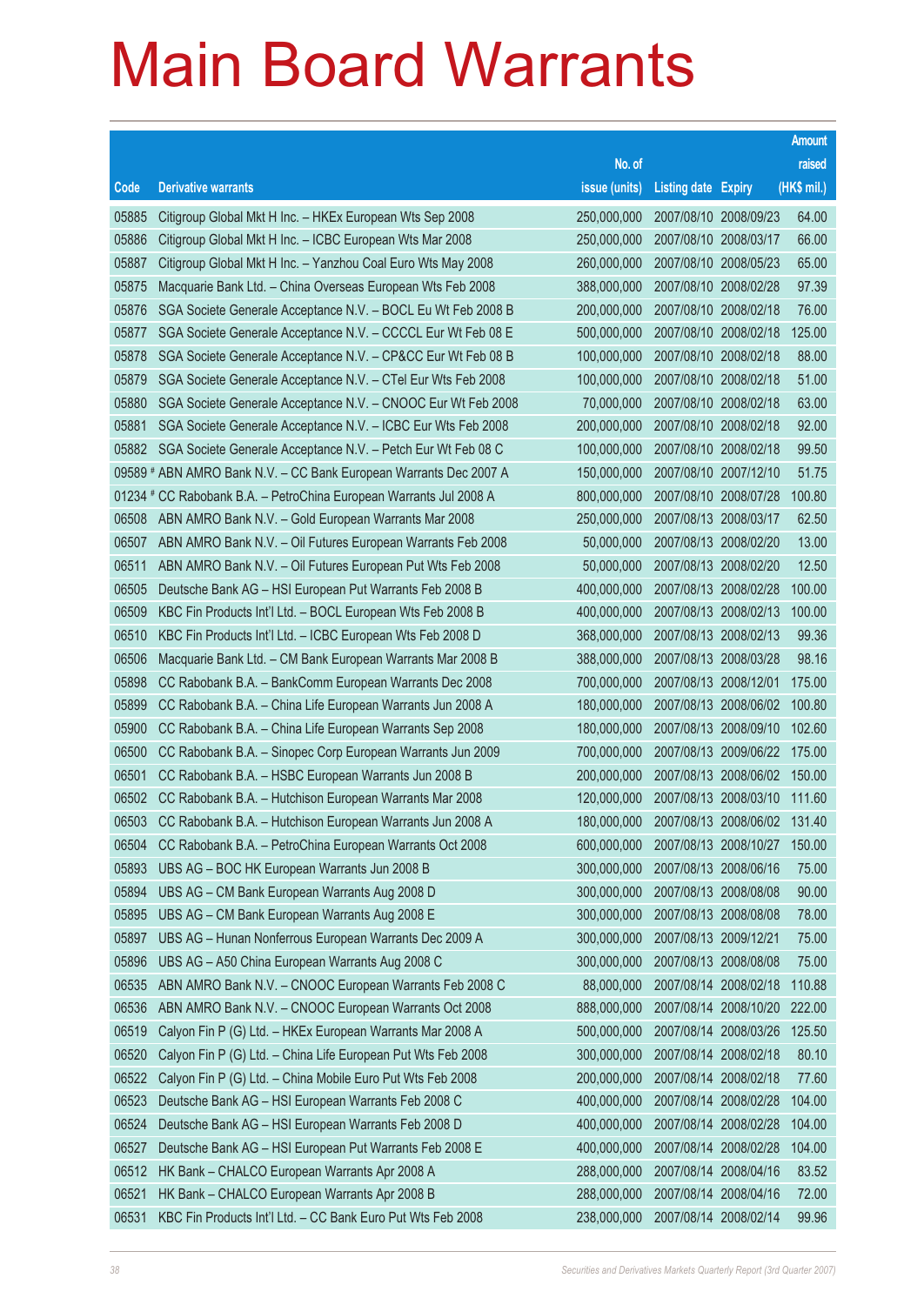|       |                                                                      |                                   |                       |                       | <b>Amount</b> |
|-------|----------------------------------------------------------------------|-----------------------------------|-----------------------|-----------------------|---------------|
|       |                                                                      | No. of                            |                       |                       | raised        |
| Code  | <b>Derivative warrants</b>                                           | issue (units)                     | <b>Listing date</b>   | <b>Expiry</b>         | (HK\$ mil.)   |
| 06533 | KBC Fin Products Int'l Ltd. - ICBC European Put Wts Feb 2008         | 318,000,000                       | 2007/08/14 2008/02/14 |                       | 98.58         |
| 06532 | KBC Fin Products Int'l Ltd. - Sinopec Euro Put Wts Feb 2008          | 118,000,000                       | 2007/08/14 2008/02/14 |                       | 93.22         |
| 06534 | KBC Fin Products Int'l Ltd. - PetroChina Eur Put Wt Feb 2008         | 150,000,000                       | 2007/08/14 2008/02/14 |                       | 99.00         |
| 06513 | Macquarie Bank Ltd. - ICBC European Warrants Feb 2008                | 388,000,000                       | 2007/08/14 2008/02/28 |                       | 104.76        |
| 06514 | Macquarie Bank Ltd. - BOCL European Warrants Feb 2008                | 388,000,000                       | 2007/08/14 2008/02/28 |                       | 99.72         |
| 06515 | Macquarie Bank Ltd. - Sinopec Corp European Wts Feb 2008 A           | 200,000,000                       | 2007/08/14 2008/02/28 |                       | 131.00        |
| 06516 | Macquarie Bank Ltd. - Zijin Mining European Wts May 2009 A           | 288,000,000                       | 2007/08/14 2009/05/27 |                       | 72.58         |
| 06517 | Macquarie Bank Ltd. - ICBC European Put Warrants Feb 2008            | 288,000,000                       | 2007/08/14 2008/02/28 |                       | 82.66         |
| 06518 | Macquarie Bank Ltd. - BOCL European Put Warrants Feb 2008            | 288,000,000                       | 2007/08/14 2008/02/28 |                       | 93.89         |
| 06525 | SGA Societe Generale Acceptance N.V. - CK(H) Eur Wt Feb 08 C         | 150,000,000                       | 2007/08/14 2008/02/28 |                       | 148.50        |
| 06526 | SGA Societe Generale Acceptance N.V. - CITBK Eur Wt Mar 2008         | 150,000,000                       | 2007/08/14 2008/03/31 |                       | 112.50        |
| 06528 | SGA Societe Generale Acceptance N.V. - CMB Euro Wts Feb 2008         | 100,000,000                       | 2007/08/14 2008/02/28 |                       | 45.40         |
| 06530 | SGA Societe Generale Acceptance N.V. - HWL Euro Wts Mar 2008         | 200,000,000                       | 2007/08/14 2008/03/31 |                       | 166.00        |
| 06529 | SGA Societe Generale Acceptance N.V. - HSI Eu Put Wt Feb 08D         | 200,000,000                       | 2007/08/14 2008/02/28 |                       | 50.00         |
| 06543 | BNP Paribas Arbit Issu B.V. - HSBC European Wts Mar 2008             | 300,000,000                       | 2007/08/15 2008/03/05 |                       | 219.00        |
| 06538 | UBS AG - BOCL European Warrants Feb 2008 A                           | 300,000,000                       | 2007/08/15 2008/02/25 |                       | 108.00        |
| 06539 | UBS AG - BOCL European Warrants Feb 2008 B                           | 300,000,000                       | 2007/08/15 2008/02/25 |                       | 84.00         |
| 06540 | UBS AG - PetroChina European Warrants Feb 2008 A                     | 300,000,000                       | 2007/08/15 2008/02/25 |                       | 255.00        |
| 06541 | UBS AG - PetroChina European Warrants Feb 2008 B                     | 300,000,000                       | 2007/08/15 2008/02/25 |                       | 186.00        |
| 06537 | UBS AG - HSCEI European Warrants Feb 2008                            | 300,000,000                       | 2007/08/15 2008/02/28 |                       | 75.00         |
| 06542 | UBS AG - HSCEI European Put Warrants Feb 2008                        | 300,000,000                       | 2007/08/15 2008/02/28 |                       | 75.00         |
|       | 05947 # BNP Paribas Arbit Issu B.V. – Ch Comm Cons Eur Wt Mar 2008 B | 300,000,000                       | 2007/08/15 2008/03/13 |                       | 65.10         |
|       | 01371 # Deutsche Bank AG - Ch Comm Cons European Warrants Jan 2008 D | 200,000,000                       | 2007/08/15 2008/01/28 |                       | 30.40         |
|       | 05573 # Deutsche Bank AG - China Mobile European Put Wts Jan 2008 E  | 200,000,000                       | 2007/08/15 2008/01/21 |                       | 104.00        |
|       | 06918 # Deutsche Bank AG - HSI European Put Warrants Jan 2008 C      | 400,000,000                       | 2007/08/15 2008/01/30 |                       | 71.60         |
|       | 01796 # Deutsche Bank AG - ICBC European Warrants Feb 2008 A         | 400,000,000                       | 2007/08/15 2008/02/04 |                       | 144.00        |
|       | 06552 BNP Paribas Arbit Issu B.V. - HSBC European Wts Nov 2010       | 300,000,000 2007/08/16 2010/11/01 |                       |                       | 78.00         |
| 06549 | Deutsche Bank AG - China Life European Warrants Mar 2008 C           | 400,000,000                       | 2007/08/16 2008/03/10 |                       | 308.00        |
| 06550 | Deutsche Bank AG - HKEx European Warrants Mar 2008 B                 | 400,000,000                       | 2007/08/16 2008/03/03 |                       | 100.00        |
| 06551 | Deutsche Bank AG - PetroChina European Warrants Aug 2008             | 400,000,000                       | 2007/08/16 2008/08/25 |                       | 64.00         |
| 06553 | Fortis Bank S.A./N.V. - CM Bank European Warrants Dec 2008 B         | 145,000,000                       | 2007/08/16 2008/12/30 |                       | 60.18         |
| 06554 | Fortis Bank S.A./N.V. - Sinopec Corp European Wts Mar 2008           | 57,000,000                        | 2007/08/16 2008/03/28 |                       | 43.78         |
| 06555 | Fortis Bank S.A./N.V. - Foxconn European Warrants Apr 2008           | 190,000,000                       | 2007/08/16 2008/04/30 |                       | 51.30         |
| 06556 | Fortis Bank S.A./N.V. - Jiangxi Copper European Wts Jul 2008         | 290,000,000                       | 2007/08/16 2008/07/28 |                       | 72.50         |
| 06557 | Fortis Bank S.A./N.V. - PCCW European Warrants Jun 2008              | 80,000,000                        | 2007/08/16 2008/06/30 |                       | 42.72         |
| 06558 | Fortis Bank S.A./N.V. - PICC P&C European Warrants Dec 2009          | 418,000,000                       | 2007/08/16 2009/12/30 |                       | 117.88        |
| 06559 | Fortis Bank S.A./N.V. - Zijin Mining European Wts Aug 2008           | 70,000,000                        |                       | 2007/08/16 2008/08/28 | 103.18        |
| 06544 | CC Rabobank B.A. - China Netcom European Warrants Aug 2008           | 300,000,000                       | 2007/08/16 2008/08/25 |                       | 123.00        |
| 06545 | CC Rabobank B.A. - HKEx European Warrants Jun 2008 A                 | 500,000,000                       | 2007/08/16 2008/06/23 |                       | 140.00        |
| 06546 | CC Rabobank B.A. - HKEx European Warrants Aug 2008 A                 | 500,000,000                       | 2007/08/16 2008/08/25 |                       | 140.00        |
| 06547 | CC Rabobank B.A. - MTRC European Warrants Jun 2008 A                 | 300,000,000                       | 2007/08/16 2008/06/30 |                       | 84.00         |
| 06548 | CC Rabobank B.A. - PetroChina European Warrants Dec 2008 A           | 500,000,000                       | 2007/08/16 2008/12/22 |                       | 130.00        |
| 06568 | SGA Societe Generale Acceptance N.V. - HSI Eu Put Wt Jan 081         | 500,000,000                       | 2007/08/17 2008/01/30 |                       | 95.00         |
| 06569 | SGA Societe Generale Acceptance N.V. - HSI Eu Put Wt Feb 08E         | 500,000,000                       | 2007/08/17 2008/02/28 |                       | 125.00        |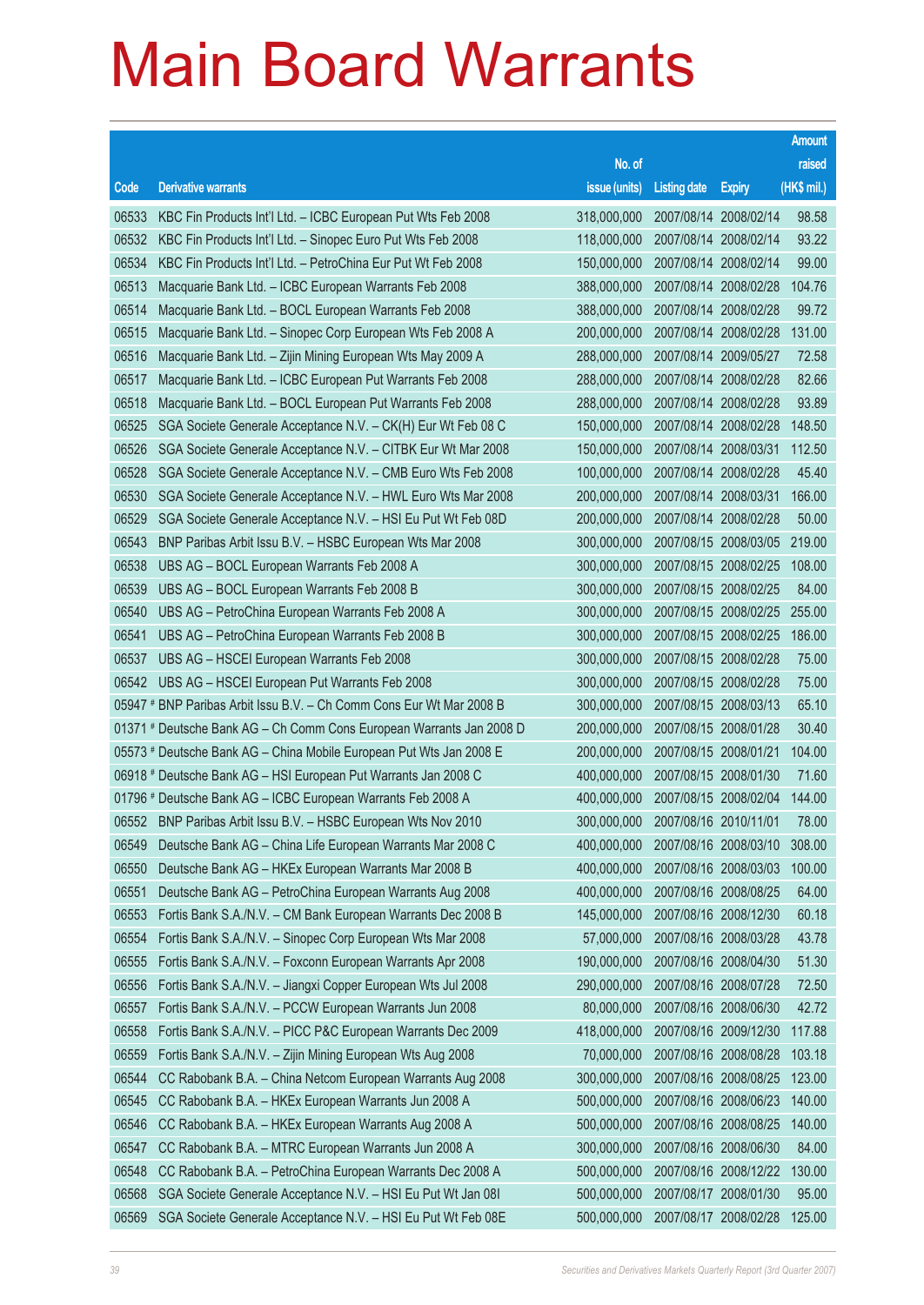|       |                                                                      |                                   |                       |                       | <b>Amount</b> |
|-------|----------------------------------------------------------------------|-----------------------------------|-----------------------|-----------------------|---------------|
|       |                                                                      | No. of                            |                       |                       | raised        |
| Code  | <b>Derivative warrants</b>                                           | issue (units)                     | <b>Listing date</b>   | <b>Expiry</b>         | (HK\$ mil.)   |
|       | 09600 # ABN AMRO Bank N.V. - ICBC European Warrants Dec 2007 A       | 100,000,000                       |                       | 2007/08/17 2007/12/10 | 35.00         |
|       | 02277 # Goldman Sachs SP (Asia) - China Life European Wts Feb 2008   | 208,000,000                       |                       | 2007/08/17 2008/02/25 | 39.10         |
|       | 02435 # KBC Fin Products Int'l Ltd. - China Life Euro Wts Jan 2008 B | 520,000,000                       |                       | 2007/08/17 2008/01/02 | 124.28        |
|       | 05922 # KBC Fin Products Int'l Ltd. - ICBC European Wts Jan 2008 A   | 600,000,000                       |                       | 2007/08/17 2008/01/15 | 189.00        |
|       | 06955 # Macquarie Bank Ltd. - ICBC European Put Warrants Jan 2008    | 150,000,000                       |                       | 2007/08/17 2008/01/30 | 65.25         |
|       | 04904 # UBS AG - China Life European Warrants Jan 2008               | 300,000,000                       | 2007/08/17 2008/01/21 |                       | 231.00        |
| 06575 | ABN AMRO Bank N.V. - Ch Comm Cons European Wts Apr 2008 A            | 488,000,000                       |                       | 2007/08/20 2008/04/15 | 136.64        |
| 06576 | ABN AMRO Bank N.V. - Ch Comm Cons European Wts Apr 2008 B            | 488,000,000                       |                       | 2007/08/20 2008/04/08 | 122.00        |
| 06577 | ABN AMRO Bank N.V. - PetroChina European Warrants Oct 2008 A         | 688,000,000                       |                       | 2007/08/20 2008/10/20 | 172.00        |
| 06578 | ABN AMRO Bank N.V. - China Mobile Euro Put Wts Mar 2008 A            | 88,000,000                        |                       | 2007/08/20 2008/03/28 | 40.48         |
| 06563 | BNP Paribas Arbit Issu B.V. - BOCL European Wts Mar 2008             | 300,000,000                       |                       | 2007/08/20 2008/03/25 | 114.00        |
| 06564 | BNP Paribas Arbit Issu B.V. - BankComm European Wts Apr 2008         | 200,000,000                       |                       | 2007/08/20 2008/04/07 | 150,00        |
| 06560 | BNP Paribas Arbit Issu B.V. - HSI European Wts Feb 2008 A            | 400,000,000                       |                       | 2007/08/20 2008/02/28 | 104.00        |
| 06561 | BNP Paribas Arbit Issu B.V. - HSI European Wts Feb 2008 B            | 400,000,000                       |                       | 2007/08/20 2008/02/28 | 100.00        |
| 06562 | BNP Paribas Arbit Issu B.V. - HSI European Wts Feb 2008 C            | 400,000,000                       |                       | 2007/08/20 2008/02/28 | 100.00        |
| 06565 | BNP Paribas Arbit Issu B.V. - HSI Euro Put Wts Feb 2008 D            | 400,000,000                       | 2007/08/20 2008/02/28 |                       | 112.00        |
| 06566 | BNP Paribas Arbit Issu B.V. - HSI Euro Put Wts Feb 2008 E            | 400,000,000                       |                       | 2007/08/20 2008/02/28 | 112.00        |
| 06567 | BNP Paribas Arbit Issu B.V. - HSI Euro Put Wts Feb 2008 F            | 400,000,000                       |                       | 2007/08/20 2008/02/28 | 120.00        |
| 06570 | Calyon Fin P (G) Ltd. - BOCL European Warrants Apr 2008 A            | 200,000,000                       | 2007/08/20 2008/04/30 |                       | 82.00         |
| 06571 | Calyon Fin P (G) Ltd. - China Tel European Warrants Mar 2008         | 150,000,000                       |                       | 2007/08/20 2008/03/25 | 97.50         |
| 06572 | Calyon Fin P (G) Ltd. - ICBC European Warrants Mar 2008 B            | 200,000,000                       |                       | 2007/08/20 2008/03/03 | 140.00        |
| 06573 | Calyon Fin P (G) Ltd. - ICBC European Warrants Mar 2008 C            | 200,000,000                       |                       | 2007/08/20 2008/03/03 | 58.00         |
| 06574 | Deutsche Bank AG - Hutchison European Warrants Mar 2008              | 400,000,000                       |                       | 2007/08/20 2008/03/03 | 260.00        |
| 06582 | Goldman Sachs SP (Asia) - BOC HK European Warrants Aug 2008          | 200,000,000                       | 2007/08/20 2008/08/18 |                       | 50.00         |
| 06583 | Goldman Sachs SP (Asia) - SHK Ppt European Warrants Mar 2008         | 60,000,000                        |                       | 2007/08/20 2008/03/03 | 51.60         |
| 06581 | KBC Fin Products Int'l Ltd. - Hutchison Euro Wts Mar 2008 A          | 400,000,000                       |                       | 2007/08/20 2008/03/03 | 148.00        |
| 06580 | KBC Fin Products Int'l Ltd. - Hutchison Euro Wts Feb 2008 B          | 368,000,000 2007/08/20 2008/02/20 |                       |                       | 198.72        |
| 06579 | KBC Fin Products Int'l Ltd. - Hutchison Euro Wts Jan 2008            | 148,000,000                       | 2007/08/20 2008/01/28 |                       | 94.72         |
|       | 02127 # HK Bank - China Mobile European Warrants Jan 2008 B          | 100,000,000                       |                       | 2007/08/20 2008/01/18 | 65.00         |
|       | 02183 # SGA Societe Generale Acceptance N.V. - ICBC Eu Wt Jan 2008 B | 150,000,000                       | 2007/08/20 2008/01/14 |                       | 65.25         |
| 06584 | Calyon Fin P (G) Ltd. - Ch Comm Cons European Wts Feb 2008 B         | 200,000,000                       |                       | 2007/08/21 2008/02/25 | 50.40         |
| 06585 | SGA Societe Generale Acceptance N.V. - CP&CC Eur Wt Mar 2008         | 100,000,000                       |                       | 2007/08/21 2008/03/03 | 108.00        |
| 06586 | SGA Societe Generale Acceptance N.V. - CP&CC Eur Wt Apr 2008         | 100,000,000                       | 2007/08/21 2008/04/07 |                       | 94.00         |
| 06587 | SGA Societe Generale Acceptance N.V. - HSBC Eu Put Wt Mar 08         | 300,000,000                       |                       | 2007/08/21 2008/03/03 | 156.00        |
| 06588 | SGA Societe Generale Acceptance N.V. - C Ovs Eur Wt Mar 2008         | 100,000,000                       |                       | 2007/08/21 2008/03/03 | 39.00         |
| 06589 | SGA Societe Generale Acceptance N.V. - C Ovs Eur Wt Apr 2008         | 100,000,000                       | 2007/08/21 2008/04/07 |                       | 35.50         |
|       | 02113 # ABN AMRO Bank N.V. - China Mobile Euro Put Wts Dec 2007 B    | 100,000,000                       | 2007/08/21 2007/12/31 |                       | 53.00         |
|       | 06117 # ABN AMRO Bank N.V. - HKEx European Warrants Jan 2008 C       | 200,000,000                       | 2007/08/21 2008/01/21 |                       | 25.20         |
|       | 09593 # ABN AMRO Bank N.V. - ICBC European Warrants Nov 2007 A       | 100,000,000                       |                       | 2007/08/21 2007/11/05 | 29.00         |
|       | 09600 # ABN AMRO Bank N.V. - ICBC European Warrants Dec 2007 A       | 100,000,000                       |                       | 2007/08/21 2007/12/10 | 28.00         |
|       | 07488 # Deutsche Bank AG - CITIC Bank European Warrants Aug 2008     | 400,000,000                       |                       | 2007/08/21 2008/08/28 | 24.00         |
|       | 09029 # Goldman Sachs SP (Asia) - HSBC European Warrants Dec 2007    | 260,000,000                       | 2007/08/21 2007/12/10 |                       | 21.58         |
| 06596 | ABN AMRO Bank N.V. - CC Bank European Warrants Mar 2008 A            | 138,000,000                       |                       | 2007/08/22 2008/03/26 | 106.26        |
| 06597 | ABN AMRO Bank N.V. - Ch Comm Cons European Wts Mar 2008 B            | 488,000,000                       | 2007/08/22 2008/03/07 |                       | 161.04        |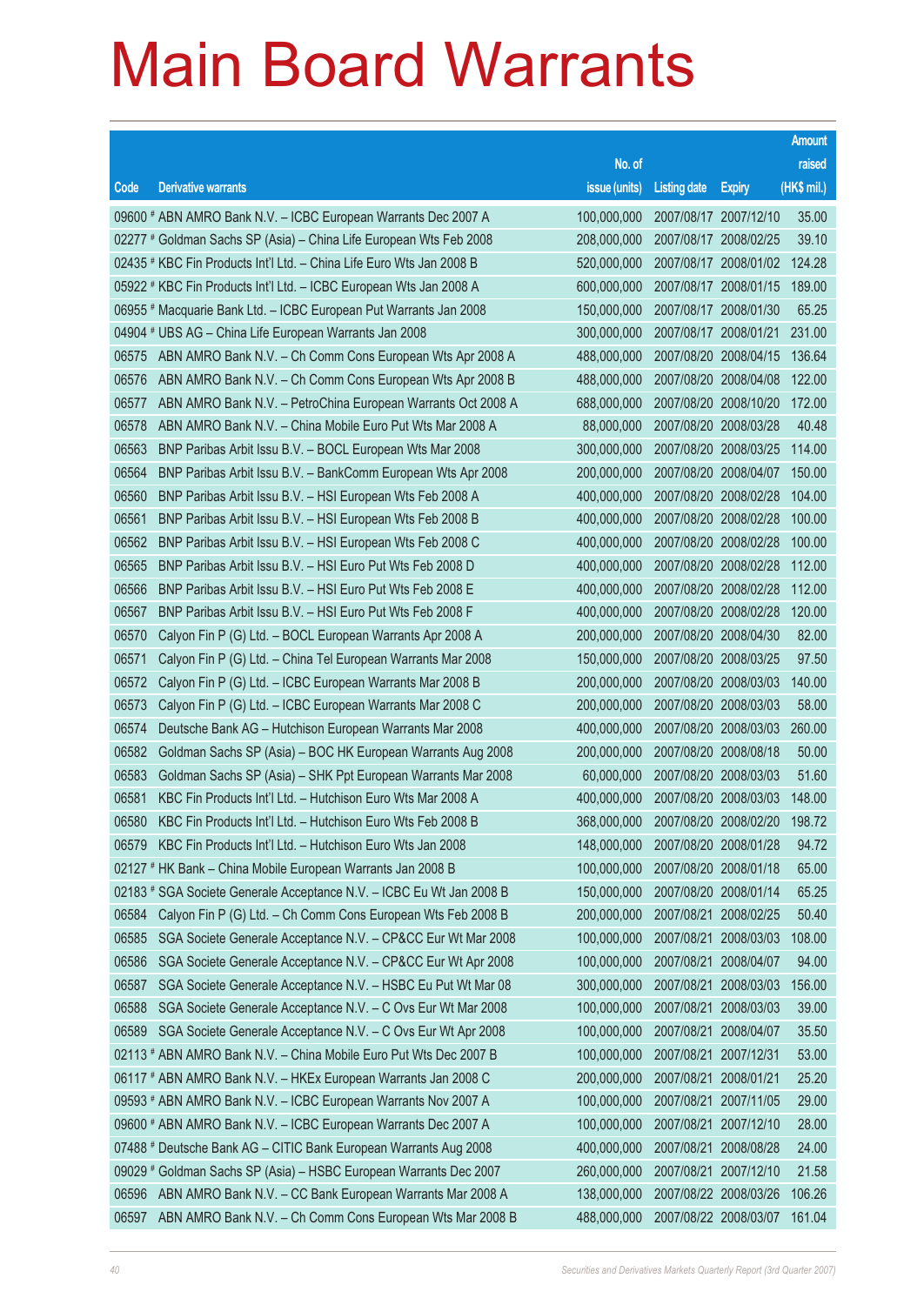|       |                                                                    |                                   |                       |                       | <b>Amount</b> |
|-------|--------------------------------------------------------------------|-----------------------------------|-----------------------|-----------------------|---------------|
|       |                                                                    | No. of                            |                       |                       | raised        |
| Code  | <b>Derivative warrants</b>                                         | issue (units)                     | <b>Listing date</b>   | <b>Expiry</b>         | $(HK$$ mil.)  |
| 06598 | ABN AMRO Bank N.V. - Ch Comm Cons European Wts Mar 2008 C          | 488,000,000                       | 2007/08/22 2008/03/14 |                       | 141.52        |
| 06599 | ABN AMRO Bank N.V. - ICBC European Warrants Mar 2008 A             | 168,000,000                       | 2007/08/22 2008/03/28 |                       | 107.52        |
| 06600 | ABN AMRO Bank N.V. - ICBC European Warrants Apr 2008 A             | 168,000,000                       | 2007/08/22 2008/04/16 |                       | 73.92         |
| 06601 | ABN AMRO Bank N.V. - HSBC European Warrants Jun 2009               | 488,000,000                       | 2007/08/22 2009/06/30 |                       | 122.00        |
| 06602 | ABN AMRO Bank N.V. - HSBC European Warrants Apr 2008               | 60,000,000                        | 2007/08/22 2008/04/08 |                       | 44.40         |
| 06603 | ABN AMRO Bank N.V. - Hutchison European Warrants Mar 2008          | 98,000,000                        | 2007/08/22 2008/03/18 |                       | 66.64         |
| 06590 | Calyon Fin P (G) Ltd. - HSBC European Warrants Mar 2008 B          | 200,000,000                       | 2007/08/22 2008/03/03 |                       | 124.00        |
| 06591 | Calyon Fin P (G) Ltd. - HSBC European Put Warrants Apr 2008        | 150,000,000                       | 2007/08/22 2008/04/21 |                       | 107.40        |
| 06592 | Calyon Fin P (G) Ltd. - CC Bank European Warrants Mar 2008 A       | 150,000,000                       | 2007/08/22 2008/03/17 |                       | 85.50         |
| 06604 | Deutsche Bank AG - HSI European Warrants Feb 2008 F                | 400,000,000                       | 2007/08/22 2008/02/28 |                       | 104.00        |
| 06605 | Deutsche Bank AG - HSI European Warrants Feb 2008 G                | 400.000.000                       | 2007/08/22 2008/02/28 |                       | 108.00        |
| 06608 | Deutsche Bank AG - HSI European Put Warrants Feb 2008 H            | 400,000,000                       | 2007/08/22 2008/02/28 |                       | 100.00        |
| 06609 | Deutsche Bank AG - HSI European Put Warrants Feb 2008 I            | 400,000,000                       |                       | 2007/08/22 2008/02/28 | 104.00        |
| 06593 | Goldman Sachs SP (Asia) - China Tel European Wts Feb 2008          | 120,000,000                       | 2007/08/22 2008/02/25 |                       | 51.60         |
| 06595 | KBC Fin Products Int'l Ltd. - HSBC European Wts Apr 2008 B         | 135,000,000                       | 2007/08/22 2008/04/02 |                       | 98.55         |
| 06594 | KBC Fin Products Int'l Ltd. - China Life Euro Wts Apr 2008 A       | 268,000,000                       | 2007/08/22 2008/04/02 |                       | 99.16         |
|       | 02479 # ABN AMRO Bank N.V. - Ch Comm Cons European Wts Jan 2008 C  | 400,000,000                       | 2007/08/22 2008/01/07 |                       | 66.00         |
|       | 05948 # BNP Paribas Arbit Issu B.V. - HSI European Wts Jan 2008 D  | 500,000,000                       | 2007/08/22 2008/01/30 |                       | 73.00         |
|       | 02210 # Deutsche Bank AG - China Life European Warrants Feb 2008 A | 400,000,000                       |                       | 2007/08/22 2008/02/18 | 110.00        |
|       | 02490 # Goldman Sachs SP (Asia) – CM Bank European Wts Jan 2008 A  | 300,000,000                       | 2007/08/22 2008/01/07 |                       | 66.30         |
| 06630 | ABN AMRO Bank N.V. - CC Bank European Warrants Mar 2008 B          | 138,000,000                       | 2007/08/23 2008/03/10 |                       | 66.24         |
| 06631 | ABN AMRO Bank N.V. - CNOOC European Warrants Mar 2008              | 88,000,000                        | 2007/08/23 2008/03/03 |                       | 79.20         |
| 06632 | ABN AMRO Bank N.V. - Foxconn European Warrants Feb 2008            | 280,000,000                       | 2007/08/23 2008/02/25 |                       | 84.00         |
| 06633 | ABN AMRO Bank N.V. - HKEx European Put Warrants Aug 2008           | 488,000,000                       | 2007/08/23 2008/08/18 |                       | 126.88        |
| 06634 | ABN AMRO Bank N.V. - HSBC European Put Warrants Apr 2008           | 50,000,000                        | 2007/08/23 2008/04/01 |                       | 15.00         |
| 06621 | Deutsche Bank AG - HSCEI European Warrants Feb 2008                | 400,000,000                       | 2007/08/23 2008/02/28 |                       | 100.00        |
|       | 06625 Deutsche Bank AG - HSCEI European Put Warrants Feb 2008      | 400,000,000 2007/08/23 2008/02/28 |                       |                       | 100.00        |
| 06622 | Deutsche Bank AG - HSI European Warrants Feb 2008 J                | 400,000,000                       | 2007/08/23 2008/02/28 |                       | 100.00        |
| 06626 | Deutsche Bank AG - HSI European Put Warrants Feb 2008 K            | 400,000,000                       | 2007/08/23 2008/02/28 |                       | 104.00        |
| 06614 | Goldman Sachs SP (Asia) - BOCL European Warrants Jun 2008 A        | 100,000,000                       | 2007/08/23 2008/06/10 |                       | 51.00         |
| 06618 | Goldman Sachs SP (Asia) – CM Bank European Warrants Mar 2008       | 188,000,000                       | 2007/08/23 2008/03/17 |                       | 48.88         |
| 06617 | Goldman Sachs SP (Asia) - China Life European Wts Apr 2008         | 108,000,000                       | 2007/08/23 2008/04/21 |                       | 50.76         |
| 06615 | Goldman Sachs SP (Asia) - CC Bank European Warrants Mar 2008       | 80,000,000                        | 2007/08/23 2008/03/25 |                       | 51.20         |
| 06616 | Goldman Sachs SP (Asia) – China Mobile European Wts Jun 2009       | 200,000,000                       | 2007/08/23 2009/06/22 |                       | 50.00         |
| 06619 | Goldman Sachs SP (Asia) – HSBC European Warrants Jun 2008          | 55,000,000                        | 2007/08/23 2008/06/16 |                       | 48.40         |
| 06620 | Goldman Sachs SP (Asia) - HS Bank European Warrants Aug 2008       | 52,000,000                        | 2007/08/23 2008/08/18 |                       | 49.40         |
| 06623 | KBC Fin Products Int'l Ltd. - HSCEI Euro Put Wts Feb 2008          | 400,000,000                       |                       | 2007/08/23 2008/02/28 | 100.00        |
| 06624 | KBC Fin Products Int'l Ltd. - HSI Euro Put Wts Feb 2008 A          | 400,000,000                       | 2007/08/23 2008/02/28 |                       | 100.00        |
| 06627 | KBC Fin Products Int'l Ltd. - HSI Euro Put Wts Feb 2008 B          | 400,000,000                       |                       | 2007/08/23 2008/02/28 | 100.00        |
| 06628 | KBC Fin Products Int'l Ltd. - HSI Euro Put Wts Feb 2008 C          | 400,000,000                       | 2007/08/23 2008/02/28 |                       | 100.00        |
| 06629 | KBC Fin Products Int'l Ltd. - HSI Euro Put Wts Feb 2008 D          | 400,000,000                       | 2007/08/23 2008/02/28 |                       | 100.00        |
| 06606 | SGA Societe Generale Acceptance N.V. - HSI Eur Wt Feb 2008 F       | 500,000,000                       | 2007/08/23 2008/02/28 |                       | 130.00        |
| 06607 | SGA Societe Generale Acceptance N.V. - HSI Eur Wt Feb 2008 G       | 500,000,000                       |                       | 2007/08/23 2008/02/28 | 127.50        |
| 06610 | SGA Societe Generale Acceptance N.V. - HSI Eur Wt Feb 2008 H       | 500,000,000                       | 2007/08/23 2008/02/28 |                       | 125.00        |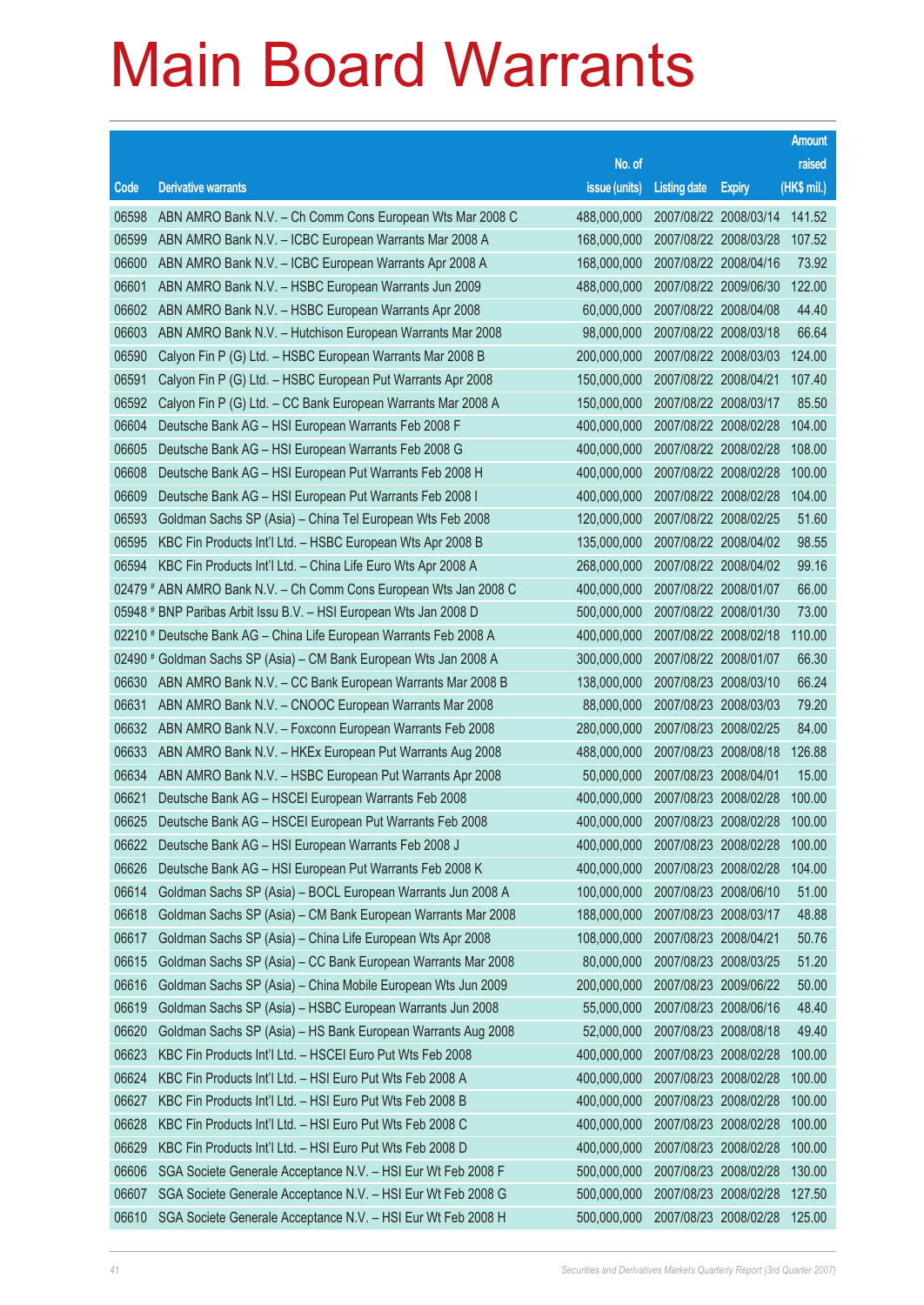|       |                                                                      |               |                                  |                       | <b>Amount</b> |
|-------|----------------------------------------------------------------------|---------------|----------------------------------|-----------------------|---------------|
|       |                                                                      | No. of        |                                  |                       | raised        |
| Code  | <b>Derivative warrants</b>                                           | issue (units) | <b>Listing date</b>              | <b>Expiry</b>         | (HK\$ mil.)   |
| 06611 | SGA Societe Generale Acceptance N.V. - HSI Eu Put Wt Feb 081         | 500,000,000   |                                  | 2007/08/23 2008/02/28 | 125.00        |
| 06612 | SGA Societe Generale Acceptance N.V. - HSI Eu Put Wt Feb 08J         | 500,000,000   |                                  | 2007/08/23 2008/02/28 | 125.00        |
| 06613 | SGA Societe Generale Acceptance N.V. - HSI Eu Put Wt Feb 08K         | 500,000,000   |                                  | 2007/08/23 2008/02/28 | 130.00        |
|       | 02454 # Deutsche Bank AG - China Mobile European Warrants Jan 2008 B | 200,000,000   | 2007/08/23 2008/01/14            |                       | 75.00         |
|       | 09898 # UBS AG - HSI European Warrants Oct 2007                      | 500,000,000   |                                  | 2007/08/23 2007/10/30 | 46.00         |
| 06669 | ABN AMRO Bank N.V. - BOCL European Warrants Mar 2008 A               | 168,000,000   | 2007/08/24 2008/03/10            |                       | 67.20         |
| 06668 | ABN AMRO Bank N.V. - BankComm European Warrants Feb 2008 B           | 88,000,000    |                                  | 2007/08/24 2008/02/25 | 87.12         |
| 06667 | ABN AMRO Bank N.V. - BankComm European Warrants Nov 2008 B           | 688,000,000   | 2007/08/24 2008/11/24            |                       | 172.00        |
| 06670 | ABN AMRO Bank N.V. - CC Bank European Warrants Mar 2008 C            | 148,000,000   |                                  | 2007/08/24 2008/03/10 | 76.96         |
| 06671 | ABN AMRO Bank N.V. - PetroChina European Warrants May 2008 A         | 488,000,000   | 2007/08/24 2008/05/05            |                       | 122.00        |
| 06659 | ABN AMRO Bank N.V. - CITIC Bank European Warrants Feb 2008           | 88,000,000    |                                  | 2007/08/24 2008/02/25 | 28.16         |
| 06665 | ABN AMRO Bank N.V. - HKEx European Warrants Apr 2008 C               | 488,000,000   | 2007/08/24 2008/04/28            |                       | 122.00        |
| 06666 | ABN AMRO Bank N.V. - HKEx European Put Warrants Sep 2008             | 488,000,000   |                                  | 2007/08/24 2008/09/29 | 126.88        |
| 06663 | ABN AMRO Bank N.V. - HKEx European Warrants Mar 2008 D               | 488,000,000   | 2007/08/24 2008/03/25            |                       | 126.88        |
| 06664 | ABN AMRO Bank N.V. - HKEx European Warrants Mar 2008 E               | 488,000,000   | 2007/08/24 2008/03/31            |                       | 122.00        |
| 06656 | BNP Paribas Arbit Issu B.V. - HSI European Wts Feb 2008 G            | 400,000,000   | 2007/08/24 2008/02/28            |                       | 124.00        |
| 06657 | BNP Paribas Arbit Issu B.V. - HSI European Wts Feb 2008 H            | 400,000,000   |                                  | 2007/08/24 2008/02/28 | 112.00        |
| 06658 | BNP Paribas Arbit Issu B.V. - HSI European Wts Feb 2008 I            | 400,000,000   | 2007/08/24 2008/02/28            |                       | 120.00        |
| 06660 | BNP Paribas Arbit Issu B.V. - HSI Euro Put Wts Feb 2008 J            | 400,000,000   |                                  | 2007/08/24 2008/02/28 | 100.00        |
| 06661 | BNP Paribas Arbit Issu B.V. - HSI Euro Put Wts Feb 2008 K            | 400,000,000   | 2007/08/24 2008/02/28            |                       | 100.00        |
| 06662 | BNP Paribas Arbit Issu B.V. - HSI Euro Put Wts Feb 2008 L            | 400,000,000   |                                  | 2007/08/24 2008/02/28 | 112.00        |
| 06635 | Calyon Fin P (G) Ltd. - BOCL European Warrants Mar 2008              | 200,000,000   | 2007/08/24 2008/03/31            |                       | 70.00         |
| 06638 | Calyon Fin P (G) Ltd. - HKEx European Warrants Jun 2008              | 500,000,000   |                                  | 2007/08/24 2008/06/02 | 126.50        |
| 06636 | Calyon Fin P (G) Ltd. - ICBC European Warrants Apr 2008 A            | 150,000,000   | 2007/08/24 2008/04/28            |                       | 114.00        |
| 06637 | Calyon Fin P (G) Ltd. - ICBC European Warrants Apr 2008 B            | 150,000,000   |                                  | 2007/08/24 2008/04/28 | 66.00         |
| 06652 | Bank of China (HK) Ltd. - China Mobile European Wts Mar 2008         | 70,000,000    | 2007/08/24 2008/03/03            |                       | 44.80         |
| 06651 | Bank of China (HK) Ltd. - Cheung Kong European Wts Mar 2008          |               | 70,000,000 2007/08/24 2008/03/03 |                       | 54.60         |
| 06653 | Bank of China (HK) Ltd. - HKEx European Warrants Mar 2008            | 230,000,000   | 2007/08/24 2008/03/03            |                       | 59.80         |
| 06654 | Bank of China (HK) Ltd. - ICBC European Warrants Mar 2008            | 150,000,000   |                                  | 2007/08/24 2008/03/03 | 51.00         |
| 06655 | Bank of China (HK) Ltd. - Ping An European Warrants Mar 2008         | 88,000,000    |                                  | 2007/08/24 2008/03/03 | 51.04         |
| 06639 | Deutsche Bank AG - BOCL European Warrants Feb 2008 B                 | 300,000,000   |                                  | 2007/08/24 2008/02/25 | 126.00        |
| 06640 | Deutsche Bank AG - BOCL European Warrants Mar 2008 B                 | 300,000,000   |                                  | 2007/08/24 2008/03/03 | 87.00         |
| 06641 | Deutsche Bank AG - Cheung Kong European Warrants Feb 2008 B          | 400,000,000   |                                  | 2007/08/24 2008/02/25 | 412.00        |
| 06642 | Deutsche Bank AG - Sinopec Corp European Warrants Mar 2008 A         | 300,000,000   |                                  | 2007/08/24 2008/03/03 | 192.00        |
| 06643 | Deutsche Bank AG - Sinopec Corp European Warrants Mar 2008 B         | 300,000,000   |                                  | 2007/08/24 2008/03/17 | 147.00        |
| 06644 | Deutsche Bank AG - China Tel European Warrants Mar 2008 A            | 300,000,000   |                                  | 2007/08/24 2008/03/03 | 252.00        |
| 06645 | Deutsche Bank AG - China Tel European Warrants Mar 2008 B            | 300,000,000   |                                  | 2007/08/24 2008/03/17 | 195.00        |
| 06674 | Deutsche Bank AG - China Life European Put Wts Feb 2008 D            | 400,000,000   |                                  | 2007/08/24 2008/02/25 | 100.00        |
| 06675 | Deutsche Bank AG - HKEx European Warrants Feb 2008 B                 | 400,000,000   |                                  | 2007/08/24 2008/02/25 | 100.00        |
| 06676 | Deutsche Bank AG - HSBC European Warrants Feb 2008 B                 | 400,000,000   |                                  | 2007/08/24 2008/02/25 | 384.00        |
| 06677 | Deutsche Bank AG - ICBC European Warrants Feb 2008 C                 | 400,000,000   |                                  | 2007/08/24 2008/02/25 | 196.00        |
| 06678 | Deutsche Bank AG - PetroChina European Warrants Dec 2008 A           | 400,000,000   |                                  | 2007/08/24 2008/12/17 | 64.00         |
| 06672 | Goldman Sachs SP (Asia) - HSI European Warrants Feb 2008             | 200,000,000   |                                  | 2007/08/24 2008/02/28 | 50.00         |
| 06673 | KBC Fin Products Int'l Ltd. - HSI European Wts Dec 2007 G            | 500,000,000   |                                  | 2007/08/24 2007/12/28 | 89.00         |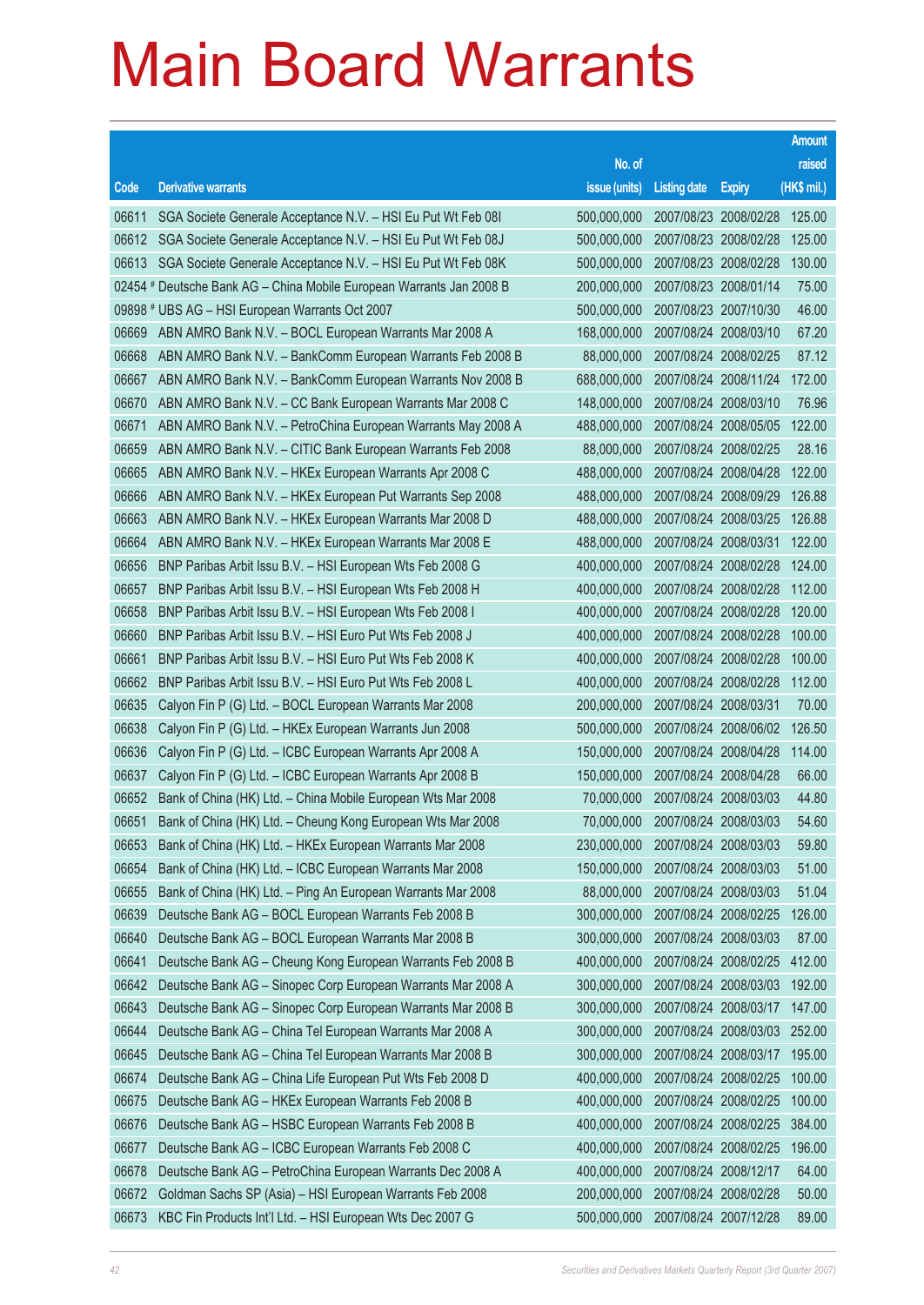|       |                                                              |               |                              |                       | <b>Amount</b> |
|-------|--------------------------------------------------------------|---------------|------------------------------|-----------------------|---------------|
|       |                                                              | No. of        |                              |                       | raised        |
| Code  | <b>Derivative warrants</b>                                   | issue (units) | <b>Listing date</b>          | <b>Expiry</b>         | $(HK$$ mil.)  |
| 06647 | CC Rabobank B.A. - HKEx European Warrants Sep 2008           | 500,000,000   | 2007/08/24 2008/09/23        |                       | 130.00        |
| 06646 | CC Rabobank B.A. - HKEx European Warrants Jun 2008 B         | 500,000,000   |                              | 2007/08/24 2008/06/18 | 145.00        |
| 06650 | CC Rabobank B.A. - HSBC European Warrants Aug 2008           | 200,000,000   |                              | 2007/08/24 2008/08/25 | 124.00        |
| 06648 | CC Rabobank B.A. - HSBC European Warrants Apr 2008 B         | 200,000,000   | 2007/08/24 2008/04/14        |                       | 134.00        |
| 06649 | CC Rabobank B.A. - HSBC European Warrants Jun 2008 C         | 200,000,000   |                              | 2007/08/24 2008/06/23 | 132.00        |
| 06712 | BNP Paribas Arbit Issu B.V. - BOCL European Wts Apr 2008     | 300,000,000   |                              | 2007/08/27 2008/04/15 | 102.00        |
| 06713 | BNP Paribas Arbit Issu B.V. - Cheung Kong Euro Wts Mar 2008  | 100.000.000   |                              | 2007/08/27 2008/03/03 | 136.00        |
| 06714 | BNP Paribas Arbit Issu B.V. - CC Bank Euro Wts Mar 2008 B    | 300,000,000   | 2007/08/27 2008/03/20        |                       | 288.00        |
| 06715 | BNP Paribas Arbit Issu B.V. - China Life Euro Wts Mar 2008 B | 300,000,000   |                              | 2007/08/27 2008/03/17 | 195.00        |
| 06717 | BNP Paribas Arbit Issu B.V. - Sinopec Corp Euro Wts Mar 2008 | 200,000,000   |                              | 2007/08/27 2008/03/07 | 136.00        |
| 06716 | BNP Paribas Arbit Issu B.V. - Ch Mobile Euro Wts Apr 2008 A  | 300,000,000   |                              | 2007/08/27 2008/04/02 | 309.00        |
| 06723 | BNP Paribas Arbit Issu B.V. - Ch Mobile Eur Put Wts Apr 2008 | 300,000,000   | 2007/08/27 2008/04/02 153.00 |                       |               |
| 06718 | BNP Paribas Arbit Issu B.V. - HKEx European Wts Apr 2008     | 200,000,000   |                              | 2007/08/27 2008/04/30 | 50.00         |
| 06719 | BNP Paribas Arbit Issu B.V. - Ping An European Wts Mar 2008  | 200,000,000   |                              | 2007/08/27 2008/03/07 | 328.00        |
| 06720 | BNP Paribas Arbit Issu B.V. - Hutchison Euro Wts Mar 2008    | 200,000,000   |                              | 2007/08/27 2008/03/03 | 182.00        |
| 06721 | BNP Paribas Arbit Issu B.V. - HSBC European Wts Apr 2008 A   | 300,000,000   | 2007/08/27 2008/04/01        |                       | 414.00        |
| 06722 | BNP Paribas Arbit Issu B.V. - SHK Ppt European Wts Apr 2008  | 100,000,000   |                              | 2007/08/27 2008/04/11 | 112.00        |
| 06679 | Calyon Fin P (G) Ltd. - China Life European Wts Mar 2008 A   | 200,000,000   | 2007/08/27 2008/03/31        |                       | 82.80         |
| 06680 | Calyon Fin P (G) Ltd. - CNOOC European Warrants Apr 2008     | 150,000,000   |                              | 2007/08/27 2008/04/28 | 108.00        |
| 06681 | Calyon Fin P (G) Ltd. - Foxconn European Warrants Apr 2008 A | 200,000,000   | 2007/08/27 2008/04/28        |                       | 72.80         |
| 06724 | Citigroup Global Mkt H Inc. - BOCL European Wts Mar 2008     | 180,000,000   | 2007/08/27 2008/03/31        |                       | 52.20         |
| 06725 | Citigroup Global Mkt H Inc. - HK Gas European Wts May 2008   | 110,000,000   | 2007/08/27 2008/05/13        |                       | 51.70         |
| 06726 | Citigroup Global Mkt H Inc. - HSBC European Wts Mar 2008     | 130,000,000   | 2007/08/27 2008/03/03        |                       | 49.40         |
| 06727 | Citigroup Global Mkt H Inc. - SHK Ppt European Wts Mar 2008  | 160,000,000   | 2007/08/27 2008/03/17        |                       | 52.80         |
| 06728 | Citigroup Global Mkt H Inc. - Swire Pac A Euro Wts Jun 2008  | 160,000,000   |                              | 2007/08/27 2008/06/13 | 51.20         |
| 06696 | Deutsche Bank AG - China Life European Warrants Feb 2008 E   | 400.000.000   |                              | 2007/08/27 2008/02/27 | 220.00        |
| 06698 | Deutsche Bank AG - CNOOC European Warrants Feb 2008          | 300,000,000   | 2007/08/27 2008/02/27 258.00 |                       |               |
| 06699 | Deutsche Bank AG - HSI European Put Warrants Feb 2008 L      | 400,000,000   | 2007/08/27 2008/02/28        |                       | 104.00        |
| 06700 | Deutsche Bank AG - HSI European Put Warrants Mar 2008 A      | 400,000,000   | 2007/08/27 2008/03/28        |                       | 100.00        |
| 06697 | Deutsche Bank AG - Nikkei 225 Index European Wts Mar 2008    | 400.000.000   |                              | 2007/08/27 2008/03/14 | 100.00        |
| 06701 | Deutsche Bank AG - Nikkei 225 Index Euro Put Wts Mar 2008    | 400,000,000   |                              | 2007/08/27 2008/03/14 | 100.00        |
| 06735 | Goldman Sachs SP (Asia) - HSCEI European Warrants Feb 2008   | 200,000,000   | 2007/08/27 2008/02/28        |                       | 50.00         |
| 06734 | Goldman Sachs SP (Asia) - HSI European Put Warrants Feb 2008 | 200,000,000   |                              | 2007/08/27 2008/02/28 | 50.00         |
| 06729 | KBC Fin Products Int'l Ltd. - HSCEI European Wts Feb 2008 A  | 400,000,000   |                              | 2007/08/27 2008/02/28 | 100.00        |
| 06733 | KBC Fin Products Int'l Ltd. - HSI European Wts Mar 2008 A    | 400,000,000   |                              | 2007/08/27 2008/03/28 | 100.00        |
| 06732 | KBC Fin Products Int'l Ltd. - HSI European Wts Feb 2008 G    | 400,000,000   |                              | 2007/08/27 2008/02/28 | 100.00        |
| 06731 | KBC Fin Products Int'l Ltd. - HSI European Wts Feb 2008 F    | 400,000,000   |                              | 2007/08/27 2008/02/28 | 100.00        |
| 06730 | KBC Fin Products Int'l Ltd. - HSI European Wts Feb 2008 E    | 400,000,000   |                              | 2007/08/27 2008/02/28 | 100.00        |
| 06702 | CC Rabobank B.A. - BOCL European Warrants Apr 2008           | 200,000,000   | 2007/08/27 2008/04/01        |                       | 88.00         |
| 06703 | CC Rabobank B.A. - BOCL European Warrants Jun 2008           | 200,000,000   | 2007/08/27 2008/06/02        |                       | 84.00         |
| 06704 | CC Rabobank B.A. - BEA European Warrants May 2008            | 150,000,000   | 2007/08/27 2008/05/26        |                       | 75.00         |
| 06705 | CC Rabobank B.A. - BEA European Warrants Sep 2008            | 150,000,000   | 2007/08/27 2008/09/23        |                       | 69.00         |
| 06706 | CC Rabobank B.A. - CC Bank European Warrants Apr 2008 A      | 200,000,000   |                              | 2007/08/27 2008/04/01 | 124.00        |
| 06707 | CC Rabobank B.A. - China Life European Warrants Jun 2008 B   | 200,000,000   | 2007/08/27 2008/06/02        |                       | 88.00         |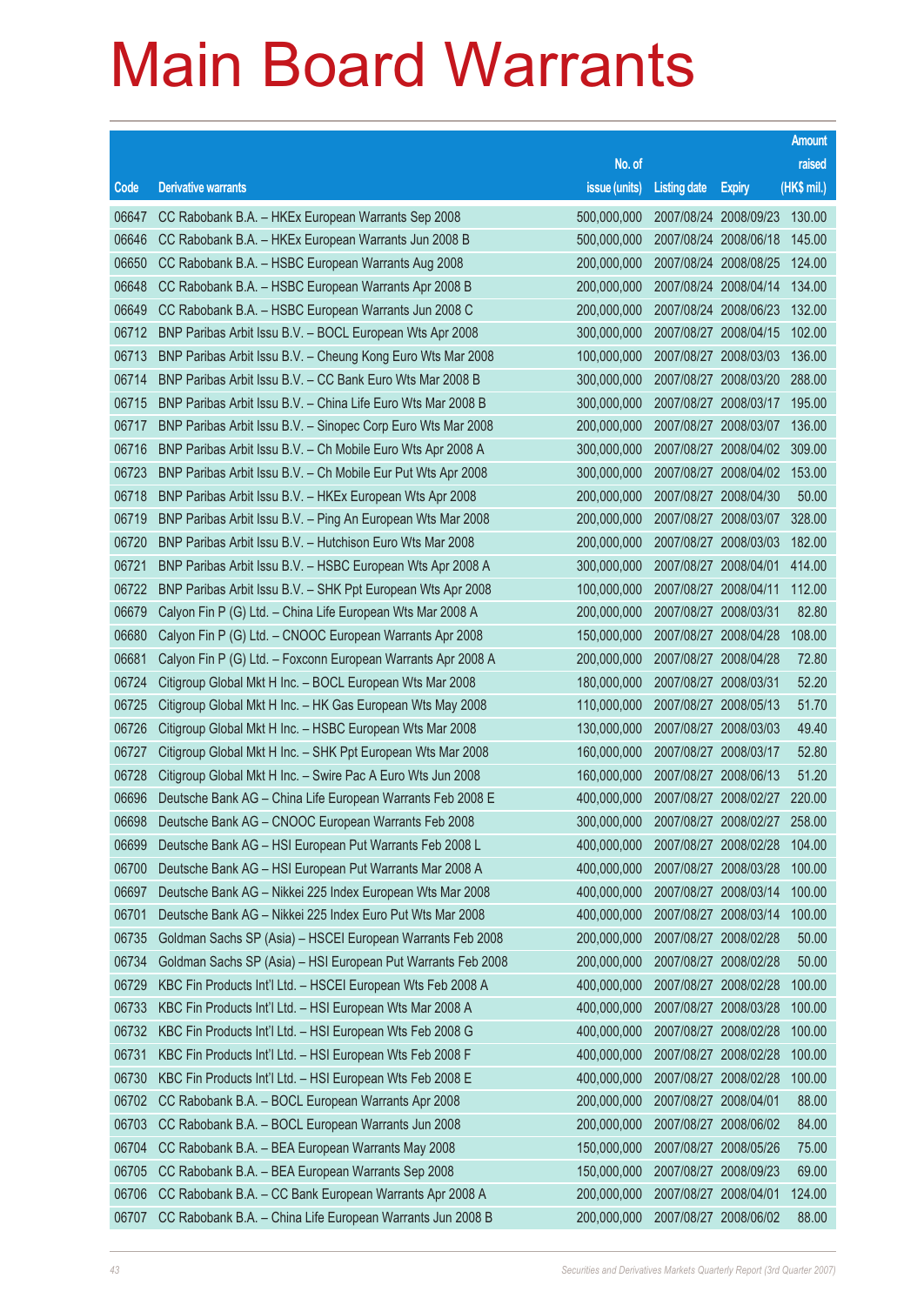|       |                                                                 |                                   |                       |                       | <b>Amount</b> |
|-------|-----------------------------------------------------------------|-----------------------------------|-----------------------|-----------------------|---------------|
|       |                                                                 | No. of                            |                       |                       | raised        |
| Code  | <b>Derivative warrants</b>                                      | issue (units)                     | <b>Listing date</b>   | <b>Expiry</b>         | $(HK$$ mil.)  |
| 06708 | CC Rabobank B.A. - China Life European Warrants Jul 2008 A      | 200,000,000                       | 2007/08/27 2008/07/09 |                       | 82.00         |
| 06709 | CC Rabobank B.A. - ICBC European Warrants Apr 2008 A            | 200,000,000                       | 2007/08/27 2008/04/01 |                       | 114.00        |
| 06710 | CC Rabobank B.A. - ICBC European Warrants May 2008              | 200,000,000                       | 2007/08/27 2008/05/26 |                       | 110.00        |
| 06711 | CC Rabobank B.A. - Hutchison European Warrants Jun 2008 B       | 150,000,000                       | 2007/08/27 2008/06/02 |                       | 93.00         |
| 06691 | SGA Societe Generale Acceptance N.V. - BOCL Eu Wt Mar 2008 A    | 200,000,000                       | 2007/08/27 2008/03/17 |                       | 52.00         |
| 06692 | SGA Societe Generale Acceptance N.V. - CCB Eur Wt Mar 2008 B    | 100,000,000                       | 2007/08/27 2008/03/25 |                       | 73.00         |
| 06693 | SGA Societe Generale Acceptance N.V. - Ch Life Eu Wt Mar 08D    | 300,000,000                       | 2007/08/27 2008/03/10 |                       | 141.00        |
| 06694 | SGA Societe Generale Acceptance N.V. - CP&CC Eur Wt Feb 08 C    | 100,000,000                       | 2007/08/27 2008/02/29 |                       | 99.00         |
| 06695 | SGA Societe Generale Acceptance N.V. - Petch Eur Wt Dec 08 B    | 200,000,000                       | 2007/08/27 2008/12/10 |                       | 50.00         |
| 06682 | SGA Societe Generale Acceptance N.V. - HSCEI Eur Wt Feb 08 G    | 200,000,000                       | 2007/08/27 2008/02/28 |                       | 50.00         |
| 06683 | SGA Societe Generale Acceptance N.V. - HSCEI Eur Wt Feb 08 H    | 200,000,000                       | 2007/08/27 2008/02/28 |                       | 50.00         |
| 06686 | SGA Societe Generale Acceptance N.V. - HSCEI Eu Put Wt Feb08I   | 200,000,000                       | 2007/08/27 2008/02/28 |                       | 50.00         |
| 06687 | SGA Societe Generale Acceptance N.V. - HSCEI Eu Put Wt Feb08J   | 200,000,000                       | 2007/08/27 2008/02/28 |                       | 50.00         |
| 06688 | SGA Societe Generale Acceptance N.V. - HSCEI Eu Put Wt Feb08K   | 200,000,000                       | 2007/08/27 2008/02/28 |                       | 50.00         |
| 06684 | SGA Societe Generale Acceptance N.V. - HSI Eur Wt Feb 2008 L    | 500,000,000                       | 2007/08/27 2008/02/28 |                       | 152.50        |
| 06685 | SGA Societe Generale Acceptance N.V. - HSI Eur Wt Feb 2008 M    | 500,000,000                       | 2007/08/27 2008/02/28 |                       | 142.50        |
| 06689 | SGA Societe Generale Acceptance N.V. - HSI Eu Put Wt Feb 08N    | 500,000,000                       | 2007/08/27 2008/02/28 |                       | 125.00        |
| 06690 | SGA Societe Generale Acceptance N.V. - HSI Eu Put Wt Feb 08O    | 500,000,000                       | 2007/08/27 2008/02/28 |                       | 125.00        |
|       | 02457 # Deutsche Bank AG - HKEx European Warrants Mar 2008 A    | 400,000,000                       | 2007/08/27 2008/03/17 |                       | 74.00         |
|       | 09192 # Deutsche Bank AG - HSI European Put Warrants Dec 2007 C | 400,000,000                       | 2007/08/27 2007/12/28 |                       | 60.00         |
|       | 02127 # HK Bank - China Mobile European Warrants Jan 2008 B     | 100,000,000                       | 2007/08/27 2008/01/18 |                       | 86.00         |
| 06736 | HK Bank - China Netcom European Warrants Mar 2008               | 280,000,000                       | 2007/08/28 2008/03/31 |                       | 70.00         |
| 06737 | HK Bank - CNPC European Warrants Mar 2008                       | 280,000,000                       | 2007/08/28 2008/03/31 |                       | 103.60        |
| 06738 | HK Bank - Shimao Ppt European Warrants Mar 2008                 | 280,000,000                       | 2007/08/28 2008/03/31 |                       | 84.00         |
| 06747 | J P Morgan SP BV - CLP European Warrants Apr 2008               | 33,000,000                        | 2007/08/28 2008/04/08 |                       | 10.89         |
| 06753 | KBC Fin Products Int'l Ltd. - China Life Euro Wts Mar 2008 A    | 158,000,000                       | 2007/08/28 2008/03/03 |                       | 99.54         |
| 06754 | KBC Fin Products Int'l Ltd. - China Life Euro Wts Mar 2008 B    | 258,000,000 2007/08/28 2008/03/03 |                       |                       | 98.04         |
| 06756 | KBC Fin Products Int'l Ltd. - China Life Euro Wts Mar 2008 C    | 338,000,000                       | 2007/08/28 2008/03/03 |                       | 94.64         |
| 06757 | KBC Fin Products Int'l Ltd. - China Life Euro Wts Mar 2008 D    | 400,000,000                       |                       | 2007/08/28 2008/03/03 | 100.00        |
| 06758 | KBC Fin Products Int'l Ltd. - ICBC European Wts Mar 2008 A      | 238,000,000                       | 2007/08/28 2008/03/07 |                       | 97.58         |
| 06759 | KBC Fin Products Int'l Ltd. - HSCEI European Wts Feb 2008 B     | 400,000,000                       |                       | 2007/08/28 2008/02/28 | 100.00        |
| 06763 | KBC Fin Products Int'l Ltd. - HSCEI Euro Put Wts Mar 2008 A     | 400,000,000                       | 2007/08/28 2008/03/28 |                       | 100.00        |
| 06760 | KBC Fin Products Int'l Ltd. - HSI European Wts Feb 2008 H       | 400,000,000                       |                       | 2007/08/28 2008/02/28 | 100.00        |
| 06764 | KBC Fin Products Int'l Ltd. - HSI Euro Put Wts Feb 2008 I       | 400,000,000                       | 2007/08/28 2008/02/28 |                       | 100.00        |
| 06739 | Macquarie Bank Ltd. - HSBC European Warrants Mar 2008           | 388,000,000                       |                       | 2007/08/28 2008/03/28 | 217.28        |
| 06740 | Macquarie Bank Ltd. - Sinopec Corp European Wts Feb 2008 B      | 200,000,000                       |                       | 2007/08/28 2008/02/28 | 125.80        |
| 06741 | Macquarie Bank Ltd. - Henderson Land Dev Euro Wts Feb 2008      | 200,000,000                       |                       | 2007/08/28 2008/02/28 | 76.00         |
| 06742 | Macquarie Bank Ltd. - Hutchison European Warrants Feb 2008      | 200,000,000                       | 2007/08/28 2008/02/28 |                       | 124.20        |
| 06743 | Macquarie Bank Ltd. - HSBC European Put Warrants Mar 2008       | 288,000,000                       |                       | 2007/08/28 2008/03/28 | 158.98        |
| 06744 | Macquarie Bank Ltd. - Sinopec Corp European Put Wts Feb 2008    | 200,000,000                       | 2007/08/28 2008/02/28 |                       | 86.60         |
| 06751 | Macquarie Bank Ltd. - HSCEI European Warrants Feb 2008          | 288,000,000                       |                       | 2007/08/28 2008/02/28 | 76.61         |
| 06755 | Macquarie Bank Ltd. - HSCEI European Put Warrants Feb 2008      | 288,000,000                       | 2007/08/28 2008/02/28 |                       | 72.29         |
| 06748 | Macquarie Bank Ltd. - HSI European Warrants Feb 2008            | 388,000,000                       |                       | 2007/08/28 2008/02/28 | 137.74        |
| 06752 | Macquarie Bank Ltd. - HSI European Put Warrants Feb 2008        | 388,000,000                       | 2007/08/28 2008/02/28 |                       | 98.55         |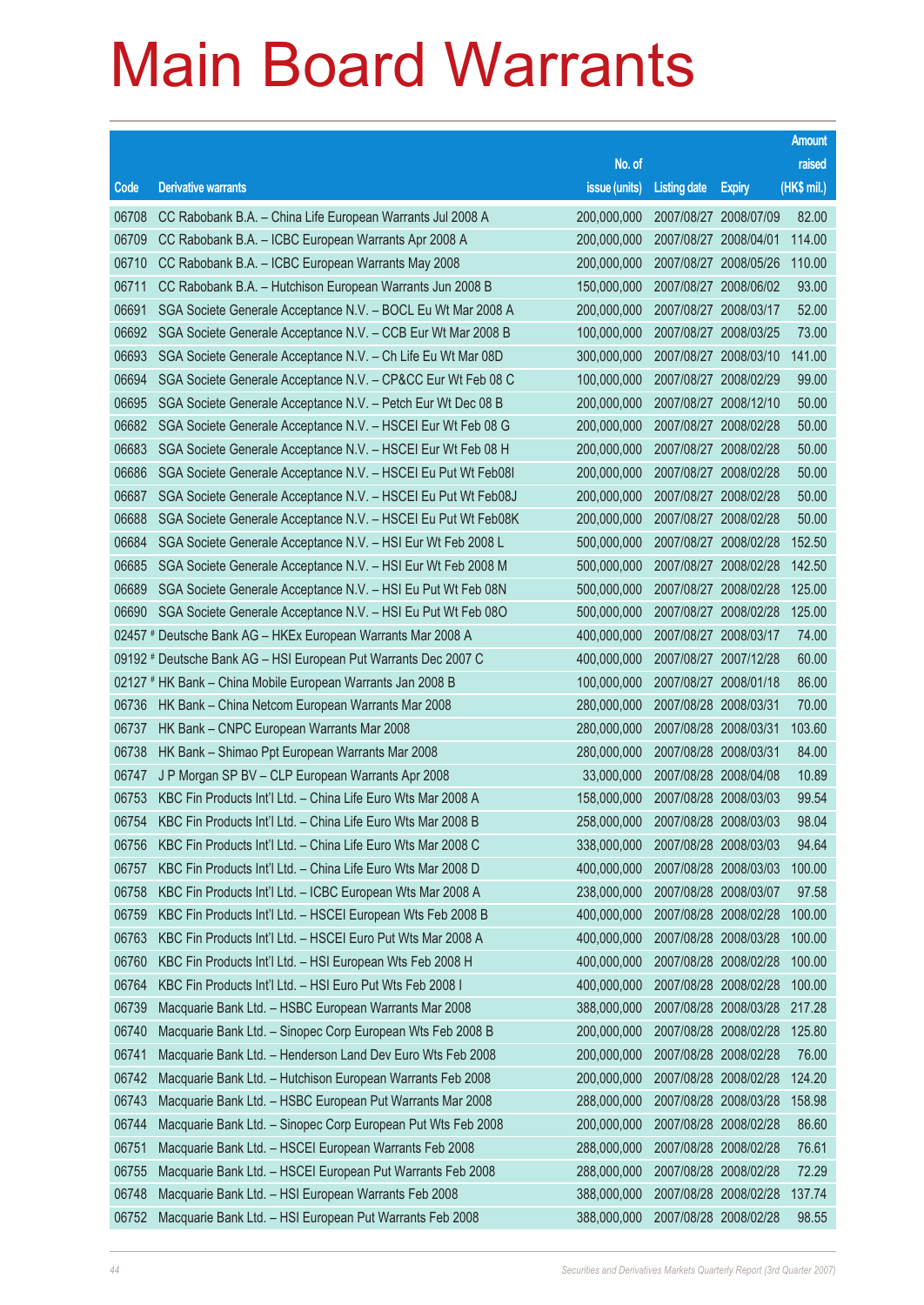|       |                                                                      |                                   |                       |               | <b>Amount</b> |
|-------|----------------------------------------------------------------------|-----------------------------------|-----------------------|---------------|---------------|
|       |                                                                      | No. of                            |                       |               | raised        |
| Code  | <b>Derivative warrants</b>                                           | issue (units)                     | <b>Listing date</b>   | <b>Expiry</b> | (HK\$ mil.)   |
| 06745 | UBS AG - HSI European Warrants Feb 2008 A                            | 300,000,000                       | 2007/08/28 2008/02/28 |               | 90.00         |
| 06746 | UBS AG - HSI European Warrants Feb 2008 B                            | 300,000,000                       | 2007/08/28 2008/02/28 |               | 78.00         |
| 06749 | UBS AG - HSI European Put Warrants Feb 2008 C                        | 300,000,000                       | 2007/08/28 2008/02/28 |               | 75.00         |
| 06750 | UBS AG - HSI European Put Warrants Feb 2008 D                        | 300,000,000                       | 2007/08/28 2008/02/28 |               | 82.50         |
|       | 09064 # Macquarie Bank Ltd. - Sinopec Corp European Put Wts Nov 2007 | 200,000,000                       | 2007/08/28 2007/11/29 |               | 184.00        |
| 06766 | Barclays Bank plc - China Life European Put Wts Aug 2008             | 500,000,000                       | 2007/08/29 2008/08/06 |               | 231.00        |
| 06767 | Citigroup Global Mkt H Inc. - Sinopec Corp Euro Wts May 2008         | 90,000,000                        | 2007/08/29 2008/05/19 |               | 56.70         |
| 06768 | Citigroup Global Mkt H Inc. - R&F Ppt European Wts Jun 2008          | 130,000,000                       | 2007/08/29 2008/06/02 |               | 55.90         |
| 06769 | Citigroup Global Mkt H Inc. - Huaneng Power Eur Wts Apr 2008         | 80,000,000                        | 2007/08/29 2008/04/30 |               | 54.40         |
| 06770 | Citigroup Global Mkt H Inc. - PetroChina Euro Wts Apr 2008           | 70,000,000                        | 2007/08/29 2008/04/30 |               | 56.00         |
| 06771 | Citigroup Global Mkt H Inc. - PICC European Wts Jun 2008             | 210,000,000                       | 2007/08/29 2008/06/30 |               | 52.50         |
| 06774 | KBC Fin Products Int'l Ltd. - China Tel Euro Wts Mar 2008 B          | 268,000,000                       | 2007/08/29 2008/03/03 |               | 99.16         |
| 06772 | KBC Fin Products Int'l Ltd. - CC Bank Euro Wts Mar 2008 A            | 158,000,000                       | 2007/08/29 2008/03/03 |               | 97.96         |
| 06776 | KBC Fin Products Int'l Ltd. - PetroChina Euro Wts Jul 2008 A         | 400,000,000                       | 2007/08/29 2008/07/08 |               | 100.00        |
| 06775 | KBC Fin Products Int'l Ltd. - CNOOC European Wts Sep 2008            | 400,000,000                       | 2007/08/29 2008/09/08 |               | 100.00        |
| 06773 | KBC Fin Products Int'l Ltd. - Sinopec Euro Wts Sep 2008 A            | 400,000,000                       | 2007/08/29 2008/09/02 |               | 100.00        |
| 06761 | CC Rabobank B.A. - BankComm European Warrants Nov 2008               | 500,000,000                       | 2007/08/29 2008/11/10 |               | 125.00        |
| 06762 | CC Rabobank B.A. - PetroChina European Warrants Jul 2008 B           | 500,000,000                       | 2007/08/29 2008/07/28 |               | 130.00        |
| 06765 | CC Rabobank B.A. - Ping An European Warrants Mar 2009                | 500,000,000                       | 2007/08/29 2009/03/31 |               | 130.00        |
|       | 02113 # ABN AMRO Bank N.V. - China Mobile Euro Put Wts Dec 2007 B    | 100,000,000                       | 2007/08/29 2007/12/31 |               | 38.50         |
|       | 02419 # KBC Fin Products Int'l Ltd. - HSI Euro Put Wts Nov 2007 E    | 600,000,000                       | 2007/08/29 2007/11/29 |               | 72.60         |
|       | 09574 # KBC Fin Products Int'l Ltd. - HSI Euro Put Wts Dec 2007 E    | 600,000,000                       | 2007/08/29 2007/12/28 |               | 94.20         |
|       | 09587 # Macquarie Bank Ltd. - HSI European Put Warrants Dec 2007 B   | 1,000,000,000                     | 2007/08/29 2007/12/28 |               | 121.00        |
| 06782 | ABN AMRO Bank N.V. - BOCL European Warrants Mar 2008 B               | 88,000,000                        | 2007/08/30 2008/03/31 |               | 33.44         |
| 06783 | ABN AMRO Bank N.V. - CC Bank European Warrants Apr 2008 D            | 128,000,000                       | 2007/08/30 2008/04/21 |               | 84.48         |
| 06784 | ABN AMRO Bank N.V. - Ch Comm Cons European Wts Apr 2008 C            | 488,000,000                       | 2007/08/30 2008/04/07 |               | 122.00        |
|       | 06785 ABN AMRO Bank N.V. - Ch Comm Cons European Wts Apr 2008 D      | 488,000,000 2007/08/30 2008/04/21 |                       |               | 122.00        |
| 06786 | ABN AMRO Bank N.V. - Ch Comm Cons European Wts Jun 2008 A            | 488,000,000                       | 2007/08/30 2008/06/30 |               | 131.76        |
| 06777 | ABN AMRO Bank N.V. - China Mobile European Wts Mar 2008 D            | 88,000,000                        | 2007/08/30 2008/03/25 |               | 79.20         |
| 06778 | ABN AMRO Bank N.V. - HKEx European Warrants Mar 2008 F               | 488,000,000                       | 2007/08/30 2008/03/03 |               | 131.76        |
| 06779 | ABN AMRO Bank N.V. - HKEx European Warrants Mar 2008 G               | 488,000,000                       | 2007/08/30 2008/03/10 |               | 122.00        |
| 06780 | ABN AMRO Bank N.V. - HKEx European Warrants May 2008 A               | 488,000,000                       | 2007/08/30 2008/05/05 |               | 122.00        |
| 06781 | ABN AMRO Bank N.V. - China Mobile Euro Put Wts Mar 2008 B            | 88,000,000                        | 2007/08/30 2008/03/17 |               | 47.52         |
| 06804 | ABN AMRO Bank N.V. - China Mobile European Wts Aug 2008 A            | 800,000,000                       | 2007/08/30 2008/08/18 |               | 200.00        |
| 06805 | ABN AMRO Bank N.V. - China Mobile European Wts Apr 2008 C            | 80,000,000                        | 2007/08/30 2008/04/07 |               | 72.00         |
| 06806 | ABN AMRO Bank N.V. - China Mobile Euro Put Wts Mar 2008 C            | 80,000,000                        | 2007/08/30 2008/03/31 |               | 75.20         |
| 06807 | ABN AMRO Bank N.V. - China Mobile European Put Wts Sep 2008          | 800,000,000                       | 2007/08/30 2008/09/29 |               | 200.00        |
| 06808 | ABN AMRO Bank N.V. - HKEx European Put Warrants May 2008 B           | 488,000,000                       | 2007/08/30 2008/05/05 |               | 122.00        |
| 06787 | ABN AMRO Bank N.V. - Foxconn European Warrants Mar 2008              | 300,000,000                       | 2007/08/30 2008/03/31 |               | 87.00         |
| 06788 | ABN AMRO Bank N.V. - HSBC European Warrants Mar 2008                 | 50,000,000                        | 2007/08/30 2008/03/03 |               | 16.50         |
| 06791 | Calyon Fin P (G) Ltd. - BOCL European Warrants Apr 2008 B            | 200,000,000                       | 2007/08/30 2008/04/28 |               | 74.00         |
| 06792 | Calyon Fin P (G) Ltd. - China Coal European Wts Mar 2008 B           | 200,000,000                       | 2007/08/30 2008/03/17 |               | 50.40         |
| 06793 | Calyon Fin P (G) Ltd. - Sinopec Corp European Wts Apr 2008 A         | 150,000,000                       | 2007/08/30 2008/04/28 |               | 162.00        |
| 06795 | Deutsche Bank AG - China Mobile European Warrants Oct 2008 A         | 400,000,000                       | 2007/08/30 2008/10/20 |               | 100.00        |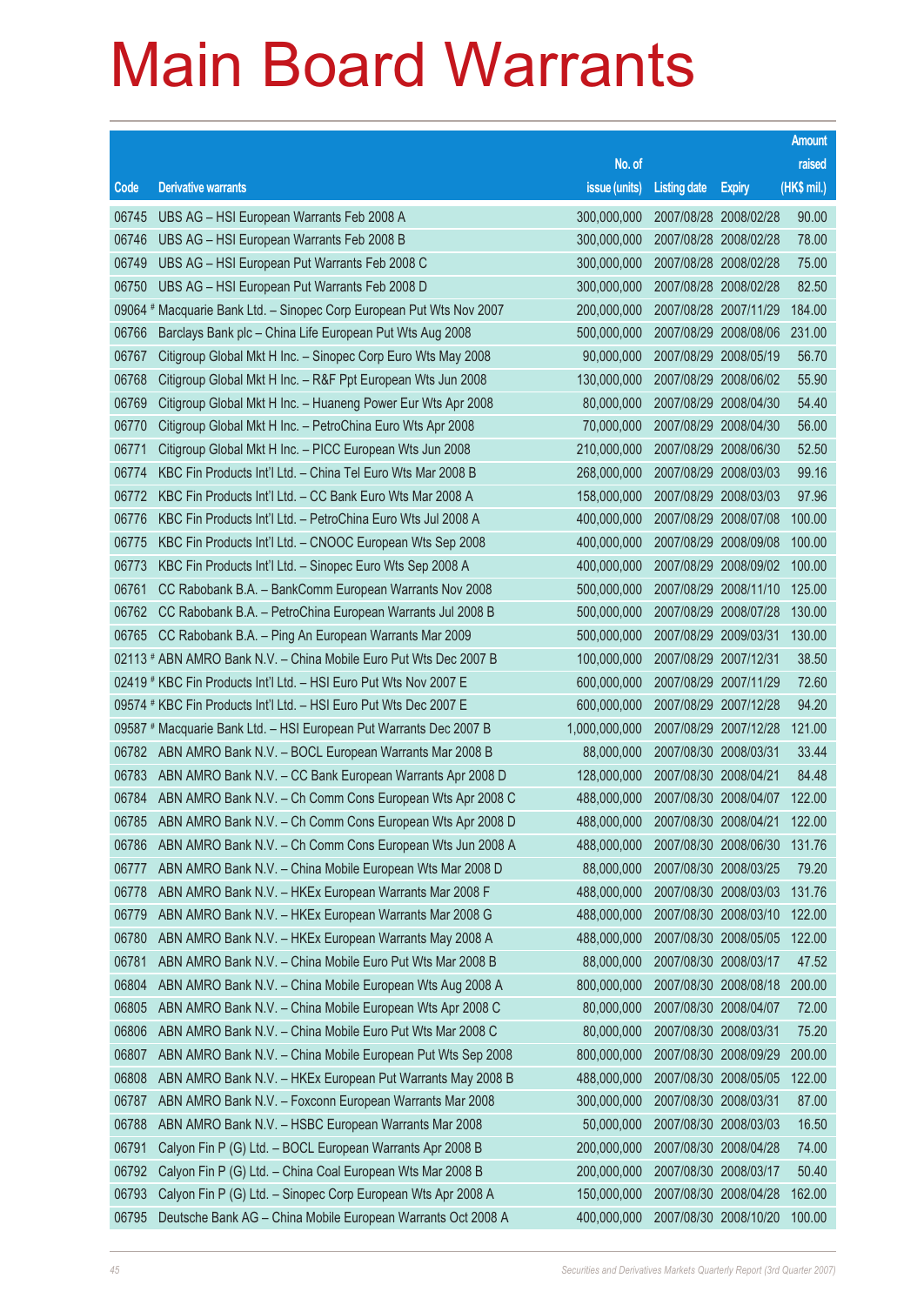|                |                                                                                                                                    |                            |                                                |                       | <b>Amount</b>    |
|----------------|------------------------------------------------------------------------------------------------------------------------------------|----------------------------|------------------------------------------------|-----------------------|------------------|
|                |                                                                                                                                    | No. of                     |                                                |                       | raised           |
| Code           | <b>Derivative warrants</b>                                                                                                         | issue (units)              | <b>Listing date</b>                            | <b>Expiry</b>         | (HK\$ mil.)      |
| 06799          | Deutsche Bank AG - China Mobile European Put Wts Oct 2008                                                                          | 400,000,000                | 2007/08/30 2008/10/20                          |                       | 100.00           |
| 06794          | Deutsche Bank AG - DJIA Index European Warrants Mar 2008                                                                           | 200,000,000                | 2007/08/30 2008/03/25                          |                       | 50.00            |
| 06798          | Deutsche Bank AG - DJIA Index European Put Warrants Mar 2008                                                                       | 200,000,000                | 2007/08/30 2008/03/25                          |                       | 50.00            |
| 06796          | Deutsche Bank AG - HSI European Warrants Mar 2008 C                                                                                | 400,000,000                | 2007/08/30 2008/03/28                          |                       | 100.00           |
| 06797          | KBC Fin Products Int'l Ltd. - China Life Euro Wts Apr 2008 B                                                                       | 400,000,000                | 2007/08/30 2008/04/01                          |                       | 100.00           |
| 06801          | KBC Fin Products Int'l Ltd. - China Life Eur Put Wt Mar 2008                                                                       | 138,000,000                | 2007/08/30 2008/03/03                          |                       | 97.98            |
| 06800          | KBC Fin Products Int'l Ltd. - ICBC European Put Wts Mar 2008                                                                       | 248,000,000                | 2007/08/30 2008/03/03                          |                       | 99.20            |
| 06802          | KBC Fin Products Int'l Ltd. - HSCEI Euro Put Wts Mar 2008 B                                                                        | 400,000,000                | 2007/08/30 2008/03/28                          |                       | 100.00           |
| 06803          | KBC Fin Products Int'l Ltd. - HSCEI Euro Put Wts Mar 2008 C                                                                        | 400,000,000                | 2007/08/30 2008/03/28                          |                       | 100.00           |
| 06789          | Macquarie Bank Ltd. - China Mobile European Wts Apr 2008                                                                           | 388,000,000                | 2007/08/30 2008/04/29                          |                       | 234.74           |
| 06790          | Macquarie Bank Ltd. - Ping An European Warrants Dec 2008 A                                                                         | 388,000,000                | 2007/08/30 2008/12/30                          |                       | 98.55            |
|                | 06920 # Credit Suisse – China Life European Warrants Jan 2008 C                                                                    | 300,000,000                | 2007/08/30 2008/01/21                          |                       | 115.50           |
|                | 09271 # Deutsche Bank AG - HSI European Put Warrants Dec 2007 D                                                                    | 400,000,000                | 2007/08/30 2007/12/28                          |                       | 53.60            |
|                | 09778 # Macquarie Bank Ltd. - China Life European Put Wts Dec 2007                                                                 | 800,000,000                | 2007/08/30 2007/12/28                          |                       | 115.20           |
|                | 07984 # UBS AG - BOC HK European Warrants Feb 2008                                                                                 | 600,000,000                | 2007/08/30 2008/02/11                          |                       | 28.80            |
| 06817          | ABN AMRO Bank N.V. - Ch Comm Cons European Wts Apr 2008 E                                                                          | 488,000,000                | 2007/08/31 2008/04/22                          |                       | 122.00           |
| 06818          | ABN AMRO Bank N.V. - China Life European Warrants Mar 2008 A                                                                       | 228,000,000                | 2007/08/31 2008/03/25                          |                       | 95.76            |
| 06822          | ABN AMRO Bank N.V. - Ping An European Warrants Sep 2008                                                                            | 1,000,000,000              | 2007/08/31 2008/09/22                          |                       | 250.00           |
| 06821          | ABN AMRO Bank N.V. - HSBC European Put Warrants Mar 2008                                                                           | 56,000,000                 | 2007/08/31 2008/03/03                          |                       | 21.84            |
| 06811          | BNP Paribas Arbit Issu B.V. - CITIC Bank Euro Wts Mar 2008                                                                         | 100,000,000                | 2007/08/31 2008/03/03                          |                       | 33.00            |
| 06812          | BNP Paribas Arbit Issu B.V. - Sinopec Corp Euro Wts Oct 2008                                                                       | 400,000,000                | 2007/08/31 2008/10/03                          |                       | 108.00           |
| 06809          | BNP Paribas Arbit Issu B.V. - HSCEI European Wts Mar 2008 A                                                                        | 300,000,000                | 2007/08/31 2008/03/28                          |                       | 117.00           |
| 06810          | BNP Paribas Arbit Issu B.V. - HSCEI European Wts Mar 2008 B                                                                        | 300,000,000                | 2007/08/31 2008/03/28                          |                       | 90.00            |
| 06813          | BNP Paribas Arbit Issu B.V. - HSCEI Euro Put Wts Mar 2008 C                                                                        | 300,000,000                | 2007/08/31 2008/03/28                          |                       | 90.00            |
| 06814          | BNP Paribas Arbit Issu B.V. - HSCEI Euro Put Wts Mar 2008 D                                                                        | 300,000,000                | 2007/08/31 2008/03/28                          |                       | 108.00           |
| 06815          | KBC Fin Products Int'l Ltd. - HSCEI European Wts Mar 2008 D                                                                        | 400,000,000                | 2007/08/31 2008/03/28                          |                       | 100.00           |
| 06816          | KBC Fin Products Int'l Ltd. - HSCEI European Wts Mar 2008 E                                                                        | 400,000,000                | 2007/08/31 2008/03/28                          |                       | 100.00           |
| 06819<br>06820 | KBC Fin Products Int'l Ltd. - HSCEI Euro Put Wts Mar 2008 F                                                                        | 400,000,000                | 2007/08/31 2008/03/28                          |                       | 100.00<br>100.00 |
|                | KBC Fin Products Int'l Ltd. - HSCEI Euro Put Wts Mar 2008 G<br>02213 # Deutsche Bank AG - China Mobile European Put Wts Jan 2008 D | 400,000,000<br>300,000,000 | 2007/08/31 2008/03/28<br>2007/08/31 2008/01/14 |                       | 69.00            |
|                | 09722 # UBS AG - CITIC Bank European Warrants Nov 2007 A                                                                           | 600,000,000                | 2007/08/31 2007/11/12                          |                       | 195.00           |
| 06838          | ABN AMRO Bank N.V. - HKEx European Warrants May 2008 C                                                                             | 588,000,000                | 2007/09/03 2008/05/13                          |                       | 147.00           |
| 06839          | ABN AMRO Bank N.V. - China Mobile European Wts Aug 2008 B                                                                          | 688,000,000                | 2007/09/03 2008/08/25                          |                       | 178.88           |
| 06840          | ABN AMRO Bank N.V. - China Mobile European Wts Mar 2008 E                                                                          | 78,000,000                 | 2007/09/03 2008/03/03                          |                       | 86.58            |
| 06841          | ABN AMRO Bank N.V. - China Mobile Euro Put Wts Apr 2008 A                                                                          | 78,000,000                 | 2007/09/03 2008/04/14                          |                       | 113.10           |
| 06842          | ABN AMRO Bank N.V. - HKEx European Put Warrants May 2008 D                                                                         | 588,000,000                | 2007/09/03 2008/05/20                          |                       | 147.00           |
| 06835          | ABN AMRO Bank N.V. - Ch Comm Cons European Wts Apr 2008 F                                                                          | 468,000,000                | 2007/09/03 2008/04/22                          |                       | 117.00           |
| 06836          | ABN AMRO Bank N.V. - Ping An European Warrants May 2008 A                                                                          | 888,000,000                | 2007/09/03 2008/05/30                          |                       | 222.00           |
| 06832          | Barclays Bank plc - China Mobile European Put Wts Aug 2008                                                                         | 300,000,000                | 2007/09/03 2008/08/08                          |                       | 204.90           |
| 06826          | BNP Paribas Arbit Issu B.V. - Ch Comm Cons Eur Wt Mar 2008 D                                                                       | 400,000,000                | 2007/09/03 2008/03/28                          |                       | 116.00           |
| 06843          | Credit Suisse - China Life European Warrants Mar 2008 A                                                                            | 300,000,000                | 2007/09/03 2008/03/04                          |                       | 103.50           |
| 06844          | Credit Suisse - China Life European Warrants Mar 2008 B                                                                            | 300,000,000                | 2007/09/03 2008/03/18                          |                       | 90.00            |
| 06833          | Deutsche Bank AG - China Mobile European Warrants Apr 2008                                                                         | 200,000,000                |                                                | 2007/09/03 2008/04/28 | 256.00           |
| 06837          | Deutsche Bank AG - China Mobile European Put Wts Apr 2008                                                                          | 200,000,000                | 2007/09/03 2008/04/28                          |                       | 226.00           |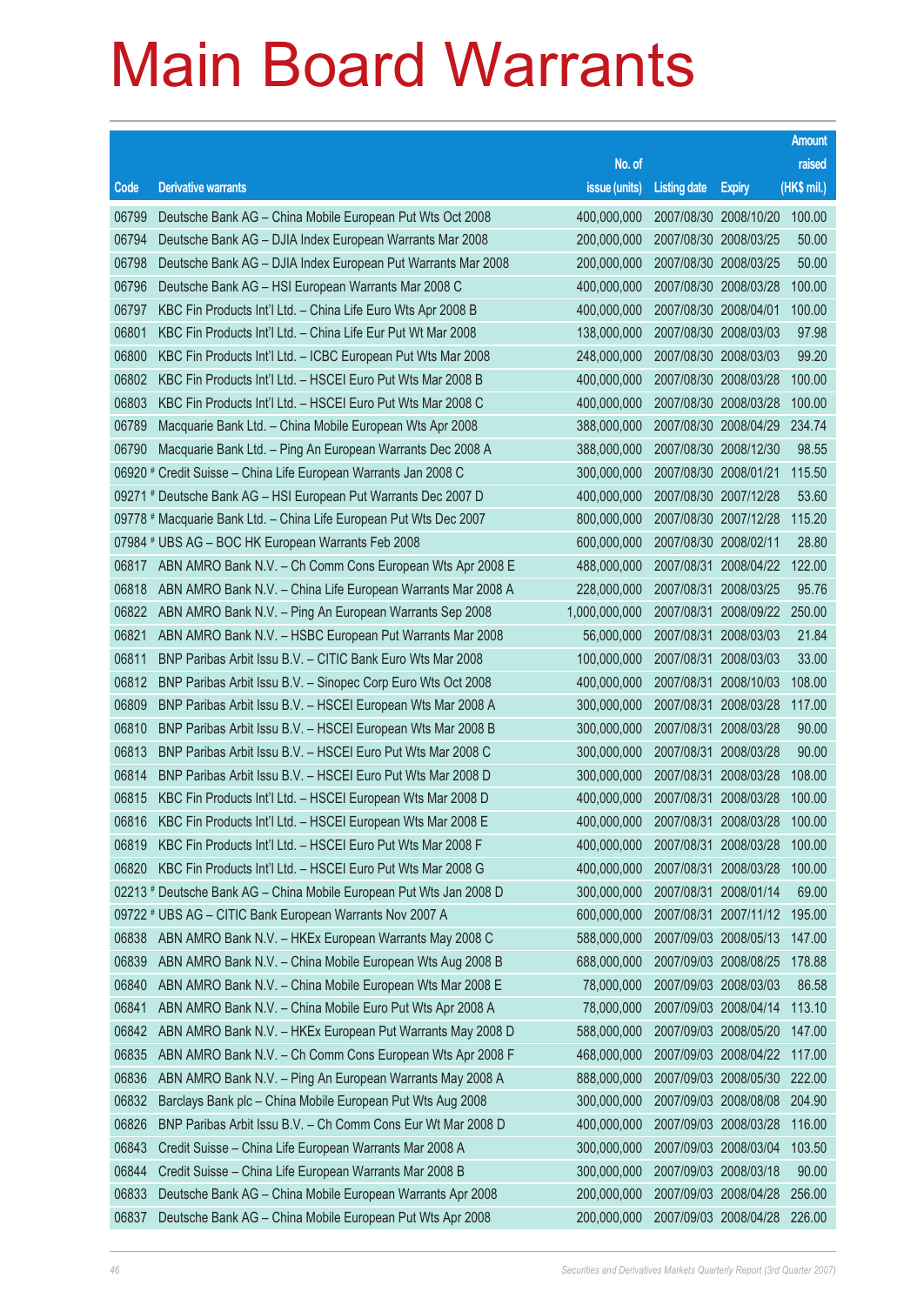|       |                                                                   |               |                       |                       | <b>Amount</b> |
|-------|-------------------------------------------------------------------|---------------|-----------------------|-----------------------|---------------|
|       |                                                                   | No. of        |                       |                       | raised        |
| Code  | <b>Derivative warrants</b>                                        | issue (units) | <b>Listing date</b>   | <b>Expiry</b>         | (HK\$ mil.)   |
| 06830 | Deutsche Bank AG - HSCEI European Warrants Mar 2008 A             | 400,000,000   | 2007/09/03 2008/03/28 |                       | 100.00        |
| 06834 | Deutsche Bank AG - HSCEI European Put Warrants Mar 2008 E         | 400,000,000   | 2007/09/03 2008/03/28 |                       | 100.00        |
| 06831 | Deutsche Bank AG - HSI European Put Warrants Mar 2008 B           | 400,000,000   | 2007/09/03 2008/03/28 |                       | 100.00        |
| 06823 | SGA Societe Generale Acceptance N.V. - N225 Eu Wt Mar 2008 A      | 100,000,000   | 2007/09/03 2008/03/13 |                       | 36.00         |
| 06824 | SGA Societe Generale Acceptance N.V. - N225 Eu Wt Mar 2008 B      | 100,000,000   | 2007/09/03 2008/03/13 |                       | 29.00         |
| 06825 | SGA Societe Generale Acceptance N.V. - N225 Eu Wt Mar 2008 C      | 100,000,000   | 2007/09/03 2008/03/13 |                       | 25.00         |
| 06827 | SGA Societe Generale Acceptance N.V. - N225 Eu Put Wt Mar08D      | 100,000,000   | 2007/09/03 2008/03/13 |                       | 27.00         |
| 06828 | SGA Societe Generale Acceptance N.V. - N225 Eu Put Wt Mar08E      | 100,000,000   | 2007/09/03 2008/03/13 |                       | 35.00         |
| 06829 | SGA Societe Generale Acceptance N.V. - N225 Eu Put Wt Mar08F      | 100,000,000   | 2007/09/03 2008/03/13 |                       | 44.00         |
|       | 04962 # ABN AMRO Bank N.V. - Sinopec Corp European Wts Oct 2008 A | 700,000,000   | 2007/09/03 2008/10/08 |                       | 117.60        |
| 06897 | ABN AMRO Bank N.V. - China Life European Warrants Mar 2008 B      | 198,000,000   | 2007/09/04 2008/03/20 |                       | 89.10         |
| 06898 | ABN AMRO Bank N.V. - China Life European Warrants Mar 2008 C      | 198,000,000   | 2007/09/04 2008/03/28 |                       | 81.18         |
| 06885 | Barclays Bank plc - PetroChina European Put Wts Aug 2008          | 200,000,000   |                       | 2007/09/04 2008/08/12 | 179.60        |
| 06852 | BNP Paribas Arbit Issu B.V. - Ch Mobile Euro Wts Jun 2008 A       | 300,000,000   | 2007/09/04 2008/06/30 |                       | 75.00         |
| 06853 | BNP Paribas Arbit Issu B.V. - Ch Mobile Euro Wts Mar 2008         | 300,000,000   |                       | 2007/09/04 2008/03/07 | 483.00        |
| 06854 | BNP Paribas Arbit Issu B.V. - CC Bank Euro Wts Mar 2008 C         | 300,000,000   | 2007/09/04 2008/03/04 |                       | 198.00        |
| 06855 | BNP Paribas Arbit Issu B.V. - Ping An European Wts Oct 2008       | 200,000,000   | 2007/09/04 2008/10/30 |                       | 50.00         |
| 06856 | BNP Paribas Arbit Issu B.V. - Ch Mobile Eur Put Wts Mar 2008      | 300,000,000   |                       | 2007/09/04 2008/03/07 | 471.00        |
| 06851 | BNP Paribas Arbit Issu B.V. - HSI European Wts Mar 2008 C         | 400,000,000   | 2007/09/04 2008/03/28 |                       | 100.00        |
| 06857 | BNP Paribas Arbit Issu B.V. - HSI Euro Put Wts Mar 2008 A         | 400,000,000   | 2007/09/04 2008/03/28 |                       | 104.00        |
| 06858 | BNP Paribas Arbit Issu B.V. - HSI Euro Put Wts Mar 2008 B         | 400,000,000   | 2007/09/04 2008/03/28 |                       | 100.00        |
| 06880 | Calyon Fin P (G) Ltd. - China Mobile European Wts Mar 2008        | 200,000,000   |                       | 2007/09/04 2008/03/04 | 163.20        |
| 06881 | Calyon Fin P (G) Ltd. - CC Bank European Warrants Mar 2008 B      | 200,000,000   | 2007/09/04 2008/03/04 |                       | 86.00         |
| 06882 | Calyon Fin P (G) Ltd. - China Life European Wts Mar 2008 B        | 200,000,000   | 2007/09/04 2008/03/04 |                       | 66.00         |
| 06883 | Calyon Fin P (G) Ltd. - China Life European Wts Mar 2008 C        | 200,000,000   | 2007/09/04 2008/03/04 |                       | 53.40         |
| 06884 | Calyon Fin P (G) Ltd. - China Mobile Euro Put Wts Mar 2008        | 100,000,000   | 2007/09/04 2008/03/04 |                       | 82.20         |
| 06859 | Deutsche Bank AG - Cheung Kong European Warrants Mar 2008         | 200,000,000   | 2007/09/04 2008/03/10 |                       | 200.00        |
| 06860 | Deutsche Bank AG - Ch Comm Cons European Warrants Mar 2008 D      | 400,000,000   | 2007/09/04 2008/03/31 |                       | 100.00        |
| 06863 | Deutsche Bank AG - Ping An European Warrants Oct 2008             | 400,000,000   | 2007/09/04 2008/10/13 |                       | 100.00        |
| 06899 | Deutsche Bank AG - China Life European Warrants Mar 2008 D        | 400,000,000   |                       | 2007/09/04 2008/03/28 | 236.00        |
| 06900 | Deutsche Bank AG - China Life European Warrants Jun 2008          | 400,000,000   |                       | 2007/09/04 2008/06/27 | 236.00        |
| 06861 | Deutsche Bank AG - HSCEI European Warrants Mar 2008 B             | 400,000,000   | 2007/09/04 2008/03/28 |                       | 100.00        |
| 06862 | Deutsche Bank AG - HSI European Warrants Mar 2008 D               | 400,000,000   |                       | 2007/09/04 2008/03/28 | 100.00        |
| 06845 | HK Bank – CHALCO European Warrants Apr 2008 C                     | 280,000,000   |                       | 2007/09/04 2008/04/30 | 106.40        |
| 06846 | HK Bank - CHALCO European Warrants Apr 2008 D                     | 288,000,000   | 2007/09/04 2008/04/25 |                       | 83.52         |
| 06847 | HK Bank - China Mobile European Warrants Apr 2008 A               | 288,000,000   | 2007/09/04 2008/04/11 |                       | 293.76        |
| 06848 | HK Bank - China Mobile European Warrants Apr 2008 B               | 280,000,000   | 2007/09/04 2008/04/18 |                       | 243.60        |
| 06849 | HK Bank - Datang Power European Warrants Apr 2008 A               | 280,000,000   | 2007/09/04 2008/04/30 |                       | 70.00         |
| 06850 | HK Bank - Datang Power European Warrants Apr 2008 B               | 288,000,000   | 2007/09/04 2008/04/25 |                       | 624.96        |
| 06894 | KBC Fin Products Int'l Ltd. - Sinopec Euro Wts Dec 2008 A         | 400,000,000   | 2007/09/04 2008/12/01 |                       | 100.00        |
| 06891 | KBC Fin Products Int'l Ltd. - Ch Mobile Euro Wts Mar 2008         | 128,000,000   | 2007/09/04 2008/03/04 |                       | 97.28         |
| 06895 | KBC Fin Products Int'l Ltd. - Ch Mobile Eur Put Wts Mar 2008      | 148,000,000   | 2007/09/04 2008/03/04 |                       | 99.16         |
| 06892 | KBC Fin Products Int'l Ltd. - HSI European Wts Mar 2008 B         | 400,000,000   | 2007/09/04 2008/03/28 |                       | 100.00        |
| 06893 | KBC Fin Products Int'l Ltd. - HSI European Wts Mar 2008 C         | 400,000,000   | 2007/09/04 2008/03/28 |                       | 100.00        |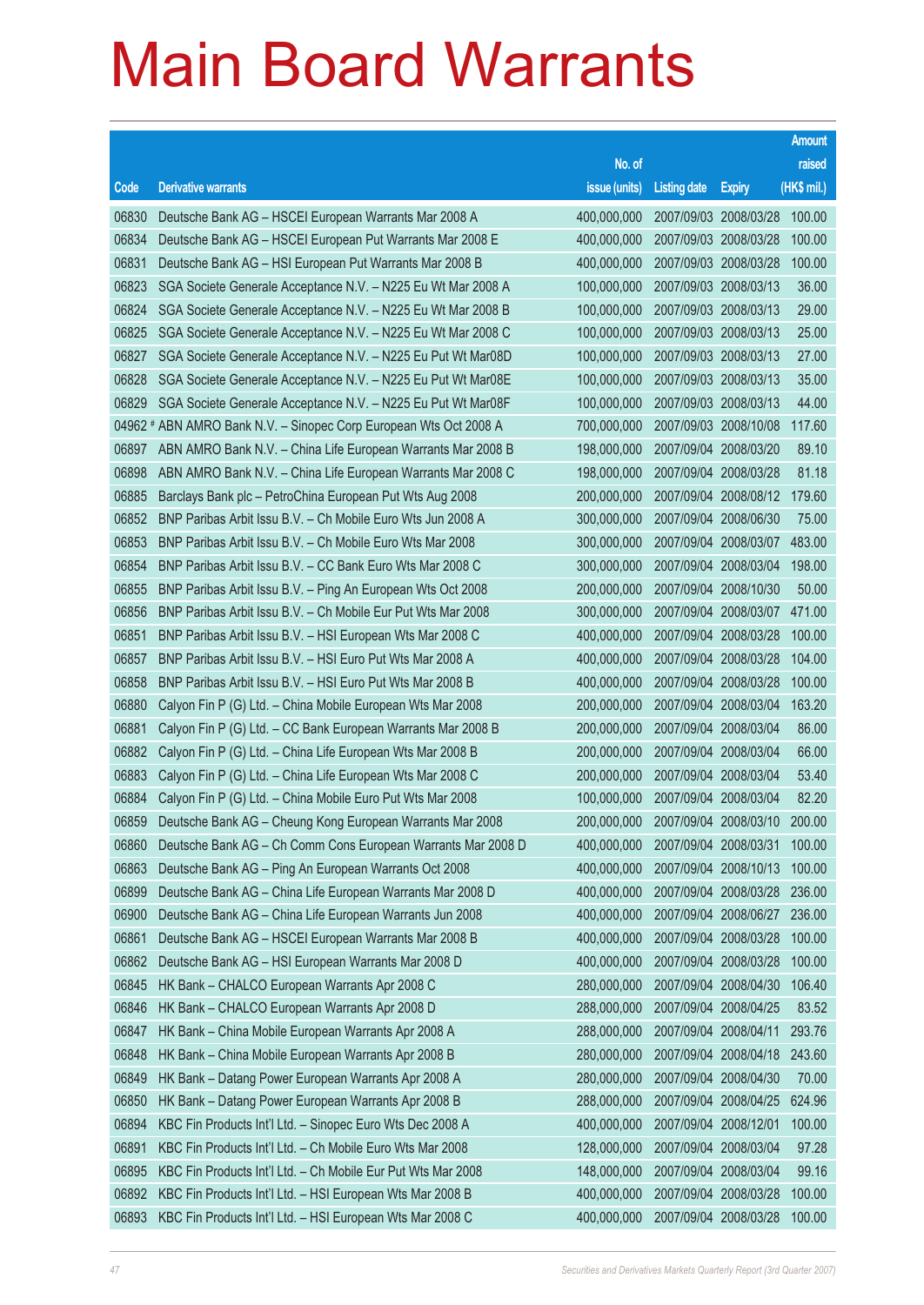|       |                                                                    |                                   |                       |                       | <b>Amount</b> |
|-------|--------------------------------------------------------------------|-----------------------------------|-----------------------|-----------------------|---------------|
|       |                                                                    | No. of                            |                       |                       | raised        |
| Code  | <b>Derivative warrants</b>                                         | issue (units)                     | <b>Listing date</b>   | <b>Expiry</b>         | $(HK$$ mil.)  |
| 06896 | KBC Fin Products Int'l Ltd. - HSI Euro Put Wts Mar 2008 E          | 400,000,000                       |                       | 2007/09/04 2008/03/28 | 100.00        |
| 06886 | Macquarie Bank Ltd. - Ping An European Warrants Dec 2008 B         | 400,000,000                       |                       | 2007/09/04 2008/12/30 | 110.80        |
| 06887 | Macquarie Bank Ltd. - Air China European Warrants Dec 2008         | 388,000,000                       |                       | 2007/09/04 2008/12/30 | 97.78         |
| 06888 | Macquarie Bank Ltd. - CHALCO European Warrants Dec 2008            | 388,000,000                       |                       | 2007/09/04 2008/12/30 | 282.46        |
| 06889 | Macquarie Bank Ltd. - Jiangxi Copper European Wts Mar 2008 A       | 388,000,000                       |                       | 2007/09/04 2008/03/28 | 98.55         |
| 06890 | Macquarie Bank Ltd. - Ping An European Put Warrants Dec 2008       | 400,000,000                       |                       | 2007/09/04 2008/12/30 | 101.20        |
| 06864 | Macquarie Bank Ltd. - CITIC Bank European Warrants Dec 2009        | 388,000,000                       |                       | 2007/09/04 2009/12/30 | 98.94         |
| 06865 | Macquarie Bank Ltd. - Ch Comm Cons European Wts Apr 2008           | 388,000,000                       |                       | 2007/09/04 2008/04/29 | 98.94         |
| 06866 | Macquarie Bank Ltd. - China Life European Wts Mar 2008 B           | 388,000,000                       |                       | 2007/09/04 2008/03/28 | 137.74        |
| 06867 | Macquarie Bank Ltd. - HKEx European Warrants Apr 2008 A            | 388,000,000                       |                       | 2007/09/04 2008/04/29 | 101.66        |
| 06868 | Macquarie Bank Ltd. - China Mobile European Put Wts May 2009       | 500,000,000                       |                       | 2007/09/04 2009/05/29 | 126.00        |
| 06869 | SGA Societe Generale Acceptance N.V. - HSCEI Eur Wt Mar 08 A       | 200,000,000                       |                       | 2007/09/04 2008/03/28 | 50.00         |
| 06870 | SGA Societe Generale Acceptance N.V. - HSCEI Eur Wt Mar 08 B       | 200,000,000                       |                       | 2007/09/04 2008/03/28 | 50.00         |
| 06874 | SGA Societe Generale Acceptance N.V. - HSCEI Eu Put Wt Mar08C      | 200,000,000                       |                       | 2007/09/04 2008/03/28 | 50.00         |
| 06875 | SGA Societe Generale Acceptance N.V. - HSCEI Eu Put Wt Mar08D      | 200,000,000                       |                       | 2007/09/04 2008/03/28 | 50.00         |
| 06876 | SGA Societe Generale Acceptance N.V. - HSCEI Eu Put Wt Mar08E      | 200,000,000                       |                       | 2007/09/04 2008/03/28 | 50.00         |
| 06871 | SGA Societe Generale Acceptance N.V. - HSI Eur Wt Jan 2008 J       | 500,000,000                       |                       | 2007/09/04 2008/01/30 | 125.00        |
| 06872 | SGA Societe Generale Acceptance N.V. - HSI Eur Wt Jan 2008 K       | 500,000,000                       |                       | 2007/09/04 2008/01/30 | 120.00        |
| 06873 | SGA Societe Generale Acceptance N.V. - HSI Eur Wt Jan 2008 L       | 500,000,000                       |                       | 2007/09/04 2008/01/30 | 95.00         |
| 06877 | SGA Societe Generale Acceptance N.V. - HSI Eur Wt Mar 2008 A       | 500,000,000                       |                       | 2007/09/04 2008/03/28 | 127.50        |
| 06878 | SGA Societe Generale Acceptance N.V. - HSI Eur Wt Mar 2008 B       | 500,000,000                       |                       | 2007/09/04 2008/03/28 | 125.00        |
| 06879 | SGA Societe Generale Acceptance N.V. - HSI Eur Wt Mar 2008 C       | 500,000,000                       |                       | 2007/09/04 2008/03/28 | 125.00        |
|       | 05594 # Deutsche Bank AG - HSI European Warrants Jan 2008 F        | 400,000,000                       |                       | 2007/09/04 2008/01/30 | 83.20         |
|       | 09023 # HK Bank - Jiangxi Copper European Warrants Dec 2007 B      | 200,000,000                       |                       | 2007/09/04 2007/12/14 | 130.00        |
| 01344 | Barclays Bank plc - A50 China European Warrants Aug 2008           | 200,000,000                       |                       | 2007/09/05 2008/08/08 | 90.40         |
| 01333 | Calyon Fin P (G) Ltd. - CHALCO European Warrants Mar 2008          | 100,000,000                       |                       | 2007/09/05 2008/03/17 | 27.30         |
|       | 01335 Calyon Fin P (G) Ltd. - Jiangxi Copper European Wts Mar 2008 | 150,000,000 2007/09/05 2008/03/17 |                       |                       | 38.40         |
| 02103 | Goldman Sachs SP (Asia) - CC Bank European Warrants Jun 2008       | 60,000,000                        |                       | 2007/09/05 2008/06/02 | 49.80         |
| 02104 | Goldman Sachs SP (Asia) - China Mobile European Wts May 2009       | 200,000,000                       |                       | 2007/09/05 2009/05/25 | 50.00         |
| 02102 | Goldman Sachs SP (Asia) - BOCL European Warrants Jun 2008 B        | 80,000,000                        |                       | 2007/09/05 2008/06/23 | 48.00         |
| 01235 | HK Bank - Air China European Warrants Apr 2008                     | 280,000,000                       |                       | 2007/09/05 2008/04/08 | 431.20        |
| 01244 | HK Bank - Ch Comm Cons European Warrants Apr 2008 A                | 280,000,000                       |                       | 2007/09/05 2008/04/15 | 84.00         |
| 01251 | HK Bank - Ch Comm Cons European Warrants Apr 2008 B                | 280,000,000                       |                       | 2007/09/05 2008/04/22 | 72.80         |
| 01256 | HK Bank - CC Bank European Warrants Apr 2008                       | 280,000,000                       |                       | 2007/09/05 2008/04/08 | 131.60        |
| 01269 | HK Bank - China Life European Warrants Apr 2008 A                  | 280,000,000                       |                       | 2007/09/05 2008/04/15 | 128.80        |
| 01272 | HK Bank - China Life European Warrants Apr 2008 B                  | 280,000,000                       |                       | 2007/09/05 2008/04/22 | 103.60        |
| 01273 | HK Bank - ICBC European Warrants Apr 2008                          | 280,000,000                       |                       | 2007/09/05 2008/04/15 | 120.40        |
| 01311 | HK Bank - Jiangxi Copper European Warrants Apr 2008 A              | 280,000,000                       | 2007/09/05 2008/04/01 |                       | 92.40         |
| 01328 | HK Bank - Jiangxi Copper European Warrants Apr 2008 B              | 280,000,000                       |                       | 2007/09/05 2008/04/08 | 72.80         |
| 02100 | KBC Fin Products Int'l Ltd. - China Life Euro Wts Mar 2008 E       | 368,000,000                       |                       | 2007/09/05 2008/03/05 | 99.36         |
| 02101 | KBC Fin Products Int'l Ltd. - China Life Euro Wts Apr 2008 C       | 400,000,000                       |                       | 2007/09/05 2008/04/01 | 100.00        |
| 01366 | KBC Fin Products Int'l Ltd. - HSCEI European Wts Mar 2008 H        | 400,000,000                       |                       | 2007/09/05 2008/03/28 | 100.00        |
| 01231 | SGA Societe Generale Acceptance N.V. - JIANC Eur Wt Apr 2008       | 100,000,000                       |                       | 2007/09/05 2008/04/07 | 52.00         |
| 01232 | SGA Societe Generale Acceptance N.V. - Ping An Eur Wt Apr 08       | 500,000,000                       |                       | 2007/09/05 2008/04/07 | 125.00        |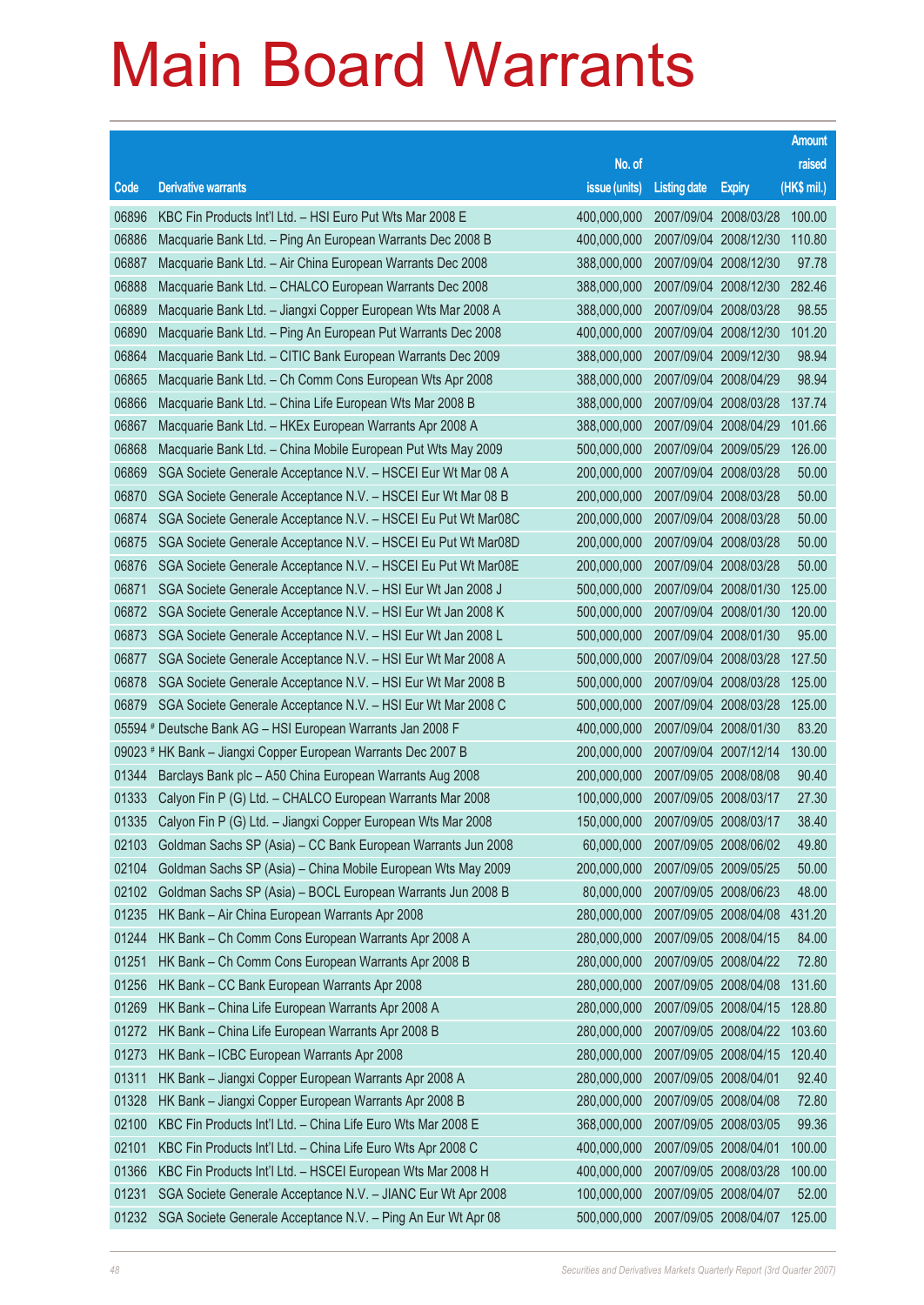|       |                                                                      |                                   |                       |                       | <b>Amount</b> |
|-------|----------------------------------------------------------------------|-----------------------------------|-----------------------|-----------------------|---------------|
|       |                                                                      | No. of                            |                       |                       | raised        |
| Code  | <b>Derivative warrants</b>                                           | issue (units)                     | <b>Listing date</b>   | <b>Expiry</b>         | $(HK$$ mil.)  |
|       | 09589 #ABN AMRO Bank N.V. - CC Bank European Warrants Dec 2007 A     | 200,000,000                       |                       | 2007/09/05 2007/12/10 | 172.00        |
| 02225 | ABN AMRO Bank N.V. - China Mobile European Wts Jun 2008 A            | 688,000,000                       |                       | 2007/09/06 2008/06/30 | 178.88        |
| 02227 | ABN AMRO Bank N.V. - China Mobile European Warrants Jul 2008         | 688,000,000                       |                       | 2007/09/06 2008/07/28 | 172.00        |
| 02228 | ABN AMRO Bank N.V. - China Mobile European Warrants Oct 2008         | 688,000,000                       | 2007/09/06 2008/10/08 |                       | 185.76        |
| 02234 | ABN AMRO Bank N.V. - CNOOC European Warrants Dec 2008 B              | 688,000,000                       |                       | 2007/09/06 2008/12/08 | 172.00        |
| 02219 | ABN AMRO Bank N.V. - CC Bank European Warrants Mar 2008 D            | 128,000,000                       | 2007/09/06 2008/03/17 |                       | 62.72         |
| 02222 | ABN AMRO Bank N.V. - CC Bank European Warrants Mar 2008 E            | 128,000,000                       |                       | 2007/09/06 2008/03/06 | 67.84         |
| 02224 | ABN AMRO Bank N.V. - China Life European Warrants Aug 2008           | 198,000,000                       | 2007/09/06 2008/08/04 |                       | 162.36        |
| 02448 | Barclays Bank plc - PetroChina European Warrants Jul 2008            | 500,000,000                       |                       | 2007/09/06 2008/07/25 | 131.00        |
| 02297 | BNP Paribas Arbit Issu B.V. - CC Bank Euro Wts Mar 2008 D            | 300,000,000                       | 2007/09/06 2008/03/25 |                       | 267.00        |
| 02299 | BNP Paribas Arbit Issu B.V. - CC Bank Euro Wts Apr 2008 A            | 300,000,000                       |                       | 2007/09/06 2008/04/25 | 258.00        |
| 02421 | BNP Paribas Arbit Issu B.V. - Ch Mobile Eur Put Wts Jul 2008         | 300.000.000                       | 2007/09/06 2008/07/30 |                       | 75.00         |
| 02273 | Citigroup Global Mkt H Inc. - BOCL European Wts Apr 2008             | 140,000,000                       |                       | 2007/09/06 2008/04/21 | 56.00         |
| 02280 | Citigroup Global Mkt H Inc. - BOC HK European Wts Aug 2008           | 200,000,000                       | 2007/09/06 2008/08/18 |                       | 51.00         |
| 02283 | Citigroup Global Mkt H Inc. - CC Bank Euro Wts Apr 2008 A            | 70,000,000                        |                       | 2007/09/06 2008/04/21 | 52.50         |
| 02292 | Citigroup Global Mkt H Inc. - Ping An European Wts Apr 2008          | 50,000,000                        | 2007/09/06 2008/04/01 |                       | 60.00         |
| 02296 | Citigroup Global Mkt H Inc. - Ping An European Wts Sep 2008          | 200,000,000                       |                       | 2007/09/06 2008/09/24 | 50.80         |
| 02106 | HK Bank - CITIC Bank European Warrants Apr 2008 A                    | 280,000,000                       | 2007/09/06 2008/04/15 |                       | 148.40        |
| 02112 | HK Bank - CITIC Bank European Warrants Apr 2008 B                    | 280,000,000                       |                       | 2007/09/06 2008/04/22 | 193.20        |
| 02115 | HK Bank – Lenovo European Warrants Apr 2008                          | 280,000,000                       | 2007/09/06 2008/04/08 |                       | 215.60        |
| 02119 | HK Bank – Maanshan Iron European Warrants Apr 2008                   | 280,000,000                       |                       | 2007/09/06 2008/04/01 | 299.60        |
| 02120 | HK Bank - Sh Petrochem European Warrants Apr 2008                    | 280,000,000                       | 2007/09/06 2008/04/08 |                       | 238.00        |
| 02237 | J P Morgan SP BV - CHALCO European Wts Dec 2008                      | 188,000,000                       |                       | 2007/09/06 2008/12/01 | 168.82        |
| 02270 | J P Morgan SP BV - JX Copper European Wts Aug 2008                   | 138,000,000                       | 2007/09/06 2008/08/29 |                       | 93.43         |
| 02267 | J P Morgan SP BV - China COSCO Euro Wts Aug 2008                     | 138,000,000                       |                       | 2007/09/06 2008/08/29 | 97.15         |
| 02272 | J P Morgan SP BV - Sh Petrochem Euro Wts Feb 2009                    | 288,000,000                       | 2007/09/06 2009/02/27 |                       | 74.59         |
| 02268 | J P Morgan SP BV - Datang European Wts Aug 2008                      | 288,000,000 2007/09/06 2008/08/29 |                       |                       | 84.67         |
|       | 02432 KBC Fin Products Int'l Ltd. - CC Bank Euro Wts Mar 2008 B      | 268,000,000                       | 2007/09/06 2008/03/06 |                       | 99.16         |
| 02126 | UBS AG - China Mobile European Warrants Dec 2008 A                   | 300,000,000                       |                       | 2007/09/06 2008/12/18 | 75.00         |
| 02135 | UBS AG - Sinopec Corp European Warrants Dec 2008 A                   | 300,000,000                       | 2007/09/06 2008/12/18 |                       | 75.00         |
| 02137 | UBS AG - PetroChina European Warrants Dec 2008 A                     | 300,000,000                       |                       | 2007/09/06 2008/12/18 | 75.00         |
|       | 02113 # ABN AMRO Bank N.V. - China Mobile Euro Put Wts Dec 2007 B    | 200,000,000                       | 2007/09/06 2007/12/31 |                       | 42.40         |
|       | 06117 # ABN AMRO Bank N.V. - HKEx European Warrants Jan 2008 C       | 400,000,000                       |                       | 2007/09/06 2008/01/21 | 128.00        |
|       | 09339 # SGA Societe Generale Acceptance N.V. - HSI Eu Put Wt Dec 07F | 500,000,000                       | 2007/09/06 2007/12/28 |                       | 59.00         |
|       | 06983 # SGA Societe Generale Acceptance N.V. - HSI Eu Put Wt Jan 08G | 500,000,000                       |                       | 2007/09/06 2008/01/30 | 101.50        |
|       | 06529 # SGA Societe Generale Acceptance N.V. - HSI Eu Put Wt Feb 08D | 500,000,000                       |                       | 2007/09/06 2008/02/28 | 73.50         |
| 04454 | ABN AMRO Bank N.V. - HKEx European Warrants May 2008 E               | 500,000,000                       |                       | 2007/09/07 2008/05/26 | 135.00        |
| 04456 | ABN AMRO Bank N.V. - HKEx European Warrants Jun 2008 B               | 500,000,000                       | 2007/09/07 2008/06/10 |                       | 135.00        |
| 04459 | ABN AMRO Bank N.V. - HKEx European Warrants Jun 2008 C               | 500,000,000                       |                       | 2007/09/07 2008/06/16 | 130.00        |
| 04463 | ABN AMRO Bank N.V. - HKEx European Warrants Jul 2008                 | 500,000,000                       |                       | 2007/09/07 2008/07/02 | 130.00        |
| 04475 | ABN AMRO Bank N.V. - China Mobile European Wts May 2008 A            | 688,000,000                       |                       | 2007/09/07 2008/05/29 | 178.88        |
| 04471 | ABN AMRO Bank N.V. - HKEx European Put Warrants Apr 2008 A           | 500,000,000                       | 2007/09/07 2008/04/21 |                       | 130.00        |
| 04473 | ABN AMRO Bank N.V. - HKEx European Put Warrants Apr 2008 B           | 500,000,000                       |                       | 2007/09/07 2008/04/14 | 135.00        |
| 04482 | ABN AMRO Bank N.V. - China Mobile Euro Put Wts Apr 2008 B            | 688,000,000                       | 2007/09/07 2008/04/28 |                       | 192.64        |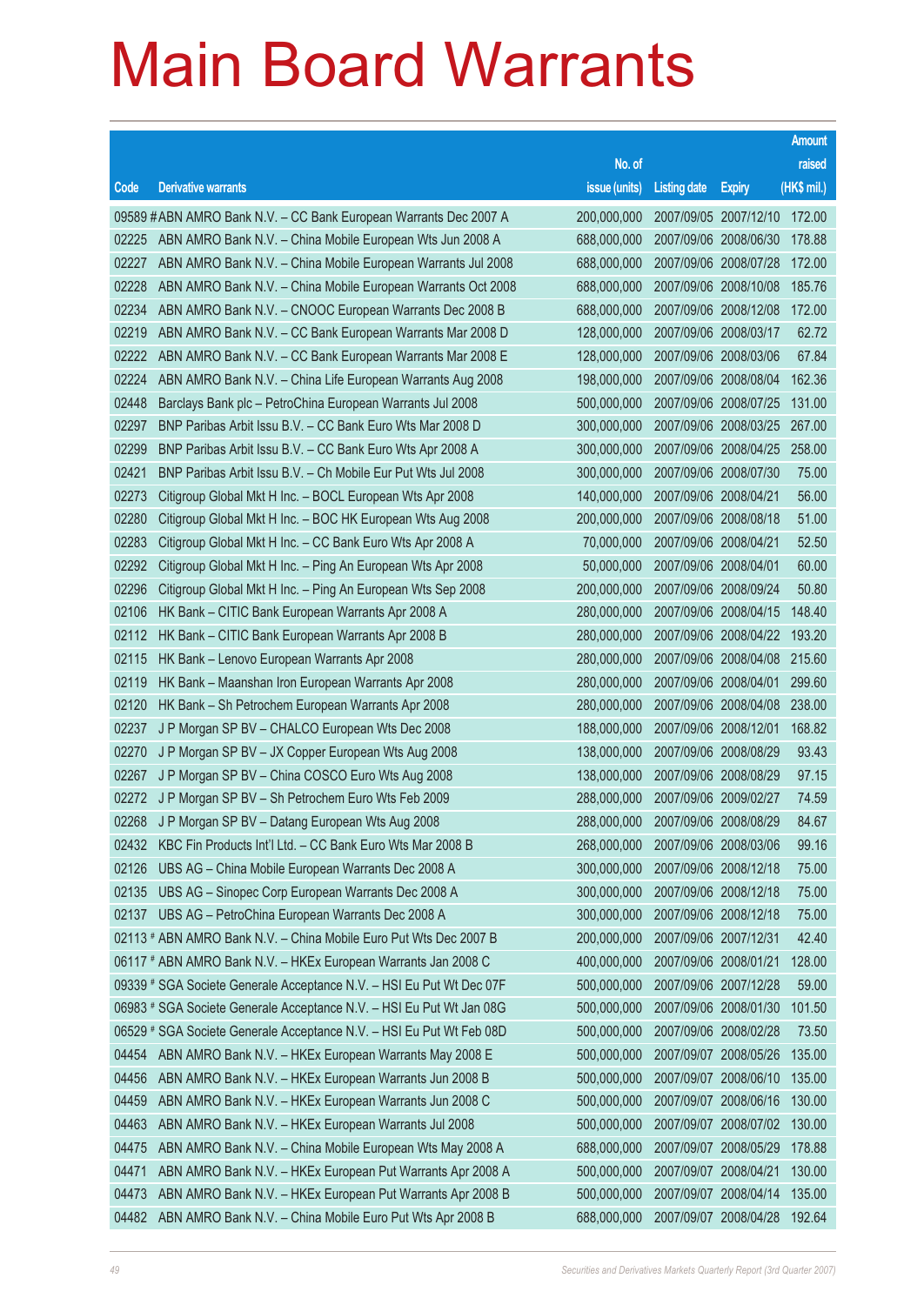|       |                                                                      |                                   |                       |                              | <b>Amount</b> |
|-------|----------------------------------------------------------------------|-----------------------------------|-----------------------|------------------------------|---------------|
|       |                                                                      | No. of                            |                       |                              | raised        |
| Code  | <b>Derivative warrants</b>                                           | issue (units)                     | <b>Listing date</b>   | <b>Expiry</b>                | $(HK$$ mil.)  |
| 04483 | ABN AMRO Bank N.V. - China Mobile European Put Wts Aug 2008          | 688,000,000                       |                       | 2007/09/07 2008/08/25 247.68 |               |
| 04486 | ABN AMRO Bank N.V. - CC Bank European Warrants Mar 2008 F            | 120,000,000                       | 2007/09/07 2008/03/17 |                              | 62.40         |
| 04487 | ABN AMRO Bank N.V. - CC Bank European Warrants Mar 2008 G            | 120,000,000                       |                       | 2007/09/07 2008/03/25        | 54.00         |
| 04488 | ABN AMRO Bank N.V. - ICBC European Warrants Mar 2008 B               | 148,000,000                       | 2007/09/07 2008/03/25 |                              | 44.40         |
| 04490 | ABN AMRO Bank N.V. - ICBC European Warrants Apr 2008 B               | 148,000,000                       |                       | 2007/09/07 2008/04/16        | 42.92         |
| 04481 | ABN AMRO Bank N.V. - China Mobile European Wts Jun 2008 B            | 688,000,000                       | 2007/09/07 2008/06/30 |                              | 178.88        |
| 03512 | BNP Paribas Arbit Issu B.V. - China Life Euro Wts May 2008 A         | 300,000,000                       |                       | 2007/09/07 2008/05/07        | 279.00        |
| 03513 | BNP Paribas Arbit Issu B.V. - China Life Euro Wts Aug 2008           | 300,000,000                       | 2007/09/07 2008/08/06 |                              | 294.00        |
| 03514 | BNP Paribas Arbit Issu B.V. - China Life Eur Put Wt Mar 08 D         | 300,000,000                       |                       | 2007/09/07 2008/03/07        | 210.00        |
| 03529 | BNP Paribas Arbit Issu B.V. - PetroChina Euro Wts Mar 2008           | 200,000,000                       |                       | 2007/09/07 2008/03/10        | 220.00        |
| 03579 | BNP Paribas Arbit Issu B.V. - PetroChina Eur Put Wt Mar 2008         | 200,000,000                       |                       | 2007/09/07 2008/03/10        | 50.00         |
| 03597 | BNP Paribas Arbit Issu B.V. - Ping An Euro Wts Jul 2008 A            | 300,000,000                       | 2007/09/07 2008/07/04 |                              | 75.00         |
| 03606 | Deutsche Bank AG - CC Bank European Warrants Mar 2008 B              | 400,000,000                       |                       | 2007/09/07 2008/03/31        | 292.00        |
| 03796 | J P Morgan SP BV - Agile Ppt European Wts Dec 2008                   | 100,000,000                       | 2007/09/07 2008/12/29 |                              | 28.50         |
| 04442 | J P Morgan SP BV - China Tel European Wts Jul 2008                   | 100,000,000                       | 2007/09/07 2008/07/30 |                              | 59.30         |
| 04431 | J P Morgan SP BV - Air China European Wts Aug 2008                   | 288,000,000                       | 2007/09/07 2008/08/29 |                              | 103.68        |
| 04441 | J P Morgan SP BV - China Mobile Euro Wts Mar 2008                    | 100,000,000                       |                       | 2007/09/07 2008/03/10        | 101.00        |
| 04439 | J P Morgan SP BV - China Coal Euro Wts Aug 2008                      | 188,000,000                       | 2007/09/07 2008/08/29 |                              | 54.52         |
| 04443 | J P Morgan SP BV - A50 China European Wts Jul 2008                   | 100,000,000                       | 2007/09/07 2008/07/31 |                              | 40.50         |
| 04450 | KBC Fin Products Int'l Ltd. - CNOOC European Wts Dec 2008 C          | 400,000,000                       | 2007/09/07 2008/12/01 |                              | 100.00        |
| 04452 | KBC Fin Products Int'l Ltd. - ICBC European Wts Apr 2008             | 278,000,000                       | 2007/09/07 2008/04/01 |                              | 97.30         |
| 03508 | Macquarie Bank Ltd. - Esprit European Warrants Dec 2008              | 388,000,000                       | 2007/09/07 2008/12/30 |                              | 98.55         |
| 03509 | Macquarie Bank Ltd. - HKEx European Warrants Jun 2008 B              | 388,000,000                       | 2007/09/07 2008/06/27 |                              | 98.16         |
| 03510 | Macquarie Bank Ltd. - CNOOC European Warrants Jun 2008 A             | 200,000,000                       | 2007/09/07 2008/06/27 |                              | 50.60         |
| 03511 | Macquarie Bank Ltd. - CNOOC European Put Warrants Sep 2008 A         | 200,000,000                       |                       | 2007/09/07 2008/09/29        | 50.80         |
| 02473 | Macquarie Bank Ltd. - PetroChina European Warrants Jun 2008          | 200,000,000                       | 2007/09/07 2008/06/27 |                              | 54.40         |
| 03446 | Macquarie Bank Ltd. - Sinopec Corp European Wts Jun 2008             | 200,000,000 2007/09/07 2008/06/27 |                       |                              | 51.00         |
| 03506 | Macquarie Bank Ltd. - Sinopec Corp Euro Put Wts Sep 2008 A           | 200,000,000                       | 2007/09/07 2008/09/29 |                              | 50.20         |
| 03507 | Macquarie Bank Ltd. - PetroChina European Put Wts Jun 2008           | 200,000,000                       | 2007/09/07 2008/06/27 |                              | 50.60         |
| 03630 | UBS AG - CHALCO European Warrants Dec 2009                           | 300,000,000                       | 2007/09/07 2009/12/21 |                              | 141.00        |
| 03682 | UBS AG - Jiangxi Copper European Warrants Dec 2009                   | 300,000,000                       | 2007/09/07 2009/12/21 |                              | 126.00        |
|       | 05970 # Deutsche Bank AG - Ch Comm Cons European Warrants Jan 2008 C | 400,000,000                       | 2007/09/07 2008/01/21 |                              | 128.00        |
|       | 02127 # HK Bank - China Mobile European Warrants Jan 2008 B          | 100,000,000                       |                       | 2007/09/07 2008/01/18        | 196.00        |
|       | 05576 # SGA Societe Generale Acceptance N.V. - HSCEI Eur Wt Feb 08 D | 200,000,000                       | 2007/09/07 2008/02/28 |                              | 58.00         |
|       | 02196 # UBS AG - Ch Comm Cons European Warrants Feb 2008 C           | 600,000,000                       |                       | 2007/09/07 2008/02/18        | 129.60        |
| 04548 | ABN AMRO Bank N.V. - CM Bank European Warrants Apr 2008 A            | 268,000,000                       | 2007/09/10 2008/04/14 |                              | 67.00         |
| 04549 | Calyon Fin P (G) Ltd. - China Coal European Wts Apr 2008 A           | 200,000,000                       | 2007/09/10 2008/04/01 |                              | 50.40         |
| 04553 | Calyon Fin P (G) Ltd. - Sinopec Corp European Wts Apr 2008 B         | 100,000,000                       | 2007/09/10 2008/04/01 |                              | 86.00         |
| 04558 | Calyon Fin P (G) Ltd. - China Tel European Wts Apr 2008 B            | 150,000,000                       | 2007/09/10 2008/04/01 |                              | 73.50         |
| 04559 | Calyon Fin P (G) Ltd. - HKEx European Warrants Mar 2008 B            | 500,000,000                       |                       | 2007/09/10 2008/03/10        | 126.50        |
| 04560 | Deutsche Bank AG - HKEx European Warrants May 2008 A                 | 400,000,000                       |                       | 2007/09/10 2008/05/19        | 102.00        |
| 04535 | Goldman Sachs SP (Asia) - CNOOC European Warrants Sep 2009           | 200,000,000                       | 2007/09/10 2009/09/28 |                              | 50.00         |
| 04539 | KBC Fin Products Int'l Ltd. - CC Bank Euro Wts Mar 2008 C            | 308,000,000                       | 2007/09/10 2008/03/10 |                              | 98.56         |
| 04547 | KBC Fin Products Int'l Ltd. - ICBC European Wts Mar 2008 B           | 368,000,000                       | 2007/09/10 2008/03/10 |                              | 99.36         |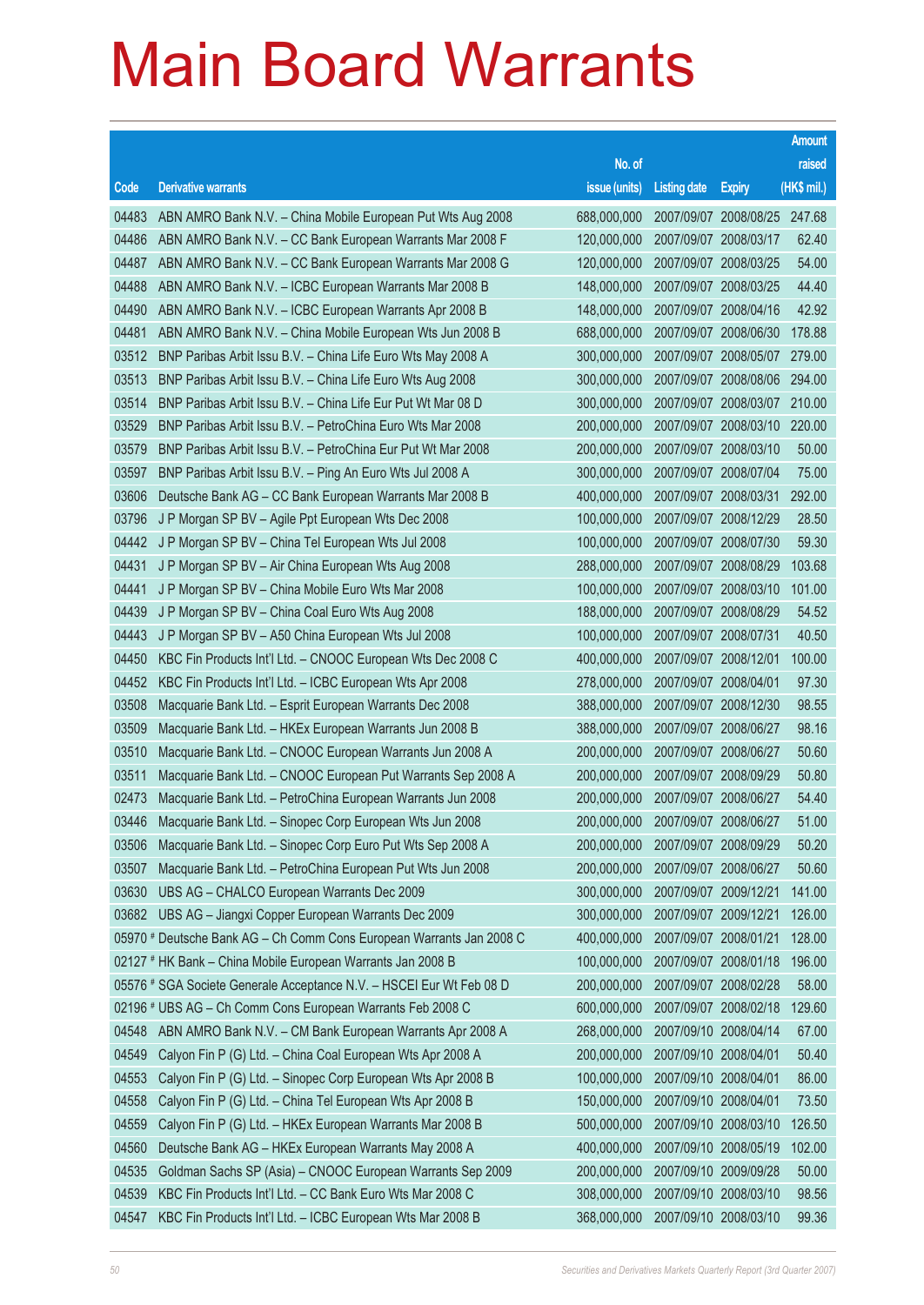|       |                                                                      |                                   |                       |                       | <b>Amount</b> |
|-------|----------------------------------------------------------------------|-----------------------------------|-----------------------|-----------------------|---------------|
|       |                                                                      | No. of                            |                       |                       | raised        |
| Code  | <b>Derivative warrants</b>                                           | issue (units)                     | <b>Listing date</b>   | <b>Expiry</b>         | (HK\$ mil.)   |
| 04543 | KBC Fin Products Int'l Ltd. - Ch Mobile Euro Wts May 2008 A          | 400,000,000                       |                       | 2007/09/10 2008/05/06 | 100.00        |
| 04541 | KBC Fin Products Int'l Ltd. - Ch Mobile Euro Wts Jun 2008            | 400,000,000                       |                       | 2007/09/10 2008/06/02 | 100.00        |
| 04545 | KBC Fin Products Int'l Ltd. - Ch Mobile Eu Put Wt Jun 2008 A         | 400,000,000                       |                       | 2007/09/10 2008/06/02 | 100.00        |
| 04491 | Macquarie Bank Ltd. - BankComm European Warrants Dec 2008            | 400,000,000                       | 2007/09/10 2008/12/30 |                       | 103.60        |
| 04500 | Macquarie Bank Ltd. - BankComm European Put Wts Dec 2008             | 400,000,000                       |                       | 2007/09/10 2008/12/30 | 100.00        |
| 04525 | CC Rabobank B.A. - CC Bank European Warrants Jul 2008                | 200,000,000                       | 2007/09/10 2008/07/21 |                       | 196.00        |
| 04527 | CC Rabobank B.A. - Foxconn European Warrants May 2008                | 200,000,000                       | 2007/09/10 2008/05/09 |                       | 66.00         |
| 04531 | CC Rabobank B.A. - HKEx European Warrants Nov 2008                   | 300,000,000                       | 2007/09/10 2008/11/10 |                       | 117.00        |
| 04532 | CC Rabobank B.A. - PetroChina European Warrants Dec 2008 B           | 500,000,000                       |                       | 2007/09/10 2008/12/15 | 135.00        |
| 04533 | CC Rabobank B.A. - Zijin Mining European Warrants Jul 2008           | 300,000,000                       | 2007/09/10 2008/07/21 |                       | 75.00         |
| 04513 | SGA Societe Generale Acceptance N.V. - HKEx Eur Wts Mar 2008         | 500,000,000                       | 2007/09/10 2008/03/31 |                       | 150.00        |
| 04498 | SGA Societe Generale Acceptance N.V. - HSCEI Eur Wt Mar 08 F         | 200,000,000                       | 2007/09/10 2008/03/28 |                       | 50.00         |
| 04502 | SGA Societe Generale Acceptance N.V. - HSCEI Eu Put Wt Mar08G        | 200,000,000                       |                       | 2007/09/10 2008/03/28 | 50.00         |
| 04504 | SGA Societe Generale Acceptance N.V. - HSI Eur Wt Mar 2008 D         | 500,000,000                       |                       | 2007/09/10 2008/03/28 | 125.00        |
| 04506 | SGA Societe Generale Acceptance N.V. - HSI Eu Put Wt Mar 08E         | 500,000,000                       |                       | 2007/09/10 2008/03/28 | 125.00        |
| 04507 | SGA Societe Generale Acceptance N.V. - HSI Eu Put Wt Mar 08F         | 500,000,000                       | 2007/09/10 2008/03/28 |                       | 125.00        |
| 04508 | SGA Societe Generale Acceptance N.V. - HSI Eu Put Wt Mar 08G         | 500,000,000                       |                       | 2007/09/10 2008/03/28 | 125.00        |
| 04509 | SGA Societe Generale Acceptance N.V. - HSI Eu Put Wt Mar 08H         | 500,000,000                       | 2007/09/10 2008/03/28 |                       | 137.50        |
| 04511 | SGA Societe Generale Acceptance N.V. - HSI Eu Put Wt Mar 081         | 500,000,000                       |                       | 2007/09/10 2008/03/28 | 135.00        |
| 04492 | UBS AG - CC Bank European Warrants Aug 2008 B                        | 300,000,000                       | 2007/09/10 2008/08/28 |                       | 180.00        |
| 04497 | UBS AG - Ping An European Warrants Dec 2008 A                        | 300,000,000                       |                       | 2007/09/10 2008/12/22 | 75.00         |
|       | 03769 # ABN AMRO Bank N.V. - Bank of Comm European Wts Nov 2007 A    | 500,000,000                       | 2007/09/10 2007/11/30 |                       | 43.00         |
|       | 07555 # ABN AMRO Bank N.V. - BankComm European Warrants Dec 2007 B   | 500,000,000                       | 2007/09/10 2007/12/17 |                       | 56.50         |
|       | 06930 # ABN AMRO Bank N.V. - Ch Comm Cons European Wts Jan 2008 F    | 300,000,000                       | 2007/09/10 2008/01/30 |                       | 59.70         |
|       | 09754 # ABN AMRO Bank N.V. - ICBC European Warrants Dec 2007 C       | 150,000,000                       | 2007/09/10 2007/12/31 |                       | 87.00         |
|       | 01791 # ABN AMRO Bank N.V. - ICBC European Warrants Jan 2008 A       | 150,000,000                       | 2007/09/10 2008/01/14 |                       | 78.00         |
|       | 06527 # Deutsche Bank AG - HSI European Put Warrants Feb 2008 E      | 400,000,000 2007/09/10 2008/02/28 |                       |                       | 57.20         |
|       | 05687 # SGA Societe Generale Acceptance N.V. - CCCCL Eur Wt Jan 08 C | 100,000,000                       | 2007/09/10 2008/01/30 |                       | 27.00         |
| 04653 | ABN AMRO Bank N.V. - BankComm European Warrants Dec 2008             | 788,000,000                       | 2007/09/11 2008/12/31 |                       | 197.00        |
| 04654 | ABN AMRO Bank N.V. - BankComm European Warrants Sep 2008 B           | 788,000,000                       | 2007/09/11 2008/09/01 |                       | 197.00        |
| 04665 | ABN AMRO Bank N.V. - Ch Comm Cons European Wts Apr 2008 G            | 438,000,000                       | 2007/09/11 2008/04/07 |                       | 109.50        |
| 04668 | ABN AMRO Bank N.V. - Sinopec Corp European Wts Dec 2008 C            | 888,000,000                       | 2007/09/11 2008/12/31 |                       | 222.00        |
| 04605 | BOCI Asia Ltd. - HK Gas European Warrants Sep 2008 B                 | 300,000,000                       | 2007/09/11 2008/09/04 |                       | 75.00         |
| 04604 | BOCI Asia Ltd. - ICBC European Warrants May 2008                     | 200,000,000                       | 2007/09/11 2008/05/05 |                       | 144.00        |
| 04601 | BOCI Asia Ltd. - China Mobile European Warrants Mar 2008             | 300,000,000                       |                       | 2007/09/11 2008/03/17 | 375.00        |
| 04606 | BOCI Asia Ltd. - China Mobile European Put Warrants Apr 2008         | 300,000,000                       |                       | 2007/09/11 2008/04/04 | 390.00        |
| 04643 | Deutsche Bank AG - CC Bank European Warrants Jun 2008                | 400,000,000                       |                       | 2007/09/11 2008/06/10 | 364.00        |
| 04712 | KBC Fin Products Int'l Ltd. - CC Bank Euro Put Wts Mar 2008          | 238,000,000                       | 2007/09/11 2008/03/11 |                       | 97.58         |
| 04691 | KBC Fin Products Int'l Ltd. - BankComm European Wts Jun 2008         | 400,000,000                       |                       | 2007/09/11 2008/06/12 | 100.00        |
| 04695 | KBC Fin Products Int'l Ltd. - BankComm European Wts Aug 2008         | 400,000,000                       |                       | 2007/09/11 2008/08/15 | 100.00        |
| 04701 | KBC Fin Products Int'l Ltd. - Ch Comm Cons Euro Wts Mar 2008         | 400,000,000                       | 2007/09/11 2008/03/11 |                       | 100.00        |
| 04677 | KBC Fin Products Int'l Ltd. - HSCEI European Wts Mar 2008 I          | 400,000,000                       | 2007/09/11 2008/03/28 |                       | 100.00        |
| 04681 | KBC Fin Products Int'l Ltd. - HSCEI Euro Put Wts Mar 2008 J          | 400,000,000                       |                       | 2007/09/11 2008/03/28 | 100.00        |
| 04678 | KBC Fin Products Int'l Ltd. - HSI European Wts Mar 2008 D            | 400,000,000                       |                       | 2007/09/11 2008/03/28 | 100.00        |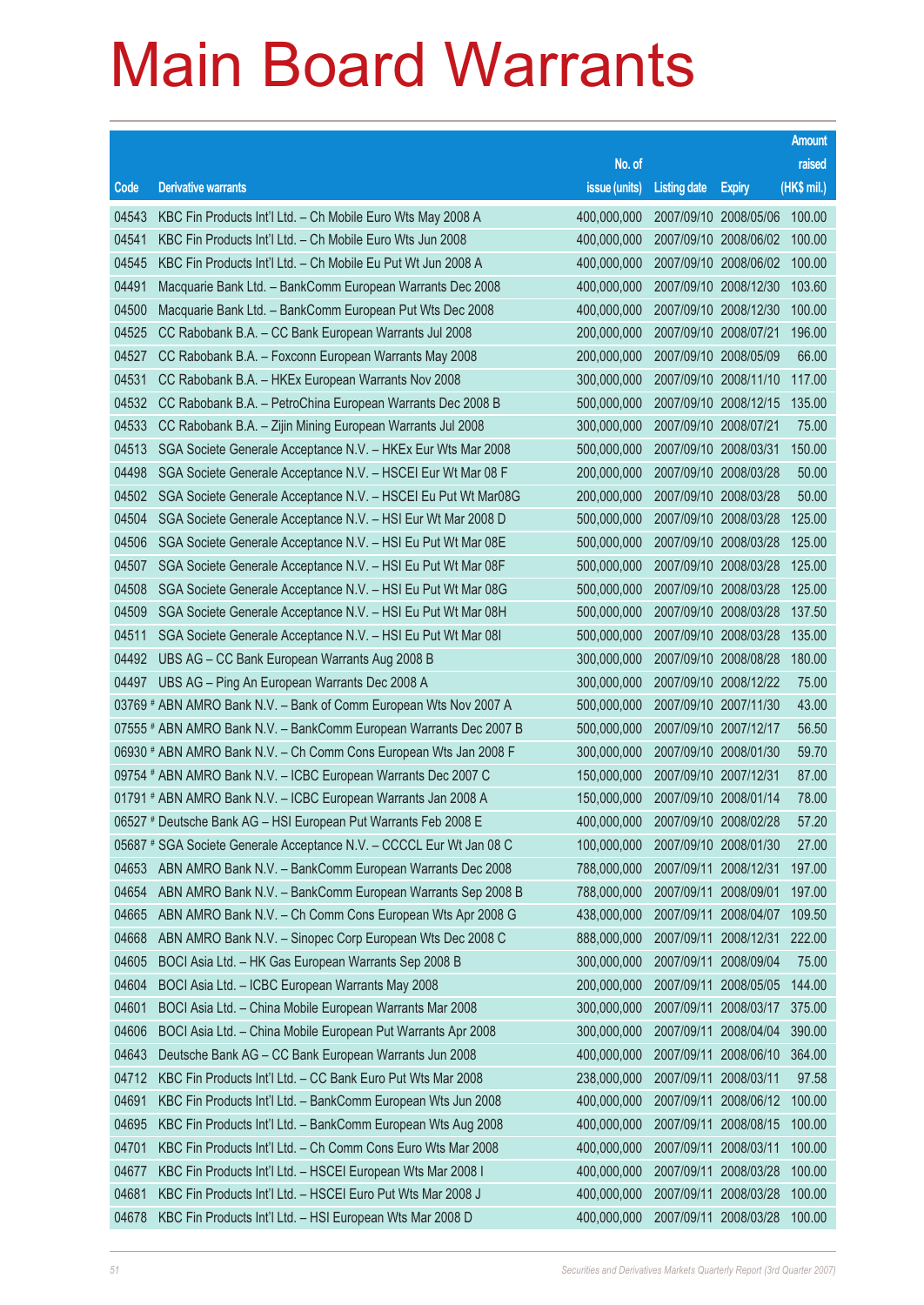|       |                                                                      |                                   |                       |                       | <b>Amount</b> |
|-------|----------------------------------------------------------------------|-----------------------------------|-----------------------|-----------------------|---------------|
|       |                                                                      | No. of                            |                       |                       | raised        |
| Code  | <b>Derivative warrants</b>                                           | issue (units)                     | <b>Listing date</b>   | <b>Expiry</b>         | $(HK$$ mil.)  |
| 04689 | KBC Fin Products Int'l Ltd. - HSI Euro Put Wts Mar 2008 F            | 400,000,000                       |                       | 2007/09/11 2008/03/28 | 100.00        |
| 04690 | KBC Fin Products Int'l Ltd. - HSI Euro Put Wts Mar 2008 G            | 400,000,000                       | 2007/09/11            | 2008/03/28            | 100.00        |
| 04644 | Macquarie Bank Ltd. - Bank of EA European Warrants Apr 2008          | 150,000,000                       |                       | 2007/09/11 2008/04/29 | 49.95         |
| 04647 | Macquarie Bank Ltd. - China Mobile European Wts Sep 2008             | 400,000,000                       |                       | 2007/09/11 2008/09/29 | 100.80        |
| 04648 | Macquarie Bank Ltd. - CHALCO European Warrants Oct 2008              | 388,000,000                       |                       | 2007/09/11 2008/10/30 | 289.06        |
| 04650 | Macquarie Bank Ltd. - CM Bank European Warrants Mar 2008 C           | 388,000,000                       |                       | 2007/09/11 2008/03/28 | 133.08        |
| 04609 | Macquarie Bank Ltd. - Zijin Mining European Wts May 2009 B           | 288,000,000                       |                       | 2007/09/11 2009/05/27 | 73.73         |
| 04610 | Macquarie Bank Ltd. - CC Bank European Warrants Jul 2008             | 200,000,000                       |                       | 2007/09/11 2008/07/30 | 129.00        |
| 04616 | Macquarie Bank Ltd. - CC Bank European Put Warrants Jul 2008         | 200,000,000                       |                       | 2007/09/11 2008/07/30 | 182.40        |
| 04617 | SGA Societe Generale Acceptance N.V. - CCCCL Eur Wt Mar 08 E         | 400,000,000                       |                       | 2007/09/11 2008/03/28 | 124.00        |
| 04620 | SGA Societe Generale Acceptance N.V. - CCCCL Eur Wt Mar 08 F         | 400,000,000                       |                       | 2007/09/11 2008/03/28 | 107.60        |
| 04625 | SGA Societe Generale Acceptance N.V. - CLife Eur Wt May 2008         | 300,000,000                       |                       | 2007/09/11 2008/05/05 | 189.00        |
| 04636 | SGA Societe Generale Acceptance N.V. - CLife Eur Wt Jul 2008         | 300,000,000                       |                       | 2007/09/11 2008/07/28 | 207.00        |
| 04637 | SGA Societe Generale Acceptance N.V. - CMob Eu Wt Mar 2008 B         | 300,000,000                       |                       | 2007/09/11 2008/03/31 | 468.00        |
| 04638 | SGA Societe Generale Acceptance N.V. - CMob Eu Put Wt Mar08C         | 300,000,000                       |                       | 2007/09/11 2008/03/11 | 366.00        |
| 04639 | SGA Societe Generale Acceptance N.V. - CMob Eu Put Wt Mar08D         | 300,000,000                       |                       | 2007/09/11 2008/03/31 | 315.00        |
| 04640 | SGA Societe Generale Acceptance N.V. - CMob Eu Put Wt Mar08E         | 300,000,000                       |                       | 2007/09/11 2008/03/31 | 462.00        |
| 04580 | UBS AG - HSBC European Warrants Jun 2008 A                           | 300,000,000                       |                       | 2007/09/11 2008/06/16 | 201.00        |
| 04587 | UBS AG - HSBC European Warrants Jun 2008 B                           | 300,000,000                       |                       | 2007/09/11 2008/06/16 | 141.00        |
| 04589 | UBS AG - HSBC European Warrants Jun 2008 C                           | 300,000,000                       |                       | 2007/09/11 2008/06/16 | 93.00         |
| 04591 | UBS AG - HSBC European Warrants Dec 2009                             | 300,000,000                       |                       | 2007/09/11 2009/12/14 | 132.00        |
| 04598 | UBS AG - HSBC European Put Warrants Jun 2008 D                       | 300,000,000                       |                       | 2007/09/11 2008/06/16 | 120.00        |
| 04599 | UBS AG - HSBC European Put Warrants Jun 2008 E                       | 300,000,000                       |                       | 2007/09/11 2008/06/16 | 180.00        |
|       | 02295 # Calyon Fin P (G) Ltd. - Ch Comm Cons European Wts Jan 2008   | 500,000,000                       |                       | 2007/09/11 2008/01/14 | 88.00         |
|       | 02284 # Calyon Fin P (G) Ltd. - China Coal European Wts Mar 2008 A   | 300,000,000                       |                       | 2007/09/11 2008/03/17 | 81.00         |
|       | 06969 # Macquarie Bank Ltd. - HSI European Put Warrants Jan 2008 C   | 1,000,000,000                     |                       | 2007/09/11 2008/01/30 | 135.00        |
|       | 06955 # Macquarie Bank Ltd. - ICBC European Put Warrants Jan 2008    | 200,000,000 2007/09/11 2008/01/30 |                       |                       | 98.00         |
|       | 06984 # SGA Societe Generale Acceptance N.V. - HSI Eu Put Wt Jan 08H | 500,000,000                       | 2007/09/11 2008/01/30 |                       | 90.00         |
| 04824 | Barclays Bank plc - China Mobile European Warrants Aug 2008          | 30,000,000                        |                       | 2007/09/12 2008/08/15 | 71.28         |
| 04754 | BNP Paribas Arbit Issu B.V. - BOCL European Wts May 2008             | 300,000,000                       |                       | 2007/09/12 2008/05/02 | 117.00        |
| 04764 | BNP Paribas Arbit Issu B.V. - BankComm European Wts Aug 2008         | 300,000,000                       |                       | 2007/09/12 2008/08/28 | 48.00         |
| 04765 | BNP Paribas Arbit Issu B.V. - BankComm European Wts Mar 2009         | 300,000,000                       |                       | 2007/09/12 2009/03/02 | 75.00         |
| 04767 | BNP Paribas Arbit Issu B.V. - CM Bank European Wts Mar 2008          | 200,000,000                       |                       | 2007/09/12 2008/03/17 | 60.00         |
| 04768 | BNP Paribas Arbit Issu B.V. - HKEx European Wts Jul 2008             | 300,000,000                       |                       | 2007/09/12 2008/07/04 | 81.00         |
| 04769 | Calyon Fin P (G) Ltd. - Ch Comm Cons European Wts Apr 2008 C         | 300,000,000                       |                       | 2007/09/12 2008/04/03 | 75.60         |
| 04772 | Calyon Fin P (G) Ltd. - China Mobile European Wts May 2008           | 100,000,000                       |                       | 2007/09/12 2008/05/05 | 158.70        |
| 04827 | Credit Suisse - Shanghai Electric European Warrants Mar 2008         | 50,000,000                        |                       | 2007/09/12 2008/03/14 | 45.00         |
| 04753 | J P Morgan SP BV - BOCL European Put Wts Mar 2008                    | 288,000,000                       |                       | 2007/09/12 2008/03/13 | 91.30         |
| 04781 | J P Morgan SP BV - CC Bank Euro Put Wts Mar 2008                     | 288,000,000                       |                       | 2007/09/12 2008/03/18 | 210.53        |
| 04796 | J P Morgan SP BV - ICBC European Put Wts Mar 2008                    | 288,000,000                       |                       | 2007/09/12 2008/03/13 | 148.61        |
| 04783 | J P Morgan SP BV - China Life Eur Put Wts Mar 2008                   | 288,000,000                       |                       | 2007/09/12 2008/03/25 | 111.17        |
| 04794 | J P Morgan SP BV - CM Bank Euro Put Wts Mar 2008                     | 200,000,000                       |                       | 2007/09/12 2008/03/25 | 64.40         |
| 04810 | J P Morgan SP BV - Sh Electric Euro Wts Feb 2009                     | 250,000,000                       |                       | 2007/09/12 2009/02/27 | 64.25         |
| 04811 | J P Morgan SP BV - Zijin Mining Euro Wts Nov 2008                    | 200,000,000                       |                       | 2007/09/12 2008/11/05 | 51.80         |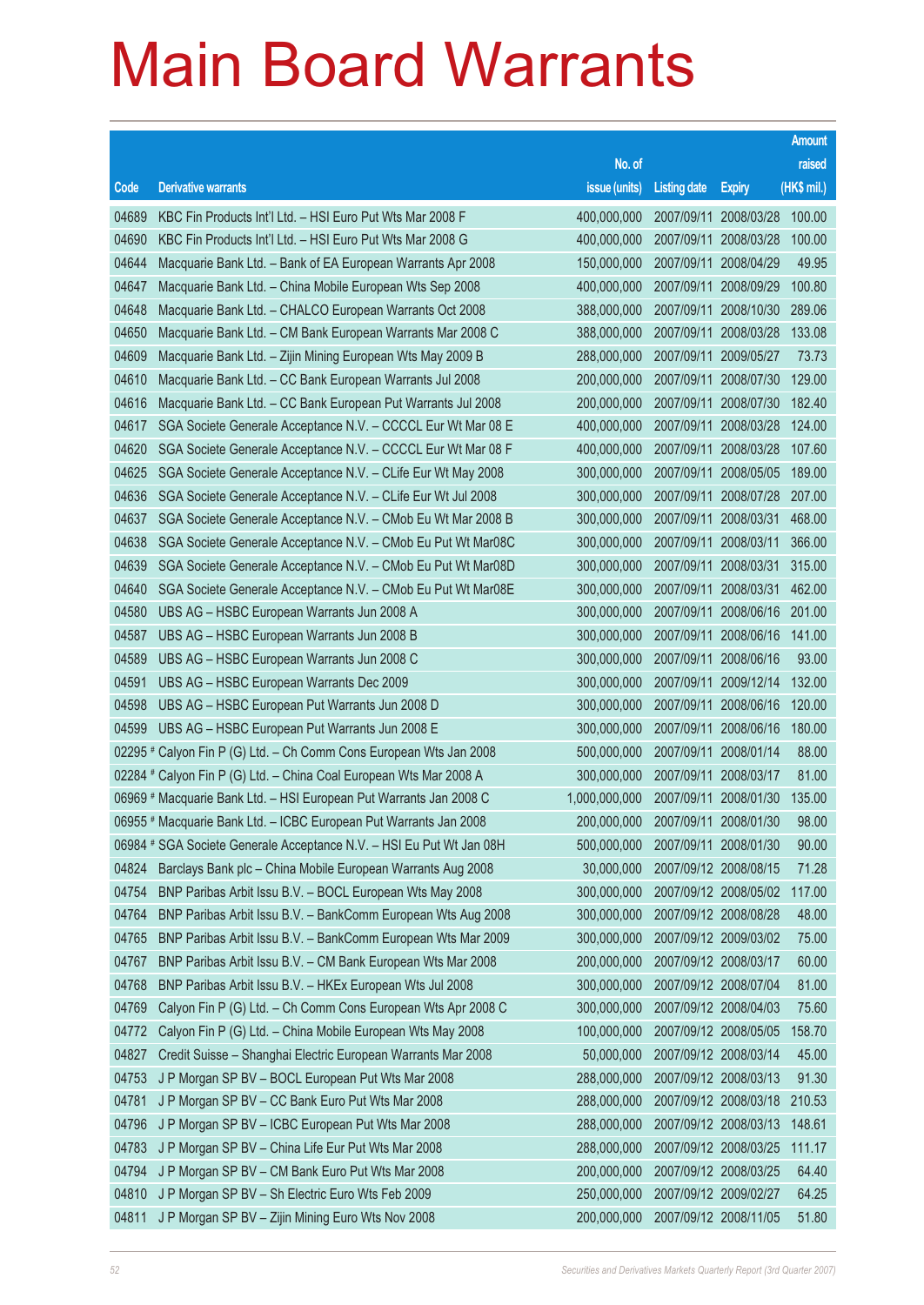|       |                                                                      |                                          |                       |                       | <b>Amount</b> |
|-------|----------------------------------------------------------------------|------------------------------------------|-----------------------|-----------------------|---------------|
|       |                                                                      | No. of                                   |                       |                       | raised        |
| Code  | <b>Derivative warrants</b>                                           | issue (units)                            | <b>Listing date</b>   | <b>Expiry</b>         | (HK\$ mil.)   |
| 04737 | SGA Societe Generale Acceptance N.V. - BOCL Eu Wt Mar 2008 B         | 100,000,000                              |                       | 2007/09/12 2008/03/31 | 58.00         |
| 04744 | SGA Societe Generale Acceptance N.V. - CCB Eur Wt Mar 2008 C         | 100,000,000                              | 2007/09/12 2008/03/17 |                       | 86.00         |
| 04749 | SGA Societe Generale Acceptance N.V. - CMB Euro Wts Mar 2008         | 100,000,000                              | 2007/09/12 2008/03/31 |                       | 46.50         |
| 04750 | SGA Societe Generale Acceptance N.V. - CTel Eur Wts Mar 2008         | 50,000,000                               | 2007/09/12 2008/03/17 |                       | 31.50         |
| 04751 | SGA Societe Generale Acceptance N.V. - CNOOC Eur Wt Mar 2008         | 50,000,000                               | 2007/09/12 2008/03/31 |                       | 66.50         |
| 04720 | UBS AG - CITIC Bank European Warrants Sep 2008 A                     | 300,000,000                              |                       | 2007/09/12 2008/09/22 | 156.00        |
| 04727 | UBS AG - CITIC Bank European Warrants Sep 2008 B                     | 300,000,000                              |                       | 2007/09/12 2008/09/22 | 108.00        |
| 04733 | UBS AG - CC Bank European Warrants Oct 2008                          | 300,000,000                              |                       | 2007/09/12 2008/10/20 | 174.00        |
|       | 09089 # ABN AMRO Bank N.V. - PetroChina European Warrants Dec 2007 A | 1,000,000,000                            |                       | 2007/09/12 2007/12/27 | 83.00         |
|       | 09930 # UBS AG – China Life European Put Warrants Dec 2007           | 600,000,000                              |                       | 2007/09/12 2007/12/10 | 19.20         |
|       | 09740 # UBS AG - HSI European Put Warrants Nov 2007 D                | 600,000,000                              |                       | 2007/09/12 2007/11/29 | 46.20         |
|       | 09871 # UBS AG - HSI European Put Warrants Dec 2007 J                | 500,000,000                              |                       | 2007/09/12 2007/12/28 | 72.50         |
|       | 03747 # UBS AG - MTRC European Warrants Dec 2007                     | 500,000,000                              |                       | 2007/09/12 2007/12/10 | 41.50         |
| 04828 | BOCI Asia Ltd. - CC Bank European Warrants Apr 2008                  | 200,000,000                              | 2007/09/13 2008/04/11 |                       | 140.00        |
| 04829 | BOCI Asia Ltd. - Hutchison European Warrants Jun 2008                | 200,000,000                              |                       | 2007/09/13 2008/06/27 | 154.00        |
| 04844 | BOCI Asia Ltd. - MTRC European Warrants Jul 2008                     | 200,000,000                              | 2007/09/13 2008/07/17 |                       | 50.00         |
| 04846 | BOCI Asia Ltd. - SHK Ppt European Warrants May 2008                  | 200,000,000                              |                       | 2007/09/13 2008/05/05 | 200.00        |
| 04850 | BOCI Asia Ltd. - China Life European Put Warrants Apr 2008           | 200,000,000                              |                       | 2007/09/13 2008/04/03 | 136.00        |
| 04871 | BNP Paribas Arbit Issu B.V. - HSCEI European Wts Mar 2008 E          | 400,000,000                              |                       | 2007/09/13 2008/03/28 | 100.80        |
| 04872 | BNP Paribas Arbit Issu B.V. - HSCEI European Wts Mar 2008 F          | 400,000,000                              |                       | 2007/09/13 2008/03/28 | 106.00        |
| 04881 | BNP Paribas Arbit Issu B.V. - HSCEI Euro Put Wts Mar 2008 G          | 400,000,000                              |                       | 2007/09/13 2008/03/28 | 102.00        |
| 04957 | BNP Paribas Arbit Issu B.V. - HSCEI Euro Put Wts Mar 2008 H          | 400,000,000                              |                       | 2007/09/13 2008/03/28 | 104.80        |
| 04958 | BNP Paribas Arbit Issu B.V. - HSI European Wts Mar 2008 D            | 400,000,000                              |                       | 2007/09/13 2008/03/28 | 101.60        |
| 04967 | BNP Paribas Arbit Issu B.V. - HSI European Wts Mar 2008 E            | 400,000,000                              |                       | 2007/09/13 2008/03/28 | 100.00        |
| 04976 | BNP Paribas Arbit Issu B.V. - HSI Euro Put Wts Mar 2008 F            | 400,000,000                              |                       | 2007/09/13 2008/03/28 | 104.80        |
| 04991 | BNP Paribas Arbit Issu B.V. - HSI Euro Put Wts Mar 2008 G            | 400,000,000                              |                       | 2007/09/13 2008/03/28 | 108.00        |
| 06001 | Deutsche Bank AG - CC Bank European Warrants Mar 2010                | 400,000,000 2007/09/13 2010/03/01 100.00 |                       |                       |               |
| 06012 | Deutsche Bank AG - China Mobile European Warrants Jun 2008           | 800,000,000                              |                       | 2007/09/13 2008/06/30 | 200.00        |
| 06021 | Deutsche Bank AG - Sinopec Corp European Warrants Dec 2008 A         | 400,000,000                              |                       | 2007/09/13 2008/12/22 | 60.00         |
| 06025 | Deutsche Bank AG - HSBC European Warrants Nov 2010                   | 800,000,000                              | 2007/09/13 2010/11/01 |                       | 120.00        |
| 06026 | Deutsche Bank AG - ICBC European Warrants Sep 2010                   | 400,000,000                              |                       | 2007/09/13 2010/09/06 | 100.00        |
| 06027 | Deutsche Bank AG - China Mobile European Put Wts Jul 2008            | 800,000,000                              |                       | 2007/09/13 2008/07/28 | 200.00        |
| 06069 | J P Morgan SP BV - Ch Oilfield Euro Wts Sep 2008                     | 120,000,000                              |                       | 2007/09/13 2008/09/16 | 63.84         |
| 06067 | J P Morgan SP BV - Ch Comm Serv Euro Wts Dec 2008                    | 238,000,000                              |                       | 2007/09/13 2008/12/29 | 59.74         |
| 06066 | J P Morgan SP BV - Beijing Air Euro Wts Sep 2008                     | 120,000,000                              |                       | 2007/09/13 2008/09/16 | 54.00         |
| 06071 | KBC Fin Products Int'l Ltd. - Ch Comm Cons Eur Wt Apr 2008 A         | 248,000,000                              | 2007/09/13 2008/04/07 |                       | 99.20         |
| 06073 | KBC Fin Products Int'l Ltd. - Ch Comm Cons Eur Wt Apr 2008 B         | 400,000,000                              |                       | 2007/09/13 2008/04/08 | 100.00        |
| 06074 | KBC Fin Products Int'l Ltd. - China Life Euro Wts Apr 2008 D         | 155,000,000                              |                       | 2007/09/13 2008/04/15 | 99.20         |
| 06075 | KBC Fin Products Int'l Ltd. - PetroChina Euro Wts Sep 2008 A         | 400,000,000                              |                       | 2007/09/13 2008/09/12 | 100.00        |
| 06039 | Lehman Brothers Holdings Inc. - Cheung Kong Eur Wts Mar 2008         | 150,000,000                              |                       | 2007/09/13 2008/03/31 | 107.55        |
| 06040 | Lehman Brothers Holdings Inc. - HSBC European Wts Mar 2008           | 200,000,000                              |                       | 2007/09/13 2008/03/31 | 106.80        |
| 06043 | Lehman Brothers Holdings Inc. - Hutchison Eur Wts Mar 2008 B         | 200,000,000                              | 2007/09/13 2008/03/31 |                       | 101.80        |
| 06045 | Lehman Brothers Holdings Inc. - CNOOC European Wts Mar 2008          | 100,000,000                              | 2007/09/13 2008/03/31 |                       | 98.10         |
| 06047 | Lehman Brothers Holdings Inc. - CC Bank Euro Wts Mar 2008 B          | 150,000,000                              | 2007/09/13 2008/03/31 |                       | 107.40        |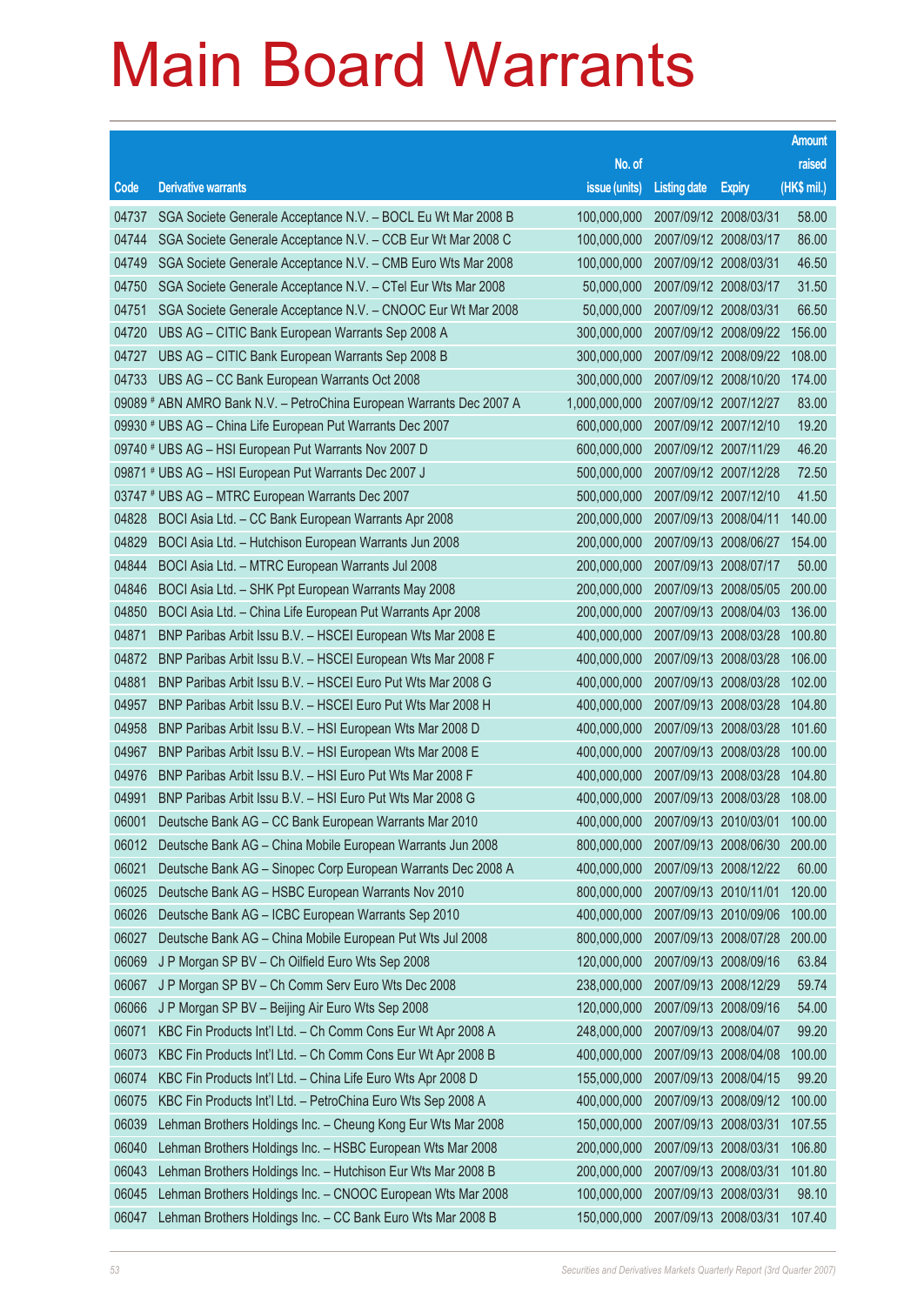|       |                                                                      |                                          |                       |                       | <b>Amount</b> |
|-------|----------------------------------------------------------------------|------------------------------------------|-----------------------|-----------------------|---------------|
|       |                                                                      | No. of                                   |                       |                       | raised        |
| Code  | <b>Derivative warrants</b>                                           | issue (units)                            | <b>Listing date</b>   | <b>Expiry</b>         | (HK\$ mil.)   |
| 06048 | Lehman Brothers Holdings Inc. - Ch Mobile Eur Wts Mar 2008 D         | 100,000,000                              |                       | 2007/09/13 2008/03/31 | 106.80        |
| 06049 | Lehman Brothers Holdings Inc. - Ch Mobile Eu Put Wt Mar 08 E         | 100,000,000                              |                       | 2007/09/13 2008/03/31 | 105.60        |
| 06052 | Lehman Brothers Holdings Inc. - Lenovo European Wts Mar 2008         | 50,000,000                               | 2007/09/13 2008/03/31 |                       | 50.95         |
| 06053 | Lehman Brothers Holdings Inc. - ICBC European Wts Mar 2008 B         | 125,000,000                              | 2007/09/13 2008/03/31 |                       | 81.00         |
| 06055 | Lehman Brothers Holdings Inc. - Ch Comm Cons Eur Wt Mar 08 B         | 200,000,000                              | 2007/09/13 2008/03/31 |                       | 50.00         |
| 06056 | Lehman Brothers Holdings Inc. - China Coal Eur Wt Mar 2008 C         | 200,000,000                              | 2007/09/13 2008/03/31 |                       | 55.00         |
| 06058 | Lehman Brothers Holdings Inc. - Ping An Euro Wts Mar 2008 B          | 75,000,000                               | 2007/09/13 2008/03/31 |                       | 80.63         |
| 06062 | Lehman Brothers Holdings Inc. - PICC European Wts Mar 2008 B         | 40,000,000                               | 2007/09/13 2008/03/31 |                       | 68.92         |
| 06063 | Lehman Brothers Holdings Inc. - China Life Eur Wt Mar 2008 C         | 200,000,000                              | 2007/09/13 2008/03/31 |                       | 85.00         |
| 06065 | Macquarie Bank Ltd. - Datang European Warrants Aug 2008              | 100,000,000                              |                       | 2007/09/13 2008/08/28 | 25.00         |
| 06028 | CC Rabobank B.A. - BOCL European Warrants May 2008                   | 200,000,000                              |                       | 2007/09/13 2008/05/09 | 120.00        |
| 06035 | CC Rabobank B.A. - CC Bank European Warrants May 2008                | 200,000,000                              |                       | 2007/09/13 2008/05/26 | 170.00        |
| 06036 | CC Rabobank B.A. - China Life European Warrants Jul 2008 B           | 200,000,000                              |                       | 2007/09/13 2008/07/09 | 156.00        |
| 06038 | CC Rabobank B.A. - China Life European Warrants Oct 2008             | 200,000,000                              |                       | 2007/09/13 2008/10/15 | 166.00        |
| 04857 | SGA Societe Generale Acceptance N.V. - HWL Eur Wt Jul 2008 A         | 200,000,000                              |                       | 2007/09/13 2008/07/30 | 160.00        |
| 04870 | SGA Societe Generale Acceptance N.V. - SHK P Eur Wt May 2008         | 150,000,000                              |                       | 2007/09/13 2008/05/30 | 169.50        |
|       | 01276 # ABN AMRO Bank N.V. - HKEx European Put Warrants Feb 2008     | 400,000,000                              | 2007/09/13 2008/02/11 |                       | 28.80         |
|       | 06934 # ABN AMRO Bank N.V. - HKEx European Warrants Jan 2008 D       | 400,000,000                              |                       | 2007/09/13 2008/01/28 | 102.00        |
|       | 05599 # Deutsche Bank AG - PetroChina European Warrants Nov 2008 A   | 600,000,000                              |                       | 2007/09/13 2008/11/10 | 110.40        |
|       | 01705 # UBS AG - PetroChina European Warrants Aug 2008               | 700,000,000                              |                       | 2007/09/13 2008/08/28 | 241.50        |
| 06110 | ABN AMRO Bank N.V. - BankComm European Warrants Oct 2008             | 788,000,000                              |                       | 2007/09/14 2008/10/28 | 197.00        |
| 06114 | ABN AMRO Bank N.V. - PetroChina European Warrants Dec 2008           | 688,000,000                              |                       | 2007/09/14 2008/12/29 | 172.00        |
| 06119 | ABN AMRO Bank N.V. - CC Bank European Warrants Sep 2008              | 888,000,000                              |                       | 2007/09/14 2008/09/08 | 222.00        |
| 06120 | ABN AMRO Bank N.V. - CC Bank European Warrants Oct 2008              | 888,000,000                              |                       | 2007/09/14 2008/10/28 | 222.00        |
| 06122 | ABN AMRO Bank N.V. - HKEx European Warrants Mar 2008 H               | 488,000,000                              |                       | 2007/09/14 2008/03/17 | 136.64        |
| 06123 | ABN AMRO Bank N.V. - HKEx European Warrants Mar 2008 I               | 488,000,000                              |                       | 2007/09/14 2008/03/25 | 131.76        |
| 06124 | ABN AMRO Bank N.V. - China Mobile European Put Wts Dec 2008          | 688,000,000 2007/09/14 2008/12/29 172.00 |                       |                       |               |
| 06129 | ABN AMRO Bank N.V. - China Mobile European Put Wts Oct 2008          | 688,000,000                              |                       | 2007/09/14 2008/10/08 | 172.00        |
| 06132 | ABN AMRO Bank N.V. - HKEx European Put Warrants Mar 2008 J           | 488,000,000                              |                       | 2007/09/14 2008/03/25 | 122.00        |
| 06089 | Calyon Fin P (G) Ltd. - HKEx European Warrants May 2008              | 500,000,000                              |                       | 2007/09/14 2008/05/13 | 126.00        |
| 06081 | Deutsche Bank AG - China Tel European Warrants Sep 2010              | 400,000,000                              |                       | 2007/09/14 2010/09/30 | 100.00        |
| 06084 | Deutsche Bank AG - MTRC European Warrants May 2008                   | 200,000,000                              |                       | 2007/09/14 2008/05/13 | 54.00         |
| 06106 | Deutsche Bank AG - HKEx European Warrants Jun 2008 A                 | 400,000,000                              |                       | 2007/09/14 2008/06/02 | 116.00        |
| 06108 | Deutsche Bank AG - HKEx European Warrants Jun 2008 B                 | 400,000,000                              |                       | 2007/09/14 2008/06/16 | 108.00        |
| 06079 | HK Bank - Zijin Mining European Warrants Apr 2008                    | 280,000,000                              |                       | 2007/09/14 2008/04/30 | 403.20        |
| 06080 | HK Bank - Zijin Mining European Warrants May 2008 A                  | 280,000,000                              |                       | 2007/09/14 2008/05/06 | 296.80        |
| 06091 | KBC Fin Products Int'l Ltd. - BankComm European Wts Oct 2008         | 400,000,000                              |                       | 2007/09/14 2008/10/06 | 100.00        |
| 06095 | KBC Fin Products Int'l Ltd. - CNOOC European Wts Dec 2008 D          | 400,000,000                              |                       | 2007/09/14 2008/12/05 | 100.00        |
| 06094 | KBC Fin Products Int'l Ltd. - Sinopec Euro Wts Dec 2008 B            | 400,000,000                              |                       | 2007/09/14 2008/12/15 | 100.00        |
| 06092 | KBC Fin Products Int'l Ltd. - Sinopec Euro Wts Sep 2008 B            | 400,000,000                              |                       | 2007/09/14 2008/09/12 | 100.00        |
| 06101 | KBC Fin Products Int'l Ltd. - PetroChina Euro Wts Jul 2008 B         | 85,000,000                               | 2007/09/14 2008/07/11 |                       | 12.75         |
| 06086 | UBS AG - HKEx European Warrants Dec 2008 A                           | 300,000,000                              |                       | 2007/09/14 2008/12/15 | 90.00         |
| 06088 | UBS AG - HKEx European Warrants Dec 2008 B                           | 300,000,000                              |                       | 2007/09/14 2008/12/15 | 81.00         |
|       | 01354 # Macquarie Bank Ltd. - CC Bank European Put Warrants Jan 2008 | 200,000,000                              |                       | 2007/09/14 2008/01/30 | 79.00         |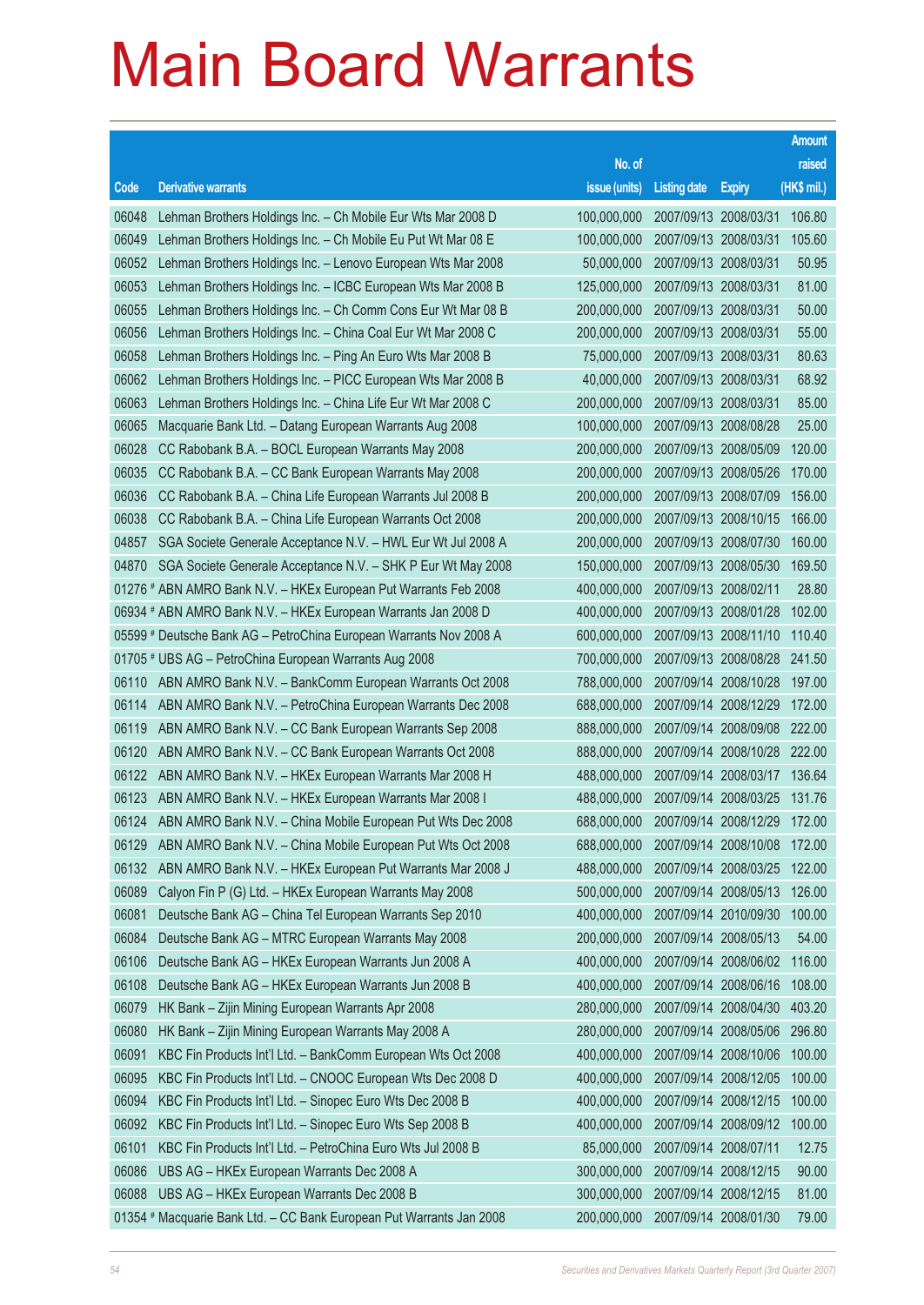|       |                                                                      |                                   |                       |                       | <b>Amount</b> |
|-------|----------------------------------------------------------------------|-----------------------------------|-----------------------|-----------------------|---------------|
|       |                                                                      | No. of                            |                       |                       | raised        |
| Code  | <b>Derivative warrants</b>                                           | issue (units)                     | <b>Listing date</b>   | <b>Expiry</b>         | $(HK$$ mil.)  |
| 06164 | ABN AMRO Bank N.V. - Ch Comm Cons European Wts Mar 2008 D            | 428,000,000                       |                       | 2007/09/17 2008/03/31 | 124.12        |
| 06165 | ABN AMRO Bank N.V. - Ch Comm Cons European Wts Apr 2008 H            | 428,000,000                       | 2007/09/17 2008/04/07 |                       | 107.00        |
| 06166 | ABN AMRO Bank N.V. - HKEx European Warrants Mar 2008 K               | 388,000,000                       | 2007/09/17 2008/03/28 |                       | 170.72        |
| 06167 | ABN AMRO Bank N.V. - HKEx European Warrants Apr 2008 D               | 388,000,000                       | 2007/09/17 2008/04/07 |                       | 147.44        |
| 06170 | ABN AMRO Bank N.V. - HKEx European Warrants May 2008 F               | 388,000,000                       |                       | 2007/09/17 2008/05/13 | 135.80        |
| 09015 | ABN AMRO Bank N.V. - HKEx European Warrants Jun 2008 D               | 388,000,000                       |                       | 2007/09/17 2008/06/23 | 143.56        |
| 06173 | ABN AMRO Bank N.V. - HKEx European Put Warrants Apr 2008 E           | 388,000,000                       |                       | 2007/09/17 2008/04/07 | 124.16        |
| 06153 | BNP Paribas Arbit Issu B.V. - CNOOC European Wts Oct 2008            | 200,000,000                       | 2007/09/17 2008/10/06 |                       | 50.00         |
| 06154 | BNP Paribas Arbit Issu B.V. - Ch Mobile Euro Wts Apr 2008 B          | 200,000,000                       | 2007/09/17 2008/04/01 |                       | 50.00         |
| 06155 | BNP Paribas Arbit Issu B.V. - HKEx European Wts Jun 2008             | 300,000,000                       | 2007/09/17 2008/06/03 |                       | 90.00         |
| 06156 | BNP Paribas Arbit Issu B.V. - PetroChina Euro Wts Jul 2008           | 300,000,000                       | 2007/09/17 2008/07/07 |                       | 48.00         |
| 09055 | Calyon Fin P (G) Ltd. - HKEx European Warrants Mar 2008 C            | 500,000,000                       |                       | 2007/09/17 2008/03/17 | 167.50        |
| 09068 | Calyon Fin P (G) Ltd. - HKEx European Warrants Mar 2008 D            | 500,000,000                       |                       | 2007/09/17 2008/03/17 | 132.00        |
| 06157 | Deutsche Bank AG - CNOOC European Warrants Sep 2008                  | 400,000,000                       |                       | 2007/09/17 2008/09/29 | 100.00        |
| 06176 | Deutsche Bank AG - HKEx European Warrants Jul 2008 A                 | 400,000,000                       | 2007/09/17 2008/07/07 |                       | 176.00        |
| 06177 | Deutsche Bank AG - HKEx European Warrants Jul 2008 B                 | 400,000,000                       |                       | 2007/09/17 2008/07/28 | 164.00        |
| 06178 | Deutsche Bank AG - HKEx European Warrants Oct 2008                   | 400,000,000                       |                       | 2007/09/17 2008/10/06 | 168.00        |
| 06180 | J P Morgan SP BV - China COSCO Euro Wts Sep 2008                     | 138,000,000                       |                       | 2007/09/17 2008/09/30 | 108.19        |
| 06184 | J P Morgan SP BV - HKEx European Wts Apr 2008 A                      | 400,000,000                       |                       | 2007/09/17 2008/04/30 | 131.60        |
| 07905 | KBC Fin Products Int'l Ltd. - HSCEI Euro Put Wts Mar 2008 L          | 400,000,000                       |                       | 2007/09/17 2008/03/28 | 100.00        |
| 07842 | KBC Fin Products Int'l Ltd. - HSCEI European Wts Mar 2008 K          | 400,000,000                       |                       | 2007/09/17 2008/03/28 | 100.00        |
| 06160 | Macquarie Bank Ltd. - Jiangxi Copper European Wts Mar 2008 B         | 388,000,000                       |                       | 2007/09/17 2008/03/28 | 100.10        |
| 06158 | Macquarie Bank Ltd. - HKEx European Warrants Apr 2008 B              | 388,000,000                       | 2007/09/17 2008/04/29 |                       | 98.55         |
| 06159 | Macquarie Bank Ltd. - HKEx European Warrants Jun 2008 C              | 388,000,000                       | 2007/09/17 2008/06/27 |                       | 97.39         |
| 06163 | Macquarie Bank Ltd. - HKEx European Put Warrants Apr 2008 C          | 388,000,000                       | 2007/09/17 2008/04/29 |                       | 98.55         |
| 06195 | Macquarie Bank Ltd. - HSCEI European Warrants Mar 2008 A             | 388,000,000                       | 2007/09/17 2008/03/28 |                       | 97.00         |
| 07621 | Macquarie Bank Ltd. - HSCEI European Put Warrants Mar 2008 B         | 388,000,000 2007/09/17 2008/03/28 |                       |                       | 97.39         |
| 06190 | Macquarie Bank Ltd. - HSI European Warrants Mar 2008 A               | 388,000,000                       | 2007/09/17 2008/03/28 |                       | 98.55         |
| 06191 | Macquarie Bank Ltd. - HSI European Warrants Mar 2008 B               | 388,000,000                       | 2007/09/17 2008/03/28 |                       | 97.00         |
| 07569 | Macquarie Bank Ltd. - HSI European Put Warrants Mar 2008 C           | 388,000,000                       | 2007/09/17 2008/03/28 |                       | 97.00         |
| 07592 | Macquarie Bank Ltd. - HSI European Put Warrants Mar 2008 D           | 388,000,000                       | 2007/09/17 2008/03/28 |                       | 97.00         |
| 06141 | SGA Societe Generale Acceptance N.V. - HKEx Eur Wts Jul 2008         | 500,000,000                       |                       | 2007/09/17 2008/07/02 | 195.00        |
| 06150 | SGA Societe Generale Acceptance N.V. - ICBC Eur Wts May 2008         | 200,000,000                       |                       | 2007/09/17 2008/05/02 | 140.00        |
| 06151 | SGA Societe Generale Acceptance N.V. - ICBC Eur Wts Aug 2008         | 200,000,000                       |                       | 2007/09/17 2008/08/04 | 152.00        |
| 06152 | SGA Societe Generale Acceptance N.V. - ICBC Eu Put Wt Jul 08         | 150,000,000                       |                       | 2007/09/17 2008/07/28 | 109.50        |
| 06137 | UBS AG - China Mobile European Put Warrants Dec 2008 C               | 300,000,000                       | 2007/09/17 2008/12/15 |                       | 75.00         |
| 06139 | UBS AG - HKEx European Put Warrants Dec 2008                         | 300,000,000                       | 2007/09/17 2008/12/15 |                       | 75.00         |
| 06140 | UBS AG - PetroChina European Warrants Dec 2008 B                     | 300,000,000                       | 2007/09/17 2008/12/15 |                       | 75.00         |
| 07684 | UBS AG - HKEx European Warrants Nov 2008 A                           | 300,000,000                       |                       | 2007/09/17 2008/11/24 | 126.00        |
| 07699 | UBS AG - HKEx European Warrants Nov 2008 B                           | 300,000,000                       |                       | 2007/09/17 2008/11/24 | 105.00        |
|       | 09956 # BNP Paribas Arbit Issu B.V. - PetroChina Euro Wts Dec 2007 B | 300,000,000                       | 2007/09/17 2007/12/18 |                       | 30.60         |
|       | 06795 # Deutsche Bank AG - China Mobile European Warrants Oct 2008 A | 1,000,000,000                     |                       | 2007/09/17 2008/10/20 | 215.00        |
|       | 01372 # Deutsche Bank AG - Ch Comm Cons European Warrants Feb 2008 B | 600,000,000                       |                       | 2007/09/17 2008/02/04 | 127.80        |
|       | 05600 # Deutsche Bank AG - PetroChina European Warrants Nov 2008 B   | 1,000,000,000                     |                       | 2007/09/17 2008/11/24 | 174.00        |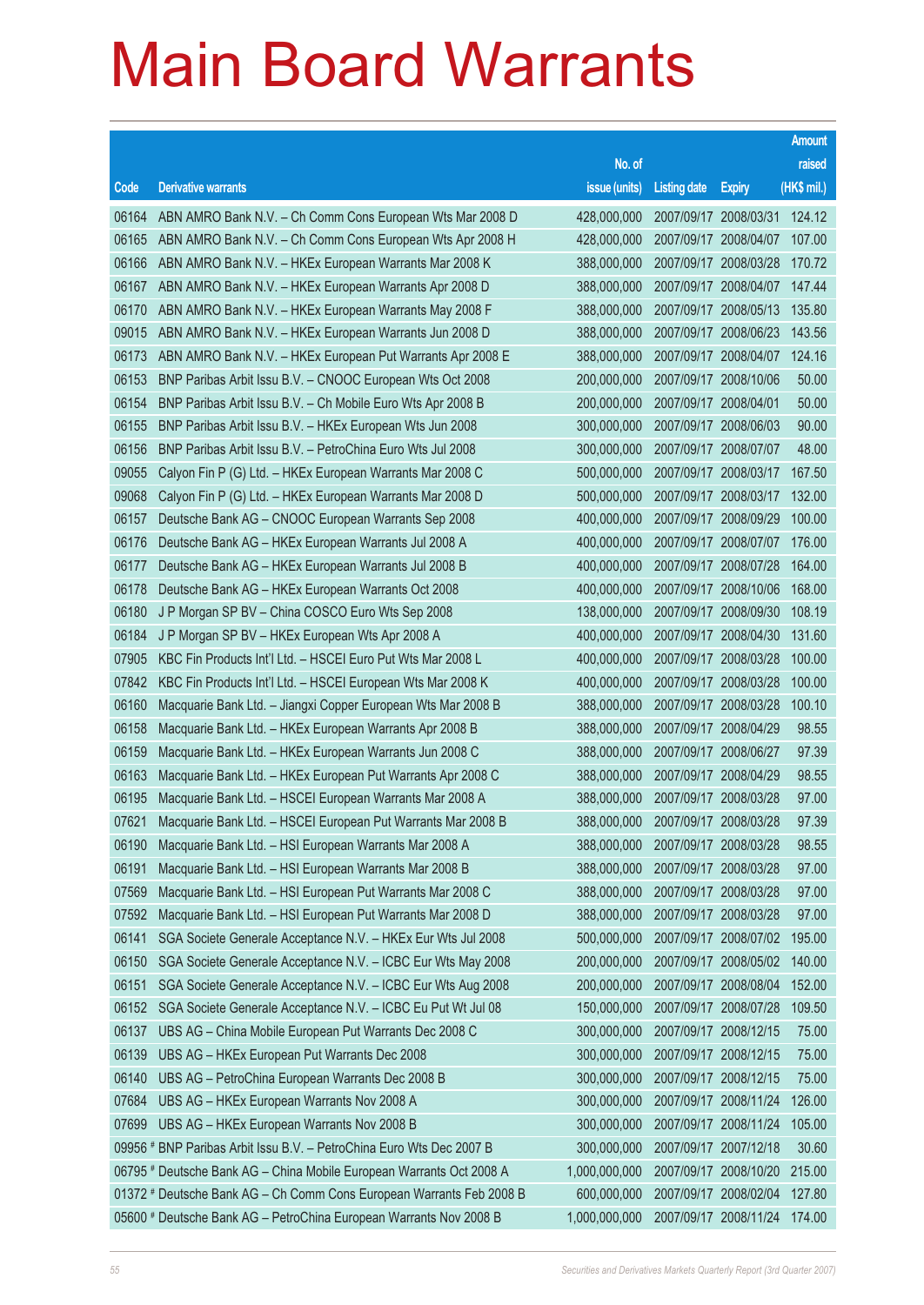|       |                                                                      |               |                                  |                       | <b>Amount</b> |
|-------|----------------------------------------------------------------------|---------------|----------------------------------|-----------------------|---------------|
|       |                                                                      | No. of        |                                  |                       | raised        |
| Code  | <b>Derivative warrants</b>                                           | issue (units) | <b>Listing date</b>              | <b>Expiry</b>         | (HK\$ mil.)   |
|       | 04646 # Goldman Sachs SP (Asia) – China Shenhua Euro Wts Feb 2008    | 172,000,000   |                                  | 2007/09/17 2008/02/25 | 98.04         |
|       | 01261 # UBS AG - China Tel European Warrants Feb 2008 A              | 600,000,000   |                                  | 2007/09/17 2008/02/11 | 270.00        |
| 09797 | ABN AMRO Bank N.V. - CNOOC European Warrants Aug 2008                | 788,000,000   |                                  | 2007/09/18 2008/08/29 | 197.00        |
| 09811 | ABN AMRO Bank N.V. - CNOOC European Warrants Dec 2008 C              | 788,000,000   |                                  | 2007/09/18 2008/12/29 | 212.76        |
| 09773 | Barclays Bank plc - China Life European Warrants Aug 2008            | 80,000,000    |                                  | 2007/09/18 2008/08/28 | 55.36         |
| 09144 | BNP Paribas Arbit Issu B.V. - Air China Euro Wts Jun 2008            | 200,000,000   |                                  | 2007/09/18 2008/06/03 | 50.00         |
| 09263 | BNP Paribas Arbit Issu B.V. - China Tel Euro Wts Apr 2008 A          | 200,000,000   |                                  | 2007/09/18 2008/04/02 | 82.00         |
| 09274 | BNP Paribas Arbit Issu B.V. - Ch Shenhua Euro Wts Jun 2008           | 200,000,000   |                                  | 2007/09/18 2008/06/03 | 138.00        |
| 09278 | BNP Paribas Arbit Issu B.V. - JX Copper Euro Wts Sep 2008            | 200,000,000   |                                  | 2007/09/18 2008/09/02 | 70.00         |
| 09321 | BNP Paribas Arbit Issu B.V. - CC Bank Euro Wts Apr 2008 B            | 300,000,000   |                                  | 2007/09/18 2008/04/03 | 189.00        |
| 09322 | BNP Paribas Arbit Issu B.V. - CC Bank European Wts May 2008          | 300,000,000   |                                  | 2007/09/18 2008/05/05 | 210.00        |
| 09342 | BNP Paribas Arbit Issu B.V. - ICBC European Wts May 2008             | 300,000,000   |                                  | 2007/09/18 2008/05/16 | 126.00        |
| 09694 | Calyon Fin P (G) Ltd. - BankComm European Warrants Jan 2009          | 250,000,000   |                                  | 2007/09/18 2009/01/02 | 62.75         |
| 09710 | Calyon Fin P (G) Ltd. - CC Bank European Warrants Mar 2008 C         | 200,000,000   |                                  | 2007/09/18 2008/03/18 | 176.00        |
| 09719 | Calyon Fin P (G) Ltd. - CNOOC European Warrants Mar 2008             | 150,000,000   |                                  | 2007/09/18 2008/03/18 | 163.50        |
| 09769 | Calyon Fin P (G) Ltd. - MTRC European Warrants Apr 2008              | 250,000,000   |                                  | 2007/09/18 2008/04/07 | 64.25         |
| 09772 | Calyon Fin P (G) Ltd. - Ping An European Warrants Oct 2008           | 300,000,000   |                                  | 2007/09/18 2008/10/08 | 75.30         |
| 09082 | HK Bank - CM Bank European Warrants May 2008                         | 288,000,000   |                                  | 2007/09/18 2008/05/16 | 103.68        |
| 09092 | HK Bank - HKEx European Warrants May 2008 A                          | 288,000,000   |                                  | 2007/09/18 2008/05/16 | 100.80        |
| 09101 | HK Bank - HKEx European Warrants May 2008 B                          | 288,000,000   |                                  | 2007/09/18 2008/05/23 | 80.64         |
| 09117 | HK Bank - PICC European Warrants Jun 2008                            | 288,000,000   |                                  | 2007/09/18 2008/06/06 | 72.00         |
| 09538 | J P Morgan SP BV - Ch Ship Cont Euro Wts Sep 2008                    | 388,000,000   | 2007/09/18 2008/09/11            |                       | 98.55         |
| 09543 | J P Morgan SP BV - CNOOC European Wts Nov 2008                       | 500,000,000   |                                  | 2007/09/18 2008/11/28 | 129.50        |
| 09531 | J P Morgan SP BV – CC Bank European Wts Mar 2008                     | 188,000,000   |                                  | 2007/09/18 2008/03/19 | 152.47        |
| 09535 | J P Morgan SP BV - China Shenhua Euro Wts May 2008                   | 188,000,000   |                                  | 2007/09/18 2008/05/30 | 93.62         |
| 09610 | J P Morgan SP BV - HNC European Warrants Nov 2008 A                  | 300,000,000   |                                  | 2007/09/18 2008/11/28 | 81.00         |
|       | 09546 J P Morgan SP BV - R&F Ppt European Wts Jun 2008               |               | 88,000,000 2007/09/18 2008/06/16 |                       | 52.10         |
| 09596 | J P Morgan SP BV - HKEx European Wts Apr 2008 B                      | 288,000,000   |                                  | 2007/09/18 2008/04/30 | 105.12        |
| 09613 | J P Morgan SP BV - HKEx European Put Wts Mar 2008                    | 188,000,000   |                                  | 2007/09/18 2008/03/31 | 55.84         |
| 09659 | KBC Fin Products Int'l Ltd. - Ch Comm Cons Eur Put Wt Mar 08         | 400,000,000   |                                  | 2007/09/18 2008/03/18 | 100.00        |
| 09682 | KBC Fin Products Int'l Ltd. - CNOOC Euro Put Wts Aug 2008            | 400,000,000   |                                  | 2007/09/18 2008/08/15 | 100.00        |
| 09668 | KBC Fin Products Int'l Ltd. - CC Bank Euro Wts Mar 2008 D            | 148,000,000   |                                  | 2007/09/18 2008/03/18 | 97.68         |
| 09663 | KBC Fin Products Int'l Ltd. - China Tel Euro Wts Apr 2008 B          | 268,000,000   |                                  | 2007/09/18 2008/04/15 | 96.48         |
| 09666 | KBC Fin Products Int'l Ltd. - China Tel Euro Wts May 2008            | 348,000,000   |                                  | 2007/09/18 2008/05/02 | 97.44         |
| 09363 | Macquarie Bank Ltd. - HKEx European Warrants Apr 2008 D              | 388,000,000   |                                  | 2007/09/18 2008/04/29 | 211.07        |
| 09389 | Macquarie Bank Ltd. - HKEx European Warrants Apr 2008 E              | 388,000,000   |                                  | 2007/09/18 2008/04/29 | 128.04        |
| 09410 | Macquarie Bank Ltd. - HKEx European Warrants Apr 2008 F              | 388,000,000   |                                  | 2007/09/18 2008/04/29 | 97.78         |
| 09466 | Macquarie Bank Ltd. - HKEx European Put Warrants Apr 2008 G          | 388,000,000   |                                  | 2007/09/18 2008/04/29 | 129.59        |
| 09518 | Macquarie Bank Ltd. - HKEx European Put Warrants Apr 2008 H          | 388,000,000   |                                  | 2007/09/18 2008/04/29 | 174.60        |
|       | 02276 # ABN AMRO Bank N.V. - BOC HK European Warrants Aug 2008 B     | 300,000,000   |                                  | 2007/09/18 2008/08/08 | 58.20         |
|       | 02117 # ABN AMRO Bank N.V. - Hutchison European Warrants Dec 2007 C  | 200,000,000   |                                  | 2007/09/18 2007/12/31 | 102.00        |
|       | 05849 # ABN AMRO Bank N.V. - PetroChina European Warrants Aug 2008 A | 400,000,000   |                                  | 2007/09/18 2008/08/18 | 87.60         |
|       | 06927 # Deutsche Bank AG - HSI European Put Warrants Jan 2008 E      | 400,000,000   |                                  | 2007/09/18 2008/01/30 | 61.20         |
|       | 05599 # Deutsche Bank AG - PetroChina European Warrants Nov 2008 A   | 500,000,000   |                                  | 2007/09/18 2008/11/10 | 87.00         |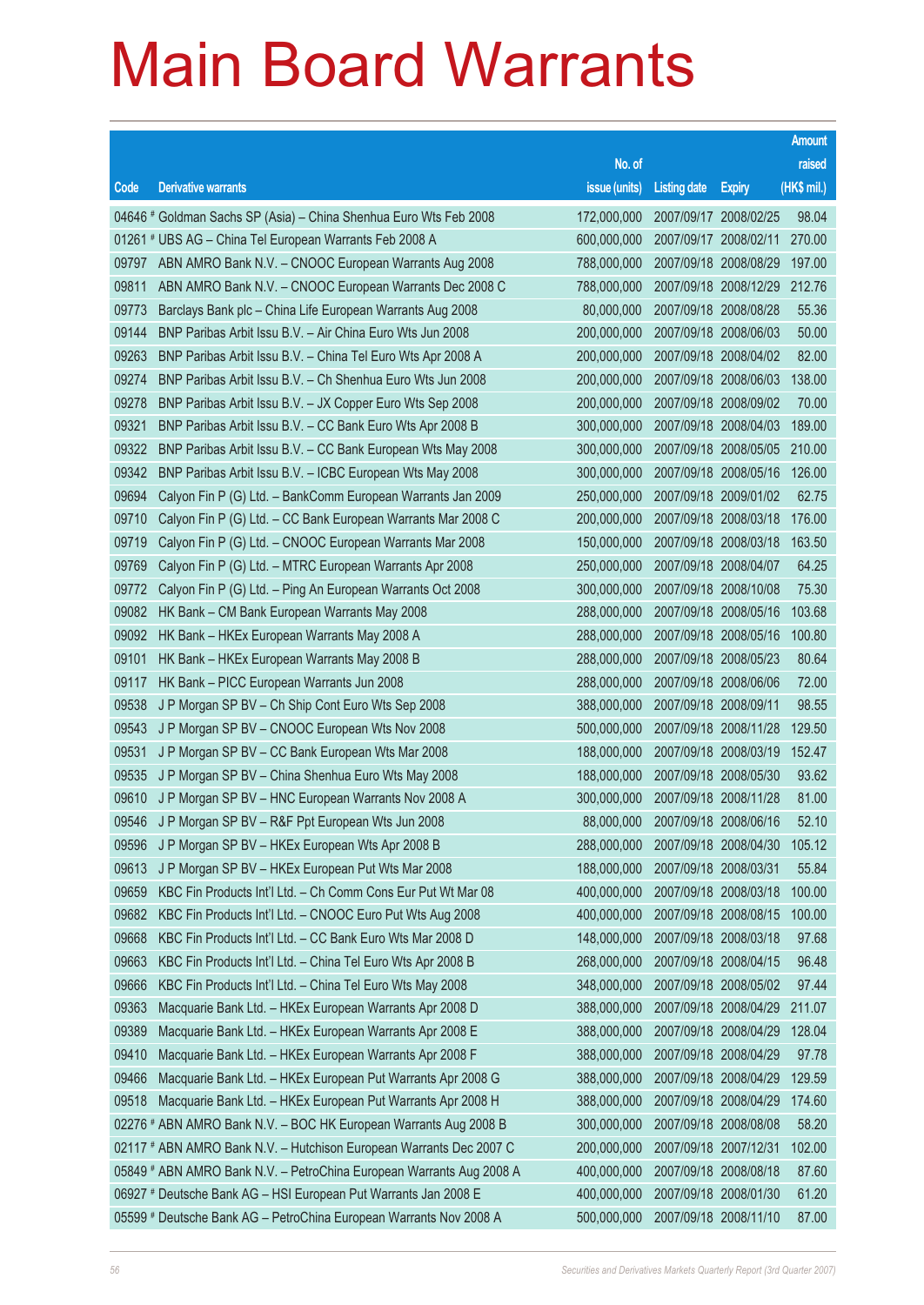|       |                                                                      |                                   |                       |                       | <b>Amount</b> |
|-------|----------------------------------------------------------------------|-----------------------------------|-----------------------|-----------------------|---------------|
|       |                                                                      | No. of                            |                       |                       | raised        |
| Code  | <b>Derivative warrants</b>                                           | issue (units)                     | <b>Listing date</b>   | <b>Expiry</b>         | (HK\$ mil.)   |
|       | 05575 # Goldman Sachs SP (Asia) – China Mobile European Wts Jan 2008 | 56,000,000                        |                       | 2007/09/18 2008/01/28 | 73.92         |
|       | 05642 # SGA Societe Generale Acceptance N.V. - CCCCL Eur Wt Feb 08 C | 200,000,000                       |                       | 2007/09/18 2008/02/04 | 43.60         |
|       | 05882 # SGA Societe Generale Acceptance N.V. - Petch Eur Wt Feb 08 C | 100,000,000                       |                       | 2007/09/18 2008/02/18 | 118.00        |
|       | 05681 # UBS AG - Hunan Nonferrous European Warrants Dec 2008 A       | 500,000,000                       |                       | 2007/09/18 2008/12/08 | 121.50        |
| 01348 | ABN AMRO Bank N.V. - Hutchison European Warrants Apr 2008 B          | 88,000,000                        |                       | 2007/09/19 2008/04/07 | 66.00         |
| 01356 | ABN AMRO Bank N.V. - China Mobile European Wts Mar 2008 F            | 688,000,000                       |                       | 2007/09/19 2008/03/31 | 185.76        |
| 02138 | ABN AMRO Bank N.V. - China Mobile European Wts Apr 2008 D            | 688,000,000                       |                       | 2007/09/19 2008/04/07 | 172.00        |
| 02139 | ABN AMRO Bank N.V. - China Mobile European Wts Apr 2008 E            | 688,000,000                       |                       | 2007/09/19 2008/04/14 | 172.00        |
| 02140 | ABN AMRO Bank N.V. - China Mobile European Wts May 2008 B            | 688,000,000                       |                       | 2007/09/19 2008/05/30 | 172.00        |
| 02142 | Deutsche Bank AG - HSI European Warrants Mar 2008 E                  | 400,000,000                       |                       | 2007/09/19 2008/03/28 | 100.00        |
| 09815 | Deutsche Bank AG - PetroChina European Warrants Dec 2008 B           | 500,000,000                       |                       | 2007/09/19 2008/12/29 | 125.00        |
| 09833 | Deutsche Bank AG - PetroChina European Put Warrants Dec 2008         | 500,000,000                       |                       | 2007/09/19 2008/12/29 | 125.00        |
| 09882 | Fortis Bank S.A./N.V. - CHALCO European Warrants Sep 2008            | 175,000,000                       |                       | 2007/09/19 2008/09/30 | 85.23         |
| 09886 | Fortis Bank S.A./N.V. - CHALCO European Warrants Dec 2008            | 165,000,000                       |                       | 2007/09/19 2008/12/30 | 87.45         |
| 09894 | Fortis Bank S.A./N.V. - CCoal European Warrants Sep 2008             | 270,000,000                       |                       | 2007/09/19 2008/09/30 | 98.55         |
| 09899 | Fortis Bank S.A./N.V. - CCoal European Warrants Dec 2008             | 240,000,000                       |                       | 2007/09/19 2008/12/30 | 88.08         |
| 09913 | Fortis Bank S.A./N.V. - Ch Comm Cons European Wts Mar 2009           | 215,000,000                       |                       | 2007/09/19 2009/03/30 | 78.48         |
| 09965 | Fortis Bank S.A./N.V. - China Tel European Warrants Dec 2008         | 75,000,000                        |                       | 2007/09/19 2008/12/30 | 42.83         |
| 09971 | Fortis Bank S.A./N.V. - Jiangxi Copper European Wts Dec 2008         | 195,000,000                       |                       | 2007/09/19 2008/12/30 | 82.49         |
| 01343 | Goldman Sachs SP (Asia) – PetroChina European Wts Dec 2008           | 200,000,000                       |                       | 2007/09/19 2008/12/29 | 50.00         |
| 01339 | Goldman Sachs SP (Asia) - China Shenhua Euro Wts Sep 2008            | 60,000,000                        |                       | 2007/09/19 2008/09/16 | 52.80         |
| 01336 | Goldman Sachs SP (Asia) - Ch Comm Cons European Wts May 2008         | 200,000,000                       |                       | 2007/09/19 2008/05/05 | 50.00         |
| 09988 | J P Morgan SP BV - BEA European Warrants Apr 2008                    | 100,000,000                       |                       | 2007/09/19 2008/04/30 | 32.70         |
| 06100 | J P Morgan SP BV - CNPC European Warrants Mar 2008                   | 80,000,000                        | 2007/09/19 2008/03/31 |                       | 28.80         |
| 09984 | J P Morgan SP BV - Angang Steel Euro Wts Jul 2008                    | 150,000,000                       |                       | 2007/09/19 2008/07/31 | 84.75         |
| 09989 | J P Morgan SP BV – Ch Comm Cons Euro Wts Mar 2008                    | 200,000,000                       |                       | 2007/09/19 2008/03/19 | 53.40         |
| 06138 | J P Morgan SP BV - Huiyuan Juice Euro Wts Sep 2008                   | 100,000,000 2007/09/19 2008/09/29 |                       |                       | 33.00         |
| 01315 | J P Morgan SP BV - PCCW European Warrants Jun 2008                   | 50,000,000                        |                       | 2007/09/19 2008/06/30 | 24.00         |
| 01323 | J P Morgan SP BV - Wharf European Wts Mar 2008                       | 88,000,000                        |                       | 2007/09/19 2008/03/31 | 23.50         |
| 01274 | J P Morgan SP BV - MTRC European Warrants May 2008                   | 100,000,000                       |                       | 2007/09/19 2008/05/30 | 27.20         |
| 06130 | J P Morgan SP BV - Henderson Land Eur Wts May 2008                   | 88,000,000                        |                       | 2007/09/19 2008/05/30 | 40.57         |
| 06146 | J P Morgan SP BV - Link REIT European Wts Mar 2008                   | 100,000,000                       |                       | 2007/09/19 2008/03/31 | 27.90         |
| 09851 | SGA Societe Generale Acceptance N.V. - CP&CC Eur Wt Mar 2009         | 500,000,000                       |                       | 2007/09/19 2009/03/30 | 125.00        |
| 09855 | SGA Societe Generale Acceptance N.V. - HKEx Eur Wts May 2008         | 500,000,000                       |                       | 2007/09/19 2008/05/26 | 242.50        |
| 09863 | SGA Societe Generale Acceptance N.V. - HKEx Eur Wts Aug 2008         | 500,000,000                       |                       | 2007/09/19 2008/08/25 | 255.00        |
| 09874 | SGA Societe Generale Acceptance N.V. - MTRC Eu Wt May 2008 B         | 70,000,000                        |                       | 2007/09/19 2008/05/30 | 22.40         |
| 09875 | SGA Societe Generale Acceptance N.V. - MTRC Eur Wts Jul 2008         | 70,000,000                        |                       | 2007/09/19 2008/07/02 | 26.60         |
| 09877 | SGA Societe Generale Acceptance N.V. - Petch Eur Wt Sep 2008         | 500,000,000                       |                       | 2007/09/19 2008/09/01 | 125.00        |
| 09878 | SGA Societe Generale Acceptance N.V. - Petch Eur Wt Dec 08 C         | 500,000,000                       |                       | 2007/09/19 2008/12/22 | 125.00        |
| 09880 | SGA Societe Generale Acceptance N.V. - Ping An Eur Wt Oct 08         | 50,000,000                        |                       | 2007/09/19 2008/10/20 | 12.50         |
|       | 05866 # ABN AMRO Bank N.V. - PICC P&C European Warrants Mar 2008 A   | 400,000,000                       |                       | 2007/09/19 2008/03/31 | 138.00        |
|       | 05542 # Deutsche Bank AG - China Life European Put Wts Feb 2008 C    | 600,000,000                       |                       | 2007/09/19 2008/02/25 | 108.00        |
| 03400 | ABN AMRO Bank N.V. - Cheung Kong European Warrants Dec 2008          | 638,000,000                       |                       | 2007/09/20 2008/12/31 | 172.26        |
| 03411 | ABN AMRO Bank N.V. - PICC P&C European Warrants Mar 2008 B           | 688,000,000                       |                       | 2007/09/20 2008/03/28 | 172.00        |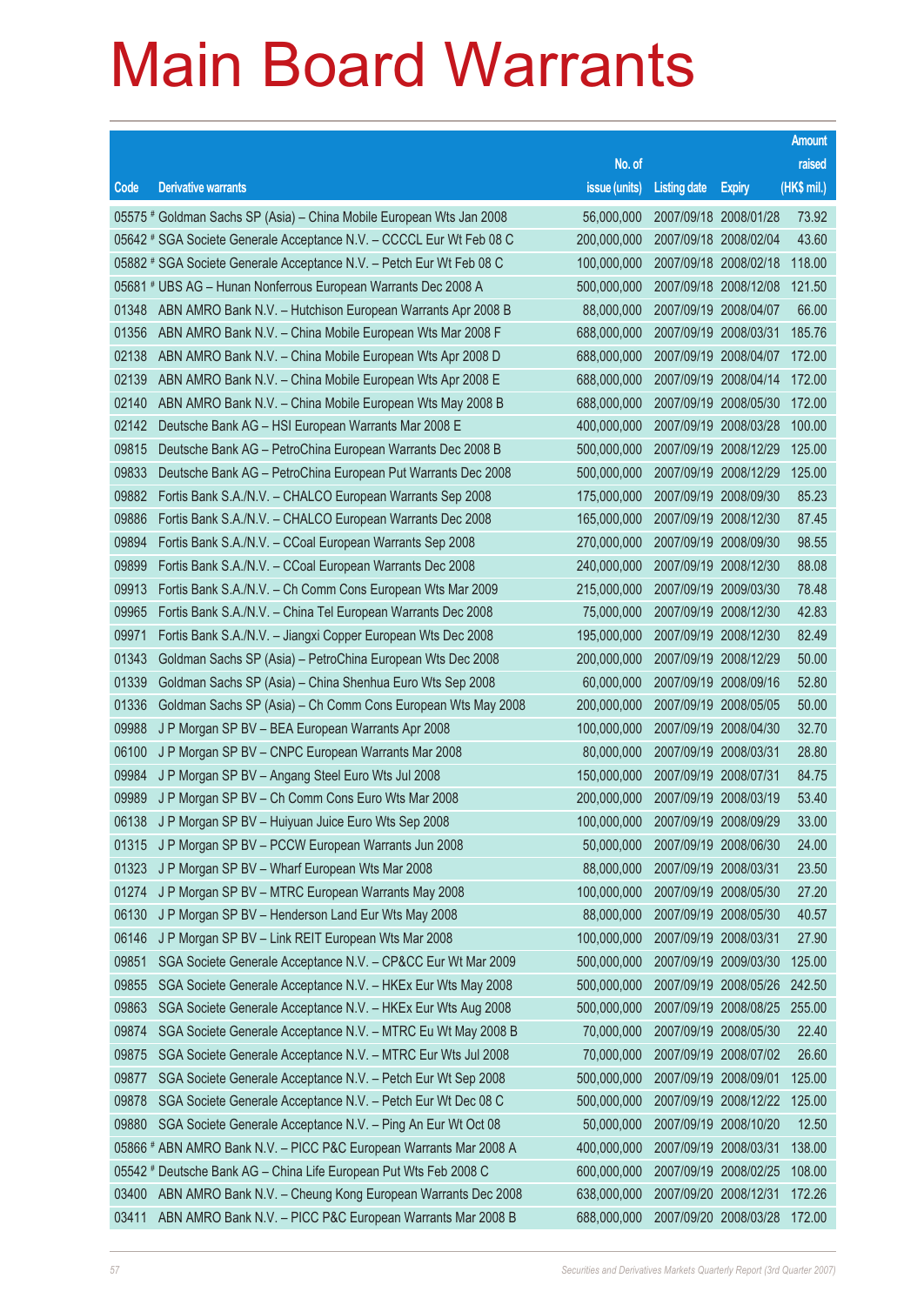|       |                                                                      |                                          |                       |                              | <b>Amount</b> |
|-------|----------------------------------------------------------------------|------------------------------------------|-----------------------|------------------------------|---------------|
|       |                                                                      | No. of                                   |                       |                              | raised        |
| Code  | <b>Derivative warrants</b>                                           | issue (units)                            | <b>Listing date</b>   | <b>Expiry</b>                | (HK\$ mil.)   |
| 03413 | ABN AMRO Bank N.V. - SHK Ppt European Warrants Dec 2008              | 638,000,000                              |                       | 2007/09/20 2008/12/31        | 159.50        |
| 03424 | ABN AMRO Bank N.V. - SHK Ppt European Put Warrants Dec 2008          | 638,000,000                              |                       | 2007/09/20 2008/12/05        | 159.50        |
| 02153 | Calyon Fin P (G) Ltd. - HS Bank European Warrants Apr 2008           | 200,000,000                              |                       | 2007/09/20 2008/04/07        | 149.00        |
| 02167 | Calyon Fin P (G) Ltd. - SHK Ppt European Warrants Jul 2008           | 500,000,000                              |                       | 2007/09/20 2008/07/07        | 126.50        |
| 02271 | Citigroup Global Mkt H Inc. - Bank of EA Euro Wts Jun 2008           | 200,000,000                              |                       | 2007/09/20 2008/06/23        | 52.00         |
| 02291 | Citigroup Global Mkt H Inc. - CITIC Bank Euro Wts Apr 2008           | 100,000,000                              |                       | 2007/09/20 2008/04/21        | 56.00         |
| 02293 | Citigroup Global Mkt H Inc. - CLP European Warrants May 2008         | 200,000,000                              |                       | 2007/09/20 2008/05/19        | 52.00         |
| 02294 | Citigroup Global Mkt H Inc. - HKEx European Wts May 2008             | 200,000,000                              |                       | 2007/09/20 2008/05/26        | 51.00         |
| 02482 | Citigroup Global Mkt H Inc. - MTRC European Wts Aug 2008             | 200,000,000                              |                       | 2007/09/20 2008/08/18        | 52.60         |
| 02143 | Deutsche Bank AG - Cheung Kong European Warrants Dec 2008            | 500,000,000                              |                       | 2007/09/20 2008/12/01        | 125.00        |
| 02148 | Deutsche Bank AG - Hutchison European Warrants Apr 2008              | 400,000,000                              |                       | 2007/09/20 2008/04/28        | 396.00        |
| 02486 | Deutsche Bank AG - HSCEI European Warrants Mar 2008 C                | 400,000,000                              |                       | 2007/09/20 2008/03/28        | 100.00        |
| 03482 | J P Morgan SP BV - China Life Euro Wts Mar 2008                      | 200,000,000                              |                       | 2007/09/20 2008/03/31        | 61.80         |
| 03492 | J P Morgan SP BV - Hang Lung Ppt Euro Wts Apr 2008                   | 100,000,000                              |                       | 2007/09/20 2008/04/30        | 41.10         |
| 03484 | J P Morgan SP BV - China Netcom Euro Wts Jun 2008                    | 150,000,000                              |                       | 2007/09/20 2008/06/30        | 39.30         |
| 03497 | J P Morgan SP BV - SHK Ppt European Wts Apr 2008                     | 100,000,000                              |                       | 2007/09/20 2008/04/30        | 88.50         |
| 03485 | J P Morgan SP BV - CITIC Pacific Euro Wts Jun 2008                   | 120,000,000                              |                       | 2007/09/20 2008/06/30        | 47.88         |
| 03448 | KBC Fin Products Int'l Ltd. - Ch Mobile Euro Wts Apr 2008 A          | 400,000,000                              |                       | 2007/09/20 2008/04/01        | 100.00        |
| 03449 | KBC Fin Products Int'l Ltd. - Ch Mobile Euro Wts May 2008 B          | 355,000,000                              |                       | 2007/09/20 2008/05/02        | 99.40         |
| 03456 | KBC Fin Products Int'l Ltd. - Ch Mobile Euro Wts May 2008 C          | 400,000,000                              |                       | 2007/09/20 2008/05/13        | 100.00        |
| 03476 | KBC Fin Products Int'l Ltd. - PetroChina Euro Wts Nov 2008           | 400,000,000                              |                       | 2007/09/20 2008/11/03        | 100.00        |
| 03474 | KBC Fin Products Int'l Ltd. - PetroChina Euro Wts Sep 2008 B         | 400,000,000                              |                       | 2007/09/20 2008/09/01        | 100.00        |
| 02258 | Macquarie Bank Ltd. - Hang Seng Bank European Wts Mar 2008           | 100,000,000                              |                       | 2007/09/20 2008/03/28        | 77.80         |
| 02266 | Macquarie Bank Ltd. - Hang Seng Bank European Wts Dec 2008           | 388,000,000                              |                       | 2007/09/20 2008/12/30        | 98.16         |
| 02202 | CC Rabobank B.A. - BankComm European Warrants Sep 2008               | 500,000,000                              |                       | 2007/09/20 2008/09/12        | 125.00        |
| 02223 | CC Rabobank B.A. - China Tel European Warrants May 2008              | 200,000,000                              |                       | 2007/09/20 2008/05/30        | 134.00        |
| 02253 | CC Rabobank B.A. - HKEx European Warrants May 2008 A                 | 500,000,000 2007/09/20 2008/05/08 260.00 |                       |                              |               |
| 02257 | CC Rabobank B.A. - HKEx European Warrants Jul 2008 A                 | 500,000,000                              |                       | 2007/09/20 2008/07/10        | 275.00        |
| 02170 | UBS AG - China Coal European Warrants Nov 2008                       | 300,000,000                              |                       | 2007/09/20 2008/11/24        | 78.00         |
| 02193 | UBS AG - China Shenhua European Warrants Nov 2008                    | 300,000,000                              |                       | 2007/09/20 2008/11/24        | 126.00        |
| 02198 | UBS AG - PetroChina European Warrants Nov 2008                       | 300,000,000                              |                       | 2007/09/20 2008/11/24        | 75.00         |
|       | 05728 # Deutsche Bank AG - China Life European Warrants Mar 2008 B   | 400,000,000                              |                       | 2007/09/20 2008/03/28        | 220.00        |
|       | 03278 # HK Bank - CITIC Bank European Warrants Dec 2007              | 200,000,000                              |                       | 2007/09/20 2007/12/18        | 17.40         |
|       | 07732 # HK Bank - Foxconn European Warrants Nov 2007                 | 200,000,000                              |                       | 2007/09/20 2007/11/16        | 11.40         |
|       | 05548 # KBC Fin Products Int'l Ltd. - HSI Euro Put Wts Jan 2008 D    | 600,000,000                              |                       | 2007/09/20 2008/01/30        | 67.80         |
|       | 05549 # KBC Fin Products Int'l Ltd. - HSI Euro Put Wts Jan 2008 E    | 600,000,000                              |                       | 2007/09/20 2008/01/30        | 73.80         |
|       | 05770 # SGA Societe Generale Acceptance N.V. - Ch Life Eu Wt Mar 08C | 500,000,000                              |                       | 2007/09/20 2008/03/10        | 280.00        |
| 03628 | ABN AMRO Bank N.V. - China Coal European Warrants Mar 2008 B         | 458,000,000                              |                       | 2007/09/21 2008/03/31        | 146.56        |
| 03654 | ABN AMRO Bank N.V. - CC Bank European Warrants Nov 2008 A            | 988,000,000                              |                       | 2007/09/21 2008/11/28        | 247.00        |
| 03661 | ABN AMRO Bank N.V. - China Mobile European Wts Apr 2008 F            | 638,000,000                              |                       | 2007/09/21 2008/04/08        | 159.50        |
| 03671 | ABN AMRO Bank N.V. - Ping An European Warrants Jun 2008 A            | 888,000,000                              |                       | 2007/09/21 2008/06/16        | 222.00        |
| 03674 | ABN AMRO Bank N.V. - Ping An European Warrants Jul 2008              | 888,000,000                              |                       | 2007/09/21 2008/07/02 222.00 |               |
| 03547 | Citigroup Global Mkt H Inc. - Air China Euro Wts Jun 2008            | 65,000,000                               |                       | 2007/09/21 2008/06/02        | 54.60         |
| 03548 | Citigroup Global Mkt H Inc. - China Tel Euro Wts Apr 2008            | 150,000,000                              | 2007/09/21 2008/04/21 |                              | 55.50         |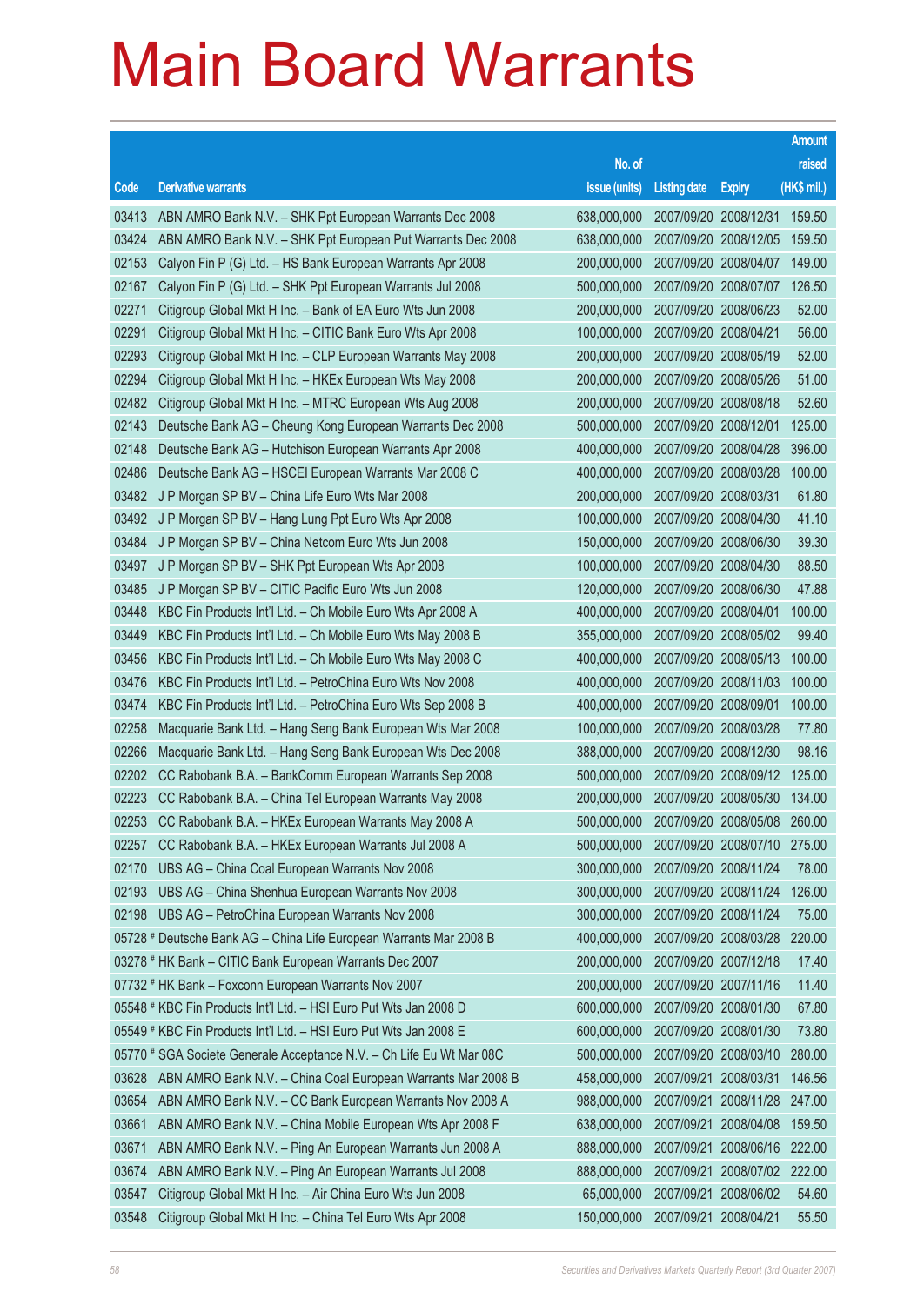|       |                                                                      |               |                                  |                       | <b>Amount</b> |
|-------|----------------------------------------------------------------------|---------------|----------------------------------|-----------------------|---------------|
|       |                                                                      | No. of        |                                  |                       | raised        |
| Code  | <b>Derivative warrants</b>                                           | issue (units) | <b>Listing date</b>              | <b>Expiry</b>         | (HK\$ mil.)   |
| 03549 | Citigroup Global Mkt H Inc. - CITIC Pacific Eur Wts May 2008         | 110,000,000   |                                  | 2007/09/21 2008/05/19 | 53.90         |
| 03550 | Citigroup Global Mkt H Inc. - Denway European Wts May 2008           | 140,000,000   |                                  | 2007/09/21 2008/05/19 | 53.20         |
| 03551 | Citigroup Global Mkt H Inc. - SHK Ppt European Wts May 2008          | 80,000,000    |                                  | 2007/09/21 2008/05/26 | 56.00         |
| 03546 | Deutsche Bank AG - SHK Ppt European Warrants May 2008                | 400,000,000   |                                  | 2007/09/21 2008/05/05 | 564.00        |
| 03678 | Deutsche Bank AG - CC Bank European Warrants Jun 2009                | 400,000,000   |                                  | 2007/09/21 2009/06/10 | 100.00        |
| 03520 | Deutsche Bank AG - Cheung Kong European Put Wts Mar 2008             | 400,000,000   |                                  | 2007/09/21 2008/03/25 | 208.00        |
| 03528 | Deutsche Bank AG - HSI European Warrants Mar 2008 F                  | 400,000,000   |                                  | 2007/09/21 2008/03/28 | 100.00        |
| 03530 | Deutsche Bank AG - HSI European Put Warrants Mar 2008 G              | 400,000,000   |                                  | 2007/09/21 2008/03/28 | 100.00        |
| 03532 | Deutsche Bank AG - HSI European Put Warrants Mar 2008 H              | 400,000,000   |                                  | 2007/09/21 2008/03/28 | 104.00        |
| 03505 | HK Bank - CNOOC European Warrants Apr 2008                           | 280,000,000   |                                  | 2007/09/21 2008/04/18 | 268.80        |
| 03574 | J P Morgan SP BV - CHALCO European Wts Apr 2008                      | 300,000,000   |                                  | 2007/09/21 2008/04/30 | 127.50        |
| 03609 | J P Morgan SP BV - Swire Pac A Euro Wts Mar 2008                     | 100,000,000   | 2007/09/21 2008/03/28            |                       | 61.90         |
| 03591 | J P Morgan SP BV - Esprit European Wts Dec 2008                      | 300,000,000   |                                  | 2007/09/21 2008/12/29 | 77.10         |
| 03605 | J P Morgan SP BV - HS Bank European Wts Apr 2008                     | 100,000,000   | 2007/09/21 2008/04/01            |                       | 44.90         |
| 03577 | J P Morgan SP BV - Cathay Pac Euro Wts Jun 2008                      | 150,000,000   |                                  | 2007/09/21 2008/06/16 | 38.55         |
| 03613 | J P Morgan SP BV - Yanzhou Coal European Warrants Jun 2008 A         | 200,000,000   |                                  | 2007/09/21 2008/06/16 | 56.40         |
| 03620 | KBC Fin Products Int'l Ltd. - Ch Mobile Eur Put Wts Jul 2008         | 400,000,000   |                                  | 2007/09/21 2008/07/03 | 100.00        |
| 03623 | KBC Fin Products Int'l Ltd. - PetroChina Eur Put Wt Jul 2008         | 400,000,000   |                                  | 2007/09/21 2008/07/03 | 100.00        |
| 03622 | KBC Fin Products Int'l Ltd. - Hutchison Euro Wts Mar 2008 B          | 175,000,000   |                                  | 2007/09/21 2008/03/25 | 99.75         |
| 03552 | SGA Societe Generale Acceptance N.V. - HSI Eur Wt Mar 2008 J         | 500,000,000   |                                  | 2007/09/21 2008/03/28 | 125.00        |
| 03553 | SGA Societe Generale Acceptance N.V. - HSI Eur Wt Mar 2008 K         | 500,000,000   |                                  | 2007/09/21 2008/03/28 | 125.00        |
| 03554 | SGA Societe Generale Acceptance N.V. - HSI Eur Wt Mar 2008 L         | 500,000,000   |                                  | 2007/09/21 2008/03/28 | 125.00        |
| 03515 | UBS AG - Sinopec Corp European Warrants Dec 2008 B                   | 300,000,000   |                                  | 2007/09/21 2008/12/18 | 75.00         |
| 03516 | UBS AG - CNOOC European Warrants Dec 2008 A                          | 300,000,000   | 2007/09/21 2008/12/18            |                       | 75.00         |
|       | 05674 # KBC Fin Products Int'l Ltd. - China Life Euro Wts Jan 2008 E | 600,000,000   |                                  | 2007/09/21 2008/01/28 | 270.00        |
|       | 06757 # KBC Fin Products Int'l Ltd. - China Life Euro Wts Mar 2008 D | 600,000,000   |                                  | 2007/09/21 2008/03/03 | 324.00        |
|       | 04472 Barclays Bank plc - Sinopec Corp European Put Wts Aug 2008     |               | 80,000,000 2007/09/24 2008/08/08 |                       | 35.20         |
| 04465 | Calyon Fin P (G) Ltd. - China Coal European Wts Apr 2008 B           | 250,000,000   | 2007/09/24 2008/04/21            |                       | 70.25         |
| 03760 | HK Bank - China Shenhua European Warrants May 2008                   | 280,000,000   |                                  | 2007/09/24 2008/05/23 | 154.00        |
| 03771 | HK Bank - Cheung Kong European Warrants May 2008 A                   | 280,000,000   |                                  | 2007/09/24 2008/05/16 | 372.40        |
| 03797 | HK Bank - Cheung Kong European Warrants May 2008 B                   | 280,000,000   |                                  | 2007/09/24 2008/05/09 | 215.60        |
| 04446 | KBC Fin Products Int'l Ltd. - HSI European Wts Mar 2008 H            | 400,000,000   |                                  | 2007/09/24 2008/03/28 | 100.00        |
| 04458 | KBC Fin Products Int'l Ltd. - HSI European Wts Mar 2008 I            | 400,000,000   |                                  | 2007/09/24 2008/03/28 | 100.00        |
| 04462 | KBC Fin Products Int'l Ltd. - HSI Euro Put Wts Mar 2008 J            | 400,000,000   |                                  | 2007/09/24 2008/03/28 | 100.00        |
| 04464 | KBC Fin Products Int'l Ltd. - HSI Euro Put Wts Mar 2008 K            | 400,000,000   |                                  | 2007/09/24 2008/03/28 | 100.00        |
| 04447 | Macquarie Bank Ltd. - HSI European Warrants Mar 2008 E               | 388,000,000   |                                  | 2007/09/24 2008/03/28 | 98.16         |
| 04457 | Macquarie Bank Ltd. - HSI European Put Warrants Mar 2008 F           | 388,000,000   |                                  | 2007/09/24 2008/03/28 | 97.78         |
| 03688 | SGA Societe Generale Acceptance N.V. - CK(H) Eur Wt Jul 2008         | 150,000,000   |                                  | 2007/09/24 2008/07/02 | 225.00        |
| 03758 | SGA Societe Generale Acceptance N.V. - HWL Eur Wt Jul 2008 B         | 200,000,000   |                                  | 2007/09/24 2008/07/02 | 154.00        |
| 03759 | SGA Societe Generale Acceptance N.V. - SHK P Eur Wt Jul 2008         | 150,000,000   |                                  | 2007/09/24 2008/07/02 | 214.50        |
| 03727 | SGA Societe Generale Acceptance N.V. - HSCEI Eur Wt Mar 08 H         | 200,000,000   |                                  | 2007/09/24 2008/03/28 | 50.00         |
| 03755 | SGA Societe Generale Acceptance N.V. - HSCEI Eu Put Wt Mar081        | 200,000,000   |                                  | 2007/09/24 2008/03/28 | 50.00         |
| 03798 | UBS AG - China COSCO European Warrants Dec 2008                      | 300,000,000   |                                  | 2007/09/24 2008/12/18 | 90.00         |
|       | 02267 # J P Morgan SP BV - China COSCO Euro Wts Aug 2008             | 150,000,000   |                                  | 2007/09/24 2008/08/29 | 120.00        |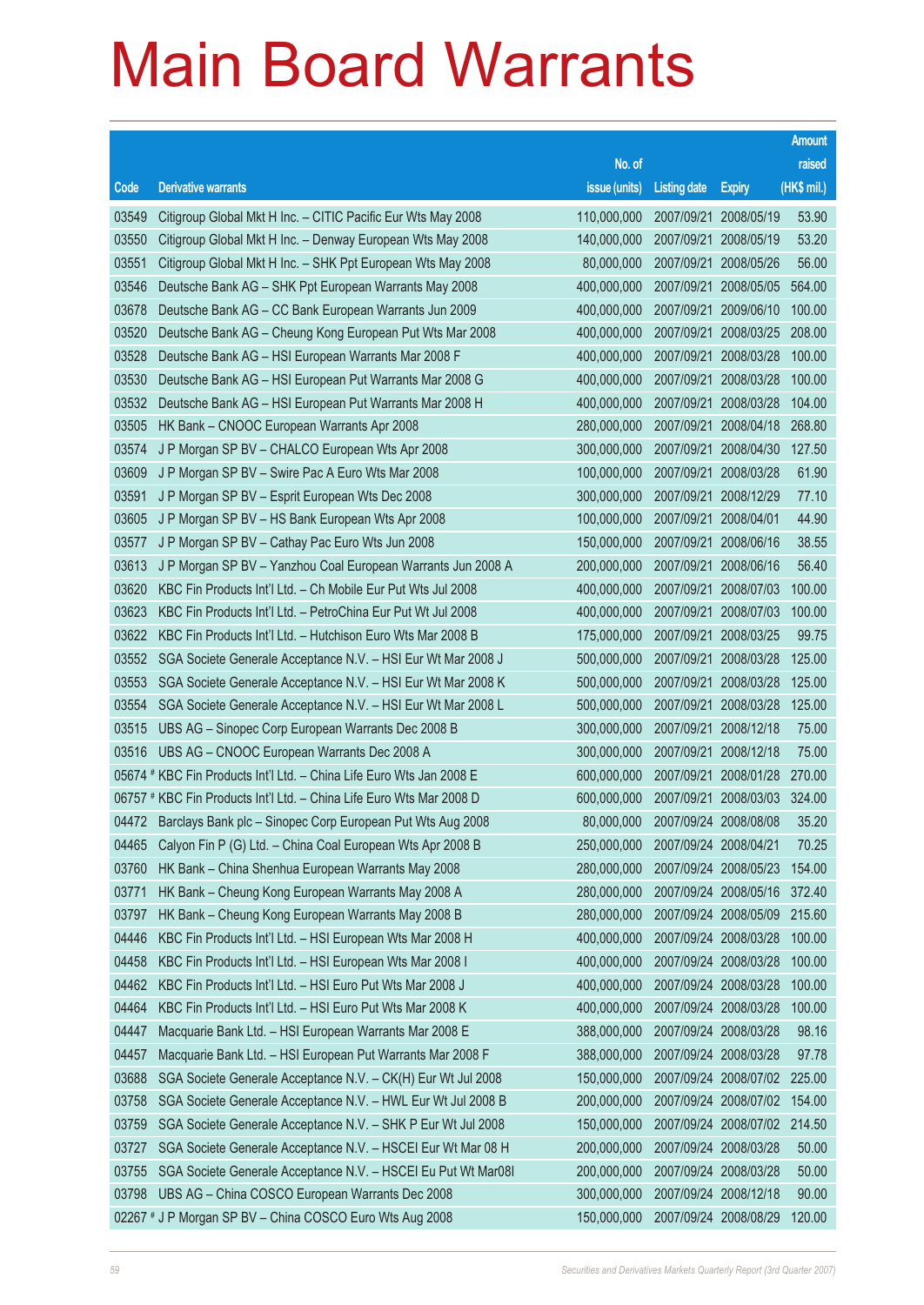|       |                                                                      |               |                       |                       | <b>Amount</b> |
|-------|----------------------------------------------------------------------|---------------|-----------------------|-----------------------|---------------|
|       |                                                                      | No. of        |                       |                       | raised        |
| Code  | <b>Derivative warrants</b>                                           | issue (units) | <b>Listing date</b>   | <b>Expiry</b>         | (HK\$ mil.)   |
|       | 02221 #Macquarie Bank Ltd. - PetroChina European Warrants Jul 2008   | 600,000,000   |                       | 2007/09/24 2008/07/30 | 104.40        |
|       | 05675 #KBC Fin Products Int'l Ltd. - Ch Mobile Euro Wts Feb 2008     | 147,000,000   | 2007/09/24 2008/02/01 |                       | 198.45        |
| 04624 | ABN AMRO Bank N.V. - CNOOC European Warrants Nov 2008                | 688,000,000   |                       | 2007/09/25 2008/11/24 | 172.00        |
| 04626 | ABN AMRO Bank N.V. - Ping An European Warrants Jun 2008 B            | 888,000,000   |                       | 2007/09/25 2008/06/30 | 222.00        |
| 04555 | BNP Paribas Arbit Issu B.V. - Ch Mobile Euro Wts May 2008            | 300,000,000   | 2007/09/25 2008/05/02 |                       | 75.00         |
| 04578 | BNP Paribas Arbit Issu B.V. - Ch Mobile Eu Put Wt May 2008 A         | 300,000,000   | 2007/09/25 2008/05/02 |                       | 87.00         |
| 04600 | BNP Paribas Arbit Issu B.V. - Cheung Kong Euro Wts Aug 2008          | 300,000,000   |                       | 2007/09/25 2008/08/05 | 75.00         |
| 04602 | BNP Paribas Arbit Issu B.V. - Hutchison Euro Wts Apr 2008            | 180,000,000   |                       | 2007/09/25 2008/04/02 | 156.60        |
| 04607 | BNP Paribas Arbit Issu B.V. - SHK Ppt European Wts Sep 2008          | 300,000,000   | 2007/09/25 2008/09/02 |                       | 75.00         |
| 04480 | HK Bank - CITIC Pacific European Warrants May 2008                   | 280,000,000   | 2007/09/25 2008/05/23 |                       | 92.40         |
| 04484 | HK Bank - Hunan Nonferrous European Warrants Jan 2009                | 280,000,000   |                       | 2007/09/25 2009/01/23 | 70.00         |
| 04489 | HK Bank – Hunan Nonferrous European Warrants Apr 2009                | 280,000,000   | 2007/09/25 2009/04/23 |                       | 70.00         |
| 04619 | J P Morgan SP BV - PICC P&C Euro Wts Oct 2008 A                      | 388,000,000   | 2007/09/25 2008/10/31 |                       | 131.92        |
| 04618 | J P Morgan SP BV - Maanshan Iron Euro Wts Nov 2008                   | 288,000,000   | 2007/09/25 2008/11/28 |                       | 74.02         |
| 04613 | J P Morgan SP BV - Sinopec Corp European Warrants Dec 2008 A         | 388,000,000   |                       | 2007/09/25 2008/12/29 | 98.55         |
| 04614 | J P Morgan SP BV - Dongfeng Motor Eur Wts Dec 2008                   | 188,000,000   | 2007/09/25 2008/12/29 |                       | 48.88         |
| 04623 | KBC Fin Products Int'l Ltd. - SHK Ppt European Wts Dec 2008          | 400,000,000   |                       | 2007/09/25 2008/12/15 | 100.00        |
| 04493 | Macquarie Bank Ltd. - Wharf European Warrants May 2008 A             | 200,000,000   | 2007/09/25 2008/05/29 |                       | 51.00         |
| 04503 | Macquarie Bank Ltd. - Cheung Kong European Wts May 2008 A            | 300,000,000   |                       | 2007/09/25 2008/05/29 | 230.40        |
| 04512 | Macquarie Bank Ltd. - Cheung Kong European Wts May 2008 B            | 300,000,000   | 2007/09/25 2008/05/29 |                       | 177.00        |
| 04514 | Macquarie Bank Ltd. - Cheung Kong European Put Wts May 2008          | 300,000,000   | 2007/09/25 2008/05/29 |                       | 126.00        |
| 04494 | Macquarie Bank Ltd. - Ping An European Warrants Oct 2008             | 388,000,000   | 2007/09/25 2008/10/30 |                       | 104.76        |
| 04495 | Macquarie Bank Ltd. - China Life European Put Wts Mar 2008           | 388,000,000   |                       | 2007/09/25 2008/03/28 | 138.13        |
| 04499 | Macquarie Bank Ltd. - Ping An European Put Warrants Oct 2008         | 388,000,000   | 2007/09/25 2008/10/30 |                       | 97.00         |
| 04515 | Macquarie Bank Ltd. - Henderson Land Dev Euro Wts May 2008           | 200,000,000   | 2007/09/25 2008/05/29 |                       | 72.00         |
| 04516 | Macquarie Bank Ltd. - CNOOC European Warrants Sep 2008 C             | 400,000,000   | 2007/09/25 2008/09/29 |                       | 130.00        |
| 04517 | Macquarie Bank Ltd. - SHK Ppt European Warrants May 2008             | 200,000,000   | 2007/09/25 2008/05/29 |                       | 92.20         |
| 04524 | Macquarie Bank Ltd. - CNOOC European Put Warrants Sep 2008 B         | 400,000,000   | 2007/09/25 2008/09/29 |                       | 114.80        |
| 04540 | Macquarie Bank Ltd. - SHK Ppt European Put Warrants May 2008         | 200,000,000   |                       | 2007/09/25 2008/05/29 | 116.80        |
| 04542 | CC Rabobank B.A. - CM Bank European Warrants May 2008                | 300,000,000   | 2007/09/25 2008/05/09 |                       | 145.50        |
| 04544 | CC Rabobank B.A. - MTRC European Warrants Apr 2008 B                 | 300,000,000   |                       | 2007/09/25 2008/04/30 | 75.00         |
| 04546 | CC Rabobank B.A. - MTRC European Warrants Jun 2008 B                 | 300,000,000   | 2007/09/25 2008/06/30 |                       | 75.00         |
| 04550 | CC Rabobank B.A. - Ping An European Warrants Jun 2008                | 130,000,000   |                       | 2007/09/25 2008/06/16 | 32.50         |
| 04611 | UBS AG - Hunan Nonferrous European Warrants Dec 2009 B               | 300,000,000   | 2007/09/25 2009/12/21 |                       | 75.00         |
|       | 09089 # ABN AMRO Bank N.V. - PetroChina European Warrants Dec 2007 A | 1,000,000,000 |                       | 2007/09/25 2007/12/27 | 113.00        |
|       | 05573 # Deutsche Bank AG - China Mobile European Put Wts Jan 2008 E  | 400,000,000   | 2007/09/25 2008/01/21 |                       | 124.00        |
|       | 05733 # Deutsche Bank AG - HSI European Put Warrants Jan 2008 H      | 600,000,000   | 2007/09/25 2008/01/30 |                       | 75.60         |
| 04730 | ABN AMRO Bank N.V. - CC Bank European Warrants Dec 2008 A            | 988,000,000   |                       | 2007/09/27 2008/12/08 | 247.00        |
| 04731 | ABN AMRO Bank N.V. - CNOOC European Warrants Sep 2008 A              | 688,000,000   |                       | 2007/09/27 2008/09/29 | 172.00        |
| 04732 | ABN AMRO Bank N.V. - CNOOC European Warrants Apr 2008 A              | 68,000,000    | 2007/09/27 2008/04/07 |                       | 98.60         |
| 04734 | ABN AMRO Bank N.V. - Ping An European Warrants Jun 2008 C            | 788,000,000   |                       | 2007/09/27 2008/06/10 | 204.88        |
| 04896 | ABN AMRO Bank N.V. - Gold European Warrants Jun 2008                 | 250,000,000   | 2007/09/27 2008/06/16 |                       | 88.50         |
| 04899 | Barclays Bank plc - CNOOC European Warrants Aug 2008                 | 30,000,000    |                       | 2007/09/27 2008/08/15 | 55.50         |
| 04822 | BNP Paribas Arbit Issu B.V. - Ch Mobile Euro Wts Jun 2008 B          | 300,000,000   | 2007/09/27 2008/06/06 |                       | 78.00         |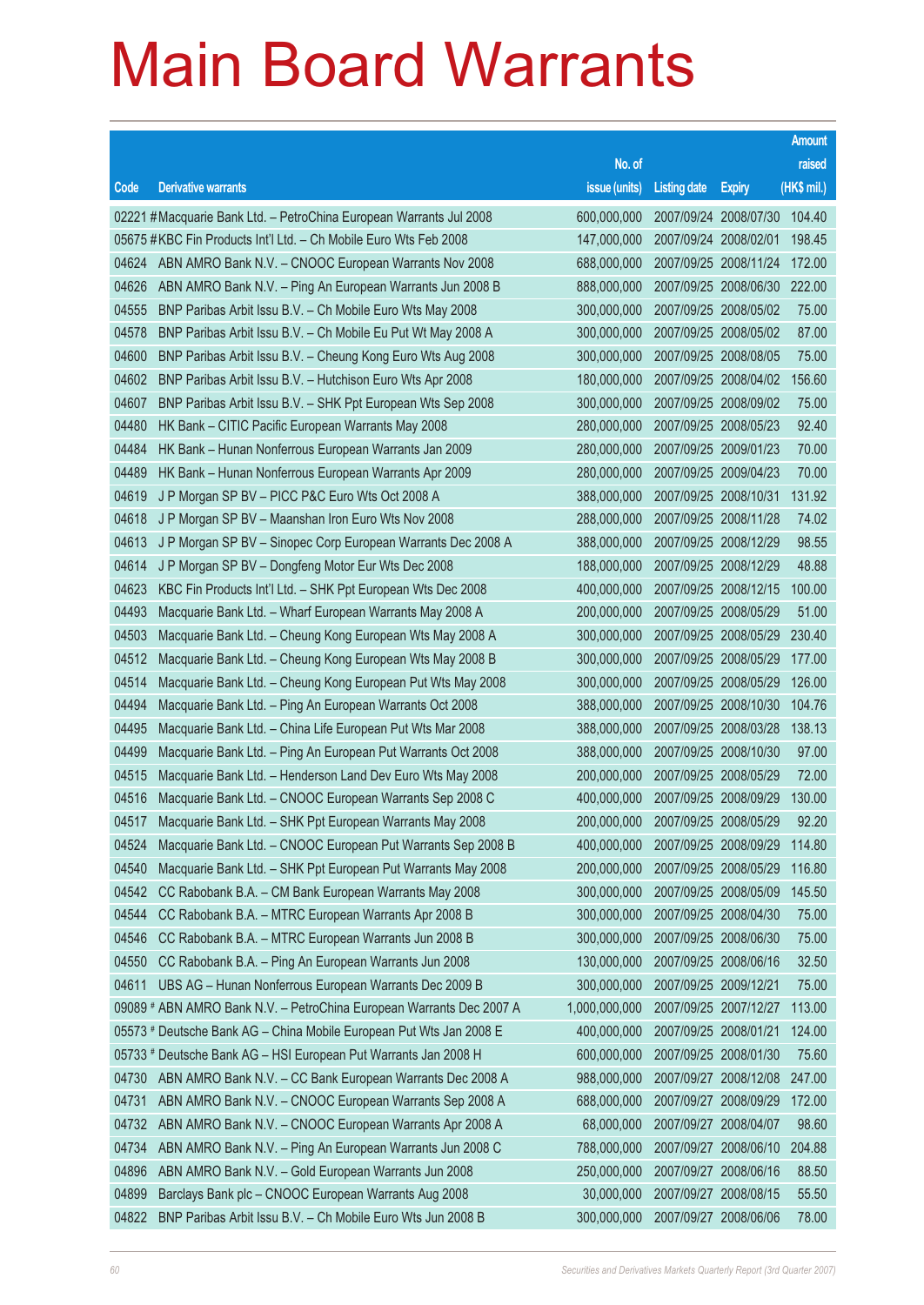|       |                                                              |                                   |                       |                       | <b>Amount</b> |
|-------|--------------------------------------------------------------|-----------------------------------|-----------------------|-----------------------|---------------|
|       |                                                              | No. of                            |                       |                       | raised        |
| Code  | <b>Derivative warrants</b>                                   | issue (units)                     | <b>Listing date</b>   | <b>Expiry</b>         | (HK\$ mil.)   |
| 04825 | BNP Paribas Arbit Issu B.V. - China Life Euro Wts Mar 2008 E | 300,000,000                       |                       | 2007/09/27 2008/03/20 | 162.00        |
| 04826 | BNP Paribas Arbit Issu B.V. - China Life Euro Wts Apr 2008 B | 300,000,000                       |                       | 2007/09/27 2008/04/29 | 156.00        |
| 04834 | BNP Paribas Arbit Issu B.V. - CNOOC European Wts Jul 2008    | 200,000,000                       |                       | 2007/09/27 2008/07/11 | 50.00         |
| 04817 | BNP Paribas Arbit Issu B.V. - HSI European Wts Mar 2008 H    | 400,000,000                       |                       | 2007/09/27 2008/03/28 | 108.00        |
| 04819 | BNP Paribas Arbit Issu B.V. - HSI European Wts Mar 2008 I    | 400,000,000                       |                       | 2007/09/27 2008/03/28 | 104.00        |
| 04820 | BNP Paribas Arbit Issu B.V. - HSI Euro Put Wts Mar 2008 J    | 400,000,000                       |                       | 2007/09/27 2008/03/28 | 100.00        |
| 04821 | BNP Paribas Arbit Issu B.V. - HSI Euro Put Wts Mar 2008 K    | 400,000,000                       |                       | 2007/09/27 2008/03/28 | 104.00        |
| 04877 | Calyon Fin P (G) Ltd. - China Mobile European Wts Sep 2008 A | 250,000,000                       | 2007/09/27 2008/09/01 |                       | 63.25         |
| 04878 | Calyon Fin P (G) Ltd. - China Mobile Euro Put Wts Jun 2008   | 250,000,000                       |                       | 2007/09/27 2008/06/16 | 62.50         |
| 04885 | Calyon Fin P (G) Ltd. - Ping An European Warrants Jun 2008   | 250,000,000                       |                       | 2007/09/27 2008/06/30 | 63.75         |
| 04858 | Calyon Fin P (G) Ltd. - China Coal European Wts May 2008 A   | 250,000,000                       |                       | 2007/09/27 2008/05/26 | 83.50         |
| 04860 | Calyon Fin P (G) Ltd. - CNOOC European Warrants Jun 2008     | 250,000,000                       |                       | 2007/09/27 2008/06/02 | 65.00         |
| 04861 | Calyon Fin P (G) Ltd. - CNOOC European Warrants Sep 2008     | 250,000,000                       |                       | 2007/09/27 2008/09/01 | 62.75         |
| 04873 | Calyon Fin P (G) Ltd. - Sinopec Corp European Wts Dec 2008   | 250,000,000                       |                       | 2007/09/27 2008/12/19 | 64.75         |
| 04729 | Credit Suisse – CC Bank European Warrants Oct 2008           | 688,000,000                       |                       | 2007/09/27 2008/10/20 | 172.00        |
| 04838 | Deutsche Bank AG - CNOOC European Warrants Jun 2008          | 400,000,000                       |                       | 2007/09/27 2008/06/30 | 104.00        |
| 04842 | Deutsche Bank AG - Ping An European Warrants Jun 2008        | 400,000,000                       |                       | 2007/09/27 2008/06/23 | 100.00        |
| 04628 | HK Bank - BOCL European Put Warrants May 2008                | 288,000,000                       |                       | 2007/09/27 2008/05/30 | 80.64         |
| 04629 | HK Bank - CITIC Bank European Put Warrants May 2008          | 288,000,000                       |                       | 2007/09/27 2008/05/30 | 158.40        |
| 04630 | HK Bank – China Life European Put Warrants May 2008          | 288,000,000                       |                       | 2007/09/27 2008/05/30 | 115.20        |
| 04631 | HK Bank - China Mobile European Put Warrants May 2008        | 288,000,000                       |                       | 2007/09/27 2008/05/30 | 328.32        |
| 04634 | HK Bank - Jiangxi Copper European Put Warrants May 2008      | 288,000,000                       |                       | 2007/09/27 2008/05/30 | 103.68        |
| 04742 | J P Morgan SP BV - HNC European Warrants Dec 2008            | 388,000,000                       |                       | 2007/09/27 2008/12/29 | 103.60        |
| 04763 | J P Morgan SP BV - Ping An European Wts Jul 2008             | 500,000,000                       |                       | 2007/09/27 2008/07/30 | 130.00        |
| 04736 | J P Morgan SP BV - CNOOC European Wts Oct 2008               | 400,000,000                       |                       | 2007/09/27 2008/10/30 | 101.20        |
| 04755 | J P Morgan SP BV - PICC P&C Euro Wts Oct 2008 B              | 388,000,000                       |                       | 2007/09/27 2008/10/31 | 140.46        |
| 04845 | KBC Fin Products Int'l Ltd. - HSBC European Wts Mar 2008 A   | 200,000,000 2007/09/27 2008/03/10 |                       |                       | 98.00         |
| 04848 | KBC Fin Products Int'l Ltd. - HSBC European Wts Mar 2008 B   | 300,000,000                       |                       | 2007/09/27 2008/03/27 | 99.00         |
| 04843 | KBC Fin Products Int'l Ltd. - CNOOC European Wts Jun 2008 A  | 308,000,000                       |                       | 2007/09/27 2008/06/02 | 77.00         |
| 04849 | KBC Fin Products Int'l Ltd. - HSCEI European Wts Mar 2008 M  | 400,000,000                       |                       | 2007/09/27 2008/03/28 | 100.00        |
| 04856 | KBC Fin Products Int'l Ltd. - HSCEI Euro Put Wts Mar 2008 N  | 400,000,000                       |                       | 2007/09/27 2008/03/28 | 100.00        |
| 04627 | Macquarie Bank Ltd. - PICC P&C European Warrants Dec 2008 B  | 400,000,000                       |                       | 2007/09/27 2008/12/30 | 116.80        |
| 04722 | Macquarie Bank Ltd. - R&F Ppt European Warrants Jun 2008     | 150,000,000                       |                       | 2007/09/27 2008/06/23 | 121.80        |
| 04724 | Macquarie Bank Ltd. - Sh Petrochem European Wts Sep 2009     | 150,000,000                       |                       | 2007/09/27 2009/09/21 | 37.95         |
| 04725 | Macquarie Bank Ltd. - Sino Land European Warrants Apr 2008   | 100,000,000                       |                       | 2007/09/27 2008/04/28 | 31.10         |
| 04728 | Macquarie Bank Ltd. - Zijin Mining European Wts May 2008     | 288,000,000                       |                       | 2007/09/27 2008/05/29 | 73.15         |
| 04766 | Macquarie Bank Ltd. - HSCEI European Warrants Mar 2008 C     | 388,000,000                       |                       | 2007/09/27 2008/03/28 | 97.00         |
| 04776 | Macquarie Bank Ltd. - HSCEI European Put Warrants Mar 2008 D | 388,000,000                       |                       | 2007/09/27 2008/03/28 | 97.39         |
| 04778 | Macquarie Bank Ltd. - HSI European Warrants Mar 2008 G       | 388,000,000                       |                       | 2007/09/27 2008/03/28 | 97.00         |
| 04782 | Macquarie Bank Ltd. - HSI European Warrants Mar 2008 H       | 388,000,000                       |                       | 2007/09/27 2008/03/28 | 97.78         |
| 04786 | Macquarie Bank Ltd. - HSI European Put Warrants Mar 2008 I   | 388,000,000                       |                       | 2007/09/27 2008/03/28 | 99.33         |
| 04789 | Macquarie Bank Ltd. - HSI European Put Warrants Mar 2008 J   | 388,000,000                       |                       | 2007/09/27 2008/03/28 | 98.55         |
| 04793 | Macquarie Bank Ltd. - PCCW European Warrants Jun 2008        | 200,000,000                       |                       | 2007/09/27 2008/06/27 | 85.60         |
| 04635 | UBS AG - China Mobile European Warrants Dec 2008 B           | 300,000,000                       |                       | 2007/09/27 2008/12/18 | 75.00         |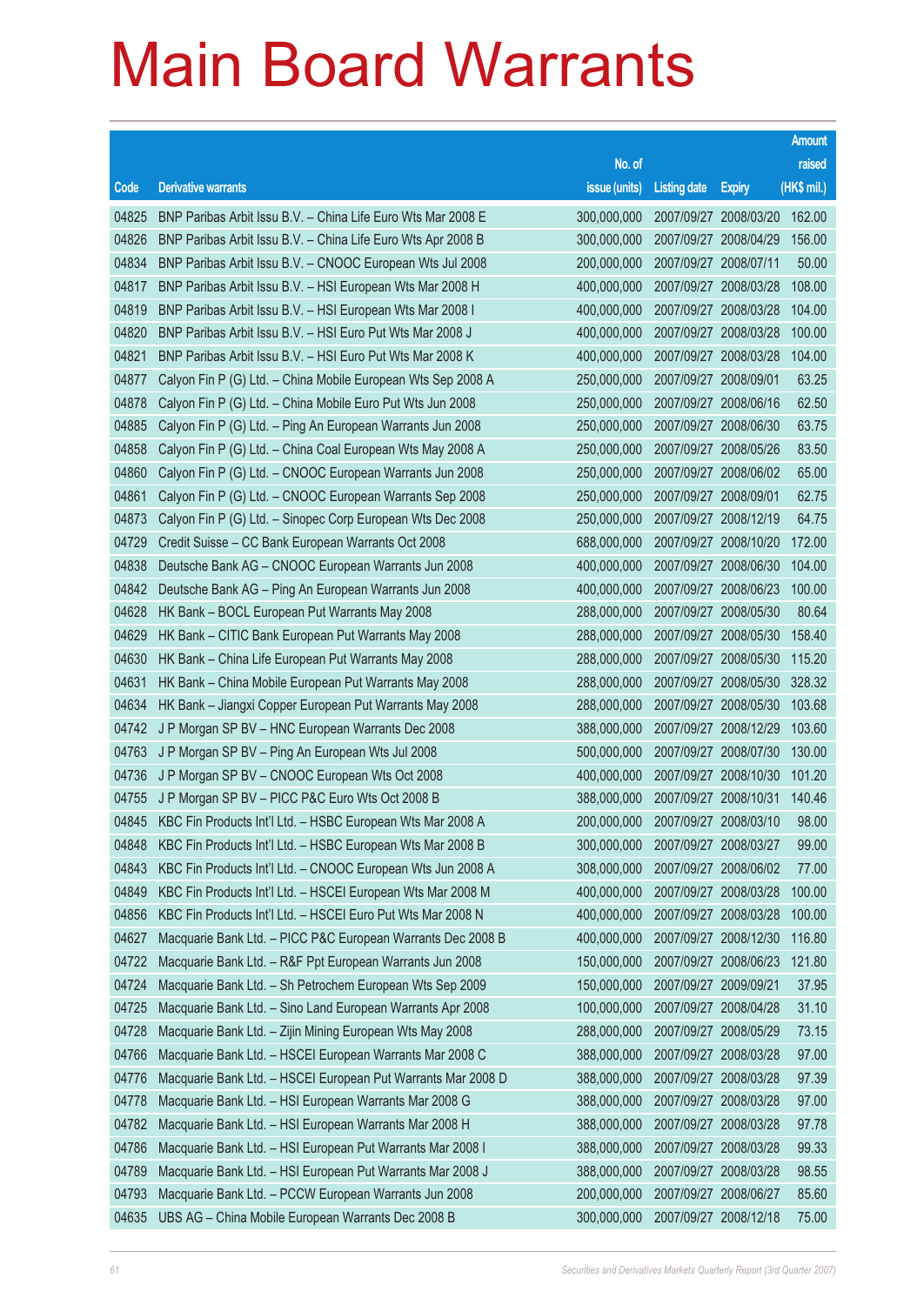|       |                                                                      |               |                       |                       | <b>Amount</b> |
|-------|----------------------------------------------------------------------|---------------|-----------------------|-----------------------|---------------|
|       |                                                                      | No. of        |                       |                       | raised        |
| Code  | <b>Derivative warrants</b>                                           | issue (units) | <b>Listing date</b>   | <b>Expiry</b>         | (HK\$ mil.)   |
| 04641 | UBS AG - Zijin Mining European Warrants Dec 2008                     | 300,000,000   |                       | 2007/09/27 2008/12/18 | 75.00         |
| 04652 | UBS AG - HSCEI European Warrants Mar 2008 B                          | 300,000,000   |                       | 2007/09/27 2008/03/28 | 75.00         |
| 04666 | UBS AG - HSCEI European Put Warrants Mar 2008                        | 300,000,000   |                       | 2007/09/27 2008/03/28 | 75.00         |
| 04693 | UBS AG - HSI European Warrants Mar 2008 A                            | 300,000,000   |                       | 2007/09/27 2008/03/28 | 90.00         |
| 04694 | UBS AG - HSI European Warrants Mar 2008 B                            | 300,000,000   |                       | 2007/09/27 2008/03/28 | 75.00         |
| 04702 | UBS AG - HSI European Put Warrants Mar 2008 C                        | 300,000,000   |                       | 2007/09/27 2008/03/28 | 75.00         |
| 04703 | UBS AG - HSI European Put Warrants Mar 2008 D                        | 300,000,000   |                       | 2007/09/27 2008/03/28 | 81.00         |
|       | 02276 # ABN AMRO Bank N.V. - BOC HK European Warrants Aug 2008 B     | 550,000,000   |                       | 2007/09/27 2008/08/08 | 122.10        |
|       | 09892 # KBC Fin Products Int'l Ltd. - HSBC European Wts Dec 2007 A   | 240,000,000   |                       | 2007/09/27 2007/12/06 | 97.20         |
|       | 05502 # KBC Fin Products Int'l Ltd. - ICBC European Wts Jan 2008 C   | 350,000,000   |                       | 2007/09/27 2008/01/17 | 199.50        |
|       | 05863 # KBC Fin Products Int'l Ltd. - PetroChina Euro Wts Oct 2008   | 600,000,000   |                       | 2007/09/27 2008/10/02 | 144.00        |
|       | 05719 # Macquarie Bank Ltd. - HSI European Put Warrants Jan 2008 D   | 1,000,000,000 |                       | 2007/09/27 2008/01/30 | 98.00         |
|       | 04511 # SGA Societe Generale Acceptance N.V. - HSI Eu Put Wt Mar 08I | 500,000,000   |                       | 2007/09/27 2008/03/28 | 83.00         |
| 06133 | ABN AMRO Bank N.V. - BOC HK European Warrants Apr 2008               | 688,000,000   |                       | 2007/09/28 2008/04/10 | 172.00        |
| 06135 | ABN AMRO Bank N.V. - CC Bank European Warrants Dec 2008 B            | 688,000,000   |                       | 2007/09/28 2008/12/29 | 172.00        |
| 06136 | ABN AMRO Bank N.V. - Sinopec Corp European Wts Dec 2008 D            | 688,000,000   |                       | 2007/09/28 2008/12/15 | 172.00        |
| 04900 | ABN AMRO Bank N.V. - CNOOC European Warrants Jul 2008                | 688,000,000   |                       | 2007/09/28 2008/07/21 | 172.00        |
| 04905 | ABN AMRO Bank N.V. - CNOOC European Warrants Sep 2008 B              | 688,000,000   |                       | 2007/09/28 2008/09/29 | 178.88        |
| 04912 | ABN AMRO Bank N.V. - PetroChina European Put Wts Jun 2008            | 688,000,000   |                       | 2007/09/28 2008/06/23 | 172.00        |
| 04919 | ABN AMRO Bank N.V. - Ping An European Put Warrants Sep 2008          | 788,000,000   |                       | 2007/09/28 2008/09/16 | 197.00        |
| 06142 | Barclays Bank plc - Sinopec Corp European Warrants Aug 2008          | 50,000,000    |                       | 2007/09/28 2008/08/18 | 45.50         |
| 06115 | Calyon Fin P (G) Ltd. - SHK Ppt European Warrants Dec 2008           | 300,000,000   | 2007/09/28 2008/12/01 |                       | 82.20         |
| 06127 | Calyon Fin P (G) Ltd. - CC Bank European Warrants Mar 2009           | 300,000,000   |                       | 2007/09/28 2009/03/30 | 75.30         |
| 04946 | Citigroup Global Mkt H Inc. - CC Bank Euro Wts Apr 2008 B            | 80,000,000    | 2007/09/28 2008/04/21 |                       | 52.00         |
| 04952 | Citigroup Global Mkt H Inc. - CNOOC European Wts Jun 2008            | 190,000,000   |                       | 2007/09/28 2008/06/23 | 53.20         |
| 04955 | Citigroup Global Mkt H Inc. - HNC European Warrants Sep 2008         | 200,000,000   |                       | 2007/09/28 2008/09/29 | 50.00         |
| 04959 | Citigroup Global Mkt H Inc. - Hutchison Euro Wts Apr 2008            | 140,000,000   | 2007/09/28 2008/04/21 |                       | 52.50         |
| 04960 | Citigroup Global Mkt H Inc. - Ping An European Wts Aug 2008          | 200,000,000   |                       | 2007/09/28 2008/08/18 | 50.00         |
| 06051 | Deutsche Bank AG - China Mobile European Warrants Sep 2008           | 500,000,000   |                       | 2007/09/28 2008/09/29 | 125.00        |
| 06054 | Deutsche Bank AG - HSBC European Warrants Apr 2008                   | 400,000,000   |                       | 2007/09/28 2008/04/14 | 248.00        |
| 06057 | Deutsche Bank AG - HSBC European Warrants Jun 2008                   | 400,000,000   |                       | 2007/09/28 2008/06/02 | 224.00        |
| 06059 | Deutsche Bank AG - HSCEI European Warrants Mar 2008 D                | 400,000,000   |                       | 2007/09/28 2008/03/28 | 100.00        |
| 06060 | Deutsche Bank AG - HSCEI European Put Warrants Mar 2008 F            | 400,000,000   |                       | 2007/09/28 2008/03/28 | 100.00        |
| 06061 | Deutsche Bank AG - HSI European Warrants Mar 2008 I                  | 400,000,000   |                       | 2007/09/28 2008/03/28 | 100.00        |
| 06076 | Deutsche Bank AG - HSI European Put Warrants Mar 2008 J              | 400,000,000   |                       | 2007/09/28 2008/03/28 | 100.00        |
| 06077 | Deutsche Bank AG - HSI European Put Warrants Mar 2008 K              | 400,000,000   |                       | 2007/09/28 2008/03/28 | 100.00        |
| 06149 | Goldman Sachs SP (Asia) - China Mobile European Wts Sep 2008         | 200,000,000   |                       | 2007/09/28 2008/09/22 | 50.00         |
| 06147 | Goldman Sachs SP (Asia) - CC Bank European Warrants Mar 2009         | 200,000,000   |                       | 2007/09/28 2009/03/30 | 50.00         |
| 06082 | Goldman Sachs SP (Asia) - China Tel European Wts Jun 2008            | 88,000,000    |                       | 2007/09/28 2008/06/10 | 51.92         |
| 06083 | Goldman Sachs SP (Asia) - CNOOC European Warrants Dec 2008           | 200,000,000   |                       | 2007/09/28 2008/12/08 | 50.00         |
| 06078 | Goldman Sachs SP (Asia) - CITIC Bank European Wts Aug 2008           | 60,000,000    |                       | 2007/09/28 2008/08/11 | 52.80         |
| 04989 | HK Bank - CC Bank European Warrants May 2008                         | 288,000,000   |                       | 2007/09/28 2008/05/30 | 195.84        |
| 04990 | HK Bank - PICC European Warrants May 2008                            | 288,000,000   |                       | 2007/09/28 2008/05/30 | 72.00         |
| 04995 | HK Bank - Sh Petrochem European Warrants May 2008                    | 288,000,000   |                       | 2007/09/28 2008/05/30 | 267.84        |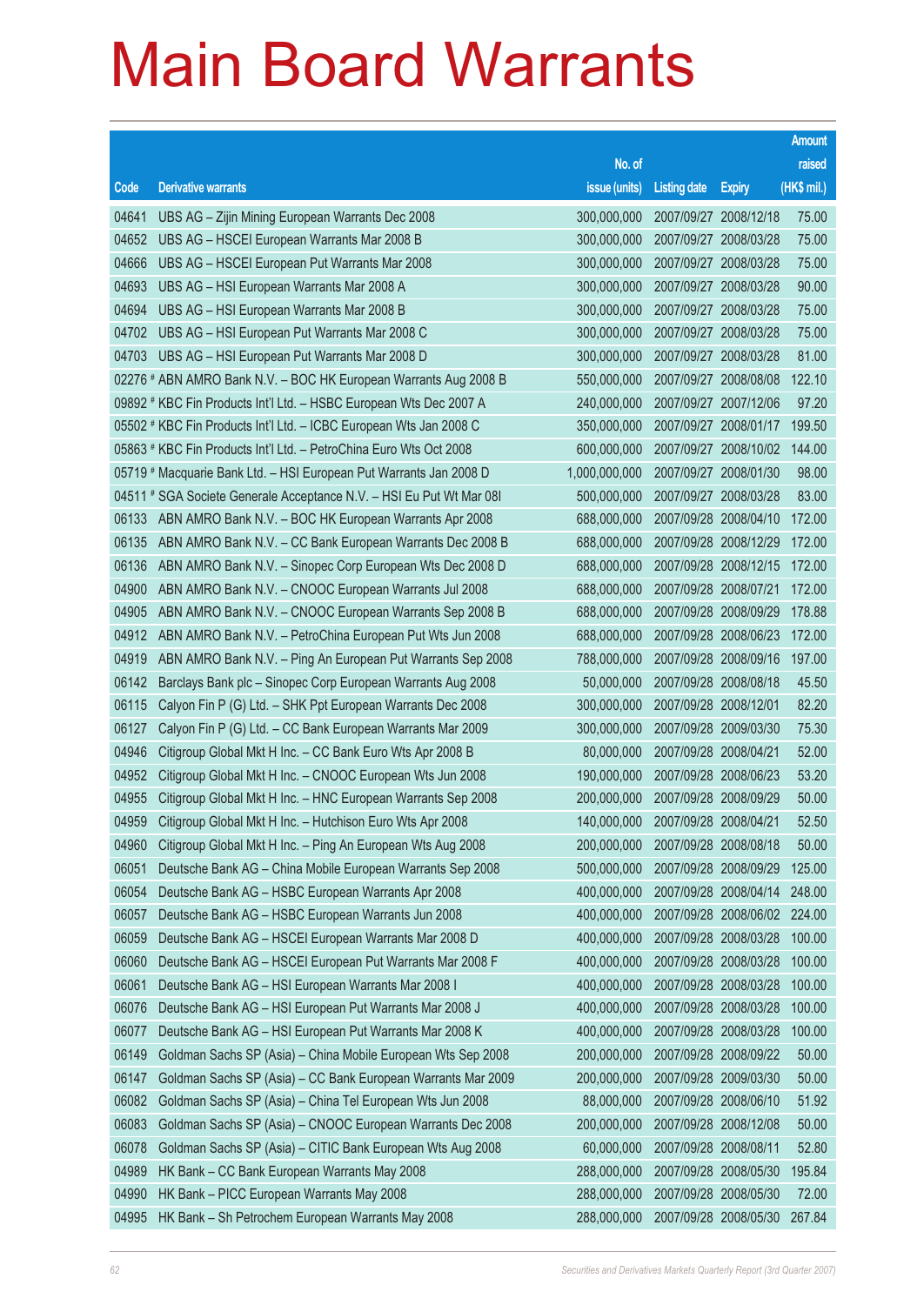|              |                                                                      |                                          |                       |                       | <b>Amount</b> |
|--------------|----------------------------------------------------------------------|------------------------------------------|-----------------------|-----------------------|---------------|
|              |                                                                      | No. of                                   |                       |                       | raised        |
| Code         | <b>Derivative warrants</b>                                           | issue (units)                            | <b>Listing date</b>   | <b>Expiry</b>         | $(HK$$ mil.)  |
| 04936        | J P Morgan SP BV - China COSCO Euro Wts Oct 2008                     | 338,000,000                              |                       | 2007/09/28 2008/10/30 | 221.05        |
| 06116        | J P Morgan SP BV - Air China Euro Wts Dec 2008 B                     | 388,000,000                              |                       | 2007/09/28 2008/12/29 | 116.40        |
| 06121        | J P Morgan SP BV - Zijin Mining Euro Wts Jun 2008                    | 288,000,000                              |                       | 2007/09/28 2008/06/30 | 74.88         |
| 06118        | J P Morgan SP BV - SHK Ppt European Wts Dec 2008                     | 388,000,000                              | 2007/09/28 2008/12/29 |                       | 100.49        |
| 06128        | KBC Fin Products Int'l Ltd. - CC Bank European Wts Oct 2008          | 400,000,000                              |                       | 2007/09/28 2008/10/03 | 100.00        |
| 06131        | KBC Fin Products Int'l Ltd. - CNOOC European Wts May 2008            | 400,000,000                              |                       | 2007/09/28 2008/05/02 | 100.00        |
| 06085        | KBC Fin Products Int'l Ltd. - HSCEI European Wts Mar 2008 O          | 400,000,000                              |                       | 2007/09/28 2008/03/28 | 100.00        |
| 06090        | KBC Fin Products Int'l Ltd. - HSCEI Euro Put Wts Mar 2008 P          | 400,000,000                              | 2007/09/28 2008/03/28 |                       | 100.00        |
| 06093        | KBC Fin Products Int'l Ltd. - HSI European Wts Mar 2008 L            | 400,000,000                              |                       | 2007/09/28 2008/03/28 | 100.00        |
| 06098        | KBC Fin Products Int'l Ltd. - HSI European Wts Mar 2008 M            | 400,000,000                              |                       | 2007/09/28 2008/03/28 | 100.00        |
| 06099        | KBC Fin Products Int'l Ltd. - HSI Euro Put Wts Mar 2008 N            | 400,000,000                              |                       | 2007/09/28 2008/03/28 | 100.00        |
| 06112        | KBC Fin Products Int'l Ltd. - HSI Euro Put Wts Mar 2008 O            | 400,000,000                              | 2007/09/28 2008/03/28 |                       | 100.00        |
| 04996        | SGA Societe Generale Acceptance N.V. - CMob Eu Wt Dec 2008 B         | 500,000,000                              |                       | 2007/09/28 2008/12/17 | 125.00        |
| 06000        | SGA Societe Generale Acceptance N.V. - CMob Eu Wt Mar 2008 F         | 300,000,000                              | 2007/09/28 2008/03/31 |                       | 432.00        |
| 06008        | SGA Societe Generale Acceptance N.V. - CMob Eu Put Wt Mar08G         | 300,000,000                              |                       | 2007/09/28 2008/03/31 | 393.00        |
| 06009        | SGA Societe Generale Acceptance N.V. - CNOOC Eur Wt Dec 2008         | 200,000,000                              | 2007/09/28 2008/12/17 |                       | 52.00         |
| 06013        | SGA Societe Generale Acceptance N.V. - HSCEI Eur Wt Mar 08 J         | 200,000,000                              |                       | 2007/09/28 2008/03/28 | 50.00         |
| 06014        | SGA Societe Generale Acceptance N.V. - HSCEI Eu Put Wt Mar08K        | 200,000,000                              |                       | 2007/09/28 2008/03/28 | 50.00         |
| 06015        | SGA Societe Generale Acceptance N.V. - HSI Eur Wt Mar 2008 M         | 500,000,000                              |                       | 2007/09/28 2008/03/28 | 150.00        |
| 06019        | SGA Societe Generale Acceptance N.V. - HSI Eur Wt Mar 2008 N         | 500,000,000                              |                       | 2007/09/28 2008/03/28 | 130.00        |
| 06022        | SGA Societe Generale Acceptance N.V. - HSI Eur Wt Mar 2008 O         | 500,000,000                              |                       | 2007/09/28 2008/03/28 | 125.00        |
| 06023        | SGA Societe Generale Acceptance N.V. - HSI Eur Wt Mar 2008 P         | 500,000,000                              |                       | 2007/09/28 2008/03/28 | 125.00        |
| 06024        | SGA Societe Generale Acceptance N.V. - HSI Eur Wt Mar 2008 Q         | 500,000,000                              | 2007/09/28 2008/03/28 |                       | 125.00        |
| 06029        | SGA Societe Generale Acceptance N.V. - HSI Eu Put Wt Mar 08R         | 500,000,000                              | 2007/09/28 2008/03/28 |                       | 125.00        |
| 06034        | SGA Societe Generale Acceptance N.V. - HSI Eu Put Wt Mar 08S         | 500,000,000                              |                       | 2007/09/28 2008/03/28 | 125.00        |
| 06046        | SGA Societe Generale Acceptance N.V. - HSI Eu Put Wt Mar 08T         | 500,000,000                              |                       | 2007/09/28 2008/03/28 | 132.50        |
| 06050        | SGA Societe Generale Acceptance N.V. - HSI Eu Put Wt Mar 08U         | 500,000,000 2007/09/28 2008/03/28 142.50 |                       |                       |               |
| 04964        | UBS AG - China Life European Warrants Oct 2008                       | 300,000,000                              | 2007/09/28 2008/10/13 |                       | 114.00        |
| 04968        | UBS AG - CNOOC European Warrants Dec 2008 B                          | 300,000,000                              | 2007/09/28 2008/12/18 |                       | 75.00         |
| 04977        | UBS AG - PICC European Warrants Dec 2008 B                           | 300,000,000                              | 2007/09/28 2008/12/18 |                       | 75.00         |
|              | 01370 # ABN AMRO Bank N.V. - BOCL European Warrants Dec 2007 C       | 200,000,000                              |                       | 2007/09/28 2007/12/17 | 87.00         |
|              | 05610 # ABN AMRO Bank N.V. - Ch Comm Cons European Wts Feb 2008 B    | 420,000,000                              | 2007/09/28 2008/02/04 |                       | 78.12         |
|              | 05888 # BNP Paribas Arbit Issu B.V. - BOC HK European Wts Mar 2008   | 300,000,000                              |                       | 2007/09/28 2008/03/03 | 39.00         |
|              | 09103 # BNP Paribas Arbit Issu B.V. - BOCL European Wts Dec 2007     | 200,000,000                              | 2007/09/28 2007/12/17 |                       | 70.00         |
|              | 05599 # Deutsche Bank AG - PetroChina European Warrants Nov 2008 A   | 1,000,000,000                            |                       | 2007/09/28 2008/11/10 | 247.00        |
|              | 01378 # Goldman Sachs SP (Asia) - China Tel European Wts Dec 2007    | 162,000,000                              | 2007/09/28 2007/12/17 |                       | 23.49         |
|              | 05506 # Goldman Sachs SP (Asia) - CM Bank European Wts Jan 2008 B    | 300,000,000                              | 2007/09/28 2008/01/21 |                       | 97.50         |
|              | 09792 # Goldman Sachs SP (Asia) - PetroChina European Wts Dec 2007 B | 162,000,000                              | 2007/09/28 2007/12/31 |                       | 72.09         |
|              | 05770 # SGA Societe Generale Acceptance N.V. - Ch Life Eu Wt Mar 08C | 500,000,000                              |                       | 2007/09/28 2008/03/10 | 405.00        |
|              | 01705 # UBS AG - PetroChina European Warrants Aug 2008               | 500,000,000                              |                       | 2007/09/28 2008/08/28 | 235.00        |
| <b>Total</b> |                                                                      |                                          |                       |                       | 210,451.83    |

# Further issue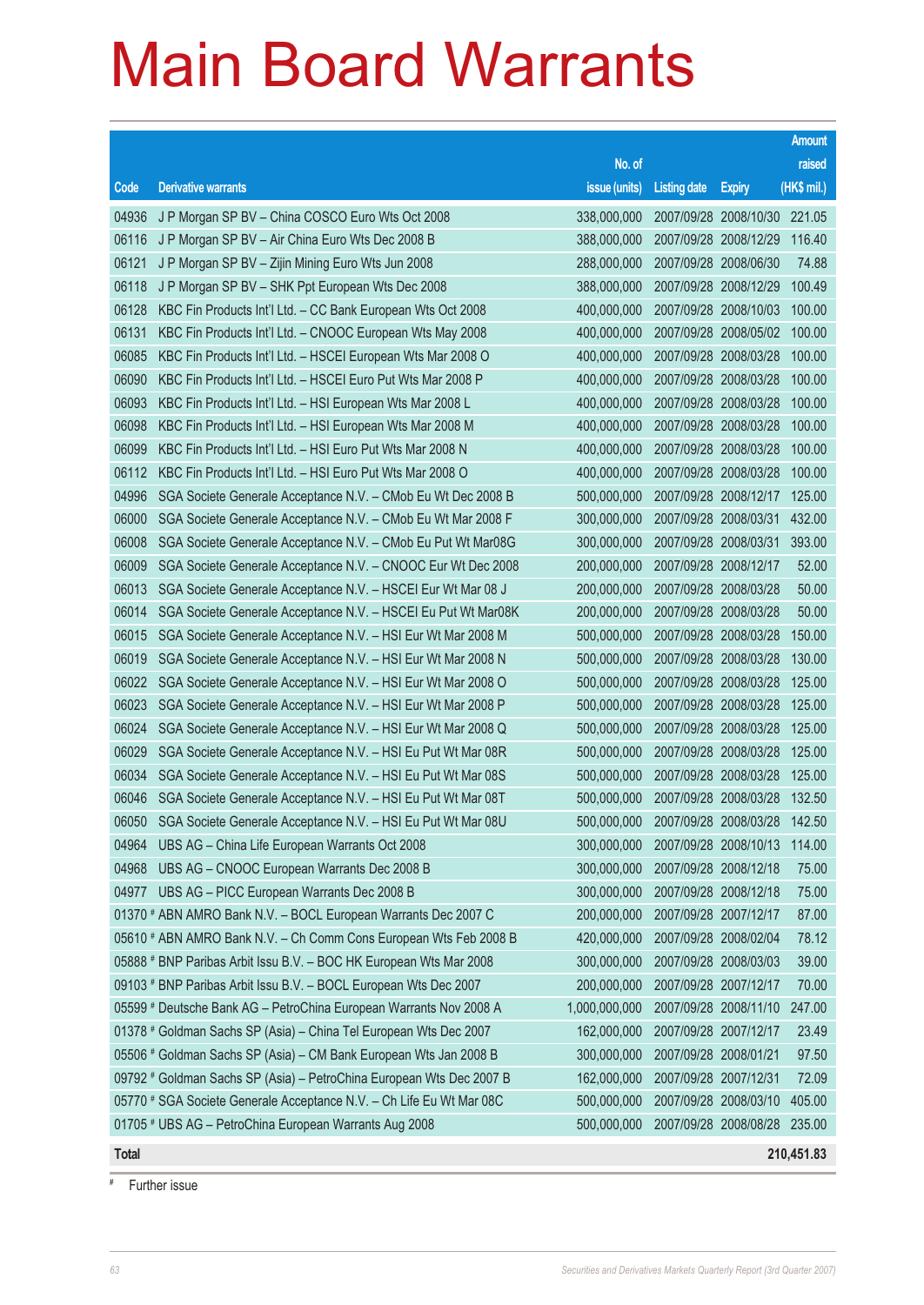# Main Board Debt Securities

### **Debt Securities Trading Statistics**

|      |    |                                 | <b>Turnover value</b>    |  |  |
|------|----|---------------------------------|--------------------------|--|--|
|      |    | Exchange fund notes (HK\$ mil.) | Market total (HK\$ mil.) |  |  |
| 2006 | Q3 | $\overline{\phantom{0}}$        | 2.55                     |  |  |
|      | Q4 | -                               | 1.65                     |  |  |
| 2007 | Q1 | -                               | 3.54                     |  |  |
|      | Q2 |                                 | 0.84                     |  |  |
|      | Q3 | -                               | 1.28                     |  |  |

### **Debt Securities Nominal Value**

|      |    | No. of issues | Nominal value (HK\$ mil.) |
|------|----|---------------|---------------------------|
| 2006 | Q3 | 173           | 425,875.43                |
|      | Q4 | 180           | 435,470.23                |
| 2007 | Q1 | 178           | 433,125.66                |
|      | Q2 | 175           | 420,525.54                |
|      | Q3 | 175           | 419,591.14                |

#### **New Listing Statistics – Debt Securities**

|      |    | No. of newly listed debt securities | <b>Amount raised (HK\$ mil.)</b> |
|------|----|-------------------------------------|----------------------------------|
| 2006 | Q3 | 9                                   | 13,323.62                        |
|      | Q4 | 12                                  | 20,124.21                        |
| 2007 | Q1 | 6                                   | 9,325.99                         |
|      | Q2 |                                     | 21,630.18                        |
|      | Q3 | 6                                   | 13,185.89                        |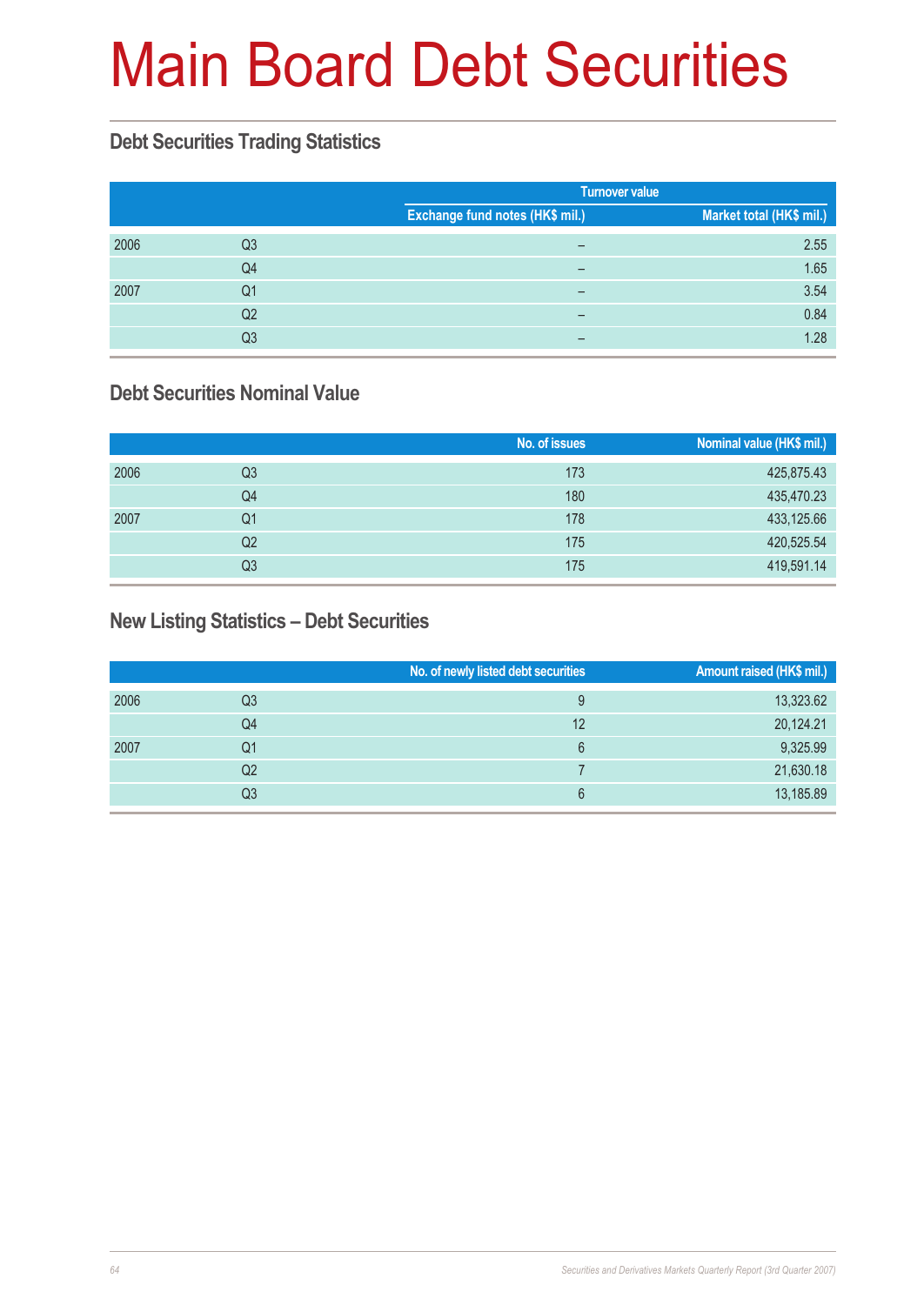# Main Board Debt Securities

#### **Newly Listed Debt Securities**

for 3rd quarter 2007

|        |                                                                 |                  |                     |                 | <b>Amount raised</b> |
|--------|-----------------------------------------------------------------|------------------|---------------------|-----------------|----------------------|
| Code   | <b>Debt securities</b>                                          | <b>Principal</b> | <b>Listing date</b> | <b>Maturity</b> | (HK\$ mil.)          |
| 01601  | China Oil Resources HIdgs Ltd. 0.5%<br>Convertible Bonds 2012   | HKD200,000,000   | 2007/07/04          | 2012/07/03      | 200,00               |
| 01602  | Hang Seng Bank Ltd. Floating Rate<br>Subordinated Notes 2017    | USD300,000,000   | 2007/07/06          | 2017/07/05      | 2,336.91             |
| 01519  | Cherating Capital Ltd. Peri Pay Exchangeable<br>Trust Cert 2012 | USD850,000,000   | 2007/07/06          | 2012/07/05      | 6,630.00             |
| 04168  | Hong Kong Monetary Authority 4.25%<br>Exchange Fund Notes 2009  | HKD1,200,000,000 | 2007/08/15          | 2009/08/17      | 1,205.56             |
| 04169  | Hong Kong Monetary Authority 4.65%<br>Exchange Fund Notes 2022  | HKD 600,000,000  | 2007/08/30          | 2022/08/29      | 608.22               |
| 04142# | Hong Kong Monetary Authority 3.79%<br>Exchange Fund Notes 2010  | HKD1,200,000,000 | 2007/09/17          | 2010/09/20      | 1,197.00             |
| 04170  | Hong Kong Monetary Authority 4.20%<br>Exchange Fund Notes 2012  | HKD1,000,000,000 | 2007/09/18          | 2012/09/17      | 1,008.20             |
|        |                                                                 |                  |                     |                 | 13,185.89            |

# Further issue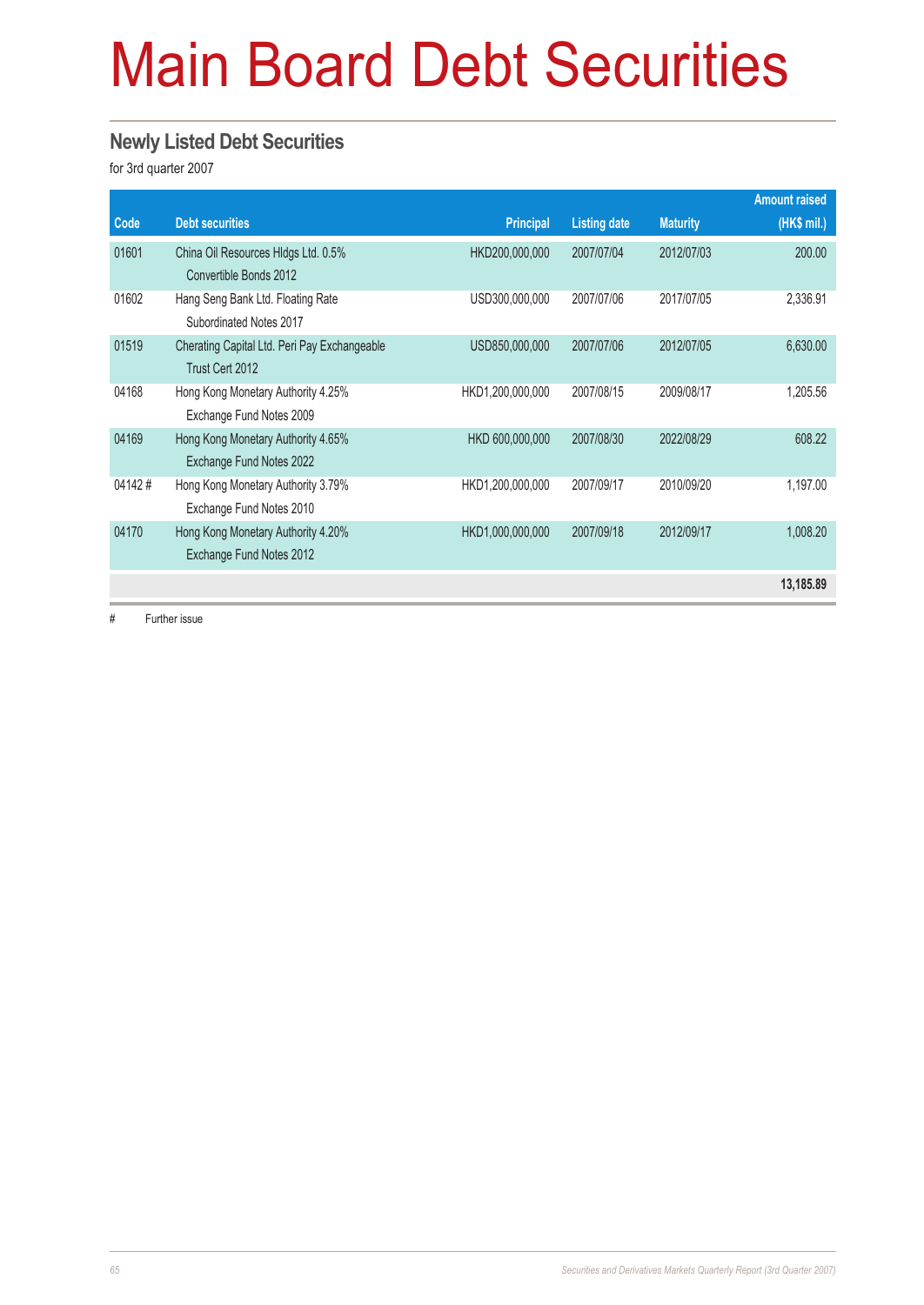# Main Board Unit Trusts and Mutual Funds

### **Unit Trusts and Mutual Funds Trading Statistics**

|      |                |                        | <b>Real Estate</b>    |             |              |                   |
|------|----------------|------------------------|-----------------------|-------------|--------------|-------------------|
|      |                | <b>Exchange Traded</b> | <b>Investment</b>     |             |              |                   |
|      |                | Fund (ETF)             | <b>Trusts (REITs)</b> | Others      | <b>Total</b> | % of market total |
|      |                | (HK\$ mil.)            | (HK\$ mil.)           | (HK\$ mil.) | (HK\$ mil.)  | (HK\$ mil.)       |
| 2006 | Q <sub>3</sub> | 11,032.74              | 8,629.10              |             | 19,661.83    | 1.16              |
|      | Q <sub>4</sub> | 17,060.73              | 9,254.24              |             | 26,314.97    | 0.97              |
| 2007 | Q <sub>1</sub> | 31,096.91              | 13,303.84             |             | 44,400.75    | 1.36              |
|      | Q <sub>2</sub> | 35,370.10              | 10,725.14             |             | 46,095.24    | 1.20              |
|      | Q <sub>3</sub> | 44,168.17              | 14,031.46             | 10,132.74   | 68,332.38    | 1.12              |

Note: Include turnover values in HKD only.

### **Unit Trusts and Mutual Funds Market Value**

|                |               |                     |                 | <b>Real Estate</b> |                |                   |               |              |
|----------------|---------------|---------------------|-----------------|--------------------|----------------|-------------------|---------------|--------------|
|                |               | <b>Exchange</b>     |                 | <b>Investment</b>  |                |                   |               |              |
|                |               | <b>Traded Funds</b> |                 | <b>Trusts</b>      |                |                   |               |              |
|                | No. of        | (ETF)               | No. of          | (REITs)            | No. of         | <b>Others</b>     | No. of        | <b>Total</b> |
|                | <b>issues</b> | (HK\$ mil.)         | <b>issues</b>   | (HK\$ mil.)        | <b>issues</b>  | (HK\$ mil.)       | <b>issues</b> | (HK\$ mil.)  |
| Q <sub>3</sub> | 8             | 69,999.80           | $\overline{4}$  | 50,956.33          |                | -                 | 13            | 120,956.12   |
| Q4             | 9             | 73,484.31           | 5               | 53,057.24          | 1              | -                 | 15            | 126,541.55   |
| Q <sub>1</sub> | 9             | 74,975.96           | $6\phantom{.}6$ | 69,501.49          | 1              | -                 | 16            | 144,477.45   |
| Q <sub>2</sub> | 16            | 81,938.16           | $\overline{7}$  | 68,468.86          |                | $\qquad \qquad -$ | 24            | 150,407.02   |
| Q <sub>3</sub> | 17            | 99,014.35           | $\overline{7}$  | 67,040.15          | $\overline{2}$ | 5,028.22          | 26            | 171,082.73   |
|                |               |                     |                 |                    |                |                   |               |              |

### **New Listing Unit Trust and Mutual Funds Statistics**

|      |                | No. of newly listed<br>unit trust and mutual funds | <b>Funds raised</b><br>(HK\$ mil.) |
|------|----------------|----------------------------------------------------|------------------------------------|
| 2006 | Q3             |                                                    |                                    |
|      | Q4             | っ                                                  | 2,717.96                           |
| 2007 | Q <sub>1</sub> |                                                    | 2,329.69                           |
|      | Q <sub>2</sub> | 8                                                  | 2,245.19                           |
|      | Q3             | ∩                                                  | 3,719.10                           |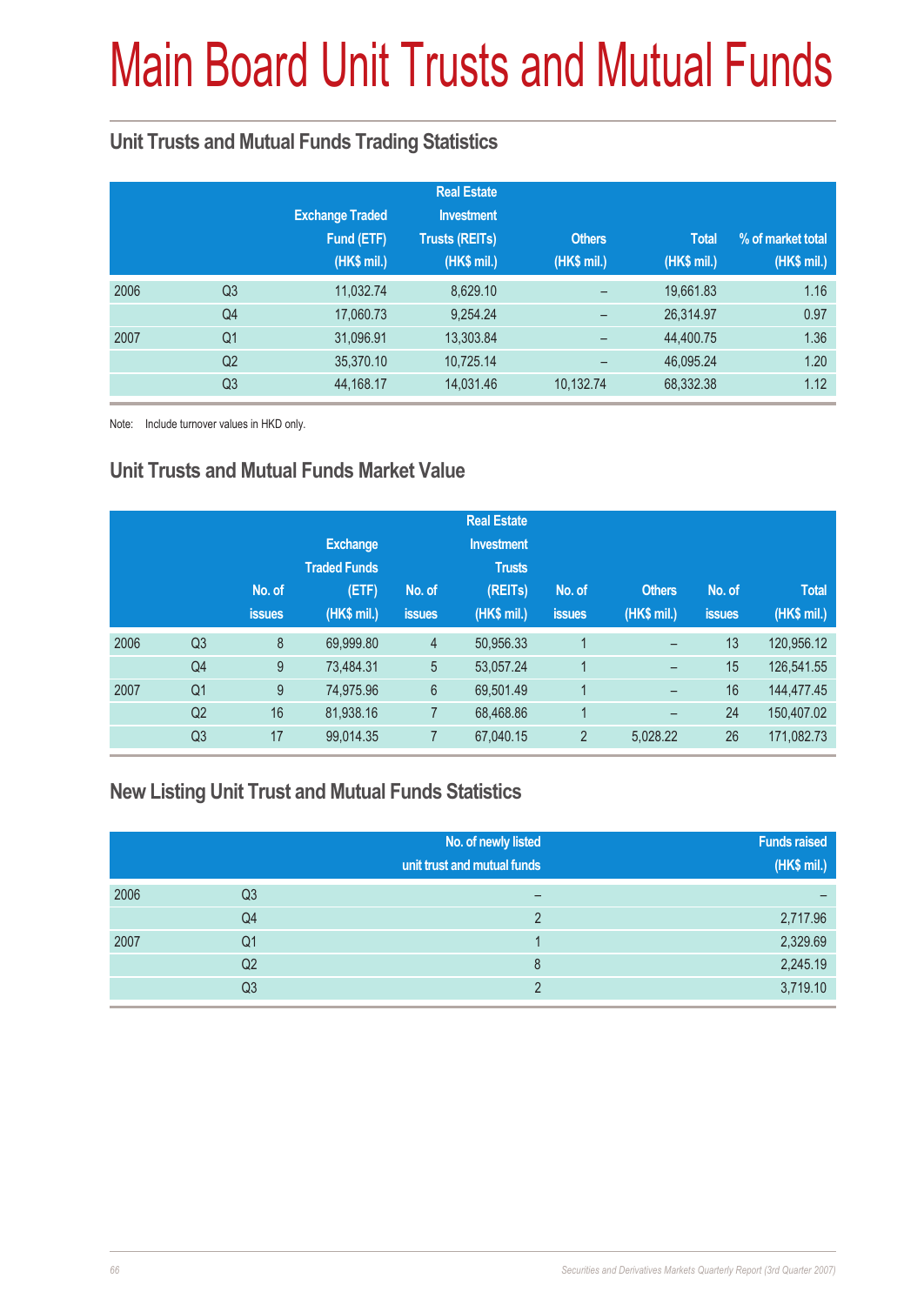# Main Board Unit Trusts and Mutual Funds

### **Newly Listed Unit Trust and Mutual Funds**

for 3rd quarter 2007

|       |                                      |                                                 | <b>Issue price</b> | <b>Amount raised</b> |                     |
|-------|--------------------------------------|-------------------------------------------------|--------------------|----------------------|---------------------|
| Code  | Unit trust and Mutual funds          | <b>Fund manager</b>                             | (HKS)              | (HK\$ mil)           | <b>Listing date</b> |
| 02827 | $W.I.S.E - CSI 300$<br>China Tracker | <b>BOCI-Prudential Asset</b><br>Management Ltd. | n.a.               | n.a.                 | 2007/07/17          |
| 00820 | <b>HSBC China Dragon Fund</b>        | HSBC Investments (Hong Kong) Ltd.               | 10.000             | 3.719.10             | 2007/07/20          |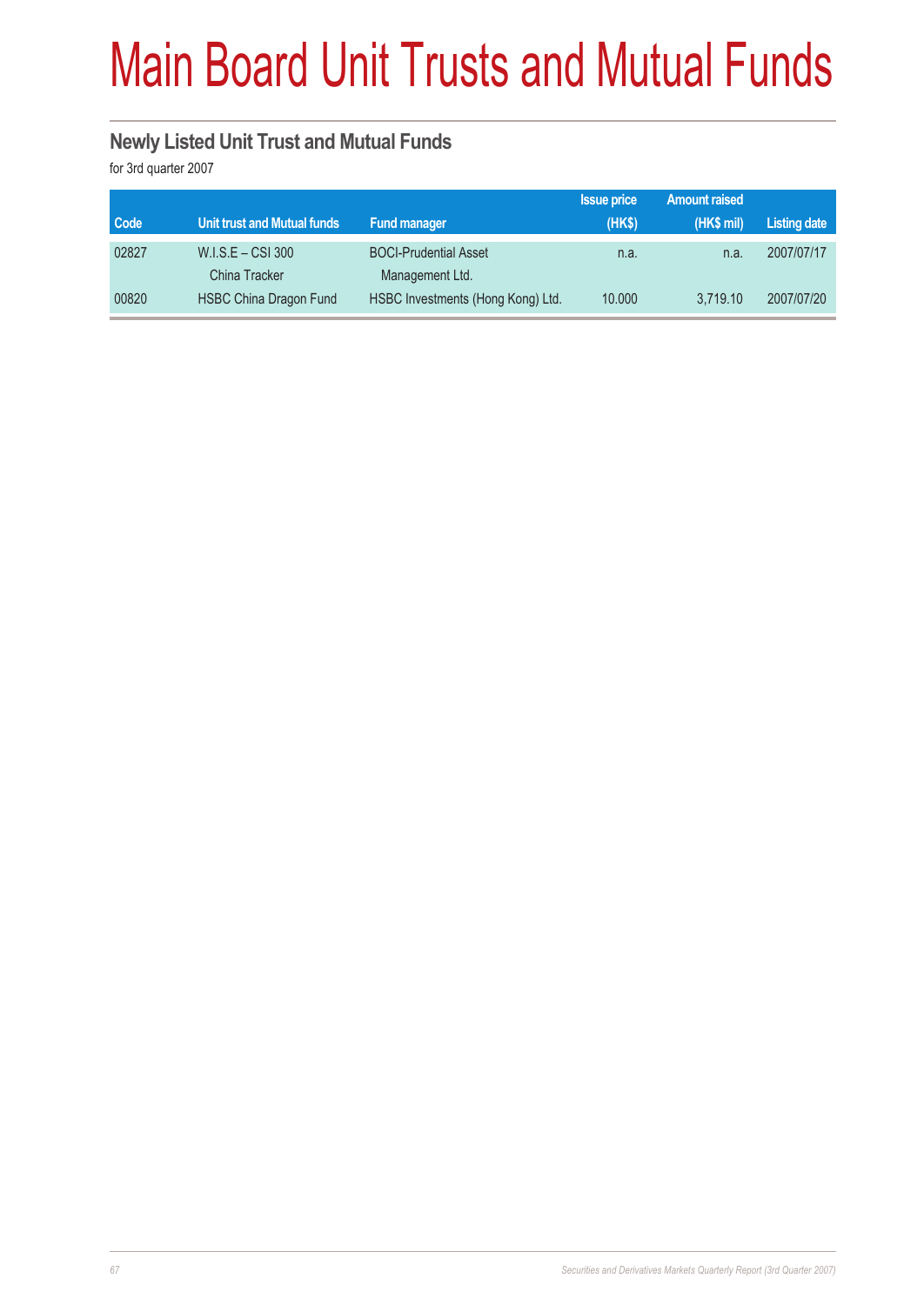### **Callable Bull/Bear Contracts Trading Statistics**

|                |    |               | Turnover value (HK\$ mil.) |
|----------------|----|---------------|----------------------------|
| Q <sub>3</sub> | 35 | 2,001.51      | 5,696.94                   |
| Q4             | 24 | 1,782.10      | 5,434.17                   |
| Q1             | 41 | 2,510.75      | 4,887.08                   |
| Q <sub>2</sub> | 37 | 2,476.60      | 5,381.01                   |
| Q3             | 62 | 8,911.10      | 15,694.50                  |
|                |    | <b>Number</b> | Market value (HK\$ mil.)   |

### **New Listings Callable Bull/Bear Contracts Statistics**

|      |                | No. of newly listed CBBC | <b>Amount raised (HK\$ mil.)</b> |
|------|----------------|--------------------------|----------------------------------|
| 2006 | Q3             | 29                       | 1,218.55                         |
|      | Q4             | 43                       | 1,963.02                         |
| 2007 | Q1             | 45                       | 2,000.20                         |
|      | Q <sub>2</sub> | 29                       | 1,367.20                         |
|      | Q3             | 111                      | 7,632.40                         |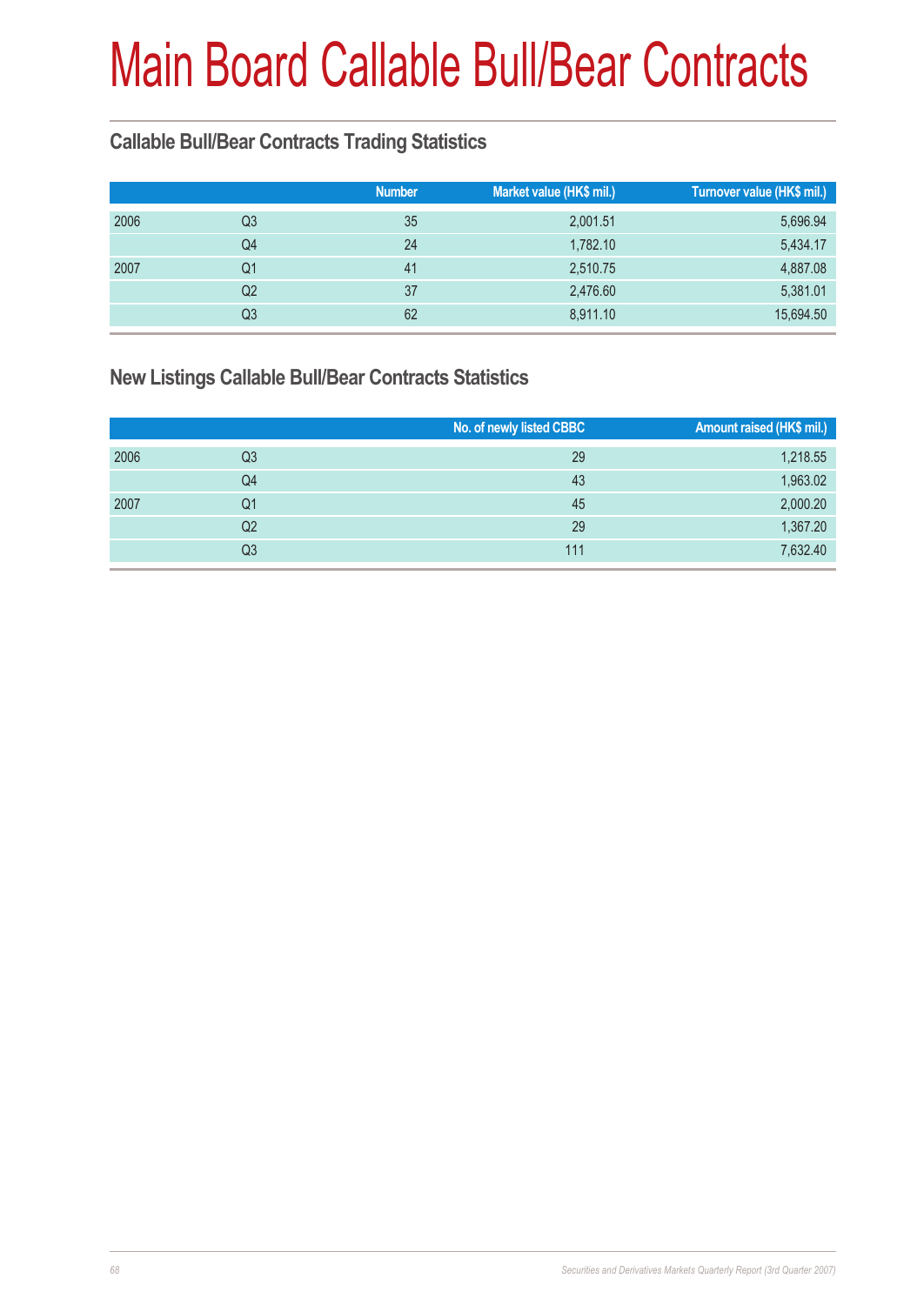#### **Newly Listed Callable Bull/Bear Contracts**

for 3rd quarter 2007

|        |                                                   | No. of        |                     |               | <b>Amount raised</b> |
|--------|---------------------------------------------------|---------------|---------------------|---------------|----------------------|
| Code   | <b>Callable Bull/Bear Contracts</b>               | issue (units) | <b>Listing date</b> | <b>Expiry</b> | $(HK$$ mil.)         |
| 06355  | UBS AG - HSCEI R Bull CBBC Mar 2008 A             | 150,000,000   | 2007/07/13          | 2008/03/28    | 52.50                |
| 06356  | UBS AG - HSCEI R Bull CBBC Mar 2008 B             | 150,000,000   | 2007/07/13          | 2008/03/28    | 37.50                |
| 06359  | UBS AG - HSCEI R Bear CBBC Mar 2008 C             | 150,000,000   | 2007/07/13          | 2008/03/28    | 67.50                |
| 06360  | UBS AG - HSCEI R Bear CBBC Mar 2008 D             | 150,000,000   | 2007/07/13          | 2008/03/28    | 82.50                |
| 06357  | UBS AG - HSI R Bull CBBC Mar 2008 A               | 200,000,000   | 2007/07/13          | 2008/03/28    | 70.00                |
| 06358  | UBS AG - HSI R Bull CBBC Mar 2008 B               | 200,000,000   | 2007/07/13          | 2008/03/28    | 50.00                |
| 06361  | UBS AG - HSI R Bear CBBC Mar 2008 C               | 200,000,000   | 2007/07/13          | 2008/03/28    | 60.00                |
| 06362  | UBS AG - HSI R Bear CBBC Mar 2008 D               | 200,000,000   | 2007/07/13          | 2008/03/28    | 80.00                |
| 06364  | ABN AMRO Bank N.V. - HSCEI R Bull CBBC Feb 2008 A | 100,000,000   | 2007/07/16          | 2008/02/28    | 25.30                |
| 06367  | ABN AMRO Bank N.V. - HSCEI R Bear CBBC Feb 2008 B | 100,000,000   | 2007/07/16          | 2008/02/28    | 26.40                |
| 06368  | ABN AMRO Bank N.V. - HSCEI R Bear CBBC Feb 2008 C | 100,000,000   | 2007/07/16          | 2008/02/28    | 25.00                |
| 06363  | ABN AMRO Bank N.V. - HSI R Bull CBBC Feb 2008 A   | 100,000,000   | 2007/07/16          | 2008/02/28    | 30.90                |
| 06365  | ABN AMRO Bank N.V. - HSI R Bear CBBC Feb 2008 B   | 100,000,000   | 2007/07/16          | 2008/02/28    | 25.40                |
| 06366  | ABN AMRO Bank N.V. - HSI R Bear CBBC Feb 2008 C   | 100,000,000   | 2007/07/16          | 2008/02/28    | 25.30                |
| 06371  | ABN AMRO Bank N.V. - HSCEI R Bear CBBC Feb 2008 D | 100,000,000   | 2007/07/20          | 2008/02/28    | 33.30                |
| 06372  | ABN AMRO Bank N.V. - HSCEI R Bear CBBC Feb 2008 E | 100,000,000   | 2007/07/20          | 2008/02/28    | 28.30                |
| 06369  | ABN AMRO Bank N.V. - HSI R Bear CBBC Feb 2008 D   | 100,000,000   | 2007/07/20          | 2008/02/28    | 25.00                |
| 06370  | ABN AMRO Bank N.V. - HSI R Bear CBBC Feb 2008 E   | 100,000,000   | 2007/07/20          | 2008/02/28    | 26.90                |
| 06373  | UBS AG - HSI R Bull CBBC Mar 2008 E               | 300,000,000   | 2007/07/23          | 2008/03/28    | 84.00                |
| 06377  | UBS AG - HSI R Bear CBBC Mar 2008 F               | 300,000,000   | 2007/07/23          | 2008/03/28    | 99.00                |
| 06374  | UBS AG - HSCEI R Bull CBBC Mar 2008 E             | 200,000,000   | 2007/07/23          | 2008/03/28    | 50.00                |
| 06294# | ABN AMRO Bank N.V. - HSI R Bear CBBC Dec 2007 A   | 100,000,000   | 2007/07/30          | 2007/12/28    | 18.00                |
| 06375  | Deutsche Bank AG - HSI R Bear CBBC Dec 2007 A     | 200,000,000   | 2007/08/02          | 2007/12/28    | 38.00                |
| 06376  | UBS AG - HSI R Bull CBBC Apr 2008 A               | 300,000,000   | 2007/08/02          | 2008/04/29    | 75.00                |
| 06380  | UBS AG - HSI R Bear CBBC Apr 2008 B               | 300,000,000   | 2007/08/02          | 2008/04/29    | 120.00               |
| 06378  | UBS AG - HSI R Bear CBBC Apr 2008 C               | 300,000,000   | 2007/08/06          | 2008/04/29    | 75.00                |
| 06379  | ABN AMRO Bank N.V. - HSI R Bear CBBC Mar 2008 A   | 100,000,000   | 2007/08/08          | 2008/03/28    | 26.80                |
| 06381  | ABN AMRO Bank N.V. - HSI R Bear CBBC Mar 2008 B   | 100,000,000   | 2007/08/08          | 2008/03/28    | 31.60                |
| 06382  | UBS AG - HSI R Bear CBBC Apr 2008 D               | 300,000,000   | 2007/08/13          | 2008/04/29    | 75.00                |
| 06384  | Deutsche Bank AG - HSI R Bull CBBC Feb 2008 A     | 200,000,000   | 2007/08/14          | 2008/02/28    | 42.00                |
| 06385  | Deutsche Bank AG - HSI R Bear CBBC Mar 2008 A     | 200,000,000   | 2007/08/14          | 2008/03/28    | 50.00                |
| 06383  | UBS AG - HSCEI R Bear CBBC Apr 2008 A             | 200,000,000   | 2007/08/14          | 2008/04/29    | 60.00                |
| 06356# | UBS AG - HSCEI R Bull CBBC Mar 2008 B             | 250,000,000   | 2007/08/17          | 2008/03/28    | 42.50                |
| 06336# | UBS AG - HSI R Bull CBBC Jan 2008 B               | 300,000,000   | 2007/08/22          | 2008/01/30    | 66.00                |
| 06388  | ABN AMRO Bank N.V. - HSCEI R Bull CBBC Feb 2008 F | 100,000,000   | 2007/08/23          | 2008/02/28    | 29.10                |
| 06386  | ABN AMRO Bank N.V. - HSI R Bull CBBC Feb 2008 F   | 100,000,000   | 2007/08/23          | 2008/02/28    | 38.90                |
| 06387  | ABN AMRO Bank N.V. - HSI R Bull CBBC Feb 2008 G   | 100,000,000   | 2007/08/23          | 2008/02/28    | 33.20                |
| 06390  | UBS AG - HSI R Bear CBBC Apr 2008 E               | 300,000,000   | 2007/08/23          | 2008/04/29    | 135.00               |
| 06389  | UBS AG - HSCEI R Bear CBBC Apr 2008 B             | 200,000,000   | 2007/08/23          | 2008/04/29    | 80.00                |
| 06395  | ABN AMRO Bank N.V. - HSCEI R Bull CBBC Jul 2008 C | 100,000,000   | 2007/08/24          | 2008/07/30    | 31.60                |
| 06396  | ABN AMRO Bank N.V. - HSCEI R Bull CBBC Jul 2008 D | 100,000,000   | 2007/08/24          | 2008/07/30    | 55.80                |
| 06391  | ABN AMRO Bank N.V. - HSI R Bull CBBC Jul 2008 D   | 100,000,000   | 2007/08/24          | 2008/07/30    | 56.80                |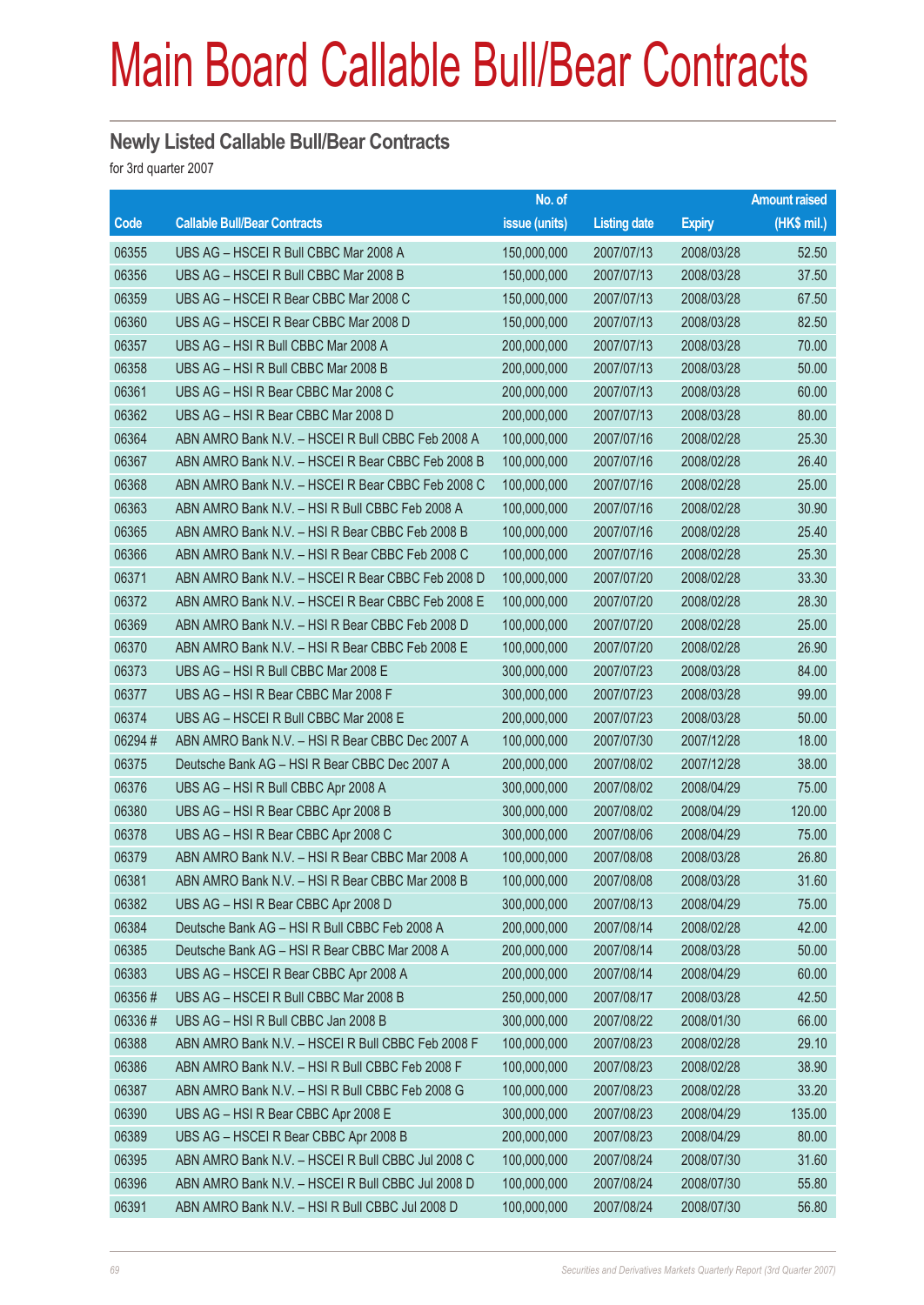|        |                                                   | No. of        |                     |               | <b>Amount raised</b> |
|--------|---------------------------------------------------|---------------|---------------------|---------------|----------------------|
| Code   | <b>Callable Bull/Bear Contracts</b>               | issue (units) | <b>Listing date</b> | <b>Expiry</b> | (HK\$ mil.)          |
| 06392  | ABN AMRO Bank N.V. - HSI R Bull CBBC Jul 2008 E   | 100,000,000   | 2007/08/24          | 2008/07/30    | 62.50                |
| 06393  | ABN AMRO Bank N.V. - HSI R Bull CBBC Jul 2008 F   | 100,000,000   | 2007/08/24          | 2008/07/30    | 54.60                |
| 06394  | ABN AMRO Bank N.V. - HSI R Bear CBBC Jul 2008 G   | 100,000,000   | 2007/08/24          | 2008/07/30    | 32.90                |
| 06397  | UBS AG - HSCEI R Bull CBBC Apr 2008 C             | 200,000,000   | 2007/08/24          | 2008/04/29    | 90.00                |
| 06398  | UBS AG - HSCEI R Bull CBBC Apr 2008 D             | 200,000,000   | 2007/08/24          | 2008/04/29    | 70.00                |
| 06399  | UBS AG - HSCEI R Bull CBBC Apr 2008 E             | 200,000,000   | 2007/08/24          | 2008/04/29    | 50.00                |
| 06403  | UBS AG - HSCEI R Bear CBBC Apr 2008 F             | 200,000,000   | 2007/08/24          | 2008/04/29    | 70.00                |
| 06404  | UBS AG - HSCEI R Bear CBBC Apr 2008 G             | 200,000,000   | 2007/08/24          | 2008/04/29    | 90.00                |
| 06400  | UBS AG - HSI R Bull CBBC Apr 2008 F               | 300,000,000   | 2007/08/24          | 2008/04/29    | 135.00               |
| 06401  | UBS AG - HSI R Bull CBBC Apr 2008 G               | 300,000,000   | 2007/08/24          | 2008/04/29    | 105.00               |
| 06402  | UBS AG - HSI R Bull CBBC Apr 2008 H               | 300,000,000   | 2007/08/24          | 2008/04/29    | 75.00                |
| 06405  | UBS AG - HSI R Bear CBBC Apr 2008 I               | 300,000,000   | 2007/08/24          | 2008/04/29    | 105.00               |
| 06406  | UBS AG - HSI R Bear CBBC Apr 2008 J               | 300,000,000   | 2007/08/24          | 2008/04/29    | 135.00               |
| 06407  | Deutsche Bank AG - HSI R Bull CBBC Mar 2008 B     | 200,000,000   | 2007/08/27          | 2008/03/28    | 50.00                |
| 06408  | UBS AG - HSCEI R Bull CBBC Apr 2008 H             | 200,000,000   | 2007/08/27          | 2008/04/29    | 90.00                |
| 06409  | UBS AG - HSCEI R Bull CBBC Apr 2008 I             | 200,000,000   | 2007/08/27          | 2008/04/29    | 70.00                |
| 06410  | UBS AG - HSI R Bull CBBC Apr 2008 K               | 300,000,000   | 2007/08/27          | 2008/04/29    | 120.00               |
| 06411  | UBS AG - HSI R Bull CBBC Apr 2008 L               | 300,000,000   | 2007/08/27          | 2008/04/29    | 90.00                |
| 06412  | UBS AG - HSCEI R Bull CBBC Apr 2008 J             | 200,000,000   | 2007/08/29          | 2008/04/29    | 60.00                |
| 06413  | UBS AG - HSI R Bull CBBC Apr 2008 M               | 300,000,000   | 2007/08/29          | 2008/04/29    | 90.00                |
| 06414  | UBS AG - HSCEI R Bull CBBC Apr 2008 K             | 200,000,000   | 2007/08/30          | 2008/04/29    | 70.00                |
| 06415  | UBS AG - HSI R Bull CBBC Apr 2008 N               | 300,000,000   | 2007/08/30          | 2008/04/29    | 105.00               |
| 06416  | UBS AG - HSI R Bull CBBC Apr 2008 O               | 300,000,000   | 2007/08/30          | 2008/04/29    | 90.00                |
| 06417  | UBS AG - HSCEI R Bear CBBC Apr 2008 L             | 200,000,000   | 2007/09/03          | 2008/04/29    | 80.00                |
| 06421  | UBS AG - HSCEI R Bull CBBC Apr 2008 M             | 200,000,000   | 2007/09/03          | 2008/04/29    | 70.00                |
| 06418  | UBS AG - HSI R Bear CBBC Apr 2008 P               | 300,000,000   | 2007/09/03          | 2008/04/29    | 135.00               |
| 06422  | UBS AG - HSI R Bull CBBC Apr 2008 Q               | 300,000,000   | 2007/09/03          | 2008/04/29    | 75.00                |
| 06423  | UBS AG - HSCEI R Bull CBBC Apr 2008 O             | 200,000,000   | 2007/09/04          | 2008/04/29    | 64.00                |
| 06419  | UBS AG - HSCEI R Bear CBBC Apr 2008 N             | 200,000,000   | 2007/09/04          | 2008/04/29    | 90.00                |
| 06420  | ABN AMRO Bank N.V. - DJIA R Bull CBBC Jun 2008 A  | 100,000,000   | 2007/09/06          | 2008/06/20    | 215.80               |
| 06424  | ABN AMRO Bank N.V. - DJIA R Bear CBBC Jun 2008 B  | 100,000,000   | 2007/09/06          | 2008/06/20    | 133.50               |
| 06425  | UBS AG - HSI R Bull CBBC May 2008 A               | 300,000,000   | 2007/09/10          | 2008/05/29    | 75.00                |
| 06426  | UBS AG - HSCEI R Bull CBBC May 2008 A             | 200,000,000   | 2007/09/10          | 2008/05/29    | 50.00                |
| 06370# | ABN AMRO Bank N.V. - HSI R Bear CBBC Feb 2008 E   | 100,000,000   | 2007/09/11          | 2008/02/28    | 19.00                |
| 06430  | ABN AMRO Bank N.V. - HSCEI R Bull CBBC Jul 2008 E | 100,000,000   | 2007/09/12          | 2008/07/30    | 32.40                |
| 06431  | ABN AMRO Bank N.V. - HSCEI R Bull CBBC Jul 2008 F | 100,000,000   | 2007/09/12          | 2008/07/30    | 39.70                |
| 06435  | ABN AMRO Bank N.V. - HSCEI R Bear CBBC Jul 2008 G | 100,000,000   | 2007/09/12          | 2008/07/30    | 25.20                |
| 06436  | ABN AMRO Bank N.V. - HSCEI R Bear CBBC Jul 2008 H | 100,000,000   | 2007/09/12          | 2008/07/30    | 29.60                |
| 06428  | ABN AMRO Bank N.V. - HSI R Bull CBBC Jul 2008 H   | 100,000,000   | 2007/09/12          | 2008/07/30    | 30.70                |
| 06429  | ABN AMRO Bank N.V. - HSI R Bull CBBC Jul 2008 I   | 100,000,000   | 2007/09/12          | 2008/07/30    | 37.30                |
| 06432  | ABN AMRO Bank N.V. - HSI R Bear CBBC Jul 2008 J   | 100,000,000   | 2007/09/12          | 2008/07/30    | 27.40                |
| 06433  | ABN AMRO Bank N.V. - HSI R Bear CBBC Jul 2008 K   | 100,000,000   | 2007/09/12          | 2008/07/30    | 33.20                |
| 06434  | ABN AMRO Bank N.V. - HSI R Bear CBBC Jul 2008 L   | 100,000,000   | 2007/09/12          | 2008/07/30    | 37.40                |
| 06427  | UBS AG - HSCEI R Bear CBBC May 2008 B             | 200,000,000   | 2007/09/12          | 2008/05/29    | 90.00                |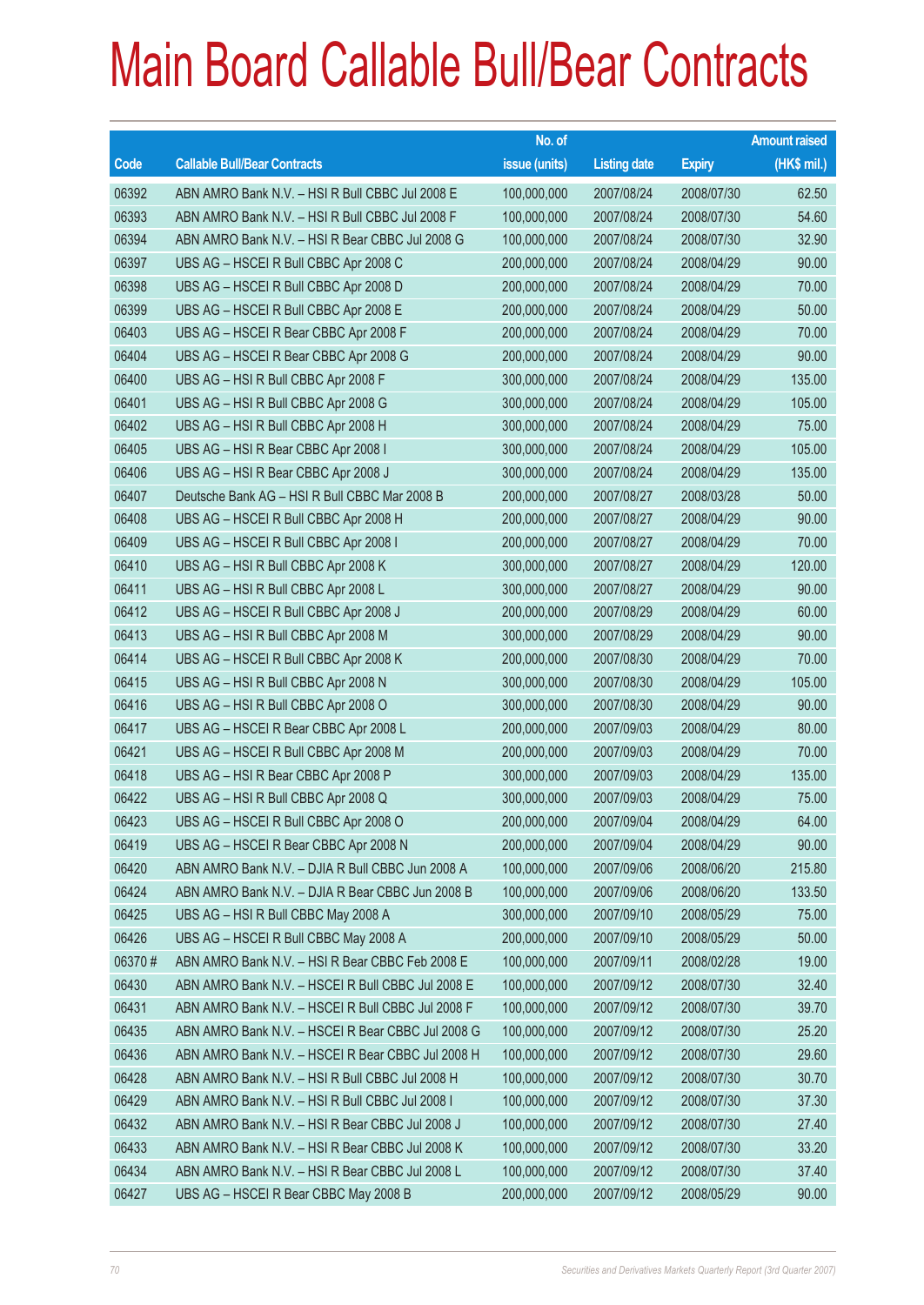|              |                                                   | No. of        |                     |               | <b>Amount raised</b> |
|--------------|---------------------------------------------------|---------------|---------------------|---------------|----------------------|
| Code         | <b>Callable Bull/Bear Contracts</b>               | issue (units) | <b>Listing date</b> | <b>Expiry</b> | (HK\$ mil.)          |
| 06437        | Deutsche Bank AG - HSI R Bull CBBC Mar 2008 C     | 400,000,000   | 2007/09/14          | 2008/03/28    | 102.00               |
| 06438        | Deutsche Bank AG - HSI R Bear CBBC Apr 2008 A     | 400,000,000   | 2007/09/14          | 2008/04/29    | 104.00               |
| 06440        | Deutsche Bank AG - HSI R Bull CBBC Mar 2008 D     | 400,000,000   | 2007/09/21          | 2008/03/28    | 102.00               |
| 06441        | Deutsche Bank AG - HSI R Bear CBBC May 2008 A     | 400,000,000   | 2007/09/21          | 2008/05/29    | 100.00               |
| 06439        | UBS AG - HSI R Bull CBBC May 2008 B               | 300,000,000   | 2007/09/21          | 2008/05/29    | 90.00                |
| 06443        | UBS AG - HSI R Bear CBBC May 2008 C               | 300,000,000   | 2007/09/21          | 2008/05/29    | 120.00               |
| 06442        | UBS AG - HSI R Bull CBBC May 2008 D               | 300,000,000   | 2007/09/24          | 2008/05/29    | 90.00                |
| 06444        | UBS AG - HSCEI R Bull CBBC May 2008 C             | 200,000,000   | 2007/09/24          | 2008/05/29    | 50.00                |
| 06446        | UBS AG - HSI R Bear CBBC May 2008 E               | 300,000,000   | 2007/09/24          | 2008/05/29    | 120.00               |
| 06447        | UBS AG - HSI R Bear CBBC May 2008 F               | 300,000,000   | 2007/09/24          | 2008/05/29    | 150.00               |
| 06448        | ABN AMRO Bank N.V. - HSCEI R Bull CBBC Jul 2008 I | 100,000,000   | 2007/09/25          | 2008/07/30    | 27.80                |
| 06452        | ABN AMRO Bank N.V. - HSCEI R Bear CBBC Jul 2008 J | 100,000,000   | 2007/09/25          | 2008/07/30    | 26.10                |
| 06453        | ABN AMRO Bank N.V. - HSCEI R Bear CBBC Jul 2008 K | 100,000,000   | 2007/09/25          | 2008/07/30    | 27.00                |
| 06445        | ABN AMRO Bank N.V. - HSI R Bull CBBC Jul 2008 M   | 100,000,000   | 2007/09/25          | 2008/07/30    | 31.40                |
| 06449        | ABN AMRO Bank N.V. - HSI R Bear CBBC Jul 2008 N   | 100,000,000   | 2007/09/25          | 2008/07/30    | 26.70                |
| 06450        | ABN AMRO Bank N.V. - HSI R Bear CBBC Jul 2008 O   | 100,000,000   | 2007/09/25          | 2008/07/30    | 27.20                |
| 06451        | ABN AMRO Bank N.V. - HSI R Bear CBBC Jul 2008 P   | 100,000,000   | 2007/09/25          | 2008/07/30    | 26.70                |
| 06458        | UBS AG - HSCEI R Bull CBBC May 2008 F             | 200,000,000   | 2007/09/27          | 2008/05/29    | 50.00                |
| 06454        | UBS AG - HSCEI R Bear CBBC May 2008 D             | 200,000,000   | 2007/09/27          | 2008/05/29    | 70.00                |
| 06455        | UBS AG - HSCEI R Bear CBBC May 2008 E             | 200,000,000   | 2007/09/27          | 2008/05/29    | 90.00                |
| 06459        | UBS AG - HSI R Bull CBBC May 2008 I               | 300,000,000   | 2007/09/27          | 2008/05/29    | 90.00                |
| 06456        | UBS AG - HSI R Bear CBBC May 2008 G               | 300,000,000   | 2007/09/27          | 2008/05/29    | 150.00               |
| 06457        | UBS AG - HSI R Bear CBBC May 2008 H               | 300,000,000   | 2007/09/27          | 2008/05/29    | 165.00               |
| 06464        | ABN AMRO Bank N.V. - HSCEI R Bear CBBC Jul 2008 L | 100,000,000   | 2007/09/28          | 2008/07/30    | 39.10                |
| 06460        | ABN AMRO Bank N.V. - HSI R Bear CBBC Jul 2008 Q   | 100,000,000   | 2007/09/28          | 2008/07/30    | 42.90                |
| 06461        | ABN AMRO Bank N.V. - HSI R Bear CBBC Jul 2008 R   | 100,000,000   | 2007/09/28          | 2008/07/30    | 62.90                |
| 06462        | ABN AMRO Bank N.V. - HSI R Bear CBBC Jul 2008 S   | 100,000,000   | 2007/09/28          | 2008/07/30    | 51.90                |
| 06463        | ABN AMRO Bank N.V. - HSI R Bear CBBC Jul 2008 T   | 100,000,000   | 2007/09/28          | 2008/07/30    | 64.40                |
| 06465        | Deutsche Bank AG - HSI R Bear CBBC Apr 2008 B     | 200,000,000   | 2007/09/28          | 2008/04/29    | 50.00                |
| <b>Total</b> |                                                   |               |                     |               | 7,632.40             |

# Further issue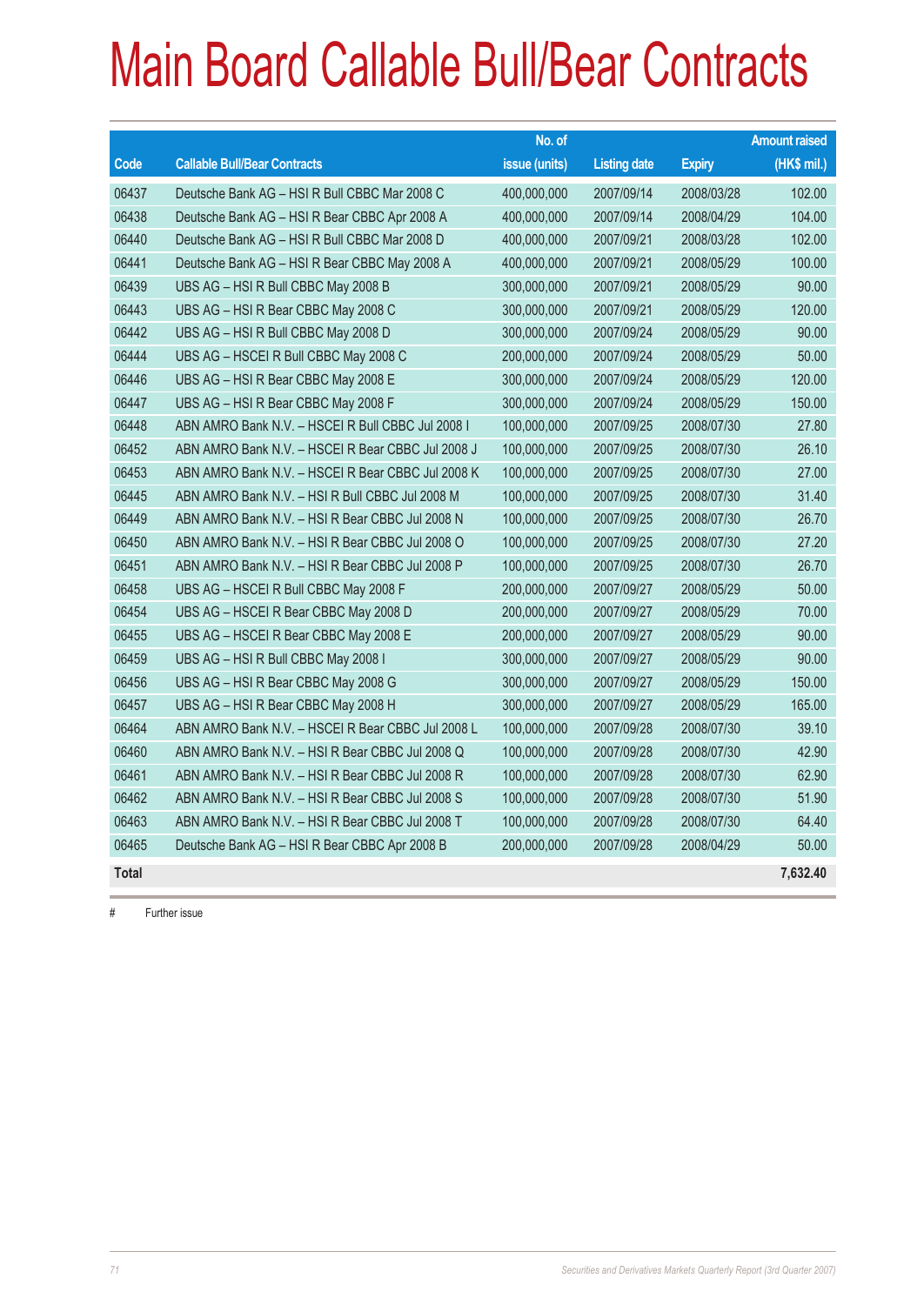# Main Board ELI & Trading Only Stocks

### **Equity Linked Instrument Trading Statistics**

|      |    | No. of issues | Turnover value (HK\$ mil.) |
|------|----|---------------|----------------------------|
| 2006 | Q3 |               |                            |
|      | Q4 | -             | -                          |
| 2007 | Q1 |               |                            |
|      | Q2 |               |                            |
|      | Q3 | -             | -                          |

### **NASDAQ Stocks**

|      |                | No. of issues | Turnover value (HK\$ mil.) |
|------|----------------|---------------|----------------------------|
| 2006 | Q <sub>3</sub> |               | 6.00                       |
|      | Q4             |               | 4.35                       |
| 2007 | Q1             |               | 2.88                       |
|      | Q2             |               | 5.07                       |
|      | Q3             |               | 5.91                       |

#### **iShares**

|      |                | No. of issues | Turnover value (HK\$ mil.) |
|------|----------------|---------------|----------------------------|
| 2006 | Q3             |               | 0.00                       |
|      | Q4             |               | 0.00                       |
| 2007 | Q1             | ∩             | 0.00                       |
|      | Q <sub>2</sub> |               | 0.00                       |
|      | Q3             |               | 0.00                       |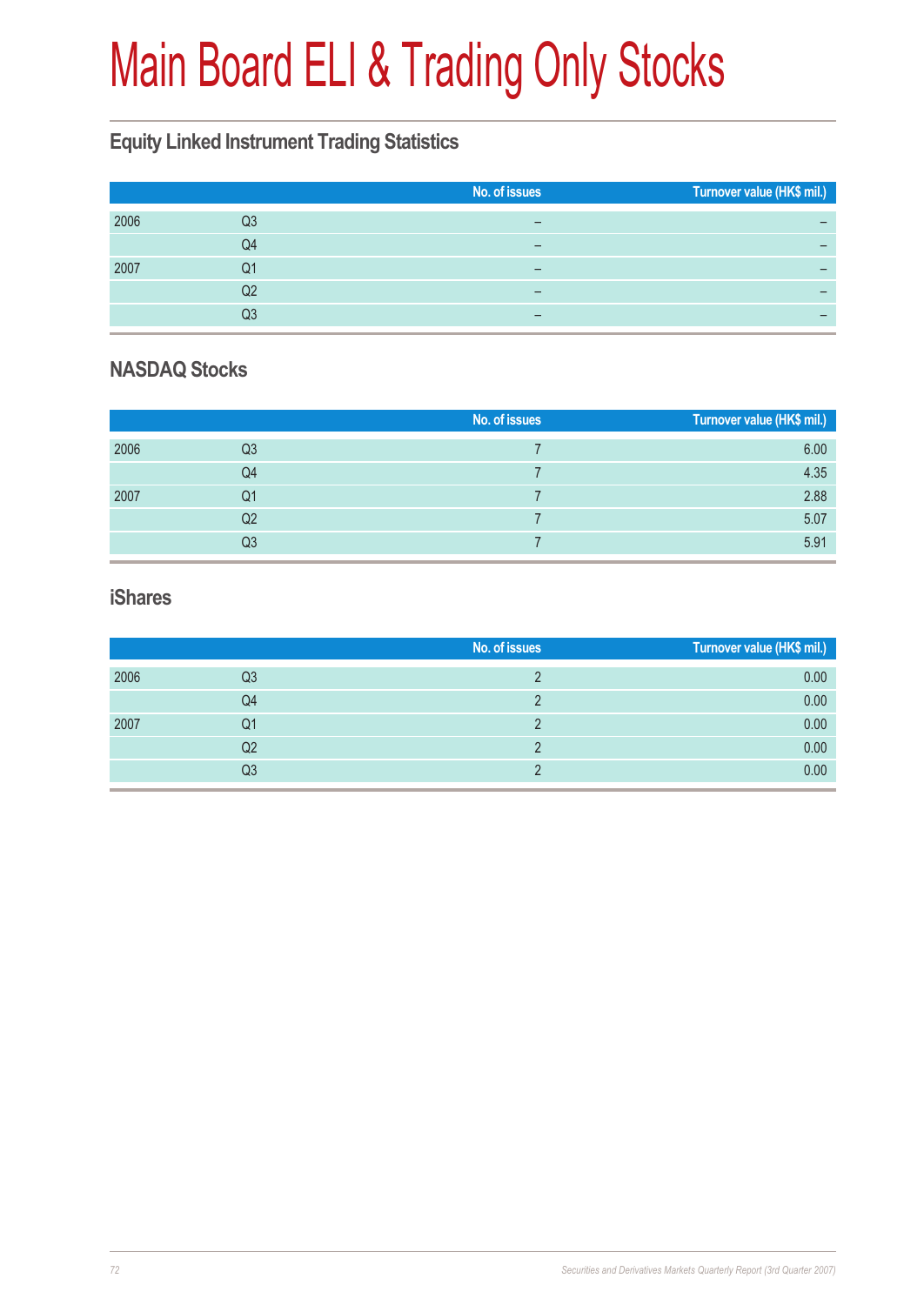### **Equity Turnover – GEM**

|      |                | Share (Mil. shs) | Value (HK\$ mil.) | No. of deals |
|------|----------------|------------------|-------------------|--------------|
| 2006 | Q3             | 11,928.67        | 8,747.10          | 234,288      |
|      | Q4             | 13,275.64        | 10,793.14         | 257,814      |
| 2007 | Q1             | 33,726.77        | 19,053.88         | 435,944      |
|      | Q <sub>2</sub> | 77.226.99        | 52.484.46         | 1,020,884    |
|      | Q3             | 82,182.17        | 54,551.65         | 1,107,868    |

# **Equity Trading Statistics – GEM**

|      |                | No. of<br>trading days | <b>Average daily turnover</b><br>(HK\$ mil.) | Average value<br>per deal |
|------|----------------|------------------------|----------------------------------------------|---------------------------|
| 2006 | Q <sub>3</sub> | 65                     | 134.57                                       | 37,335                    |
|      | Q4             | 61                     | 176.94                                       | 41,864                    |
| 2007 | Q <sub>1</sub> | 62                     | 307.32                                       | 43,707                    |
|      | Q <sub>2</sub> | 59                     | 889.57                                       | 51,411                    |
|      | Q3             | 63                     | 865.90                                       | 49,240                    |

#### **20 Most Advanced GEM Stocks**

for 3rd quarter 2007

| End of Sep 2007<br>End of Jun 2007<br><b>Rank</b><br>Code<br><b>Stock</b><br>$%$ up<br>08272<br><b>BYFORD INT'L</b><br>21.600<br>3,689.47<br>0.570<br>1<br>$\overline{2}$<br>0.148<br>08253<br><b>TIANYUAN</b><br>1.260<br>751.35<br>3<br>08211<br>472.97<br><b>YONGLONG</b><br>2.120<br>0.370<br>264.44<br>08029<br><b>GALILEO</b><br>1.640<br>0.450<br>4<br>234.29<br>5<br>08066<br><b>CARDLINK TECH</b><br>1.170<br>0.350<br>$6\phantom{1}6$<br><b>WAFER SYSTEMS</b><br>1.280<br>232.47<br>08198<br>0.385<br>221.43<br>$\overline{7}$<br><b>BIG MEDIA</b><br>0.900<br>08167<br>0.280<br>203.57<br>8<br><b>GLORY FUTURE GP</b><br>0.112A<br>08071<br>0.340<br>$\boldsymbol{9}$<br>1.800<br>172.73<br>08225<br><b>VENTUREPHARM</b><br>0.660<br>10<br>167.53<br>08192<br><b>GS ENGINEERING</b><br>2.060<br>0.770<br>11<br>127.41<br>08101<br><b>VC HOLDINGS</b><br>4.480<br>1.970<br>12<br>PROSTEN TECH<br>117.95<br>08026<br>0.850<br>0.390<br>13<br>115.56<br>08182<br><b>ENVIRO ENERGY</b><br>2.910<br>1.350 A<br>113.85<br>14<br><b>ESPCO</b><br>1.390<br>08299<br>0.650<br>111.11<br>15<br>08250<br><b>CORE HEALTHCARE</b><br>0.570<br>0.270<br>16<br>08236<br><b>POWERLEADER</b><br>0.405<br>0.196A<br>106.63<br>17<br>08050<br><b>FLEXSYSTEM</b><br>0.600<br>90.48<br>0.315<br>18<br>08131<br>ABC MULTIACTIVE<br>86.72<br>0.450<br>0.241<br>19<br>08137<br><b>JESSICA</b><br>0.720<br>0.400<br>80.00 |    |       |                      |       | <b>Closing price</b> |       |  |
|-------------------------------------------------------------------------------------------------------------------------------------------------------------------------------------------------------------------------------------------------------------------------------------------------------------------------------------------------------------------------------------------------------------------------------------------------------------------------------------------------------------------------------------------------------------------------------------------------------------------------------------------------------------------------------------------------------------------------------------------------------------------------------------------------------------------------------------------------------------------------------------------------------------------------------------------------------------------------------------------------------------------------------------------------------------------------------------------------------------------------------------------------------------------------------------------------------------------------------------------------------------------------------------------------------------------------------------------------------------------------------------------------------------|----|-------|----------------------|-------|----------------------|-------|--|
|                                                                                                                                                                                                                                                                                                                                                                                                                                                                                                                                                                                                                                                                                                                                                                                                                                                                                                                                                                                                                                                                                                                                                                                                                                                                                                                                                                                                             |    |       |                      |       |                      |       |  |
|                                                                                                                                                                                                                                                                                                                                                                                                                                                                                                                                                                                                                                                                                                                                                                                                                                                                                                                                                                                                                                                                                                                                                                                                                                                                                                                                                                                                             |    |       |                      |       |                      |       |  |
|                                                                                                                                                                                                                                                                                                                                                                                                                                                                                                                                                                                                                                                                                                                                                                                                                                                                                                                                                                                                                                                                                                                                                                                                                                                                                                                                                                                                             |    |       |                      |       |                      |       |  |
|                                                                                                                                                                                                                                                                                                                                                                                                                                                                                                                                                                                                                                                                                                                                                                                                                                                                                                                                                                                                                                                                                                                                                                                                                                                                                                                                                                                                             |    |       |                      |       |                      |       |  |
|                                                                                                                                                                                                                                                                                                                                                                                                                                                                                                                                                                                                                                                                                                                                                                                                                                                                                                                                                                                                                                                                                                                                                                                                                                                                                                                                                                                                             |    |       |                      |       |                      |       |  |
|                                                                                                                                                                                                                                                                                                                                                                                                                                                                                                                                                                                                                                                                                                                                                                                                                                                                                                                                                                                                                                                                                                                                                                                                                                                                                                                                                                                                             |    |       |                      |       |                      |       |  |
|                                                                                                                                                                                                                                                                                                                                                                                                                                                                                                                                                                                                                                                                                                                                                                                                                                                                                                                                                                                                                                                                                                                                                                                                                                                                                                                                                                                                             |    |       |                      |       |                      |       |  |
|                                                                                                                                                                                                                                                                                                                                                                                                                                                                                                                                                                                                                                                                                                                                                                                                                                                                                                                                                                                                                                                                                                                                                                                                                                                                                                                                                                                                             |    |       |                      |       |                      |       |  |
|                                                                                                                                                                                                                                                                                                                                                                                                                                                                                                                                                                                                                                                                                                                                                                                                                                                                                                                                                                                                                                                                                                                                                                                                                                                                                                                                                                                                             |    |       |                      |       |                      |       |  |
|                                                                                                                                                                                                                                                                                                                                                                                                                                                                                                                                                                                                                                                                                                                                                                                                                                                                                                                                                                                                                                                                                                                                                                                                                                                                                                                                                                                                             |    |       |                      |       |                      |       |  |
|                                                                                                                                                                                                                                                                                                                                                                                                                                                                                                                                                                                                                                                                                                                                                                                                                                                                                                                                                                                                                                                                                                                                                                                                                                                                                                                                                                                                             |    |       |                      |       |                      |       |  |
|                                                                                                                                                                                                                                                                                                                                                                                                                                                                                                                                                                                                                                                                                                                                                                                                                                                                                                                                                                                                                                                                                                                                                                                                                                                                                                                                                                                                             |    |       |                      |       |                      |       |  |
|                                                                                                                                                                                                                                                                                                                                                                                                                                                                                                                                                                                                                                                                                                                                                                                                                                                                                                                                                                                                                                                                                                                                                                                                                                                                                                                                                                                                             |    |       |                      |       |                      |       |  |
|                                                                                                                                                                                                                                                                                                                                                                                                                                                                                                                                                                                                                                                                                                                                                                                                                                                                                                                                                                                                                                                                                                                                                                                                                                                                                                                                                                                                             |    |       |                      |       |                      |       |  |
|                                                                                                                                                                                                                                                                                                                                                                                                                                                                                                                                                                                                                                                                                                                                                                                                                                                                                                                                                                                                                                                                                                                                                                                                                                                                                                                                                                                                             |    |       |                      |       |                      |       |  |
|                                                                                                                                                                                                                                                                                                                                                                                                                                                                                                                                                                                                                                                                                                                                                                                                                                                                                                                                                                                                                                                                                                                                                                                                                                                                                                                                                                                                             |    |       |                      |       |                      |       |  |
|                                                                                                                                                                                                                                                                                                                                                                                                                                                                                                                                                                                                                                                                                                                                                                                                                                                                                                                                                                                                                                                                                                                                                                                                                                                                                                                                                                                                             |    |       |                      |       |                      |       |  |
|                                                                                                                                                                                                                                                                                                                                                                                                                                                                                                                                                                                                                                                                                                                                                                                                                                                                                                                                                                                                                                                                                                                                                                                                                                                                                                                                                                                                             |    |       |                      |       |                      |       |  |
|                                                                                                                                                                                                                                                                                                                                                                                                                                                                                                                                                                                                                                                                                                                                                                                                                                                                                                                                                                                                                                                                                                                                                                                                                                                                                                                                                                                                             |    |       |                      |       |                      |       |  |
|                                                                                                                                                                                                                                                                                                                                                                                                                                                                                                                                                                                                                                                                                                                                                                                                                                                                                                                                                                                                                                                                                                                                                                                                                                                                                                                                                                                                             |    |       |                      |       |                      |       |  |
|                                                                                                                                                                                                                                                                                                                                                                                                                                                                                                                                                                                                                                                                                                                                                                                                                                                                                                                                                                                                                                                                                                                                                                                                                                                                                                                                                                                                             | 20 | 08058 | <b>LUOXIN PHARMA</b> | 4.100 | 2.390                | 71.55 |  |

A Adjusted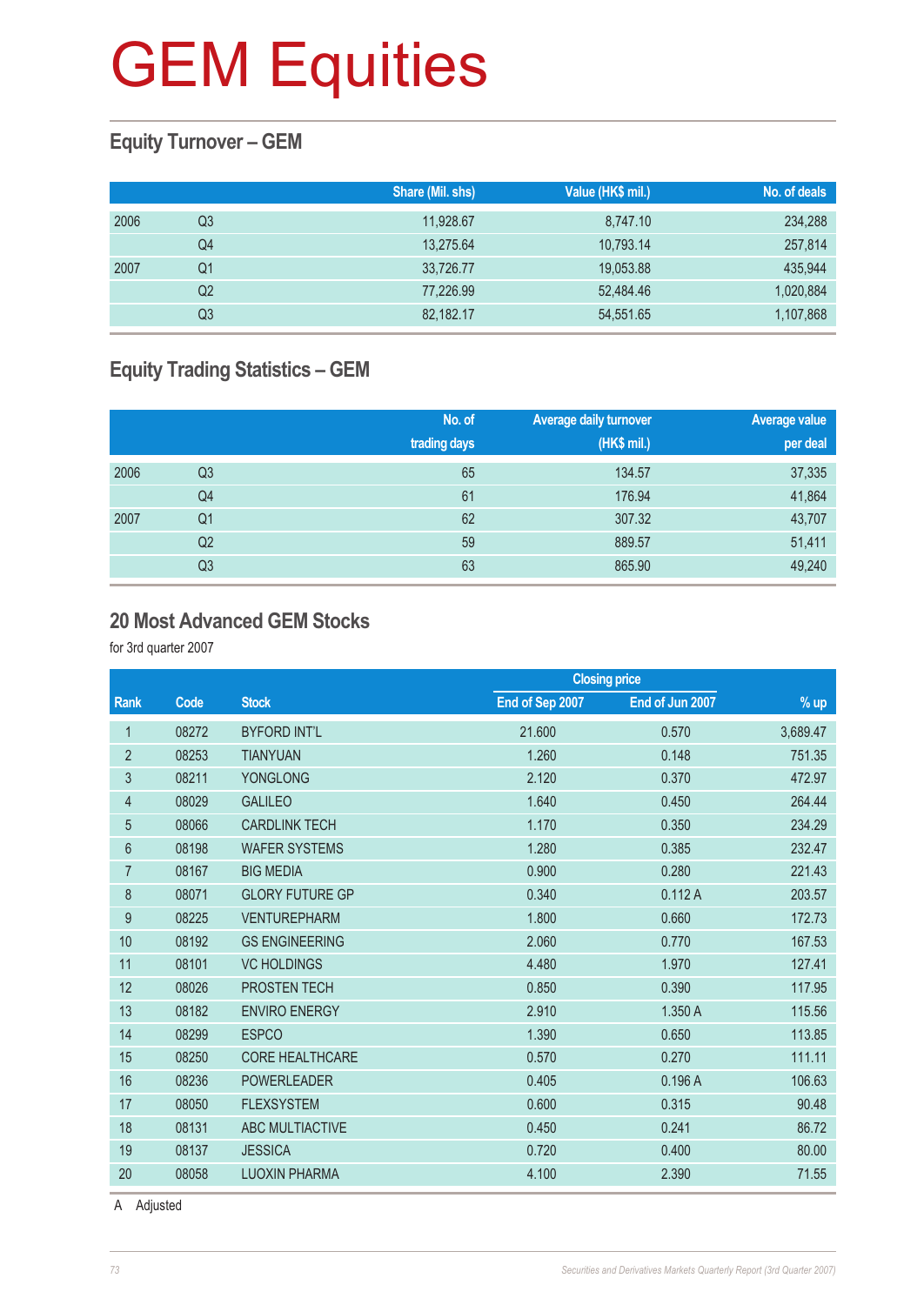### **20 Most Declined GEM Stocks**

for 3rd quarter 2007

|                |       | <b>Closing price</b>    |                 |                 |          |
|----------------|-------|-------------------------|-----------------|-----------------|----------|
| Rank           | Code  | <b>Stock</b>            | End of Sep 2007 | End of Jun 2007 | % down   |
| 1              | 08173 | <b>INTELLI-MEDIA</b>    | 0.085           | 0.229           | $-62.88$ |
| $\overline{2}$ | 08165 | <b>JIAN EPAYMENT</b>    | 0.500           | 1.200           | $-58.33$ |
| 3              | 08089 | <b>C RAILLOGISTICS</b>  | 8.200           | 16.700          | $-50.90$ |
| 4              | 08011 | <b>KANSTAR ENPAPER</b>  | 0.203           | 0.405           | $-49.88$ |
| 5              | 08063 | <b>TRASY GOLD EX</b>    | 0.125           | 0.248           | $-49.60$ |
| $6\phantom{1}$ | 08090 | <b>MIDLAND IC&amp;I</b> | 0.101           | 0.200           | $-49.50$ |
| $\overline{7}$ | 08116 | <b>NEOLINK CYBER</b>    | 0.355           | 0.700           | $-49.29$ |
| 8              | 08028 | <b>TIMELESS</b>         | 0.153           | 0.300           | $-49.00$ |
| $\overline{9}$ | 08046 | <b>TIGER TECH</b>       | 0.710           | 1.370           | $-48.18$ |
| 10             | 08158 | <b>BM INTELLIGENCE</b>  | 0.178           | 0.338 A         | $-47.34$ |
| 11             | 08138 | <b>TOWN HEALTH</b>      | 0.128           | 0.243A          | $-47.33$ |
| 12             | 08103 | <b>TAI SHING</b>        | 0.550           | 1.040           | $-47.12$ |
| 13             | 08171 | <b>QUASAR COMM TEC</b>  | 0.280           | 0.510           | $-45.10$ |
| 14             | 08079 | <b>B.A.L. HOLD-NEW</b>  | 0.079           | 0.140A          | $-43.57$ |
| 15             | 08143 | <b>HUA XIA HEALTH</b>   | 0.248           | 0.420           | $-40.95$ |
| 16             | 08197 | NORTHEAST TIGER         | 0.182           | 0.305           | $-40.33$ |
| 17             | 08279 | <b>AGTECH HOLDINGS</b>  | 1.060           | 1.760           | $-39.77$ |
| 18             | 08092 | <b>ITE HOLDINGS</b>     | 0.100           | 0.166           | $-39.76$ |
| 19             | 08032 | <b>G CHINA TECH</b>     | 0.088           | 0.146           | $-39.73$ |
| 20             | 08166 | <b>LINEFAN TECH</b>     | 0.194           | 0.320           | $-39.38$ |

A Adjusted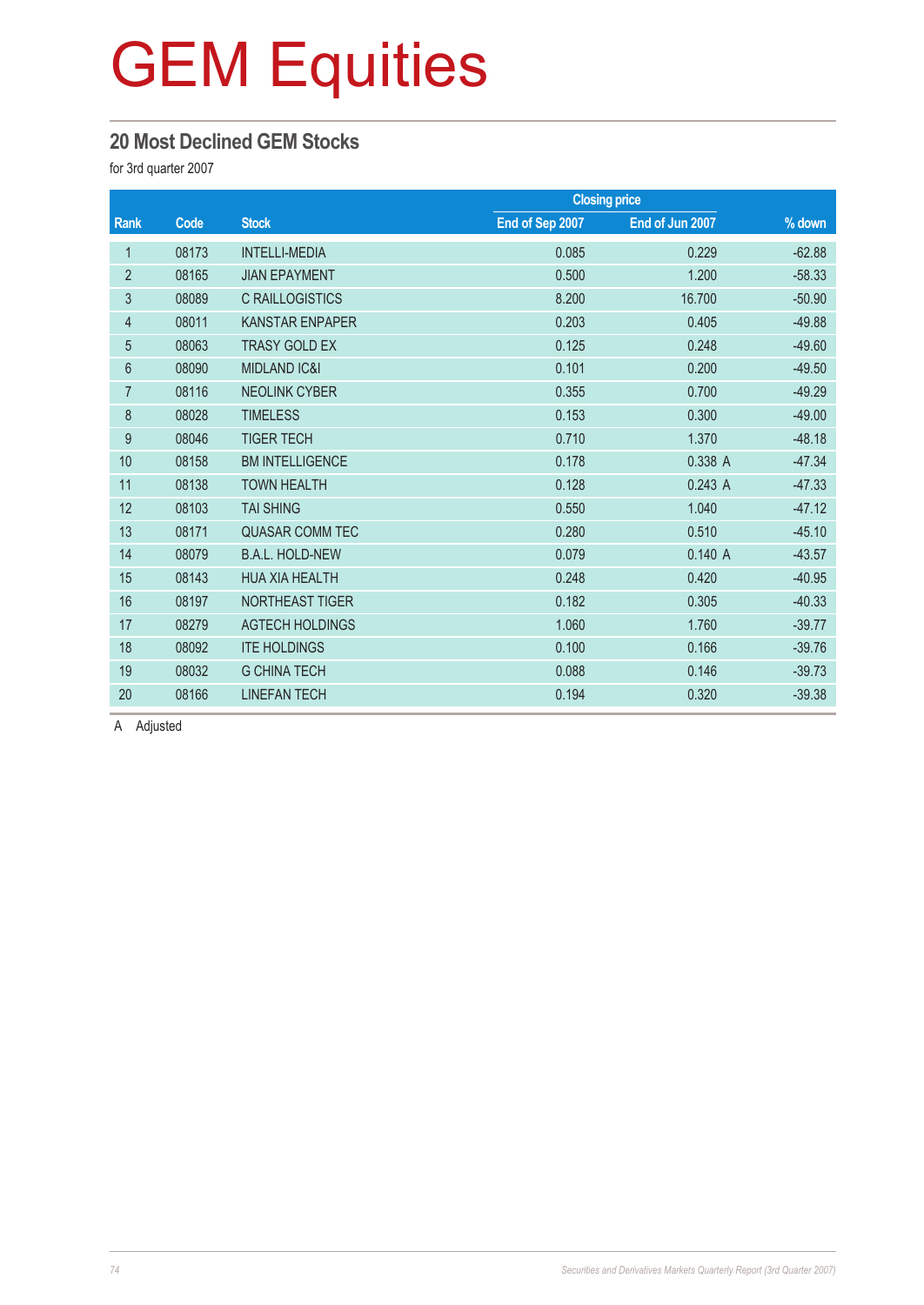# **20 Most Active GEM Stocks by Value**

for 3rd quarter 2007

| Rank           | Code  | <b>Stock</b>           | Turnover (HK\$ mil.) | % of total |
|----------------|-------|------------------------|----------------------|------------|
| $\mathbf{1}$   | 08063 | <b>TRASY GOLD EX</b>   | 3,577.17             | 6.56       |
| $\overline{2}$ | 08239 | <b>MP LOGISTICS</b>    | 3,419.15             | 6.27       |
| $\sqrt{3}$     | 08138 | <b>TOWN HEALTH</b>     | 2,790.22             | 5.11       |
| $\overline{4}$ | 08089 | <b>C RAILLOGISTICS</b> | 2,738.74             | 5.02       |
| 5              | 08182 | <b>ENVIRO ENERGY</b>   | 2,363.56             | 4.33       |
| $6\,$          | 08178 | <b>XTEAM SOFTWARE</b>  | 2,315.93             | 4.25       |
| $\overline{7}$ | 08011 | <b>KANSTAR ENPAPER</b> | 1,857.13             | 3.40       |
| $\delta$       | 08199 | <b>WEIGAO GROUP</b>    | 1,450.66             | 2.66       |
| 9              | 08101 | <b>VC HOLDINGS</b>     | 1,419.37             | 2.60       |
| 10             | 08112 | DETEAM CO LTD          | 1,364.06             | 2.50       |
| 11             | 08186 | <b>MEDICAL CHI</b>     | 1,272.79             | 2.33       |
| 12             | 08161 | C LOTSYN-NEW           | 1,215.06             | 2.23       |
| 13             | 08276 | <b>SUNSHINE</b>        | 1,214.17             | 2.23       |
| 14             | 08046 | <b>TIGER TECH</b>      | 1,052.01             | 1.93       |
| 15             | 08277 | <b>WUMART</b>          | 1,006.91             | 1.85       |
| 16             | 08029 | <b>GALILEO</b>         | 994.27               | 1.82       |
| 17             | 08117 | <b>CHINA P RES</b>     | 931.53               | 1.71       |
| 18             | 08002 | PHOENIX TV             | 905.12               | 1.66       |
| 19             | 08128 | <b>IIN INT'L</b>       | 881.73               | 1.62       |
| 20             | 08158 | <b>BM INTELLIGENCE</b> | 867.46               | 1.59       |
| <b>Total</b>   |       |                        | 33,637.04            | 61.66      |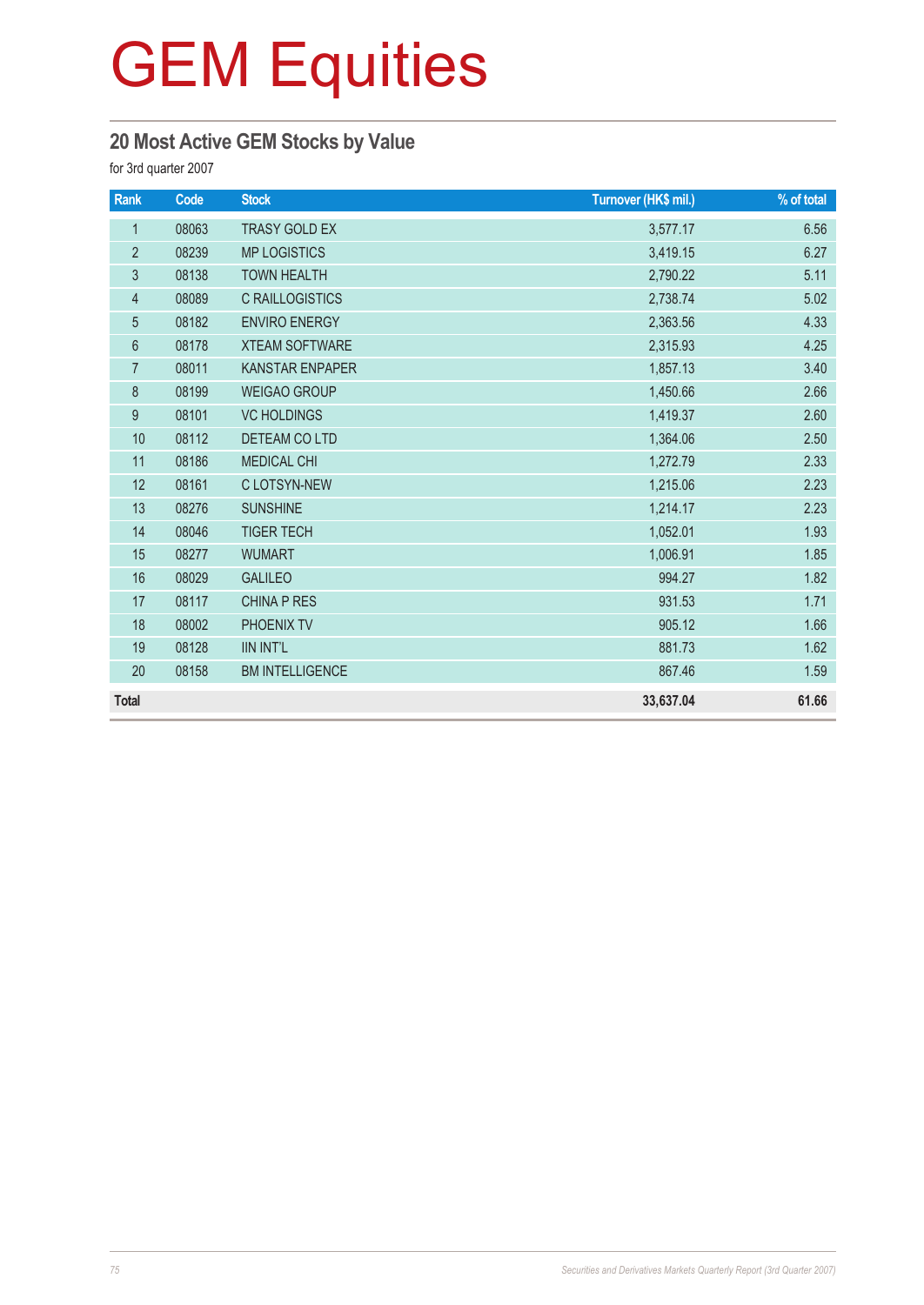### **20 Most Active GEM Stock by Shares**

for 3rd quarter 2007

| Rank             | Code  | <b>Stock</b>            | <b>Turnover (Mil. shs)</b> | % of total |
|------------------|-------|-------------------------|----------------------------|------------|
| $\mathbf{1}$     | 08138 | <b>TOWN HEALTH</b>      | 12,469.27                  | 15.17      |
| $\overline{2}$   | 08063 | <b>TRASY GOLD EX</b>    | 11,863.50                  | 14.44      |
| 3                | 08011 | <b>KANSTAR ENPAPER</b>  | 4,862.93                   | 5.92       |
| $\overline{4}$   | 08079 | <b>B.A.L. HOLD-NEW</b>  | 3,727.47                   | 4.54       |
| $\sqrt{5}$       | 08178 | <b>XTEAM SOFTWARE</b>   | 2,922.51                   | 3.56       |
| $6\,$            | 08239 | <b>MP LOGISTICS</b>     | 2,538.20                   | 3.09       |
| $\overline{7}$   | 08128 | <b>IIN INT'L</b>        | 2,369.60                   | 2.88       |
| $\, 8$           | 08090 | <b>MIDLAND IC&amp;I</b> | 2,199.15                   | 2.68       |
| $\boldsymbol{9}$ | 08117 | <b>CHINA P RES</b>      | 2,196.70                   | 2.67       |
| 10               | 08091 | UNIVERSAL TECH          | 1,953.00                   | 2.38       |
| 11               | 08186 | <b>MEDICAL CHI</b>      | 1,950.05                   | 2.37       |
| 12               | 08029 | <b>GALILEO</b>          | 1,613.41                   | 1.96       |
| 13               | 08129 | <b>BIO CASSAVA</b>      | 1,613.16                   | 1.96       |
| 14               | 08276 | <b>SUNSHINE</b>         | 1,081.17                   | 1.32       |
| 15               | 08071 | <b>GLORY FUTURE GP</b>  | 1,051.46                   | 1.28       |
| 16               | 08250 | <b>CORE HEALTHCARE</b>  | 1,025.93                   | 1.25       |
| 17               | 08172 | <b>GOLIFE CONCEPTS</b>  | 894.36                     | 1.09       |
| 18               | 08220 | <b>CHINA PHOTAR</b>     | 850.35                     | 1.03       |
| 19               | 08161 | C LOTSYN-NEW            | 806.38                     | 0.98       |
| 20               | 08136 | <b>MAXITECH INT'L</b>   | 797.78                     | 0.97       |
| <b>Total</b>     |       |                         | 58,786.37                  | 71.53      |

# **Market Capitalisation of Listed Companies for GEM**

as at the quarter end

|      |                | HK\$ mil.  |
|------|----------------|------------|
| 2006 | Q <sub>3</sub> | 77,829.34  |
|      | Q4             | 88,885.43  |
| 2007 | Q1             | 108,727.59 |
|      | Q2             | 150,189.65 |
|      | Q3             | 150,850.17 |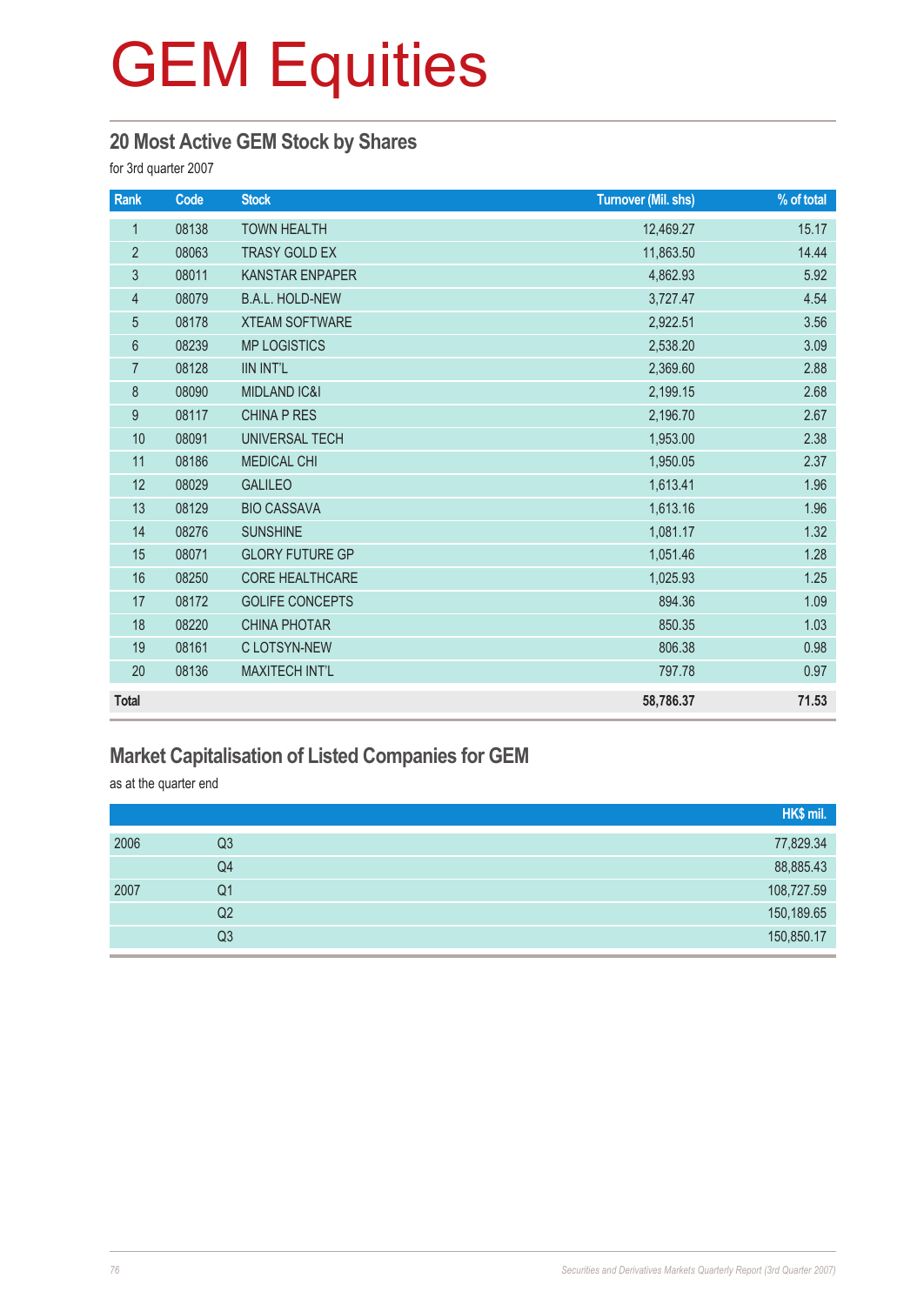### **50 Leading Companies by Market Capitalisation – GEM**

as at the 3rd quarter end 2007

| Rank                | Code  | <b>Market capitalisation (HK\$ mil.)</b><br><b>Company</b> |            | % of market total |
|---------------------|-------|------------------------------------------------------------|------------|-------------------|
| $\mathbf{1}$        | 08002 | Phoenix Satellite Television Holdings Ltd.                 | 8,609.14   | 5.71              |
| $\overline{2}$      | 08199 | Shandong Weigao Group Medical Polymer Co. Ltd. - H Shares  | 6,934.10   | 4.60              |
| $\mathfrak{S}$      | 08161 | China LotSynergy Holdings Ltd.                             | 6,691.31   | 4.44              |
| $\overline{4}$      | 08222 | CK Life Sciences Int'l., (Holdings) Inc.                   | 6,343.31   | 4.21              |
| 5                   | 08182 | Enviro Energy International Holdings Ltd.<br>6,336.22      |            | 4.20              |
| 6                   | 08180 | Golden Meditech Co. Ltd.                                   | 5,419.12   | 3.59              |
| $\overline{7}$      | 08272 | Byford International Ltd.                                  | 4,320.00   | 2.86              |
| $\bf 8$             | 08089 | China Railway Logistics Ltd.                               | 4,012.37   | 2.66              |
| $\boldsymbol{9}$    | 08277 | Wumart Stores, Inc. - H Shares                             | 3,951.23   | 2.62              |
| 10                  | 08279 | AGTech Holdings Ltd.                                       | 3,793.57   | 2.51              |
| 11                  | 08271 | Global Digital Creations Holdings Ltd.                     | 3,687.63   | 2.44              |
| 12                  | 08178 | Xteam Software International Ltd.                          | 3,598.91   | 2.39              |
| 13                  | 08005 | Yuxing InfoTech Holdings Ltd.                              | 2,614.49   | 1.73              |
| 14                  | 08052 | Convenience Retail Asia Ltd.                               | 2,491.39   | 1.65              |
| 15                  | 08117 | China Primary Resources Holdings Ltd.                      | 2,464.66   | 1.63              |
| 16                  | 08008 | Sunevision Holdings Ltd.                                   | 2,315.89   | 1.54              |
| 17                  | 08206 | China Cyber Port (International) Co. Ltd.                  | 2,251.62   | 1.49              |
| 18                  | 08070 | Zhongyu Gas Holdings Ltd.                                  | 2,199.09   | 1.46              |
| 19                  | 08138 | Town Health International Holdings Co. Ltd.                | 2,145.40   | 1.42              |
| 20                  | 08276 | Century Sunshine Ecological Technology Holdings Ltd.       | 2,071.05   | 1.37              |
| 21                  | 08149 | <b>EMER International Group Ltd.</b>                       | 1,930.52   | 1.28              |
| 22                  | 08029 | Galileo Holdings Ltd.                                      | 1,918.64   | 1.27              |
| 23                  | 08006 | China.com Inc.                                             | 1,861.98   | 1.23              |
| 24                  | 08239 | MP Logistics International Holdings Ltd.                   | 1,804.80   | 1.20              |
| 25                  | 08118 | International Entertainment Corporation                    | 1,709.78   | 1.13              |
| 26                  | 08216 | Chinasoft International Ltd.                               | 1,551.43   | 1.03              |
| 27                  | 08069 | Tong Ren Tang Technologies Co. Ltd. - H Shares             | 1,536.83   | 1.02              |
| 28                  | 08108 | FAVA International Holdings Ltd.                           | 1,527.56   | 1.01              |
| 29                  | 08201 | China Fire Safety Enterprise Group Holdings Ltd.           | 1,484.60   | 0.98              |
| 30                  | 08136 | Richfield Group Holdings Ltd.                              | 1,405.68   | 0.93              |
| 31                  | 08101 | Value Convergence Holdings Ltd.                            | 1,381.44   | 0.92              |
| 32                  | 08259 | Yantai North Andre Juice Co. Ltd. - H Shares               | 1,302.53   | 0.86              |
| 33                  | 08245 | Beijing Jingkelong Co. Ltd. - H Shares                     | 1,214.40   | 0.81              |
| 34                  | 08212 | Aptus Holdings Ltd.                                        | 1,171.54   | 0.78              |
| 35                  | 08061 | AcrossAsia Ltd.                                            | 1,109.15   | 0.74              |
| 36                  | 08112 | DeTeam Co. Ltd.                                            | 1,041.94   | 0.69              |
| 37                  | 08230 | Shenzhen Dongjiang Environmental Co. Ltd. - H Shares       | 1,031.82   | 0.68              |
| 38                  | 08241 | Anhui Tianda Oil Pipe Co. Ltd. - H Shares                  | 1,008.77   | 0.67              |
| 39                  | 08211 | Zhejiang Yonglong Enterprises Co. Ltd. - H Shares          | 1,008.06   | 0.67              |
| 40                  | 08122 | CASH Financial Services Group Ltd.                         | 993.98     | 0.66              |
| 41                  | 08011 | Kanstar Environmental Paper Products Holdings Ltd.         | 989.63     | 0.66              |
| 42                  | 08085 | New Chinese Medicine Holdings Ltd.                         | 910.09     | 0.60              |
| 43                  | 08202 | Inno-Tech Holdings Ltd.                                    | 860.76     | 0.57              |
| 44                  | 08090 | Midland IC&I Ltd.                                          | 838.30     | 0.56              |
| 45                  | 08088 | Techpacific Capital Ltd.                                   | 781.93     | 0.52              |
| 46                  | 08220 | China Photar Electronics Group Ltd.                        | 779.98     | 0.52              |
| 47                  | 08129 | Bio Cassava Technology Holdings Ltd.                       | 776.97     | 0.52              |
| 48                  | 08285 | EVOC Intelligent Technology Co. Ltd. - H Shares            | 764.71     | 0.51              |
| 49                  | 08053 | A & K Educational Software Holdings Ltd.                   | 752.25     | 0.50              |
| 50                  | 08290 | Tianjin Tianlian Public Utilities Co., Ltd. - H Shares     | 693.00     | 0.46              |
| Total               |       |                                                            | 118,393.55 | 78.48             |
| <b>Market Total</b> |       |                                                            | 150,850.17 | 100.00            |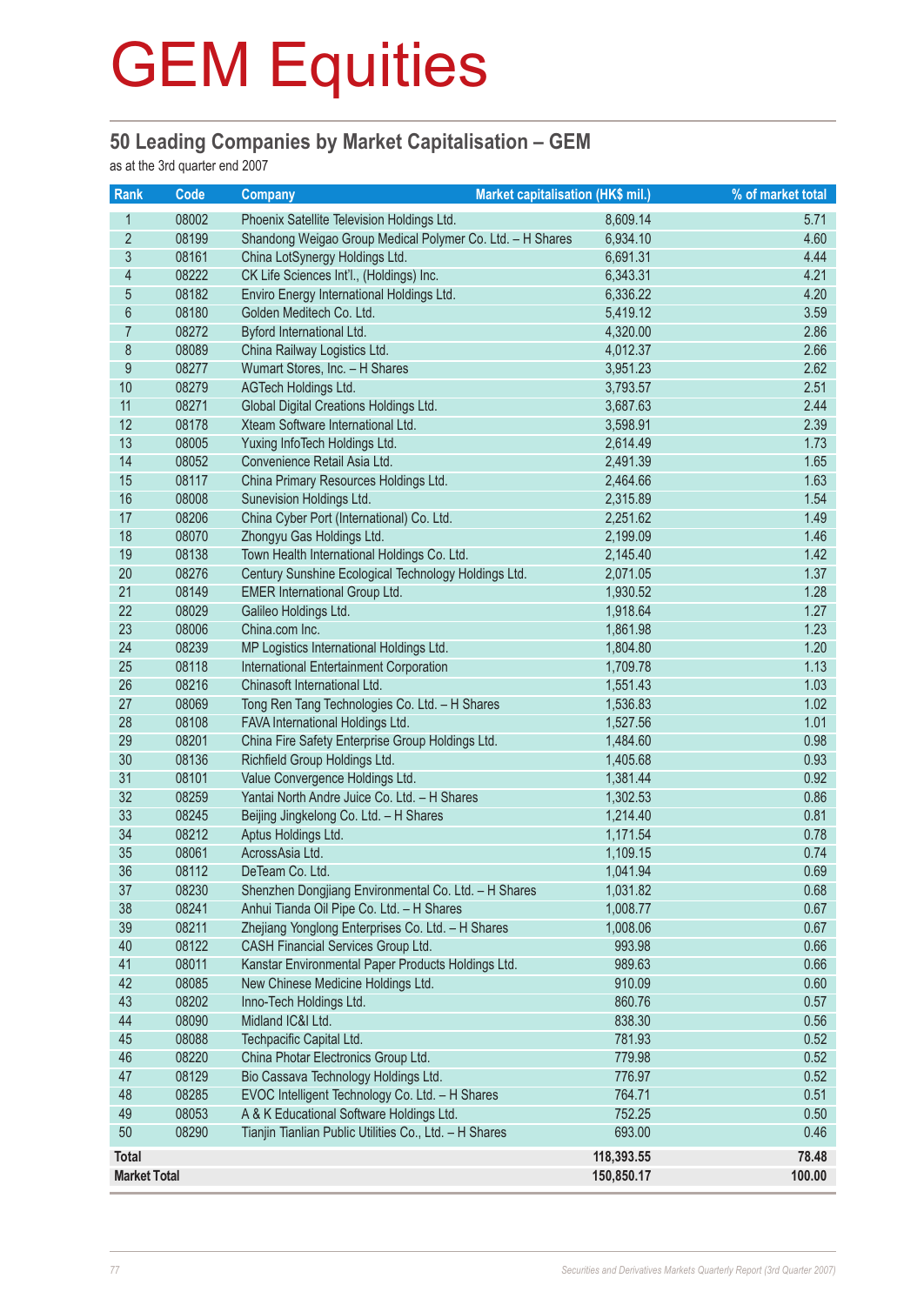#### **New Listing Statistics – equities for GEM**

|      |    | No. of newly listed companies | Funds raised (HK\$ mil.) |
|------|----|-------------------------------|--------------------------|
| 2006 | Q3 |                               | 683.10                   |
|      | Q4 |                               | 502.71                   |
| 2007 | Q1 |                               |                          |
|      | Q2 |                               |                          |
|      | Q3 |                               |                          |

#### **Newly Listed Companies for GEM**

for 3rd quarter 2007

| Code         | Company name | Listing date No. of issued shares | Funds raised (HK\$ mil.) |
|--------------|--------------|-----------------------------------|--------------------------|
| <b>NIL</b>   |              |                                   |                          |
| <b>Total</b> |              |                                   |                          |

#### **Withdrawal of Listed Companies – GEM**

for 3rd quarter 2007

| Code  | <b>Company name</b>   | Last trading date | <b>Delisted date</b> |
|-------|-----------------------|-------------------|----------------------|
| 08073 | Recruit Holdings Ltd. | 2007/07/20        | 2007/07/23           |
| 08282 | TOM Online Inc.       | 2007/08/27        | 2007/09/03           |

## **Company Name Changes for GEM**

for 3rd quarter 2007

| Old name                             | New name                                        |            | <b>Adoption date</b>                                                       |
|--------------------------------------|-------------------------------------------------|------------|----------------------------------------------------------------------------|
| EVI Education Asia Ltd.              | Midland IC&I Ltd.                               | 2007/06/06 | 2007/07/16                                                                 |
| Shanghai Donghua Petrochemical *     |                                                 | 2007/07/18 | 2007/07/26                                                                 |
| Co. Ltd. - H Shares                  |                                                 |            |                                                                            |
| Proactive Technology Holdings Ltd.   | China Railway Logistics Ltd.                    | 2007/06/22 | 2007/07/31                                                                 |
| Galileo Capital Group Ltd.           | Galileo Holdings Ltd.                           | 2007/05/28 | 2007/08/06                                                                 |
| Milkyway Image Holdings Ltd.         | Brilliant Arts Multi-Media Holding Ltd.         | 2007/08/02 | 2007/08/15                                                                 |
| Shenzhen EVOC Intelligent            | EVOC Intelligent Technology Co. Ltd. - H Shares | 2007/08/22 | 2007/08/22                                                                 |
| Technology Co. Ltd. - H Shares       |                                                 |            |                                                                            |
| Maxitech International Holdings Ltd. | Richfield Group Holdings Ltd.                   | 2007/07/26 | 2007/09/05                                                                 |
|                                      |                                                 |            | <b>Effective date</b><br>Shanghai Tonva Petrochemcial Co., Ltd. - H Shares |

\* Change of English name only

# Change of Chinese name only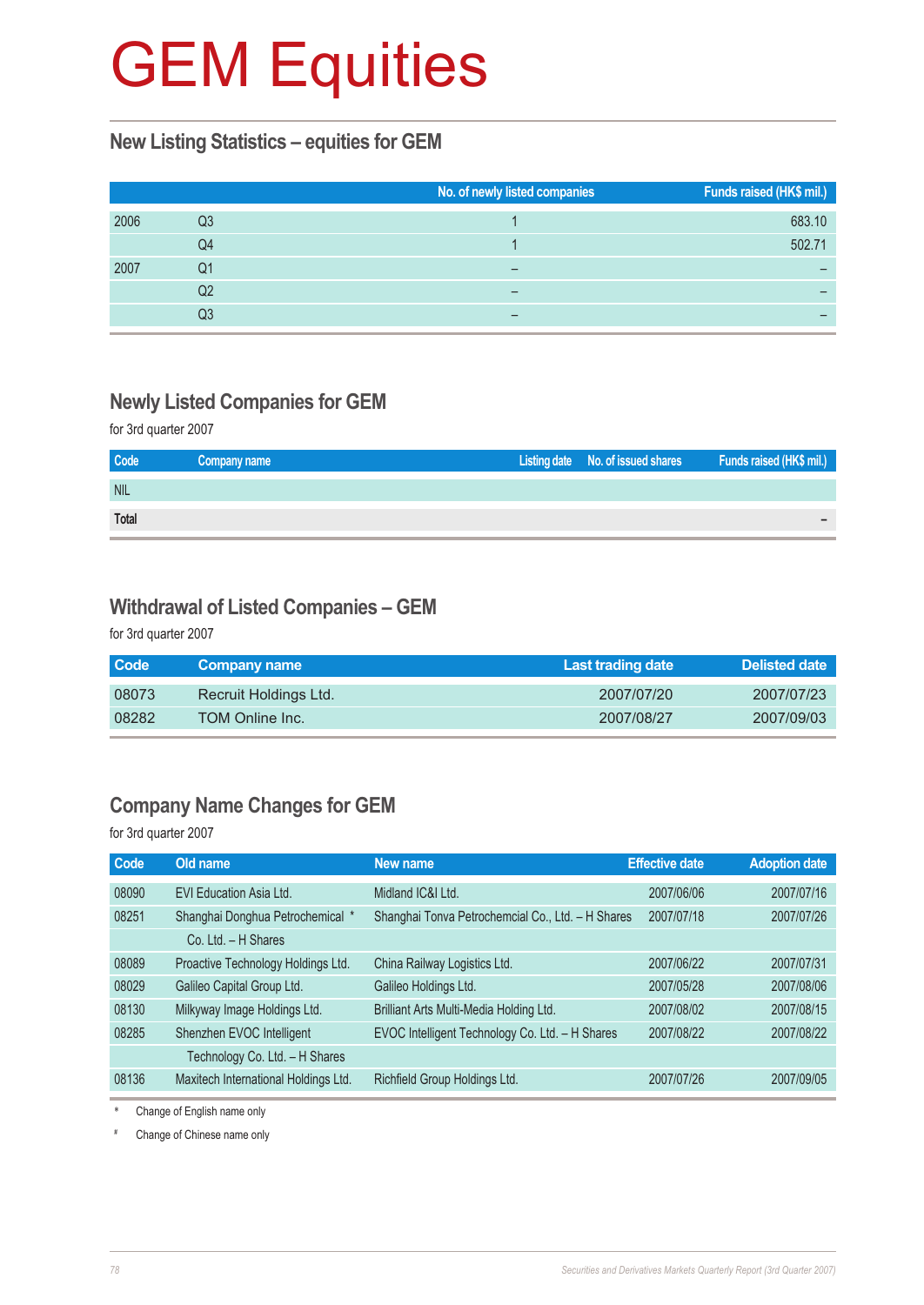#### **Bonus Issues / Bonus Warrants for GEM**

for 3rd quarter 2007

| <b>Code</b> | Company                                              | <b>Particulars</b>          | Ex-date    |
|-------------|------------------------------------------------------|-----------------------------|------------|
| 08138       | Town Health International Holdings Co. Ltd.          | $2$ for 1                   | 2007/07/19 |
| 08287       | Nanjing Sample Technology Co. Ltd. - H Shares        | 15 for 10                   | 2007/07/24 |
|             |                                                      | capital conversion 5 for 10 |            |
| 08017       | Long Success International (Holdings) Ltd.           | 1 for 1 rts sh              | 2007/07/27 |
| 08079       | B.A.L. Holdings Ltd.                                 | 2 for 10 subdivided shares  | 2007/08/14 |
| 08158       | B M Intelligence International Ltd.                  | 3 for 1                     | 2007/08/29 |
| 08236       | Powerleader Science & Technology Co. Ltd. - H Shares | 15 for 10                   | 2007/09/06 |
| 08259       | Yantai North Andre Juice Co. Ltd. - H Shares         | $6$ for $5$                 | 2007/09/20 |

## **Share Split / Consolidation for GEM**

for 3rd quarter 2007

| Code  | <b>Company</b>                            | <b>Particulars</b> | <b>Effective date</b> |
|-------|-------------------------------------------|--------------------|-----------------------|
| 08129 | Bio Cassava Technology Holdings Ltd.      | Split 1 into 4     | 2007/07/03            |
| 08161 | China LotSynergy Holdings Ltd.            | Split 1 into 4     | 2007/08/07            |
| 08079 | B.A.L. Holdings Ltd.                      | Split 1 into 2     | 2007/08/09            |
| 08071 | Glory Future Group Ltd.                   | Split 1 int 20     | 2007/08/23            |
| 08182 | Enviro Energy International Holdings Ltd. | Split 1 into 2     | 2007/08/29            |
| 08108 | FAVA International Holdings Ltd.          | Split 1 into 2     | 2007/09/13            |

# **Rights Issues & Open Offers for GEM**

for 3rd quarter 2007

| <b>Month</b> | Code  | <b>Company</b>                             | <b>Ratio</b>                | Funds raised (HK\$ mil.) |
|--------------|-------|--------------------------------------------|-----------------------------|--------------------------|
| Jul          | 08055 | ProSticks International Holdings Ltd.      | Open Offer 2 for 5 @\$0.2   | 11.91                    |
| Aug          | 08118 | International Entertainment Corporation    | Rts 4 for 1 @\$1.5          | 1,414.99                 |
|              | 08017 | Long Success International (Holdings) Ltd. | Rts 1 for 1 @\$0.13         | 39.39                    |
|              |       |                                            | (with bonus 1 for 1 rts sh) |                          |
| Sep          | 08119 | Thiz Technology Group Ltd.                 | Open offer 1 for 2 @\$0.10  | 34.85                    |
| <b>Total</b> |       |                                            |                             | 1,501.14                 |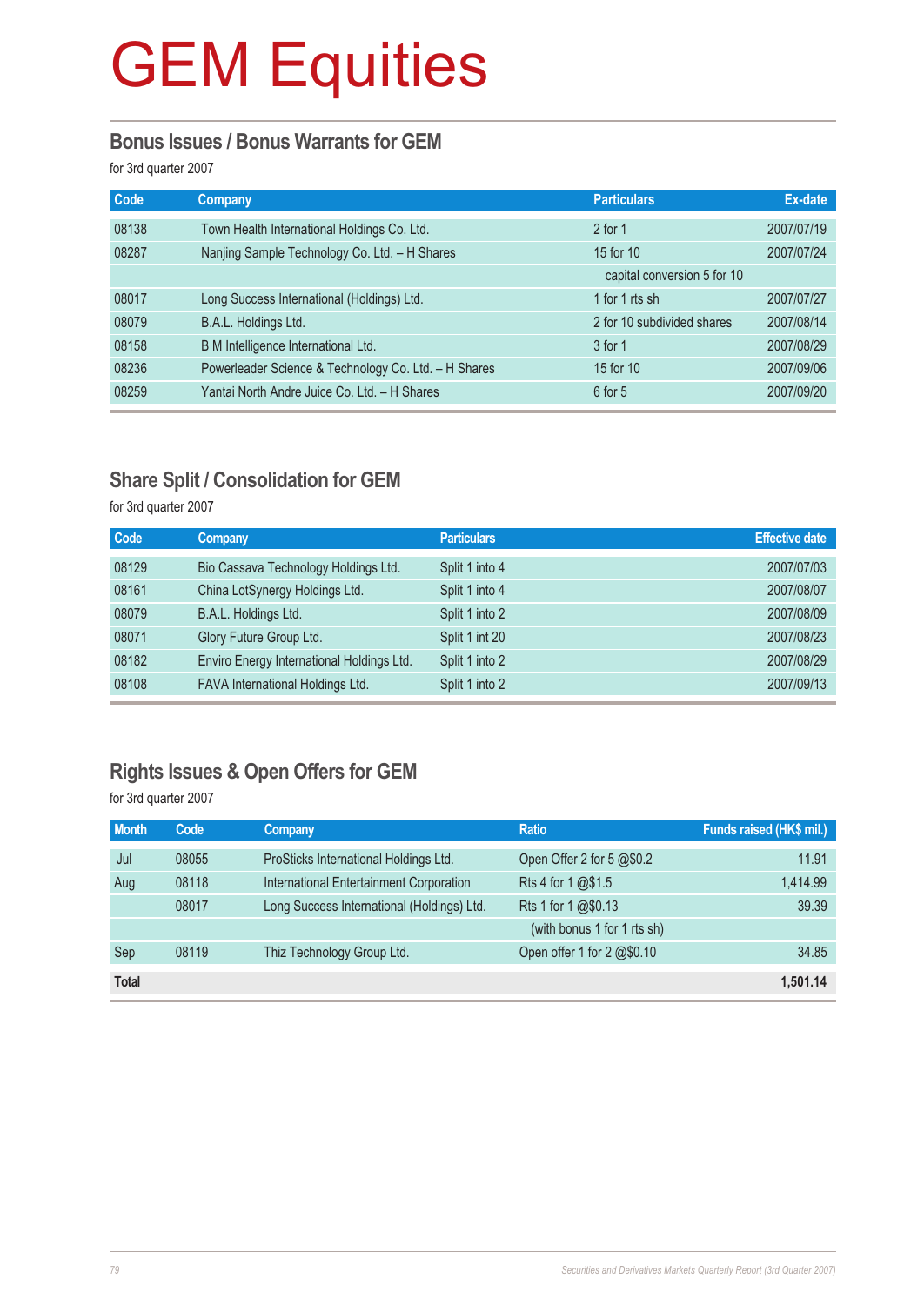### **Placing\***

|              |             |                        | No. of        |                      |                     |
|--------------|-------------|------------------------|---------------|----------------------|---------------------|
|              |             |                        | new shares    | <b>Placing price</b> | <b>Funds raised</b> |
| <b>Month</b> | <b>Code</b> | <b>Company</b>         | placed        | (HK\$)               | (HK\$ mil.)         |
| 2007         |             |                        |               |                      |                     |
| May **       | 08199       | <b>WEIGAO GROUP</b>    | 30,000,000    | 13.620               | 408.60              |
| Jun **       | 08279       | <b>AGTECH HOLDINGS</b> | 339,460,000   | 1.770                | 600.84              |
|              | 08206       | CHINA CYBERPORT        | 20,000,000    | 2.700                | 54.00               |
|              | 08089       | <b>C RAILLOGISTICS</b> | 49,766,000    | 13.000               | 646.96              |
|              | 08089       | <b>C RAILLOGISTICS</b> | 11,148,000    | 14.000               | 156.07              |
|              | 08055       | PROSTICKS INT'L        | 29,584,000    | 0.355                | 10.50               |
|              | 08069       | <b>TONG REN TANG</b>   | 1,320,000     | 18.380               | 24.26               |
|              | 08138       | <b>TOWN HEALTH</b>     | 320,000,000   | 0.610                | 195.20              |
|              | 08063       | <b>TRASY GOLD EX</b>   | 550,000,000   | 0.200                | 110.00              |
|              | 08091       | <b>UNIVERSAL TECH</b>  | 153,330,000   | 0.198                | 30.36               |
|              | 08091       | <b>UNIVERSAL TECH</b>  | 46,000,000    | 0.210                | 9.66                |
|              | 08021       | <b>WLS HOLDINGS</b>    | 31,000,000    | 0.238                | 7.38                |
| Jul          | 08079       | <b>B.A.L. HOLD-NEW</b> | 101,000,000   | 0.221                | 22.32               |
|              | 08153       | <b>CCCTV GROUP</b>     | 62,500,000    | 1.140                | 71.25               |
|              | 08270       | <b>CHINA LEASON</b>    | 94,600,000    | 0.770                | 72.84               |
|              | 08220       | <b>CHINA PHOTAR</b>    | 1,800,000,000 | 0.017                | 30.60               |
|              | 08250       | <b>CORE HEALTHCARE</b> | 74,836,000    | 0.170                | 12.72               |
|              | 08149       | <b>EMER</b>            | 53,468,000    | 5.800                | 310.11              |
|              | 08182       | <b>ENVIRO ENERGY</b>   | 179,091,000   | 2.550                | 456.68              |
|              | 08086       | <b>EPRO</b>            | 96,048,000    | 0.160                | 15.37               |
|              | 08271       | <b>GDC</b>             | 72,000,000    | 2.700                | 194.40              |
|              | 08165       | <b>JIAN EPAYMENT</b>   | 350,000,000   | 0.100                | 35.00               |
|              | 08139       | PROSPERITY INTL        | 27,800,000    | 0.840                | 23.35               |
|              | 08200       | <b>SAU SAN TONG</b>    | 159,980,000   | 0.180                | 28.80               |
|              | 08101       | <b>VC HOLDINGS</b>     | 50,680,000    | 2.200                | 111.50              |
|              | 08259       | <b>ANDRE JUICE</b>     | 130,000,000   | 1.180                | 153.40              |
| Aug          | 08066       | <b>CARDLINK TECH</b>   | 50,000,000    | 0.670                | 33.50               |
|              | 08112       | DETEAM CO LTD          | 70,592,000    | 2.790                | 196.95              |
|              | 08029       | <b>GALILEO</b>         | 194,700,000   | 0.275                | 53.54               |
|              | 08293       | JH AUTO SAFETY         | 40,000,000    | 1.600                | 64.00               |
|              | 08136       | <b>MAXITECH INT'L</b>  | 368,500,000   | 0.730                | 269.01              |
|              | 08186       | <b>MEDICAL CHI</b>     | 167,000,000   | 0.690                | 115.23              |
|              | 08256       | <b>NETEL</b>           | 2,500,000     | 0.400                | 1.00                |
|              | 08065       | <b>SINO HAIJING</b>    | 20,250,000    | 0.920                | 18.63               |
| Sep          | 08192       | <b>GS ENGINEERING</b>  | 127,000,000   | 0.010                | 1.27                |
| <b>Total</b> |             |                        |               |                      | 4,545.31            |

Due to the reporting time-lag, placing figures for the quarter are provisional.

\*\* Supplementary information update for previous quarters.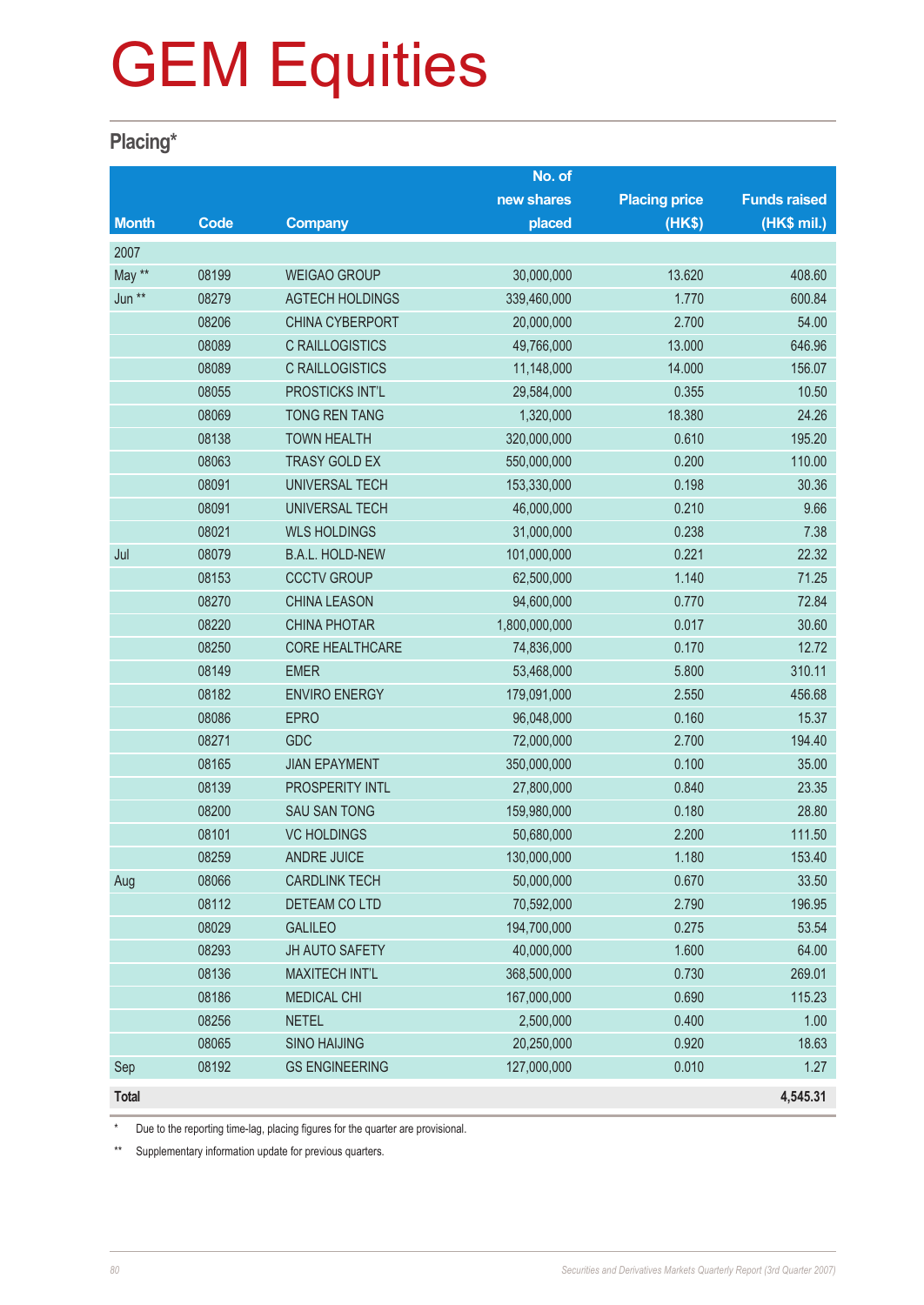# GEM Warrants

### **Warrant Trading and Market Value Statistics – GEM**

|      |    | <b>Number</b> | Turnover value (HK\$ mil.) | Market value (HK\$ mil.) |
|------|----|---------------|----------------------------|--------------------------|
| 2006 | Q3 |               | $\overline{\phantom{m}}$   | -                        |
|      | Q4 |               | 0.31                       | 10.61                    |
| 2007 | Q1 |               | 9.24                       | 59.56                    |
|      | Q2 |               | 8.51                       | 97.00                    |
|      | Q3 |               | 7.59                       | 154.47                   |

# **Newly Listed Equity GEM Warrants**

for 3rd quarter 2007

|              |                                                  | Initial issued |              |               | Amount raised |
|--------------|--------------------------------------------------|----------------|--------------|---------------|---------------|
| Code         | <b>Equity warrants</b>                           | amount (HK)    | Listing date | <b>Expiry</b> | (HK\$ mil.)   |
| 08359        | New Chinese Medicine Holdings Ltd. Warrants 2010 | 90,256,667     | 2007/07/04   | 2010/06/30    |               |
| <b>Total</b> |                                                  |                |              |               |               |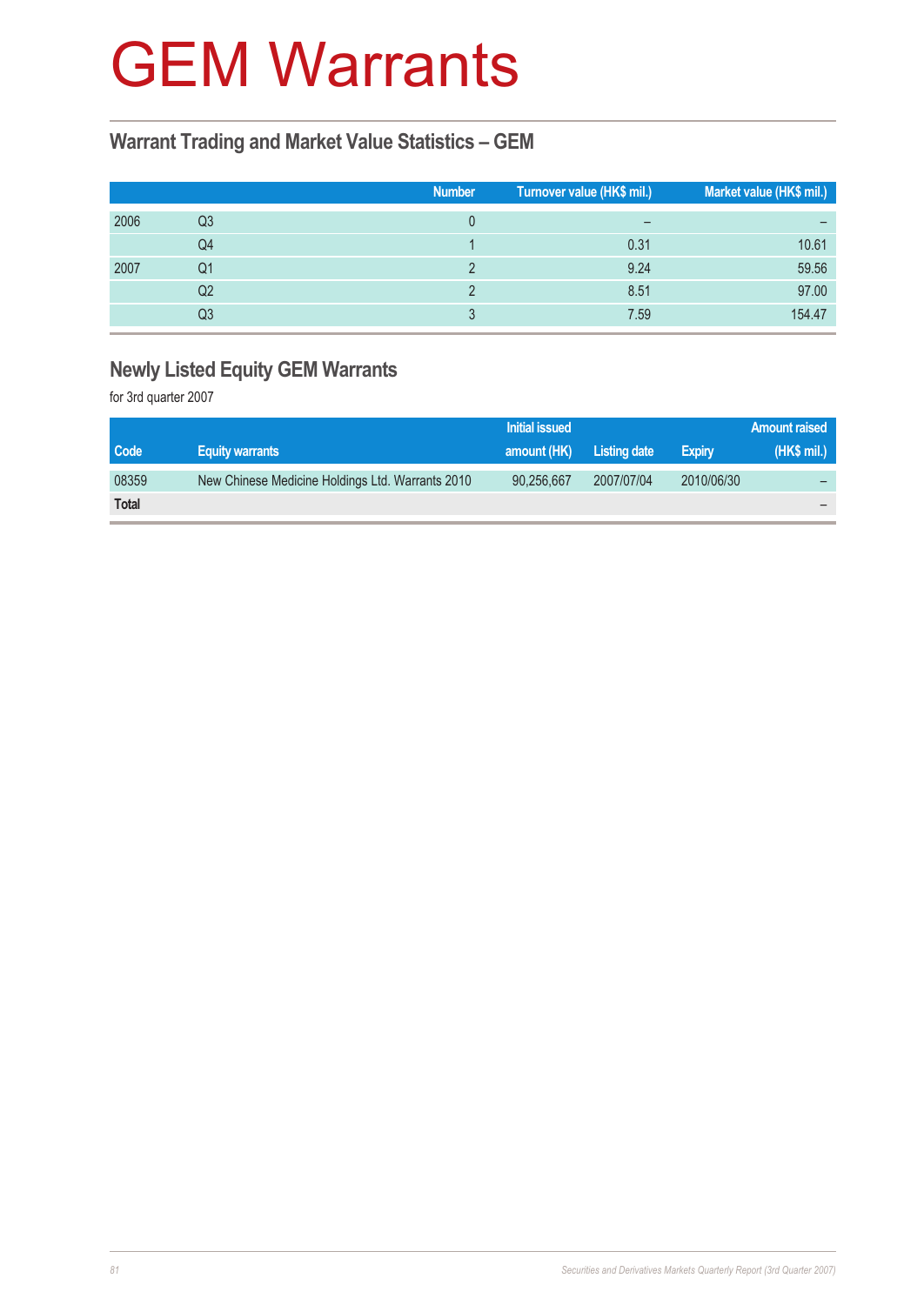# Stock Market Indices

## **Hong Kong Stock Market Indices**

|                                               | End of Sep 2007 | End of Jun 2007 |                                   |
|-----------------------------------------------|-----------------|-----------------|-----------------------------------|
| <b>Index</b>                                  | <b>Close</b>    | <b>Close</b>    | Change %                          |
| S&P/HKEx LargeCap Index                       | 32845.27        | 26123.04        | $+ 25.73%$                        |
|                                               |                 |                 |                                   |
| S&P/HKEx GEM Index                            | 1514.52         | 1631.52         | 7.17%<br>$\overline{\phantom{0}}$ |
|                                               |                 |                 |                                   |
| <b>HANG SENG INDEX</b>                        | 27142.47        | 21772.73        | $+ 24.66\%$                       |
| <b>SECTORIAL INDICES</b>                      |                 |                 |                                   |
| Finance                                       | 41021.22        | 33435.73        | $+ 22.69%$                        |
| <b>Utilities</b>                              | 36667.62        | 35038.29        | 4.65%<br>$+$                      |
| <b>Properties</b>                             | 32515.57        | 25362.51        | $+ 28.20%$                        |
| Commerce & Industry                           | 15827.00        | 12292.78        | $+ 28.75%$                        |
|                                               |                 |                 |                                   |
| HANG SENG COMPOSITE INDEX                     | 3921.23         | 3109.64         | 26.10%<br>$\ddot{}$               |
| HANG SENG CHINA-AFFILIATED CORPORATIONS INDEX | 5800.76         | 4131.58         | $+ 40.40%$                        |
| HANG SENG CHINA ENTERPRISES INDEX             | 17017.94        | 12001.12        | 41.80%<br>$+$                     |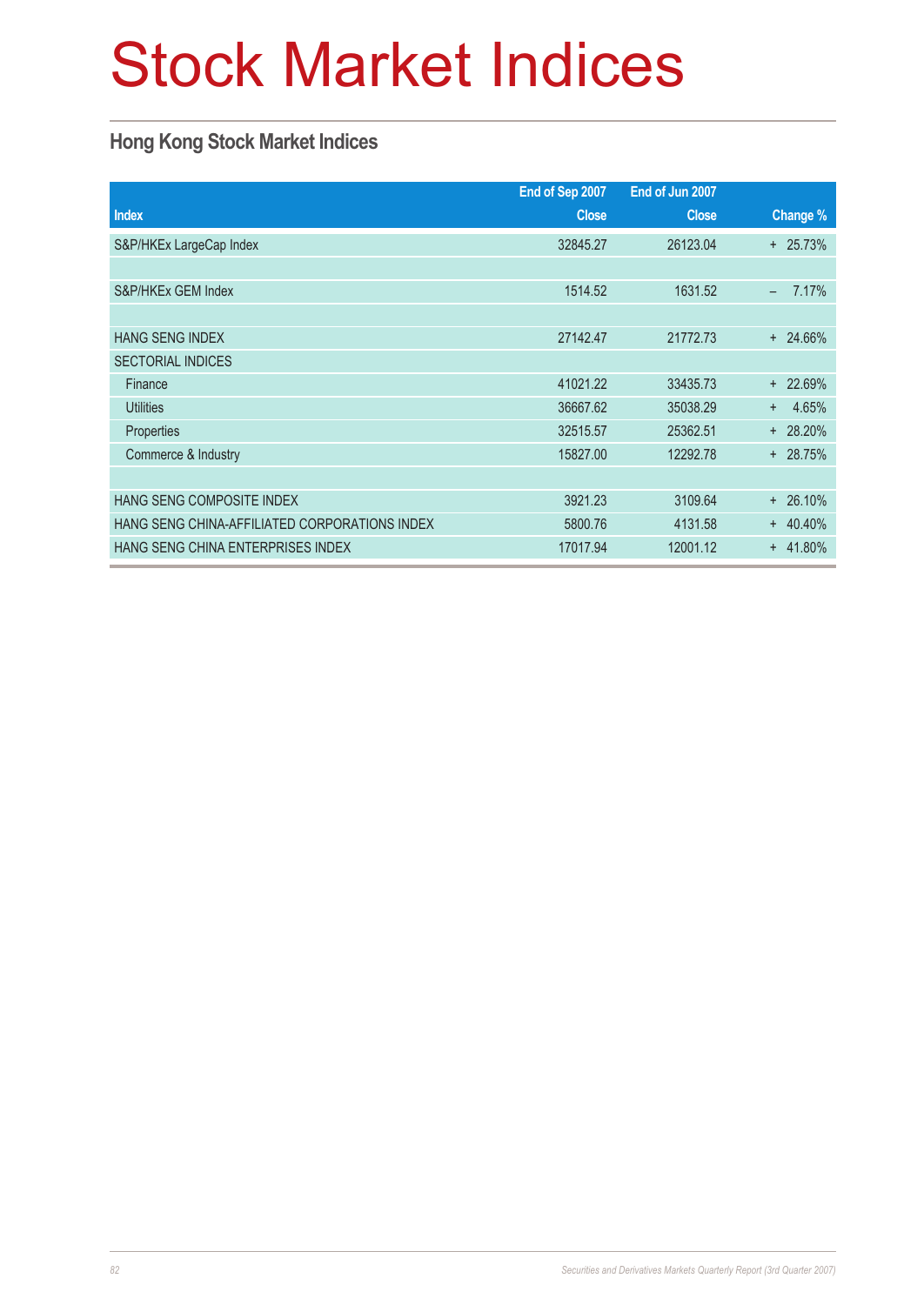# Stock Market Indices

## **Hang Seng Index (2006/07/03 – 2007/09/28)**



### **S&P/HKEx LargeCap Index (2006/07/03 – 2007/09/28)**



## **S&P/HKEx GEM Index (2006/07/03 – 2007/09/28)**

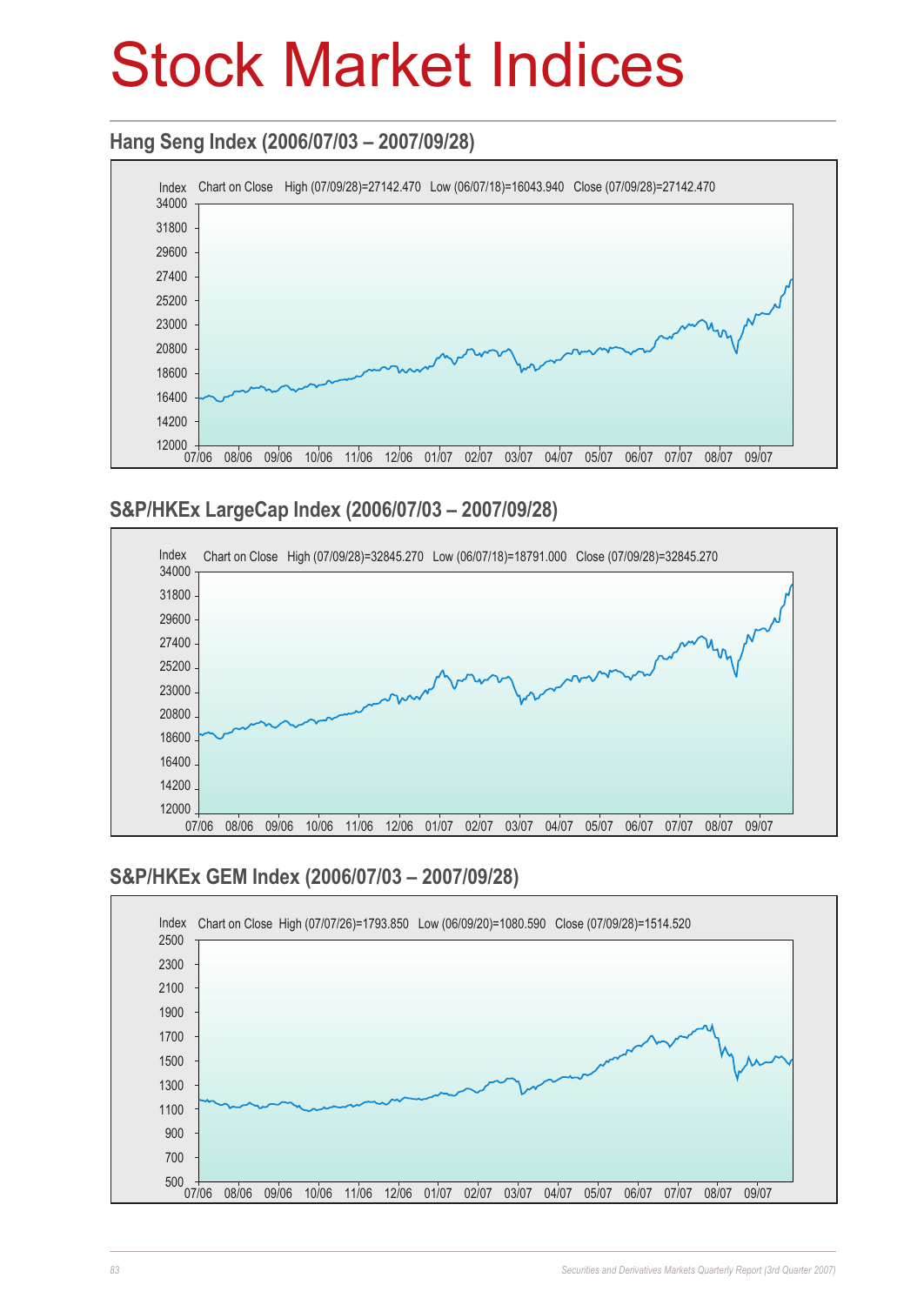# Stock Market Indices

# **WORLD INDICES**

|                             | End of Sep 2007 | End of Jun 2007 |                                   |
|-----------------------------|-----------------|-----------------|-----------------------------------|
| <b>Index</b>                | <b>Close</b>    | <b>Close</b>    | Change %                          |
| <b>HONG KONG</b>            |                 |                 |                                   |
| S&P/HKEx LargeCap Index     | 32845.27        | 26123.04        | $+ 25.73%$                        |
| Hang Seng Index             | 27142.47        | 21772.73        | + 24.66%                          |
| <b>AUSTRALIA</b>            |                 |                 |                                   |
| All Ordinaries Index        | 6580.90         | 6310.60         | 4.28%<br>$+$                      |
| <b>JAKARTA</b>              |                 |                 |                                   |
| Composite Index             | 2359.21         | 2139.28         | + 10.28%                          |
| <b>JAPAN</b>                |                 |                 |                                   |
| Nikkei (225)                | 16785.69        | 18138.36        | 7.46%<br>-                        |
| <b>KOREA</b>                |                 |                 |                                   |
| Composite Index             | 1946.48         | 1743.60         | $+ 11.64\%$                       |
| <b>KUALA LUMPUR</b>         |                 |                 |                                   |
| Composite Index             | 1336.30         | 1354.38         | 1.33%<br>-                        |
| <b>MANILA</b>               |                 |                 |                                   |
| Composite Index             | 3572.90         | 3665.23         | 2.52%<br>-                        |
| <b>NEW ZEALAND</b>          |                 |                 |                                   |
| <b>NZSE (50)</b>            | 4268.90         | 4234.29         | 0.82%<br>$\pmb{+}$                |
| <b>SHANGHAI</b>             |                 |                 |                                   |
| A Shares Index              | 5827.66         | 4009.97         | $+ 45.33%$                        |
| <b>B</b> Shares Index       | 367.35          | 254.98          | + 44.07%                          |
| <b>SHENZHEN</b>             |                 |                 |                                   |
| A Shares Index              | 1609.76         | 1125.70         | $+ 43.00\%$                       |
| <b>B</b> Shares Index       | 781.11          | 672.20          | + 16.20%                          |
| SINGAPORE                   |                 |                 |                                   |
| <b>Straits Times Index</b>  | 3706.23         | 3548.20         | 4.45%<br>$\pm$                    |
| <b>TAIWAN</b>               |                 |                 |                                   |
| Taipei Weighted Stock Index | 9476.52         | 8883.21         | 6.68%<br>÷                        |
| <b>THAILAND</b>             |                 |                 |                                   |
| <b>SET Index</b>            | 845.50          | 776.79          | 8.85%<br>$^+$                     |
| <b>NEW YORK</b>             |                 |                 |                                   |
| <b>DJIA</b>                 | 13895.63        | 13408.62        | 3.63%<br>$\ddagger$               |
| Nasdaq Composite Index      | 2701.50         | 2603.23         | 3.77%<br>$\ddagger$               |
| <b>TORONTO</b>              |                 |                 |                                   |
| S&P/TSX Composite Index     | 14098.89        | 13906.57        | 1.38%<br>$\ddot{}$                |
| <b>GERMANY</b>              |                 |                 |                                   |
| DAX Capital Value Index     | 5142.60         | 5237.97         | 1.82%<br>-                        |
| <b>LONDON</b>               |                 |                 |                                   |
| FTSE (100)                  | 6466.80         | 6607.90         | 2.14%<br>$\overline{\phantom{0}}$ |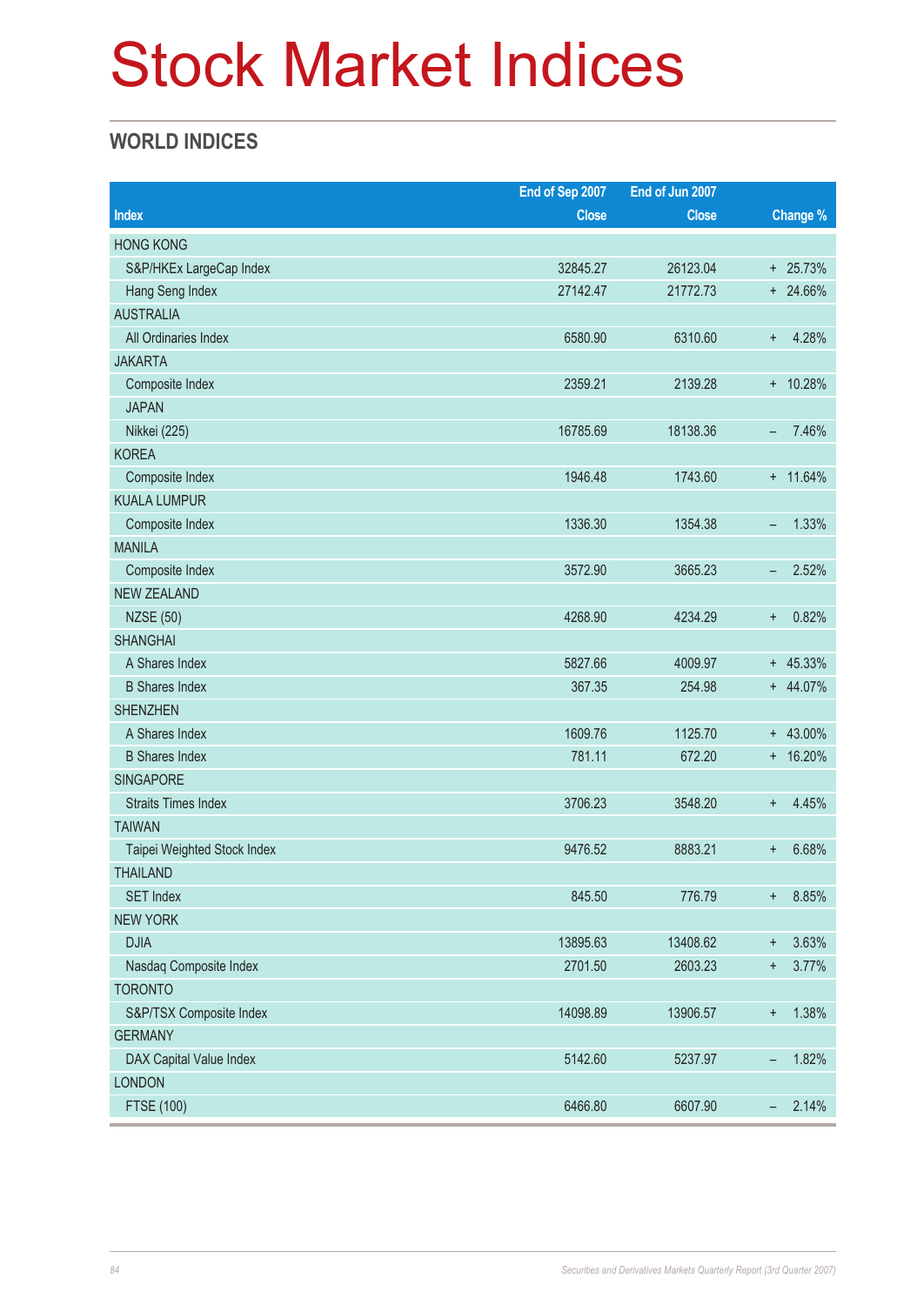## **Contract Volume by Derivatives Products**

|                                                         | <b>Contracts</b> |                  |
|---------------------------------------------------------|------------------|------------------|
| <b>Derivatives product</b>                              | 3rd Quarter 2007 | 3rd Quarter 2006 |
| Hang Seng Index Futures                                 | 4,806,009        | 3,268,285        |
| Hang Seng Index Options                                 | 2,390,985        | 1,083,631        |
| Mini-Hang Seng Index Futures                            | 1,092,186        | 567,298          |
| Mini-Hang Seng Index Options                            | 13,761           | 16,185           |
| <b>H-shares Index Futures</b>                           | 3,415,202        | 1,083,581        |
| H-shares Index Options                                  | 656,735          | 172,505          |
| Hang Seng China H-Financials Index Futures <sup>1</sup> | 264              |                  |
| FTSE/Xinhua China 25 Index Futures                      | 383              | 2,763            |
| FTSE/Xinhua China 25 Index Options                      | 448              | 1,189            |
| <b>Stock Futures</b>                                    | 84,580           | 35,930           |
| <b>Stock Options</b>                                    | 15,128,231       | 4,344,327        |
| Three-month HIBOR Futures                               | 5,473            | 2,807            |
| One-month HIBOR Futures                                 | 50               | 65               |
| Three-year Exchange Fund Note Futures                   | $\mathbf{0}$     | $\theta$         |
| <b>Total</b>                                            | 27,594,307       | 10,578,566       |

<sup>1</sup> Trading in Hang Seng China H-Financials Index Futures commenced on 16 April 2007.

## **Open Interest by Derivatives Products**

|                                                         | <b>Contracts</b> |                  |
|---------------------------------------------------------|------------------|------------------|
| <b>Derivatives product</b>                              | 3rd Quarter 2007 | 3rd Quarter 2006 |
| Hang Seng Index Futures                                 | 123,247          | 122,697          |
| Hang Seng Index Options                                 | 296,304          | 217,698          |
| Mini-Hang Seng Index Futures                            | 3,989            | 5,117            |
| Mini-Hang Seng Index Options                            | 362              | 1,083            |
| <b>H-shares Index Futures</b>                           | 91,397           | 56,752           |
| H-shares Index Options                                  | 152,773          | 34,717           |
| Hang Seng China H-Financials Index Futures <sup>1</sup> | $\Omega$         |                  |
| FTSE/Xinhua China 25 Index Futures                      | 19               | 40               |
| FTSE/Xinhua China 25 Index Options                      | 1                | 437              |
| <b>Stock Futures</b>                                    | 8,596            | 3,163            |
| <b>Stock Options</b>                                    | 5,435,153        | 1,675,179        |
| Three-month HIBOR Futures                               | 5,977            | 1,104            |
| One-month HIBOR Futures                                 | $\Omega$         | 15               |
| Three-year Exchange Fund Note Futures                   | $\mathbf{0}$     | $\theta$         |
| <b>Total</b>                                            | 6,117,818        | 2,118,002        |

<sup>1</sup> Trading in Hang Seng China H-Financials Index Futures commenced on 16 April 2007.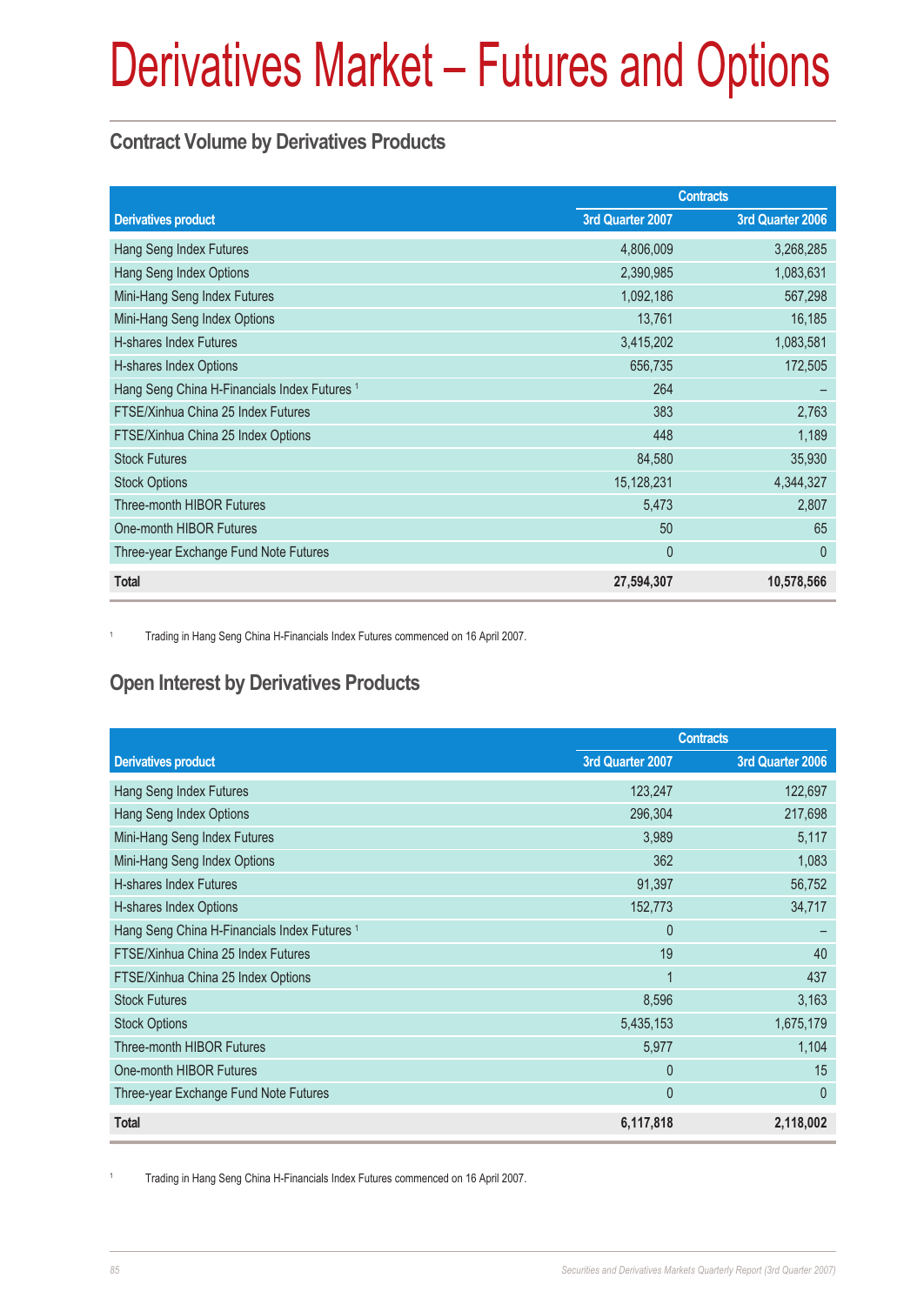#### **Stock Options Premium by Class**

for 3rd Quarter 2007

|                        |            | Premium     |              |
|------------------------|------------|-------------|--------------|
| <b>Options class</b>   |            | (HK\$ mil.) | $%$ of total |
| <b>CHALCO</b>          | <b>ALC</b> | 217.96      | 0.74%        |
| <b>BANK OF CHINA</b>   | <b>BCL</b> | 193.12      | 0.66%        |
| <b>BANKCOMM</b>        | <b>BCM</b> | 224.54      | 0.76%        |
| <b>BANK OF E ASIA</b>  | <b>BEA</b> | 37.66       | 0.13%        |
| <b>BOC HONG KONG</b>   | <b>BOC</b> | 167.57      | 0.57%        |
| <b>CCB</b>             | <b>CCB</b> | 379.11      | 1.29%        |
| <b>CHINA COMM CONS</b> | CCC        | 781.37      | 2.65%        |
| CHINA COAL*            | <b>CCE</b> | 24.32       | 0.08%        |
| <b>CHINA MOBILE</b>    | <b>CHT</b> | 6,188.15    | 21.00%       |
| <b>CHINA UNICOM</b>    | <b>CHU</b> | 56.35       | 0.19%        |
| <b>CITIC PACIFIC</b>   | <b>CIT</b> | 40.49       | 0.14%        |
| <b>CHEUNG KONG</b>     | <b>CKH</b> | 1,833.07    | 6.22%        |
| <b>CKI HOLDINGS</b>    | <b>CKI</b> | 11.01       | 0.04%        |
| <b>CHINA LIFE</b>      | <b>CLI</b> | 4,748.59    | 16.12%       |
| <b>CLP HOLDINGS</b>    | <b>CLP</b> | 24.42       | 0.08%        |
| <b>CM BANK</b>         | <b>CMB</b> | 136.06      | 0.46%        |
| <b>CNOOC</b>           | <b>CNC</b> | 388.68      | 1.32%        |
| <b>CHINA NETCOM</b>    | <b>CNM</b> | 46.46       | 0.16%        |
| <b>CATHAY PAC AIR</b>  | <b>CPA</b> | 70.97       | 0.24%        |
| SINOPEC CORP           | <b>CPC</b> | 641.45      | 2.18%        |
| <b>CITIC BANK*</b>     | <b>CTB</b> | 1.76        | 0.01%        |
| <b>CHINA TELECOM</b>   | <b>CTC</b> | 192.64      | 0.65%        |
| <b>DENWAY MOTORS</b>   | <b>DWM</b> | 10.39       | 0.04%        |
| <b>ESPRIT HOLDINGS</b> | <b>ESP</b> | 62.79       | 0.21%        |
| <b>FIH</b>             | <b>FIH</b> | 42.06       | 0.14%        |
| <b>HK ELECTRIC</b>     | <b>HEH</b> | 18.96       | 0.06%        |
| <b>HKEX</b>            | <b>HEX</b> | 2,838.58    | 9.63%        |
| <b>HSBC HOLDINGS</b>   | <b>HKB</b> | 3,602.87    | 12.23%       |
| HK & CHINA GAS         | <b>HKG</b> | 75.83       | 0.26%        |
| <b>HENDERSON LAND</b>  | <b>HLD</b> | 125.16      | 0.42%        |
| <b>HUANENG POWER</b>   | <b>HNP</b> | 26.37       | 0.09%        |
| <b>HANG SENG BANK</b>  | <b>HSB</b> | 316.15      | 1.07%        |
| <b>HUTCHISON</b>       | <b>HWL</b> | 1,953.61    | 6.63%        |
| <b>ICBC</b>            | <b>ICB</b> | 205.18      | 0.70%        |
| <b>JOHNSON ELEC H</b>  | <b>JSE</b> | 1.45        | $0.00\%$     |
| <b>JIANGXI COPPER*</b> | <b>JXC</b> | 19.26       | 0.07%        |
| LENOVO GROUP**         | LEH        | 7.52        | 0.03%        |
| LI & FUNG              | <b>LIF</b> | 15.32       | 0.05%        |
| <b>MTR CORPORATION</b> | <b>MTR</b> | 79.10       | 0.27%        |
| <b>NEW WORLD DEV</b>   | <b>NWD</b> | 104.94      | 0.36%        |
| <b>PING AN</b>         | PAI        | 520.66      | 1.77%        |
| <b>PCCW</b>            | <b>PCC</b> | 8.18        | 0.03%        |
| <b>PETROCHINA</b>      | PEC        | 1,006.98    | 3.42%        |
| PICC P&C               | <b>PIC</b> | 68.52       | 0.23%        |
| SHK PPT                | <b>SHK</b> | 1,849.51    | 6.28%        |
| <b>SWIRE PACIFIC A</b> | <b>SWA</b> | 73.96       | 0.25%        |
| <b>TRACKER FUND</b>    | <b>TRF</b> | 8.85        | 0.03%        |
| <b>WHARF HOLDINGS</b>  | <b>WHL</b> | 15.32       | 0.05%        |
| <b>Total</b>           |            | 29,463.30   | 100.00%      |

\* commenced trading on 3 September 2007

\*\* suspended trading since 28 September 2007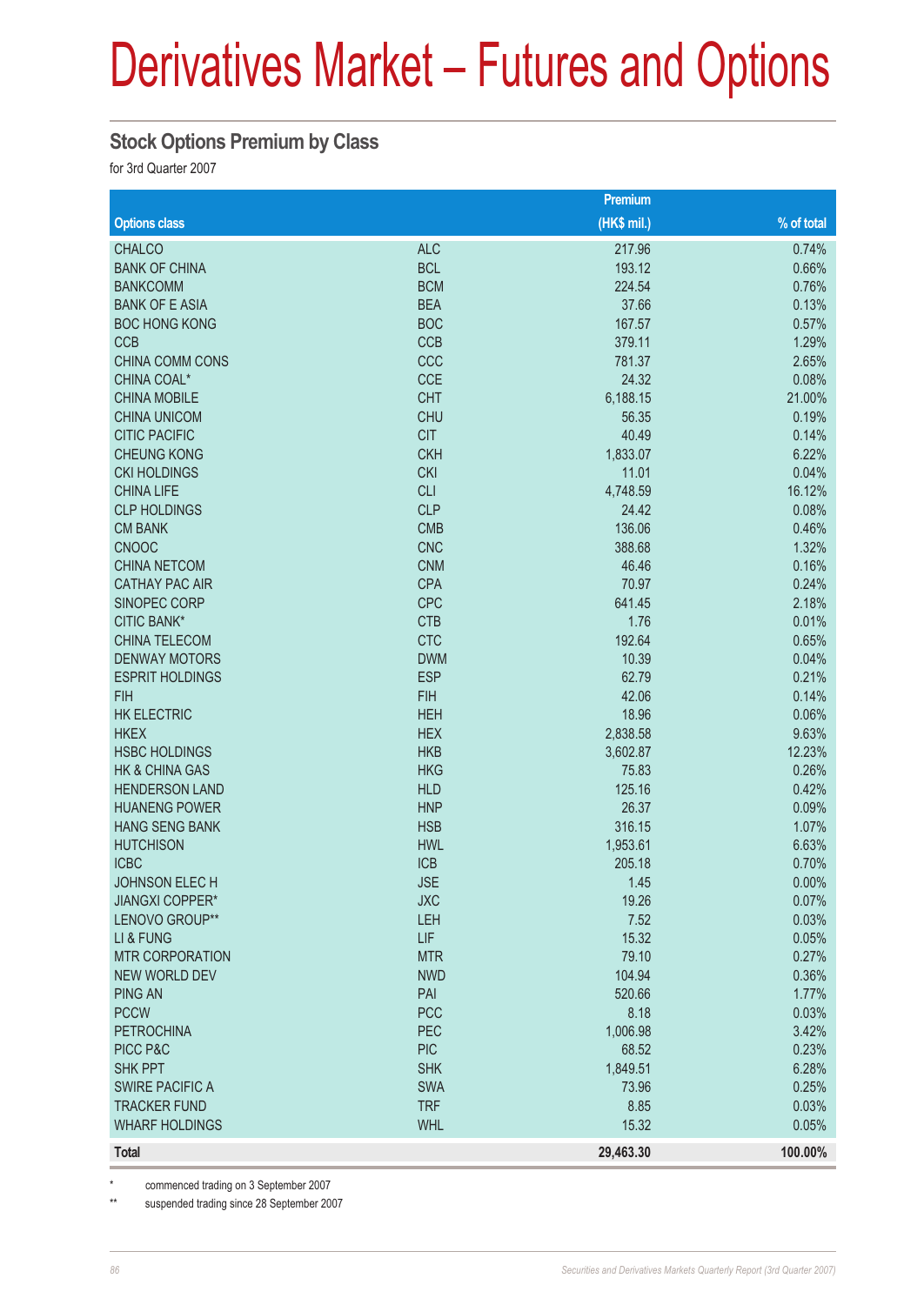### **Stock Options Contract Volume by Class**

for 3rd Quarter 2007

|                           |            | <b>Contract</b> |            |
|---------------------------|------------|-----------------|------------|
| <b>Options class</b>      |            | volume          | % of total |
| <b>CHALCO</b>             | <b>ALC</b> | 60,323          | 0.40%      |
| <b>BANK OF CHINA</b>      | <b>BCL</b> | 701,831         | 4.64%      |
| <b>BANKCOMM</b>           | <b>BCM</b> | 388,807         | 2.57%      |
| <b>BANK OF E ASIA</b>     | <b>BEA</b> | 103,481         | 0.68%      |
| <b>BOC HONG KONG</b>      | <b>BOC</b> | 326,066         | 2.16%      |
| <b>CCB</b>                | <b>CCB</b> | 743,010         | 4.91%      |
| <b>CHINA COMM CONS</b>    | CCC        | 413,461         | 2.73%      |
| CHINA COAL*               | <b>CCE</b> | 11,748          | 0.08%      |
| <b>CHINA MOBILE</b>       | <b>CHT</b> | 2,222,269       | 14.69%     |
| <b>CHINA UNICOM</b>       | <b>CHU</b> | 31,653          | 0.21%      |
| <b>CITIC PACIFIC</b>      | <b>CIT</b> | 19,813          | 0.13%      |
| <b>CHEUNG KONG</b>        | <b>CKH</b> | 348,929         | 2.31%      |
| <b>CKI HOLDINGS</b>       | <b>CKI</b> | 8,984           | 0.06%      |
| <b>CHINA LIFE</b>         | <b>CLI</b> | 1,666,067       | 11.01%     |
| <b>CLP HOLDINGS</b>       | <b>CLP</b> | 33,058          | 0.22%      |
| <b>CM BANK</b>            | <b>CMB</b> | 169,264         | 1.12%      |
| <b>CNOOC</b>              | <b>CNC</b> | 397,534         | 2.63%      |
| <b>CHINA NETCOM</b>       | <b>CNM</b> | 70,994          | 0.47%      |
| <b>CATHAY PAC AIR</b>     | <b>CPA</b> | 62,952          | 0.42%      |
| SINOPEC CORP              | <b>CPC</b> | 462,054         | 3.05%      |
| <b>CITIC BANK*</b>        | <b>CTB</b> | 5,300           | 0.04%      |
| <b>CHINA TELECOM</b>      | <b>CTC</b> | 244,045         | 1.61%      |
| <b>DENWAY MOTORS</b>      | <b>DWM</b> | 18,800          | 0.12%      |
| <b>ESPRIT HOLDINGS</b>    | <b>ESP</b> | 111,673         | 0.74%      |
| <b>FIH</b>                | <b>FIH</b> | 43,774          | 0.29%      |
| <b>HK ELECTRIC</b>        | <b>HEH</b> | 38,383          | 0.25%      |
| <b>HKEX</b>               | <b>HEX</b> | 565,448         | 3.74%      |
| <b>HSBC HOLDINGS</b>      | <b>HKB</b> | 2,403,874       | 15.89%     |
| <b>HK &amp; CHINA GAS</b> | <b>HKG</b> | 127,448         | 0.84%      |
| <b>HENDERSON LAND</b>     | <b>HLD</b> | 51,107          | 0.34%      |
| <b>HUANENG POWER</b>      | <b>HNP</b> | 21,209          | 0.14%      |
| <b>HANG SENG BANK</b>     | <b>HSB</b> | 610,886         | 4.04%      |
| <b>HUTCHISON</b>          | <b>HWL</b> | 508,786         | 3.36%      |
| <b>ICBC</b>               | <b>ICB</b> | 604,289         | 3.99%      |
| JOHNSON ELECH             | <b>JSE</b> | 8,111           | 0.05%      |
| <b>JIANGXI COPPER*</b>    | <b>JXC</b> | 10,010          | 0.07%      |
| LENOVO GROUP**            | LEH        | 4,568           | 0.03%      |
| LI & FUNG                 | LIF        | 6,135           | 0.04%      |
| <b>MTR CORPORATION</b>    | <b>MTR</b> | 202,851         | 1.34%      |
| <b>NEW WORLD DEV</b>      | <b>NWD</b> | 40,277          | 0.27%      |
| <b>PING AN</b>            | PAI        | 169,548         | 1.12%      |
| <b>PCCW</b>               | <b>PCC</b> | 50,136          | 0.33%      |
| <b>PETROCHINA</b>         | PEC        | 535,407         | 3.54%      |
| PICC P&C                  | <b>PIC</b> | 42,157          | 0.28%      |
| <b>SHK PPT</b>            | <b>SHK</b> | 384,169         | 2.54%      |
| <b>SWIRE PACIFIC A</b>    | SWA        | 49,833          | 0.33%      |
| <b>TRACKER FUND</b>       | <b>TRF</b> | 16,289          | 0.11%      |
| <b>WHARF HOLDINGS</b>     | <b>WHL</b> | 11,420          | 0.08%      |
| <b>Total</b>              |            | 15,128,231      | 100.00%    |

commenced trading on 3 September 2007

\*\* suspended trading since 28 September 2007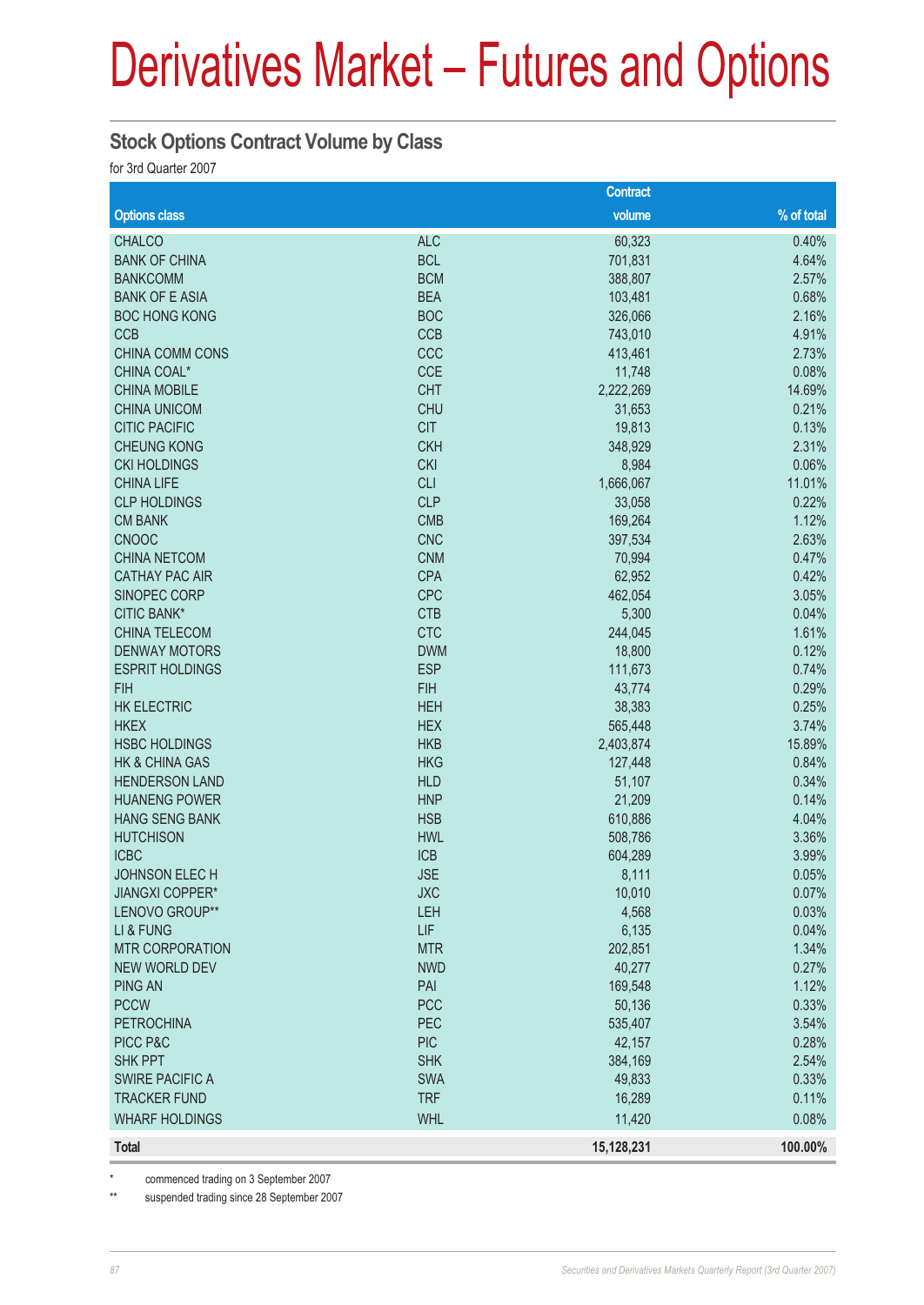**Hang Seng Index Futures – Contract Volume and Open Interest (contracts)**

|      |                | <b>Total</b>    | <b>Quarter-end</b> |
|------|----------------|-----------------|--------------------|
|      |                | contract volume | open interest      |
| 2006 | Q <sub>3</sub> | 3,268,285       | 122,697            |
|      | Q4             | 3,340,942       | 119,836            |
| 2007 | Q <sub>1</sub> | 3,793,395       | 111,472            |
|      | Q <sub>2</sub> | 3,675,745       | 129,596            |
|      | Q <sub>3</sub> | 4,806,009       | 123,347            |

**Mini Hang Seng Index Futures – Contract Volume and Open Interest (contracts)**

|      |                | <b>Total</b><br>contract volume | <b>Quarter-end</b><br>open interest |
|------|----------------|---------------------------------|-------------------------------------|
| 2006 | Q <sub>3</sub> | 567,298                         | 5,117                               |
|      | Q4             | 612,196                         | 5,974                               |
| 2007 | Q1             | 762,924                         | 4,861                               |
|      | Q2             | 666,408                         | 4,487                               |
|      | Q3             | 1,092,186                       | 3,989                               |

**Hang Seng Index Options – Contract Volume and Open Interest (contracts)**

|      |                | <b>Total</b>    | <b>Quarter-end</b> |
|------|----------------|-----------------|--------------------|
|      |                | contract volume | open interest      |
| 2006 | Q <sub>3</sub> | 1,083,631       | 217,698            |
|      | Q4             | 1,114,938       | 227,946            |
| 2007 | Q1             | 1,890,659       | 240,259            |
|      | Q2             | 1,874,672       | 259,961            |
|      | Q <sub>3</sub> | 2,390,985       | 296,304            |

**H-Share Index Futures – Contract Volume and Open Interest (contracts)**

|      |                | <b>Total</b><br>contract volume | <b>Quarter-end</b><br>open interest |
|------|----------------|---------------------------------|-------------------------------------|
| 2006 | Q3             | 1,083,581                       | 56,752                              |
|      | Q4             | 1,376,398                       | 59,345                              |
| 2007 | Q <sub>1</sub> | 1,925,646                       | 74,829                              |
|      | Q2             | 2,052,172                       | 84,591                              |
|      | Q <sub>3</sub> | 3,415,202                       | 91,397                              |

**Stock Options Market Turnover and Open Interest (contracts)**

|      |                | <b>Total</b><br>Premium (HK\$ mil.) | <b>Total</b><br>contract volume | <b>Quarter-end</b><br>open interest |
|------|----------------|-------------------------------------|---------------------------------|-------------------------------------|
| 2006 | Q3             | 4,248.66                            | 4,344,327                       | 1,675,179                           |
|      | Q4             | 7,203.85                            | 6,110,304                       | 2,533,807                           |
| 2007 | Q1             | 11,404.52                           | 7,729,060                       | 2,569,935                           |
|      | Q <sub>2</sub> | 10,377.31                           | 8,126,786                       | 3,571,810                           |
|      | Q <sub>3</sub> | 29,463.30                           | 15,128,231                      | 5,435,153                           |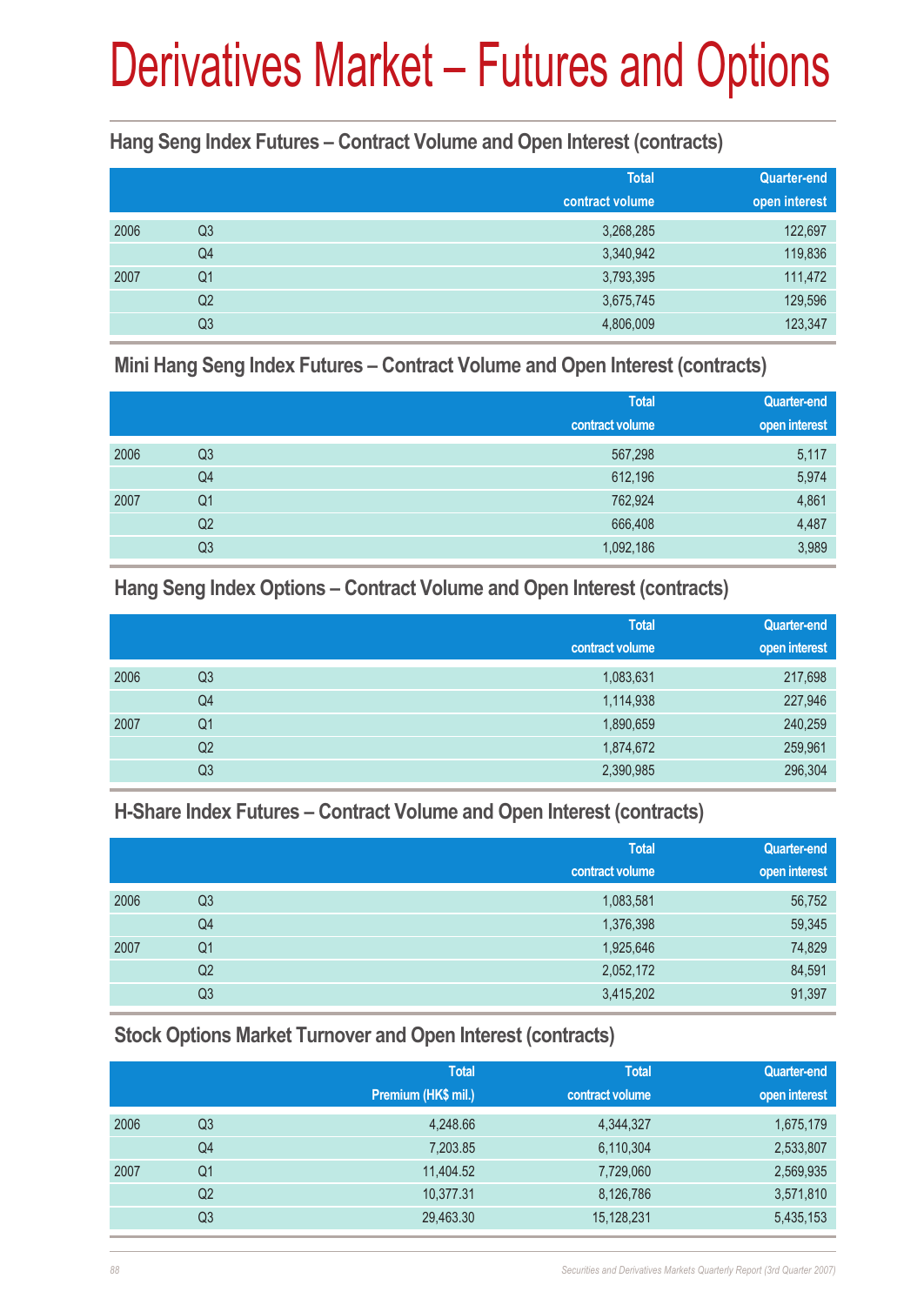## **Open Interest by Derivatives Products**

|                                                         |                  | <b>Contracts</b> |
|---------------------------------------------------------|------------------|------------------|
| <b>Derivatives product</b>                              | 3rd Quarter 2007 | 3rd Quarter 2006 |
| Hang Seng Index Futures                                 | 123,247          | 122,697          |
| Hang Seng Index Options                                 | 296,304          | 217,698          |
| Mini-Hang Seng Index Futures                            | 3,989            | 5,117            |
| Mini-Hang Seng Index Options                            | 362              | 1,083            |
| <b>H-shares Index Futures</b>                           | 91,397           | 56,752           |
| H-shares Index Options                                  | 152,773          | 34,717           |
| Hang Seng China H-Financials Index Futures <sup>1</sup> |                  |                  |
| FTSE/Xinhua China 25 Index Futures                      | 19               | 40               |
| FTSE/Xinhua China 25 Index Options                      | 1                | 437              |
| <b>Stock Futures</b>                                    | 8,596            | 3,163            |
| <b>Stock Options</b>                                    | 5,435,153        | 1,675,179        |
| Three-month HIBOR Futures                               | 5,977            | 1,104            |
| One-month HIBOR Futures                                 | $\theta$         | 15               |
| Three-year Exchange Fund Note Futures                   | $\theta$         | 0                |
| <b>Total</b>                                            | 6,117,818        | 2,118,002        |

<sup>1</sup> Trading in Hang Seng China H-Financials Index Futures commenced on 16 Apr 2007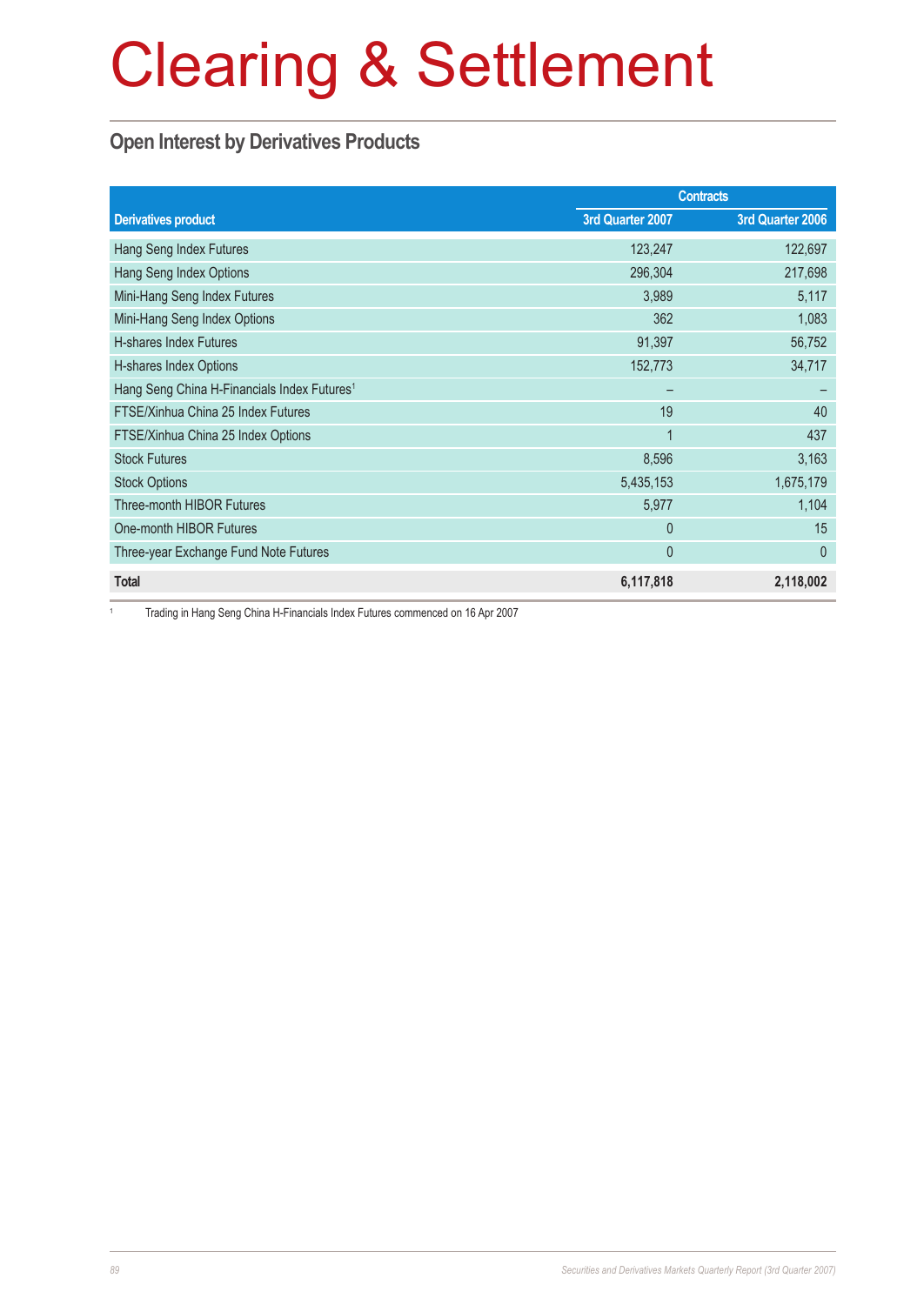# **Stock Options Open Interest by Class**

as at the end of 3rd Quarter 2007

|                           |             | <b>Open interest</b> |            |
|---------------------------|-------------|----------------------|------------|
| <b>Options class</b>      |             | (contracts)          | % of total |
| <b>CHALCO</b>             | <b>ALC</b>  | 21,472               | 0.40       |
| <b>BANK OF CHINA</b>      | <b>BCL</b>  | 325,451              | 5.99       |
| <b>BANKCOMM</b>           | <b>BCM</b>  | 164,072              | 3.02       |
| <b>BANK OF E ASIA</b>     | <b>BEA</b>  | 32,695               | 0.60       |
| <b>BOC HONG KONG</b>      | <b>BOC</b>  | 148,202              | 2.73       |
| <b>CATHAY PAC AIR</b>     | <b>CPA</b>  | 25,068               | 0.46       |
| <b>CHEUNG KONG</b>        | <b>CKH</b>  | 91,657               | 1.69       |
| <b>CKI HOLDINGS</b>       | <b>CKI</b>  | 3,312                | 0.06       |
| <b>CITIC BANK</b>         | <b>CTBO</b> | 4,002                | 0.07       |
| <b>CHINA COAL</b>         | CCEO        | 9,053                | 0.17       |
| CHINA COMM CONS           | CCC         | 189,056              | 3.48       |
| <b>CCB</b>                | <b>CCB</b>  | 358,909              | 6.60       |
| <b>CHINA LIFE</b>         | <b>CLI</b>  | 533,889              | 9.82       |
| <b>CM BANK</b>            | <b>CMB</b>  | 62,688               | 1.15       |
| <b>CHINA MOBILE</b>       | <b>CHT</b>  | 512,157              | 9.42       |
| <b>CHINA NETCOM</b>       | <b>CNM</b>  | 44,332               | 0.82       |
| SINOPEC CORP              | <b>CPC</b>  | 279,520              | 5.14       |
| CHINA TELECOM             | <b>CTC</b>  | 158,378              | 2.91       |
| <b>CHINA UNICOM</b>       | <b>CHU</b>  | 16,119               | 0.30       |
| <b>CITIC PACIFIC</b>      | <b>CIT</b>  | 4,280                | 0.08       |
| <b>CLP HOLDINGS</b>       | <b>CLP</b>  | 23,271               | 0.43       |
| <b>CNOOC</b>              | <b>CNC</b>  | 190,355              | 3.50       |
| <b>DENWAY MOTORS</b>      | <b>DWM</b>  | 16,179               | 0.30       |
| <b>ESPRIT HOLDINGS</b>    | <b>ESP</b>  | 31,043               | 0.57       |
| <b>FIH</b>                | <b>FIH</b>  | 18,106               | 0.33       |
| <b>HANG SENG BANK</b>     | <b>HSB</b>  | 260,744              | 4.80       |
| <b>HENDERSON LAND</b>     | <b>HLD</b>  | 9,353                | 0.17       |
| <b>HK ELECTRIC</b>        | <b>HEH</b>  | 11,997               | 0.22       |
| <b>HK &amp; CHINA GAS</b> | <b>HKG</b>  | 29,859               | 0.55       |
| <b>HKEX</b>               | <b>HEX</b>  | 149,833              | 2.76       |
| <b>HSBC HOLDINGS</b>      | <b>HKB</b>  | 583,017              | 10.73      |
| <b>HUANENG POWER</b>      | <b>HNP</b>  | 12,019               | 0.22       |
| <b>HUTCHISON</b>          | <b>HWL</b>  | 154,222              | 2.84       |
| <b>ICBC</b>               | <b>ICB</b>  | 346,219              | 6.37       |
| <b>JIANGXI COPPER</b>     | <b>JXCO</b> | 7,404                | 0.14       |
| <b>JOHNSON ELECH</b>      | <b>JSE</b>  | 3,668                | 0.07       |
| <b>LENOVO GROUP</b>       | LEH         | $\mathbf 0$          | 0.00       |
| LI & FUNG                 | LIF         | 2,614                | 0.05       |
| <b>MTR CORPORATION</b>    | <b>MTR</b>  | 50,388               | 0.93       |
| NEW WORLD DEV             | <b>NWD</b>  | 18,996               | 0.35       |
| <b>PCCW</b>               | <b>PCC</b>  | 42,572               | 0.78       |
| <b>PETROCHINA</b>         | PEC         | 272,336              | 5.01       |
| PICC P&C                  | <b>PIC</b>  | 25,133               | 0.46       |
| <b>PING AN</b>            | PAI         | 51,232               | 0.94       |
| SHK PPT                   | <b>SHK</b>  | 109,478              | 2.01       |
| <b>SWIRE PACIFIC A</b>    | SWA         | 18,420               | 0.34       |
| <b>TRACKER FUND</b>       | <b>TRF</b>  | 6,549                | 0.12       |
| <b>WHARF HOLDINGS</b>     | <b>WHL</b>  | 5,834                | 0.11       |
| <b>Total</b>              |             | 5,435,153            | 100.00     |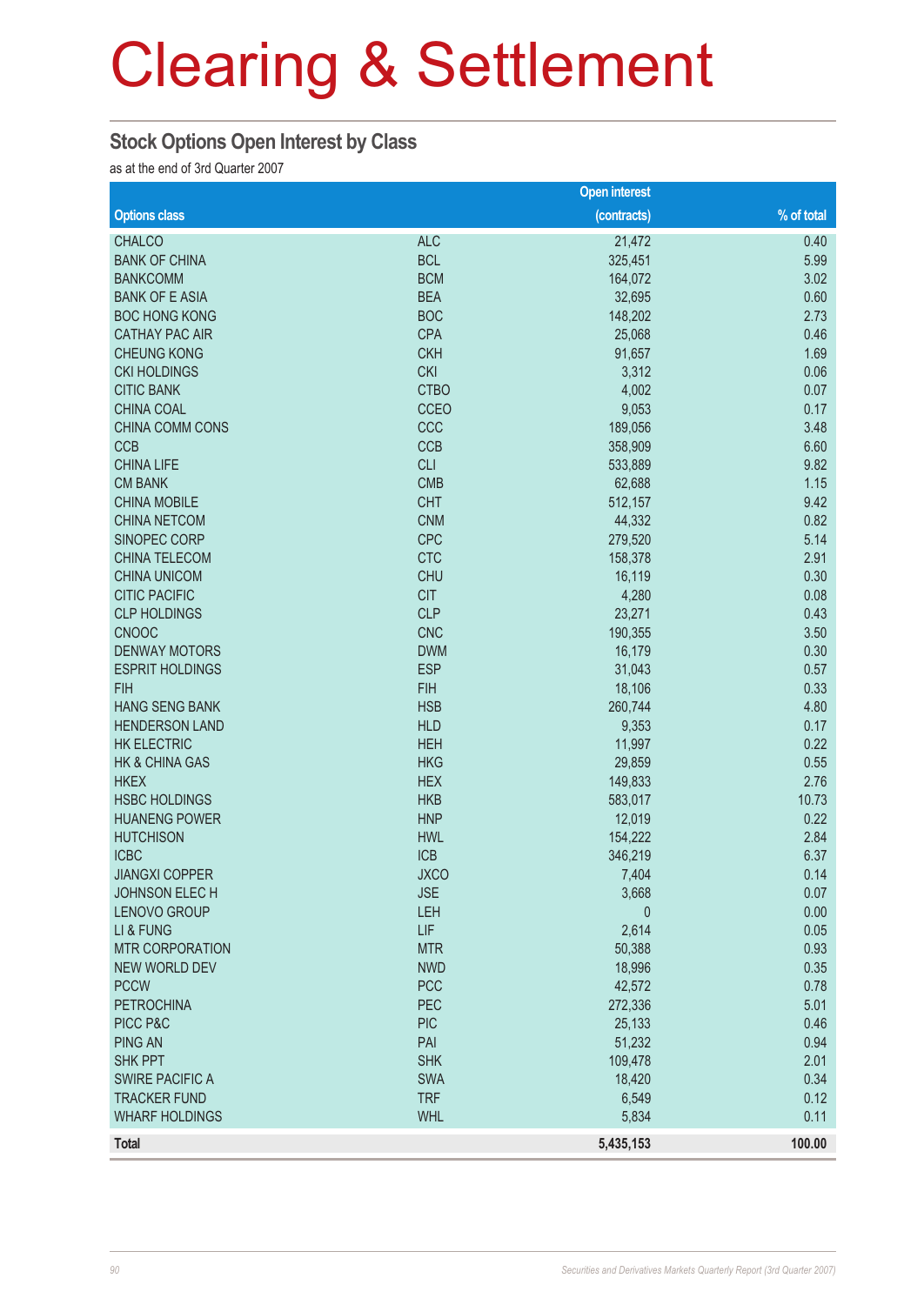### **Securities under CCASS Custody**

(balances at quarter end)

|            |                |                         | % of issued       |                     | % of market       |
|------------|----------------|-------------------------|-------------------|---------------------|-------------------|
|            |                |                         | shares of         |                     | capitalisation of |
|            |                | <b>Number of shares</b> | admitted          | <b>Market value</b> | admitted          |
| Year/Month |                | (bil. shs)              | <b>securities</b> | (HK\$ bil.)         | securities        |
| 2006       | Q <sub>3</sub> | 1.478.19                | 57.00             | 4,100.29            | 36.46             |
|            | Q <sub>4</sub> | 1,657.62                | 58.79             | 5,754.89            | 40.23             |
| 2007       | Q <sub>1</sub> | 1,811.09                | 61.51             | 5,787.46            | 40.05             |
|            | Q <sub>2</sub> | 2,078.82                | 65.62             | 7,102.02            | 42.40             |
|            | Q <sub>3</sub> | 2,564.04                | 69.00             | 10,006.49           | 45.96             |

## **Average Daily Stock Exchange Trades Processed in CCASS**

(including CNS trades, isolated trades and cross trades)

|            |                |         | No. of CCASS % of Exchange | No. of shares |          | % of market Value of trades | % of market |
|------------|----------------|---------|----------------------------|---------------|----------|-----------------------------|-------------|
| Year\Month |                | trades  | trades                     | (Mil. shs)    | turnover | (HK\$ mil.)                 | turnover    |
| 2006       | Q3             | 200,860 | 100                        | 36,944.92     | 100      | 26,254.09                   | 100         |
|            | Q4             | 345,756 | 100                        | 47.129.04     | 100      | 44.684.24                   | 100         |
| 2007       | Q1             | 431,701 | 100                        | 62,821.42     | 100      | 52,883.97                   | 100         |
|            | Q <sub>2</sub> | 553,015 | 100                        | 79,261.31     | 100      | 65,937.98                   | 100         |
|            | Q3             | 694,934 | 100                        | 86,092.77     | 100      | 97,724.06                   | 100         |

#### **Average Daily Settlement Instructions (SIs) Settled in CCASS**

(both delivering and receiving SIs are counted) **Year/Month** Number of SIs SIS by shares (bil. shs) SIs by value (HK\$bil.)

| 2006 | Q3 | 31,422 | 17.11 | 65.09  |
|------|----|--------|-------|--------|
|      | Q4 | 42,553 | 29.08 | 120.00 |
| 2007 | Q1 | 50,130 | 28.82 | 128.90 |
|      | Q2 | 60,016 | 39.04 | 155.20 |
|      | Q3 | 72,843 | 51.56 | 212.38 |
|      |    |        |       |        |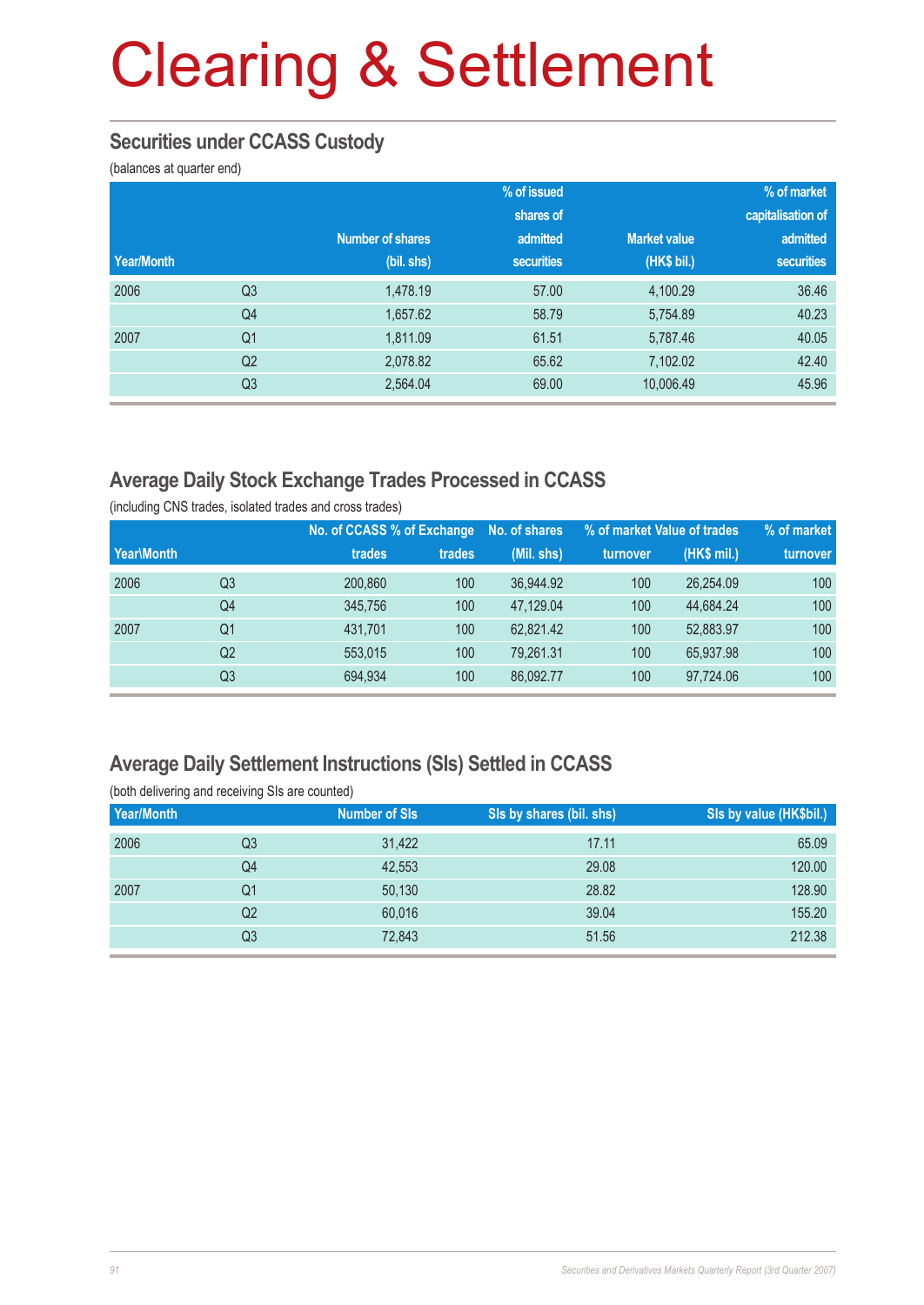#### **Average Daily Investor Settlement Instructions (ISIs) settled in CCASS**

(one sided ISIs are counted)

| Year/month |    | <b>Number of ISIs</b> | <b>ISIs by shares (Mil shs)</b> | ISIs by value (HK\$ mil.) |
|------------|----|-----------------------|---------------------------------|---------------------------|
| 2006       | Q3 | 531                   | 67.14                           | 171.78                    |
|            | Q4 | 745                   | 108.80                          | 362.37                    |
| 2007       | Q1 | 782                   | 88.79                           | 207.34                    |
|            | Q2 | 912                   | 187.66                          | 244.91                    |
|            | Q3 | 1,033                 | 129.15                          | 452.26                    |

### **Average Daily Netting Efficiency of CNS Trades**

(in stock positions and share quantity)

|            |                |                 | <b>Netting</b> | No. of shares due | <b>Netting</b> |
|------------|----------------|-----------------|----------------|-------------------|----------------|
|            |                | No. of CNS      | efficiency     | for settlement    | efficiency     |
| Year/Month |                | stock positions | $(\%)$         | (Mil. shs)        | (%)            |
| 2006       | Q3             | 37,025          | 91.39          | 11,342.38         | 84.18          |
|            | Q <sub>4</sub> | 48,224          | 92.69          | 17,297.74         | 80.75          |
| 2007       | Q1             | 57,612          | 93.05          | 21,875.02         | 82.12          |
|            | Q <sub>2</sub> | 72,067          | 93.23          | 32,522.36         | 79.05          |
|            | Q <sub>3</sub> | 82,826          | 93.79          | 33,405.17         | 80.08          |

## **Average Daily Settlement Efficiency of CNS Stock Positions**

|            |                | <b>Settlement efficiency (%)</b> |             |
|------------|----------------|----------------------------------|-------------|
| Year/Month |                | S day                            | $S + 1$ day |
| 2006       | Q <sub>3</sub> | 99.81                            | 99.98       |
|            | Q4             | 99.67                            | 99.97       |
| 2007       | Q <sub>1</sub> | 99.76                            | 99.97       |
|            | Q2             | 99.71                            | 99.97       |
|            | Q <sub>3</sub> | 99.61                            | 99.97       |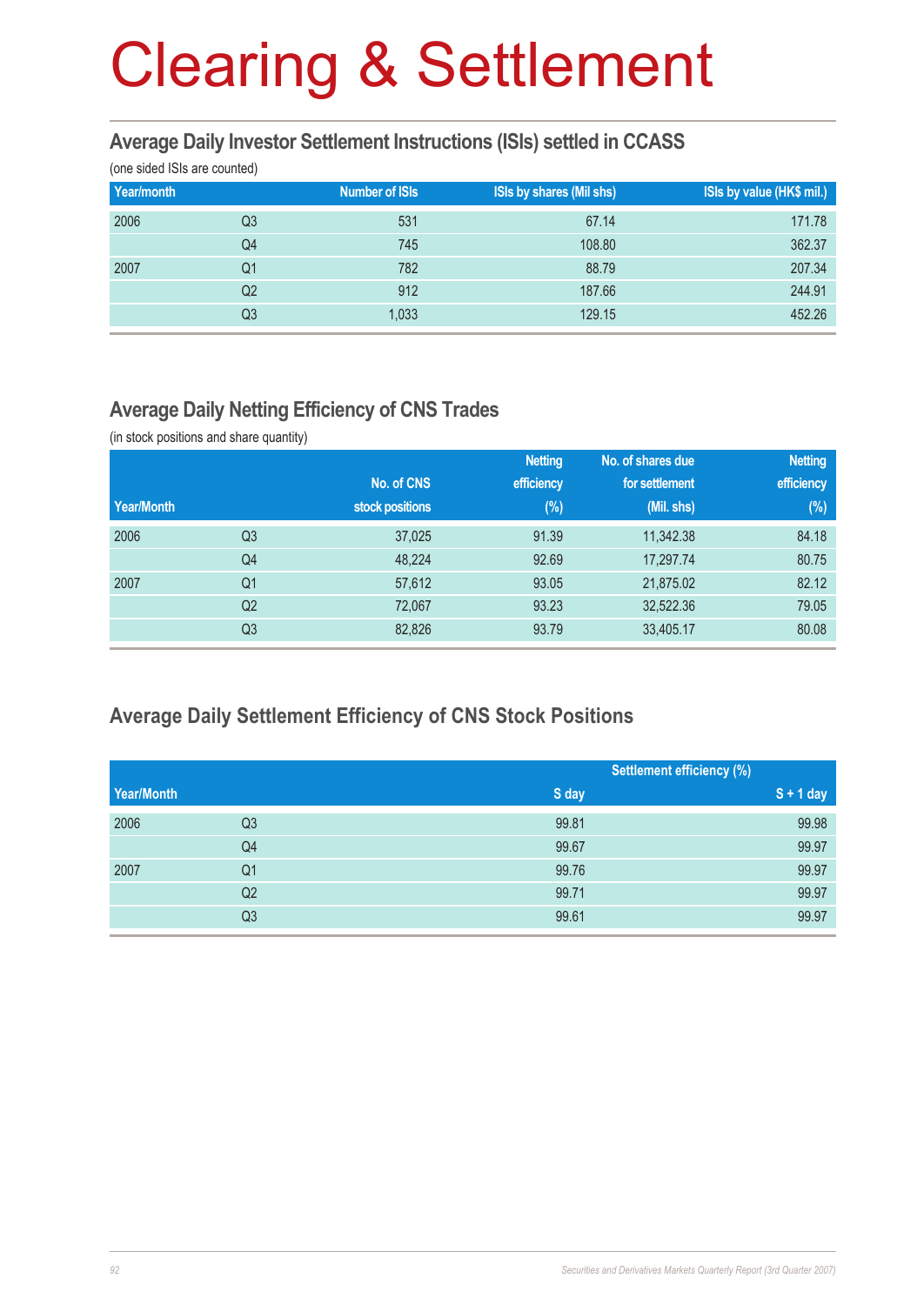# Exchange Participants Statistics

## **Stock Exchange**

|      |                | No. of Trading<br><b>Right Holders</b> | <b>Exchange</b><br><b>Participants-</b><br><b>Trading</b> | <b>Exchange</b><br><b>Participants-</b><br><b>Non-Trading</b> | Non-Exchange<br><b>Participants</b> |
|------|----------------|----------------------------------------|-----------------------------------------------------------|---------------------------------------------------------------|-------------------------------------|
| 2006 | Q <sub>3</sub> | 517 (922)                              | 425 (821)                                                 | 42 (51)                                                       | 50(50)                              |
|      | Q4             | 518 (921)                              | 425 (818)                                                 | 44 (54)                                                       | 49 (49)                             |
| 2007 | Q <sub>1</sub> | 517 (918)                              | 427 (822)                                                 | 43 (49)                                                       | 47(47)                              |
|      | Q <sub>2</sub> | 515 (917)                              | 428 (822)                                                 | 42 (50)                                                       | 45 (45)                             |
|      | Q <sub>3</sub> | 514 (917)                              | 433 (829)                                                 | 39(46)                                                        | 42 (42)                             |

### **Futures Exchange**

|      |                | No. of Trading<br><b>Right Holders</b> | <b>Exchange</b><br>Participants-<br><b>Trading</b> | <b>Exchange</b><br>Participants-<br><b>Non-Trading</b> | Non-Exchange<br><b>Participants</b> |
|------|----------------|----------------------------------------|----------------------------------------------------|--------------------------------------------------------|-------------------------------------|
| 2006 | Q <sub>3</sub> | 194 (225)                              | 136 (165)                                          | $\overline{\phantom{0}}$                               | 58 (60)                             |
|      | Q4             | 194 (225)                              | 135 (164)                                          | -                                                      | 59(61)                              |
| 2007 | Q <sub>1</sub> | 193 (224)                              | 136 (165)                                          | $\qquad \qquad$                                        | 57 (59)                             |
|      | Q <sub>2</sub> | 194 (224)                              | 137 (165)                                          | -                                                      | 57 (59)                             |
|      | Q <sub>3</sub> | 194 (224)                              | 140 (168)                                          |                                                        | 54 (56)                             |

Notes:

(1) The figures in blanket is the number of trading rights held.

(2) An Exchange Participant is a corporation who may trade on or through the Exchange and is licensed under the Securities and Futures Ordinance to carry on securities/futures/options dealing activity.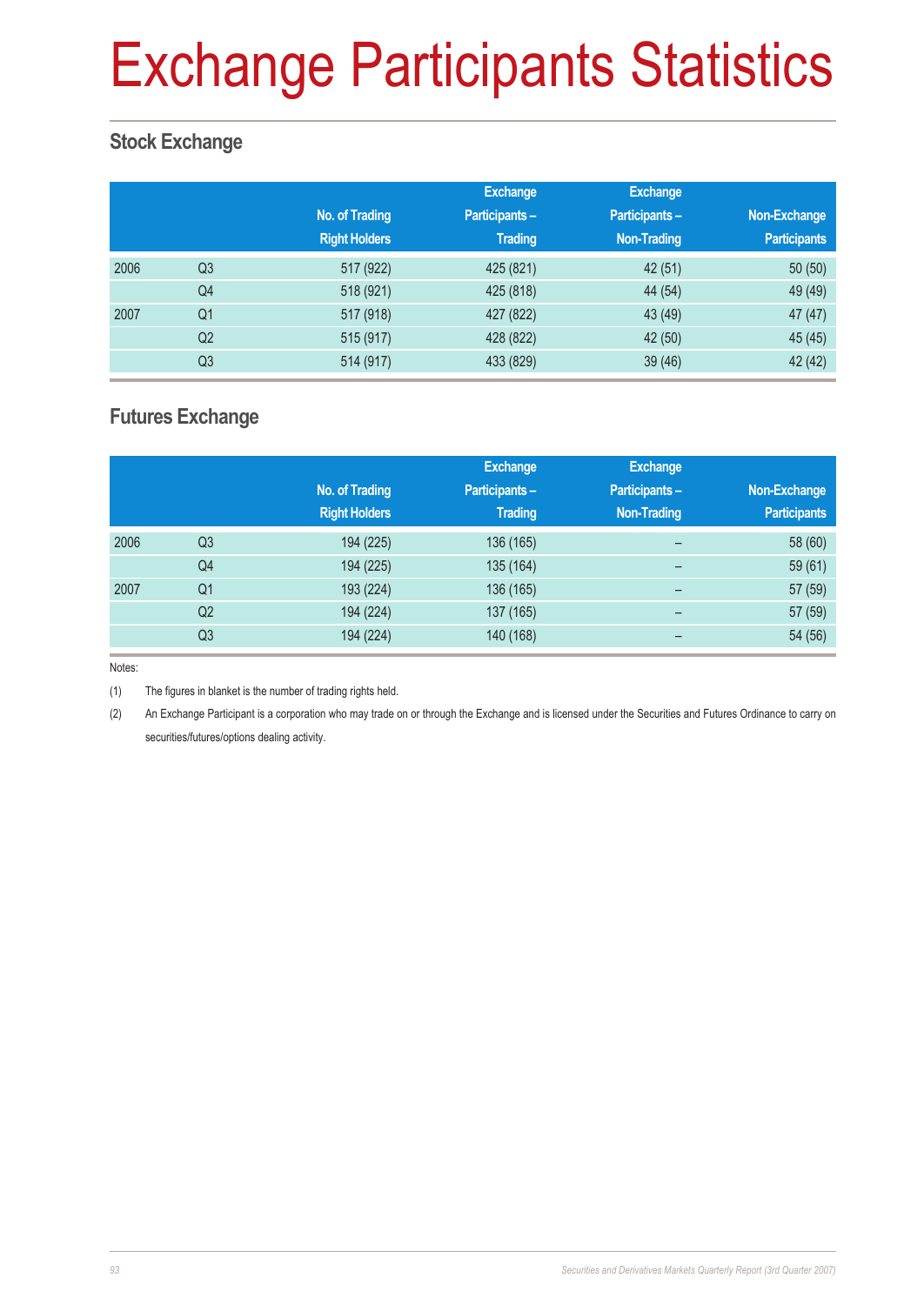# Clearing Participants Statistics

# **HKCC Participants**

|            |                |                              | <b>General Clearing</b> |
|------------|----------------|------------------------------|-------------------------|
| Year/month |                | <b>Clearing Participants</b> | <b>Participants</b>     |
| 2006       | Q <sub>3</sub> | 128                          | 5                       |
|            | Q4             | 125                          | 6                       |
| 2007       | Q1             | 123                          | 6                       |
|            | Q <sub>2</sub> | 124                          | 6                       |
|            | Q3             | 127                          |                         |

## **SEOCH Participants**

|            |    |                                     | <b>General Clearing</b> |
|------------|----|-------------------------------------|-------------------------|
| Year/month |    | <b>Direct Clearing Participants</b> | <b>Participants</b>     |
| 2006       | Q3 | 46                                  | 4                       |
|            | Q4 | 46                                  | 4                       |
| 2007       | Q1 | 46                                  | Д                       |
|            | Q2 | 46                                  |                         |
|            | Q3 | 48                                  |                         |

## **HKSCC Participants**

|            |                |                            | Non-broker            |
|------------|----------------|----------------------------|-----------------------|
| Year/month |                | <b>Broker Participants</b> | Participants (Note 1) |
| 2006       | Q <sub>3</sub> | 431                        | 44                    |
|            | Q4             | 431                        | 44                    |
| 2007       | Q <sub>1</sub> | 433                        | 44                    |
|            | Q2             | 436                        | 44                    |
|            | Q3             | 442                        | 44                    |

Note 1: Non-broker participants incluce Clearing Agency Participants, Custodian Participants and Stock Pledgee Participants